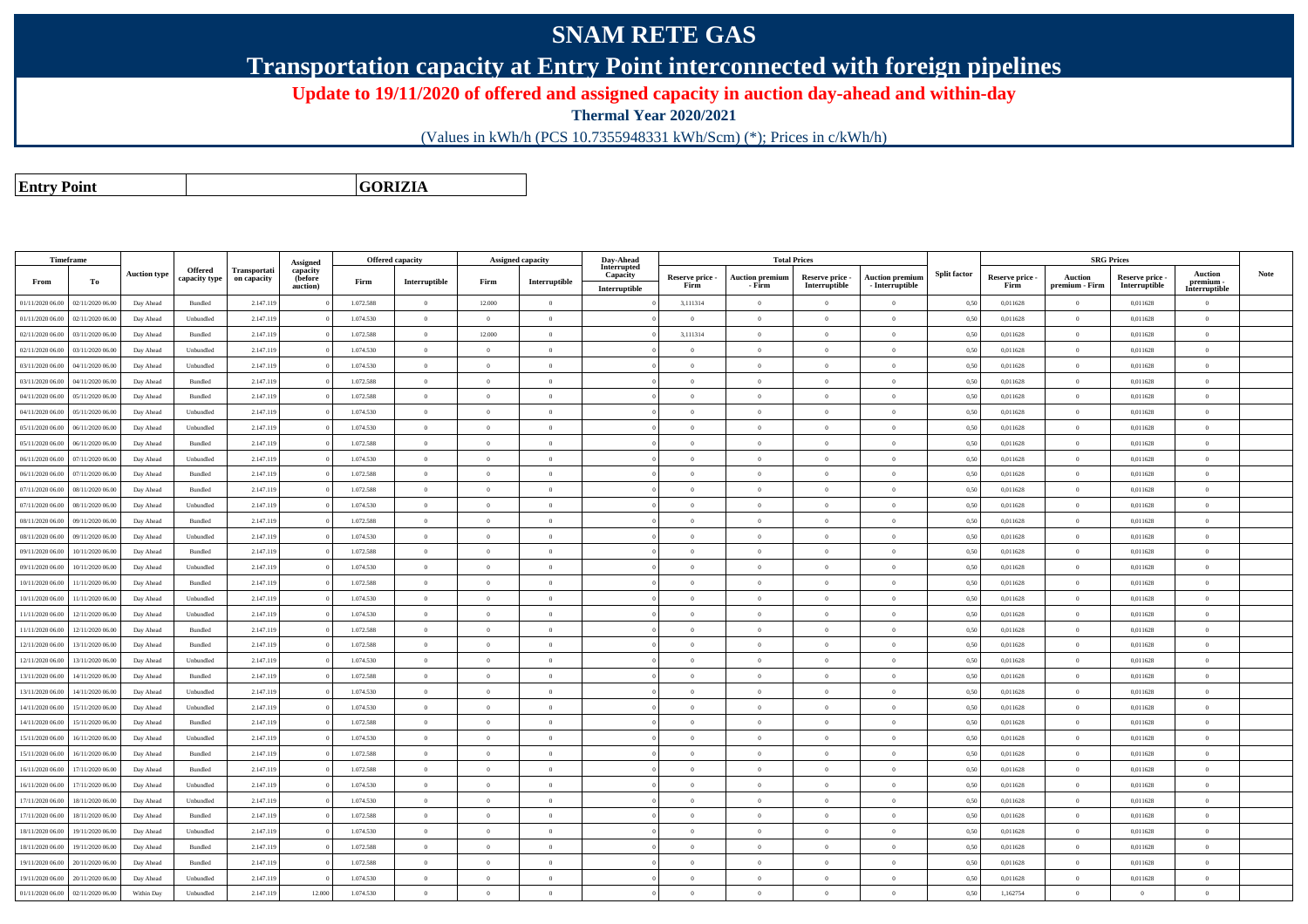| 01/11/2020 06:00 | 02/11/2020 06.00 | Within Dav | Bundled            | 2.147.119 | 12,000 | 1.060.588 | $\overline{0}$ | $\Omega$       |                | $\Omega$       | $\Omega$       | $\Omega$       | $\theta$       | 0.50 | 1,162754 | $\theta$       | $\theta$       | $\theta$       |  |
|------------------|------------------|------------|--------------------|-----------|--------|-----------|----------------|----------------|----------------|----------------|----------------|----------------|----------------|------|----------|----------------|----------------|----------------|--|
|                  |                  |            |                    |           |        |           |                |                |                |                |                |                |                |      |          |                |                |                |  |
| 01/11/2020 07.00 | 02/11/2020 06.00 | Within Day | Unbundled          | 2.147.119 | 12.000 | 1.074.530 | $\overline{0}$ | $\theta$       | $\overline{0}$ | $\overline{0}$ | $\bf{0}$       | $\overline{0}$ | $\bf{0}$       | 0,50 | 1,114306 | $\theta$       | $\theta$       | $\overline{0}$ |  |
| 01/11/2020 07.00 | 02/11/2020 06.00 | Within Day | Bundled            | 2.147.119 | 12.000 | 1.060.588 | $\overline{0}$ | $\overline{0}$ | $\overline{0}$ | $\bf{0}$       | $\bf{0}$       | $\bf{0}$       | $\mathbf{0}$   | 0,50 | 1,114306 | $\bf{0}$       | $\overline{0}$ | $\overline{0}$ |  |
| 01/11/2020 08:00 | 02/11/2020 06:00 | Within Dav | Bundled            | 2.147.119 | 12,000 | 1.060.588 | $\overline{0}$ | $\overline{0}$ | $\overline{0}$ | $\overline{0}$ | $\bf{0}$       | $\overline{0}$ | $\overline{0}$ | 0.50 | 1.065858 | $\theta$       | $\theta$       | $\overline{0}$ |  |
| 01/11/2020 08:00 | 02/11/2020 06.00 | Within Day | Unbundled          | 2.147.119 | 12.000 | 1.074.530 | $\overline{0}$ | $\theta$       | $\overline{0}$ | $\overline{0}$ | $\bf{0}$       | $\overline{0}$ | $\bf{0}$       | 0,50 | 1,065858 | $\theta$       | $\overline{0}$ | $\overline{0}$ |  |
| 01/11/2020 09.00 | 02/11/2020 06.00 | Within Day | Unbundled          | 2.147.119 | 12.000 | 1.074.530 | $\overline{0}$ | $\bf{0}$       | $\overline{0}$ | $\bf{0}$       | $\overline{0}$ | $\overline{0}$ | $\mathbf{0}$   | 0,50 | 1,017410 | $\bf{0}$       | $\overline{0}$ | $\bf{0}$       |  |
| 01/11/2020 09:00 | 02/11/2020 06:00 | Within Dav | Bundled            | 2.147.119 | 12.000 | 1.060.588 | $\overline{0}$ | $\overline{0}$ | $\overline{0}$ | $\overline{0}$ | $\overline{0}$ | $\overline{0}$ | $\overline{0}$ | 0.50 | 1,017410 | $\theta$       | $\overline{0}$ | $\overline{0}$ |  |
| 01/11/2020 11:00 | 02/11/2020 06.00 | Within Day | Unbundled          | 2.147.119 | 12.000 | 1.074.530 | $\overline{0}$ | $\theta$       | $\overline{0}$ | $\overline{0}$ | $\,$ 0         | $\overline{0}$ | $\bf{0}$       | 0,50 | 0,920514 | $\,$ 0 $\,$    | $\theta$       | $\overline{0}$ |  |
| 01/11/2020 11:00 | 02/11/2020 06.00 | Within Day | Bundled            | 2.147.119 | 12.000 | 1.060.588 | $\overline{0}$ | $\overline{0}$ | $\overline{0}$ | $\bf{0}$       | $\bf{0}$       | $\bf{0}$       | $\mathbf{0}$   | 0,50 | 0,920514 | $\,0\,$        | $\overline{0}$ | $\overline{0}$ |  |
| 01/11/2020 12:00 | 02/11/2020 06:00 | Within Dav | Unbundled          | 2.147.119 |        | 1.074.530 | $\overline{0}$ | $\overline{0}$ | $\overline{0}$ | $\overline{0}$ | $\overline{0}$ | $\overline{0}$ | $\mathbf{0}$   | 0.50 | 0,872065 | $\theta$       | $\overline{0}$ | $\overline{0}$ |  |
|                  |                  |            |                    |           | 12.000 |           |                |                |                |                |                |                |                |      |          |                |                |                |  |
| 01/11/2020 12:00 | 02/11/2020 06.00 | Within Day | Bundled            | 2.147.119 | 12.000 | 1.060.588 | $\overline{0}$ | $\theta$       | $\overline{0}$ | $\overline{0}$ | $\bf{0}$       | $\overline{0}$ | $\bf{0}$       | 0,50 | 0,872065 | $\,$ 0 $\,$    | $\overline{0}$ | $\overline{0}$ |  |
| 01/11/2020 13.00 | 02/11/2020 06.00 | Within Day | Unbundled          | 2.147.119 | 12.000 | 1.074.530 | $\overline{0}$ | $\overline{0}$ | $\overline{0}$ | $\bf{0}$       | $\bf{0}$       | $\bf{0}$       | $\mathbf{0}$   | 0,50 | 0,823617 | $\overline{0}$ | $\overline{0}$ | $\overline{0}$ |  |
| 01/11/2020 13:00 | 02/11/2020 06:00 | Within Day | Bundled            | 2.147.119 | 12.000 | 1.060.588 | $\overline{0}$ | $\overline{0}$ | $\overline{0}$ | $\overline{0}$ | $\overline{0}$ | $\overline{0}$ | $\overline{0}$ | 0.50 | 0.823617 | $\theta$       | $\theta$       | $\overline{0}$ |  |
| 01/11/2020 14:00 | 02/11/2020 06.00 | Within Day | Unbundled          | 2.147.119 | 12.000 | 1.074.530 | $\overline{0}$ | $\theta$       | $\overline{0}$ | $\overline{0}$ | $\bf{0}$       | $\overline{0}$ | $\bf{0}$       | 0,50 | 0,775169 | $\,$ 0 $\,$    | $\overline{0}$ | $\overline{0}$ |  |
| 01/11/2020 14.00 | 02/11/2020 06.00 | Within Day | Bundled            | 2.147.119 | 12.000 | 1.060.588 | $\overline{0}$ | $\overline{0}$ | $\overline{0}$ | $\bf{0}$       | $\overline{0}$ | $\overline{0}$ | $\mathbf{0}$   | 0,50 | 0,775169 | $\overline{0}$ | $\overline{0}$ | $\bf{0}$       |  |
| 01/11/2020 15:00 | 02/11/2020 06:00 | Within Dav | Unbundled          | 2.147.119 | 12.000 | 1.074.530 | $\overline{0}$ | $\overline{0}$ | $\overline{0}$ | $\overline{0}$ | $\overline{0}$ | $\overline{0}$ | $\overline{0}$ | 0.50 | 0,726721 | $\theta$       | $\overline{0}$ | $\overline{0}$ |  |
| 01/11/2020 15.00 | 02/11/2020 06.00 | Within Day | Bundled            | 2.147.119 | 12.000 | 1.060.588 | $\overline{0}$ | $\theta$       | $\overline{0}$ | $\overline{0}$ | $\bf{0}$       | $\overline{0}$ | $\bf{0}$       | 0,50 | 0,726721 | $\,$ 0 $\,$    | $\theta$       | $\overline{0}$ |  |
| 01/11/2020 16.00 | 02/11/2020 06.00 | Within Day | Bundled            | 2.147.119 | 12.000 | 1.060.588 | $\overline{0}$ | $\overline{0}$ | $\overline{0}$ | $\bf{0}$       | $\bf{0}$       | $\bf{0}$       | $\mathbf{0}$   | 0,50 | 0,678273 | $\bf{0}$       | $\overline{0}$ | $\overline{0}$ |  |
| 01/11/2020 16:00 | 02/11/2020 06:00 | Within Day | Unbundled          | 2.147.119 | 12.000 | 1.074.530 | $\overline{0}$ | $\overline{0}$ | $\overline{0}$ | $\overline{0}$ | $\overline{0}$ | $\overline{0}$ | $\overline{0}$ | 0.50 | 0,678273 | $\theta$       | $\overline{0}$ | $\overline{0}$ |  |
|                  |                  |            |                    |           |        |           | $\overline{0}$ | $\theta$       | $\overline{0}$ |                | $\bf{0}$       | $\overline{0}$ |                |      |          | $\,$ 0 $\,$    |                | $\overline{0}$ |  |
| 01/11/2020 17.00 | 02/11/2020 06.00 | Within Day | Unbundled          | 2.147.119 | 12.000 | 1.074.530 |                |                |                | $\overline{0}$ |                |                | $\bf{0}$       | 0,50 | 0,629825 |                | $\overline{0}$ |                |  |
| 01/11/2020 17.00 | 02/11/2020 06.00 | Within Day | Bundled            | 2.147.119 | 12.000 | 1.060.588 | $\overline{0}$ | $\overline{0}$ | $\overline{0}$ | $\bf{0}$       | $\bf{0}$       | $\bf{0}$       | $\mathbf{0}$   | 0,50 | 0,629825 | $\bf{0}$       | $\overline{0}$ | $\overline{0}$ |  |
| 01/11/2020 18:00 | 02/11/2020 06:00 | Within Day | Unbundled          | 2.147.119 | 12.000 | 1.074.530 | $\overline{0}$ | $\overline{0}$ | $\overline{0}$ | $\overline{0}$ | $\bf{0}$       | $\overline{0}$ | $\overline{0}$ | 0.50 | 0,581377 | $\theta$       | $\overline{0}$ | $\overline{0}$ |  |
| 01/11/2020 18.00 | 02/11/2020 06.00 | Within Day | Bundled            | 2.147.119 | 12.000 | 1.060.588 | $\overline{0}$ | 9.000          | $\overline{0}$ | 1,573393       | $\bf{0}$       | $\overline{0}$ | $\,$ 0 $\,$    | 0,50 | 0,581377 | $\,$ 0 $\,$    | $\overline{0}$ | $\overline{0}$ |  |
| 01/11/2020 19.00 | 02/11/2020 06.00 | Within Day | Unbundled          | 2.147.119 | 21.000 | 1.074.530 | $\overline{0}$ | $\bf{0}$       | $\overline{0}$ | $\bf{0}$       | $\overline{0}$ | $\overline{0}$ | $\mathbf{0}$   | 0,50 | 0,532929 | $\overline{0}$ | $\overline{0}$ | $\bf{0}$       |  |
| 01/11/2020 19:00 | 02/11/2020 06:00 | Within Dav | Bundled            | 2.147.119 | 21,000 | 1.051.588 | $\overline{0}$ | $\overline{0}$ | $\overline{0}$ | $\overline{0}$ | $\overline{0}$ | $\overline{0}$ | $\overline{0}$ | 0.50 | 0,532929 | $\overline{0}$ | $\overline{0}$ | $\overline{0}$ |  |
| 01/11/2020 20.00 | 02/11/2020 06.00 | Within Day | Unbundled          | 2.147.119 | 21.000 | 1.074.530 | $\overline{0}$ | $\theta$       | $\overline{0}$ | $\overline{0}$ | $\bf{0}$       | $\overline{0}$ | $\bf{0}$       | 0,50 | 0,484481 | $\,$ 0 $\,$    | $\theta$       | $\overline{0}$ |  |
| 01/11/2020 20.00 | 02/11/2020 06.00 | Within Day | Bundled            | 2.147.119 | 21.000 | 1.051.588 | $\overline{0}$ | $\overline{0}$ | $\overline{0}$ | $\bf{0}$       | $\bf{0}$       | $\bf{0}$       | $\mathbf{0}$   | 0,50 | 0,484481 | $\,0\,$        | $\overline{0}$ | $\overline{0}$ |  |
| 01/11/2020 21.00 | 02/11/2020 06:00 | Within Day | Unbundled          | 2.147.119 | 21,000 | 1.074.530 | $\overline{0}$ | $\overline{0}$ | $\overline{0}$ | $\overline{0}$ | $\overline{0}$ | $\overline{0}$ | $\overline{0}$ | 0.50 | 0,436033 | $\theta$       | $\overline{0}$ | $\overline{0}$ |  |
| 01/11/2020 21.00 | 02/11/2020 06.00 | Within Day | Bundled            | 2.147.119 | 21.000 | 1.051.588 | $\overline{0}$ | $\theta$       | $\overline{0}$ | $\overline{0}$ | $\,$ 0         | $\overline{0}$ | $\bf{0}$       | 0,50 | 0,436033 | $\,$ 0 $\,$    | $\overline{0}$ | $\overline{0}$ |  |
| 01/11/2020 22.00 | 02/11/2020 06.00 | Within Day | Unbundled          | 2.147.119 | 21.000 | 1.074.530 | $\overline{0}$ | $\overline{0}$ | $\overline{0}$ | $\bf{0}$       | $\bf{0}$       | $\bf{0}$       | $\mathbf{0}$   | 0,50 | 0,387585 | $\overline{0}$ | $\overline{0}$ | $\overline{0}$ |  |
|                  |                  |            |                    |           |        |           |                |                |                |                |                |                |                |      |          |                |                |                |  |
| 01/11/2020 22.00 | 02/11/2020 06.00 | Within Day | Bundled            | 2.147.119 | 21.000 | 1.051.588 | $\overline{0}$ | $\theta$       | $\overline{0}$ | $\Omega$       | $\bf{0}$       | $\overline{0}$ | $\overline{0}$ | 0,50 | 0,387585 | $\,0\,$        | $\theta$       | $\theta$       |  |
| 01/11/2020 23.00 | 02/11/2020 06.00 | Within Day | Bundled            | 2.147.119 | 21.000 | 1.051.588 | $\overline{0}$ | $\theta$       | $\overline{0}$ | $\overline{0}$ | $\,$ 0         | $\overline{0}$ | $\bf{0}$       | 0,50 | 0,339137 | $\,$ 0 $\,$    | $\overline{0}$ | $\overline{0}$ |  |
| 01/11/2020 23.00 | 02/11/2020 06.00 | Within Day | Unbundled          | 2.147.119 | 21.000 | 1.074.530 | $\overline{0}$ | $\overline{0}$ | $\overline{0}$ | $\bf{0}$       | $\overline{0}$ | $\overline{0}$ | $\mathbf{0}$   | 0,50 | 0,339137 | $\overline{0}$ | $\overline{0}$ | $\bf{0}$       |  |
| 02/11/2020 00:00 | 02/11/2020 06.00 | Within Day | Unbundled          | 2.147.119 | 21.000 | 1.074.530 | $\overline{0}$ | $\overline{0}$ | $\overline{0}$ | $\Omega$       | $\overline{0}$ | $\overline{0}$ | $\overline{0}$ | 0.50 | 0,290689 | $\,0\,$        | $\theta$       | $\overline{0}$ |  |
| 02/11/2020 00.00 | 02/11/2020 06.00 | Within Day | Bundled            | 2.147.119 | 21.000 | 1.051.588 | $\overline{0}$ | $\theta$       | $\overline{0}$ | $\overline{0}$ | $\bf{0}$       | $\overline{0}$ | $\bf{0}$       | 0,50 | 0,290689 | $\,$ 0 $\,$    | $\overline{0}$ | $\overline{0}$ |  |
| 02/11/2020 01:00 | 02/11/2020 06.00 | Within Day | Unbundled          | 2.147.119 | 21.000 | 1.074.530 | $\overline{0}$ | $\overline{0}$ | $\overline{0}$ | $\bf{0}$       | $\bf{0}$       | $\bf{0}$       | $\mathbf{0}$   | 0,50 | 0,242240 | $\bf{0}$       | $\overline{0}$ | $\overline{0}$ |  |
| 02/11/2020 01:00 | 02/11/2020 06:00 | Within Day | Bundled            | 2.147.119 | 21.000 | 1.051.588 | $\overline{0}$ | $\overline{0}$ | $\overline{0}$ | $\Omega$       | $\overline{0}$ | $\overline{0}$ | $\overline{0}$ | 0.50 | 0,242240 | $\,$ 0 $\,$    | $\theta$       | $\theta$       |  |
| 02/11/2020 02.00 | 02/11/2020 06.00 | Within Day | Unbundled          | 2.147.119 | 21.000 | 1.074.530 | $\overline{0}$ | $\theta$       | $\overline{0}$ | $\overline{0}$ | $\,$ 0         | $\overline{0}$ | $\bf{0}$       | 0,50 | 0,193792 | $\,$ 0 $\,$    | $\overline{0}$ | $\overline{0}$ |  |
| 02/11/2020 02.00 | 02/11/2020 06.00 | Within Day | Bundled            | 2.147.119 | 21.000 | 1.051.588 | $\overline{0}$ | $\overline{0}$ | $\overline{0}$ | $\bf{0}$       | $\bf{0}$       | $\bf{0}$       | $\mathbf{0}$   | 0,50 | 0,193792 | $\overline{0}$ | $\overline{0}$ | $\overline{0}$ |  |
| 02/11/2020 03:00 | 02/11/2020 06.00 | Within Day | Unbundled          | 2.147.119 | 21.000 | 1.074.530 | $\overline{0}$ | $\theta$       | $\overline{0}$ | $\Omega$       | $\bf{0}$       | $\overline{0}$ | $\overline{0}$ | 0,50 | 0,145344 | $\,0\,$        | $\theta$       | $\overline{0}$ |  |
| 02/11/2020 03:00 | 02/11/2020 06.00 | Within Day | Bundled            | 2.147.119 | 21.000 | 1.051.588 | $\overline{0}$ | $\theta$       | $\overline{0}$ | $\overline{0}$ | $\,$ 0         | $\overline{0}$ | $\bf{0}$       | 0,50 | 0,145344 | $\,$ 0 $\,$    | $\overline{0}$ | $\overline{0}$ |  |
|                  |                  |            |                    |           |        |           |                |                |                |                |                |                |                |      |          |                |                |                |  |
| 02/11/2020 04.00 | 02/11/2020 06.00 | Within Day | Unbundled          | 2.147.119 | 21.000 | 1.074.530 | $\overline{0}$ | $\overline{0}$ | $\overline{0}$ | $\bf{0}$       | $\bf{0}$       | $\overline{0}$ | $\mathbf{0}$   | 0,50 | 0,096896 | $\overline{0}$ | $\overline{0}$ | $\bf{0}$       |  |
| 02/11/2020 04:00 | 02/11/2020 06.00 | Within Day | Bundled            | 2.147.119 | 21.000 | 1.051.588 | $\overline{0}$ | $\Omega$       | $\overline{0}$ | $\Omega$       | $\bf{0}$       | $\overline{0}$ | $\overline{0}$ | 0.50 | 0.096896 | $\,0\,$        | $\theta$       | $\overline{0}$ |  |
| 02/11/2020 05.00 | 02/11/2020 06.00 | Within Day | Unbundled          | 2.147.119 | 21.000 | 1.074.530 | $\overline{0}$ | $\overline{0}$ | $\overline{0}$ | $\bf{0}$       | $\,$ 0         | $\bf{0}$       | $\bf{0}$       | 0,50 | 0,048448 | $\,0\,$        | $\,$ 0 $\,$    | $\overline{0}$ |  |
| 02/11/2020 05:00 | 02/11/2020 06.00 | Within Day | Bundled            | 2.147.119 | 21.000 | 1.051.588 | $\bf{0}$       | $\bf{0}$       |                |                |                |                |                | 0,50 | 0,048448 | $\bf{0}$       | $\overline{0}$ |                |  |
| 02/11/2020 06.00 | 03/11/2020 06:00 | Within Day | Bundled            | 2.147.119 | 12.000 | 1.060.588 | $\overline{0}$ | $\overline{0}$ | $\overline{0}$ | $\Omega$       | $\overline{0}$ | $\overline{0}$ | $\overline{0}$ | 0,50 | 1,162754 | $\theta$       | $\theta$       | $\theta$       |  |
| 02/11/2020 06.00 | 03/11/2020 06.00 | Within Day | Unbundled          | 2.147.119 | 12.000 | 1.074.530 | $\overline{0}$ | $\,$ 0         | $\overline{0}$ | $\bf{0}$       | $\,$ 0 $\,$    | $\overline{0}$ | $\mathbf{0}$   | 0,50 | 1,162754 | $\,$ 0 $\,$    | $\,$ 0 $\,$    | $\,$ 0         |  |
| 02/11/2020 07.00 | 03/11/2020 06.00 | Within Day | Unbundled          | 2.147.119 | 12.000 | 1.074.530 | $\overline{0}$ | $\overline{0}$ | $\overline{0}$ | $\overline{0}$ | $\overline{0}$ | $\overline{0}$ | $\mathbf{0}$   | 0,50 | 1,114306 | $\overline{0}$ | $\bf{0}$       | $\bf{0}$       |  |
| 02/11/2020 07.00 | 03/11/2020 06.00 | Within Day | $\mathbf B$ undled | 2.147.119 | 12.000 | 1.060.588 | $\overline{0}$ | $\overline{0}$ | $\overline{0}$ | $\Omega$       | $\overline{0}$ | $\overline{0}$ | $\overline{0}$ | 0,50 | 1,114306 | $\overline{0}$ | $\theta$       | $\overline{0}$ |  |
| 02/11/2020 08:00 | 03/11/2020 06.00 | Within Day | Unbundled          | 2.147.119 | 12.000 | 1.074.530 | $\overline{0}$ | $\,$ 0         | $\overline{0}$ | $\overline{0}$ | $\,$ 0 $\,$    | $\overline{0}$ | $\mathbf{0}$   | 0,50 | 1,065858 | $\,$ 0 $\,$    | $\overline{0}$ | $\overline{0}$ |  |
| 02/11/2020 08.00 | 03/11/2020 06.00 | Within Day | Bundled            | 2.147.119 | 12.000 | 1.060.588 | $\overline{0}$ | $\overline{0}$ | $\overline{0}$ | $\overline{0}$ | $\overline{0}$ | $\overline{0}$ | $\mathbf{0}$   | 0,50 | 1,065858 | $\overline{0}$ | $\overline{0}$ | $\bf{0}$       |  |
| 02/11/2020 09:00 | 03/11/2020 06.00 |            | Unbundled          | 2.147.119 |        | 1.074.530 | $\overline{0}$ | $\overline{0}$ | $\overline{0}$ | $\Omega$       | $\overline{0}$ | $\overline{0}$ | $\bf{0}$       | 0.50 | 1,017410 | $\overline{0}$ | $\theta$       | $\overline{0}$ |  |
|                  |                  | Within Day |                    |           | 12.000 |           |                |                |                |                |                |                |                |      |          |                |                |                |  |
| 02/11/2020 09:00 | 03/11/2020 06.00 | Within Day | Bundled            | 2.147.119 | 12.000 | 1.060.588 | $\overline{0}$ | $\overline{0}$ | $\overline{0}$ | $\bf{0}$       | $\bf{0}$       | $\bf{0}$       | $\bf{0}$       | 0,50 | 1,017410 | $\,$ 0 $\,$    | $\overline{0}$ | $\overline{0}$ |  |
| 02/11/2020 10:00 | 03/11/2020 06.00 | Within Day | Unbundled          | 2.147.119 | 12.000 | 1.074.530 | $\overline{0}$ | $\bf{0}$       | $\overline{0}$ | $\overline{0}$ | $\overline{0}$ | $\bf{0}$       | $\mathbf{0}$   | 0,50 | 0,968962 | $\overline{0}$ | $\overline{0}$ | $\bf{0}$       |  |
| 02/11/2020 10:00 | 03/11/2020 06.00 | Within Day | Bundled            | 2.147.119 | 12.000 | 1.060.588 | $\overline{0}$ | $\overline{0}$ | $\overline{0}$ | $\Omega$       | $\overline{0}$ | $\overline{0}$ | $\bf{0}$       | 0.50 | 0.968962 | $\overline{0}$ | $\theta$       | $\overline{0}$ |  |
| 02/11/2020 11:00 | 03/11/2020 06.00 | Within Day | Unbundled          | 2.147.119 | 12.000 | 1.074.530 | $\overline{0}$ | $\bf{0}$       | $\overline{0}$ | $\overline{0}$ | $\bf{0}$       | $\bf{0}$       | $\mathbf{0}$   | 0,50 | 0,920514 | $\,$ 0 $\,$    | $\,$ 0 $\,$    | $\bf{0}$       |  |
| 02/11/2020 11:00 | 03/11/2020 06.00 | Within Day | Bundled            | 2.147.119 | 12.000 | 1.060.588 | $\overline{0}$ | $\overline{0}$ | $\overline{0}$ | $\overline{0}$ | $\bf{0}$       | $\bf{0}$       | $\mathbf{0}$   | 0,50 | 0,920514 | $\overline{0}$ | $\bf{0}$       | $\bf{0}$       |  |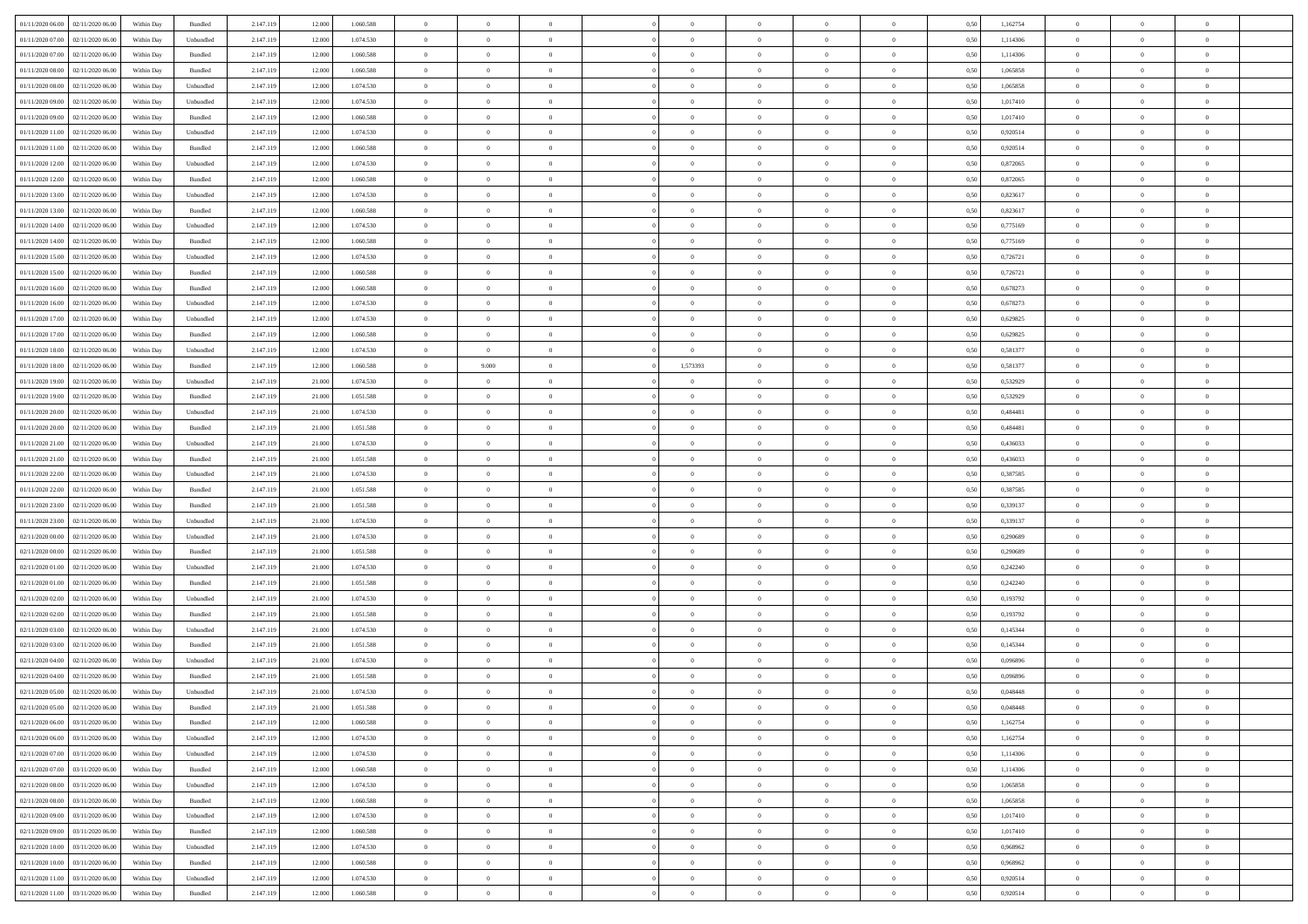| 02/11/2020 12:00 | 03/11/2020 06:00 | Within Dav | Unbundled          | 2.147.119 | 12.000 | 1.074.530 | $\overline{0}$ | $\theta$       |                | $\Omega$       | $\Omega$       | $\theta$       | $\theta$       | 0,50 | 0,872065 | $\theta$       | $\overline{0}$ | $\overline{0}$           |  |
|------------------|------------------|------------|--------------------|-----------|--------|-----------|----------------|----------------|----------------|----------------|----------------|----------------|----------------|------|----------|----------------|----------------|--------------------------|--|
|                  |                  |            |                    |           |        |           |                |                |                |                |                |                |                |      |          |                |                |                          |  |
| 02/11/2020 12:00 | 03/11/2020 06.00 | Within Day | Bundled            | 2.147.119 | 12.000 | 1.060.588 | $\overline{0}$ | $\overline{0}$ | $\overline{0}$ | $\overline{0}$ | $\bf{0}$       | $\overline{0}$ | $\,$ 0 $\,$    | 0,50 | 0,872065 | $\theta$       | $\overline{0}$ | $\overline{0}$           |  |
| 02/11/2020 13.00 | 03/11/2020 06.00 | Within Day | Bundled            | 2.147.119 | 12.000 | 1.060.588 | $\overline{0}$ | $\overline{0}$ | $\overline{0}$ | $\bf{0}$       | $\bf{0}$       | $\bf{0}$       | $\mathbf{0}$   | 0,50 | 0,823617 | $\overline{0}$ | $\overline{0}$ | $\overline{0}$           |  |
| 02/11/2020 13:00 | 03/11/2020 06:00 | Within Dav | Unbundled          | 2.147.119 | 12.000 | 1.074.530 | $\overline{0}$ | $\overline{0}$ | $\overline{0}$ | $\overline{0}$ | $\theta$       | $\overline{0}$ | $\overline{0}$ | 0.50 | 0.823617 | $\theta$       | $\overline{0}$ | $\overline{0}$           |  |
| 02/11/2020 14:00 | 03/11/2020 06.00 | Within Day | Unbundled          | 2.147.119 | 12.000 | 1.074.530 | $\overline{0}$ | $\theta$       | $\overline{0}$ | $\overline{0}$ | $\bf{0}$       | $\overline{0}$ | $\bf{0}$       | 0,50 | 0,775169 | $\,$ 0 $\,$    | $\overline{0}$ | $\overline{0}$           |  |
| 02/11/2020 14:00 | 03/11/2020 06.00 | Within Day | Bundled            | 2.147.119 | 12.000 | 1.060.588 | $\overline{0}$ | $\overline{0}$ | $\overline{0}$ | $\bf{0}$       | $\overline{0}$ | $\overline{0}$ | $\mathbf{0}$   | 0,50 | 0,775169 | $\overline{0}$ | $\overline{0}$ | $\bf{0}$                 |  |
| 02/11/2020 15:00 | 03/11/2020 06.00 | Within Dav | Unbundled          | 2.147.119 | 12.000 | 1.074.530 | $\overline{0}$ | $\overline{0}$ | $\overline{0}$ | $\overline{0}$ | $\overline{0}$ | $\overline{0}$ | $\overline{0}$ | 0.50 | 0,726721 | $\overline{0}$ | $\overline{0}$ | $\overline{0}$           |  |
| 02/11/2020 15:00 | 03/11/2020 06.00 |            |                    | 2.147.119 |        |           | $\overline{0}$ | $\theta$       | $\overline{0}$ | $\overline{0}$ | $\,$ 0         | $\overline{0}$ |                |      | 0,726721 | $\,$ 0 $\,$    | $\theta$       | $\overline{0}$           |  |
|                  |                  | Within Day | Bundled            |           | 12.000 | 1.060.588 |                |                |                |                |                |                | $\bf{0}$       | 0,50 |          |                |                |                          |  |
| 02/11/2020 16:00 | 03/11/2020 06.00 | Within Day | Unbundled          | 2.147.119 | 12.000 | 1.074.530 | $\overline{0}$ | $\overline{0}$ | $\overline{0}$ | $\bf{0}$       | $\bf{0}$       | $\bf{0}$       | $\mathbf{0}$   | 0,50 | 0,678273 | $\,0\,$        | $\overline{0}$ | $\overline{0}$           |  |
| 02/11/2020 16:00 | 03/11/2020 06.00 | Within Dav | Bundled            | 2.147.119 | 12.000 | 1.060.588 | $\overline{0}$ | $\overline{0}$ | $\overline{0}$ | $\overline{0}$ | $\overline{0}$ | $\overline{0}$ | $\mathbf{0}$   | 0.50 | 0,678273 | $\theta$       | $\overline{0}$ | $\overline{0}$           |  |
| 02/11/2020 17.00 | 03/11/2020 06.00 | Within Day | Unbundled          | 2.147.119 | 12.000 | 1.074.530 | $\overline{0}$ | $\theta$       | $\overline{0}$ | $\overline{0}$ | $\bf{0}$       | $\overline{0}$ | $\bf{0}$       | 0,50 | 0,629825 | $\,$ 0 $\,$    | $\overline{0}$ | $\overline{0}$           |  |
| 02/11/2020 17.00 | 03/11/2020 06.00 | Within Day | Bundled            | 2.147.119 | 12.000 | 1.060.588 | $\overline{0}$ | $\overline{0}$ | $\overline{0}$ | $\bf{0}$       | $\overline{0}$ | $\bf{0}$       | $\mathbf{0}$   | 0,50 | 0,629825 | $\overline{0}$ | $\overline{0}$ | $\bf{0}$                 |  |
| 02/11/2020 18:00 | 03/11/2020 06:00 | Within Day | Unbundled          | 2.147.119 | 12.000 | 1.074.530 | $\overline{0}$ | $\overline{0}$ | $\overline{0}$ | $\overline{0}$ | $\overline{0}$ | $\overline{0}$ | $\overline{0}$ | 0.50 | 0,581377 | $\theta$       | $\overline{0}$ | $\overline{0}$           |  |
| 02/11/2020 18:00 | 03/11/2020 06.00 | Within Day | Bundled            | 2.147.119 | 12.000 | 1.060.588 | $\overline{0}$ | $\theta$       | $\overline{0}$ | $\overline{0}$ | $\bf{0}$       | $\overline{0}$ | $\,$ 0 $\,$    | 0,50 | 0,581377 | $\,$ 0 $\,$    | $\overline{0}$ | $\overline{0}$           |  |
|                  |                  |            |                    |           |        |           |                |                |                |                |                |                |                |      |          |                |                | $\bf{0}$                 |  |
| 02/11/2020 19:00 | 03/11/2020 06.00 | Within Day | Unbundled          | 2.147.119 | 12.000 | 1.074.530 | $\overline{0}$ | $\overline{0}$ | $\overline{0}$ | $\bf{0}$       | $\overline{0}$ | $\overline{0}$ | $\mathbf{0}$   | 0,50 | 0,532929 | $\overline{0}$ | $\overline{0}$ |                          |  |
| 02/11/2020 19:00 | 03/11/2020 06:00 | Within Dav | Bundled            | 2.147.119 | 12.000 | 1.060.588 | $\overline{0}$ | $\overline{0}$ | $\overline{0}$ | $\overline{0}$ | $\overline{0}$ | $\overline{0}$ | $\overline{0}$ | 0.50 | 0,532929 | $\overline{0}$ | $\overline{0}$ | $\overline{0}$           |  |
| 02/11/2020 20.00 | 03/11/2020 06.00 | Within Day | Bundled            | 2.147.119 | 12.000 | 1.060.588 | $\overline{0}$ | 13.000         | $\overline{0}$ | 1,311161       | $\bf{0}$       | $\overline{0}$ | $\bf{0}$       | 0,50 | 0,484481 | $\,$ 0 $\,$    | $\overline{0}$ | $\overline{0}$           |  |
| 02/11/2020 20.00 | 03/11/2020 06.00 | Within Day | Unbundled          | 2.147.119 | 12.000 | 1.074.530 | $\overline{0}$ | $\overline{0}$ | $\overline{0}$ | $\bf{0}$       | $\overline{0}$ | $\bf{0}$       | $\mathbf{0}$   | 0,50 | 0,484481 | $\bf{0}$       | $\overline{0}$ | $\overline{0}$           |  |
| 02/11/2020 21.00 | 03/11/2020 06:00 | Within Day | Unbundled          | 2.147.119 | 25,000 | 1.074.530 | $\overline{0}$ | $\overline{0}$ | $\overline{0}$ | $\overline{0}$ | $\overline{0}$ | $\overline{0}$ | $\overline{0}$ | 0.50 | 0,436033 | $\theta$       | $\overline{0}$ | $\overline{0}$           |  |
| 02/11/2020 21.00 | 03/11/2020 06.00 | Within Day | Bundled            | 2.147.119 | 25.000 | 1.047.588 | $\overline{0}$ | $\overline{0}$ | $\overline{0}$ | $\overline{0}$ | $\,$ 0         | $\overline{0}$ | $\bf{0}$       | 0,50 | 0,436033 | $\,$ 0 $\,$    | $\overline{0}$ | $\overline{0}$           |  |
| 02/11/2020 22.00 | 03/11/2020 06.00 | Within Day | Unbundled          | 2.147.119 | 25.000 | 1.074.530 | $\overline{0}$ | $\overline{0}$ | $\overline{0}$ | $\bf{0}$       | $\bf{0}$       | $\bf{0}$       | $\mathbf{0}$   | 0,50 | 0,387585 | $\overline{0}$ | $\overline{0}$ | $\overline{\phantom{a}}$ |  |
| 02/11/2020 22.00 | 03/11/2020 06:00 | Within Day | Bundled            | 2.147.119 | 25,000 | 1.047.588 | $\overline{0}$ | $\overline{0}$ | $\overline{0}$ | $\overline{0}$ | $\overline{0}$ | $\overline{0}$ | $\overline{0}$ | 0.50 | 0,387585 | $\theta$       | $\overline{0}$ | $\overline{0}$           |  |
|                  |                  |            |                    |           |        |           |                |                |                |                |                |                |                |      |          |                |                |                          |  |
| 02/11/2020 23.00 | 03/11/2020 06.00 | Within Day | Unbundled          | 2.147.119 | 25.000 | 1.074.530 | $\overline{0}$ | $\overline{0}$ | $\overline{0}$ | $\overline{0}$ | $\bf{0}$       | $\overline{0}$ | $\,$ 0 $\,$    | 0,50 | 0,339137 | $\,$ 0 $\,$    | $\overline{0}$ | $\overline{0}$           |  |
| 02/11/2020 23.00 | 03/11/2020 06.00 | Within Day | Bundled            | 2.147.119 | 25.000 | 1.047.588 | $\overline{0}$ | $\overline{0}$ | $\overline{0}$ | $\bf{0}$       | $\overline{0}$ | $\overline{0}$ | $\mathbf{0}$   | 0,50 | 0,339137 | $\overline{0}$ | $\overline{0}$ | $\bf{0}$                 |  |
| 03/11/2020 00:00 | 03/11/2020 06.00 | Within Dav | Unbundled          | 2.147.119 | 25,000 | 1.074.530 | $\overline{0}$ | $\overline{0}$ | $\overline{0}$ | $\overline{0}$ | $\overline{0}$ | $\overline{0}$ | $\overline{0}$ | 0.50 | 0.290689 | $\overline{0}$ | $\overline{0}$ | $\overline{0}$           |  |
| 03/11/2020 00.00 | 03/11/2020 06.00 | Within Day | Bundled            | 2.147.119 | 25.000 | 1.047.588 | $\overline{0}$ | 8.334          | $\overline{0}$ | 0,786697       | $\,$ 0         | $\overline{0}$ | $\bf{0}$       | 0,50 | 0,290689 | $\,$ 0 $\,$    | $\overline{0}$ | $\overline{0}$           |  |
| 03/11/2020 01:00 | 03/11/2020 06.00 | Within Day | Unbundled          | 2.147.119 | 33.334 | 1.074.530 | $\overline{0}$ | $\overline{0}$ | $\overline{0}$ | $\bf{0}$       | $\bf{0}$       | $\bf{0}$       | $\mathbf{0}$   | 0,50 | 0,242240 | $\,0\,$        | $\overline{0}$ | $\overline{0}$           |  |
| 03/11/2020 01:00 | 03/11/2020 06:00 | Within Day | Bundled            | 2.147.119 | 33.334 | 1.039.254 | $\overline{0}$ | $\overline{0}$ | $\overline{0}$ | $\overline{0}$ | $\overline{0}$ | $\overline{0}$ | $\overline{0}$ | 0.50 | 0,242240 | $\overline{0}$ | $\overline{0}$ | $\overline{0}$           |  |
|                  |                  |            |                    |           |        |           |                |                |                |                |                |                |                |      |          |                |                |                          |  |
| 03/11/2020 02.00 | 03/11/2020 06.00 | Within Day | Unbundled          | 2.147.119 | 33.334 | 1.074.530 | $\overline{0}$ | $\overline{0}$ | $\overline{0}$ | $\overline{0}$ | $\,$ 0         | $\overline{0}$ | $\bf{0}$       | 0,50 | 0,193792 | $\,$ 0 $\,$    | $\overline{0}$ | $\overline{0}$           |  |
| 03/11/2020 02.00 | 03/11/2020 06.00 | Within Day | Bundled            | 2.147.119 | 33.334 | 1.039.254 | $\overline{0}$ | $\overline{0}$ | $\overline{0}$ | $\bf{0}$       | $\overline{0}$ | $\bf{0}$       | $\mathbf{0}$   | 0,50 | 0,193792 | $\overline{0}$ | $\overline{0}$ | $\bf{0}$                 |  |
| 03/11/2020 03:00 | 03/11/2020 06.00 | Within Day | Bundled            | 2.147.119 | 33.334 | 1.039.254 | $\overline{0}$ | $\theta$       | $\overline{0}$ | $\Omega$       | $\bf{0}$       | $\overline{0}$ | $\bf{0}$       | 0,50 | 0,145344 | $\,0\,$        | $\theta$       | $\overline{0}$           |  |
| 03/11/2020 03.00 | 03/11/2020 06.00 | Within Day | Unbundled          | 2.147.119 | 33.334 | 1.074.530 | $\overline{0}$ | $\overline{0}$ | $\overline{0}$ | $\overline{0}$ | $\bf{0}$       | $\overline{0}$ | $\,$ 0 $\,$    | 0,50 | 0,145344 | $\,$ 0 $\,$    | $\overline{0}$ | $\overline{0}$           |  |
| 03/11/2020 04.00 | 03/11/2020 06.00 | Within Day | Unbundled          | 2.147.119 | 33.334 | 1.074.530 | $\overline{0}$ | $\overline{0}$ | $\overline{0}$ | $\bf{0}$       | $\overline{0}$ | $\overline{0}$ | $\mathbf{0}$   | 0,50 | 0,096896 | $\overline{0}$ | $\overline{0}$ | $\bf{0}$                 |  |
| 03/11/2020 04.00 | 03/11/2020 06.00 | Within Day | Bundled            | 2.147.119 | 33.334 | 1.039.254 | $\overline{0}$ | $\overline{0}$ | $\overline{0}$ | $\Omega$       | $\overline{0}$ | $\overline{0}$ | $\overline{0}$ | 0.50 | 0.096896 | $\,0\,$        | $\overline{0}$ | $\overline{0}$           |  |
| 03/11/2020 05:00 | 03/11/2020 06.00 | Within Day | Unbundled          | 2.147.119 | 33.334 | 1.074.530 | $\overline{0}$ | $\theta$       | $\overline{0}$ | $\overline{0}$ | $\,$ 0         | $\overline{0}$ | $\bf{0}$       | 0,50 | 0,048448 | $\,$ 0 $\,$    | $\overline{0}$ | $\overline{0}$           |  |
|                  |                  |            |                    |           |        |           |                |                |                |                |                |                |                |      |          |                |                |                          |  |
| 03/11/2020 05.00 | 03/11/2020 06.00 | Within Day | Bundled            | 2.147.119 | 33.334 | 1.039.254 | $\overline{0}$ | $\bf{0}$       | $\overline{0}$ | $\overline{0}$ | $\bf{0}$       | $\overline{0}$ | $\mathbf{0}$   | 0,50 | 0,048448 | $\bf{0}$       | $\overline{0}$ | $\bf{0}$                 |  |
| 03/11/2020 06.00 | 04/11/2020 06.00 | Within Day | Unbundled          | 2.147.119 |        | 1.074.530 | $\overline{0}$ | $\overline{0}$ | $\overline{0}$ | $\Omega$       | $\overline{0}$ | $\overline{0}$ | $\overline{0}$ | 0.50 | 1,162754 | $\,$ 0 $\,$    | $\theta$       | $\overline{0}$           |  |
| 03/11/2020 06.00 | 04/11/2020 06.00 | Within Day | Bundled            | 2.147.119 |        | 1.072.588 | $\overline{0}$ | $\,$ 0         | $\overline{0}$ | $\overline{0}$ | $\,$ 0         | $\overline{0}$ | $\bf{0}$       | 0,50 | 1,162754 | $\,$ 0 $\,$    | $\overline{0}$ | $\overline{0}$           |  |
| 03/11/2020 07.00 | 04/11/2020 06.00 | Within Day | Unbundled          | 2.147.119 |        | 1.074.530 | $\overline{0}$ | $\overline{0}$ | $\overline{0}$ | $\overline{0}$ | $\bf{0}$       | $\overline{0}$ | $\mathbf{0}$   | 0,50 | 1,114306 | $\bf{0}$       | $\overline{0}$ | $\overline{0}$           |  |
| 03/11/2020 07.00 | 04/11/2020 06.00 | Within Day | $\mathbf B$ undled | 2.147.119 |        | 1.072.588 | $\overline{0}$ | $\theta$       | $\overline{0}$ | $\Omega$       | $\bf{0}$       | $\overline{0}$ | $\bf{0}$       | 0,50 | 1,114306 | $\,0\,$        | $\overline{0}$ | $\overline{0}$           |  |
| 03/11/2020 08:00 | 04/11/2020 06.00 | Within Day | Unbundled          | 2.147.119 |        | 1.074.530 | $\overline{0}$ | $\overline{0}$ | $\overline{0}$ | $\overline{0}$ | $\bf{0}$       | $\overline{0}$ | $\,$ 0 $\,$    | 0,50 | 1,065858 | $\,$ 0 $\,$    | $\overline{0}$ | $\overline{0}$           |  |
| 03/11/2020 08.00 | 04/11/2020 06.00 | Within Day | Bundled            | 2.147.119 |        | 1.072.588 | $\overline{0}$ | $\overline{0}$ | $\overline{0}$ | $\overline{0}$ | $\overline{0}$ | $\overline{0}$ | $\mathbf{0}$   | 0,50 | 1,065858 | $\bf{0}$       | $\overline{0}$ | $\bf{0}$                 |  |
|                  |                  |            |                    |           |        |           |                |                |                |                |                |                |                |      |          |                |                |                          |  |
| 03/11/2020 09:00 | 04/11/2020 06.00 | Within Day | Unbundled          | 2.147.119 |        | 1.074.530 | $\overline{0}$ | $\theta$       | $\overline{0}$ | $\Omega$       | $\bf{0}$       | $\overline{0}$ | $\overline{0}$ | 0.50 | 1,017410 | $\,0\,$        | $\theta$       | $\overline{0}$           |  |
| 03/11/2020 09:00 | 04/11/2020 06.00 | Within Day | Bundled            | 2.147.119 |        | 1.072.588 | $\overline{0}$ | $\overline{0}$ | $\overline{0}$ | $\bf{0}$       | $\,$ 0         | $\bf{0}$       | $\bf{0}$       | 0,50 | 1,017410 | $\,0\,$        | $\,$ 0 $\,$    | $\overline{0}$           |  |
| 03/11/2020 10:00 | 04/11/2020 06.00 | Within Day | $\mathbf B$ undled | 2.147.119 |        | 1.072.588 | $\bf{0}$       | $\bf{0}$       |                |                | $\bf{0}$       |                |                | 0,50 | 0,968962 | $\bf{0}$       | $\overline{0}$ |                          |  |
| 03/11/2020 10:00 | 04/11/2020 06:00 | Within Day | Unbundled          | 2.147.119 |        | 1.074.530 | $\overline{0}$ | $\Omega$       | $\Omega$       | $\Omega$       | $\theta$       | $\overline{0}$ | $\overline{0}$ | 0.50 | 0.968962 | $\theta$       | $\theta$       | $\theta$                 |  |
| 03/11/2020 11:00 | 04/11/2020 06.00 | Within Day | Unbundled          | 2.147.119 |        | 1.074.530 | $\overline{0}$ | $\,$ 0         | $\overline{0}$ | $\bf{0}$       | $\,$ 0 $\,$    | $\overline{0}$ | $\mathbf{0}$   | 0,50 | 0,920514 | $\,$ 0 $\,$    | $\,$ 0 $\,$    | $\,$ 0                   |  |
| 03/11/2020 11:00 | 04/11/2020 06.00 | Within Day | Bundled            | 2.147.119 |        | 1.072.588 | $\overline{0}$ | $\overline{0}$ | $\overline{0}$ | $\overline{0}$ | $\overline{0}$ | $\overline{0}$ | $\mathbf{0}$   | 0,50 | 0,920514 | $\overline{0}$ | $\bf{0}$       | $\bf{0}$                 |  |
| 03/11/2020 12:00 | 04/11/2020 06.00 | Within Day | Unbundled          | 2.147.119 |        | 1.074.530 | $\overline{0}$ | $\overline{0}$ | $\overline{0}$ | $\Omega$       | $\overline{0}$ | $\overline{0}$ | $\bf{0}$       | 0,50 | 0,872065 | $\overline{0}$ | $\theta$       | $\overline{0}$           |  |
|                  |                  |            |                    |           |        |           | $\overline{0}$ | $\,$ 0         | $\overline{0}$ | $\overline{0}$ | $\overline{0}$ |                |                |      |          | $\,$ 0 $\,$    | $\overline{0}$ | $\overline{0}$           |  |
| 03/11/2020 12:00 | 04/11/2020 06.00 | Within Day | Bundled            | 2.147.119 |        | 1.072.588 |                |                |                |                |                | $\bf{0}$       | $\bf{0}$       | 0,50 | 0,872065 |                |                |                          |  |
| 03/11/2020 13:00 | 04/11/2020 06.00 | Within Day | Unbundled          | 2.147.119 |        | 1.074.530 | $\overline{0}$ | $\overline{0}$ | $\overline{0}$ | $\overline{0}$ | $\overline{0}$ | $\overline{0}$ | $\mathbf{0}$   | 0,50 | 0,823617 | $\overline{0}$ | $\bf{0}$       | $\bf{0}$                 |  |
| 03/11/2020 13:00 | 04/11/2020 06.00 | Within Day | Bundled            | 2.147.119 |        | 1.072.588 | $\overline{0}$ | $\overline{0}$ | $\overline{0}$ | $\Omega$       | $\overline{0}$ | $\overline{0}$ | $\bf{0}$       | 0.50 | 0,823617 | $\overline{0}$ | $\theta$       | $\overline{0}$           |  |
| 03/11/2020 14:00 | 04/11/2020 06.00 | Within Day | Unbundled          | 2.147.119 |        | 1.074.530 | $\overline{0}$ | $\overline{0}$ | $\overline{0}$ | $\bf{0}$       | $\bf{0}$       | $\bf{0}$       | $\bf{0}$       | 0,50 | 0,775169 | $\,$ 0 $\,$    | $\overline{0}$ | $\overline{0}$           |  |
| 03/11/2020 14:00 | 04/11/2020 06.00 | Within Day | Bundled            | 2.147.119 |        | 1.072.588 | $\overline{0}$ | $\bf{0}$       | $\overline{0}$ | $\overline{0}$ | $\overline{0}$ | $\bf{0}$       | $\mathbf{0}$   | 0,50 | 0,775169 | $\overline{0}$ | $\overline{0}$ | $\bf{0}$                 |  |
| 03/11/2020 15:00 | 04/11/2020 06.00 | Within Day | Unbundled          | 2.147.119 |        | 1.074.530 | $\overline{0}$ | $\overline{0}$ | $\overline{0}$ | $\Omega$       | $\overline{0}$ | $\overline{0}$ | $\bf{0}$       | 0.50 | 0,726721 | $\overline{0}$ | $\theta$       | $\overline{0}$           |  |
| 03/11/2020 15:00 | 04/11/2020 06.00 | Within Day | Bundled            | 2.147.119 |        | 1.072.588 | $\overline{0}$ | $\bf{0}$       | $\overline{0}$ | $\overline{0}$ | $\bf{0}$       | $\bf{0}$       | $\mathbf{0}$   | 0,50 | 0,726721 | $\,$ 0 $\,$    | $\,$ 0 $\,$    | $\bf{0}$                 |  |
|                  |                  |            |                    |           |        |           |                |                |                |                |                |                |                |      |          |                |                |                          |  |
| 03/11/2020 16.00 | 04/11/2020 06.00 | Within Day | Unbundled          | 2.147.119 |        | 1.074.530 | $\overline{0}$ | $\overline{0}$ | $\overline{0}$ | $\overline{0}$ | $\bf{0}$       | $\bf{0}$       | $\mathbf{0}$   | 0,50 | 0,678273 | $\overline{0}$ | $\bf{0}$       | $\bf{0}$                 |  |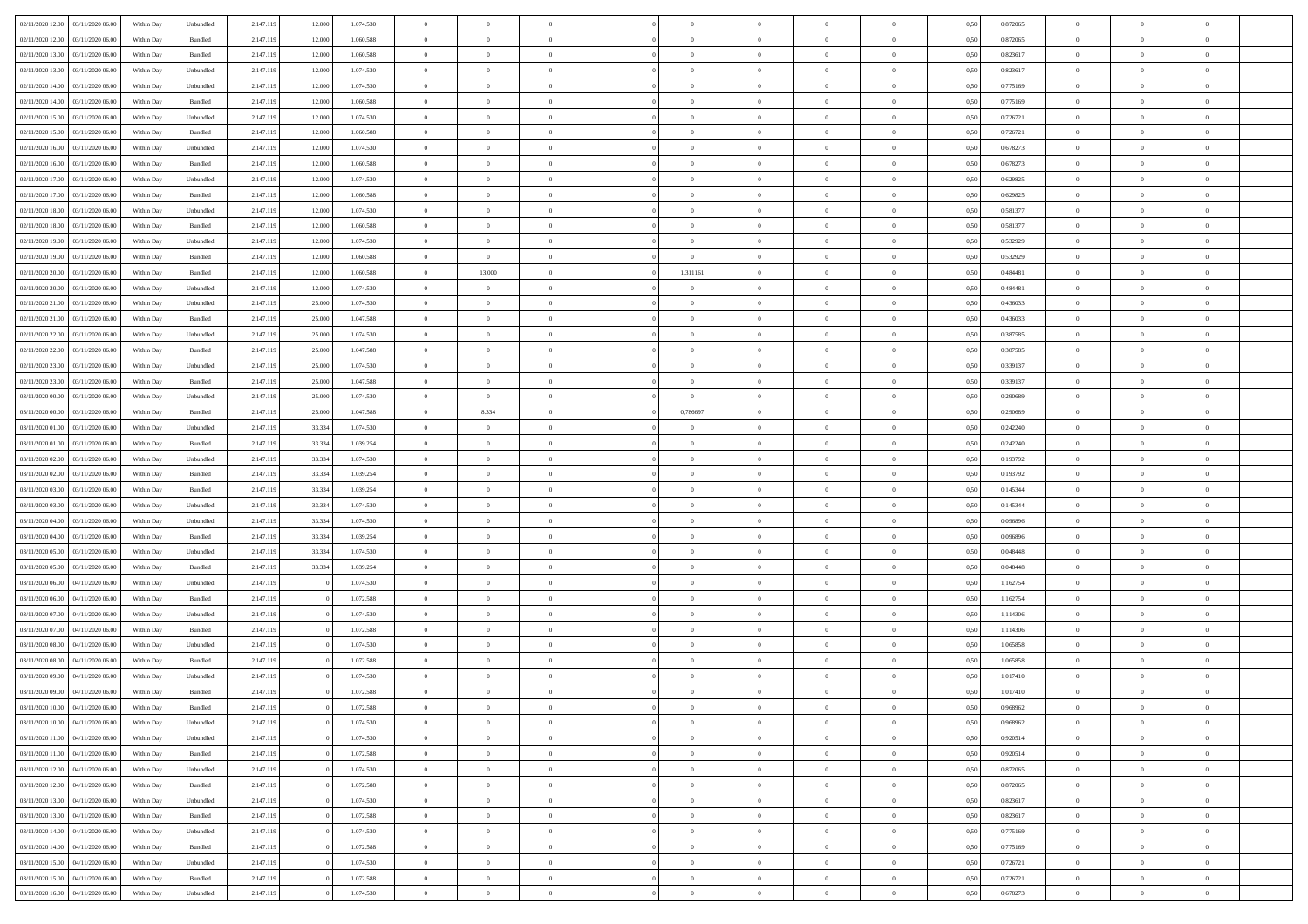| 03/11/2020 16:00 04/11/2020 06:00    | Within Day | Bundled            | 2.147.119 | 1.072.588 | $\overline{0}$ | $\overline{0}$ | $\Omega$       | $\Omega$       | $\theta$       |                | $\overline{0}$ | 0,50 | 0,678273 | $\mathbf{0}$   | $\Omega$       | $\Omega$       |  |
|--------------------------------------|------------|--------------------|-----------|-----------|----------------|----------------|----------------|----------------|----------------|----------------|----------------|------|----------|----------------|----------------|----------------|--|
| 03/11/2020 17:00<br>04/11/2020 06.00 | Within Day | $\mathbf B$ undled | 2.147.119 | 1.072.588 | $\bf{0}$       | $\overline{0}$ | $\theta$       | $\theta$       | $\overline{0}$ | $\overline{0}$ | $\,$ 0         | 0,50 | 0,629825 | $\overline{0}$ | $\theta$       | $\bf{0}$       |  |
| 03/11/2020 17:00<br>04/11/2020 06.00 | Within Day | Unbundled          | 2.147.119 | 1.074.530 | $\overline{0}$ | $\overline{0}$ | $\overline{0}$ | $\bf{0}$       | $\bf{0}$       | $\overline{0}$ | $\mathbf{0}$   | 0,50 | 0,629825 | $\bf{0}$       | $\bf{0}$       | $\overline{0}$ |  |
| 03/11/2020 18:00<br>04/11/2020 06:00 | Within Day | Unbundled          | 2.147.119 | 1.074.530 | $\overline{0}$ | $\overline{0}$ | $\overline{0}$ | $\overline{0}$ | $\overline{0}$ | $\overline{0}$ | $\overline{0}$ | 0.50 | 0.581377 | $\mathbf{0}$   | $\overline{0}$ | $\bf{0}$       |  |
| 03/11/2020 18:00<br>04/11/2020 06.00 | Within Day | Bundled            | 2.147.119 | 1.072.588 | $\bf{0}$       | $\overline{0}$ | $\overline{0}$ | $\theta$       | $\overline{0}$ | $\overline{0}$ | $\bf{0}$       | 0,50 | 0,581377 | $\theta$       | $\theta$       | $\overline{0}$ |  |
| 03/11/2020 19:00<br>04/11/2020 06.00 | Within Day | Unbundled          | 2.147.119 | 1.074.530 | $\overline{0}$ | $\overline{0}$ | $\overline{0}$ | $\bf{0}$       | $\overline{0}$ | $\overline{0}$ | $\overline{0}$ | 0,50 | 0,532929 | $\overline{0}$ | $\overline{0}$ | $\overline{0}$ |  |
| 03/11/2020 19:00<br>04/11/2020 06:00 | Within Day | Bundled            | 2.147.119 | 1.072.588 | $\overline{0}$ | $\overline{0}$ | $\overline{0}$ | $\overline{0}$ | $\overline{0}$ | $\overline{0}$ | $\overline{0}$ | 0.50 | 0.532929 | $\overline{0}$ | $\overline{0}$ | $\overline{0}$ |  |
| 03/11/2020 20:00<br>04/11/2020 06.00 | Within Day | Unbundled          | 2.147.119 | 1.074.530 | $\bf{0}$       | $\overline{0}$ | $\overline{0}$ | $\theta$       | $\overline{0}$ | $\overline{0}$ | $\bf{0}$       | 0,50 | 0,484481 | $\theta$       | $\theta$       | $\bf{0}$       |  |
|                                      |            |                    |           |           |                |                |                |                |                |                |                |      |          |                |                |                |  |
| 03/11/2020 20:00<br>04/11/2020 06.00 | Within Day | Bundled            | 2.147.119 | 1.072.588 | $\overline{0}$ | $\overline{0}$ | $\overline{0}$ | $\bf{0}$       | $\bf{0}$       | $\overline{0}$ | $\mathbf{0}$   | 0,50 | 0,484481 | $\bf{0}$       | $\bf{0}$       | $\bf{0}$       |  |
| 03/11/2020 21.00<br>04/11/2020 06.00 | Within Day | Unbundled          | 2.147.119 | 1.074.530 | $\overline{0}$ | $\overline{0}$ | $\overline{0}$ | $\overline{0}$ | $\overline{0}$ | $\overline{0}$ | $\overline{0}$ | 0.50 | 0,436033 | $\overline{0}$ | $\overline{0}$ | $\overline{0}$ |  |
| 03/11/2020 21:00<br>04/11/2020 06.00 | Within Day | Bundled            | 2.147.119 | 1.072.588 | $\bf{0}$       | $\overline{0}$ | $\overline{0}$ | $\overline{0}$ | $\overline{0}$ | $\overline{0}$ | $\,$ 0         | 0,50 | 0,436033 | $\theta$       | $\theta$       | $\bf{0}$       |  |
| 03/11/2020 22.00<br>04/11/2020 06.00 | Within Day | Unbundled          | 2.147.119 | 1.074.530 | $\overline{0}$ | $\overline{0}$ | $\overline{0}$ | $\bf{0}$       | $\overline{0}$ | $\overline{0}$ | $\mathbf{0}$   | 0,50 | 0,387585 | $\overline{0}$ | $\bf{0}$       | $\bf{0}$       |  |
| 03/11/2020 22.00<br>04/11/2020 06:00 | Within Day | Bundled            | 2.147.119 | 1.072.588 | $\overline{0}$ | $\overline{0}$ | $\overline{0}$ | $\overline{0}$ | $\overline{0}$ | $\overline{0}$ | $\overline{0}$ | 0.50 | 0.387585 | $\mathbf{0}$   | $\overline{0}$ | $\bf{0}$       |  |
| 03/11/2020 23.00<br>04/11/2020 06.00 | Within Day | Unbundled          | 2.147.119 | 1.074.530 | $\bf{0}$       | $\overline{0}$ | $\overline{0}$ | $\theta$       | $\overline{0}$ | $\overline{0}$ | $\,$ 0         | 0,50 | 0,339137 | $\theta$       | $\theta$       | $\bf{0}$       |  |
| 03/11/2020 23.00<br>04/11/2020 06.00 | Within Day | Bundled            | 2.147.119 | 1.072.588 | $\overline{0}$ | $\overline{0}$ | $\overline{0}$ | $\bf{0}$       | $\overline{0}$ | $\overline{0}$ | $\overline{0}$ | 0,50 | 0,339137 | $\overline{0}$ | $\overline{0}$ | $\overline{0}$ |  |
| 04/11/2020 00.00<br>04/11/2020 06.00 | Within Day | Bundled            | 2.147.119 | 1.072.588 | $\overline{0}$ | $\overline{0}$ | $\overline{0}$ | $\overline{0}$ | $\overline{0}$ | $\overline{0}$ | $\overline{0}$ | 0.50 | 0.290689 | $\overline{0}$ | $\overline{0}$ | $\overline{0}$ |  |
| 04/11/2020 00:00<br>04/11/2020 06.00 | Within Day | Unbundled          | 2.147.119 | 1.074.530 | $\bf{0}$       | $\overline{0}$ | $\overline{0}$ | $\overline{0}$ | $\overline{0}$ | $\overline{0}$ | $\bf{0}$       | 0,50 | 0,290689 | $\theta$       | $\theta$       | $\bf{0}$       |  |
| 04/11/2020 01:00<br>04/11/2020 06.00 | Within Day | Unbundled          | 2.147.119 | 1.074.530 | $\overline{0}$ | $\overline{0}$ | $\bf{0}$       | $\bf{0}$       | $\bf{0}$       | $\overline{0}$ | $\mathbf{0}$   | 0,50 | 0,242240 | $\bf{0}$       | $\bf{0}$       | $\bf{0}$       |  |
| 04/11/2020 01:00<br>04/11/2020 06:00 | Within Day | Bundled            | 2.147.119 | 1.072.588 | $\overline{0}$ | $\overline{0}$ | $\overline{0}$ | $\overline{0}$ | $\overline{0}$ | $\overline{0}$ | $\overline{0}$ | 0.50 | 0.242240 | $\overline{0}$ | $\overline{0}$ | $\overline{0}$ |  |
| 04/11/2020 02.00<br>04/11/2020 06.00 | Within Day | Unbundled          | 2.147.119 | 1.074.530 | $\bf{0}$       | $\overline{0}$ | $\overline{0}$ | $\overline{0}$ | $\overline{0}$ | $\overline{0}$ | $\,$ 0         | 0,50 | 0,193792 | $\theta$       | $\theta$       | $\bf{0}$       |  |
|                                      |            |                    |           |           |                |                |                |                |                |                |                |      |          |                |                |                |  |
| 04/11/2020 02.00<br>04/11/2020 06.00 | Within Day | Bundled            | 2.147.119 | 1.072.588 | $\overline{0}$ | $\overline{0}$ | $\overline{0}$ | $\bf{0}$       | $\bf{0}$       | $\overline{0}$ | $\mathbf{0}$   | 0,50 | 0,193792 | $\bf{0}$       | $\bf{0}$       | $\bf{0}$       |  |
| 04/11/2020 03.00<br>04/11/2020 06:00 | Within Day | Unbundled          | 2.147.119 | 1.074.530 | $\overline{0}$ | $\overline{0}$ | $\overline{0}$ | $\overline{0}$ | $\overline{0}$ | $\overline{0}$ | $\overline{0}$ | 0.50 | 0.145344 | $\overline{0}$ | $\overline{0}$ | $\bf{0}$       |  |
| 04/11/2020 03:00<br>04/11/2020 06.00 | Within Day | Bundled            | 2.147.119 | 1.072.588 | $\bf{0}$       | $\overline{0}$ | $\overline{0}$ | $\overline{0}$ | $\overline{0}$ | $\overline{0}$ | $\,$ 0         | 0,50 | 0,145344 | $\mathbf{0}$   | $\theta$       | $\bf{0}$       |  |
| 04/11/2020 04:00<br>04/11/2020 06.00 | Within Day | Unbundled          | 2.147.119 | 1.074.530 | $\overline{0}$ | $\overline{0}$ | $\overline{0}$ | $\bf{0}$       | $\overline{0}$ | $\overline{0}$ | $\overline{0}$ | 0,50 | 0,096896 | $\overline{0}$ | $\overline{0}$ | $\overline{0}$ |  |
| 04/11/2020 04:00<br>04/11/2020 06:00 | Within Day | Bundled            | 2.147.119 | 1.072.588 | $\overline{0}$ | $\overline{0}$ | $\overline{0}$ | $\overline{0}$ | $\overline{0}$ | $\overline{0}$ | $\overline{0}$ | 0.50 | 0.096896 | $\overline{0}$ | $\overline{0}$ | $\overline{0}$ |  |
| 04/11/2020 05:00<br>04/11/2020 06.00 | Within Day | Unbundled          | 2.147.119 | 1.074.530 | $\bf{0}$       | $\overline{0}$ | $\overline{0}$ | $\overline{0}$ | $\overline{0}$ | $\overline{0}$ | $\bf{0}$       | 0,50 | 0,048448 | $\theta$       | $\theta$       | $\bf{0}$       |  |
| 04/11/2020 05:00<br>04/11/2020 06.00 | Within Day | Bundled            | 2.147.119 | 1.072.588 | $\overline{0}$ | $\overline{0}$ | $\bf{0}$       | $\bf{0}$       | $\bf{0}$       | $\overline{0}$ | $\mathbf{0}$   | 0,50 | 0,048448 | $\bf{0}$       | $\bf{0}$       | $\bf{0}$       |  |
| 04/11/2020 06:00<br>05/11/2020 06:00 | Within Day | Unbundled          | 2.147.119 | 1.074.530 | $\overline{0}$ | $\overline{0}$ | $\overline{0}$ | $\overline{0}$ | $\overline{0}$ | $\overline{0}$ | $\overline{0}$ | 0.50 | 1,162754 | $\overline{0}$ | $\overline{0}$ | $\overline{0}$ |  |
| 04/11/2020 06.00<br>05/11/2020 06:00 | Within Day | Bundled            | 2.147.119 | 1.072.588 | $\bf{0}$       | $\overline{0}$ | $\overline{0}$ | $\overline{0}$ | $\overline{0}$ | $\overline{0}$ | $\,$ 0         | 0,50 | 1,162754 | $\bf{0}$       | $\theta$       | $\bf{0}$       |  |
| 04/11/2020 07:00<br>05/11/2020 06:00 | Within Day | Bundled            | 2.147.119 | 1.072.588 | $\overline{0}$ | $\overline{0}$ | $\overline{0}$ | $\bf{0}$       | $\bf{0}$       | $\overline{0}$ | $\mathbf{0}$   | 0,50 | 1,114306 | $\overline{0}$ | $\bf{0}$       | $\bf{0}$       |  |
| 04/11/2020 07:00<br>05/11/2020 06.00 | Within Day | Unbundled          | 2.147.119 | 1.074.530 | $\overline{0}$ | $\overline{0}$ | $\overline{0}$ | $\overline{0}$ | $\overline{0}$ | $\Omega$       | $\overline{0}$ | 0,50 | 1,114306 | $\bf{0}$       | $\Omega$       | $\Omega$       |  |
| 04/11/2020 08:00<br>05/11/2020 06.00 | Within Day | Unbundled          | 2.147.119 | 1.074.530 | $\bf{0}$       | $\overline{0}$ | $\overline{0}$ | $\theta$       | $\overline{0}$ | $\overline{0}$ | $\,$ 0         | 0,50 | 1,065858 | $\overline{0}$ | $\theta$       | $\bf{0}$       |  |
| 04/11/2020 08:00<br>05/11/2020 06:00 | Within Day | Bundled            | 2.147.119 | 1.072.588 | $\overline{0}$ | $\overline{0}$ | $\overline{0}$ | $\bf{0}$       | $\overline{0}$ | $\overline{0}$ | $\overline{0}$ | 0,50 | 1,065858 | $\overline{0}$ | $\overline{0}$ | $\overline{0}$ |  |
|                                      |            |                    |           |           |                |                |                |                |                |                |                |      |          |                |                |                |  |
| 04/11/2020 09:00<br>05/11/2020 06.00 | Within Day | Unbundled          | 2.147.119 | 1.074.530 | $\overline{0}$ | $\overline{0}$ | $\overline{0}$ | $\overline{0}$ | $\overline{0}$ | $\Omega$       | $\overline{0}$ | 0.50 | 1,017410 | $\overline{0}$ | $\Omega$       | $\Omega$       |  |
| 04/11/2020 09:00<br>05/11/2020 06:00 | Within Day | Bundled            | 2.147.119 | 1.072.588 | $\bf{0}$       | $\overline{0}$ | $\bf{0}$       | $\overline{0}$ | $\overline{0}$ | $\overline{0}$ | $\bf{0}$       | 0,50 | 1,017410 | $\overline{0}$ | $\theta$       | $\bf{0}$       |  |
| 04/11/2020 10:00<br>05/11/2020 06.00 | Within Day | Unbundled          | 2.147.119 | 1.074.530 | $\overline{0}$ | $\overline{0}$ | $\bf{0}$       | $\bf{0}$       | $\bf{0}$       | $\overline{0}$ | $\mathbf{0}$   | 0,50 | 0,968962 | $\bf{0}$       | $\bf{0}$       | $\bf{0}$       |  |
| 04/11/2020 10:00<br>05/11/2020 06:00 | Within Day | Bundled            | 2.147.119 | 1.072.588 | $\overline{0}$ | $\overline{0}$ | $\Omega$       | $\overline{0}$ | $\overline{0}$ | $\Omega$       | $\theta$       | 0.50 | 0.968962 | $\overline{0}$ | $\Omega$       | $\theta$       |  |
| 04/11/2020 11:00<br>05/11/2020 06:00 | Within Day | Unbundled          | 2.147.119 | 1.074.530 | $\bf{0}$       | $\overline{0}$ | $\bf{0}$       | $\overline{0}$ | $\overline{0}$ | $\overline{0}$ | $\,$ 0         | 0,50 | 0,920514 | $\theta$       | $\theta$       | $\bf{0}$       |  |
| 04/11/2020 11:00<br>05/11/2020 06:00 | Within Day | Bundled            | 2.147.119 | 1.072.588 | $\overline{0}$ | $\overline{0}$ | $\overline{0}$ | $\bf{0}$       | $\bf{0}$       | $\overline{0}$ | $\mathbf{0}$   | 0,50 | 0,920514 | $\overline{0}$ | $\bf{0}$       | $\bf{0}$       |  |
| 04/11/2020 12:00<br>05/11/2020 06.00 | Within Day | Unbundled          | 2.147.119 | 1.074.530 | $\overline{0}$ | $\overline{0}$ | $\overline{0}$ | $\overline{0}$ | $\bf{0}$       | $\Omega$       | $\overline{0}$ | 0,50 | 0,872065 | $\overline{0}$ | $\overline{0}$ | $\Omega$       |  |
| 04/11/2020 12:00<br>05/11/2020 06:00 | Within Day | Bundled            | 2.147.119 | 1.072.588 | $\bf{0}$       | $\overline{0}$ | $\overline{0}$ | $\overline{0}$ | $\overline{0}$ | $\overline{0}$ | $\,$ 0         | 0,50 | 0,872065 | $\bf{0}$       | $\theta$       | $\bf{0}$       |  |
| 04/11/2020 13.00<br>05/11/2020 06.00 | Within Day | Unbundled          | 2.147.119 | 1.074.530 | $\overline{0}$ | $\overline{0}$ | $\overline{0}$ | $\bf{0}$       | $\overline{0}$ | $\overline{0}$ | $\overline{0}$ | 0,50 | 0,823617 | $\bf{0}$       | $\overline{0}$ | $\overline{0}$ |  |
| 04/11/2020 13:00<br>05/11/2020 06.00 | Within Day | Bundled            | 2.147.119 | 1.072.588 | $\overline{0}$ | $\overline{0}$ | $\Omega$       | $\overline{0}$ | $\bf{0}$       | $\Omega$       | $\overline{0}$ | 0.50 | 0.823617 | $\overline{0}$ | $\Omega$       | $\overline{0}$ |  |
| 04/11/2020 14:00 05/11/2020 06:00    | Within Day | Bundled            | 2.147.119 | 1.072.588 | $\bf{0}$       | $\overline{0}$ | $\bf{0}$       | $\bf{0}$       | $\bf{0}$       | $\overline{0}$ | $\,$ 0 $\,$    | 0,50 | 0,775169 | $\bf{0}$       | $\,$ 0         | $\,$ 0         |  |
| 04/11/2020 14.00 05/11/2020 06.00    | Within Day | Unbundled          | 2.147.119 | 1.074.530 | $\bf{0}$       | $\bf{0}$       |                |                |                |                | $\bf{0}$       | 0,50 | 0,775169 | $\bf{0}$       | $\bf{0}$       |                |  |
| 04/11/2020 15:00 05/11/2020 06:00    | Within Day | Unbundled          | 2.147.119 | 1.074.530 | $\overline{0}$ | $\overline{0}$ | $\theta$       | $\overline{0}$ | $\overline{0}$ | $\theta$       | $\mathbf{0}$   | 0,50 | 0,726721 | $\overline{0}$ | $\overline{0}$ | $\Omega$       |  |
| 04/11/2020 15.00<br>05/11/2020 06:00 | Within Day | Bundled            | 2.147.119 | 1.072.588 | $\bf{0}$       | $\overline{0}$ | $\overline{0}$ | $\bf{0}$       | $\overline{0}$ | $\overline{0}$ | $\mathbf{0}$   | 0,50 | 0,726721 | $\,0\,$        | $\overline{0}$ | $\,0\,$        |  |
|                                      |            |                    |           |           |                |                |                |                |                |                |                |      |          |                |                |                |  |
| 04/11/2020 16.00 05/11/2020 06.00    | Within Day | Unbundled          | 2.147.119 | 1.074.530 | $\overline{0}$ | $\overline{0}$ | $\overline{0}$ | $\bf{0}$       | $\overline{0}$ | $\overline{0}$ | $\overline{0}$ | 0,50 | 0,678273 | $\bf{0}$       | $\overline{0}$ | $\overline{0}$ |  |
| 04/11/2020 16:00<br>05/11/2020 06:00 | Within Day | Bundled            | 2.147.119 | 1.072.588 | $\overline{0}$ | $\overline{0}$ | $\overline{0}$ | $\overline{0}$ | $\bf{0}$       | $\overline{0}$ | $\bf{0}$       | 0,50 | 0,678273 | $\overline{0}$ | $\overline{0}$ | $\overline{0}$ |  |
| 04/11/2020 17.00<br>05/11/2020 06:00 | Within Day | Unbundled          | 2.147.119 | 1.074.530 | $\overline{0}$ | $\overline{0}$ | $\overline{0}$ | $\overline{0}$ | $\overline{0}$ | $\overline{0}$ | $\,$ 0 $\,$    | 0,50 | 0,629825 | $\,0\,$        | $\theta$       | $\bf{0}$       |  |
| 04/11/2020 17:00<br>05/11/2020 06:00 | Within Day | Bundled            | 2.147.119 | 1.072.588 | $\overline{0}$ | $\overline{0}$ | $\overline{0}$ | $\bf{0}$       | $\overline{0}$ | $\overline{0}$ | $\overline{0}$ | 0,50 | 0,629825 | $\bf{0}$       | $\overline{0}$ | $\overline{0}$ |  |
| 04/11/2020 18:00<br>05/11/2020 06.00 | Within Day | Unbundled          | 2.147.119 | 1.074.530 | $\overline{0}$ | $\overline{0}$ | $\overline{0}$ | $\overline{0}$ | $\overline{0}$ | $\overline{0}$ | $\bf{0}$       | 0.50 | 0,581377 | $\overline{0}$ | $\overline{0}$ | $\overline{0}$ |  |
| 04/11/2020 18:00<br>05/11/2020 06:00 | Within Day | Bundled            | 2.147.119 | 1.072.588 | $\bf{0}$       | $\overline{0}$ | $\overline{0}$ | $\overline{0}$ | $\bf{0}$       | $\overline{0}$ | $\,$ 0 $\,$    | 0,50 | 0,581377 | $\,0\,$        | $\theta$       | $\,$ 0         |  |
| 04/11/2020 19:00<br>05/11/2020 06.00 | Within Day | Unbundled          | 2.147.119 | 1.074.530 | $\overline{0}$ | $\overline{0}$ | $\overline{0}$ | $\bf{0}$       | $\overline{0}$ | $\overline{0}$ | $\overline{0}$ | 0,50 | 0,532929 | $\overline{0}$ | $\bf{0}$       | $\overline{0}$ |  |
| 04/11/2020 19:00<br>05/11/2020 06:00 | Within Day | Bundled            | 2.147.119 | 1.072.588 | $\overline{0}$ | $\overline{0}$ | $\overline{0}$ | $\overline{0}$ | $\overline{0}$ | $\overline{0}$ | $\overline{0}$ | 0.50 | 0,532929 | $\overline{0}$ | $\overline{0}$ | $\overline{0}$ |  |
| 04/11/2020 20:00<br>05/11/2020 06:00 | Within Day | Unbundled          | 2.147.119 | 1.074.530 | $\overline{0}$ | $\overline{0}$ | $\overline{0}$ | $\bf{0}$       | $\bf{0}$       | $\bf{0}$       | $\,$ 0 $\,$    | 0,50 | 0,484481 | $\,0\,$        | $\,$ 0         | $\,$ 0         |  |
| 04/11/2020 20.00 05/11/2020 06.00    | Within Day | Bundled            | 2.147.119 | 1.072.588 | $\overline{0}$ | $\overline{0}$ | $\overline{0}$ | $\bf{0}$       | $\overline{0}$ | $\overline{0}$ | $\overline{0}$ | 0,50 | 0,484481 | $\bf{0}$       | $\bf{0}$       | $\overline{0}$ |  |
|                                      |            |                    |           |           |                |                |                |                |                |                |                |      |          |                |                |                |  |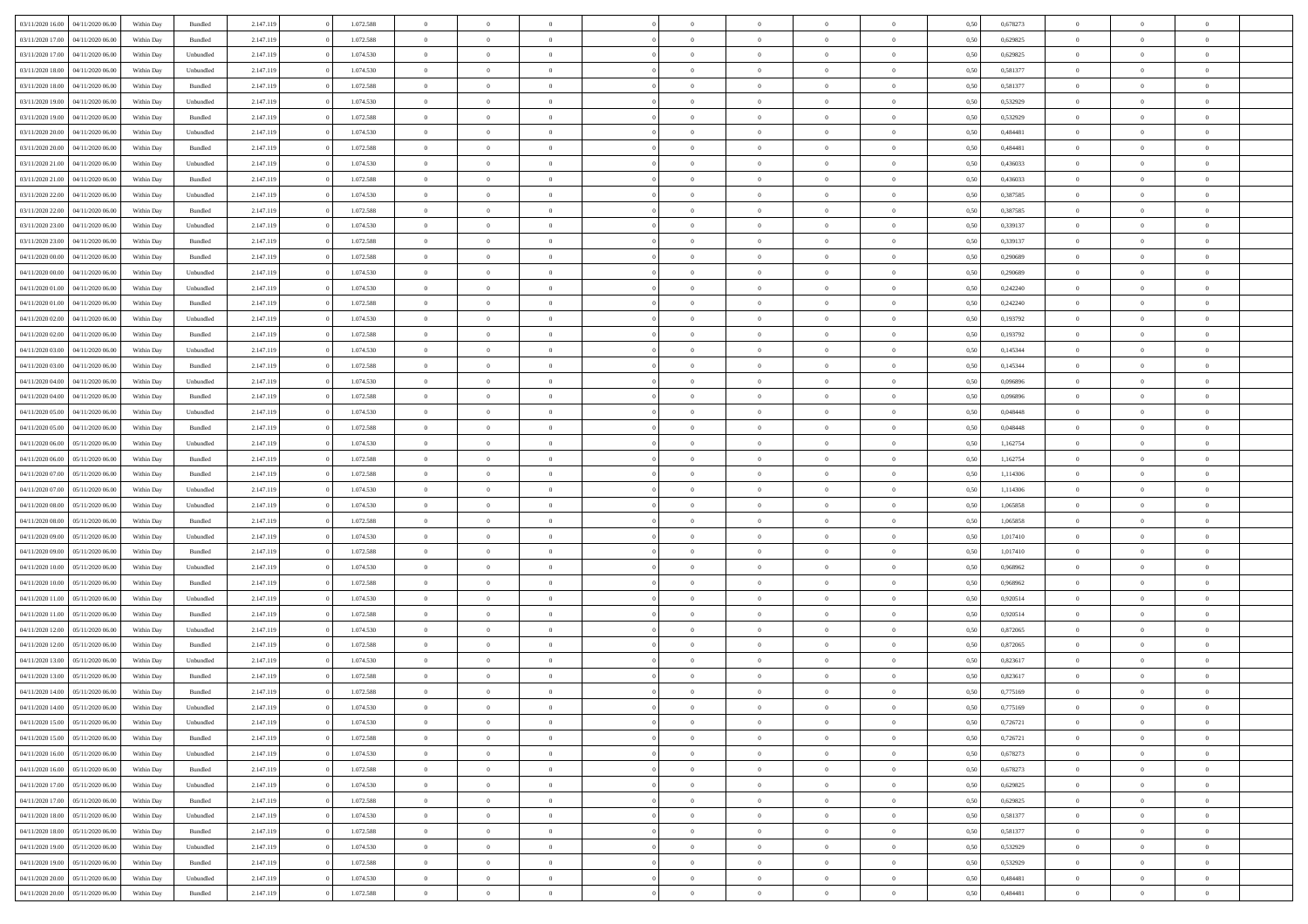| 04/11/2020 21:00 | 05/11/2020 06:00 | Within Dav | Bundled   | 2.147.119 | 1.072.588 | $\overline{0}$ | $\Omega$       |                | $\Omega$       | $\Omega$       | $\Omega$       | $\theta$       | 0.50 | 0,436033 | $\theta$       | $\theta$       | $\theta$       |  |
|------------------|------------------|------------|-----------|-----------|-----------|----------------|----------------|----------------|----------------|----------------|----------------|----------------|------|----------|----------------|----------------|----------------|--|
|                  |                  |            |           |           |           |                |                |                |                |                |                |                |      |          |                |                |                |  |
| 04/11/2020 21.00 | 05/11/2020 06.00 | Within Day | Unbundled | 2.147.119 | 1.074.530 | $\overline{0}$ | $\theta$       | $\overline{0}$ | $\overline{0}$ | $\bf{0}$       | $\overline{0}$ | $\bf{0}$       | 0,50 | 0,436033 | $\theta$       | $\theta$       | $\overline{0}$ |  |
| 04/11/2020 22.00 | 05/11/2020 06.00 | Within Day | Unbundled | 2.147.119 | 1.074.530 | $\overline{0}$ | $\overline{0}$ | $\overline{0}$ | $\bf{0}$       | $\bf{0}$       | $\bf{0}$       | $\bf{0}$       | 0,50 | 0,387585 | $\bf{0}$       | $\overline{0}$ | $\overline{0}$ |  |
| 04/11/2020 22.00 | 05/11/2020 06:00 | Within Day | Bundled   | 2.147.119 | 1.072.588 | $\overline{0}$ | $\overline{0}$ | $\overline{0}$ | $\overline{0}$ | $\bf{0}$       | $\overline{0}$ | $\overline{0}$ | 0.50 | 0,387585 | $\theta$       | $\theta$       | $\overline{0}$ |  |
| 04/11/2020 23.00 | 05/11/2020 06.00 | Within Day | Unbundled | 2.147.119 | 1.074.530 | $\overline{0}$ | $\theta$       | $\overline{0}$ | $\overline{0}$ | $\bf{0}$       | $\overline{0}$ | $\bf{0}$       | 0,50 | 0,339137 | $\theta$       | $\theta$       | $\overline{0}$ |  |
| 04/11/2020 23.00 | 05/11/2020 06.00 | Within Day | Bundled   | 2.147.119 | 1.072.588 | $\overline{0}$ | $\bf{0}$       | $\overline{0}$ | $\bf{0}$       | $\overline{0}$ | $\overline{0}$ | $\mathbf{0}$   | 0,50 | 0,339137 | $\overline{0}$ | $\overline{0}$ | $\bf{0}$       |  |
| 05/11/2020 00:00 | 05/11/2020 06:00 | Within Dav | Unbundled | 2.147.119 | 1.074.530 | $\overline{0}$ | $\overline{0}$ | $\overline{0}$ | $\overline{0}$ | $\overline{0}$ | $\overline{0}$ | $\overline{0}$ | 0.50 | 0.290689 | $\theta$       | $\overline{0}$ | $\overline{0}$ |  |
|                  |                  |            |           |           |           |                |                |                |                |                |                |                |      |          |                |                |                |  |
| 05/11/2020 00.00 | 05/11/2020 06.00 | Within Day | Bundled   | 2.147.119 | 1.072.588 | $\overline{0}$ | $\theta$       | $\overline{0}$ | $\overline{0}$ | $\bf{0}$       | $\overline{0}$ | $\bf{0}$       | 0,50 | 0,290689 | $\theta$       | $\theta$       | $\overline{0}$ |  |
| 05/11/2020 01:00 | 05/11/2020 06.00 | Within Day | Unbundled | 2.147.119 | 1.074.530 | $\overline{0}$ | $\overline{0}$ | $\overline{0}$ | $\bf{0}$       | $\bf{0}$       | $\bf{0}$       | $\bf{0}$       | 0,50 | 0,242240 | $\,0\,$        | $\overline{0}$ | $\overline{0}$ |  |
| 05/11/2020 01:00 | 05/11/2020 06:00 | Within Day | Bundled   | 2.147.119 | 1.072.588 | $\overline{0}$ | $\overline{0}$ | $\overline{0}$ | $\overline{0}$ | $\overline{0}$ | $\overline{0}$ | $\overline{0}$ | 0.50 | 0,242240 | $\theta$       | $\overline{0}$ | $\overline{0}$ |  |
| 05/11/2020 02.00 | 05/11/2020 06.00 | Within Day | Unbundled | 2.147.119 | 1.074.530 | $\overline{0}$ | $\theta$       | $\overline{0}$ | $\overline{0}$ | $\bf{0}$       | $\overline{0}$ | $\bf{0}$       | 0,50 | 0,193792 | $\,$ 0 $\,$    | $\theta$       | $\overline{0}$ |  |
| 05/11/2020 02.00 | 05/11/2020 06.00 | Within Day | Bundled   | 2.147.119 | 1.072.588 | $\overline{0}$ | $\overline{0}$ | $\overline{0}$ | $\bf{0}$       | $\bf{0}$       | $\bf{0}$       | $\mathbf{0}$   | 0,50 | 0,193792 | $\overline{0}$ | $\overline{0}$ | $\overline{0}$ |  |
| 05/11/2020 03:00 | 05/11/2020 06:00 | Within Day | Unbundled | 2.147.119 | 1.074.530 | $\overline{0}$ | $\overline{0}$ | $\overline{0}$ | $\overline{0}$ | $\bf{0}$       | $\overline{0}$ | $\overline{0}$ | 0.50 | 0,145344 | $\theta$       | $\theta$       | $\overline{0}$ |  |
| 05/11/2020 03.00 | 05/11/2020 06.00 | Within Day | Bundled   | 2.147.119 | 1.072.588 | $\overline{0}$ | $\theta$       | $\overline{0}$ | $\overline{0}$ | $\bf{0}$       | $\overline{0}$ | $\bf{0}$       | 0,50 | 0,145344 | $\theta$       | $\theta$       | $\overline{0}$ |  |
|                  |                  |            |           |           |           |                |                |                |                |                |                |                |      |          |                |                |                |  |
| 05/11/2020 04:00 | 05/11/2020 06.00 | Within Day | Bundled   | 2.147.119 | 1.072.588 | $\overline{0}$ | $\bf{0}$       | $\overline{0}$ | $\bf{0}$       | $\overline{0}$ | $\overline{0}$ | $\mathbf{0}$   | 0,50 | 0,096896 | $\overline{0}$ | $\overline{0}$ | $\bf{0}$       |  |
| 05/11/2020 04:00 | 05/11/2020 06:00 | Within Day | Unbundled | 2.147.119 | 1.074.530 | $\overline{0}$ | $\overline{0}$ | $\overline{0}$ | $\overline{0}$ | $\overline{0}$ | $\overline{0}$ | $\overline{0}$ | 0.50 | 0.096896 | $\theta$       | $\overline{0}$ | $\overline{0}$ |  |
| 05/11/2020 05:00 | 05/11/2020 06.00 | Within Day | Unbundled | 2.147.119 | 1.074.530 | $\overline{0}$ | $\theta$       | $\overline{0}$ | $\overline{0}$ | $\bf{0}$       | $\overline{0}$ | $\bf{0}$       | 0,50 | 0,048448 | $\theta$       | $\theta$       | $\overline{0}$ |  |
| 05/11/2020 05:00 | 05/11/2020 06.00 | Within Day | Bundled   | 2.147.119 | 1.072.588 | $\overline{0}$ | $\overline{0}$ | $\overline{0}$ | $\bf{0}$       | $\bf{0}$       | $\bf{0}$       | $\bf{0}$       | 0,50 | 0,048448 | $\bf{0}$       | $\overline{0}$ | $\overline{0}$ |  |
| 05/11/2020 06.00 | 06/11/2020 06:00 | Within Day | Unbundled | 2.147.119 | 1.074.530 | $\overline{0}$ | $\overline{0}$ | $\overline{0}$ | $\overline{0}$ | $\overline{0}$ | $\overline{0}$ | $\overline{0}$ | 0.50 | 1,162754 | $\theta$       | $\overline{0}$ | $\overline{0}$ |  |
| 05/11/2020 06.00 | 06/11/2020 06.00 | Within Day | Bundled   | 2.147.119 | 1.072.588 | $\overline{0}$ | $\theta$       | $\overline{0}$ | $\overline{0}$ | $\bf{0}$       | $\overline{0}$ | $\bf{0}$       | 0,50 | 1,162754 | $\,$ 0 $\,$    | $\theta$       | $\overline{0}$ |  |
| 05/11/2020 07.00 | 06/11/2020 06.00 | Within Day | Unbundled | 2.147.119 | 1.074.530 | $\overline{0}$ | $\overline{0}$ | $\overline{0}$ | $\bf{0}$       | $\bf{0}$       | $\bf{0}$       | $\bf{0}$       | 0,50 | 1,114306 | $\,0\,$        | $\overline{0}$ | $\overline{0}$ |  |
| 05/11/2020 07.00 | 06/11/2020 06:00 | Within Day | Bundled   | 2.147.119 | 1.072.588 | $\overline{0}$ | $\overline{0}$ | $\overline{0}$ | $\overline{0}$ | $\bf{0}$       | $\overline{0}$ | $\overline{0}$ | 0.50 | 1,114306 | $\theta$       | $\theta$       | $\overline{0}$ |  |
|                  |                  |            |           |           |           |                |                |                |                |                |                |                |      |          |                |                |                |  |
| 05/11/2020 08:00 | 06/11/2020 06.00 | Within Day | Unbundled | 2.147.119 | 1.074.530 | $\overline{0}$ | $\theta$       | $\overline{0}$ | $\overline{0}$ | $\bf{0}$       | $\overline{0}$ | $\bf{0}$       | 0,50 | 1,065858 | $\,$ 0 $\,$    | $\overline{0}$ | $\overline{0}$ |  |
| 05/11/2020 08.00 | 06/11/2020 06.00 | Within Day | Bundled   | 2.147.119 | 1.072.588 | $\overline{0}$ | $\bf{0}$       | $\overline{0}$ | $\bf{0}$       | $\overline{0}$ | $\overline{0}$ | $\mathbf{0}$   | 0,50 | 1,065858 | $\overline{0}$ | $\overline{0}$ | $\bf{0}$       |  |
| 05/11/2020 09:00 | 06/11/2020 06:00 | Within Day | Unbundled | 2.147.119 | 1.074.530 | $\overline{0}$ | $\overline{0}$ | $\overline{0}$ | $\overline{0}$ | $\overline{0}$ | $\overline{0}$ | $\overline{0}$ | 0.50 | 1,017410 | $\theta$       | $\overline{0}$ | $\overline{0}$ |  |
| 05/11/2020 09:00 | 06/11/2020 06.00 | Within Day | Bundled   | 2.147.119 | 1.072.588 | $\overline{0}$ | $\theta$       | $\overline{0}$ | $\overline{0}$ | $\bf{0}$       | $\overline{0}$ | $\bf{0}$       | 0,50 | 1,017410 | $\theta$       | $\theta$       | $\overline{0}$ |  |
| 05/11/2020 10:00 | 06/11/2020 06.00 | Within Day | Unbundled | 2.147.119 | 1.074.530 | $\overline{0}$ | $\overline{0}$ | $\overline{0}$ | $\bf{0}$       | $\bf{0}$       | $\bf{0}$       | $\bf{0}$       | 0,50 | 0,968962 | $\,0\,$        | $\overline{0}$ | $\overline{0}$ |  |
| 05/11/2020 10:00 | 06/11/2020 06:00 | Within Day | Bundled   | 2.147.119 | 1.072.588 | $\overline{0}$ | $\overline{0}$ | $\overline{0}$ | $\overline{0}$ | $\overline{0}$ | $\overline{0}$ | $\overline{0}$ | 0.50 | 0.968962 | $\theta$       | $\overline{0}$ | $\overline{0}$ |  |
| 05/11/2020 11:00 | 06/11/2020 06.00 | Within Day | Bundled   | 2.147.119 | 1.072.588 | $\overline{0}$ | $\theta$       | $\overline{0}$ | $\overline{0}$ | $\bf{0}$       | $\overline{0}$ | $\bf{0}$       | 0,50 | 0,920514 | $\,$ 0 $\,$    | $\overline{0}$ | $\overline{0}$ |  |
|                  |                  |            |           |           |           |                |                |                |                |                |                |                |      |          |                |                |                |  |
| 05/11/2020 11:00 | 06/11/2020 06.00 | Within Day | Unbundled | 2.147.119 | 1.074.530 | $\overline{0}$ | $\overline{0}$ | $\overline{0}$ | $\bf{0}$       | $\bf{0}$       | $\bf{0}$       | $\bf{0}$       | 0,50 | 0,920514 | $\bf{0}$       | $\overline{0}$ | $\overline{0}$ |  |
| 05/11/2020 12:00 | 06/11/2020 06.00 | Within Day | Unbundled | 2.147.119 | 1.074.530 | $\overline{0}$ | $\Omega$       | $\overline{0}$ | $\Omega$       | $\Omega$       | $\overline{0}$ | $\overline{0}$ | 0,50 | 0,872065 | $\,0\,$        | $\theta$       | $\theta$       |  |
| 05/11/2020 12:00 | 06/11/2020 06.00 | Within Day | Bundled   | 2.147.119 | 1.072.588 | $\overline{0}$ | $\theta$       | $\overline{0}$ | $\overline{0}$ | $\bf{0}$       | $\overline{0}$ | $\bf{0}$       | 0,50 | 0,872065 | $\theta$       | $\theta$       | $\overline{0}$ |  |
| 05/11/2020 13.00 | 06/11/2020 06.00 | Within Day | Unbundled | 2.147.119 | 1.074.530 | $\overline{0}$ | $\overline{0}$ | $\overline{0}$ | $\bf{0}$       | $\bf{0}$       | $\overline{0}$ | $\mathbf{0}$   | 0,50 | 0,823617 | $\overline{0}$ | $\overline{0}$ | $\bf{0}$       |  |
| 05/11/2020 13:00 | 06/11/2020 06.00 | Within Day | Bundled   | 2.147.119 | 1.072.588 | $\overline{0}$ | $\Omega$       | $\Omega$       | $\Omega$       | $\bf{0}$       | $\overline{0}$ | $\overline{0}$ | 0.50 | 0,823617 | $\,0\,$        | $\theta$       | $\theta$       |  |
| 05/11/2020 14:00 | 06/11/2020 06.00 | Within Day | Unbundled | 2.147.119 | 1.074.530 | $\overline{0}$ | $\theta$       | $\overline{0}$ | $\overline{0}$ | $\bf{0}$       | $\overline{0}$ | $\bf{0}$       | 0,50 | 0,775169 | $\,$ 0 $\,$    | $\theta$       | $\overline{0}$ |  |
| 05/11/2020 14:00 | 06/11/2020 06.00 | Within Day | Bundled   | 2.147.119 | 1.072.588 | $\overline{0}$ | $\overline{0}$ | $\overline{0}$ | $\bf{0}$       | $\bf{0}$       | $\bf{0}$       | $\bf{0}$       | 0,50 | 0,775169 | $\bf{0}$       | $\overline{0}$ | $\overline{0}$ |  |
| 05/11/2020 15:00 | 06/11/2020 06.00 | Within Day | Unbundled | 2.147.119 | 1.074.530 | $\overline{0}$ | $\Omega$       | $\Omega$       | $\Omega$       | $\overline{0}$ | $\overline{0}$ | $\overline{0}$ | 0.50 | 0,726721 | $\,0\,$        | $\theta$       | $\theta$       |  |
| 05/11/2020 15:00 | 06/11/2020 06.00 | Within Day | Bundled   | 2.147.119 | 1.072.588 | $\overline{0}$ | $\theta$       | $\overline{0}$ | $\overline{0}$ | $\,$ 0         | $\overline{0}$ | $\bf{0}$       | 0,50 | 0,726721 | $\,$ 0 $\,$    | $\overline{0}$ | $\overline{0}$ |  |
|                  |                  |            |           |           |           |                |                |                |                |                |                |                |      |          |                |                |                |  |
| 05/11/2020 16.00 | 06/11/2020 06.00 | Within Day | Unbundled | 2.147.119 | 1.074.530 | $\overline{0}$ | $\overline{0}$ | $\overline{0}$ | $\bf{0}$       | $\bf{0}$       | $\bf{0}$       | $\bf{0}$       | 0,50 | 0,678273 | $\overline{0}$ | $\overline{0}$ | $\overline{0}$ |  |
| 05/11/2020 16:00 | 06/11/2020 06.00 | Within Day | Bundled   | 2.147.119 | 1.072.588 | $\overline{0}$ | $\Omega$       | $\overline{0}$ | $\Omega$       | $\overline{0}$ | $\overline{0}$ | $\overline{0}$ | 0,50 | 0,678273 | $\,0\,$        | $\theta$       | $\theta$       |  |
| 05/11/2020 17.00 | 06/11/2020 06.00 | Within Day | Unbundled | 2.147.119 | 1.074.530 | $\overline{0}$ | $\theta$       | $\overline{0}$ | $\overline{0}$ | $\,$ 0         | $\overline{0}$ | $\bf{0}$       | 0,50 | 0,629825 | $\,$ 0 $\,$    | $\overline{0}$ | $\overline{0}$ |  |
| 05/11/2020 17:00 | 06/11/2020 06.00 | Within Day | Bundled   | 2.147.119 | 1.072.588 | $\overline{0}$ | $\overline{0}$ | $\overline{0}$ | $\bf{0}$       | $\bf{0}$       | $\bf{0}$       | $\mathbf{0}$   | 0,50 | 0,629825 | $\overline{0}$ | $\overline{0}$ | $\bf{0}$       |  |
| 05/11/2020 18:00 | 06/11/2020 06.00 | Within Day | Bundled   | 2.147.119 | 1.072.588 | $\overline{0}$ | $\Omega$       | $\Omega$       | $\Omega$       | $\Omega$       | $\overline{0}$ | $\overline{0}$ | 0.50 | 0,581377 | $\theta$       | $\theta$       | $\theta$       |  |
| 05/11/2020 18:00 | 06/11/2020 06.00 | Within Day | Unbundled | 2.147.119 | 1.074.530 | $\overline{0}$ | $\,$ 0 $\,$    | $\overline{0}$ | $\bf{0}$       | $\,$ 0         | $\bf{0}$       | $\bf{0}$       | 0,50 | 0,581377 | $\,0\,$        | $\overline{0}$ | $\overline{0}$ |  |
| 05/11/2020 19:00 | 06/11/2020 06.00 | Within Day | Unbundled | 2.147.119 | 1.074.530 | $\bf{0}$       | $\bf{0}$       |                |                | $\bf{0}$       |                |                | 0,50 | 0,532929 | $\bf{0}$       | $\overline{0}$ |                |  |
| 05/11/2020 19:00 | 06/11/2020 06:00 | Within Day | Bundled   | 2.147.119 | 1.072.588 | $\overline{0}$ | $\overline{0}$ | $\overline{0}$ | $\Omega$       | $\overline{0}$ | $\overline{0}$ | $\overline{0}$ | 0,50 | 0,532929 | $\theta$       | $\theta$       | $\theta$       |  |
|                  |                  |            |           |           |           |                | $\,$ 0         |                |                | $\,$ 0 $\,$    |                |                |      |          | $\,$ 0 $\,$    | $\,$ 0 $\,$    | $\,$ 0         |  |
| 05/11/2020 20.00 | 06/11/2020 06.00 | Within Day | Unbundled | 2.147.119 | 1.074.530 | $\overline{0}$ |                | $\overline{0}$ | $\bf{0}$       |                | $\overline{0}$ | $\mathbf{0}$   | 0,50 | 0,484481 |                |                |                |  |
| 05/11/2020 20.00 | 06/11/2020 06.00 | Within Day | Bundled   | 2.147.119 | 1.072.588 | $\overline{0}$ | $\overline{0}$ | $\overline{0}$ | $\overline{0}$ | $\overline{0}$ | $\overline{0}$ | $\mathbf{0}$   | 0,50 | 0,484481 | $\overline{0}$ | $\bf{0}$       | $\bf{0}$       |  |
| 05/11/2020 21.00 | 06/11/2020 06.00 | Within Day | Unbundled | 2.147.119 | 1.074.530 | $\overline{0}$ | $\overline{0}$ | $\overline{0}$ | $\Omega$       | $\overline{0}$ | $\overline{0}$ | $\overline{0}$ | 0,50 | 0,436033 | $\overline{0}$ | $\theta$       | $\overline{0}$ |  |
| 05/11/2020 21.00 | 06/11/2020 06.00 | Within Day | Bundled   | 2.147.119 | 1.072.588 | $\overline{0}$ | $\,$ 0         | $\overline{0}$ | $\overline{0}$ | $\,$ 0 $\,$    | $\overline{0}$ | $\mathbf{0}$   | 0,50 | 0,436033 | $\,$ 0 $\,$    | $\overline{0}$ | $\overline{0}$ |  |
| 05/11/2020 22.00 | 06/11/2020 06.00 | Within Day | Unbundled | 2.147.119 | 1.074.530 | $\overline{0}$ | $\overline{0}$ | $\overline{0}$ | $\overline{0}$ | $\overline{0}$ | $\overline{0}$ | $\mathbf{0}$   | 0,50 | 0,387585 | $\overline{0}$ | $\overline{0}$ | $\bf{0}$       |  |
| 05/11/2020 22.00 | 06/11/2020 06.00 | Within Day | Bundled   | 2.147.119 | 1.072.588 | $\overline{0}$ | $\overline{0}$ | $\overline{0}$ | $\Omega$       | $\overline{0}$ | $\overline{0}$ | $\bf{0}$       | 0.50 | 0,387585 | $\overline{0}$ | $\theta$       | $\overline{0}$ |  |
| 05/11/2020 23.00 | 06/11/2020 06.00 | Within Day | Unbundled | 2.147.119 | 1.074.530 | $\overline{0}$ | $\,$ 0         | $\overline{0}$ | $\bf{0}$       | $\bf{0}$       | $\bf{0}$       | $\bf{0}$       | 0,50 | 0,339137 | $\,$ 0 $\,$    | $\overline{0}$ | $\overline{0}$ |  |
| 05/11/2020 23.00 | 06/11/2020 06.00 | Within Day | Bundled   | 2.147.119 | 1.072.588 | $\overline{0}$ | $\bf{0}$       | $\overline{0}$ | $\overline{0}$ | $\overline{0}$ | $\overline{0}$ | $\mathbf{0}$   | 0,50 | 0,339137 | $\overline{0}$ | $\overline{0}$ | $\bf{0}$       |  |
|                  |                  |            |           |           |           |                |                |                |                |                |                |                |      |          |                |                |                |  |
| 06/11/2020 00.00 | 06/11/2020 06.00 | Within Day | Unbundled | 2.147.119 | 1.074.530 | $\overline{0}$ | $\overline{0}$ | $\overline{0}$ | $\Omega$       | $\overline{0}$ | $\overline{0}$ | $\bf{0}$       | 0.50 | 0,290689 | $\overline{0}$ | $\theta$       | $\overline{0}$ |  |
| 06/11/2020 00.00 | 06/11/2020 06.00 | Within Day | Bundled   | 2.147.119 | 1.072.588 | $\overline{0}$ | $\bf{0}$       | $\overline{0}$ | $\overline{0}$ | $\bf{0}$       | $\bf{0}$       | $\mathbf{0}$   | 0,50 | 0,290689 | $\,$ 0 $\,$    | $\,$ 0 $\,$    | $\bf{0}$       |  |
| 06/11/2020 01.00 | 06/11/2020 06.00 | Within Day | Bundled   | 2.147.119 | 1.072.588 | $\overline{0}$ | $\overline{0}$ | $\overline{0}$ | $\overline{0}$ | $\bf{0}$       | $\bf{0}$       | $\mathbf{0}$   | 0,50 | 0,242240 | $\overline{0}$ | $\bf{0}$       | $\bf{0}$       |  |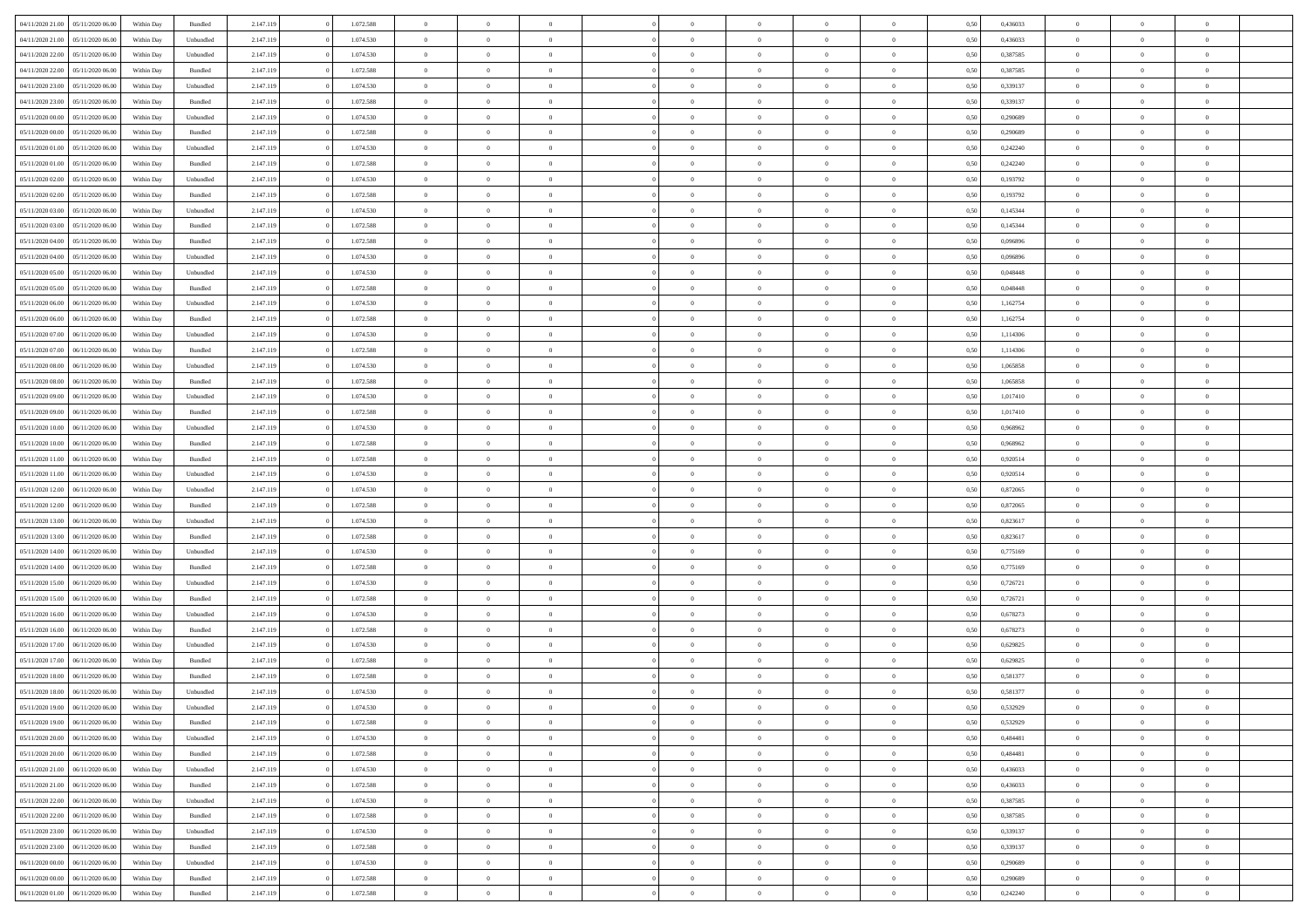| 06/11/2020 01:00 06/11/2020 06:00    | Within Day | Unbundled          | 2.147.119 | 1.074.530 | $\overline{0}$ | $\overline{0}$ | $\Omega$       | $\Omega$       | $\Omega$       |                | $\overline{0}$ | 0,50 | 0,242240 | $\mathbf{0}$   | $\Omega$       | $\Omega$       |  |
|--------------------------------------|------------|--------------------|-----------|-----------|----------------|----------------|----------------|----------------|----------------|----------------|----------------|------|----------|----------------|----------------|----------------|--|
| 06/11/2020 02.00<br>06/11/2020 06.00 | Within Day | Unbundled          | 2.147.119 | 1.074.530 | $\bf{0}$       | $\overline{0}$ | $\theta$       | $\theta$       | $\overline{0}$ | $\overline{0}$ | $\,$ 0         | 0,50 | 0,193792 | $\theta$       | $\theta$       | $\bf{0}$       |  |
| 06/11/2020 02.00<br>06/11/2020 06.00 | Within Day | Bundled            | 2.147.119 | 1.072.588 | $\overline{0}$ | $\overline{0}$ | $\overline{0}$ | $\bf{0}$       | $\bf{0}$       | $\overline{0}$ | $\mathbf{0}$   | 0,50 | 0,193792 | $\bf{0}$       | $\bf{0}$       | $\bf{0}$       |  |
| 06/11/2020 03:00<br>06/11/2020 06:00 | Within Day | Unbundled          | 2.147.119 | 1.074.530 | $\overline{0}$ | $\overline{0}$ | $\overline{0}$ | $\overline{0}$ | $\overline{0}$ | $\Omega$       | $\overline{0}$ | 0.50 | 0,145344 | $\overline{0}$ | $\overline{0}$ | $\bf{0}$       |  |
| 06/11/2020 03:00<br>06/11/2020 06.00 | Within Day | $\mathbf B$ undled | 2.147.119 | 1.072.588 | $\bf{0}$       | $\overline{0}$ | $\theta$       | $\theta$       | $\overline{0}$ | $\overline{0}$ | $\bf{0}$       | 0,50 | 0,145344 | $\theta$       | $\theta$       | $\overline{0}$ |  |
| 06/11/2020 04:00<br>06/11/2020 06.00 | Within Day | Unbundled          | 2.147.119 | 1.074.530 | $\overline{0}$ | $\overline{0}$ | $\overline{0}$ | $\bf{0}$       | $\overline{0}$ | $\overline{0}$ | $\overline{0}$ | 0,50 | 0,096896 | $\overline{0}$ | $\bf{0}$       | $\overline{0}$ |  |
| 06/11/2020 04:00<br>06/11/2020 06:00 | Within Day | Bundled            | 2.147.119 | 1.072.588 | $\overline{0}$ | $\overline{0}$ | $\overline{0}$ | $\overline{0}$ | $\overline{0}$ | $\overline{0}$ | $\overline{0}$ | 0.50 | 0.096896 | $\overline{0}$ | $\overline{0}$ | $\overline{0}$ |  |
|                                      |            |                    |           |           |                |                |                |                |                |                |                |      |          |                |                |                |  |
| 06/11/2020 05:00<br>06/11/2020 06.00 | Within Day | Unbundled          | 2.147.119 | 1.074.530 | $\bf{0}$       | $\overline{0}$ | $\overline{0}$ | $\theta$       | $\overline{0}$ | $\overline{0}$ | $\bf{0}$       | 0,50 | 0,048448 | $\theta$       | $\theta$       | $\bf{0}$       |  |
| 06/11/2020 05:00<br>06/11/2020 06.00 | Within Day | Bundled            | 2.147.119 | 1.072.588 | $\overline{0}$ | $\overline{0}$ | $\bf{0}$       | $\bf{0}$       | $\bf{0}$       | $\overline{0}$ | $\bf{0}$       | 0,50 | 0,048448 | $\bf{0}$       | $\bf{0}$       | $\bf{0}$       |  |
| 06/11/2020 06:00<br>07/11/2020 06.00 | Within Day | Unbundled          | 2.147.119 | 1.074.530 | $\overline{0}$ | $\overline{0}$ | $\overline{0}$ | $\overline{0}$ | $\overline{0}$ | $\overline{0}$ | $\overline{0}$ | 0.50 | 1,162754 | $\overline{0}$ | $\overline{0}$ | $\overline{0}$ |  |
| 06/11/2020 06:00<br>07/11/2020 06.00 | Within Day | Bundled            | 2.147.119 | 1.072.588 | $\bf{0}$       | $\overline{0}$ | $\theta$       | $\overline{0}$ | $\overline{0}$ | $\overline{0}$ | $\,$ 0         | 0,50 | 1,162754 | $\theta$       | $\theta$       | $\bf{0}$       |  |
| 06/11/2020 07:00<br>07/11/2020 06.00 | Within Day | Unbundled          | 2.147.119 | 1.074.530 | $\overline{0}$ | $\overline{0}$ | $\overline{0}$ | $\bf{0}$       | $\bf{0}$       | $\overline{0}$ | $\mathbf{0}$   | 0,50 | 1,114306 | $\bf{0}$       | $\bf{0}$       | $\bf{0}$       |  |
| 06/11/2020 07:00<br>07/11/2020 06:00 | Within Day | Bundled            | 2.147.119 | 1.072.588 | $\overline{0}$ | $\overline{0}$ | $\overline{0}$ | $\overline{0}$ | $\overline{0}$ | $\overline{0}$ | $\overline{0}$ | 0.50 | 1,114306 | $\mathbf{0}$   | $\overline{0}$ | $\bf{0}$       |  |
| 06/11/2020 08:00<br>07/11/2020 06.00 | Within Day | Bundled            | 2.147.119 | 1.072.588 | $\bf{0}$       | $\overline{0}$ | $\theta$       | $\theta$       | $\overline{0}$ | $\overline{0}$ | $\,$ 0         | 0,50 | 1,065858 | $\theta$       | $\theta$       | $\overline{0}$ |  |
| 06/11/2020 08:00<br>07/11/2020 06.00 | Within Day | Unbundled          | 2.147.119 | 1.074.530 | $\overline{0}$ | $\overline{0}$ | $\overline{0}$ | $\bf{0}$       | $\overline{0}$ | $\overline{0}$ | $\overline{0}$ | 0,50 | 1,065858 | $\overline{0}$ | $\bf{0}$       | $\overline{0}$ |  |
| 06/11/2020 09:00<br>07/11/2020 06:00 | Within Day | Unbundled          | 2.147.119 | 1.074.530 | $\overline{0}$ | $\overline{0}$ | $\overline{0}$ | $\overline{0}$ | $\overline{0}$ | $\overline{0}$ | $\overline{0}$ | 0.50 | 1,017410 | $\overline{0}$ | $\overline{0}$ | $\overline{0}$ |  |
| 06/11/2020 09:00<br>07/11/2020 06.00 | Within Day | Bundled            | 2.147.119 | 1.072.588 | $\bf{0}$       | $\overline{0}$ | $\overline{0}$ | $\overline{0}$ | $\overline{0}$ | $\overline{0}$ | $\bf{0}$       | 0,50 | 1,017410 | $\theta$       | $\theta$       | $\bf{0}$       |  |
|                                      |            |                    |           |           |                |                |                |                |                |                |                |      |          |                |                |                |  |
| 06/11/2020 10:00<br>07/11/2020 06.00 | Within Day | Unbundled          | 2.147.119 | 1.074.530 | $\overline{0}$ | $\overline{0}$ | $\bf{0}$       | $\bf{0}$       | $\bf{0}$       | $\overline{0}$ | $\mathbf{0}$   | 0,50 | 0,968962 | $\bf{0}$       | $\bf{0}$       | $\bf{0}$       |  |
| 06/11/2020 10:00<br>07/11/2020 06:00 | Within Day | Bundled            | 2.147.119 | 1.072.588 | $\overline{0}$ | $\overline{0}$ | $\overline{0}$ | $\overline{0}$ | $\overline{0}$ | $\overline{0}$ | $\overline{0}$ | 0.50 | 0.968962 | $\overline{0}$ | $\overline{0}$ | $\overline{0}$ |  |
| 06/11/2020 11:00<br>07/11/2020 06.00 | Within Day | Unbundled          | 2.147.119 | 1.074.530 | $\bf{0}$       | $\overline{0}$ | $\overline{0}$ | $\theta$       | $\overline{0}$ | $\overline{0}$ | $\,$ 0         | 0,50 | 0,920514 | $\theta$       | $\theta$       | $\bf{0}$       |  |
| 06/11/2020 11:00<br>07/11/2020 06.00 | Within Day | Bundled            | 2.147.119 | 1.072.588 | $\overline{0}$ | $\overline{0}$ | $\overline{0}$ | $\bf{0}$       | $\bf{0}$       | $\overline{0}$ | $\mathbf{0}$   | 0,50 | 0,920514 | $\bf{0}$       | $\bf{0}$       | $\bf{0}$       |  |
| 06/11/2020 12:00<br>07/11/2020 06:00 | Within Day | Unbundled          | 2.147.119 | 1.074.530 | $\overline{0}$ | $\overline{0}$ | $\overline{0}$ | $\overline{0}$ | $\overline{0}$ | $\overline{0}$ | $\overline{0}$ | 0.50 | 0.872065 | $\overline{0}$ | $\overline{0}$ | $\bf{0}$       |  |
| 06/11/2020 12:00<br>07/11/2020 06.00 | Within Day | $\mathbf B$ undled | 2.147.119 | 1.072.588 | $\bf{0}$       | $\overline{0}$ | $\theta$       | $\theta$       | $\overline{0}$ | $\overline{0}$ | $\,$ 0         | 0,50 | 0,872065 | $\mathbf{0}$   | $\theta$       | $\bf{0}$       |  |
| 06/11/2020 13:00<br>07/11/2020 06.00 | Within Day | Unbundled          | 2.147.119 | 1.074.530 | $\overline{0}$ | $\overline{0}$ | $\overline{0}$ | $\bf{0}$       | $\overline{0}$ | $\overline{0}$ | $\overline{0}$ | 0,50 | 0,823617 | $\overline{0}$ | $\bf{0}$       | $\overline{0}$ |  |
| 06/11/2020 13:00<br>07/11/2020 06:00 | Within Day | Bundled            | 2.147.119 | 1.072.588 | $\overline{0}$ | $\overline{0}$ | $\overline{0}$ | $\overline{0}$ | $\overline{0}$ | $\overline{0}$ | $\overline{0}$ | 0.50 | 0,823617 | $\overline{0}$ | $\overline{0}$ | $\overline{0}$ |  |
| 06/11/2020 14:00<br>07/11/2020 06.00 | Within Day | Unbundled          | 2.147.119 | 1.074.530 | $\bf{0}$       | $\overline{0}$ | $\overline{0}$ | $\overline{0}$ | $\overline{0}$ | $\overline{0}$ | $\bf{0}$       | 0,50 | 0,775169 | $\theta$       | $\theta$       | $\bf{0}$       |  |
| 06/11/2020 14:00<br>07/11/2020 06.00 | Within Day | Bundled            | 2.147.119 | 1.072.588 | $\overline{0}$ | $\overline{0}$ | $\bf{0}$       | $\bf{0}$       | $\bf{0}$       | $\overline{0}$ | $\bf{0}$       | 0,50 | 0,775169 | $\bf{0}$       | $\bf{0}$       | $\bf{0}$       |  |
| 06/11/2020 15:00<br>07/11/2020 06:00 | Within Day | Bundled            | 2.147.119 | 1.072.588 | $\overline{0}$ | $\overline{0}$ | $\overline{0}$ | $\overline{0}$ | $\overline{0}$ | $\overline{0}$ | $\overline{0}$ | 0.50 | 0,726721 | $\overline{0}$ | $\overline{0}$ | $\bf{0}$       |  |
|                                      |            |                    |           |           |                | $\overline{0}$ | $\overline{0}$ | $\overline{0}$ | $\overline{0}$ | $\overline{0}$ | $\,$ 0         |      |          | $\theta$       | $\theta$       | $\bf{0}$       |  |
| 06/11/2020 15:00<br>07/11/2020 06.00 | Within Day | Unbundled          | 2.147.119 | 1.074.530 | $\bf{0}$       |                |                |                |                |                |                | 0,50 | 0,726721 |                |                |                |  |
| 06/11/2020 16:00<br>07/11/2020 06.00 | Within Day | Unbundled          | 2.147.119 | 1.074.530 | $\overline{0}$ | $\overline{0}$ | $\bf{0}$       | $\bf{0}$       | $\bf{0}$       | $\overline{0}$ | $\mathbf{0}$   | 0,50 | 0,678273 | $\overline{0}$ | $\bf{0}$       | $\bf{0}$       |  |
| 06/11/2020 16:00<br>07/11/2020 06.00 | Within Day | Bundled            | 2.147.119 | 1.072.588 | $\overline{0}$ | $\overline{0}$ | $\overline{0}$ | $\overline{0}$ | $\overline{0}$ | $\Omega$       | $\overline{0}$ | 0,50 | 0,678273 | $\bf{0}$       | $\Omega$       | $\Omega$       |  |
| 06/11/2020 17:00<br>07/11/2020 06.00 | Within Day | Unbundled          | 2.147.119 | 1.074.530 | $\bf{0}$       | $\overline{0}$ | $\overline{0}$ | $\theta$       | $\overline{0}$ | $\overline{0}$ | $\,$ 0         | 0,50 | 0,629825 | $\theta$       | $\theta$       | $\bf{0}$       |  |
| 06/11/2020 17:00<br>07/11/2020 06.00 | Within Day | Bundled            | 2.147.119 | 1.072.588 | $\overline{0}$ | $\overline{0}$ | $\overline{0}$ | $\bf{0}$       | $\overline{0}$ | $\overline{0}$ | $\overline{0}$ | 0,50 | 0,629825 | $\overline{0}$ | $\bf{0}$       | $\overline{0}$ |  |
| 06/11/2020 18:00<br>07/11/2020 06.00 | Within Day | Unbundled          | 2.147.119 | 1.074.530 | $\overline{0}$ | $\overline{0}$ | $\Omega$       | $\overline{0}$ | $\overline{0}$ | $\Omega$       | $\overline{0}$ | 0.50 | 0,581377 | $\overline{0}$ | $\Omega$       | $\Omega$       |  |
| 06/11/2020 18:00<br>07/11/2020 06.00 | Within Day | Bundled            | 2.147.119 | 1.072.588 | $\bf{0}$       | $\overline{0}$ | $\overline{0}$ | $\overline{0}$ | $\overline{0}$ | $\overline{0}$ | $\bf{0}$       | 0,50 | 0,581377 | $\theta$       | $\theta$       | $\bf{0}$       |  |
| 06/11/2020 19:00<br>07/11/2020 06.00 | Within Day | Unbundled          | 2.147.119 | 1.074.530 | $\overline{0}$ | $\overline{0}$ | $\bf{0}$       | $\bf{0}$       | $\bf{0}$       | $\overline{0}$ | $\bf{0}$       | 0,50 | 0,532929 | $\bf{0}$       | $\bf{0}$       | $\bf{0}$       |  |
| 06/11/2020 19:00<br>07/11/2020 06.00 | Within Day | Bundled            | 2.147.119 | 1.072.588 | $\overline{0}$ | $\overline{0}$ | $\Omega$       | $\overline{0}$ | $\overline{0}$ | $\Omega$       | $\theta$       | 0.50 | 0,532929 | $\overline{0}$ | $\Omega$       | $\Omega$       |  |
| 06/11/2020 20:00<br>07/11/2020 06.00 | Within Day | Unbundled          | 2.147.119 | 1.074.530 | $\bf{0}$       | $\overline{0}$ | $\bf{0}$       | $\overline{0}$ | $\overline{0}$ | $\overline{0}$ | $\,$ 0         | 0,50 | 0,484481 | $\theta$       | $\theta$       | $\bf{0}$       |  |
| 06/11/2020 20:00<br>07/11/2020 06.00 | Within Day | Bundled            | 2.147.119 | 1.072.588 | $\overline{0}$ | $\overline{0}$ | $\bf{0}$       | $\bf{0}$       | $\bf{0}$       | $\overline{0}$ | $\mathbf{0}$   | 0,50 | 0,484481 | $\overline{0}$ | $\bf{0}$       | $\bf{0}$       |  |
| 06/11/2020 21:00<br>07/11/2020 06.00 | Within Day | Unbundled          | 2.147.119 | 1.074.530 | $\overline{0}$ | $\overline{0}$ | $\overline{0}$ | $\overline{0}$ | $\overline{0}$ | $\Omega$       | $\overline{0}$ | 0.50 | 0,436033 | $\bf{0}$       | $\Omega$       | $\Omega$       |  |
|                                      |            |                    |           |           |                | $\overline{0}$ | $\overline{0}$ | $\overline{0}$ | $\overline{0}$ | $\overline{0}$ | $\,$ 0         |      |          |                | $\theta$       | $\bf{0}$       |  |
| 06/11/2020 21:00<br>07/11/2020 06.00 | Within Day | Bundled            | 2.147.119 | 1.072.588 | $\bf{0}$       |                |                |                |                |                |                | 0,50 | 0,436033 | $\bf{0}$       |                |                |  |
| 06/11/2020 22.00<br>07/11/2020 06.00 | Within Day | Bundled            | 2.147.119 | 1.072.588 | $\overline{0}$ | $\overline{0}$ | $\bf{0}$       | $\bf{0}$       | $\overline{0}$ | $\overline{0}$ | $\overline{0}$ | 0,50 | 0,387585 | $\overline{0}$ | $\bf{0}$       | $\bf{0}$       |  |
| 06/11/2020 22.00<br>07/11/2020 06.00 | Within Day | Unbundled          | 2.147.119 | 1.074.530 | $\overline{0}$ | $\theta$       | $\Omega$       | $\overline{0}$ | $\overline{0}$ | $\Omega$       | $\overline{0}$ | 0.50 | 0.387585 | $\overline{0}$ | $\Omega$       | $\Omega$       |  |
| 06/11/2020 23.00<br>07/11/2020 06:00 | Within Day | Unbundled          | 2.147.119 | 1.074.530 | $\bf{0}$       | $\overline{0}$ | $\bf{0}$       | $\bf{0}$       | $\bf{0}$       | $\overline{0}$ | $\,$ 0 $\,$    | 0,50 | 0,339137 | $\bf{0}$       | $\,$ 0         | $\,$ 0         |  |
| 06/11/2020 23:00 07/11/2020 06:00    | Within Day | Bundled            | 2.147.119 | 1.072.588 | $\bf{0}$       | $\bf{0}$       |                |                |                |                | $\bf{0}$       | 0,50 | 0,339137 | $\bf{0}$       | $\bf{0}$       |                |  |
| 07/11/2020 00:00 07/11/2020 06:00    | Within Day | Unbundled          | 2.147.119 | 1.074.530 | $\overline{0}$ | $\overline{0}$ | $\theta$       | $\overline{0}$ | $\overline{0}$ | $\theta$       | $\mathbf{0}$   | 0.50 | 0,290689 | $\overline{0}$ | $\overline{0}$ | $\Omega$       |  |
| 07/11/2020 00.00<br>07/11/2020 06:00 | Within Day | Bundled            | 2.147.119 | 1.072.588 | $\bf{0}$       | $\overline{0}$ | $\overline{0}$ | $\bf{0}$       | $\overline{0}$ | $\overline{0}$ | $\mathbf{0}$   | 0,50 | 0,290689 | $\,$ 0 $\,$    | $\overline{0}$ | $\,0\,$        |  |
| 07/11/2020 01:00 07/11/2020 06:00    | Within Day | Unbundled          | 2.147.119 | 1.074.530 | $\overline{0}$ | $\overline{0}$ | $\overline{0}$ | $\bf{0}$       | $\overline{0}$ | $\overline{0}$ | $\overline{0}$ | 0,50 | 0,242240 | $\bf{0}$       | $\overline{0}$ | $\overline{0}$ |  |
| 07/11/2020 01:00<br>07/11/2020 06.00 | Within Day | Bundled            | 2.147.119 | 1.072.588 | $\overline{0}$ | $\overline{0}$ | $\overline{0}$ | $\overline{0}$ | $\overline{0}$ | $\overline{0}$ | $\bf{0}$       | 0,50 | 0,242240 | $\overline{0}$ | $\overline{0}$ | $\overline{0}$ |  |
| 07/11/2020 02.00<br>07/11/2020 06:00 | Within Day | Unbundled          | 2.147.119 | 1.074.530 | $\overline{0}$ | $\overline{0}$ | $\overline{0}$ | $\overline{0}$ | $\overline{0}$ | $\overline{0}$ | $\,$ 0 $\,$    | 0,50 | 0,193792 | $\,$ 0 $\,$    | $\theta$       | $\bf{0}$       |  |
| 07/11/2020 02.00<br>07/11/2020 06.00 | Within Day | Bundled            | 2.147.119 | 1.072.588 | $\overline{0}$ | $\overline{0}$ | $\overline{0}$ | $\bf{0}$       | $\overline{0}$ | $\overline{0}$ | $\overline{0}$ | 0,50 | 0,193792 | $\bf{0}$       | $\overline{0}$ | $\overline{0}$ |  |
|                                      |            |                    |           |           | $\overline{0}$ |                | $\overline{0}$ | $\overline{0}$ | $\overline{0}$ |                |                | 0.50 |          | $\overline{0}$ | $\overline{0}$ | $\overline{0}$ |  |
| 07/11/2020 03:00<br>07/11/2020 06.00 | Within Day | Unbundled          | 2.147.119 | 1.074.530 |                | $\overline{0}$ |                |                |                | $\overline{0}$ | $\bf{0}$       |      | 0,145344 |                |                |                |  |
| 07/11/2020 03.00<br>07/11/2020 06:00 | Within Day | Bundled            | 2.147.119 | 1.072.588 | $\bf{0}$       | $\overline{0}$ | $\overline{0}$ | $\overline{0}$ | $\bf{0}$       | $\overline{0}$ | $\,$ 0 $\,$    | 0,50 | 0,145344 | $\,$ 0 $\,$    | $\theta$       | $\,$ 0         |  |
| 07/11/2020 04:00<br>07/11/2020 06.00 | Within Day | Unbundled          | 2.147.119 | 1.074.530 | $\overline{0}$ | $\overline{0}$ | $\overline{0}$ | $\bf{0}$       | $\overline{0}$ | $\overline{0}$ | $\overline{0}$ | 0,50 | 0,096896 | $\bf{0}$       | $\bf{0}$       | $\overline{0}$ |  |
| 07/11/2020 04:00<br>07/11/2020 06.00 | Within Day | Bundled            | 2.147.119 | 1.072.588 | $\overline{0}$ | $\overline{0}$ | $\overline{0}$ | $\overline{0}$ | $\overline{0}$ | $\overline{0}$ | $\bf{0}$       | 0.50 | 0.096896 | $\overline{0}$ | $\overline{0}$ | $\overline{0}$ |  |
| 07/11/2020 05.00<br>07/11/2020 06:00 | Within Day | Bundled            | 2.147.119 | 1.072.588 | $\overline{0}$ | $\overline{0}$ | $\overline{0}$ | $\bf{0}$       | $\bf{0}$       | $\overline{0}$ | $\,$ 0 $\,$    | 0,50 | 0,048448 | $\,$ 0 $\,$    | $\,$ 0         | $\,$ 0         |  |
| 07/11/2020 05.00 07/11/2020 06.00    | Within Day | Unbundled          | 2.147.119 | 1.074.530 | $\overline{0}$ | $\overline{0}$ | $\overline{0}$ | $\bf{0}$       | $\overline{0}$ | $\overline{0}$ | $\mathbf{0}$   | 0,50 | 0,048448 | $\bf{0}$       | $\bf{0}$       | $\overline{0}$ |  |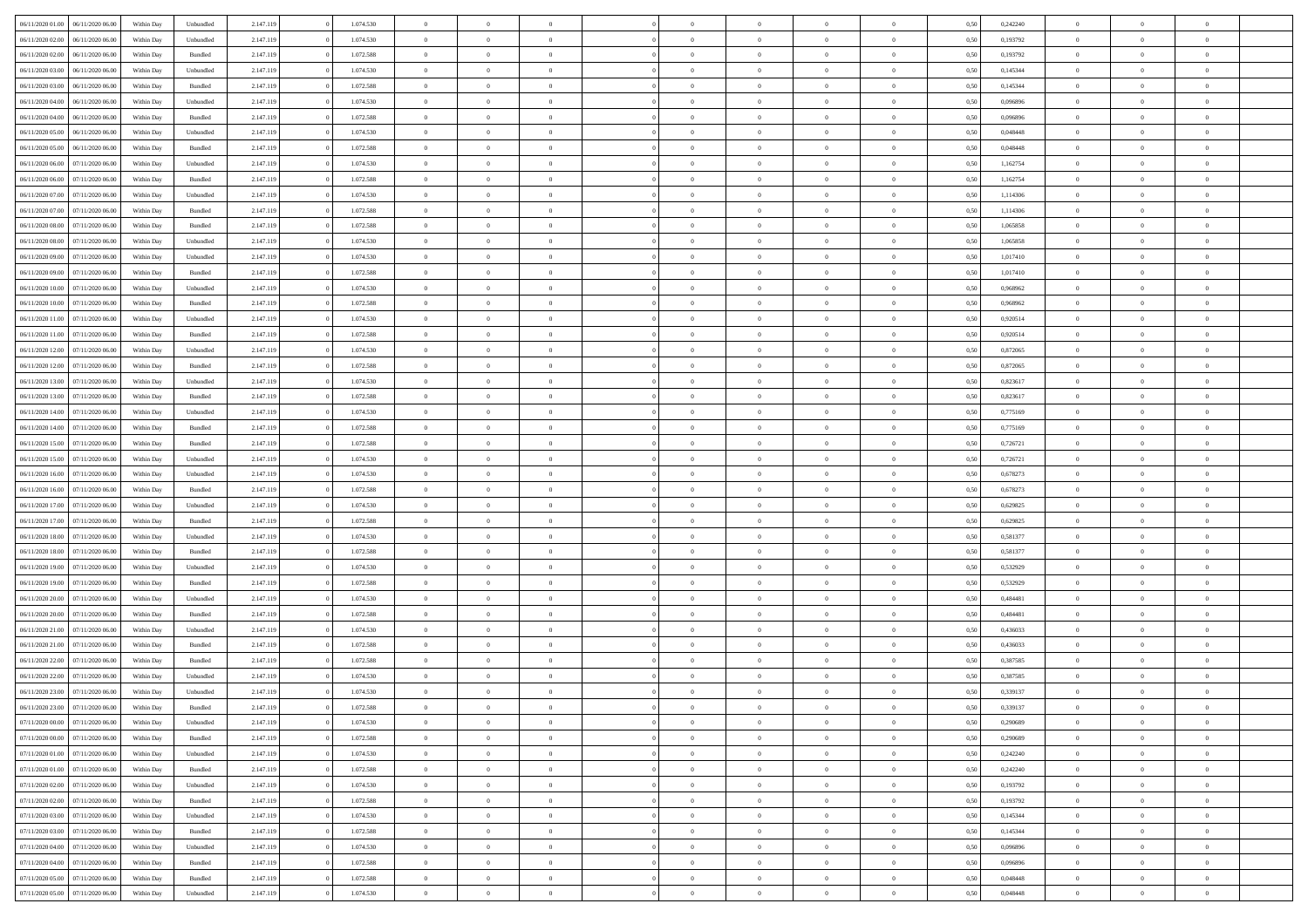| 07/11/2020 06.00 | 08/11/2020 06:00 | Within Dav | Unbundled | 2.147.119 | 1.074.530 | $\overline{0}$ | $\theta$       |                | $\Omega$       | $\Omega$       | $\theta$       | $\theta$       | 0.50 | 1,162754 | $\theta$       | $\overline{0}$ | $\theta$       |  |
|------------------|------------------|------------|-----------|-----------|-----------|----------------|----------------|----------------|----------------|----------------|----------------|----------------|------|----------|----------------|----------------|----------------|--|
|                  |                  |            |           |           |           |                |                |                |                |                |                |                |      |          |                |                |                |  |
| 07/11/2020 06.00 | 08/11/2020 06.00 | Within Day | Bundled   | 2.147.119 | 1.072.588 | $\overline{0}$ | $\theta$       | $\overline{0}$ | $\overline{0}$ | $\bf{0}$       | $\overline{0}$ | $\bf{0}$       | 0,50 | 1,162754 | $\theta$       | $\overline{0}$ | $\overline{0}$ |  |
| 07/11/2020 07.00 | 08/11/2020 06.00 | Within Day | Unbundled | 2.147.119 | 1.074.530 | $\overline{0}$ | $\overline{0}$ | $\overline{0}$ | $\bf{0}$       | $\bf{0}$       | $\bf{0}$       | $\mathbf{0}$   | 0,50 | 1,114306 | $\bf{0}$       | $\overline{0}$ | $\overline{0}$ |  |
| 07/11/2020 07.00 | 08/11/2020 06:00 | Within Dav | Bundled   | 2.147.119 | 1.072.588 | $\overline{0}$ | $\overline{0}$ | $\overline{0}$ | $\overline{0}$ | $\bf{0}$       | $\overline{0}$ | $\overline{0}$ | 0.50 | 1,114306 | $\theta$       | $\theta$       | $\overline{0}$ |  |
| 07/11/2020 08:00 | 08/11/2020 06.00 | Within Day | Unbundled | 2.147.119 | 1.074.530 | $\overline{0}$ | $\theta$       | $\overline{0}$ | $\overline{0}$ | $\bf{0}$       | $\overline{0}$ | $\bf{0}$       | 0,50 | 1,065858 | $\theta$       | $\theta$       | $\overline{0}$ |  |
| 07/11/2020 08.00 | 08/11/2020 06.00 | Within Day | Bundled   | 2.147.119 | 1.072.588 | $\overline{0}$ | $\bf{0}$       | $\overline{0}$ | $\bf{0}$       | $\overline{0}$ | $\overline{0}$ | $\mathbf{0}$   | 0,50 | 1,065858 | $\overline{0}$ | $\overline{0}$ | $\bf{0}$       |  |
|                  |                  |            |           |           |           |                |                |                |                | $\overline{0}$ |                |                |      |          | $\theta$       | $\overline{0}$ | $\overline{0}$ |  |
| 07/11/2020 09:00 | 08/11/2020 06:00 | Within Dav | Unbundled | 2.147.119 | 1.074.530 | $\overline{0}$ | $\overline{0}$ | $\overline{0}$ | $\overline{0}$ |                | $\overline{0}$ | $\overline{0}$ | 0.50 | 1,017410 |                |                |                |  |
| 07/11/2020 09:00 | 08/11/2020 06.00 | Within Day | Bundled   | 2.147.119 | 1.072.588 | $\overline{0}$ | $\theta$       | $\overline{0}$ | $\overline{0}$ | $\bf{0}$       | $\overline{0}$ | $\bf{0}$       | 0,50 | 1,017410 | $\theta$       | $\theta$       | $\overline{0}$ |  |
| 07/11/2020 10:00 | 08/11/2020 06.00 | Within Day | Unbundled | 2.147.119 | 1.074.530 | $\overline{0}$ | $\overline{0}$ | $\overline{0}$ | $\bf{0}$       | $\bf{0}$       | $\bf{0}$       | $\bf{0}$       | 0,50 | 0,968962 | $\,0\,$        | $\overline{0}$ | $\overline{0}$ |  |
| 07/11/2020 10:00 | 08/11/2020 06:00 | Within Dav | Bundled   | 2.147.119 | 1.072.588 | $\overline{0}$ | $\overline{0}$ | $\overline{0}$ | $\overline{0}$ | $\overline{0}$ | $\overline{0}$ | $\overline{0}$ | 0.50 | 0,968962 | $\theta$       | $\overline{0}$ | $\overline{0}$ |  |
| 07/11/2020 11:00 | 08/11/2020 06.00 | Within Day | Unbundled | 2.147.119 | 1.074.530 | $\overline{0}$ | $\theta$       | $\overline{0}$ | $\overline{0}$ | $\bf{0}$       | $\overline{0}$ | $\bf{0}$       | 0,50 | 0,920514 | $\,$ 0 $\,$    | $\theta$       | $\overline{0}$ |  |
| 07/11/2020 11:00 | 08/11/2020 06.00 | Within Day | Bundled   | 2.147.119 | 1.072.588 | $\overline{0}$ | $\overline{0}$ | $\overline{0}$ | $\bf{0}$       | $\bf{0}$       | $\bf{0}$       | $\bf{0}$       | 0,50 | 0,920514 | $\overline{0}$ | $\overline{0}$ | $\overline{0}$ |  |
| 07/11/2020 12:00 | 08/11/2020 06:00 | Within Day | Bundled   | 2.147.119 | 1.072.588 | $\overline{0}$ | $\overline{0}$ | $\overline{0}$ | $\overline{0}$ | $\bf{0}$       | $\overline{0}$ | $\overline{0}$ | 0.50 | 0.872065 | $\theta$       | $\theta$       | $\overline{0}$ |  |
| 07/11/2020 12.00 | 08/11/2020 06.00 |            |           | 2.147.119 | 1.074.530 | $\overline{0}$ | $\theta$       | $\overline{0}$ | $\overline{0}$ | $\bf{0}$       | $\overline{0}$ |                |      | 0,872065 | $\theta$       | $\theta$       | $\overline{0}$ |  |
|                  |                  | Within Day | Unbundled |           |           |                |                |                |                |                |                | $\bf{0}$       | 0,50 |          |                |                |                |  |
| 07/11/2020 13.00 | 08/11/2020 06.00 | Within Day | Unbundled | 2.147.119 | 1.074.530 | $\overline{0}$ | $\bf{0}$       | $\overline{0}$ | $\bf{0}$       | $\overline{0}$ | $\overline{0}$ | $\mathbf{0}$   | 0,50 | 0,823617 | $\overline{0}$ | $\overline{0}$ | $\bf{0}$       |  |
| 07/11/2020 13:00 | 08/11/2020 06:00 | Within Dav | Bundled   | 2.147.119 | 1.072.588 | $\overline{0}$ | $\overline{0}$ | $\overline{0}$ | $\overline{0}$ | $\overline{0}$ | $\overline{0}$ | $\overline{0}$ | 0.50 | 0,823617 | $\theta$       | $\overline{0}$ | $\overline{0}$ |  |
| 07/11/2020 14:00 | 08/11/2020 06.00 | Within Day | Unbundled | 2.147.119 | 1.074.530 | $\overline{0}$ | $\theta$       | $\overline{0}$ | $\overline{0}$ | $\bf{0}$       | $\overline{0}$ | $\bf{0}$       | 0,50 | 0,775169 | $\theta$       | $\theta$       | $\overline{0}$ |  |
| 07/11/2020 14:00 | 08/11/2020 06.00 | Within Day | Bundled   | 2.147.119 | 1.072.588 | $\overline{0}$ | $\overline{0}$ | $\overline{0}$ | $\bf{0}$       | $\bf{0}$       | $\bf{0}$       | $\bf{0}$       | 0,50 | 0,775169 | $\bf{0}$       | $\overline{0}$ | $\overline{0}$ |  |
| 07/11/2020 15:00 | 08/11/2020 06:00 | Within Day | Unbundled | 2.147.119 | 1.074.530 | $\overline{0}$ | $\overline{0}$ | $\overline{0}$ | $\overline{0}$ | $\overline{0}$ | $\overline{0}$ | $\overline{0}$ | 0.50 | 0,726721 | $\theta$       | $\overline{0}$ | $\overline{0}$ |  |
| 07/11/2020 15.00 | 08/11/2020 06.00 | Within Day | Bundled   | 2.147.119 | 1.072.588 | $\overline{0}$ | $\theta$       | $\overline{0}$ | $\overline{0}$ | $\bf{0}$       | $\overline{0}$ | $\bf{0}$       | 0,50 | 0,726721 | $\,$ 0 $\,$    | $\theta$       | $\overline{0}$ |  |
| 07/11/2020 16.00 | 08/11/2020 06.00 | Within Day | Unbundled | 2.147.119 | 1.074.530 | $\overline{0}$ | $\overline{0}$ | $\overline{0}$ | $\bf{0}$       | $\bf{0}$       | $\bf{0}$       | $\bf{0}$       | 0,50 | 0,678273 | $\,0\,$        | $\overline{0}$ | $\overline{0}$ |  |
|                  | 08/11/2020 06:00 |            | Bundled   |           | 1.072.588 | $\overline{0}$ | $\overline{0}$ | $\overline{0}$ |                | $\bf{0}$       | $\overline{0}$ |                | 0.50 | 0,678273 | $\theta$       | $\theta$       | $\overline{0}$ |  |
| 07/11/2020 16:00 |                  | Within Day |           | 2.147.119 |           |                |                |                | $\overline{0}$ |                |                | $\overline{0}$ |      |          |                |                |                |  |
| 07/11/2020 17.00 | 08/11/2020 06.00 | Within Day | Unbundled | 2.147.119 | 1.074.530 | $\overline{0}$ | $\theta$       | $\overline{0}$ | $\overline{0}$ | $\bf{0}$       | $\overline{0}$ | $\bf{0}$       | 0,50 | 0,629825 | $\,$ 0 $\,$    | $\overline{0}$ | $\overline{0}$ |  |
| 07/11/2020 17.00 | 08/11/2020 06.00 | Within Day | Bundled   | 2.147.119 | 1.072.588 | $\overline{0}$ | $\bf{0}$       | $\overline{0}$ | $\bf{0}$       | $\overline{0}$ | $\overline{0}$ | $\mathbf{0}$   | 0,50 | 0,629825 | $\overline{0}$ | $\overline{0}$ | $\bf{0}$       |  |
| 07/11/2020 18.00 | 08/11/2020 06:00 | Within Dav | Unbundled | 2.147.119 | 1.074.530 | $\overline{0}$ | $\overline{0}$ | $\overline{0}$ | $\overline{0}$ | $\overline{0}$ | $\overline{0}$ | $\overline{0}$ | 0.50 | 0,581377 | $\theta$       | $\overline{0}$ | $\overline{0}$ |  |
| 07/11/2020 18.00 | 08/11/2020 06.00 | Within Day | Bundled   | 2.147.119 | 1.072.588 | $\overline{0}$ | $\theta$       | $\overline{0}$ | $\overline{0}$ | $\bf{0}$       | $\overline{0}$ | $\bf{0}$       | 0,50 | 0,581377 | $\theta$       | $\theta$       | $\overline{0}$ |  |
| 07/11/2020 19.00 | 08/11/2020 06.00 | Within Day | Bundled   | 2.147.119 | 1.072.588 | $\overline{0}$ | $\overline{0}$ | $\overline{0}$ | $\bf{0}$       | $\bf{0}$       | $\bf{0}$       | $\bf{0}$       | 0,50 | 0,532929 | $\,0\,$        | $\overline{0}$ | $\overline{0}$ |  |
| 07/11/2020 19:00 | 08/11/2020 06:00 | Within Day | Unbundled | 2.147.119 | 1.074.530 | $\overline{0}$ | $\overline{0}$ | $\overline{0}$ | $\overline{0}$ | $\overline{0}$ | $\overline{0}$ | $\overline{0}$ | 0.50 | 0,532929 | $\theta$       | $\overline{0}$ | $\overline{0}$ |  |
| 07/11/2020 20.00 | 08/11/2020 06.00 | Within Day | Unbundled | 2.147.119 | 1.074.530 | $\overline{0}$ | $\theta$       | $\overline{0}$ | $\overline{0}$ | $\bf{0}$       | $\overline{0}$ | $\bf{0}$       | 0,50 | 0,484481 | $\,$ 0 $\,$    | $\overline{0}$ | $\overline{0}$ |  |
|                  |                  |            |           |           |           |                |                |                |                |                |                |                |      |          |                |                |                |  |
| 07/11/2020 20.00 | 08/11/2020 06.00 | Within Day | Bundled   | 2.147.119 | 1.072.588 | $\overline{0}$ | $\overline{0}$ | $\overline{0}$ | $\bf{0}$       | $\bf{0}$       | $\bf{0}$       | $\bf{0}$       | 0,50 | 0,484481 | $\overline{0}$ | $\overline{0}$ | $\overline{0}$ |  |
| 07/11/2020 21.00 | 08/11/2020 06.00 | Within Day | Unbundled | 2.147.119 | 1.074.530 | $\overline{0}$ | $\Omega$       | $\overline{0}$ | $\Omega$       | $\Omega$       | $\overline{0}$ | $\overline{0}$ | 0,50 | 0,436033 | $\,0\,$        | $\theta$       | $\theta$       |  |
| 07/11/2020 21.00 | 08/11/2020 06.00 | Within Day | Bundled   | 2.147.119 | 1.072.588 | $\overline{0}$ | $\theta$       | $\overline{0}$ | $\overline{0}$ | $\bf{0}$       | $\overline{0}$ | $\bf{0}$       | 0,50 | 0,436033 | $\theta$       | $\theta$       | $\overline{0}$ |  |
| 07/11/2020 22.00 | 08/11/2020 06.00 | Within Day | Unbundled | 2.147.119 | 1.074.530 | $\overline{0}$ | $\overline{0}$ | $\overline{0}$ | $\bf{0}$       | $\bf{0}$       | $\overline{0}$ | $\mathbf{0}$   | 0,50 | 0,387585 | $\overline{0}$ | $\overline{0}$ | $\bf{0}$       |  |
| 07/11/2020 22.00 | 08/11/2020 06.00 | Within Day | Bundled   | 2.147.119 | 1.072.588 | $\overline{0}$ | $\Omega$       | $\Omega$       | $\Omega$       | $\bf{0}$       | $\overline{0}$ | $\overline{0}$ | 0.50 | 0,387585 | $\,0\,$        | $\theta$       | $\theta$       |  |
| 07/11/2020 23.00 | 08/11/2020 06.00 | Within Day | Unbundled | 2.147.119 | 1.074.530 | $\overline{0}$ | $\theta$       | $\overline{0}$ | $\overline{0}$ | $\bf{0}$       | $\overline{0}$ | $\bf{0}$       | 0,50 | 0,339137 | $\,$ 0 $\,$    | $\theta$       | $\overline{0}$ |  |
| 07/11/2020 23.00 | 08/11/2020 06.00 | Within Day | Bundled   | 2.147.119 | 1.072.588 | $\overline{0}$ | $\overline{0}$ | $\overline{0}$ | $\bf{0}$       | $\bf{0}$       | $\bf{0}$       | $\bf{0}$       | 0,50 | 0,339137 | $\bf{0}$       | $\overline{0}$ | $\overline{0}$ |  |
| 08/11/2020 00:00 | 08/11/2020 06:00 | Within Day | Unbundled | 2.147.119 | 1.074.530 | $\overline{0}$ | $\Omega$       | $\overline{0}$ | $\Omega$       | $\theta$       | $\overline{0}$ | $\overline{0}$ | 0.50 | 0,290689 | $\,$ 0 $\,$    | $\theta$       | $\theta$       |  |
| 08/11/2020 00.00 | 08/11/2020 06.00 |            | Bundled   | 2.147.119 | 1.072.588 | $\overline{0}$ | $\theta$       | $\overline{0}$ | $\overline{0}$ | $\,$ 0         | $\overline{0}$ |                |      | 0,290689 | $\,$ 0 $\,$    | $\overline{0}$ | $\overline{0}$ |  |
|                  |                  | Within Day |           |           |           |                |                |                |                |                |                | $\bf{0}$       | 0,50 |          |                |                |                |  |
| 08/11/2020 01.00 | 08/11/2020 06.00 | Within Day | Unbundled | 2.147.119 | 1.074.530 | $\overline{0}$ | $\overline{0}$ | $\overline{0}$ | $\bf{0}$       | $\bf{0}$       | $\bf{0}$       | $\bf{0}$       | 0,50 | 0,242240 | $\overline{0}$ | $\overline{0}$ | $\overline{0}$ |  |
| 08/11/2020 01:00 | 08/11/2020 06.00 | Within Day | Bundled   | 2.147.119 | 1.072.588 | $\overline{0}$ | $\Omega$       | $\overline{0}$ | $\Omega$       | $\overline{0}$ | $\overline{0}$ | $\overline{0}$ | 0,50 | 0,242240 | $\,0\,$        | $\theta$       | $\theta$       |  |
| 08/11/2020 02.00 | 08/11/2020 06.00 | Within Day | Bundled   | 2.147.119 | 1.072.588 | $\overline{0}$ | $\theta$       | $\overline{0}$ | $\overline{0}$ | $\,$ 0         | $\overline{0}$ | $\bf{0}$       | 0,50 | 0,193792 | $\,$ 0 $\,$    | $\overline{0}$ | $\overline{0}$ |  |
| 08/11/2020 02.00 | 08/11/2020 06.00 | Within Day | Unbundled | 2.147.119 | 1.074.530 | $\overline{0}$ | $\overline{0}$ | $\overline{0}$ | $\bf{0}$       | $\bf{0}$       | $\bf{0}$       | $\mathbf{0}$   | 0,50 | 0,193792 | $\bf{0}$       | $\overline{0}$ | $\bf{0}$       |  |
| 08/11/2020 03:00 | 08/11/2020 06.00 | Within Day | Unbundled | 2.147.119 | 1.074.530 | $\overline{0}$ | $\Omega$       | $\Omega$       | $\Omega$       | $\Omega$       | $\Omega$       | $\overline{0}$ | 0.50 | 0,145344 | $\theta$       | $\theta$       | $\theta$       |  |
| 08/11/2020 03.00 | 08/11/2020 06.00 | Within Day | Bundled   | 2.147.119 | 1.072.588 | $\overline{0}$ | $\,$ 0 $\,$    | $\overline{0}$ | $\bf{0}$       | $\,$ 0         | $\bf{0}$       | $\bf{0}$       | 0,50 | 0,145344 | $\,0\,$        | $\overline{0}$ | $\overline{0}$ |  |
| 08/11/2020 04:00 | 08/11/2020 06.00 | Within Day | Unbundled | 2.147.119 | 1.074.530 | $\bf{0}$       | $\bf{0}$       |                |                | $\bf{0}$       |                |                | 0,50 | 0,096896 | $\bf{0}$       | $\overline{0}$ |                |  |
| 08/11/2020 04:00 | 08/11/2020 06:00 | Within Day | Bundled   | 2.147.119 | 1.072.588 | $\overline{0}$ | $\overline{0}$ | $\overline{0}$ | $\Omega$       | $\overline{0}$ | $\overline{0}$ | $\overline{0}$ | 0.50 | 0.096896 | $\theta$       | $\theta$       | $\theta$       |  |
|                  |                  |            |           |           |           |                |                |                |                |                |                |                |      |          |                |                |                |  |
| 08/11/2020 05.00 | 08/11/2020 06.00 | Within Day | Unbundled | 2.147.119 | 1.074.530 | $\overline{0}$ | $\,$ 0         | $\overline{0}$ | $\bf{0}$       | $\,$ 0 $\,$    | $\overline{0}$ | $\mathbf{0}$   | 0,50 | 0,048448 | $\,$ 0 $\,$    | $\,$ 0 $\,$    | $\,$ 0         |  |
| 08/11/2020 05:00 | 08/11/2020 06.00 | Within Day | Bundled   | 2.147.119 | 1.072.588 | $\overline{0}$ | $\overline{0}$ | $\overline{0}$ | $\overline{0}$ | $\overline{0}$ | $\overline{0}$ | $\mathbf{0}$   | 0,50 | 0,048448 | $\overline{0}$ | $\bf{0}$       | $\bf{0}$       |  |
| 08/11/2020 06:00 | 09/11/2020 06.00 | Within Day | Unbundled | 2.147.119 | 1.074.530 | $\overline{0}$ | $\overline{0}$ | $\overline{0}$ | $\Omega$       | $\overline{0}$ | $\overline{0}$ | $\overline{0}$ | 0,50 | 1,162754 | $\overline{0}$ | $\theta$       | $\overline{0}$ |  |
| 08/11/2020 06.00 | 09/11/2020 06.00 | Within Day | Bundled   | 2.147.119 | 1.072.588 | $\overline{0}$ | $\,$ 0         | $\overline{0}$ | $\overline{0}$ | $\,$ 0 $\,$    | $\overline{0}$ | $\mathbf{0}$   | 0,50 | 1,162754 | $\,$ 0 $\,$    | $\overline{0}$ | $\overline{0}$ |  |
| 08/11/2020 07.00 | 09/11/2020 06.00 | Within Day | Unbundled | 2.147.119 | 1.074.530 | $\overline{0}$ | $\overline{0}$ | $\overline{0}$ | $\overline{0}$ | $\overline{0}$ | $\overline{0}$ | $\mathbf{0}$   | 0,50 | 1,114306 | $\overline{0}$ | $\overline{0}$ | $\bf{0}$       |  |
| 08/11/2020 07.00 | 09/11/2020 06.00 | Within Day | Bundled   | 2.147.119 | 1.072.588 | $\overline{0}$ | $\overline{0}$ | $\overline{0}$ | $\Omega$       | $\overline{0}$ | $\overline{0}$ | $\bf{0}$       | 0.50 | 1,114306 | $\overline{0}$ | $\theta$       | $\overline{0}$ |  |
| 08/11/2020 08:00 | 09/11/2020 06.00 | Within Day | Unbundled | 2.147.119 | 1.074.530 | $\overline{0}$ | $\,$ 0         | $\overline{0}$ | $\bf{0}$       | $\bf{0}$       | $\bf{0}$       | $\bf{0}$       | 0,50 | 1,065858 | $\,$ 0 $\,$    | $\overline{0}$ | $\overline{0}$ |  |
| 08/11/2020 08:00 | 09/11/2020 06.00 | Within Day | Bundled   | 2.147.119 | 1.072.588 | $\overline{0}$ | $\bf{0}$       | $\overline{0}$ | $\overline{0}$ | $\overline{0}$ | $\overline{0}$ | $\mathbf{0}$   | 0,50 | 1,065858 | $\overline{0}$ | $\overline{0}$ | $\bf{0}$       |  |
|                  |                  |            |           |           |           |                |                |                |                |                |                |                |      |          |                |                |                |  |
| 08/11/2020 11:00 | 09/11/2020 06.00 | Within Day | Bundled   | 2.147.119 | 1.072.588 | $\overline{0}$ | $\overline{0}$ | $\overline{0}$ | $\Omega$       | $\overline{0}$ | $\overline{0}$ | $\overline{0}$ | 0.50 | 0,920514 | $\overline{0}$ | $\theta$       | $\overline{0}$ |  |
| 08/11/2020 11:00 | 09/11/2020 06.00 | Within Day | Unbundled | 2.147.119 | 1.074.530 | $\overline{0}$ | $\bf{0}$       | $\overline{0}$ | $\overline{0}$ | $\bf{0}$       | $\bf{0}$       | $\mathbf{0}$   | 0,50 | 0,920514 | $\,$ 0 $\,$    | $\,$ 0 $\,$    | $\bf{0}$       |  |
| 08/11/2020 12:00 | 09/11/2020 06.00 | Within Day | Unbundled | 2.147.119 | 1.074.530 | $\overline{0}$ | $\overline{0}$ | $\overline{0}$ | $\overline{0}$ | $\bf{0}$       | $\bf{0}$       | $\mathbf{0}$   | 0,50 | 0,872065 | $\overline{0}$ | $\bf{0}$       | $\bf{0}$       |  |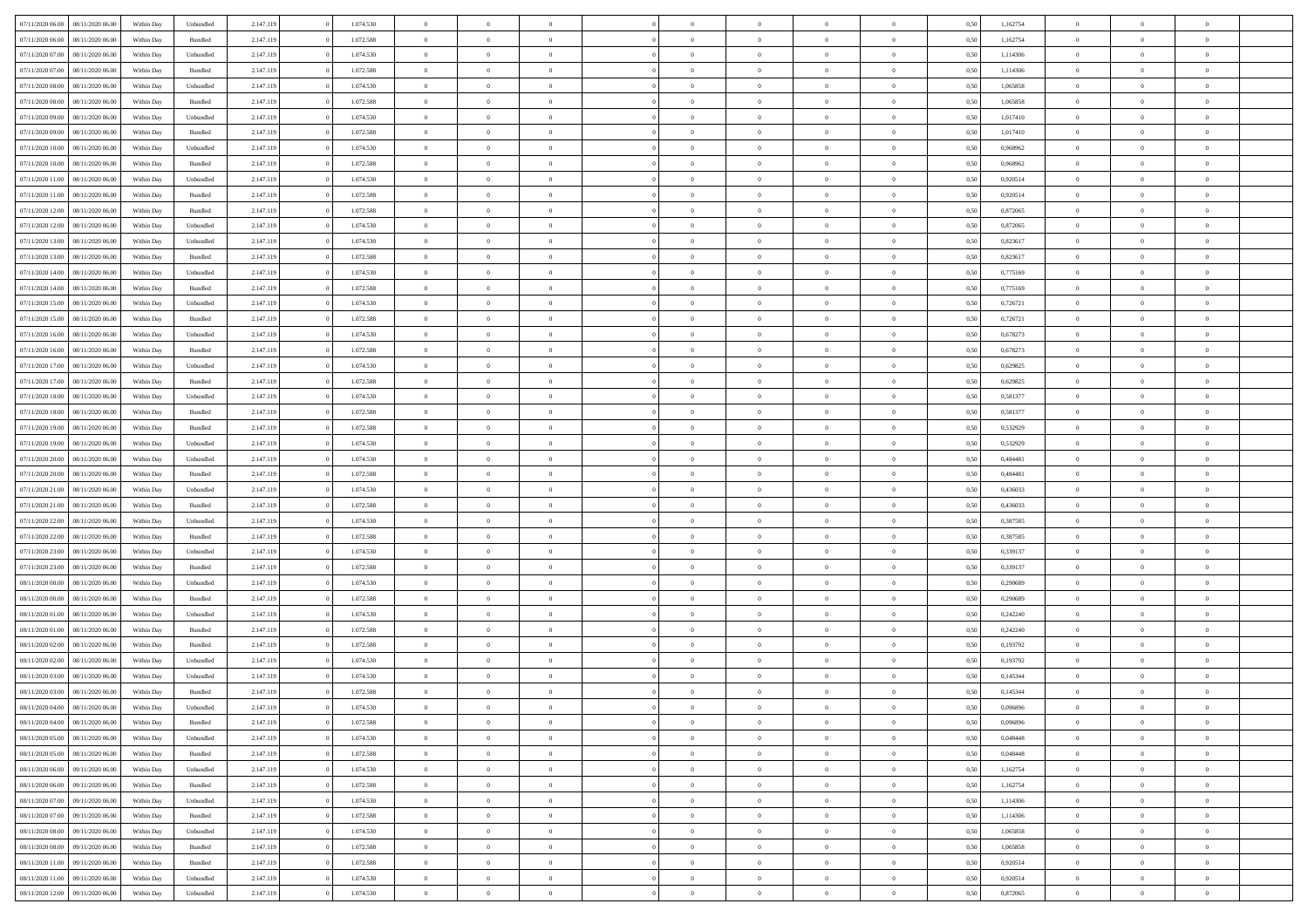| 08/11/2020 12:00 | 09/11/2020 06:00 | Within Dav | Bundled            | 2.147.119 | 1.072.588 | $\overline{0}$ | $\Omega$       |                | $\Omega$       | $\Omega$       | $\theta$       | $\theta$       | 0.50 | 0,872065 | $\theta$       | $\theta$       | $\overline{0}$ |  |
|------------------|------------------|------------|--------------------|-----------|-----------|----------------|----------------|----------------|----------------|----------------|----------------|----------------|------|----------|----------------|----------------|----------------|--|
|                  |                  |            |                    |           |           |                |                |                |                |                |                |                |      |          |                |                |                |  |
| 08/11/2020 13:00 | 09/11/2020 06.00 | Within Day | Unbundled          | 2.147.119 | 1.074.530 | $\overline{0}$ | $\theta$       | $\overline{0}$ | $\overline{0}$ | $\bf{0}$       | $\overline{0}$ | $\bf{0}$       | 0,50 | 0,823617 | $\theta$       | $\overline{0}$ | $\overline{0}$ |  |
| 08/11/2020 13.00 | 09/11/2020 06.00 | Within Day | Bundled            | 2.147.119 | 1.072.588 | $\overline{0}$ | $\bf{0}$       | $\overline{0}$ | $\bf{0}$       | $\bf{0}$       | $\bf{0}$       | $\mathbf{0}$   | 0,50 | 0,823617 | $\overline{0}$ | $\overline{0}$ | $\overline{0}$ |  |
| 08/11/2020 14:00 | 09/11/2020 06:00 | Within Day | Unbundled          | 2.147.119 | 1.074.530 | $\overline{0}$ | $\overline{0}$ | $\overline{0}$ | $\overline{0}$ | $\bf{0}$       | $\overline{0}$ | $\overline{0}$ | 0.50 | 0.775169 | $\theta$       | $\theta$       | $\overline{0}$ |  |
| 08/11/2020 14:00 | 09/11/2020 06.00 | Within Day | Bundled            | 2.147.119 | 1.072.588 | $\overline{0}$ | $\theta$       | $\overline{0}$ | $\overline{0}$ | $\bf{0}$       | $\overline{0}$ | $\bf{0}$       | 0,50 | 0,775169 | $\theta$       | $\overline{0}$ | $\overline{0}$ |  |
| 08/11/2020 15.00 | 09/11/2020 06.00 | Within Day | Unbundled          | 2.147.119 | 1.074.530 | $\overline{0}$ | $\overline{0}$ | $\overline{0}$ | $\bf{0}$       | $\overline{0}$ | $\overline{0}$ | $\mathbf{0}$   | 0,50 | 0,726721 | $\overline{0}$ | $\overline{0}$ | $\bf{0}$       |  |
| 08/11/2020 15:00 | 09/11/2020 06:00 | Within Dav | Bundled            | 2.147.119 | 1.072.588 | $\overline{0}$ | $\overline{0}$ | $\overline{0}$ | $\overline{0}$ | $\overline{0}$ | $\overline{0}$ | $\overline{0}$ | 0.50 | 0,726721 | $\theta$       | $\overline{0}$ | $\overline{0}$ |  |
|                  |                  |            |                    |           |           |                |                |                |                |                |                |                |      |          |                |                |                |  |
| 08/11/2020 16.00 | 09/11/2020 06.00 | Within Day | Unbundled          | 2.147.119 | 1.074.530 | $\overline{0}$ | $\theta$       | $\overline{0}$ | $\overline{0}$ | $\bf{0}$       | $\overline{0}$ | $\bf{0}$       | 0,50 | 0,678273 | $\theta$       | $\theta$       | $\overline{0}$ |  |
| 08/11/2020 16:00 | 09/11/2020 06.00 | Within Day | Bundled            | 2.147.119 | 1.072.588 | $\overline{0}$ | $\overline{0}$ | $\overline{0}$ | $\bf{0}$       | $\bf{0}$       | $\bf{0}$       | $\bf{0}$       | 0,50 | 0,678273 | $\,0\,$        | $\overline{0}$ | $\overline{0}$ |  |
| 08/11/2020 17.00 | 09/11/2020 06:00 | Within Dav | Unbundled          | 2.147.119 | 1.074.530 | $\overline{0}$ | $\overline{0}$ | $\overline{0}$ | $\overline{0}$ | $\overline{0}$ | $\overline{0}$ | $\overline{0}$ | 0.50 | 0,629825 | $\theta$       | $\overline{0}$ | $\overline{0}$ |  |
| 08/11/2020 17.00 | 09/11/2020 06.00 | Within Day | Bundled            | 2.147.119 | 1.072.588 | $\overline{0}$ | $\theta$       | $\overline{0}$ | $\overline{0}$ | $\bf{0}$       | $\overline{0}$ | $\bf{0}$       | 0,50 | 0,629825 | $\,$ 0 $\,$    | $\overline{0}$ | $\overline{0}$ |  |
| 08/11/2020 18.00 | 09/11/2020 06.00 | Within Day | Bundled            | 2.147.119 | 1.072.588 | $\overline{0}$ | $\overline{0}$ | $\overline{0}$ | $\bf{0}$       | $\bf{0}$       | $\bf{0}$       | $\mathbf{0}$   | 0,50 | 0,581377 | $\overline{0}$ | $\overline{0}$ | $\bf{0}$       |  |
| 08/11/2020 18:00 | 09/11/2020 06:00 | Within Day | Unbundled          | 2.147.119 | 1.074.530 | $\overline{0}$ | $\overline{0}$ | $\overline{0}$ | $\overline{0}$ | $\bf{0}$       | $\overline{0}$ | $\overline{0}$ | 0.50 | 0,581377 | $\theta$       | $\theta$       | $\overline{0}$ |  |
| 08/11/2020 19:00 | 09/11/2020 06.00 | Within Day | Unbundled          | 2.147.119 | 1.074.530 | $\overline{0}$ | $\theta$       | $\overline{0}$ | $\overline{0}$ | $\bf{0}$       | $\overline{0}$ | $\bf{0}$       | 0,50 | 0,532929 | $\theta$       | $\overline{0}$ | $\overline{0}$ |  |
|                  |                  |            |                    |           |           |                |                |                |                |                |                |                |      |          |                |                |                |  |
| 08/11/2020 19:00 | 09/11/2020 06.00 | Within Day | Bundled            | 2.147.119 | 1.072.588 | $\overline{0}$ | $\overline{0}$ | $\overline{0}$ | $\bf{0}$       | $\overline{0}$ | $\overline{0}$ | $\mathbf{0}$   | 0,50 | 0,532929 | $\overline{0}$ | $\overline{0}$ | $\bf{0}$       |  |
| 08/11/2020 20:00 | 09/11/2020 06:00 | Within Dav | Unbundled          | 2.147.119 | 1.074.530 | $\overline{0}$ | $\overline{0}$ | $\overline{0}$ | $\overline{0}$ | $\overline{0}$ | $\overline{0}$ | $\overline{0}$ | 0.50 | 0,484481 | $\theta$       | $\overline{0}$ | $\overline{0}$ |  |
| 08/11/2020 20.00 | 09/11/2020 06.00 | Within Day | Bundled            | 2.147.119 | 1.072.588 | $\overline{0}$ | $\theta$       | $\overline{0}$ | $\overline{0}$ | $\bf{0}$       | $\overline{0}$ | $\bf{0}$       | 0,50 | 0,484481 | $\theta$       | $\theta$       | $\overline{0}$ |  |
| 08/11/2020 21.00 | 09/11/2020 06.00 | Within Day | Unbundled          | 2.147.119 | 1.074.530 | $\overline{0}$ | $\overline{0}$ | $\overline{0}$ | $\bf{0}$       | $\bf{0}$       | $\bf{0}$       | $\bf{0}$       | 0,50 | 0,436033 | $\bf{0}$       | $\overline{0}$ | $\overline{0}$ |  |
| 08/11/2020 21.00 | 09/11/2020 06:00 | Within Day | Bundled            | 2.147.119 | 1.072.588 | $\overline{0}$ | $\overline{0}$ | $\overline{0}$ | $\overline{0}$ | $\overline{0}$ | $\overline{0}$ | $\overline{0}$ | 0.50 | 0,436033 | $\theta$       | $\overline{0}$ | $\overline{0}$ |  |
| 08/11/2020 22.00 | 09/11/2020 06.00 | Within Day | Unbundled          | 2.147.119 | 1.074.530 | $\overline{0}$ | $\theta$       | $\overline{0}$ | $\overline{0}$ | $\bf{0}$       | $\overline{0}$ | $\bf{0}$       | 0,50 | 0,387585 | $\,$ 0 $\,$    | $\overline{0}$ | $\overline{0}$ |  |
| 08/11/2020 22.00 | 09/11/2020 06.00 | Within Day | Bundled            | 2.147.119 | 1.072.588 | $\overline{0}$ | $\overline{0}$ | $\overline{0}$ | $\bf{0}$       | $\bf{0}$       | $\bf{0}$       | $\bf{0}$       | 0,50 | 0,387585 | $\bf{0}$       | $\overline{0}$ | $\overline{0}$ |  |
| 08/11/2020 23.00 | 09/11/2020 06:00 | Within Day | Unbundled          | 2.147.119 | 1.074.530 | $\overline{0}$ | $\overline{0}$ | $\overline{0}$ | $\overline{0}$ | $\bf{0}$       | $\overline{0}$ | $\overline{0}$ | 0.50 | 0,339137 | $\theta$       | $\overline{0}$ | $\overline{0}$ |  |
| 08/11/2020 23.00 | 09/11/2020 06.00 | Within Day | Bundled            | 2.147.119 | 1.072.588 | $\overline{0}$ | $\theta$       | $\overline{0}$ | $\overline{0}$ | $\bf{0}$       | $\overline{0}$ | $\bf{0}$       | 0,50 | 0,339137 | $\,$ 0 $\,$    | $\overline{0}$ | $\overline{0}$ |  |
|                  |                  |            |                    |           |           |                |                |                |                |                |                |                |      |          |                |                |                |  |
| 09/11/2020 00.00 | 09/11/2020 06.00 | Within Day | Unbundled          | 2.147.119 | 1.074.530 | $\overline{0}$ | $\overline{0}$ | $\overline{0}$ | $\bf{0}$       | $\overline{0}$ | $\overline{0}$ | $\mathbf{0}$   | 0,50 | 0,290689 | $\overline{0}$ | $\overline{0}$ | $\bf{0}$       |  |
| 09/11/2020 00:00 | 09/11/2020 06:00 | Within Dav | Bundled            | 2.147.119 | 1.072.588 | $\overline{0}$ | $\overline{0}$ | $\overline{0}$ | $\overline{0}$ | $\overline{0}$ | $\overline{0}$ | $\overline{0}$ | 0.50 | 0.290689 | $\theta$       | $\overline{0}$ | $\overline{0}$ |  |
| 09/11/2020 01:00 | 09/11/2020 06.00 | Within Day | Bundled            | 2.147.119 | 1.072.588 | $\overline{0}$ | $\theta$       | $\overline{0}$ | $\overline{0}$ | $\bf{0}$       | $\overline{0}$ | $\bf{0}$       | 0,50 | 0,242240 | $\theta$       | $\theta$       | $\overline{0}$ |  |
| 09/11/2020 01:00 | 09/11/2020 06.00 | Within Day | Unbundled          | 2.147.119 | 1.074.530 | $\overline{0}$ | $\overline{0}$ | $\overline{0}$ | $\bf{0}$       | $\bf{0}$       | $\bf{0}$       | $\bf{0}$       | 0,50 | 0,242240 | $\,0\,$        | $\overline{0}$ | $\overline{0}$ |  |
| 09/11/2020 02.00 | 09/11/2020 06:00 | Within Day | Unbundled          | 2.147.119 | 1.074.530 | $\overline{0}$ | $\overline{0}$ | $\overline{0}$ | $\overline{0}$ | $\overline{0}$ | $\overline{0}$ | $\overline{0}$ | 0.50 | 0,193792 | $\theta$       | $\overline{0}$ | $\overline{0}$ |  |
| 09/11/2020 02.00 | 09/11/2020 06.00 | Within Day | Bundled            | 2.147.119 | 1.072.588 | $\overline{0}$ | $\theta$       | $\overline{0}$ | $\overline{0}$ | $\bf{0}$       | $\overline{0}$ | $\bf{0}$       | 0,50 | 0,193792 | $\,$ 0 $\,$    | $\overline{0}$ | $\overline{0}$ |  |
| 09/11/2020 03.00 | 09/11/2020 06.00 | Within Day | Unbundled          | 2.147.119 | 1.074.530 | $\overline{0}$ | $\overline{0}$ | $\overline{0}$ | $\bf{0}$       | $\bf{0}$       | $\bf{0}$       | $\bf{0}$       | 0,50 | 0,145344 | $\overline{0}$ | $\overline{0}$ | $\bf{0}$       |  |
| 09/11/2020 03.00 | 09/11/2020 06.00 | Within Day | Bundled            | 2.147.119 | 1.072.588 | $\overline{0}$ | $\Omega$       | $\overline{0}$ | $\Omega$       | $\Omega$       | $\overline{0}$ | $\overline{0}$ | 0,50 | 0,145344 | $\,0\,$        | $\theta$       | $\theta$       |  |
| 09/11/2020 04.00 | 09/11/2020 06.00 |            |                    | 2.147.119 | 1.074.530 | $\overline{0}$ | $\theta$       | $\overline{0}$ | $\overline{0}$ | $\bf{0}$       | $\overline{0}$ |                |      | 0,096896 | $\,$ 0 $\,$    | $\overline{0}$ | $\overline{0}$ |  |
|                  |                  | Within Day | Unbundled          |           |           |                |                |                |                |                |                | $\bf{0}$       | 0,50 |          |                |                |                |  |
| 09/11/2020 04.00 | 09/11/2020 06.00 | Within Day | Bundled            | 2.147.119 | 1.072.588 | $\overline{0}$ | $\overline{0}$ | $\overline{0}$ | $\bf{0}$       | $\overline{0}$ | $\overline{0}$ | $\mathbf{0}$   | 0,50 | 0,096896 | $\overline{0}$ | $\overline{0}$ | $\bf{0}$       |  |
| 09/11/2020 05.00 | 09/11/2020 06.00 | Within Day | Unbundled          | 2.147.119 | 1.074.530 | $\overline{0}$ | $\Omega$       | $\Omega$       | $\Omega$       | $\bf{0}$       | $\overline{0}$ | $\overline{0}$ | 0.50 | 0.048448 | $\,0\,$        | $\theta$       | $\theta$       |  |
| 09/11/2020 05.00 | 09/11/2020 06.00 | Within Day | Bundled            | 2.147.119 | 1.072.588 | $\overline{0}$ | $\theta$       | $\overline{0}$ | $\overline{0}$ | $\bf{0}$       | $\overline{0}$ | $\bf{0}$       | 0,50 | 0,048448 | $\,$ 0 $\,$    | $\overline{0}$ | $\overline{0}$ |  |
| 09/11/2020 06:00 | 10/11/2020 06.00 | Within Day | Unbundled          | 2.147.119 | 1.074.530 | $\overline{0}$ | $\overline{0}$ | $\overline{0}$ | $\bf{0}$       | $\bf{0}$       | $\bf{0}$       | $\bf{0}$       | 0,50 | 1,162754 | $\bf{0}$       | $\overline{0}$ | $\bf{0}$       |  |
| 09/11/2020 06.00 | 10/11/2020 06:00 | Within Day | Bundled            | 2.147.119 | 1.072.588 | $\overline{0}$ | $\Omega$       | $\Omega$       | $\Omega$       | $\overline{0}$ | $\overline{0}$ | $\overline{0}$ | 0.50 | 1,162754 | $\,$ 0 $\,$    | $\theta$       | $\theta$       |  |
| 09/11/2020 07.00 | 10/11/2020 06.00 | Within Day | Unbundled          | 2.147.119 | 1.074.530 | $\overline{0}$ | $\theta$       | $\overline{0}$ | $\overline{0}$ | $\,$ 0         | $\overline{0}$ | $\bf{0}$       | 0,50 | 1,114306 | $\,$ 0 $\,$    | $\overline{0}$ | $\overline{0}$ |  |
| 09/11/2020 07.00 | 10/11/2020 06.00 | Within Day | Bundled            | 2.147.119 | 1.072.588 | $\overline{0}$ | $\bf{0}$       | $\overline{0}$ | $\bf{0}$       | $\bf{0}$       | $\bf{0}$       | $\bf{0}$       | 0,50 | 1,114306 | $\bf{0}$       | $\overline{0}$ | $\bf{0}$       |  |
| 09/11/2020 08:00 | 10/11/2020 06.00 | Within Day | Bundled            | 2.147.119 | 1.072.588 | $\overline{0}$ | $\Omega$       | $\overline{0}$ | $\Omega$       | $\overline{0}$ | $\overline{0}$ | $\overline{0}$ | 0,50 | 1,065858 | $\,0\,$        | $\theta$       | $\theta$       |  |
| 09/11/2020 08.00 | 10/11/2020 06.00 |            |                    | 2.147.119 | 1.074.530 | $\overline{0}$ | $\theta$       | $\overline{0}$ | $\overline{0}$ | $\,$ 0         | $\overline{0}$ |                |      | 1,065858 | $\,$ 0 $\,$    | $\overline{0}$ | $\overline{0}$ |  |
|                  |                  | Within Day | Unbundled          |           |           |                |                |                |                |                |                | $\bf{0}$       | 0,50 |          |                |                |                |  |
| 09/11/2020 09:00 | 10/11/2020 06.00 | Within Day | Unbundled          | 2.147.119 | 1.074.530 | $\overline{0}$ | $\overline{0}$ | $\overline{0}$ | $\bf{0}$       | $\bf{0}$       | $\overline{0}$ | $\mathbf{0}$   | 0,50 | 1,017410 | $\bf{0}$       | $\overline{0}$ | $\bf{0}$       |  |
| 09/11/2020 09:00 | 10/11/2020 06:00 | Within Day | Bundled            | 2.147.119 | 1.072.588 | $\overline{0}$ | $\Omega$       | $\Omega$       | $\Omega$       | $\Omega$       | $\Omega$       | $\overline{0}$ | 0.50 | 1,017410 | $\theta$       | $\theta$       | $\theta$       |  |
| 09/11/2020 10:00 | 10/11/2020 06.00 | Within Day | Unbundled          | 2.147.119 | 1.074.530 | $\overline{0}$ | $\overline{0}$ | $\overline{0}$ | $\bf{0}$       | $\,$ 0         | $\bf{0}$       | $\bf{0}$       | 0,50 | 0,968962 | $\,0\,$        | $\,$ 0 $\,$    | $\overline{0}$ |  |
| 09/11/2020 10:00 | 10/11/2020 06.00 | Within Day | $\mathbf B$ undled | 2.147.119 | 1.072.588 | $\bf{0}$       | $\bf{0}$       |                |                | $\bf{0}$       |                |                | 0,50 | 0,968962 | $\bf{0}$       | $\overline{0}$ |                |  |
| 09/11/2020 11:00 | 10/11/2020 06:00 | Within Day | Unbundled          | 2.147.119 | 1.074.530 | $\overline{0}$ | $\overline{0}$ | $\overline{0}$ | $\Omega$       | $\theta$       | $\overline{0}$ | $\overline{0}$ | 0.50 | 0.920514 | $\theta$       | $\theta$       | $\theta$       |  |
| 09/11/2020 11:00 | 10/11/2020 06.00 | Within Day | Bundled            | 2.147.119 | 1.072.588 | $\overline{0}$ | $\,$ 0         | $\overline{0}$ | $\bf{0}$       | $\,$ 0 $\,$    | $\overline{0}$ | $\mathbf{0}$   | 0,50 | 0,920514 | $\,$ 0 $\,$    | $\,$ 0 $\,$    | $\,$ 0         |  |
| 09/11/2020 12:00 | 10/11/2020 06:00 | Within Day | Unbundled          | 2.147.119 | 1.074.530 | $\overline{0}$ | $\overline{0}$ | $\overline{0}$ | $\overline{0}$ | $\overline{0}$ | $\overline{0}$ | $\mathbf{0}$   | 0,50 | 0,872065 | $\overline{0}$ | $\bf{0}$       | $\bf{0}$       |  |
| 09/11/2020 12:00 | 10/11/2020 06:00 | Within Day | $\mathbf B$ undled | 2.147.119 | 1.072.588 | $\overline{0}$ | $\overline{0}$ | $\overline{0}$ | $\Omega$       | $\overline{0}$ | $\overline{0}$ | $\bf{0}$       | 0,50 | 0,872065 | $\overline{0}$ | $\theta$       | $\overline{0}$ |  |
| 09/11/2020 13:00 | 10/11/2020 06.00 | Within Day |                    | 2.147.119 | 1.074.530 | $\overline{0}$ | $\,$ 0         | $\overline{0}$ | $\overline{0}$ | $\,$ 0 $\,$    | $\overline{0}$ |                |      | 0,823617 | $\,$ 0 $\,$    | $\overline{0}$ | $\overline{0}$ |  |
|                  |                  |            | Unbundled          |           |           |                |                |                |                |                |                | $\mathbf{0}$   | 0,50 |          |                |                |                |  |
| 09/11/2020 13:00 | 10/11/2020 06:00 | Within Day | Bundled            | 2.147.119 | 1.072.588 | $\overline{0}$ | $\overline{0}$ | $\overline{0}$ | $\overline{0}$ | $\overline{0}$ | $\overline{0}$ | $\mathbf{0}$   | 0,50 | 0,823617 | $\overline{0}$ | $\overline{0}$ | $\bf{0}$       |  |
| 09/11/2020 14:00 | 10/11/2020 06:00 | Within Day | Unbundled          | 2.147.119 | 1.074.530 | $\overline{0}$ | $\overline{0}$ | $\overline{0}$ | $\Omega$       | $\overline{0}$ | $\overline{0}$ | $\bf{0}$       | 0.50 | 0,775169 | $\overline{0}$ | $\theta$       | $\overline{0}$ |  |
| 09/11/2020 14:00 | 10/11/2020 06.00 | Within Day | Bundled            | 2.147.119 | 1.072.588 | $\overline{0}$ | $\,$ 0         | $\overline{0}$ | $\bf{0}$       | $\bf{0}$       | $\bf{0}$       | $\bf{0}$       | 0,50 | 0,775169 | $\,$ 0 $\,$    | $\overline{0}$ | $\overline{0}$ |  |
| 09/11/2020 15:00 | 10/11/2020 06:00 | Within Day | Bundled            | 2.147.119 | 1.072.588 | $\overline{0}$ | $\bf{0}$       | $\overline{0}$ | $\overline{0}$ | $\overline{0}$ | $\bf{0}$       | $\mathbf{0}$   | 0,50 | 0,726721 | $\overline{0}$ | $\overline{0}$ | $\bf{0}$       |  |
| 09/11/2020 15:00 | 10/11/2020 06:00 | Within Day | Unbundled          | 2.147.119 | 1.074.530 | $\overline{0}$ | $\overline{0}$ | $\overline{0}$ | $\Omega$       | $\overline{0}$ | $\overline{0}$ | $\bf{0}$       | 0.50 | 0,726721 | $\overline{0}$ | $\theta$       | $\overline{0}$ |  |
| 09/11/2020 16.00 | 10/11/2020 06.00 | Within Day | Unbundled          | 2.147.119 | 1.074.530 | $\overline{0}$ | $\bf{0}$       | $\overline{0}$ | $\overline{0}$ | $\bf{0}$       | $\bf{0}$       | $\mathbf{0}$   | 0,50 | 0,678273 | $\,$ 0 $\,$    | $\,$ 0 $\,$    | $\bf{0}$       |  |
| 09/11/2020 16.00 | 10/11/2020 06:00 | Within Day | Bundled            | 2.147.119 | 1.072.588 | $\overline{0}$ | $\overline{0}$ | $\overline{0}$ | $\overline{0}$ | $\bf{0}$       | $\bf{0}$       | $\mathbf{0}$   | 0,50 | 0,678273 | $\overline{0}$ | $\bf{0}$       | $\bf{0}$       |  |
|                  |                  |            |                    |           |           |                |                |                |                |                |                |                |      |          |                |                |                |  |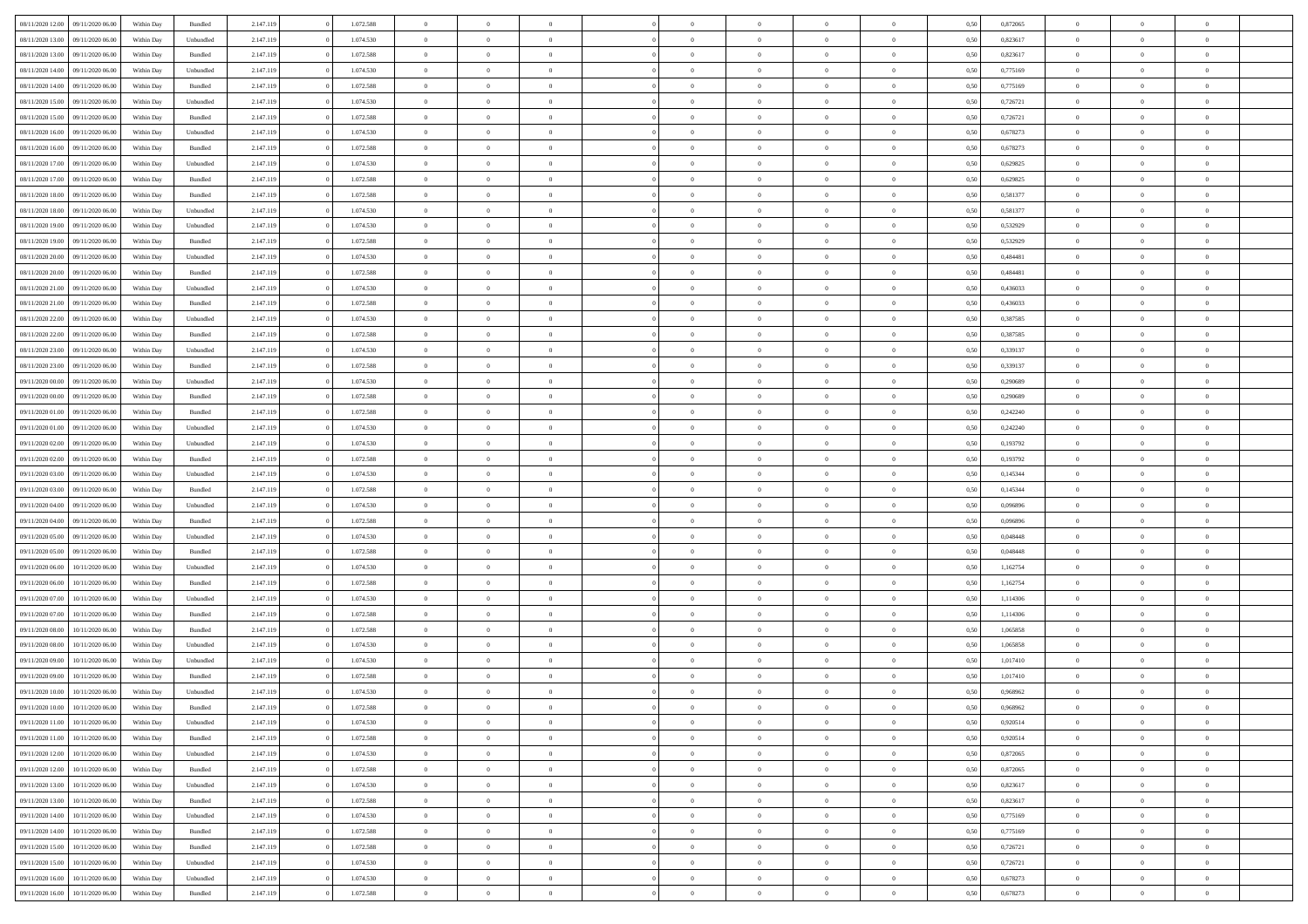| 09/11/2020 17:00 | 10/11/2020 06:00 | Within Dav | Unbundled | 2.147.119 | 1.074.530 | $\overline{0}$ | $\theta$       | $\Omega$       | $\Omega$       | $\Omega$       | $\theta$       | $\theta$       | 0.50 | 0,629825 | $\theta$       | $\overline{0}$ | $\overline{0}$ |  |
|------------------|------------------|------------|-----------|-----------|-----------|----------------|----------------|----------------|----------------|----------------|----------------|----------------|------|----------|----------------|----------------|----------------|--|
|                  |                  |            |           |           |           |                |                |                |                |                |                |                |      |          |                |                |                |  |
| 09/11/2020 17.00 | 10/11/2020 06.00 | Within Day | Bundled   | 2.147.119 | 1.072.588 | $\overline{0}$ | $\theta$       | $\overline{0}$ | $\overline{0}$ | $\bf{0}$       | $\overline{0}$ | $\bf{0}$       | 0,50 | 0,629825 | $\theta$       | $\overline{0}$ | $\overline{0}$ |  |
| 09/11/2020 18:00 | 10/11/2020 06.00 | Within Day | Unbundled | 2.147.119 | 1.074.530 | $\overline{0}$ | $\bf{0}$       | $\overline{0}$ | $\bf{0}$       | $\bf{0}$       | $\bf{0}$       | $\mathbf{0}$   | 0,50 | 0,581377 | $\bf{0}$       | $\overline{0}$ | $\overline{0}$ |  |
| 09/11/2020 18:00 | 10/11/2020 06:00 | Within Dav | Bundled   | 2.147.119 | 1.072.588 | $\overline{0}$ | $\overline{0}$ | $\overline{0}$ | $\overline{0}$ | $\bf{0}$       | $\overline{0}$ | $\overline{0}$ | 0.50 | 0,581377 | $\theta$       | $\theta$       | $\overline{0}$ |  |
| 09/11/2020 19:00 | 10/11/2020 06.00 | Within Day | Unbundled | 2.147.119 | 1.074.530 | $\overline{0}$ | $\theta$       | $\overline{0}$ | $\overline{0}$ | $\bf{0}$       | $\overline{0}$ | $\bf{0}$       | 0,50 | 0,532929 | $\,$ 0 $\,$    | $\overline{0}$ | $\overline{0}$ |  |
| 09/11/2020 19:00 | 10/11/2020 06.00 | Within Day | Bundled   | 2.147.119 | 1.072.588 | $\overline{0}$ | $\overline{0}$ | $\overline{0}$ | $\bf{0}$       | $\overline{0}$ | $\overline{0}$ | $\mathbf{0}$   | 0,50 | 0,532929 | $\overline{0}$ | $\overline{0}$ | $\bf{0}$       |  |
| 09/11/2020 20:00 | 10/11/2020 06:00 | Within Dav | Unbundled | 2.147.119 | 1.074.530 | $\overline{0}$ | $\overline{0}$ | $\overline{0}$ | $\overline{0}$ | $\overline{0}$ | $\overline{0}$ | $\overline{0}$ | 0.50 | 0,484481 | $\theta$       | $\overline{0}$ | $\overline{0}$ |  |
|                  |                  |            |           |           |           |                |                |                |                |                |                |                |      |          |                |                |                |  |
| 09/11/2020 20.00 | 10/11/2020 06.00 | Within Day | Bundled   | 2.147.119 | 1.072.588 | $\overline{0}$ | $\theta$       | $\overline{0}$ | $\overline{0}$ | $\bf{0}$       | $\overline{0}$ | $\bf{0}$       | 0,50 | 0,484481 | $\theta$       | $\theta$       | $\overline{0}$ |  |
| 09/11/2020 21:00 | 10/11/2020 06.00 | Within Day | Unbundled | 2.147.119 | 1.074.530 | $\overline{0}$ | $\overline{0}$ | $\overline{0}$ | $\bf{0}$       | $\bf{0}$       | $\bf{0}$       | $\bf{0}$       | 0,50 | 0,436033 | $\,0\,$        | $\overline{0}$ | $\overline{0}$ |  |
| 09/11/2020 21.00 | 10/11/2020 06.00 | Within Dav | Bundled   | 2.147.119 | 1.072.588 | $\overline{0}$ | $\overline{0}$ | $\overline{0}$ | $\overline{0}$ | $\overline{0}$ | $\overline{0}$ | $\overline{0}$ | 0.50 | 0,436033 | $\theta$       | $\overline{0}$ | $\overline{0}$ |  |
| 09/11/2020 22.00 | 10/11/2020 06.00 | Within Day | Bundled   | 2.147.119 | 1.072.588 | $\overline{0}$ | $\theta$       | $\overline{0}$ | $\overline{0}$ | $\bf{0}$       | $\overline{0}$ | $\bf{0}$       | 0,50 | 0,387585 | $\,$ 0 $\,$    | $\overline{0}$ | $\overline{0}$ |  |
| 09/11/2020 22.00 | 10/11/2020 06.00 | Within Day | Unbundled | 2.147.119 | 1.074.530 | $\overline{0}$ | $\overline{0}$ | $\overline{0}$ | $\bf{0}$       | $\bf{0}$       | $\bf{0}$       | $\mathbf{0}$   | 0,50 | 0,387585 | $\overline{0}$ | $\overline{0}$ | $\bf{0}$       |  |
| 09/11/2020 23.00 | 10/11/2020 06:00 | Within Day | Unbundled | 2.147.119 | 1.074.530 | $\overline{0}$ | $\overline{0}$ | $\overline{0}$ | $\overline{0}$ | $\bf{0}$       | $\overline{0}$ | $\overline{0}$ | 0.50 | 0,339137 | $\theta$       | $\theta$       | $\overline{0}$ |  |
|                  |                  |            |           |           |           |                |                |                |                |                |                |                |      |          |                |                |                |  |
| 09/11/2020 23.00 | 10/11/2020 06.00 | Within Day | Bundled   | 2.147.119 | 1.072.588 | $\overline{0}$ | $\theta$       | $\overline{0}$ | $\overline{0}$ | $\bf{0}$       | $\overline{0}$ | $\bf{0}$       | 0,50 | 0,339137 | $\theta$       | $\overline{0}$ | $\overline{0}$ |  |
| 10/11/2020 00:00 | 10/11/2020 06.00 | Within Day | Unbundled | 2.147.119 | 1.074.530 | $\overline{0}$ | $\overline{0}$ | $\overline{0}$ | $\bf{0}$       | $\overline{0}$ | $\overline{0}$ | $\mathbf{0}$   | 0,50 | 0,290689 | $\overline{0}$ | $\overline{0}$ | $\bf{0}$       |  |
| 10/11/2020 00:00 | 10/11/2020 06:00 | Within Dav | Bundled   | 2.147.119 | 1.072.588 | $\overline{0}$ | $\overline{0}$ | $\overline{0}$ | $\overline{0}$ | $\overline{0}$ | $\overline{0}$ | $\overline{0}$ | 0.50 | 0.290689 | $\theta$       | $\overline{0}$ | $\overline{0}$ |  |
| 10/11/2020 01:00 | 10/11/2020 06.00 | Within Day | Unbundled | 2.147.119 | 1.074.530 | $\overline{0}$ | $\theta$       | $\overline{0}$ | $\overline{0}$ | $\bf{0}$       | $\overline{0}$ | $\bf{0}$       | 0,50 | 0,242240 | $\,$ 0 $\,$    | $\theta$       | $\overline{0}$ |  |
| 10/11/2020 01:00 | 10/11/2020 06.00 | Within Day | Bundled   | 2.147.119 | 1.072.588 | $\overline{0}$ | $\overline{0}$ | $\overline{0}$ | $\bf{0}$       | $\bf{0}$       | $\bf{0}$       | $\mathbf{0}$   | 0,50 | 0,242240 | $\bf{0}$       | $\overline{0}$ | $\overline{0}$ |  |
| 10/11/2020 02:00 | 10/11/2020 06:00 | Within Day | Unbundled | 2.147.119 | 1.074.530 | $\overline{0}$ | $\overline{0}$ | $\overline{0}$ | $\overline{0}$ | $\overline{0}$ | $\overline{0}$ | $\overline{0}$ | 0.50 | 0,193792 | $\theta$       | $\overline{0}$ | $\overline{0}$ |  |
| 10/11/2020 02.00 | 10/11/2020 06.00 | Within Day | Bundled   | 2.147.119 | 1.072.588 | $\overline{0}$ | $\theta$       | $\overline{0}$ | $\overline{0}$ | $\bf{0}$       | $\overline{0}$ | $\bf{0}$       | 0,50 | 0,193792 | $\,$ 0 $\,$    | $\overline{0}$ | $\overline{0}$ |  |
|                  |                  |            |           |           |           |                |                |                |                |                |                |                |      |          |                |                |                |  |
| 10/11/2020 03:00 | 10/11/2020 06.00 | Within Day | Unbundled | 2.147.119 | 1.074.530 | $\overline{0}$ | $\overline{0}$ | $\overline{0}$ | $\bf{0}$       | $\bf{0}$       | $\bf{0}$       | $\bf{0}$       | 0,50 | 0,145344 | $\bf{0}$       | $\overline{0}$ | $\bf{0}$       |  |
| 10/11/2020 03:00 | 10/11/2020 06:00 | Within Day | Bundled   | 2.147.119 | 1.072.588 | $\overline{0}$ | $\overline{0}$ | $\overline{0}$ | $\overline{0}$ | $\overline{0}$ | $\overline{0}$ | $\overline{0}$ | 0.50 | 0,145344 | $\theta$       | $\overline{0}$ | $\overline{0}$ |  |
| 10/11/2020 04:00 | 10/11/2020 06.00 | Within Day | Unbundled | 2.147.119 | 1.074.530 | $\overline{0}$ | $\theta$       | $\overline{0}$ | $\overline{0}$ | $\bf{0}$       | $\overline{0}$ | $\bf{0}$       | 0,50 | 0,096896 | $\,$ 0 $\,$    | $\overline{0}$ | $\overline{0}$ |  |
| 10/11/2020 04:00 | 10/11/2020 06.00 | Within Day | Bundled   | 2.147.119 | 1.072.588 | $\overline{0}$ | $\overline{0}$ | $\overline{0}$ | $\bf{0}$       | $\overline{0}$ | $\overline{0}$ | $\mathbf{0}$   | 0,50 | 0,096896 | $\overline{0}$ | $\overline{0}$ | $\bf{0}$       |  |
| 10/11/2020 05:00 | 10/11/2020 06:00 | Within Dav | Bundled   | 2.147.119 | 1.072.588 | $\overline{0}$ | $\overline{0}$ | $\overline{0}$ | $\overline{0}$ | $\overline{0}$ | $\overline{0}$ | $\overline{0}$ | 0.50 | 0.048448 | $\theta$       | $\overline{0}$ | $\overline{0}$ |  |
| 10/11/2020 05:00 | 10/11/2020 06.00 | Within Day | Unbundled | 2.147.119 | 1.074.530 | $\overline{0}$ | $\theta$       | $\overline{0}$ | $\overline{0}$ | $\bf{0}$       | $\overline{0}$ | $\bf{0}$       | 0,50 | 0,048448 | $\theta$       | $\theta$       | $\overline{0}$ |  |
|                  |                  |            |           |           |           |                |                |                |                |                |                |                |      |          |                |                |                |  |
| 10/11/2020 06:00 | 11/11/2020 06.00 | Within Day | Unbundled | 2.147.119 | 1.074.530 | $\overline{0}$ | $\overline{0}$ | $\overline{0}$ | $\bf{0}$       | $\bf{0}$       | $\bf{0}$       | $\bf{0}$       | 0,50 | 1,162754 | $\,0\,$        | $\overline{0}$ | $\overline{0}$ |  |
| 10/11/2020 06:00 | 11/11/2020 06:00 | Within Day | Bundled   | 2.147.119 | 1.072.588 | $\overline{0}$ | $\overline{0}$ | $\overline{0}$ | $\overline{0}$ | $\overline{0}$ | $\overline{0}$ | $\overline{0}$ | 0.50 | 1,162754 | $\theta$       | $\overline{0}$ | $\overline{0}$ |  |
| 10/11/2020 07:00 | 11/11/2020 06.00 | Within Day | Unbundled | 2.147.119 | 1.074.530 | $\overline{0}$ | $\theta$       | $\overline{0}$ | $\overline{0}$ | $\bf{0}$       | $\overline{0}$ | $\bf{0}$       | 0,50 | 1,114306 | $\,$ 0 $\,$    | $\overline{0}$ | $\overline{0}$ |  |
| 10/11/2020 07.00 | 11/11/2020 06.00 | Within Day | Bundled   | 2.147.119 | 1.072.588 | $\overline{0}$ | $\overline{0}$ | $\overline{0}$ | $\bf{0}$       | $\bf{0}$       | $\bf{0}$       | $\bf{0}$       | 0,50 | 1,114306 | $\overline{0}$ | $\overline{0}$ | $\bf{0}$       |  |
| 10/11/2020 08:00 | 11/11/2020 06.00 | Within Day | Unbundled | 2.147.119 | 1.074.530 | $\overline{0}$ | $\Omega$       | $\overline{0}$ | $\Omega$       | $\Omega$       | $\overline{0}$ | $\overline{0}$ | 0,50 | 1,065858 | $\,0\,$        | $\theta$       | $\theta$       |  |
| 10/11/2020 08:00 | 11/11/2020 06.00 | Within Day | Bundled   | 2.147.119 | 1.072.588 | $\overline{0}$ | $\theta$       | $\overline{0}$ | $\overline{0}$ | $\bf{0}$       | $\overline{0}$ | $\bf{0}$       | 0,50 | 1,065858 | $\,$ 0 $\,$    | $\overline{0}$ | $\overline{0}$ |  |
| 10/11/2020 09:00 | 11/11/2020 06.00 | Within Day | Unbundled | 2.147.119 | 1.074.530 | $\overline{0}$ | $\overline{0}$ | $\overline{0}$ | $\bf{0}$       | $\overline{0}$ | $\overline{0}$ | $\mathbf{0}$   | 0,50 | 1,017410 | $\overline{0}$ | $\overline{0}$ | $\bf{0}$       |  |
|                  |                  |            |           |           |           | $\overline{0}$ | $\Omega$       | $\Omega$       | $\Omega$       | $\overline{0}$ | $\overline{0}$ |                |      |          |                | $\theta$       | $\theta$       |  |
| 10/11/2020 09:00 | 11/11/2020 06.00 | Within Day | Bundled   | 2.147.119 | 1.072.588 |                |                |                |                |                |                | $\overline{0}$ | 0.50 | 1,017410 | $\,0\,$        |                |                |  |
| 10/11/2020 10:00 | 11/11/2020 06.00 | Within Day | Unbundled | 2.147.119 | 1.074.530 | $\overline{0}$ | $\theta$       | $\overline{0}$ | $\overline{0}$ | $\bf{0}$       | $\overline{0}$ | $\bf{0}$       | 0,50 | 0,968962 | $\,$ 0 $\,$    | $\overline{0}$ | $\overline{0}$ |  |
| 10/11/2020 10:00 | 11/11/2020 06.00 | Within Day | Bundled   | 2.147.119 | 1.072.588 | $\overline{0}$ | $\overline{0}$ | $\overline{0}$ | $\bf{0}$       | $\bf{0}$       | $\bf{0}$       | $\bf{0}$       | 0,50 | 0,968962 | $\bf{0}$       | $\overline{0}$ | $\bf{0}$       |  |
| 10/11/2020 11:00 | 11/11/2020 06.00 | Within Day | Unbundled | 2.147.119 | 1.074.530 | $\overline{0}$ | $\Omega$       | $\overline{0}$ | $\Omega$       | $\overline{0}$ | $\overline{0}$ | $\overline{0}$ | 0.50 | 0.920514 | $\,$ 0 $\,$    | $\theta$       | $\theta$       |  |
| 10/11/2020 11:00 | 11/11/2020 06.00 | Within Day | Bundled   | 2.147.119 | 1.072.588 | $\overline{0}$ | $\theta$       | $\overline{0}$ | $\overline{0}$ | $\,$ 0         | $\overline{0}$ | $\bf{0}$       | 0,50 | 0,920514 | $\,$ 0 $\,$    | $\overline{0}$ | $\overline{0}$ |  |
| 10/11/2020 12:00 | 11/11/2020 06.00 | Within Day | Bundled   | 2.147.119 | 1.072.588 | $\overline{0}$ | $\bf{0}$       | $\overline{0}$ | $\bf{0}$       | $\bf{0}$       | $\bf{0}$       | $\mathbf{0}$   | 0,50 | 0,872065 | $\overline{0}$ | $\overline{0}$ | $\bf{0}$       |  |
| 10/11/2020 12:00 | 11/11/2020 06.00 | Within Day | Unbundled | 2.147.119 | 1.074.530 | $\overline{0}$ | $\Omega$       | $\overline{0}$ | $\Omega$       | $\overline{0}$ | $\overline{0}$ | $\overline{0}$ | 0,50 | 0,872065 | $\,0\,$        | $\theta$       | $\theta$       |  |
| 10/11/2020 13:00 | 11/11/2020 06.00 | Within Day | Unbundled | 2.147.119 | 1.074.530 | $\overline{0}$ | $\overline{0}$ | $\overline{0}$ | $\overline{0}$ | $\,$ 0         | $\overline{0}$ | $\bf{0}$       | 0,50 | 0,823617 | $\,$ 0 $\,$    | $\overline{0}$ | $\overline{0}$ |  |
|                  |                  |            |           |           |           |                |                |                |                |                |                |                |      |          |                |                |                |  |
| 10/11/2020 13:00 | 11/11/2020 06.00 | Within Day | Bundled   | 2.147.119 | 1.072.588 | $\overline{0}$ | $\overline{0}$ | $\overline{0}$ | $\bf{0}$       | $\bf{0}$       | $\overline{0}$ | $\mathbf{0}$   | 0,50 | 0,823617 | $\overline{0}$ | $\overline{0}$ | $\bf{0}$       |  |
| 10/11/2020 14:00 | 11/11/2020 06.00 | Within Day | Unbundled | 2.147.119 | 1.074.530 | $\overline{0}$ | $\Omega$       | $\Omega$       | $\Omega$       | $\Omega$       | $\overline{0}$ | $\overline{0}$ | 0.50 | 0,775169 | $\theta$       | $\theta$       | $\theta$       |  |
| 10/11/2020 14:00 | 11/11/2020 06.00 | Within Day | Bundled   | 2.147.119 | 1.072.588 | $\overline{0}$ | $\overline{0}$ | $\overline{0}$ | $\bf{0}$       | $\,$ 0         | $\bf{0}$       | $\bf{0}$       | 0,50 | 0,775169 | $\,0\,$        | $\,$ 0 $\,$    | $\overline{0}$ |  |
| 10/11/2020 15:00 | 11/11/2020 06.00 | Within Day | Unbundled | 2.147.119 | 1.074.530 | $\bf{0}$       | $\bf{0}$       |                |                | $\bf{0}$       |                |                | 0,50 | 0,726721 | $\bf{0}$       | $\overline{0}$ |                |  |
| 10/11/2020 15:00 | 11/11/2020 06.00 | Within Day | Bundled   | 2.147.119 | 1.072.588 | $\overline{0}$ | $\overline{0}$ | $\overline{0}$ | $\Omega$       | $\theta$       | $\overline{0}$ | $\overline{0}$ | 0,50 | 0,726721 | $\theta$       | $\theta$       | $\theta$       |  |
| 10/11/2020 16:00 | 11/11/2020 06.00 | Within Day | Unbundled | 2.147.119 | 1.074.530 | $\overline{0}$ | $\,$ 0         | $\overline{0}$ | $\bf{0}$       | $\,$ 0 $\,$    | $\overline{0}$ | $\mathbf{0}$   | 0,50 | 0,678273 | $\,$ 0 $\,$    | $\,$ 0 $\,$    | $\,$ 0         |  |
| 10/11/2020 16.00 | 11/11/2020 06.00 | Within Day | Bundled   | 2.147.119 | 1.072.588 | $\overline{0}$ | $\overline{0}$ | $\overline{0}$ | $\overline{0}$ | $\overline{0}$ | $\overline{0}$ | $\mathbf{0}$   | 0,50 | 0,678273 | $\overline{0}$ | $\bf{0}$       | $\bf{0}$       |  |
|                  |                  |            |           |           |           |                |                |                |                |                |                |                |      |          |                |                |                |  |
| 10/11/2020 17:00 | 11/11/2020 06.00 | Within Day | Unbundled | 2.147.119 | 1.074.530 | $\overline{0}$ | $\overline{0}$ | $\overline{0}$ | $\Omega$       | $\overline{0}$ | $\overline{0}$ | $\bf{0}$       | 0,50 | 0,629825 | $\overline{0}$ | $\theta$       | $\overline{0}$ |  |
| 10/11/2020 17.00 | 11/11/2020 06.00 | Within Day | Bundled   | 2.147.119 | 1.072.588 | $\overline{0}$ | $\,$ 0         | $\overline{0}$ | $\overline{0}$ | $\overline{0}$ | $\overline{0}$ | $\bf{0}$       | 0,50 | 0,629825 | $\,$ 0 $\,$    | $\overline{0}$ | $\overline{0}$ |  |
| 10/11/2020 18:00 | 11/11/2020 06.00 | Within Day | Unbundled | 2.147.119 | 1.074.530 | $\overline{0}$ | $\overline{0}$ | $\overline{0}$ | $\overline{0}$ | $\overline{0}$ | $\overline{0}$ | $\mathbf{0}$   | 0,50 | 0,581377 | $\overline{0}$ | $\bf{0}$       | $\bf{0}$       |  |
| 10/11/2020 18:00 | 11/11/2020 06.00 | Within Day | Bundled   | 2.147.119 | 1.072.588 | $\overline{0}$ | $\overline{0}$ | $\overline{0}$ | $\Omega$       | $\overline{0}$ | $\overline{0}$ | $\bf{0}$       | 0.50 | 0,581377 | $\overline{0}$ | $\theta$       | $\overline{0}$ |  |
| 10/11/2020 19:00 | 11/11/2020 06.00 | Within Day | Bundled   | 2.147.119 | 1.072.588 | $\overline{0}$ | $\,$ 0         | $\overline{0}$ | $\bf{0}$       | $\bf{0}$       | $\bf{0}$       | $\bf{0}$       | 0,50 | 0,532929 | $\,$ 0 $\,$    | $\overline{0}$ | $\overline{0}$ |  |
| 10/11/2020 19:00 | 11/11/2020 06.00 | Within Day | Unbundled | 2.147.119 | 1.074.530 | $\overline{0}$ | $\bf{0}$       | $\overline{0}$ | $\overline{0}$ | $\overline{0}$ | $\bf{0}$       | $\mathbf{0}$   | 0,50 | 0,532929 | $\overline{0}$ | $\overline{0}$ | $\bf{0}$       |  |
|                  |                  |            |           |           | 1.074.530 | $\overline{0}$ | $\overline{0}$ | $\overline{0}$ | $\Omega$       | $\overline{0}$ | $\overline{0}$ |                | 0.50 | 0.484481 | $\overline{0}$ | $\theta$       | $\overline{0}$ |  |
| 10/11/2020 20:00 | 11/11/2020 06.00 | Within Day | Unbundled | 2.147.119 |           |                |                |                |                |                |                | $\bf{0}$       |      |          |                |                |                |  |
| 10/11/2020 20.00 | 11/11/2020 06.00 | Within Day | Bundled   | 2.147.119 | 1.072.588 | $\overline{0}$ | $\bf{0}$       | $\overline{0}$ | $\overline{0}$ | $\bf{0}$       | $\bf{0}$       | $\mathbf{0}$   | 0,50 | 0,484481 | $\,$ 0 $\,$    | $\,$ 0 $\,$    | $\bf{0}$       |  |
| 10/11/2020 21:00 | 11/11/2020 06.00 | Within Day | Unbundled | 2.147.119 | 1.074.530 | $\overline{0}$ | $\overline{0}$ | $\overline{0}$ | $\overline{0}$ | $\bf{0}$       | $\bf{0}$       | $\mathbf{0}$   | 0,50 | 0,436033 | $\overline{0}$ | $\bf{0}$       | $\bf{0}$       |  |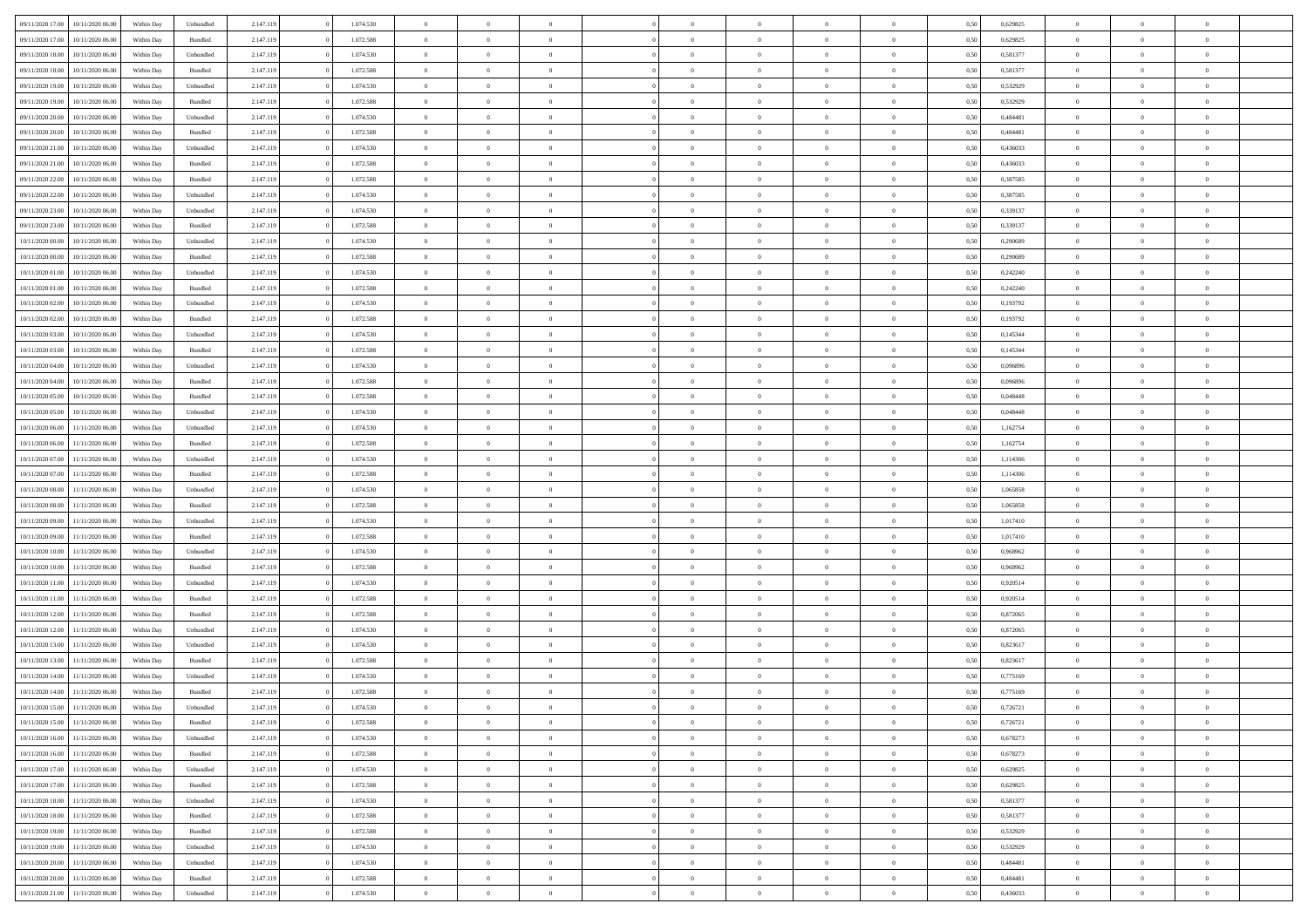| 10/11/2020 21:00                     | 11/11/2020 06:00 | Within Dav | Bundled            | 2.147.119              | 1.072.588 | $\overline{0}$ | $\Omega$       |                | $\Omega$       | $\Omega$       | $\Omega$       | $\theta$       | 0.50 | 0,436033 | $\theta$       | $\theta$       | $\theta$       |  |
|--------------------------------------|------------------|------------|--------------------|------------------------|-----------|----------------|----------------|----------------|----------------|----------------|----------------|----------------|------|----------|----------------|----------------|----------------|--|
|                                      |                  |            |                    |                        |           |                |                |                |                |                |                |                |      |          |                |                |                |  |
| 10/11/2020 22.00                     | 11/11/2020 06.00 | Within Day | Unbundled          | 2.147.119              | 1.074.530 | $\overline{0}$ | $\theta$       | $\overline{0}$ | $\overline{0}$ | $\bf{0}$       | $\overline{0}$ | $\bf{0}$       | 0,50 | 0,387585 | $\theta$       | $\overline{0}$ | $\overline{0}$ |  |
| 10/11/2020 22:00                     | 11/11/2020 06.00 | Within Day | Bundled            | 2.147.119              | 1.072.588 | $\overline{0}$ | $\overline{0}$ | $\overline{0}$ | $\bf{0}$       | $\bf{0}$       | $\bf{0}$       | $\bf{0}$       | 0,50 | 0,387585 | $\bf{0}$       | $\overline{0}$ | $\overline{0}$ |  |
| 10/11/2020 23:00                     | 11/11/2020 06:00 | Within Dav | Unbundled          | 2.147.119              | 1.074.530 | $\overline{0}$ | $\overline{0}$ | $\overline{0}$ | $\overline{0}$ | $\bf{0}$       | $\overline{0}$ | $\overline{0}$ | 0.50 | 0,339137 | $\theta$       | $\theta$       | $\overline{0}$ |  |
| 10/11/2020 23.00                     | 11/11/2020 06.00 | Within Day | Bundled            | 2.147.119              | 1.072.588 | $\overline{0}$ | $\theta$       | $\overline{0}$ | $\overline{0}$ | $\bf{0}$       | $\overline{0}$ | $\bf{0}$       | 0,50 | 0,339137 | $\theta$       | $\theta$       | $\overline{0}$ |  |
| 11/11/2020 00:00                     | 11/11/2020 06.00 | Within Day | Unbundled          | 2.147.119              | 1.074.530 | $\overline{0}$ | $\bf{0}$       | $\overline{0}$ | $\bf{0}$       | $\overline{0}$ | $\overline{0}$ | $\mathbf{0}$   | 0,50 | 0,290689 | $\bf{0}$       | $\overline{0}$ | $\bf{0}$       |  |
| 11/11/2020 00:00                     | 11/11/2020 06.00 | Within Dav | Bundled            | 2.147.119              | 1.072.588 | $\overline{0}$ | $\overline{0}$ | $\overline{0}$ | $\overline{0}$ | $\overline{0}$ | $\overline{0}$ | $\overline{0}$ | 0.50 | 0.290689 | $\theta$       | $\overline{0}$ | $\overline{0}$ |  |
| 11/11/2020 01:00                     | 11/11/2020 06.00 | Within Day | Unbundled          | 2.147.119              | 1.074.530 | $\overline{0}$ | $\theta$       | $\overline{0}$ | $\overline{0}$ | $\bf{0}$       | $\overline{0}$ | $\bf{0}$       | 0,50 | 0,242240 | $\theta$       | $\theta$       | $\overline{0}$ |  |
| 11/11/2020 01:00                     | 11/11/2020 06.00 | Within Day | Bundled            | 2.147.119              | 1.072.588 | $\overline{0}$ | $\overline{0}$ | $\overline{0}$ | $\bf{0}$       | $\bf{0}$       | $\bf{0}$       | $\bf{0}$       | 0,50 | 0,242240 | $\,0\,$        | $\overline{0}$ | $\overline{0}$ |  |
| 11/11/2020 02.00                     | 11/11/2020 06:00 | Within Dav | Bundled            | 2.147.119              | 1.072.588 | $\overline{0}$ | $\overline{0}$ | $\overline{0}$ | $\overline{0}$ | $\overline{0}$ | $\overline{0}$ | $\overline{0}$ | 0.50 | 0,193792 | $\theta$       | $\overline{0}$ | $\overline{0}$ |  |
|                                      |                  |            |                    |                        |           |                |                |                |                |                |                |                |      |          |                |                |                |  |
| 11/11/2020 02.00                     | 11/11/2020 06.00 | Within Day | Unbundled          | 2.147.119              | 1.074.530 | $\overline{0}$ | $\theta$       | $\overline{0}$ | $\overline{0}$ | $\bf{0}$       | $\overline{0}$ | $\bf{0}$       | 0,50 | 0,193792 | $\,$ 0 $\,$    | $\theta$       | $\overline{0}$ |  |
| 11/11/2020 03.00                     | 11/11/2020 06.00 | Within Day | Unbundled          | 2.147.119              | 1.074.530 | $\overline{0}$ | $\overline{0}$ | $\overline{0}$ | $\bf{0}$       | $\bf{0}$       | $\bf{0}$       | $\bf{0}$       | 0,50 | 0,145344 | $\overline{0}$ | $\overline{0}$ | $\overline{0}$ |  |
| 11/11/2020 03:00                     | 11/11/2020 06:00 | Within Day | Bundled            | 2.147.119              | 1.072.588 | $\overline{0}$ | $\overline{0}$ | $\overline{0}$ | $\overline{0}$ | $\bf{0}$       | $\overline{0}$ | $\overline{0}$ | 0.50 | 0,145344 | $\theta$       | $\theta$       | $\overline{0}$ |  |
| 11/11/2020 04:00                     | 11/11/2020 06.00 | Within Day | Unbundled          | 2.147.119              | 1.074.530 | $\overline{0}$ | $\theta$       | $\overline{0}$ | $\overline{0}$ | $\bf{0}$       | $\overline{0}$ | $\bf{0}$       | 0,50 | 0,096896 | $\theta$       | $\theta$       | $\overline{0}$ |  |
| 11/11/2020 04:00                     | 11/11/2020 06.00 | Within Day | Bundled            | 2.147.119              | 1.072.588 | $\overline{0}$ | $\bf{0}$       | $\overline{0}$ | $\bf{0}$       | $\overline{0}$ | $\overline{0}$ | $\mathbf{0}$   | 0,50 | 0,096896 | $\overline{0}$ | $\overline{0}$ | $\bf{0}$       |  |
| 11/11/2020 05:00                     | 11/11/2020 06.00 | Within Dav | Unbundled          | 2.147.119              | 1.074.530 | $\overline{0}$ | $\overline{0}$ | $\overline{0}$ | $\overline{0}$ | $\overline{0}$ | $\overline{0}$ | $\overline{0}$ | 0.50 | 0.048448 | $\theta$       | $\overline{0}$ | $\overline{0}$ |  |
| 11/11/2020 05:00                     | 11/11/2020 06.00 | Within Day | Bundled            | 2.147.119              | 1.072.588 | $\overline{0}$ | $\theta$       | $\overline{0}$ | $\overline{0}$ | $\bf{0}$       | $\overline{0}$ | $\bf{0}$       | 0,50 | 0,048448 | $\theta$       | $\theta$       | $\overline{0}$ |  |
| 11/11/2020 06:00                     | 12/11/2020 06.00 | Within Day | Unbundled          | 2.147.119              | 1.074.530 | $\overline{0}$ | $\overline{0}$ | $\overline{0}$ | $\bf{0}$       | $\bf{0}$       | $\bf{0}$       | $\bf{0}$       | 0,50 | 1,162754 | $\bf{0}$       | $\overline{0}$ | $\overline{0}$ |  |
| 11/11/2020 06.00                     | 12/11/2020 06:00 | Within Day | Bundled            | 2.147.119              | 1.072.588 | $\overline{0}$ | $\overline{0}$ | $\overline{0}$ | $\overline{0}$ | $\overline{0}$ | $\overline{0}$ | $\overline{0}$ | 0.50 | 1,162754 | $\theta$       | $\overline{0}$ | $\overline{0}$ |  |
| 11/11/2020 07:00                     | 12/11/2020 06.00 | Within Day | Unbundled          | 2.147.119              | 1.074.530 | $\overline{0}$ | $\theta$       | $\overline{0}$ | $\overline{0}$ | $\bf{0}$       | $\overline{0}$ | $\bf{0}$       | 0,50 | 1,114306 | $\,$ 0 $\,$    | $\theta$       | $\overline{0}$ |  |
|                                      |                  |            |                    |                        |           |                |                |                |                |                |                |                |      |          |                |                |                |  |
| 11/11/2020 07:00                     | 12/11/2020 06.00 | Within Day | Bundled            | 2.147.119              | 1.072.588 | $\overline{0}$ | $\overline{0}$ | $\overline{0}$ | $\bf{0}$       | $\bf{0}$       | $\bf{0}$       | $\bf{0}$       | 0,50 | 1,114306 | $\overline{0}$ | $\overline{0}$ | $\overline{0}$ |  |
| 11/11/2020 08:00                     | 12/11/2020 06:00 | Within Day | Unbundled          | 2.147.119              | 1.074.530 | $\overline{0}$ | $\overline{0}$ | $\overline{0}$ | $\overline{0}$ | $\bf{0}$       | $\overline{0}$ | $\overline{0}$ | 0.50 | 1.065858 | $\theta$       | $\theta$       | $\overline{0}$ |  |
| 11/11/2020 08:00                     | 12/11/2020 06.00 | Within Day | Bundled            | 2.147.119              | 1.072.588 | $\overline{0}$ | $\theta$       | $\overline{0}$ | $\overline{0}$ | $\bf{0}$       | $\overline{0}$ | $\bf{0}$       | 0,50 | 1,065858 | $\theta$       | $\overline{0}$ | $\overline{0}$ |  |
| 11/11/2020 09:00                     | 12/11/2020 06.00 | Within Day | Bundled            | 2.147.119              | 1.072.588 | $\overline{0}$ | $\bf{0}$       | $\overline{0}$ | $\bf{0}$       | $\overline{0}$ | $\overline{0}$ | $\mathbf{0}$   | 0,50 | 1,017410 | $\overline{0}$ | $\overline{0}$ | $\bf{0}$       |  |
| 11/11/2020 09:00                     | 12/11/2020 06.00 | Within Dav | Unbundled          | 2.147.119              | 1.074.530 | $\overline{0}$ | $\overline{0}$ | $\overline{0}$ | $\overline{0}$ | $\overline{0}$ | $\overline{0}$ | $\overline{0}$ | 0.50 | 1,017410 | $\theta$       | $\overline{0}$ | $\overline{0}$ |  |
| 11/11/2020 10:00                     | 12/11/2020 06.00 | Within Day | Unbundled          | 2.147.119              | 1.074.530 | $\overline{0}$ | $\theta$       | $\overline{0}$ | $\overline{0}$ | $\bf{0}$       | $\overline{0}$ | $\bf{0}$       | 0,50 | 0,968962 | $\theta$       | $\theta$       | $\overline{0}$ |  |
| 11/11/2020 10:00                     | 12/11/2020 06.00 | Within Day | Bundled            | 2.147.119              | 1.072.588 | $\overline{0}$ | $\overline{0}$ | $\overline{0}$ | $\bf{0}$       | $\bf{0}$       | $\bf{0}$       | $\bf{0}$       | 0,50 | 0,968962 | $\,0\,$        | $\overline{0}$ | $\overline{0}$ |  |
| 11/11/2020 11:00                     | 12/11/2020 06:00 | Within Day | Unbundled          | 2.147.119              | 1.074.530 | $\overline{0}$ | $\overline{0}$ | $\overline{0}$ | $\overline{0}$ | $\overline{0}$ | $\overline{0}$ | $\overline{0}$ | 0.50 | 0.920514 | $\theta$       | $\overline{0}$ | $\overline{0}$ |  |
| 11/11/2020 11:00                     | 12/11/2020 06.00 | Within Day | Bundled            | 2.147.119              | 1.072.588 | $\overline{0}$ | $\theta$       | $\overline{0}$ | $\overline{0}$ | $\bf{0}$       | $\overline{0}$ | $\bf{0}$       | 0,50 | 0,920514 | $\,$ 0 $\,$    | $\overline{0}$ | $\overline{0}$ |  |
| 11/11/2020 12.00                     | 12/11/2020 06.00 | Within Day | Unbundled          | 2.147.119              | 1.074.530 | $\overline{0}$ | $\overline{0}$ | $\overline{0}$ | $\bf{0}$       | $\bf{0}$       | $\bf{0}$       | $\bf{0}$       | 0,50 | 0,872065 | $\bf{0}$       | $\overline{0}$ | $\overline{0}$ |  |
| 11/11/2020 12:00                     | 12/11/2020 06.00 |            |                    | 2.147.119              | 1.072.588 | $\overline{0}$ | $\Omega$       | $\Omega$       | $\Omega$       | $\Omega$       | $\overline{0}$ | $\overline{0}$ | 0,50 | 0,872065 | $\,0\,$        | $\theta$       | $\theta$       |  |
|                                      |                  | Within Day | Bundled            |                        |           | $\overline{0}$ | $\theta$       | $\overline{0}$ | $\overline{0}$ | $\bf{0}$       | $\overline{0}$ |                |      |          | $\theta$       | $\theta$       | $\overline{0}$ |  |
| 11/11/2020 13:00                     | 12/11/2020 06.00 | Within Day | Unbundled          | 2.147.119              | 1.074.530 |                |                |                |                |                |                | $\bf{0}$       | 0,50 | 0,823617 |                |                |                |  |
| 11/11/2020 13:00                     | 12/11/2020 06.00 | Within Day | Bundled            | 2.147.119              | 1.072.588 | $\overline{0}$ | $\overline{0}$ | $\overline{0}$ | $\bf{0}$       | $\bf{0}$       | $\overline{0}$ | $\mathbf{0}$   | 0,50 | 0,823617 | $\bf{0}$       | $\overline{0}$ | $\bf{0}$       |  |
| 11/11/2020 14:00                     | 12/11/2020 06.00 | Within Day | Unbundled          | 2.147.119              | 1.074.530 | $\overline{0}$ | $\Omega$       | $\Omega$       | $\Omega$       | $\bf{0}$       | $\overline{0}$ | $\overline{0}$ | 0.50 | 0,775169 | $\,0\,$        | $\theta$       | $\theta$       |  |
| 11/11/2020 14:00                     | 12/11/2020 06.00 | Within Day | Bundled            | 2.147.119              | 1.072.588 | $\overline{0}$ | $\theta$       | $\overline{0}$ | $\overline{0}$ | $\bf{0}$       | $\overline{0}$ | $\bf{0}$       | 0,50 | 0,775169 | $\,$ 0 $\,$    | $\theta$       | $\overline{0}$ |  |
| 11/11/2020 15:00                     | 12/11/2020 06.00 | Within Day | Unbundled          | 2.147.119              | 1.074.530 | $\overline{0}$ | $\overline{0}$ | $\overline{0}$ | $\bf{0}$       | $\bf{0}$       | $\bf{0}$       | $\bf{0}$       | 0,50 | 0,726721 | $\bf{0}$       | $\overline{0}$ | $\overline{0}$ |  |
| 11/11/2020 15:00                     | 12/11/2020 06.00 | Within Day | Bundled            | 2.147.119              | 1.072.588 | $\overline{0}$ | $\Omega$       | $\Omega$       | $\Omega$       | $\theta$       | $\overline{0}$ | $\overline{0}$ | 0.50 | 0,726721 | $\,0\,$        | $\theta$       | $\theta$       |  |
| 11/11/2020 16:00                     | 12/11/2020 06.00 | Within Day | Bundled            | 2.147.119              | 1.072.588 | $\overline{0}$ | $\theta$       | $\overline{0}$ | $\overline{0}$ | $\,$ 0         | $\overline{0}$ | $\bf{0}$       | 0,50 | 0,678273 | $\,$ 0 $\,$    | $\overline{0}$ | $\overline{0}$ |  |
| 11/11/2020 16:00                     | 12/11/2020 06.00 | Within Day | Unbundled          | 2.147.119              | 1.074.530 | $\overline{0}$ | $\overline{0}$ | $\overline{0}$ | $\bf{0}$       | $\bf{0}$       | $\bf{0}$       | $\bf{0}$       | 0,50 | 0,678273 | $\bf{0}$       | $\overline{0}$ | $\overline{0}$ |  |
| 11/11/2020 17.00                     | 12/11/2020 06.00 | Within Day | Unbundled          | 2.147.119              | 1.074.530 | $\overline{0}$ | $\Omega$       | $\overline{0}$ | $\Omega$       | $\overline{0}$ | $\overline{0}$ | $\overline{0}$ | 0,50 | 0,629825 | $\,0\,$        | $\theta$       | $\theta$       |  |
| 11/11/2020 17.00                     | 12/11/2020 06.00 | Within Day | Bundled            | 2.147.119              | 1.072.588 | $\overline{0}$ | $\theta$       | $\overline{0}$ | $\overline{0}$ | $\bf{0}$       | $\overline{0}$ | $\bf{0}$       | 0,50 | 0,629825 | $\,$ 0 $\,$    | $\overline{0}$ | $\overline{0}$ |  |
| 11/11/2020 18:00                     | 12/11/2020 06.00 | Within Day | Unbundled          | 2.147.119              | 1.074.530 | $\overline{0}$ | $\overline{0}$ | $\overline{0}$ | $\bf{0}$       | $\bf{0}$       | $\bf{0}$       | $\mathbf{0}$   | 0,50 | 0,581377 | $\bf{0}$       | $\overline{0}$ | $\bf{0}$       |  |
|                                      | 12/11/2020 06.00 |            | Bundled            |                        | 1.072.588 | $\overline{0}$ | $\Omega$       | $\Omega$       | $\Omega$       | $\Omega$       | $\Omega$       | $\overline{0}$ | 0.50 | 0,581377 | $\theta$       | $\theta$       | $\theta$       |  |
| 11/11/2020 18:00<br>11/11/2020 19:00 | 12/11/2020 06.00 | Within Day |                    | 2.147.119<br>2.147.119 | 1.074.530 | $\overline{0}$ | $\,$ 0 $\,$    | $\overline{0}$ | $\bf{0}$       | $\,$ 0         |                |                |      | 0,532929 | $\,0\,$        | $\overline{0}$ | $\overline{0}$ |  |
|                                      |                  | Within Day | Unbundled          |                        |           |                |                |                |                |                | $\bf{0}$       | $\bf{0}$       | 0,50 |          |                |                |                |  |
| 11/11/2020 19:00                     | 12/11/2020 06.00 | Within Day | $\mathbf B$ undled | 2.147.119              | 1.072.588 | $\bf{0}$       | $\bf{0}$       |                |                |                |                |                | 0,50 | 0,532929 | $\bf{0}$       | $\overline{0}$ |                |  |
| 11/11/2020 20.00                     | 12/11/2020 06.00 | Within Day | Unbundled          | 2.147.119              | 1.074.530 | $\overline{0}$ | $\overline{0}$ | $\overline{0}$ | $\Omega$       | $\theta$       | $\overline{0}$ | $\overline{0}$ | 0,50 | 0.484481 | $\theta$       | $\theta$       | $\theta$       |  |
| 11/11/2020 20.00                     | 12/11/2020 06.00 | Within Day | Bundled            | 2.147.119              | 1.072.588 | $\overline{0}$ | $\,$ 0         | $\overline{0}$ | $\bf{0}$       | $\,$ 0 $\,$    | $\overline{0}$ | $\mathbf{0}$   | 0,50 | 0,484481 | $\,$ 0 $\,$    | $\,$ 0 $\,$    | $\,$ 0         |  |
| 11/11/2020 21.00                     | 12/11/2020 06.00 | Within Day | Unbundled          | 2.147.119              | 1.074.530 | $\overline{0}$ | $\overline{0}$ | $\overline{0}$ | $\overline{0}$ | $\overline{0}$ | $\overline{0}$ | $\mathbf{0}$   | 0,50 | 0,436033 | $\overline{0}$ | $\bf{0}$       | $\bf{0}$       |  |
| 11/11/2020 21.00                     | 12/11/2020 06.00 | Within Day | $\mathbf B$ undled | 2.147.119              | 1.072.588 | $\overline{0}$ | $\overline{0}$ | $\overline{0}$ | $\Omega$       | $\overline{0}$ | $\overline{0}$ | $\bf{0}$       | 0,50 | 0,436033 | $\,$ 0 $\,$    | $\theta$       | $\overline{0}$ |  |
| 11/11/2020 22.00                     | 12/11/2020 06.00 | Within Day | Unbundled          | 2.147.119              | 1.074.530 | $\overline{0}$ | $\,$ 0         | $\overline{0}$ | $\overline{0}$ | $\overline{0}$ | $\overline{0}$ | $\bf{0}$       | 0,50 | 0,387585 | $\,$ 0 $\,$    | $\overline{0}$ | $\overline{0}$ |  |
| 11/11/2020 22.00                     | 12/11/2020 06.00 | Within Day | Bundled            | 2.147.119              | 1.072.588 | $\overline{0}$ | $\overline{0}$ | $\overline{0}$ | $\overline{0}$ | $\overline{0}$ | $\overline{0}$ | $\mathbf{0}$   | 0,50 | 0,387585 | $\overline{0}$ | $\bf{0}$       | $\bf{0}$       |  |
| 11/11/2020 23.00                     | 12/11/2020 06.00 | Within Day | Bundled            | 2.147.119              | 1.072.588 | $\overline{0}$ | $\overline{0}$ | $\overline{0}$ | $\Omega$       | $\overline{0}$ | $\overline{0}$ | $\bf{0}$       | 0.50 | 0,339137 | $\overline{0}$ | $\theta$       | $\overline{0}$ |  |
| 11/11/2020 23.00                     | 12/11/2020 06.00 | Within Day | Unbundled          | 2.147.119              | 1.074.530 | $\overline{0}$ | $\,$ 0         | $\overline{0}$ | $\bf{0}$       | $\bf{0}$       | $\bf{0}$       | $\bf{0}$       | 0,50 | 0,339137 | $\,$ 0 $\,$    | $\overline{0}$ | $\overline{0}$ |  |
| 12/11/2020 00:00                     | 12/11/2020 06.00 | Within Day | Unbundled          | 2.147.119              | 1.074.530 | $\overline{0}$ | $\bf{0}$       | $\overline{0}$ | $\overline{0}$ | $\overline{0}$ | $\bf{0}$       | $\mathbf{0}$   | 0,50 | 0,290689 | $\overline{0}$ | $\overline{0}$ | $\bf{0}$       |  |
|                                      |                  |            |                    |                        |           |                | $\overline{0}$ | $\overline{0}$ | $\Omega$       | $\overline{0}$ | $\overline{0}$ |                |      |          |                | $\theta$       | $\overline{0}$ |  |
| 12/11/2020 00:00                     | 12/11/2020 06.00 | Within Day | Bundled            | 2.147.119              | 1.072.588 | $\overline{0}$ |                |                |                |                |                | $\bf{0}$       | 0.50 | 0,290689 | $\overline{0}$ |                |                |  |
| 12/11/2020 01:00                     | 12/11/2020 06.00 | Within Day | Unbundled          | 2.147.119              | 1.074.530 | $\overline{0}$ | $\bf{0}$       | $\overline{0}$ | $\overline{0}$ | $\bf{0}$       | $\bf{0}$       | $\mathbf{0}$   | 0,50 | 0,242240 | $\,$ 0 $\,$    | $\,$ 0 $\,$    | $\bf{0}$       |  |
| 12/11/2020 01:00                     | 12/11/2020 06.00 | Within Day | Bundled            | 2.147.119              | 1.072.588 | $\overline{0}$ | $\overline{0}$ | $\overline{0}$ | $\overline{0}$ | $\bf{0}$       | $\bf{0}$       | $\mathbf{0}$   | 0,50 | 0,242240 | $\overline{0}$ | $\bf{0}$       | $\bf{0}$       |  |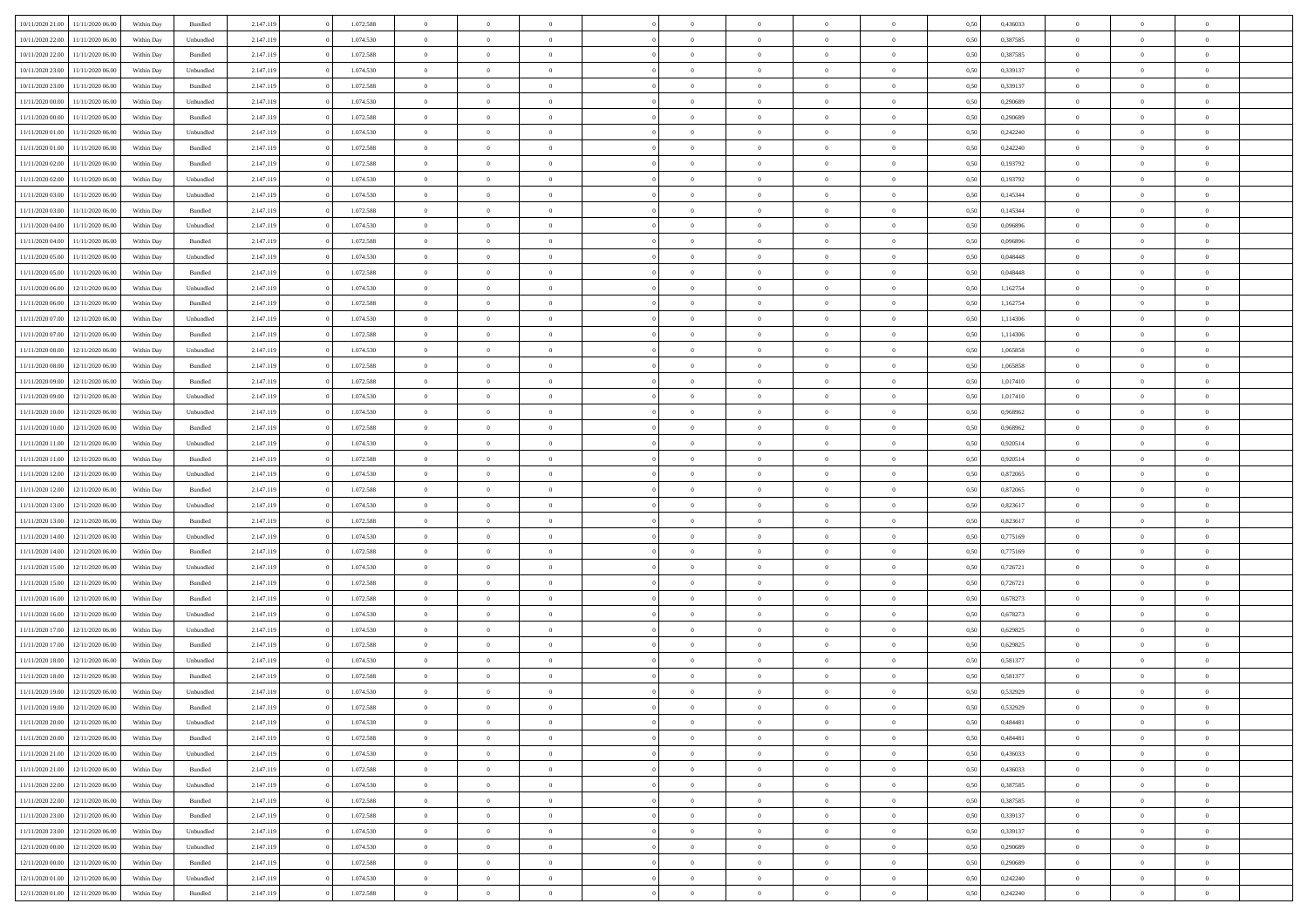| 12/11/2020 02.00 | 12/11/2020 06:00 | Within Dav | Unbundled          | 2.147.119 | 1.074.530 | $\overline{0}$ | $\theta$       | $\Omega$       | $\Omega$       | $\Omega$       | $\overline{0}$ | $\theta$       | 0.50 | 0,193792 | $\theta$       | $\overline{0}$ | $\overline{0}$ |  |
|------------------|------------------|------------|--------------------|-----------|-----------|----------------|----------------|----------------|----------------|----------------|----------------|----------------|------|----------|----------------|----------------|----------------|--|
|                  |                  |            |                    |           |           |                |                |                |                |                |                |                |      |          |                |                |                |  |
| 12/11/2020 02.00 | 12/11/2020 06.00 | Within Day | Bundled            | 2.147.119 | 1.072.588 | $\overline{0}$ | $\theta$       | $\overline{0}$ | $\overline{0}$ | $\bf{0}$       | $\overline{0}$ | $\bf{0}$       | 0,50 | 0,193792 | $\theta$       | $\overline{0}$ | $\overline{0}$ |  |
| 12/11/2020 03:00 | 12/11/2020 06.00 | Within Day | Unbundled          | 2.147.119 | 1.074.530 | $\overline{0}$ | $\bf{0}$       | $\overline{0}$ | $\bf{0}$       | $\bf{0}$       | $\bf{0}$       | $\mathbf{0}$   | 0,50 | 0,145344 | $\bf{0}$       | $\overline{0}$ | $\overline{0}$ |  |
| 12/11/2020 03:00 | 12/11/2020 06:00 | Within Dav | Bundled            | 2.147.119 | 1.072.588 | $\overline{0}$ | $\overline{0}$ | $\overline{0}$ | $\overline{0}$ | $\bf{0}$       | $\overline{0}$ | $\overline{0}$ | 0.50 | 0,145344 | $\theta$       | $\theta$       | $\overline{0}$ |  |
| 12/11/2020 04:00 | 12/11/2020 06.00 | Within Day | Unbundled          | 2.147.119 | 1.074.530 | $\overline{0}$ | $\theta$       | $\overline{0}$ | $\overline{0}$ | $\bf{0}$       | $\overline{0}$ | $\bf{0}$       | 0,50 | 0,096896 | $\theta$       | $\overline{0}$ | $\overline{0}$ |  |
| 12/11/2020 04:00 | 12/11/2020 06.00 | Within Day | Bundled            | 2.147.119 | 1.072.588 | $\overline{0}$ | $\overline{0}$ | $\overline{0}$ | $\bf{0}$       | $\overline{0}$ | $\overline{0}$ | $\mathbf{0}$   | 0,50 | 0,096896 | $\overline{0}$ | $\overline{0}$ | $\bf{0}$       |  |
| 12/11/2020 05:00 | 12/11/2020 06.00 | Within Dav | Unbundled          | 2.147.119 | 1.074.530 | $\overline{0}$ | $\overline{0}$ | $\overline{0}$ | $\overline{0}$ | $\overline{0}$ | $\overline{0}$ | $\overline{0}$ | 0.50 | 0.048448 | $\theta$       | $\overline{0}$ | $\overline{0}$ |  |
|                  |                  |            |                    |           |           |                |                |                |                |                |                |                |      |          |                |                |                |  |
| 12/11/2020 05:00 | 12/11/2020 06.00 | Within Day | Bundled            | 2.147.119 | 1.072.588 | $\overline{0}$ | $\theta$       | $\overline{0}$ | $\overline{0}$ | $\bf{0}$       | $\overline{0}$ | $\bf{0}$       | 0,50 | 0,048448 | $\theta$       | $\theta$       | $\overline{0}$ |  |
| 12/11/2020 06:00 | 13/11/2020 06.00 | Within Day | Bundled            | 2.147.119 | 1.072.588 | $\overline{0}$ | $\overline{0}$ | $\overline{0}$ | $\bf{0}$       | $\bf{0}$       | $\bf{0}$       | $\bf{0}$       | 0,50 | 1,162754 | $\,0\,$        | $\overline{0}$ | $\overline{0}$ |  |
| 12/11/2020 06.00 | 13/11/2020 06.00 | Within Dav | Unbundled          | 2.147.119 | 1.074.530 | $\overline{0}$ | $\overline{0}$ | $\overline{0}$ | $\overline{0}$ | $\overline{0}$ | $\overline{0}$ | $\overline{0}$ | 0.50 | 1,162754 | $\theta$       | $\overline{0}$ | $\overline{0}$ |  |
| 12/11/2020 07:00 | 13/11/2020 06.00 | Within Day | Unbundled          | 2.147.119 | 1.074.530 | $\overline{0}$ | $\theta$       | $\overline{0}$ | $\overline{0}$ | $\bf{0}$       | $\overline{0}$ | $\bf{0}$       | 0,50 | 1,114306 | $\,$ 0 $\,$    | $\overline{0}$ | $\overline{0}$ |  |
| 12/11/2020 07.00 | 13/11/2020 06.00 | Within Day | Bundled            | 2.147.119 | 1.072.588 | $\overline{0}$ | $\overline{0}$ | $\overline{0}$ | $\overline{0}$ | $\bf{0}$       | $\overline{0}$ | $\mathbf{0}$   | 0,50 | 1,114306 | $\overline{0}$ | $\overline{0}$ | $\bf{0}$       |  |
| 12/11/2020 08:00 | 13/11/2020 06:00 | Within Day | Unbundled          | 2.147.119 | 1.074.530 | $\overline{0}$ | $\overline{0}$ | $\overline{0}$ | $\overline{0}$ | $\bf{0}$       | $\overline{0}$ | $\overline{0}$ | 0.50 | 1.065858 | $\theta$       | $\theta$       | $\overline{0}$ |  |
|                  |                  |            |                    |           |           |                |                |                |                |                |                |                |      |          |                |                |                |  |
| 12/11/2020 08:00 | 13/11/2020 06.00 | Within Day | Bundled            | 2.147.119 | 1.072.588 | $\overline{0}$ | $\theta$       | $\overline{0}$ | $\overline{0}$ | $\bf{0}$       | $\overline{0}$ | $\bf{0}$       | 0,50 | 1,065858 | $\theta$       | $\overline{0}$ | $\overline{0}$ |  |
| 12/11/2020 09:00 | 13/11/2020 06.00 | Within Day | Unbundled          | 2.147.119 | 1.074.530 | $\overline{0}$ | $\overline{0}$ | $\overline{0}$ | $\overline{0}$ | $\overline{0}$ | $\overline{0}$ | $\mathbf{0}$   | 0,50 | 1,017410 | $\overline{0}$ | $\overline{0}$ | $\bf{0}$       |  |
| 12/11/2020 09:00 | 13/11/2020 06:00 | Within Dav | Bundled            | 2.147.119 | 1.072.588 | $\overline{0}$ | $\overline{0}$ | $\overline{0}$ | $\overline{0}$ | $\overline{0}$ | $\overline{0}$ | $\overline{0}$ | 0.50 | 1,017410 | $\theta$       | $\overline{0}$ | $\overline{0}$ |  |
| 12/11/2020 10:00 | 13/11/2020 06.00 | Within Day | Unbundled          | 2.147.119 | 1.074.530 | $\overline{0}$ | $\theta$       | $\overline{0}$ | $\overline{0}$ | $\bf{0}$       | $\overline{0}$ | $\bf{0}$       | 0,50 | 0,968962 | $\,$ 0 $\,$    | $\theta$       | $\overline{0}$ |  |
| 12/11/2020 10:00 | 13/11/2020 06.00 | Within Day | Bundled            | 2.147.119 | 1.072.588 | $\overline{0}$ | $\overline{0}$ | $\overline{0}$ | $\overline{0}$ | $\bf{0}$       | $\overline{0}$ | $\mathbf{0}$   | 0,50 | 0,968962 | $\bf{0}$       | $\overline{0}$ | $\overline{0}$ |  |
| 12/11/2020 11:00 | 13/11/2020 06.00 | Within Day | Unbundled          | 2.147.119 | 1.074.530 | $\overline{0}$ | $\overline{0}$ | $\overline{0}$ | $\overline{0}$ | $\overline{0}$ | $\overline{0}$ | $\overline{0}$ | 0.50 | 0.920514 | $\theta$       | $\overline{0}$ | $\overline{0}$ |  |
| 12/11/2020 11:00 | 13/11/2020 06.00 | Within Day | Bundled            | 2.147.119 | 1.072.588 | $\overline{0}$ | $\theta$       | $\overline{0}$ | $\overline{0}$ | $\bf{0}$       | $\overline{0}$ | $\bf{0}$       | 0,50 | 0,920514 | $\,$ 0 $\,$    | $\overline{0}$ | $\overline{0}$ |  |
|                  |                  |            |                    |           |           |                |                |                |                |                |                |                |      |          |                |                |                |  |
| 12/11/2020 12:00 | 13/11/2020 06.00 | Within Day | Unbundled          | 2.147.119 | 1.074.530 | $\overline{0}$ | $\overline{0}$ | $\overline{0}$ | $\overline{0}$ | $\bf{0}$       | $\overline{0}$ | $\bf{0}$       | 0,50 | 0,872065 | $\bf{0}$       | $\overline{0}$ | $\overline{0}$ |  |
| 12/11/2020 12:00 | 13/11/2020 06:00 | Within Day | Bundled            | 2.147.119 | 1.072.588 | $\overline{0}$ | $\overline{0}$ | $\overline{0}$ | $\overline{0}$ | $\overline{0}$ | $\overline{0}$ | $\overline{0}$ | 0.50 | 0.872065 | $\theta$       | $\overline{0}$ | $\overline{0}$ |  |
| 12/11/2020 13:00 | 13/11/2020 06.00 | Within Day | Bundled            | 2.147.119 | 1.072.588 | $\overline{0}$ | $\theta$       | $\overline{0}$ | $\overline{0}$ | $\bf{0}$       | $\overline{0}$ | $\bf{0}$       | 0,50 | 0,823617 | $\,$ 0 $\,$    | $\overline{0}$ | $\overline{0}$ |  |
| 12/11/2020 13:00 | 13/11/2020 06.00 | Within Day | Unbundled          | 2.147.119 | 1.074.530 | $\overline{0}$ | $\overline{0}$ | $\overline{0}$ | $\overline{0}$ | $\overline{0}$ | $\overline{0}$ | $\mathbf{0}$   | 0,50 | 0,823617 | $\overline{0}$ | $\overline{0}$ | $\bf{0}$       |  |
| 12/11/2020 14:00 | 13/11/2020 06.00 | Within Day | Unbundled          | 2.147.119 | 1.074.530 | $\overline{0}$ | $\overline{0}$ | $\overline{0}$ | $\overline{0}$ | $\overline{0}$ | $\overline{0}$ | $\overline{0}$ | 0.50 | 0,775169 | $\theta$       | $\overline{0}$ | $\overline{0}$ |  |
| 12/11/2020 14:00 | 13/11/2020 06.00 | Within Day | Bundled            | 2.147.119 | 1.072.588 | $\overline{0}$ | $\theta$       | $\overline{0}$ | $\overline{0}$ | $\bf{0}$       | $\overline{0}$ | $\bf{0}$       | 0,50 | 0,775169 | $\theta$       | $\theta$       | $\overline{0}$ |  |
|                  |                  |            |                    |           |           |                |                |                |                |                |                |                |      |          |                |                |                |  |
| 12/11/2020 15:00 | 13/11/2020 06.00 | Within Day | Unbundled          | 2.147.119 | 1.074.530 | $\overline{0}$ | $\overline{0}$ | $\overline{0}$ | $\overline{0}$ | $\bf{0}$       | $\overline{0}$ | $\bf{0}$       | 0,50 | 0,726721 | $\,0\,$        | $\overline{0}$ | $\overline{0}$ |  |
| 12/11/2020 15:00 | 13/11/2020 06:00 | Within Day | Bundled            | 2.147.119 | 1.072.588 | $\overline{0}$ | $\overline{0}$ | $\overline{0}$ | $\overline{0}$ | $\overline{0}$ | $\overline{0}$ | $\overline{0}$ | 0.50 | 0,726721 | $\theta$       | $\overline{0}$ | $\overline{0}$ |  |
| 12/11/2020 16:00 | 13/11/2020 06.00 | Within Day | Unbundled          | 2.147.119 | 1.074.530 | $\overline{0}$ | $\theta$       | $\overline{0}$ | $\overline{0}$ | $\bf{0}$       | $\overline{0}$ | $\bf{0}$       | 0,50 | 0,678273 | $\,0\,$        | $\overline{0}$ | $\overline{0}$ |  |
| 12/11/2020 16.00 | 13/11/2020 06.00 | Within Day | Bundled            | 2.147.119 | 1.072.588 | $\overline{0}$ | $\overline{0}$ | $\overline{0}$ | $\bf{0}$       | $\bf{0}$       | $\bf{0}$       | $\bf{0}$       | 0,50 | 0,678273 | $\bf{0}$       | $\overline{0}$ | $\bf{0}$       |  |
| 12/11/2020 17:00 | 13/11/2020 06.00 | Within Day | Unbundled          | 2.147.119 | 1.074.530 | $\bf{0}$       | $\Omega$       | $\overline{0}$ | $\Omega$       | $\Omega$       | $\overline{0}$ | $\overline{0}$ | 0,50 | 0,629825 | $\,0\,$        | $\theta$       | $\theta$       |  |
| 12/11/2020 17:00 | 13/11/2020 06.00 | Within Day | Bundled            | 2.147.119 | 1.072.588 | $\overline{0}$ | $\theta$       | $\overline{0}$ | $\overline{0}$ | $\bf{0}$       | $\overline{0}$ | $\bf{0}$       | 0,50 | 0,629825 | $\,$ 0 $\,$    | $\overline{0}$ | $\overline{0}$ |  |
| 12/11/2020 18:00 | 13/11/2020 06.00 | Within Day | Unbundled          | 2.147.119 | 1.074.530 | $\overline{0}$ | $\overline{0}$ | $\overline{0}$ | $\bf{0}$       | $\overline{0}$ | $\overline{0}$ | $\mathbf{0}$   | 0,50 | 0,581377 | $\bf{0}$       | $\overline{0}$ | $\bf{0}$       |  |
|                  |                  |            |                    |           |           | $\overline{0}$ | $\Omega$       | $\Omega$       | $\Omega$       | $\overline{0}$ | $\overline{0}$ |                |      |          |                | $\theta$       | $\theta$       |  |
| 12/11/2020 18:00 | 13/11/2020 06.00 | Within Day | Bundled            | 2.147.119 | 1.072.588 |                |                |                |                |                |                | $\overline{0}$ | 0.50 | 0,581377 | $\,0\,$        |                |                |  |
| 12/11/2020 19:00 | 13/11/2020 06.00 | Within Day | Unbundled          | 2.147.119 | 1.074.530 | $\overline{0}$ | $\theta$       | $\overline{0}$ | $\overline{0}$ | $\bf{0}$       | $\overline{0}$ | $\bf{0}$       | 0,50 | 0,532929 | $\,$ 0 $\,$    | $\overline{0}$ | $\overline{0}$ |  |
| 12/11/2020 19:00 | 13/11/2020 06.00 | Within Day | Bundled            | 2.147.119 | 1.072.588 | $\overline{0}$ | $\overline{0}$ | $\overline{0}$ | $\bf{0}$       | $\bf{0}$       | $\bf{0}$       | $\bf{0}$       | 0,50 | 0,532929 | $\bf{0}$       | $\overline{0}$ | $\overline{0}$ |  |
| 12/11/2020 20:00 | 13/11/2020 06:00 | Within Day | Bundled            | 2.147.119 | 1.072.588 | $\overline{0}$ | $\Omega$       | $\overline{0}$ | $\Omega$       | $\overline{0}$ | $\overline{0}$ | $\overline{0}$ | 0.50 | 0.484481 | $\,$ 0 $\,$    | $\theta$       | $\theta$       |  |
| 12/11/2020 20.00 | 13/11/2020 06.00 | Within Day | Unbundled          | 2.147.119 | 1.074.530 | $\overline{0}$ | $\theta$       | $\overline{0}$ | $\overline{0}$ | $\,$ 0         | $\overline{0}$ | $\bf{0}$       | 0,50 | 0,484481 | $\,$ 0 $\,$    | $\overline{0}$ | $\overline{0}$ |  |
| 12/11/2020 21:00 | 13/11/2020 06.00 | Within Day | Unbundled          | 2.147.119 | 1.074.530 | $\overline{0}$ | $\bf{0}$       | $\overline{0}$ | $\bf{0}$       | $\bf{0}$       | $\bf{0}$       | $\bf{0}$       | 0,50 | 0,436033 | $\bf{0}$       | $\overline{0}$ | $\bf{0}$       |  |
| 12/11/2020 21:00 | 13/11/2020 06.00 | Within Day | $\mathbf B$ undled | 2.147.119 | 1.072.588 | $\overline{0}$ | $\Omega$       | $\overline{0}$ | $\Omega$       | $\overline{0}$ | $\overline{0}$ | $\overline{0}$ | 0.50 | 0,436033 | $\,0\,$        | $\theta$       | $\theta$       |  |
| 12/11/2020 22.00 | 13/11/2020 06.00 | Within Day | Unbundled          | 2.147.119 | 1.074.530 | $\overline{0}$ | $\theta$       | $\overline{0}$ | $\overline{0}$ | $\,$ 0         | $\overline{0}$ | $\bf{0}$       | 0,50 | 0,387585 | $\,$ 0 $\,$    | $\overline{0}$ | $\overline{0}$ |  |
|                  |                  |            |                    |           |           |                |                |                |                |                |                |                |      |          |                |                |                |  |
| 12/11/2020 22.00 | 13/11/2020 06.00 | Within Day | Bundled            | 2.147.119 | 1.072.588 | $\overline{0}$ | $\overline{0}$ | $\overline{0}$ | $\bf{0}$       | $\bf{0}$       | $\overline{0}$ | $\mathbf{0}$   | 0,50 | 0,387585 | $\overline{0}$ | $\overline{0}$ | $\bf{0}$       |  |
| 12/11/2020 23:00 | 13/11/2020 06.00 | Within Day | Unbundled          | 2.147.119 | 1.074.530 | $\overline{0}$ | $\Omega$       | $\Omega$       | $\Omega$       | $\Omega$       | $\overline{0}$ | $\overline{0}$ | 0.50 | 0,339137 | $\theta$       | $\theta$       | $\theta$       |  |
| 12/11/2020 23.00 | 13/11/2020 06.00 | Within Day | Bundled            | 2.147.119 | 1.072.588 | $\overline{0}$ | $\overline{0}$ | $\overline{0}$ | $\bf{0}$       | $\,$ 0         | $\bf{0}$       | $\bf{0}$       | 0,50 | 0,339137 | $\,0\,$        | $\,$ 0 $\,$    | $\overline{0}$ |  |
| 13/11/2020 00:00 | 13/11/2020 06.00 | Within Day | Unbundled          | 2.147.119 | 1.074.530 | $\bf{0}$       | $\bf{0}$       |                |                | $\bf{0}$       |                |                | 0,50 | 0,290689 | $\bf{0}$       | $\overline{0}$ |                |  |
| 13/11/2020 00:00 | 13/11/2020 06:00 | Within Day | Bundled            | 2.147.119 | 1.072.588 | $\overline{0}$ | $\overline{0}$ | $\overline{0}$ | $\Omega$       | $\theta$       | $\overline{0}$ | $\overline{0}$ | 0.50 | 0,290689 | $\theta$       | $\theta$       | $\theta$       |  |
| 13/11/2020 01:00 | 13/11/2020 06.00 | Within Day | Unbundled          | 2.147.119 | 1.074.530 | $\overline{0}$ | $\,$ 0         | $\overline{0}$ | $\bf{0}$       | $\,$ 0 $\,$    | $\overline{0}$ | $\mathbf{0}$   | 0,50 | 0,242240 | $\,$ 0 $\,$    | $\,$ 0 $\,$    | $\,$ 0         |  |
| 13/11/2020 01:00 | 13/11/2020 06.00 | Within Day | Bundled            | 2.147.119 | 1.072.588 | $\overline{0}$ | $\overline{0}$ | $\overline{0}$ | $\overline{0}$ | $\overline{0}$ | $\overline{0}$ | $\mathbf{0}$   | 0,50 | 0,242240 | $\overline{0}$ | $\bf{0}$       | $\bf{0}$       |  |
|                  |                  |            |                    |           |           |                |                |                |                |                |                |                |      |          |                |                |                |  |
| 13/11/2020 02:00 | 13/11/2020 06.00 | Within Day | Unbundled          | 2.147.119 | 1.074.530 | $\overline{0}$ | $\overline{0}$ | $\overline{0}$ | $\Omega$       | $\overline{0}$ | $\overline{0}$ | $\bf{0}$       | 0,50 | 0,193792 | $\overline{0}$ | $\theta$       | $\overline{0}$ |  |
| 13/11/2020 02.00 | 13/11/2020 06.00 | Within Day | Bundled            | 2.147.119 | 1.072.588 | $\overline{0}$ | $\,$ 0         | $\overline{0}$ | $\overline{0}$ | $\overline{0}$ | $\overline{0}$ | $\bf{0}$       | 0,50 | 0,193792 | $\,$ 0 $\,$    | $\overline{0}$ | $\overline{0}$ |  |
| 13/11/2020 03.00 | 13/11/2020 06.00 | Within Day | Bundled            | 2.147.119 | 1.072.588 | $\overline{0}$ | $\overline{0}$ | $\overline{0}$ | $\overline{0}$ | $\overline{0}$ | $\overline{0}$ | $\mathbf{0}$   | 0,50 | 0,145344 | $\overline{0}$ | $\overline{0}$ | $\bf{0}$       |  |
| 13/11/2020 03:00 | 13/11/2020 06.00 | Within Day | Unbundled          | 2.147.119 | 1.074.530 | $\overline{0}$ | $\overline{0}$ | $\overline{0}$ | $\Omega$       | $\overline{0}$ | $\overline{0}$ | $\bf{0}$       | 0.50 | 0,145344 | $\overline{0}$ | $\theta$       | $\overline{0}$ |  |
| 13/11/2020 04:00 | 13/11/2020 06.00 | Within Day | Unbundled          | 2.147.119 | 1.074.530 | $\overline{0}$ | $\,$ 0         | $\overline{0}$ | $\overline{0}$ | $\bf{0}$       | $\overline{0}$ | $\bf{0}$       | 0,50 | 0,096896 | $\,$ 0 $\,$    | $\overline{0}$ | $\overline{0}$ |  |
| 13/11/2020 04:00 | 13/11/2020 06.00 | Within Day | Bundled            | 2.147.119 | 1.072.588 | $\overline{0}$ | $\bf{0}$       | $\overline{0}$ | $\overline{0}$ | $\overline{0}$ | $\overline{0}$ | $\mathbf{0}$   | 0,50 | 0,096896 | $\overline{0}$ | $\overline{0}$ | $\bf{0}$       |  |
|                  |                  |            |                    |           | 1.074.530 | $\overline{0}$ | $\overline{0}$ | $\overline{0}$ | $\Omega$       | $\overline{0}$ | $\overline{0}$ |                | 0.50 | 0.048448 | $\overline{0}$ | $\theta$       | $\overline{0}$ |  |
| 13/11/2020 05:00 | 13/11/2020 06.00 | Within Day | Unbundled          | 2.147.119 |           |                |                |                |                |                |                | $\bf{0}$       |      |          |                |                |                |  |
| 13/11/2020 05:00 | 13/11/2020 06.00 | Within Day | Bundled            | 2.147.119 | 1.072.588 | $\overline{0}$ | $\bf{0}$       | $\overline{0}$ | $\overline{0}$ | $\bf{0}$       | $\overline{0}$ | $\mathbf{0}$   | 0,50 | 0,048448 | $\,$ 0 $\,$    | $\,$ 0 $\,$    | $\bf{0}$       |  |
| 13/11/2020 06:00 | 14/11/2020 06.00 | Within Day | Unbundled          | 2.147.119 | 1.074.530 | $\overline{0}$ | $\overline{0}$ | $\overline{0}$ | $\overline{0}$ | $\bf{0}$       | $\overline{0}$ | $\mathbf{0}$   | 0,50 | 1,162754 | $\overline{0}$ | $\bf{0}$       | $\bf{0}$       |  |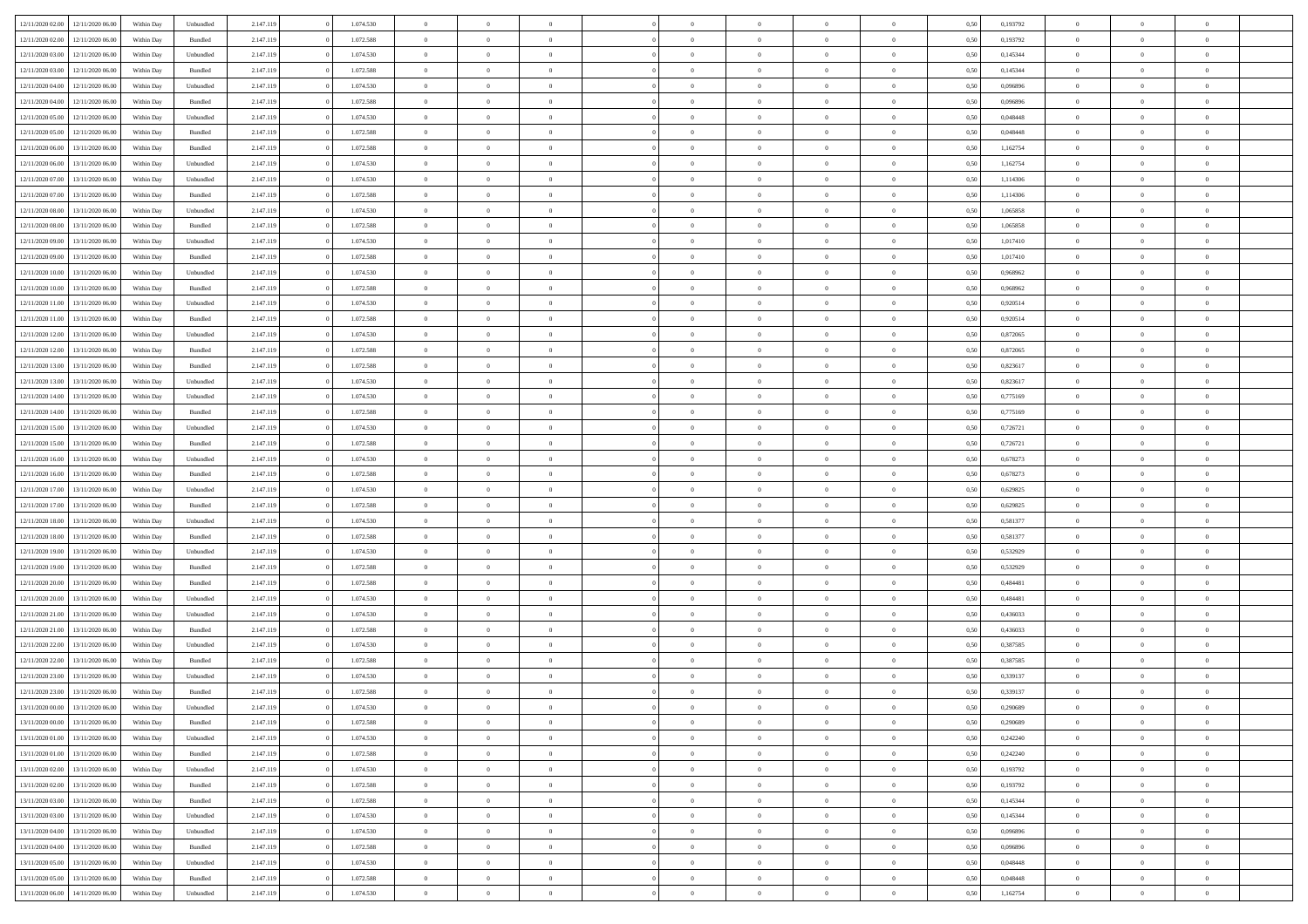| 13/11/2020 06.00 | 14/11/2020 06:00 | Within Dav               | Bundled            | 2.147.119 | 1.072.588 | $\overline{0}$ | $\Omega$       |                | $\Omega$       | $\Omega$       | $\theta$       | $\theta$       | 0.50 | 1,162754 | $\theta$       | $\theta$       | $\theta$       |  |
|------------------|------------------|--------------------------|--------------------|-----------|-----------|----------------|----------------|----------------|----------------|----------------|----------------|----------------|------|----------|----------------|----------------|----------------|--|
|                  |                  |                          |                    |           |           |                |                |                |                |                |                |                |      |          |                |                |                |  |
| 13/11/2020 07.00 | 14/11/2020 06.00 | Within Day               | Unbundled          | 2.147.119 | 1.074.530 | $\overline{0}$ | $\theta$       | $\overline{0}$ | $\overline{0}$ | $\bf{0}$       | $\overline{0}$ | $\bf{0}$       | 0,50 | 1,114306 | $\theta$       | $\overline{0}$ | $\overline{0}$ |  |
| 13/11/2020 07:00 | 14/11/2020 06.00 | Within Day               | Bundled            | 2.147.119 | 1.072.588 | $\overline{0}$ | $\overline{0}$ | $\overline{0}$ | $\overline{0}$ | $\bf{0}$       | $\overline{0}$ | $\bf{0}$       | 0,50 | 1,114306 | $\bf{0}$       | $\overline{0}$ | $\overline{0}$ |  |
| 13/11/2020 08:00 | 14/11/2020 06:00 | Within Dav               | Unbundled          | 2.147.119 | 1.074.530 | $\overline{0}$ | $\overline{0}$ | $\overline{0}$ | $\overline{0}$ | $\bf{0}$       | $\overline{0}$ | $\overline{0}$ | 0.50 | 1.065858 | $\theta$       | $\theta$       | $\overline{0}$ |  |
| 13/11/2020 08:00 | 14/11/2020 06.00 | Within Day               | Bundled            | 2.147.119 | 1.072.588 | $\overline{0}$ | $\theta$       | $\overline{0}$ | $\overline{0}$ | $\bf{0}$       | $\overline{0}$ | $\bf{0}$       | 0,50 | 1,065858 | $\theta$       | $\theta$       | $\overline{0}$ |  |
| 13/11/2020 09:00 | 14/11/2020 06.00 | Within Day               | Unbundled          | 2.147.119 | 1.074.530 | $\overline{0}$ | $\bf{0}$       | $\overline{0}$ | $\overline{0}$ | $\overline{0}$ | $\overline{0}$ | $\mathbf{0}$   | 0,50 | 1,017410 | $\overline{0}$ | $\overline{0}$ | $\bf{0}$       |  |
| 13/11/2020 09:00 | 14/11/2020 06.00 | Within Dav               | Bundled            | 2.147.119 | 1.072.588 | $\overline{0}$ | $\overline{0}$ | $\overline{0}$ | $\overline{0}$ | $\overline{0}$ | $\overline{0}$ | $\overline{0}$ | 0.50 | 1,017410 | $\theta$       | $\overline{0}$ | $\overline{0}$ |  |
| 13/11/2020 10:00 | 14/11/2020 06.00 | Within Day               | Bundled            | 2.147.119 | 1.072.588 | $\overline{0}$ | $\theta$       | $\overline{0}$ | $\overline{0}$ | $\bf{0}$       | $\overline{0}$ | $\bf{0}$       | 0,50 | 0,968962 | $\theta$       | $\theta$       | $\overline{0}$ |  |
| 13/11/2020 10:00 | 14/11/2020 06.00 | Within Day               | Unbundled          | 2.147.119 | 1.074.530 | $\overline{0}$ | $\overline{0}$ | $\overline{0}$ | $\overline{0}$ | $\bf{0}$       | $\overline{0}$ | $\bf{0}$       | 0,50 | 0,968962 | $\,0\,$        | $\overline{0}$ | $\overline{0}$ |  |
| 13/11/2020 11:00 | 14/11/2020 06.00 | Within Dav               | Unbundled          | 2.147.119 | 1.074.530 | $\overline{0}$ | $\overline{0}$ | $\overline{0}$ | $\overline{0}$ | $\overline{0}$ | $\overline{0}$ | $\overline{0}$ | 0.50 | 0.920514 | $\theta$       | $\overline{0}$ | $\overline{0}$ |  |
|                  |                  |                          |                    |           |           |                |                |                |                |                |                |                |      |          |                |                |                |  |
| 13/11/2020 11:00 | 14/11/2020 06.00 | Within Day               | Bundled            | 2.147.119 | 1.072.588 | $\overline{0}$ | $\theta$       | $\overline{0}$ | $\overline{0}$ | $\bf{0}$       | $\overline{0}$ | $\bf{0}$       | 0,50 | 0,920514 | $\,$ 0 $\,$    | $\theta$       | $\overline{0}$ |  |
| 13/11/2020 12:00 | 14/11/2020 06.00 | Within Day               | Unbundled          | 2.147.119 | 1.074.530 | $\overline{0}$ | $\overline{0}$ | $\overline{0}$ | $\bf{0}$       | $\bf{0}$       | $\bf{0}$       | $\bf{0}$       | 0,50 | 0,872065 | $\bf{0}$       | $\overline{0}$ | $\overline{0}$ |  |
| 13/11/2020 12:00 | 14/11/2020 06:00 | Within Day               | Bundled            | 2.147.119 | 1.072.588 | $\overline{0}$ | $\overline{0}$ | $\overline{0}$ | $\overline{0}$ | $\bf{0}$       | $\overline{0}$ | $\overline{0}$ | 0.50 | 0,872065 | $\theta$       | $\theta$       | $\overline{0}$ |  |
| 13/11/2020 13:00 | 14/11/2020 06.00 | Within Day               | Unbundled          | 2.147.119 | 1.074.530 | $\overline{0}$ | $\theta$       | $\overline{0}$ | $\overline{0}$ | $\bf{0}$       | $\overline{0}$ | $\bf{0}$       | 0,50 | 0,823617 | $\theta$       | $\theta$       | $\overline{0}$ |  |
| 13/11/2020 13:00 | 14/11/2020 06.00 | Within Day               | Bundled            | 2.147.119 | 1.072.588 | $\overline{0}$ | $\bf{0}$       | $\overline{0}$ | $\bf{0}$       | $\overline{0}$ | $\overline{0}$ | $\mathbf{0}$   | 0,50 | 0,823617 | $\overline{0}$ | $\overline{0}$ | $\bf{0}$       |  |
| 13/11/2020 14:00 | 14/11/2020 06.00 | Within Dav               | Unbundled          | 2.147.119 | 1.074.530 | $\overline{0}$ | $\overline{0}$ | $\overline{0}$ | $\overline{0}$ | $\overline{0}$ | $\overline{0}$ | $\overline{0}$ | 0.50 | 0,775169 | $\theta$       | $\overline{0}$ | $\overline{0}$ |  |
| 13/11/2020 14:00 | 14/11/2020 06.00 | Within Day               | Bundled            | 2.147.119 | 1.072.588 | $\overline{0}$ | $\theta$       | $\overline{0}$ | $\overline{0}$ | $\bf{0}$       | $\overline{0}$ | $\bf{0}$       | 0,50 | 0,775169 | $\theta$       | $\theta$       | $\overline{0}$ |  |
| 13/11/2020 15:00 | 14/11/2020 06.00 | Within Day               | Unbundled          | 2.147.119 | 1.074.530 | $\overline{0}$ | $\overline{0}$ | $\overline{0}$ | $\bf{0}$       | $\bf{0}$       | $\bf{0}$       | $\bf{0}$       | 0,50 | 0,726721 | $\bf{0}$       | $\overline{0}$ | $\overline{0}$ |  |
| 13/11/2020 15:00 | 14/11/2020 06.00 | Within Day               | Bundled            | 2.147.119 | 1.072.588 | $\overline{0}$ | $\overline{0}$ | $\overline{0}$ | $\overline{0}$ | $\overline{0}$ | $\overline{0}$ | $\overline{0}$ | 0.50 | 0,726721 | $\theta$       | $\overline{0}$ | $\overline{0}$ |  |
| 13/11/2020 16:00 | 14/11/2020 06.00 | Within Day               | Unbundled          | 2.147.119 | 1.074.530 | $\overline{0}$ | $\theta$       | $\overline{0}$ | $\overline{0}$ | $\bf{0}$       | $\overline{0}$ | $\bf{0}$       | 0,50 | 0,678273 | $\,$ 0 $\,$    | $\theta$       | $\overline{0}$ |  |
|                  |                  |                          |                    |           |           |                |                |                |                |                |                |                |      |          |                |                |                |  |
| 13/11/2020 16:00 | 14/11/2020 06.00 | Within Day               | Bundled            | 2.147.119 | 1.072.588 | $\overline{0}$ | $\overline{0}$ | $\overline{0}$ | $\bf{0}$       | $\bf{0}$       | $\bf{0}$       | $\bf{0}$       | 0,50 | 0,678273 | $\,0\,$        | $\overline{0}$ | $\overline{0}$ |  |
| 13/11/2020 17:00 | 14/11/2020 06:00 | Within Day               | Bundled            | 2.147.119 | 1.072.588 | $\overline{0}$ | $\overline{0}$ | $\overline{0}$ | $\overline{0}$ | $\bf{0}$       | $\overline{0}$ | $\overline{0}$ | 0.50 | 0.629825 | $\theta$       | $\theta$       | $\overline{0}$ |  |
| 13/11/2020 17:00 | 14/11/2020 06.00 | Within Day               | Unbundled          | 2.147.119 | 1.074.530 | $\overline{0}$ | $\theta$       | $\overline{0}$ | $\overline{0}$ | $\bf{0}$       | $\overline{0}$ | $\bf{0}$       | 0,50 | 0,629825 | $\,$ 0 $\,$    | $\overline{0}$ | $\overline{0}$ |  |
| 13/11/2020 18:00 | 14/11/2020 06.00 | Within Day               | Unbundled          | 2.147.119 | 1.074.530 | $\overline{0}$ | $\bf{0}$       | $\overline{0}$ | $\bf{0}$       | $\overline{0}$ | $\overline{0}$ | $\mathbf{0}$   | 0,50 | 0,581377 | $\overline{0}$ | $\overline{0}$ | $\bf{0}$       |  |
| 13/11/2020 18:00 | 14/11/2020 06.00 | Within Day               | Bundled            | 2.147.119 | 1.072.588 | $\overline{0}$ | $\overline{0}$ | $\overline{0}$ | $\overline{0}$ | $\overline{0}$ | $\overline{0}$ | $\overline{0}$ | 0.50 | 0,581377 | $\theta$       | $\overline{0}$ | $\overline{0}$ |  |
| 13/11/2020 19:00 | 14/11/2020 06.00 | Within Day               | Unbundled          | 2.147.119 | 1.074.530 | $\overline{0}$ | $\theta$       | $\overline{0}$ | $\overline{0}$ | $\bf{0}$       | $\overline{0}$ | $\bf{0}$       | 0,50 | 0,532929 | $\theta$       | $\theta$       | $\overline{0}$ |  |
| 13/11/2020 19:00 | 14/11/2020 06.00 | Within Day               | Bundled            | 2.147.119 | 1.072.588 | $\overline{0}$ | $\overline{0}$ | $\overline{0}$ | $\bf{0}$       | $\bf{0}$       | $\bf{0}$       | $\bf{0}$       | 0,50 | 0,532929 | $\,0\,$        | $\overline{0}$ | $\overline{0}$ |  |
| 13/11/2020 20.00 | 14/11/2020 06:00 | Within Day               | Unbundled          | 2.147.119 | 1.074.530 | $\overline{0}$ | $\overline{0}$ | $\overline{0}$ | $\overline{0}$ | $\overline{0}$ | $\overline{0}$ | $\overline{0}$ | 0.50 | 0,484481 | $\theta$       | $\overline{0}$ | $\overline{0}$ |  |
| 13/11/2020 20.00 | 14/11/2020 06.00 | Within Day               | Bundled            | 2.147.119 | 1.072.588 | $\overline{0}$ | $\theta$       | $\overline{0}$ | $\overline{0}$ | $\bf{0}$       | $\overline{0}$ | $\bf{0}$       | 0,50 | 0,484481 | $\,$ 0 $\,$    | $\theta$       | $\overline{0}$ |  |
| 13/11/2020 21:00 | 14/11/2020 06.00 | Within Day               | Unbundled          | 2.147.119 | 1.074.530 | $\overline{0}$ | $\overline{0}$ | $\overline{0}$ | $\bf{0}$       | $\bf{0}$       | $\bf{0}$       | $\bf{0}$       | 0,50 | 0,436033 | $\overline{0}$ | $\overline{0}$ | $\overline{0}$ |  |
| 13/11/2020 21:00 | 14/11/2020 06.00 |                          |                    | 2.147.119 | 1.072.588 | $\overline{0}$ | $\Omega$       | $\overline{0}$ | $\Omega$       | $\Omega$       | $\overline{0}$ | $\overline{0}$ | 0,50 | 0,436033 | $\,0\,$        | $\theta$       | $\theta$       |  |
|                  |                  | Within Day               | Bundled            |           |           | $\overline{0}$ | $\theta$       | $\overline{0}$ | $\overline{0}$ | $\bf{0}$       | $\overline{0}$ |                |      |          | $\theta$       | $\theta$       | $\overline{0}$ |  |
| 13/11/2020 22.00 | 14/11/2020 06.00 | Within Day               | Unbundled          | 2.147.119 | 1.074.530 |                |                |                |                |                |                | $\bf{0}$       | 0,50 | 0,387585 |                |                |                |  |
| 13/11/2020 22:00 | 14/11/2020 06.00 | Within Day               | Bundled            | 2.147.119 | 1.072.588 | $\overline{0}$ | $\overline{0}$ | $\overline{0}$ | $\bf{0}$       | $\bf{0}$       | $\overline{0}$ | $\mathbf{0}$   | 0,50 | 0,387585 | $\overline{0}$ | $\overline{0}$ | $\bf{0}$       |  |
| 13/11/2020 23:00 | 14/11/2020 06.00 | Within Day               | Unbundled          | 2.147.119 | 1.074.530 | $\overline{0}$ | $\Omega$       | $\Omega$       | $\Omega$       | $\bf{0}$       | $\overline{0}$ | $\overline{0}$ | 0.50 | 0,339137 | $\,0\,$        | $\theta$       | $\theta$       |  |
| 13/11/2020 23.00 | 14/11/2020 06.00 | Within Day               | Bundled            | 2.147.119 | 1.072.588 | $\overline{0}$ | $\theta$       | $\overline{0}$ | $\overline{0}$ | $\bf{0}$       | $\overline{0}$ | $\bf{0}$       | 0,50 | 0,339137 | $\,$ 0 $\,$    | $\theta$       | $\overline{0}$ |  |
| 14/11/2020 00:00 | 14/11/2020 06.00 | Within Day               | Bundled            | 2.147.119 | 1.072.588 | $\overline{0}$ | $\overline{0}$ | $\overline{0}$ | $\overline{0}$ | $\bf{0}$       | $\overline{0}$ | $\bf{0}$       | 0,50 | 0,290689 | $\,0\,$        | $\overline{0}$ | $\overline{0}$ |  |
| 14/11/2020 00:00 | 14/11/2020 06:00 | Within Day               | Unbundled          | 2.147.119 | 1.074.530 | $\overline{0}$ | $\Omega$       | $\Omega$       | $\Omega$       | $\overline{0}$ | $\overline{0}$ | $\overline{0}$ | 0.50 | 0,290689 | $\,0\,$        | $\theta$       | $\theta$       |  |
| 14/11/2020 01:00 | 14/11/2020 06.00 | Within Day               | Unbundled          | 2.147.119 | 1.074.530 | $\overline{0}$ | $\theta$       | $\overline{0}$ | $\overline{0}$ | $\,$ 0         | $\overline{0}$ | $\bf{0}$       | 0,50 | 0,242240 | $\,$ 0 $\,$    | $\overline{0}$ | $\overline{0}$ |  |
| 14/11/2020 01:00 | 14/11/2020 06.00 | Within Day               | Bundled            | 2.147.119 | 1.072.588 | $\overline{0}$ | $\overline{0}$ | $\overline{0}$ | $\overline{0}$ | $\bf{0}$       | $\overline{0}$ | $\bf{0}$       | 0,50 | 0,242240 | $\overline{0}$ | $\overline{0}$ | $\overline{0}$ |  |
| 14/11/2020 02.00 | 14/11/2020 06.00 | Within Day               | Unbundled          | 2.147.119 | 1.074.530 | $\overline{0}$ | $\Omega$       | $\overline{0}$ | $\Omega$       | $\overline{0}$ | $\overline{0}$ | $\overline{0}$ | 0,50 | 0,193792 | $\,0\,$        | $\theta$       | $\theta$       |  |
| 14/11/2020 02.00 | 14/11/2020 06.00 | Within Day               | Bundled            | 2.147.119 | 1.072.588 | $\overline{0}$ | $\theta$       | $\overline{0}$ | $\overline{0}$ | $\,$ 0         | $\overline{0}$ | $\bf{0}$       | 0,50 | 0,193792 | $\,$ 0 $\,$    | $\overline{0}$ | $\overline{0}$ |  |
| 14/11/2020 03:00 | 14/11/2020 06.00 | Within Day               | Unbundled          | 2.147.119 | 1.074.530 | $\overline{0}$ | $\overline{0}$ | $\overline{0}$ | $\overline{0}$ | $\bf{0}$       | $\overline{0}$ | $\mathbf{0}$   | 0,50 | 0,145344 | $\overline{0}$ | $\overline{0}$ | $\bf{0}$       |  |
| 14/11/2020 03:00 | 14/11/2020 06.00 |                          | Bundled            | 2.147.119 | 1.072.588 | $\overline{0}$ | $\Omega$       | $\Omega$       | $\Omega$       | $\Omega$       | $\overline{0}$ | $\overline{0}$ | 0.50 | 0,145344 | $\theta$       | $\theta$       | $\theta$       |  |
| 14/11/2020 04:00 | 14/11/2020 06.00 | Within Day<br>Within Day | Unbundled          | 2.147.119 | 1.074.530 | $\overline{0}$ | $\,$ 0 $\,$    | $\overline{0}$ | $\bf{0}$       | $\,$ 0         | $\overline{0}$ | $\bf{0}$       | 0,50 | 0,096896 | $\,0\,$        | $\overline{0}$ | $\overline{0}$ |  |
|                  |                  |                          |                    |           |           |                |                |                |                |                |                |                |      |          |                |                |                |  |
| 14/11/2020 04:00 | 14/11/2020 06.00 | Within Day               | $\mathbf B$ undled | 2.147.119 | 1.072.588 | $\bf{0}$       | $\bf{0}$       |                |                | $\bf{0}$       |                |                | 0,50 | 0,096896 | $\bf{0}$       | $\overline{0}$ |                |  |
| 14/11/2020 05.00 | 14/11/2020 06:00 | Within Day               | Unbundled          | 2.147.119 | 1.074.530 | $\overline{0}$ | $\overline{0}$ | $\overline{0}$ | $\Omega$       | $\theta$       | $\overline{0}$ | $\overline{0}$ | 0.50 | 0.048448 | $\theta$       | $\theta$       | $\theta$       |  |
| 14/11/2020 05.00 | 14/11/2020 06.00 | Within Day               | Bundled            | 2.147.119 | 1.072.588 | $\overline{0}$ | $\,$ 0         | $\overline{0}$ | $\overline{0}$ | $\,$ 0 $\,$    | $\overline{0}$ | $\mathbf{0}$   | 0,50 | 0,048448 | $\,$ 0 $\,$    | $\,$ 0 $\,$    | $\,$ 0         |  |
| 14/11/2020 06.00 | 15/11/2020 06.00 | Within Day               | Unbundled          | 2.147.119 | 1.074.530 | $\overline{0}$ | $\overline{0}$ | $\overline{0}$ | $\overline{0}$ | $\overline{0}$ | $\overline{0}$ | $\mathbf{0}$   | 0,50 | 1,162754 | $\overline{0}$ | $\bf{0}$       | $\bf{0}$       |  |
| 14/11/2020 06:00 | 15/11/2020 06.00 | Within Day               | $\mathbf B$ undled | 2.147.119 | 1.072.588 | $\overline{0}$ | $\overline{0}$ | $\overline{0}$ | $\Omega$       | $\overline{0}$ | $\overline{0}$ | $\bf{0}$       | 0,50 | 1,162754 | $\overline{0}$ | $\theta$       | $\overline{0}$ |  |
| 14/11/2020 07.00 | 15/11/2020 06.00 | Within Day               | Bundled            | 2.147.119 | 1.072.588 | $\overline{0}$ | $\,$ 0         | $\overline{0}$ | $\overline{0}$ | $\,$ 0 $\,$    | $\overline{0}$ | $\mathbf{0}$   | 0,50 | 1,114306 | $\,$ 0 $\,$    | $\overline{0}$ | $\overline{0}$ |  |
| 14/11/2020 07.00 | 15/11/2020 06.00 | Within Day               | Unbundled          | 2.147.119 | 1.074.530 | $\overline{0}$ | $\overline{0}$ | $\overline{0}$ | $\overline{0}$ | $\overline{0}$ | $\overline{0}$ | $\mathbf{0}$   | 0,50 | 1,114306 | $\overline{0}$ | $\bf{0}$       | $\bf{0}$       |  |
| 14/11/2020 08:00 | 15/11/2020 06.00 | Within Day               | Unbundled          | 2.147.119 | 1.074.530 | $\overline{0}$ | $\overline{0}$ | $\overline{0}$ | $\Omega$       | $\overline{0}$ | $\overline{0}$ | $\bf{0}$       | 0.50 | 1,065858 | $\overline{0}$ | $\theta$       | $\overline{0}$ |  |
| 14/11/2020 08:00 | 15/11/2020 06.00 | Within Day               | Bundled            | 2.147.119 | 1.072.588 | $\overline{0}$ | $\,$ 0         | $\overline{0}$ | $\bf{0}$       | $\bf{0}$       | $\bf{0}$       | $\bf{0}$       | 0,50 | 1,065858 | $\,$ 0 $\,$    | $\overline{0}$ | $\overline{0}$ |  |
| 14/11/2020 09:00 | 15/11/2020 06.00 | Within Day               | Unbundled          | 2.147.119 | 1.074.530 | $\overline{0}$ | $\bf{0}$       | $\overline{0}$ | $\overline{0}$ | $\overline{0}$ | $\bf{0}$       | $\mathbf{0}$   | 0,50 | 1,017410 | $\overline{0}$ | $\overline{0}$ | $\bf{0}$       |  |
| 14/11/2020 09:00 | 15/11/2020 06.00 | Within Day               | Bundled            | 2.147.119 | 1.072.588 | $\overline{0}$ | $\overline{0}$ | $\overline{0}$ | $\Omega$       | $\overline{0}$ | $\overline{0}$ | $\bf{0}$       | 0.50 | 1,017410 | $\overline{0}$ | $\theta$       | $\overline{0}$ |  |
|                  |                  |                          |                    |           |           |                |                |                |                |                |                |                |      |          |                |                |                |  |
| 14/11/2020 10:00 | 15/11/2020 06.00 | Within Day               | Unbundled          | 2.147.119 | 1.074.530 | $\overline{0}$ | $\bf{0}$       | $\overline{0}$ | $\overline{0}$ | $\bf{0}$       | $\bf{0}$       | $\mathbf{0}$   | 0,50 | 0,968962 | $\,$ 0 $\,$    | $\,$ 0 $\,$    | $\bf{0}$       |  |
| 14/11/2020 10:00 | 15/11/2020 06:00 | Within Day               | Bundled            | 2.147.119 | 1.072.588 | $\overline{0}$ | $\overline{0}$ | $\overline{0}$ | $\overline{0}$ | $\bf{0}$       | $\bf{0}$       | $\mathbf{0}$   | 0,50 | 0,968962 | $\overline{0}$ | $\bf{0}$       | $\bf{0}$       |  |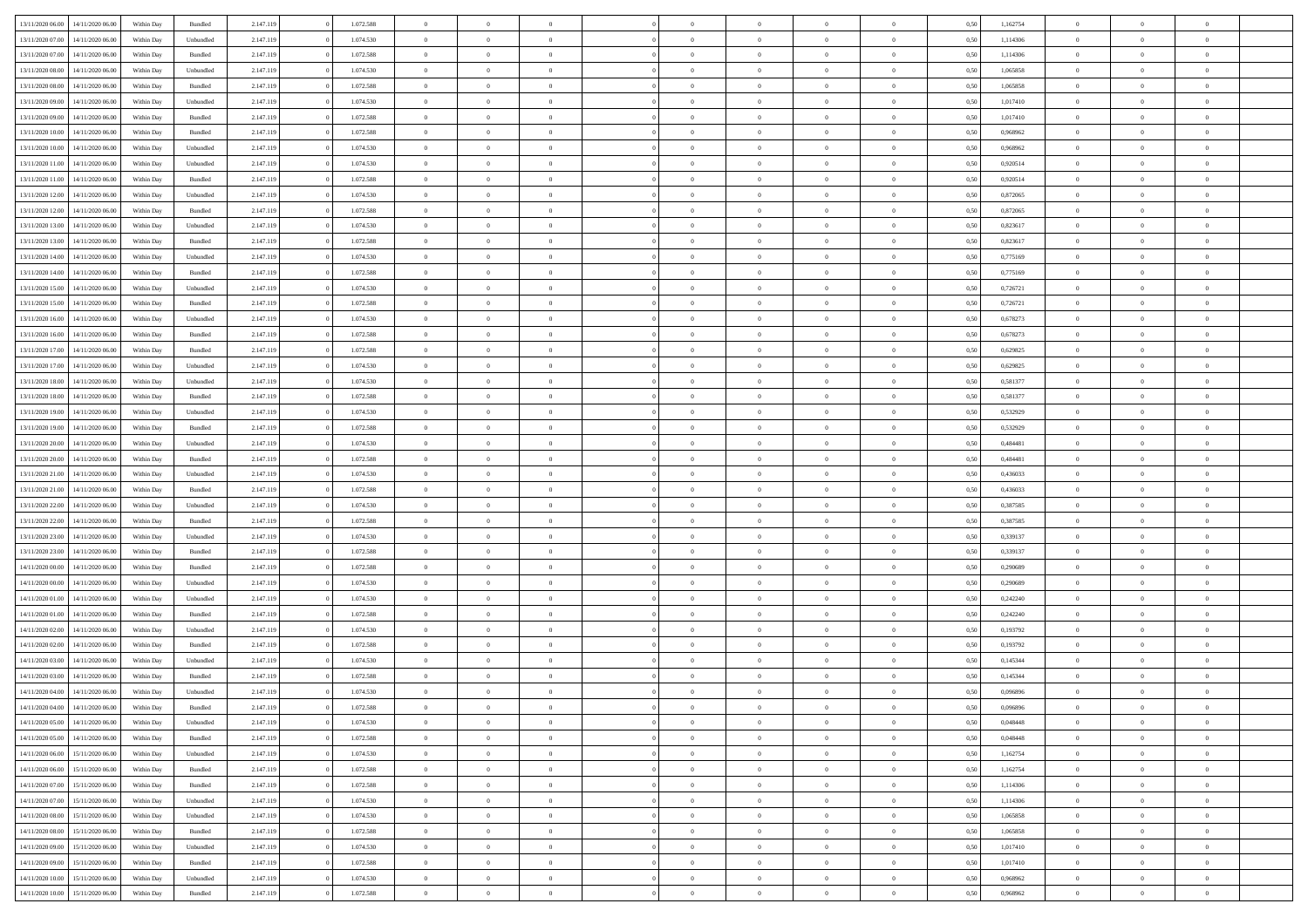|                  |                  |            |                    |           |           |                |                |                | $\Omega$       | $\Omega$       | $\theta$       | $\theta$       |      |          | $\theta$       | $\overline{0}$ |                          |  |
|------------------|------------------|------------|--------------------|-----------|-----------|----------------|----------------|----------------|----------------|----------------|----------------|----------------|------|----------|----------------|----------------|--------------------------|--|
| 14/11/2020 11:00 | 15/11/2020 06.00 | Within Dav | Unbundled          | 2.147.119 | 1.074.530 | $\overline{0}$ | $\theta$       | $\Omega$       |                |                |                |                | 0.50 | 0,920514 |                |                | $\overline{0}$           |  |
| 14/11/2020 11:00 | 15/11/2020 06.00 | Within Day | Bundled            | 2.147.119 | 1.072.588 | $\overline{0}$ | $\theta$       | $\overline{0}$ | $\overline{0}$ | $\bf{0}$       | $\overline{0}$ | $\bf{0}$       | 0,50 | 0,920514 | $\theta$       | $\overline{0}$ | $\overline{0}$           |  |
| 14/11/2020 12:00 | 15/11/2020 06.00 | Within Day | Unbundled          | 2.147.119 | 1.074.530 | $\overline{0}$ | $\bf{0}$       | $\overline{0}$ | $\bf{0}$       | $\bf{0}$       | $\bf{0}$       | $\mathbf{0}$   | 0,50 | 0,872065 | $\bf{0}$       | $\overline{0}$ | $\overline{0}$           |  |
| 14/11/2020 12:00 | 15/11/2020 06:00 | Within Dav | Bundled            | 2.147.119 | 1.072.588 | $\overline{0}$ | $\overline{0}$ | $\overline{0}$ | $\overline{0}$ | $\bf{0}$       | $\overline{0}$ | $\overline{0}$ | 0.50 | 0.872065 | $\theta$       | $\theta$       | $\overline{0}$           |  |
| 14/11/2020 13:00 | 15/11/2020 06.00 | Within Day | Unbundled          | 2.147.119 | 1.074.530 | $\overline{0}$ | $\theta$       | $\overline{0}$ | $\overline{0}$ | $\bf{0}$       | $\overline{0}$ | $\bf{0}$       | 0,50 | 0,823617 | $\,$ 0 $\,$    | $\overline{0}$ | $\overline{0}$           |  |
|                  |                  |            |                    |           |           |                |                |                |                |                |                |                |      |          |                |                |                          |  |
| 14/11/2020 13:00 | 15/11/2020 06.00 | Within Day | Bundled            | 2.147.119 | 1.072.588 | $\overline{0}$ | $\overline{0}$ | $\overline{0}$ | $\bf{0}$       | $\overline{0}$ | $\overline{0}$ | $\mathbf{0}$   | 0,50 | 0,823617 | $\overline{0}$ | $\overline{0}$ | $\bf{0}$                 |  |
| 14/11/2020 14:00 | 15/11/2020 06.00 | Within Dav | Bundled            | 2.147.119 | 1.072.588 | $\overline{0}$ | $\overline{0}$ | $\overline{0}$ | $\overline{0}$ | $\overline{0}$ | $\overline{0}$ | $\overline{0}$ | 0.50 | 0,775169 | $\theta$       | $\overline{0}$ | $\overline{0}$           |  |
| 14/11/2020 14:00 | 15/11/2020 06.00 | Within Day | Unbundled          | 2.147.119 | 1.074.530 | $\overline{0}$ | $\theta$       | $\overline{0}$ | $\overline{0}$ | $\bf{0}$       | $\overline{0}$ | $\bf{0}$       | 0,50 | 0,775169 | $\theta$       | $\theta$       | $\overline{0}$           |  |
| 14/11/2020 15:00 | 15/11/2020 06.00 | Within Day | Unbundled          | 2.147.119 | 1.074.530 | $\overline{0}$ | $\overline{0}$ | $\overline{0}$ | $\bf{0}$       | $\bf{0}$       | $\bf{0}$       | $\bf{0}$       | 0,50 | 0,726721 | $\,0\,$        | $\overline{0}$ | $\overline{0}$           |  |
| 14/11/2020 15:00 | 15/11/2020 06:00 | Within Day | Bundled            | 2.147.119 | 1.072.588 | $\overline{0}$ | $\overline{0}$ | $\overline{0}$ | $\overline{0}$ | $\overline{0}$ | $\overline{0}$ | $\overline{0}$ | 0.50 | 0,726721 | $\theta$       | $\overline{0}$ | $\overline{0}$           |  |
|                  |                  |            |                    |           |           | $\overline{0}$ | $\theta$       | $\overline{0}$ | $\overline{0}$ | $\bf{0}$       | $\overline{0}$ |                |      |          | $\,$ 0 $\,$    | $\overline{0}$ | $\overline{0}$           |  |
| 14/11/2020 16.00 | 15/11/2020 06.00 | Within Day | Unbundled          | 2.147.119 | 1.074.530 |                |                |                |                |                |                | $\bf{0}$       | 0,50 | 0,678273 |                |                |                          |  |
| 14/11/2020 16.00 | 15/11/2020 06.00 | Within Day | Bundled            | 2.147.119 | 1.072.588 | $\overline{0}$ | $\overline{0}$ | $\overline{0}$ | $\bf{0}$       | $\bf{0}$       | $\bf{0}$       | $\mathbf{0}$   | 0,50 | 0,678273 | $\overline{0}$ | $\overline{0}$ | $\bf{0}$                 |  |
| 14/11/2020 17.00 | 15/11/2020 06:00 | Within Day | Unbundled          | 2.147.119 | 1.074.530 | $\overline{0}$ | $\overline{0}$ | $\overline{0}$ | $\overline{0}$ | $\bf{0}$       | $\overline{0}$ | $\overline{0}$ | 0.50 | 0.629825 | $\theta$       | $\theta$       | $\overline{0}$           |  |
| 14/11/2020 17.00 | 15/11/2020 06.00 | Within Day | Bundled            | 2.147.119 | 1.072.588 | $\overline{0}$ | $\theta$       | $\overline{0}$ | $\overline{0}$ | $\bf{0}$       | $\overline{0}$ | $\bf{0}$       | 0,50 | 0,629825 | $\theta$       | $\overline{0}$ | $\overline{0}$           |  |
| 14/11/2020 18:00 | 15/11/2020 06.00 | Within Day | Unbundled          | 2.147.119 | 1.074.530 | $\overline{0}$ | $\overline{0}$ | $\overline{0}$ | $\bf{0}$       | $\overline{0}$ | $\overline{0}$ | $\mathbf{0}$   | 0,50 | 0,581377 | $\bf{0}$       | $\overline{0}$ | $\bf{0}$                 |  |
| 14/11/2020 18:00 | 15/11/2020 06:00 | Within Dav | Bundled            | 2.147.119 | 1.072.588 | $\overline{0}$ | $\overline{0}$ | $\overline{0}$ | $\overline{0}$ | $\overline{0}$ | $\overline{0}$ | $\overline{0}$ | 0.50 | 0,581377 | $\theta$       | $\overline{0}$ | $\overline{0}$           |  |
| 14/11/2020 19:00 | 15/11/2020 06.00 | Within Day | Unbundled          | 2.147.119 | 1.074.530 | $\overline{0}$ | $\theta$       | $\overline{0}$ | $\overline{0}$ | $\bf{0}$       | $\overline{0}$ | $\bf{0}$       | 0,50 | 0,532929 | $\,$ 0 $\,$    | $\theta$       | $\overline{0}$           |  |
|                  | 15/11/2020 06.00 | Within Day | Bundled            | 2.147.119 | 1.072.588 | $\overline{0}$ | $\overline{0}$ | $\overline{0}$ | $\bf{0}$       | $\bf{0}$       | $\bf{0}$       | $\mathbf{0}$   | 0,50 | 0,532929 | $\bf{0}$       | $\overline{0}$ | $\overline{0}$           |  |
| 14/11/2020 19:00 | 15/11/2020 06:00 |            | Unbundled          |           | 1.074.530 | $\overline{0}$ | $\overline{0}$ | $\overline{0}$ | $\overline{0}$ | $\overline{0}$ | $\overline{0}$ | $\overline{0}$ | 0.50 | 0,484481 | $\theta$       | $\overline{0}$ | $\overline{0}$           |  |
| 14/11/2020 20.00 |                  | Within Day |                    | 2.147.119 |           |                |                |                |                |                |                |                |      |          |                |                |                          |  |
| 14/11/2020 20.00 | 15/11/2020 06.00 | Within Day | Bundled            | 2.147.119 | 1.072.588 | $\overline{0}$ | $\theta$       | $\overline{0}$ | $\overline{0}$ | $\bf{0}$       | $\overline{0}$ | $\bf{0}$       | 0,50 | 0,484481 | $\,$ 0 $\,$    | $\overline{0}$ | $\overline{0}$           |  |
| 14/11/2020 21.00 | 15/11/2020 06.00 | Within Day | Bundled            | 2.147.119 | 1.072.588 | $\overline{0}$ | $\overline{0}$ | $\overline{0}$ | $\bf{0}$       | $\bf{0}$       | $\bf{0}$       | $\bf{0}$       | 0,50 | 0,436033 | $\bf{0}$       | $\overline{0}$ | $\overline{\phantom{a}}$ |  |
| 14/11/2020 21.00 | 15/11/2020 06:00 | Within Day | Unbundled          | 2.147.119 | 1.074.530 | $\overline{0}$ | $\overline{0}$ | $\overline{0}$ | $\overline{0}$ | $\overline{0}$ | $\overline{0}$ | $\overline{0}$ | 0.50 | 0,436033 | $\theta$       | $\overline{0}$ | $\overline{0}$           |  |
| 14/11/2020 22.00 | 15/11/2020 06.00 | Within Day | Unbundled          | 2.147.119 | 1.074.530 | $\overline{0}$ | $\theta$       | $\overline{0}$ | $\overline{0}$ | $\bf{0}$       | $\overline{0}$ | $\,$ 0 $\,$    | 0,50 | 0,387585 | $\,$ 0 $\,$    | $\overline{0}$ | $\overline{0}$           |  |
| 14/11/2020 22.00 | 15/11/2020 06.00 | Within Day | Bundled            | 2.147.119 | 1.072.588 | $\overline{0}$ | $\overline{0}$ | $\overline{0}$ | $\bf{0}$       | $\overline{0}$ | $\overline{0}$ | $\mathbf{0}$   | 0,50 | 0,387585 | $\overline{0}$ | $\overline{0}$ | $\bf{0}$                 |  |
| 14/11/2020 23.00 | 15/11/2020 06.00 | Within Day | Unbundled          | 2.147.119 | 1.074.530 | $\overline{0}$ | $\overline{0}$ | $\overline{0}$ | $\overline{0}$ | $\overline{0}$ | $\overline{0}$ | $\overline{0}$ | 0.50 | 0,339137 | $\theta$       | $\overline{0}$ | $\overline{0}$           |  |
| 14/11/2020 23.00 | 15/11/2020 06.00 | Within Day | Bundled            | 2.147.119 | 1.072.588 | $\overline{0}$ | $\theta$       | $\overline{0}$ | $\overline{0}$ | $\bf{0}$       | $\overline{0}$ | $\bf{0}$       | 0,50 | 0,339137 | $\theta$       | $\theta$       | $\overline{0}$           |  |
|                  |                  |            |                    |           |           |                |                |                |                |                |                |                |      |          |                |                |                          |  |
| 15/11/2020 00:00 | 15/11/2020 06.00 | Within Day | Unbundled          | 2.147.119 | 1.074.530 | $\overline{0}$ | $\overline{0}$ | $\overline{0}$ | $\bf{0}$       | $\bf{0}$       | $\bf{0}$       | $\bf{0}$       | 0,50 | 0,290689 | $\,0\,$        | $\overline{0}$ | $\overline{0}$           |  |
| 15/11/2020 00:00 | 15/11/2020 06:00 | Within Day | Bundled            | 2.147.119 | 1.072.588 | $\overline{0}$ | $\overline{0}$ | $\overline{0}$ | $\overline{0}$ | $\overline{0}$ | $\overline{0}$ | $\overline{0}$ | 0.50 | 0.290689 | $\theta$       | $\overline{0}$ | $\overline{0}$           |  |
| 15/11/2020 01:00 | 15/11/2020 06.00 | Within Day | Unbundled          | 2.147.119 | 1.074.530 | $\overline{0}$ | $\theta$       | $\overline{0}$ | $\overline{0}$ | $\bf{0}$       | $\overline{0}$ | $\bf{0}$       | 0,50 | 0,242240 | $\,$ 0 $\,$    | $\overline{0}$ | $\overline{0}$           |  |
| 15/11/2020 01.00 | 15/11/2020 06.00 | Within Day | Bundled            | 2.147.119 | 1.072.588 | $\overline{0}$ | $\overline{0}$ | $\overline{0}$ | $\bf{0}$       | $\bf{0}$       | $\bf{0}$       | $\bf{0}$       | 0,50 | 0,242240 | $\overline{0}$ | $\overline{0}$ | $\bf{0}$                 |  |
| 15/11/2020 02.00 | 15/11/2020 06.00 | Within Day | Unbundled          | 2.147.119 | 1.074.530 | $\overline{0}$ | $\Omega$       | $\overline{0}$ | $\Omega$       | $\Omega$       | $\overline{0}$ | $\overline{0}$ | 0,50 | 0,193792 | $\,0\,$        | $\theta$       | $\theta$                 |  |
| 15/11/2020 02.00 | 15/11/2020 06.00 | Within Day | Bundled            | 2.147.119 | 1.072.588 | $\overline{0}$ | $\theta$       | $\overline{0}$ | $\overline{0}$ | $\bf{0}$       | $\overline{0}$ | $\bf{0}$       | 0,50 | 0,193792 | $\,$ 0 $\,$    | $\overline{0}$ | $\overline{0}$           |  |
|                  | 15/11/2020 06.00 | Within Day | Unbundled          | 2.147.119 | 1.074.530 | $\overline{0}$ | $\overline{0}$ | $\overline{0}$ | $\bf{0}$       | $\overline{0}$ | $\overline{0}$ | $\mathbf{0}$   | 0,50 | 0,145344 | $\overline{0}$ | $\overline{0}$ | $\bf{0}$                 |  |
| 15/11/2020 03:00 |                  |            |                    |           |           |                |                |                |                |                |                |                |      |          |                |                |                          |  |
| 15/11/2020 03:00 | 15/11/2020 06.00 | Within Day | Bundled            | 2.147.119 | 1.072.588 | $\overline{0}$ | $\Omega$       | $\Omega$       | $\Omega$       | $\overline{0}$ | $\overline{0}$ | $\overline{0}$ | 0.50 | 0,145344 | $\,0\,$        | $\theta$       | $\theta$                 |  |
| 15/11/2020 04:00 | 15/11/2020 06.00 | Within Day | Bundled            | 2.147.119 | 1.072.588 | $\overline{0}$ | $\theta$       | $\overline{0}$ | $\overline{0}$ | $\bf{0}$       | $\overline{0}$ | $\bf{0}$       | 0,50 | 0,096896 | $\,$ 0 $\,$    | $\overline{0}$ | $\overline{0}$           |  |
| 15/11/2020 04:00 | 15/11/2020 06.00 | Within Day | Unbundled          | 2.147.119 | 1.074.530 | $\overline{0}$ | $\overline{0}$ | $\overline{0}$ | $\bf{0}$       | $\bf{0}$       | $\bf{0}$       | $\bf{0}$       | 0,50 | 0,096896 | $\bf{0}$       | $\overline{0}$ | $\bf{0}$                 |  |
| 15/11/2020 05:00 | 15/11/2020 06:00 | Within Day | Unbundled          | 2.147.119 | 1.074.530 | $\overline{0}$ | $\Omega$       | $\overline{0}$ | $\Omega$       | $\overline{0}$ | $\overline{0}$ | $\overline{0}$ | 0.50 | 0.048448 | $\,$ 0 $\,$    | $\theta$       | $\theta$                 |  |
| 15/11/2020 05:00 | 15/11/2020 06.00 | Within Day | Bundled            | 2.147.119 | 1.072.588 | $\overline{0}$ | $\theta$       | $\overline{0}$ | $\overline{0}$ | $\,$ 0         | $\overline{0}$ | $\bf{0}$       | 0,50 | 0,048448 | $\,$ 0 $\,$    | $\overline{0}$ | $\overline{0}$           |  |
| 15/11/2020 06.00 | 16/11/2020 06.00 | Within Day | Unbundled          | 2.147.119 | 1.074.530 | $\overline{0}$ | $\bf{0}$       | $\overline{0}$ | $\bf{0}$       | $\bf{0}$       | $\bf{0}$       | $\mathbf{0}$   | 0,50 | 1,162754 | $\overline{0}$ | $\overline{0}$ | $\bf{0}$                 |  |
| 15/11/2020 06:00 | 16/11/2020 06.00 | Within Day | $\mathbf B$ undled | 2.147.119 | 1.072.588 | $\overline{0}$ | $\Omega$       | $\overline{0}$ | $\Omega$       | $\overline{0}$ | $\overline{0}$ | $\overline{0}$ | 0,50 | 1,162754 | $\,0\,$        | $\theta$       | $\theta$                 |  |
|                  |                  |            |                    |           |           |                |                |                |                |                |                |                |      |          |                |                |                          |  |
| 15/11/2020 07:00 | 16/11/2020 06.00 | Within Day | Unbundled          | 2.147.119 | 1.074.530 | $\overline{0}$ | $\theta$       | $\overline{0}$ | $\overline{0}$ | $\,$ 0         | $\overline{0}$ | $\bf{0}$       | 0,50 | 1,114306 | $\,$ 0 $\,$    | $\overline{0}$ | $\overline{0}$           |  |
| 15/11/2020 07:00 | 16/11/2020 06.00 | Within Day | Bundled            | 2.147.119 | 1.072.588 | $\overline{0}$ | $\overline{0}$ | $\overline{0}$ | $\bf{0}$       | $\overline{0}$ | $\overline{0}$ | $\mathbf{0}$   | 0,50 | 1,114306 | $\overline{0}$ | $\overline{0}$ | $\bf{0}$                 |  |
| 15/11/2020 08:00 | 16/11/2020 06.00 | Within Day | Unbundled          | 2.147.119 | 1.074.530 | $\overline{0}$ | $\Omega$       | $\Omega$       | $\Omega$       | $\Omega$       | $\overline{0}$ | $\overline{0}$ | 0.50 | 1,065858 | $\theta$       | $\theta$       | $\theta$                 |  |
| 15/11/2020 08:00 | 16/11/2020 06.00 | Within Day | Bundled            | 2.147.119 | 1.072.588 | $\overline{0}$ | $\overline{0}$ | $\overline{0}$ | $\bf{0}$       | $\,$ 0         | $\bf{0}$       | $\bf{0}$       | 0,50 | 1,065858 | $\,0\,$        | $\,$ 0 $\,$    | $\overline{0}$           |  |
| 15/11/2020 11:00 | 16/11/2020 06.00 | Within Day | Unbundled          | 2.147.119 | 1.074.530 | $\bf{0}$       | $\bf{0}$       |                |                | $\bf{0}$       |                |                | 0,50 | 0,920514 | $\bf{0}$       | $\overline{0}$ |                          |  |
| 15/11/2020 11:00 | 16/11/2020 06:00 | Within Day | Bundled            | 2.147.119 | 1.072.588 | $\overline{0}$ | $\overline{0}$ | $\overline{0}$ | $\Omega$       | $\theta$       | $\overline{0}$ | $\overline{0}$ | 0,50 | 0.920514 | $\theta$       | $\theta$       | $\theta$                 |  |
| 15/11/2020 12:00 | 16/11/2020 06.00 | Within Day | Unbundled          | 2.147.119 | 1.074.530 | $\overline{0}$ | $\,$ 0         | $\overline{0}$ | $\bf{0}$       | $\,$ 0 $\,$    | $\overline{0}$ | $\mathbf{0}$   | 0,50 | 0,872065 | $\,$ 0 $\,$    | $\,$ 0 $\,$    | $\,$ 0                   |  |
| 15/11/2020 12:00 | 16/11/2020 06.00 | Within Day | Bundled            | 2.147.119 | 1.072.588 | $\overline{0}$ | $\overline{0}$ | $\overline{0}$ | $\overline{0}$ | $\overline{0}$ | $\overline{0}$ | $\mathbf{0}$   | 0,50 | 0,872065 | $\overline{0}$ | $\bf{0}$       | $\bf{0}$                 |  |
|                  |                  |            |                    |           |           |                |                |                |                |                |                |                |      |          |                |                |                          |  |
| 15/11/2020 13:00 | 16/11/2020 06.00 | Within Day | $\mathbf B$ undled | 2.147.119 | 1.072.588 | $\overline{0}$ | $\overline{0}$ | $\overline{0}$ | $\Omega$       | $\overline{0}$ | $\overline{0}$ | $\bf{0}$       | 0,50 | 0,823617 | $\overline{0}$ | $\theta$       | $\overline{0}$           |  |
| 15/11/2020 13:00 | 16/11/2020 06.00 | Within Day | Unbundled          | 2.147.119 | 1.074.530 | $\overline{0}$ | $\,$ 0         | $\overline{0}$ | $\overline{0}$ | $\,$ 0 $\,$    | $\overline{0}$ | $\mathbf{0}$   | 0,50 | 0,823617 | $\,$ 0 $\,$    | $\overline{0}$ | $\overline{0}$           |  |
| 15/11/2020 14:00 | 16/11/2020 06.00 | Within Day | Unbundled          | 2.147.119 | 1.074.530 | $\overline{0}$ | $\overline{0}$ | $\overline{0}$ | $\overline{0}$ | $\overline{0}$ | $\overline{0}$ | $\mathbf{0}$   | 0,50 | 0,775169 | $\overline{0}$ | $\overline{0}$ | $\bf{0}$                 |  |
| 15/11/2020 14:00 | 16/11/2020 06.00 | Within Day | Bundled            | 2.147.119 | 1.072.588 | $\overline{0}$ | $\overline{0}$ | $\overline{0}$ | $\Omega$       | $\overline{0}$ | $\overline{0}$ | $\bf{0}$       | 0.50 | 0,775169 | $\overline{0}$ | $\theta$       | $\overline{0}$           |  |
| 15/11/2020 15:00 | 16/11/2020 06.00 | Within Day | Unbundled          | 2.147.119 | 1.074.530 | $\overline{0}$ | $\,$ 0         | $\overline{0}$ | $\bf{0}$       | $\bf{0}$       | $\bf{0}$       | $\bf{0}$       | 0,50 | 0,726721 | $\,$ 0 $\,$    | $\overline{0}$ | $\overline{0}$           |  |
| 15/11/2020 15:00 | 16/11/2020 06.00 | Within Day | Bundled            | 2.147.119 | 1.072.588 | $\overline{0}$ | $\bf{0}$       | $\overline{0}$ | $\overline{0}$ | $\overline{0}$ | $\bf{0}$       | $\mathbf{0}$   | 0,50 | 0,726721 | $\overline{0}$ | $\overline{0}$ | $\bf{0}$                 |  |
| 15/11/2020 16.00 | 16/11/2020 06.00 | Within Day | Bundled            | 2.147.119 | 1.072.588 | $\overline{0}$ | $\overline{0}$ | $\overline{0}$ | $\Omega$       | $\overline{0}$ | $\overline{0}$ | $\bf{0}$       | 0.50 | 0,678273 | $\overline{0}$ | $\theta$       | $\overline{0}$           |  |
| 15/11/2020 16:00 | 16/11/2020 06.00 | Within Day | Unbundled          | 2.147.119 | 1.074.530 | $\overline{0}$ | $\bf{0}$       | $\overline{0}$ | $\overline{0}$ | $\bf{0}$       | $\bf{0}$       | $\mathbf{0}$   | 0,50 | 0,678273 | $\,$ 0 $\,$    | $\,$ 0 $\,$    | $\bf{0}$                 |  |
|                  |                  |            |                    |           |           |                |                |                |                |                |                |                |      |          |                |                |                          |  |
| 15/11/2020 17:00 | 16/11/2020 06.00 | Within Day | Bundled            | 2.147.119 | 1.072.588 | $\overline{0}$ | $\overline{0}$ | $\overline{0}$ | $\overline{0}$ | $\bf{0}$       | $\bf{0}$       | $\mathbf{0}$   | 0,50 | 0,629825 | $\overline{0}$ | $\bf{0}$       | $\bf{0}$                 |  |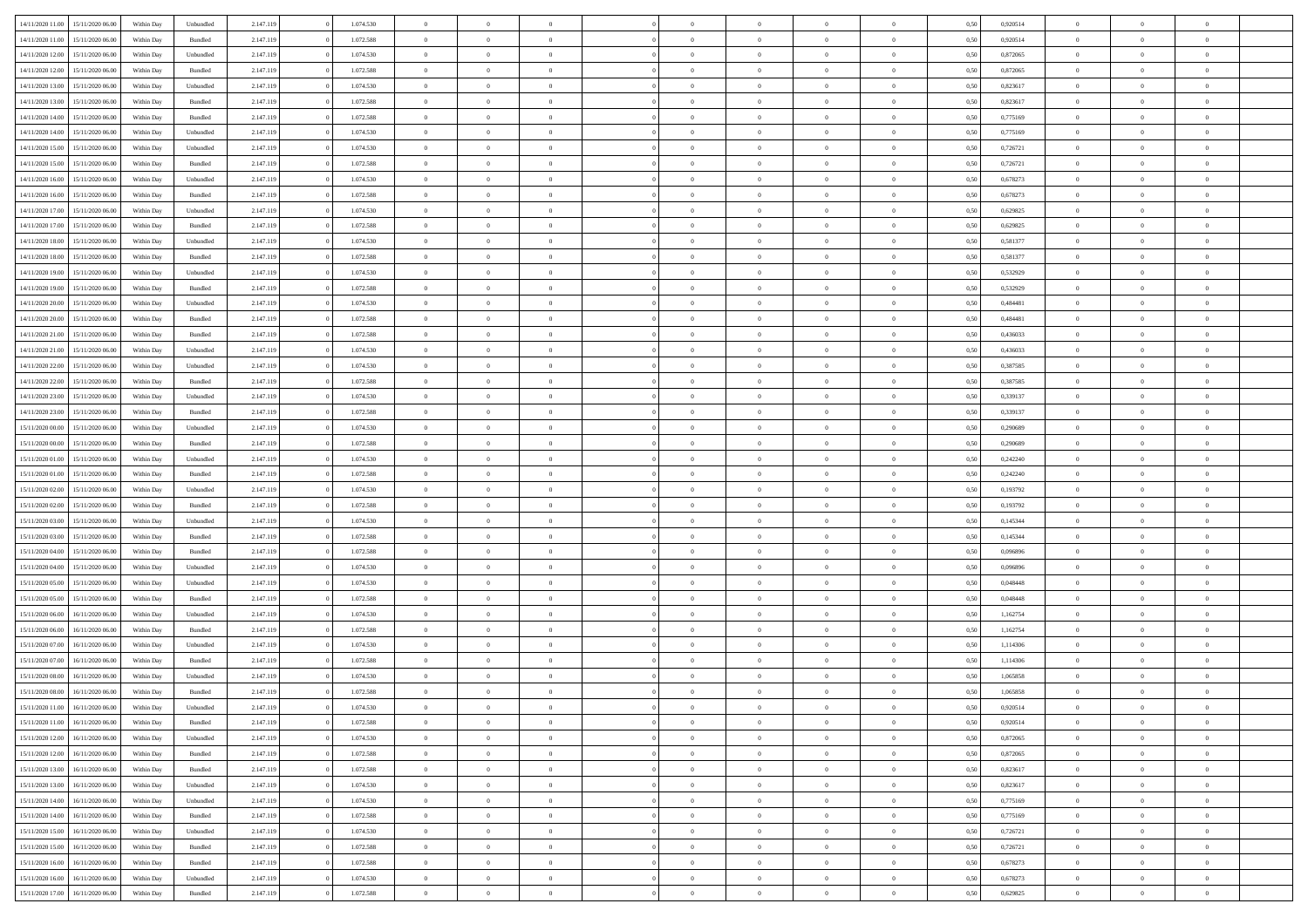| 15/11/2020 17.00 | 16/11/2020 06:00 | Within Dav | Unbundled          | 2.147.119 | 1.074.530 | $\overline{0}$ | $\theta$       |                | $\Omega$       | $\Omega$       | $\theta$       | $\theta$       | 0.50 | 0,629825 | $\theta$       | $\overline{0}$ | $\overline{0}$ |  |
|------------------|------------------|------------|--------------------|-----------|-----------|----------------|----------------|----------------|----------------|----------------|----------------|----------------|------|----------|----------------|----------------|----------------|--|
|                  |                  |            |                    |           |           |                |                |                |                |                |                |                |      |          |                |                |                |  |
| 15/11/2020 18:00 | 16/11/2020 06.00 | Within Day | Unbundled          | 2.147.119 | 1.074.530 | $\overline{0}$ | $\theta$       | $\overline{0}$ | $\overline{0}$ | $\bf{0}$       | $\overline{0}$ | $\bf{0}$       | 0,50 | 0,581377 | $\theta$       | $\overline{0}$ | $\overline{0}$ |  |
| 15/11/2020 18:00 | 16/11/2020 06.00 | Within Day | Bundled            | 2.147.119 | 1.072.588 | $\overline{0}$ | $\bf{0}$       | $\overline{0}$ | $\bf{0}$       | $\bf{0}$       | $\bf{0}$       | $\mathbf{0}$   | 0,50 | 0,581377 | $\bf{0}$       | $\overline{0}$ | $\overline{0}$ |  |
| 15/11/2020 19:00 | 16/11/2020 06:00 | Within Day | Unbundled          | 2.147.119 | 1.074.530 | $\overline{0}$ | $\overline{0}$ | $\overline{0}$ | $\overline{0}$ | $\bf{0}$       | $\overline{0}$ | $\overline{0}$ | 0.50 | 0,532929 | $\theta$       | $\theta$       | $\overline{0}$ |  |
| 15/11/2020 19:00 | 16/11/2020 06.00 | Within Day | Bundled            | 2.147.119 | 1.072.588 | $\overline{0}$ | $\theta$       | $\overline{0}$ | $\overline{0}$ | $\bf{0}$       | $\overline{0}$ | $\bf{0}$       | 0,50 | 0,532929 | $\theta$       | $\overline{0}$ | $\overline{0}$ |  |
| 15/11/2020 20.00 | 16/11/2020 06.00 | Within Day | Bundled            | 2.147.119 | 1.072.588 | $\overline{0}$ | $\overline{0}$ | $\overline{0}$ | $\bf{0}$       | $\overline{0}$ | $\overline{0}$ | $\mathbf{0}$   | 0,50 | 0,484481 | $\bf{0}$       | $\overline{0}$ | $\bf{0}$       |  |
|                  |                  |            |                    |           |           |                |                |                |                |                |                |                |      |          |                |                |                |  |
| 15/11/2020 20.00 | 16/11/2020 06:00 | Within Dav | Unbundled          | 2.147.119 | 1.074.530 | $\overline{0}$ | $\overline{0}$ | $\overline{0}$ | $\overline{0}$ | $\overline{0}$ | $\overline{0}$ | $\overline{0}$ | 0.50 | 0,484481 | $\theta$       | $\overline{0}$ | $\overline{0}$ |  |
| 15/11/2020 21.00 | 16/11/2020 06.00 | Within Day | Unbundled          | 2.147.119 | 1.074.530 | $\overline{0}$ | $\theta$       | $\overline{0}$ | $\overline{0}$ | $\bf{0}$       | $\overline{0}$ | $\bf{0}$       | 0,50 | 0,436033 | $\theta$       | $\theta$       | $\overline{0}$ |  |
| 15/11/2020 21:00 | 16/11/2020 06.00 | Within Day | Bundled            | 2.147.119 | 1.072.588 | $\overline{0}$ | $\overline{0}$ | $\overline{0}$ | $\bf{0}$       | $\bf{0}$       | $\bf{0}$       | $\bf{0}$       | 0,50 | 0,436033 | $\,0\,$        | $\overline{0}$ | $\overline{0}$ |  |
| 15/11/2020 22.00 | 16/11/2020 06.00 | Within Dav | Unbundled          | 2.147.119 | 1.074.530 | $\overline{0}$ | $\overline{0}$ | $\overline{0}$ | $\overline{0}$ | $\overline{0}$ | $\overline{0}$ | $\overline{0}$ | 0.50 | 0,387585 | $\theta$       | $\overline{0}$ | $\overline{0}$ |  |
| 15/11/2020 22.00 | 16/11/2020 06.00 | Within Day | Bundled            | 2.147.119 | 1.072.588 | $\overline{0}$ | $\theta$       | $\overline{0}$ | $\overline{0}$ | $\bf{0}$       | $\overline{0}$ | $\bf{0}$       | 0,50 | 0,387585 | $\,$ 0 $\,$    | $\overline{0}$ | $\overline{0}$ |  |
| 15/11/2020 23.00 | 16/11/2020 06.00 | Within Day | Unbundled          | 2.147.119 | 1.074.530 | $\overline{0}$ | $\overline{0}$ | $\overline{0}$ | $\bf{0}$       | $\bf{0}$       | $\bf{0}$       | $\mathbf{0}$   | 0,50 | 0,339137 | $\overline{0}$ | $\overline{0}$ | $\bf{0}$       |  |
| 15/11/2020 23.00 | 16/11/2020 06:00 | Within Day | Bundled            | 2.147.119 | 1.072.588 | $\overline{0}$ | $\overline{0}$ | $\overline{0}$ | $\overline{0}$ | $\bf{0}$       | $\overline{0}$ | $\overline{0}$ | 0.50 | 0,339137 | $\theta$       | $\theta$       | $\overline{0}$ |  |
|                  |                  |            |                    |           |           |                |                |                |                |                |                |                |      |          |                |                |                |  |
| 16/11/2020 00.00 | 16/11/2020 06.00 | Within Day | Unbundled          | 2.147.119 | 1.074.530 | $\overline{0}$ | $\theta$       | $\overline{0}$ | $\overline{0}$ | $\bf{0}$       | $\overline{0}$ | $\bf{0}$       | 0,50 | 0,290689 | $\theta$       | $\overline{0}$ | $\overline{0}$ |  |
| 16/11/2020 00.00 | 16/11/2020 06.00 | Within Day | Bundled            | 2.147.119 | 1.072.588 | $\overline{0}$ | $\overline{0}$ | $\overline{0}$ | $\bf{0}$       | $\overline{0}$ | $\overline{0}$ | $\mathbf{0}$   | 0,50 | 0,290689 | $\overline{0}$ | $\overline{0}$ | $\bf{0}$       |  |
| 16/11/2020 01:00 | 16/11/2020 06:00 | Within Dav | Unbundled          | 2.147.119 | 1.074.530 | $\overline{0}$ | $\overline{0}$ | $\overline{0}$ | $\overline{0}$ | $\overline{0}$ | $\overline{0}$ | $\overline{0}$ | 0.50 | 0,242240 | $\theta$       | $\overline{0}$ | $\overline{0}$ |  |
| 16/11/2020 01:00 | 16/11/2020 06.00 | Within Day | Bundled            | 2.147.119 | 1.072.588 | $\overline{0}$ | $\theta$       | $\overline{0}$ | $\overline{0}$ | $\bf{0}$       | $\overline{0}$ | $\bf{0}$       | 0,50 | 0,242240 | $\,$ 0 $\,$    | $\theta$       | $\overline{0}$ |  |
| 16/11/2020 02.00 | 16/11/2020 06.00 | Within Day | Unbundled          | 2.147.119 | 1.074.530 | $\overline{0}$ | $\overline{0}$ | $\overline{0}$ | $\bf{0}$       | $\bf{0}$       | $\bf{0}$       | $\bf{0}$       | 0,50 | 0,193792 | $\bf{0}$       | $\overline{0}$ | $\overline{0}$ |  |
| 16/11/2020 02.00 | 16/11/2020 06:00 | Within Day | Bundled            | 2.147.119 | 1.072.588 | $\overline{0}$ | $\overline{0}$ | $\overline{0}$ | $\overline{0}$ | $\overline{0}$ | $\overline{0}$ | $\overline{0}$ | 0.50 | 0,193792 | $\theta$       | $\overline{0}$ | $\overline{0}$ |  |
| 16/11/2020 03:00 | 16/11/2020 06.00 | Within Day | Bundled            | 2.147.119 | 1.072.588 | $\overline{0}$ | $\theta$       | $\overline{0}$ | $\overline{0}$ | $\bf{0}$       | $\overline{0}$ | $\bf{0}$       | 0,50 | 0,145344 | $\,$ 0 $\,$    | $\overline{0}$ | $\overline{0}$ |  |
|                  |                  |            |                    |           |           |                |                |                |                |                |                |                |      |          |                |                |                |  |
| 16/11/2020 03.00 | 16/11/2020 06.00 | Within Day | Unbundled          | 2.147.119 | 1.074.530 | $\overline{0}$ | $\overline{0}$ | $\overline{0}$ | $\bf{0}$       | $\bf{0}$       | $\bf{0}$       | $\bf{0}$       | 0,50 | 0,145344 | $\overline{0}$ | $\overline{0}$ | $\bf{0}$       |  |
| 16/11/2020 04:00 | 16/11/2020 06:00 | Within Day | Unbundled          | 2.147.119 | 1.074.530 | $\overline{0}$ | $\overline{0}$ | $\overline{0}$ | $\overline{0}$ | $\bf{0}$       | $\overline{0}$ | $\overline{0}$ | 0.50 | 0.096896 | $\theta$       | $\overline{0}$ | $\overline{0}$ |  |
| 16/11/2020 04:00 | 16/11/2020 06.00 | Within Day | Bundled            | 2.147.119 | 1.072.588 | $\overline{0}$ | $\theta$       | $\overline{0}$ | $\overline{0}$ | $\bf{0}$       | $\overline{0}$ | $\bf{0}$       | 0,50 | 0,096896 | $\,$ 0 $\,$    | $\overline{0}$ | $\overline{0}$ |  |
| 16/11/2020 05.00 | 16/11/2020 06.00 | Within Day | Unbundled          | 2.147.119 | 1.074.530 | $\overline{0}$ | $\overline{0}$ | $\overline{0}$ | $\bf{0}$       | $\overline{0}$ | $\overline{0}$ | $\mathbf{0}$   | 0,50 | 0,048448 | $\bf{0}$       | $\overline{0}$ | $\bf{0}$       |  |
| 16/11/2020 05:00 | 16/11/2020 06:00 | Within Dav | Bundled            | 2.147.119 | 1.072.588 | $\overline{0}$ | $\overline{0}$ | $\overline{0}$ | $\overline{0}$ | $\overline{0}$ | $\overline{0}$ | $\overline{0}$ | 0.50 | 0.048448 | $\theta$       | $\overline{0}$ | $\overline{0}$ |  |
| 16/11/2020 06.00 | 17/11/2020 06.00 | Within Day | Unbundled          | 2.147.119 | 1.074.530 | $\overline{0}$ | $\theta$       | $\overline{0}$ | $\overline{0}$ | $\bf{0}$       | $\overline{0}$ | $\bf{0}$       | 0,50 | 1,162754 | $\theta$       | $\theta$       | $\overline{0}$ |  |
| 16/11/2020 06:00 | 17/11/2020 06.00 | Within Day | Bundled            | 2.147.119 | 1.072.588 | $\overline{0}$ | $\overline{0}$ | $\overline{0}$ | $\bf{0}$       | $\bf{0}$       | $\bf{0}$       | $\bf{0}$       | 0,50 | 1,162754 | $\,0\,$        | $\overline{0}$ | $\overline{0}$ |  |
|                  | 17/11/2020 06.00 |            | Unbundled          |           | 1.074.530 | $\overline{0}$ | $\overline{0}$ | $\overline{0}$ | $\overline{0}$ | $\overline{0}$ | $\overline{0}$ | $\overline{0}$ | 0.50 | 1,114306 | $\theta$       | $\overline{0}$ | $\overline{0}$ |  |
| 16/11/2020 07.00 |                  | Within Day |                    | 2.147.119 |           |                |                |                |                |                |                |                |      |          |                |                |                |  |
| 16/11/2020 07:00 | 17/11/2020 06.00 | Within Day | Bundled            | 2.147.119 | 1.072.588 | $\overline{0}$ | $\theta$       | $\overline{0}$ | $\overline{0}$ | $\bf{0}$       | $\overline{0}$ | $\bf{0}$       | 0,50 | 1,114306 | $\,$ 0 $\,$    | $\overline{0}$ | $\overline{0}$ |  |
| 16/11/2020 08:00 | 17/11/2020 06.00 | Within Day | Unbundled          | 2.147.119 | 1.074.530 | $\overline{0}$ | $\overline{0}$ | $\overline{0}$ | $\bf{0}$       | $\bf{0}$       | $\bf{0}$       | $\bf{0}$       | 0,50 | 1,065858 | $\bf{0}$       | $\overline{0}$ | $\bf{0}$       |  |
| 16/11/2020 08:00 | 17/11/2020 06.00 | Within Day | Bundled            | 2.147.119 | 1.072.588 | $\overline{0}$ | $\Omega$       | $\overline{0}$ | $\Omega$       | $\Omega$       | $\overline{0}$ | $\overline{0}$ | 0,50 | 1,065858 | $\,0\,$        | $\theta$       | $\theta$       |  |
| 16/11/2020 09:00 | 17/11/2020 06.00 | Within Day | Unbundled          | 2.147.119 | 1.074.530 | $\overline{0}$ | $\theta$       | $\overline{0}$ | $\overline{0}$ | $\bf{0}$       | $\overline{0}$ | $\bf{0}$       | 0,50 | 1,017410 | $\theta$       | $\overline{0}$ | $\overline{0}$ |  |
| 16/11/2020 09:00 | 17/11/2020 06.00 | Within Day | Bundled            | 2.147.119 | 1.072.588 | $\overline{0}$ | $\overline{0}$ | $\overline{0}$ | $\overline{0}$ | $\overline{0}$ | $\overline{0}$ | $\mathbf{0}$   | 0,50 | 1,017410 | $\overline{0}$ | $\overline{0}$ | $\bf{0}$       |  |
| 16/11/2020 10:00 | 17/11/2020 06.00 | Within Day | Bundled            | 2.147.119 | 1.072.588 | $\overline{0}$ | $\Omega$       | $\Omega$       | $\Omega$       | $\overline{0}$ | $\overline{0}$ | $\overline{0}$ | 0.50 | 0.968962 | $\,0\,$        | $\theta$       | $\theta$       |  |
| 16/11/2020 10:00 | 17/11/2020 06.00 | Within Day | Unbundled          | 2.147.119 | 1.074.530 | $\overline{0}$ | $\theta$       | $\overline{0}$ | $\overline{0}$ | $\bf{0}$       | $\overline{0}$ | $\bf{0}$       | 0,50 | 0,968962 | $\,$ 0 $\,$    | $\overline{0}$ | $\overline{0}$ |  |
|                  |                  |            |                    |           |           |                | $\overline{0}$ |                |                | $\bf{0}$       |                |                |      |          | $\bf{0}$       | $\overline{0}$ | $\bf{0}$       |  |
| 16/11/2020 11:00 | 17/11/2020 06.00 | Within Day | Unbundled          | 2.147.119 | 1.074.530 | $\overline{0}$ |                | $\overline{0}$ | $\overline{0}$ |                | $\overline{0}$ | $\bf{0}$       | 0,50 | 0,920514 |                |                |                |  |
| 16/11/2020 11:00 | 17/11/2020 06:00 | Within Day | Bundled            | 2.147.119 | 1.072.588 | $\overline{0}$ | $\Omega$       | $\Omega$       | $\Omega$       | $\overline{0}$ | $\overline{0}$ | $\overline{0}$ | 0.50 | 0.920514 | $\,$ 0 $\,$    | $\theta$       | $\theta$       |  |
| 16/11/2020 12:00 | 17/11/2020 06.00 | Within Day | Unbundled          | 2.147.119 | 1.074.530 | $\overline{0}$ | $\theta$       | $\overline{0}$ | $\overline{0}$ | $\,$ 0         | $\overline{0}$ | $\bf{0}$       | 0,50 | 0,872065 | $\,$ 0 $\,$    | $\overline{0}$ | $\overline{0}$ |  |
| 16/11/2020 12.00 | 17/11/2020 06.00 | Within Day | Bundled            | 2.147.119 | 1.072.588 | $\overline{0}$ | $\bf{0}$       | $\overline{0}$ | $\overline{0}$ | $\bf{0}$       | $\overline{0}$ | $\bf{0}$       | 0,50 | 0,872065 | $\overline{0}$ | $\overline{0}$ | $\bf{0}$       |  |
| 16/11/2020 13:00 | 17/11/2020 06.00 | Within Day | Unbundled          | 2.147.119 | 1.074.530 | $\overline{0}$ | $\Omega$       | $\overline{0}$ | $\Omega$       | $\overline{0}$ | $\overline{0}$ | $\overline{0}$ | 0,50 | 0,823617 | $\,0\,$        | $\theta$       | $\theta$       |  |
| 16/11/2020 13:00 | 17/11/2020 06.00 | Within Day | Bundled            | 2.147.119 | 1.072.588 | $\overline{0}$ | $\theta$       | $\overline{0}$ | $\overline{0}$ | $\,$ 0         | $\overline{0}$ | $\bf{0}$       | 0,50 | 0,823617 | $\,$ 0 $\,$    | $\overline{0}$ | $\overline{0}$ |  |
| 16/11/2020 14:00 | 17/11/2020 06.00 | Within Day | Unbundled          | 2.147.119 | 1.074.530 | $\overline{0}$ | $\overline{0}$ | $\overline{0}$ | $\overline{0}$ | $\bf{0}$       | $\overline{0}$ | $\mathbf{0}$   | 0,50 | 0,775169 | $\overline{0}$ | $\overline{0}$ | $\bf{0}$       |  |
| 16/11/2020 14:00 | 17/11/2020 06.00 | Within Day | Bundled            | 2.147.119 | 1.072.588 | $\overline{0}$ | $\Omega$       | $\Omega$       | $\Omega$       | $\Omega$       | $\Omega$       | $\overline{0}$ | 0.50 | 0,775169 | $\theta$       | $\theta$       | $\theta$       |  |
| 16/11/2020 15:00 | 17/11/2020 06.00 | Within Day | Unbundled          | 2.147.119 | 1.074.530 | $\overline{0}$ | $\overline{0}$ | $\overline{0}$ | $\bf{0}$       | $\,$ 0         | $\overline{0}$ | $\bf{0}$       | 0,50 | 0,726721 | $\,0\,$        | $\,$ 0 $\,$    | $\overline{0}$ |  |
|                  |                  |            |                    |           |           |                |                |                |                |                |                |                |      |          |                |                |                |  |
| 16/11/2020 15:00 | 17/11/2020 06.00 | Within Day | $\mathbf B$ undled | 2.147.119 | 1.072.588 | $\bf{0}$       | $\bf{0}$       |                |                | $\bf{0}$       |                |                | 0,50 | 0,726721 | $\bf{0}$       | $\overline{0}$ |                |  |
| 16/11/2020 16:00 | 17/11/2020 06:00 | Within Day | Unbundled          | 2.147.119 | 1.074.530 | $\overline{0}$ | $\overline{0}$ | $\overline{0}$ | $\Omega$       | $\theta$       | $\overline{0}$ | $\overline{0}$ | 0,50 | 0,678273 | $\theta$       | $\theta$       | $\theta$       |  |
| 16/11/2020 16:00 | 17/11/2020 06.00 | Within Day | Bundled            | 2.147.119 | 1.072.588 | $\overline{0}$ | $\,$ 0         | $\overline{0}$ | $\overline{0}$ | $\,$ 0 $\,$    | $\overline{0}$ | $\mathbf{0}$   | 0,50 | 0,678273 | $\,$ 0 $\,$    | $\,$ 0 $\,$    | $\,$ 0         |  |
| 16/11/2020 17.00 | 17/11/2020 06.00 | Within Day | Bundled            | 2.147.119 | 1.072.588 | $\overline{0}$ | $\overline{0}$ | $\overline{0}$ | $\overline{0}$ | $\overline{0}$ | $\overline{0}$ | $\mathbf{0}$   | 0,50 | 0,629825 | $\overline{0}$ | $\bf{0}$       | $\bf{0}$       |  |
| 16/11/2020 17:00 | 17/11/2020 06.00 | Within Day | Unbundled          | 2.147.119 | 1.074.530 | $\overline{0}$ | $\overline{0}$ | $\overline{0}$ | $\Omega$       | $\overline{0}$ | $\overline{0}$ | $\bf{0}$       | 0,50 | 0,629825 | $\overline{0}$ | $\theta$       | $\overline{0}$ |  |
| 16/11/2020 18:00 | 17/11/2020 06.00 | Within Day | Unbundled          | 2.147.119 | 1.074.530 | $\overline{0}$ | $\,$ 0         | $\overline{0}$ | $\overline{0}$ | $\overline{0}$ | $\overline{0}$ | $\bf{0}$       | 0,50 | 0,581377 | $\,$ 0 $\,$    | $\overline{0}$ | $\overline{0}$ |  |
| 16/11/2020 18.00 | 17/11/2020 06.00 | Within Day | Bundled            | 2.147.119 | 1.072.588 | $\overline{0}$ | $\overline{0}$ | $\overline{0}$ | $\overline{0}$ | $\overline{0}$ | $\overline{0}$ | $\mathbf{0}$   | 0,50 | 0,581377 | $\overline{0}$ | $\overline{0}$ | $\bf{0}$       |  |
|                  |                  |            |                    |           |           |                |                |                |                |                |                |                |      |          |                |                |                |  |
| 16/11/2020 19:00 | 17/11/2020 06.00 | Within Day | Unbundled          | 2.147.119 | 1.074.530 | $\overline{0}$ | $\overline{0}$ | $\overline{0}$ | $\Omega$       | $\overline{0}$ | $\overline{0}$ | $\bf{0}$       | 0.50 | 0,532929 | $\overline{0}$ | $\theta$       | $\overline{0}$ |  |
| 16/11/2020 19:00 | 17/11/2020 06.00 | Within Day | Bundled            | 2.147.119 | 1.072.588 | $\overline{0}$ | $\,$ 0         | $\overline{0}$ | $\bf{0}$       | $\bf{0}$       | $\bf{0}$       | $\bf{0}$       | 0,50 | 0,532929 | $\,$ 0 $\,$    | $\overline{0}$ | $\overline{0}$ |  |
| 16/11/2020 20:00 | 17/11/2020 06.00 | Within Day | Unbundled          | 2.147.119 | 1.074.530 | $\overline{0}$ | $\bf{0}$       | $\overline{0}$ | $\overline{0}$ | $\overline{0}$ | $\bf{0}$       | $\mathbf{0}$   | 0,50 | 0,484481 | $\overline{0}$ | $\overline{0}$ | $\bf{0}$       |  |
| 16/11/2020 20.00 | 17/11/2020 06.00 | Within Day | Bundled            | 2.147.119 | 1.072.588 | $\overline{0}$ | $\overline{0}$ | $\overline{0}$ | $\Omega$       | $\overline{0}$ | $\overline{0}$ | $\bf{0}$       | 0.50 | 0.484481 | $\overline{0}$ | $\theta$       | $\overline{0}$ |  |
| 16/11/2020 21.00 | 17/11/2020 06.00 | Within Day | Unbundled          | 2.147.119 | 1.074.530 | $\overline{0}$ | $\bf{0}$       | $\overline{0}$ | $\overline{0}$ | $\bf{0}$       | $\bf{0}$       | $\mathbf{0}$   | 0,50 | 0,436033 | $\,$ 0 $\,$    | $\,$ 0 $\,$    | $\bf{0}$       |  |
| 16/11/2020 21.00 | 17/11/2020 06.00 | Within Day | Bundled            | 2.147.119 | 1.072.588 | $\overline{0}$ | $\overline{0}$ | $\overline{0}$ | $\overline{0}$ | $\bf{0}$       | $\bf{0}$       | $\mathbf{0}$   | 0,50 | 0,436033 | $\overline{0}$ | $\bf{0}$       | $\bf{0}$       |  |
|                  |                  |            |                    |           |           |                |                |                |                |                |                |                |      |          |                |                |                |  |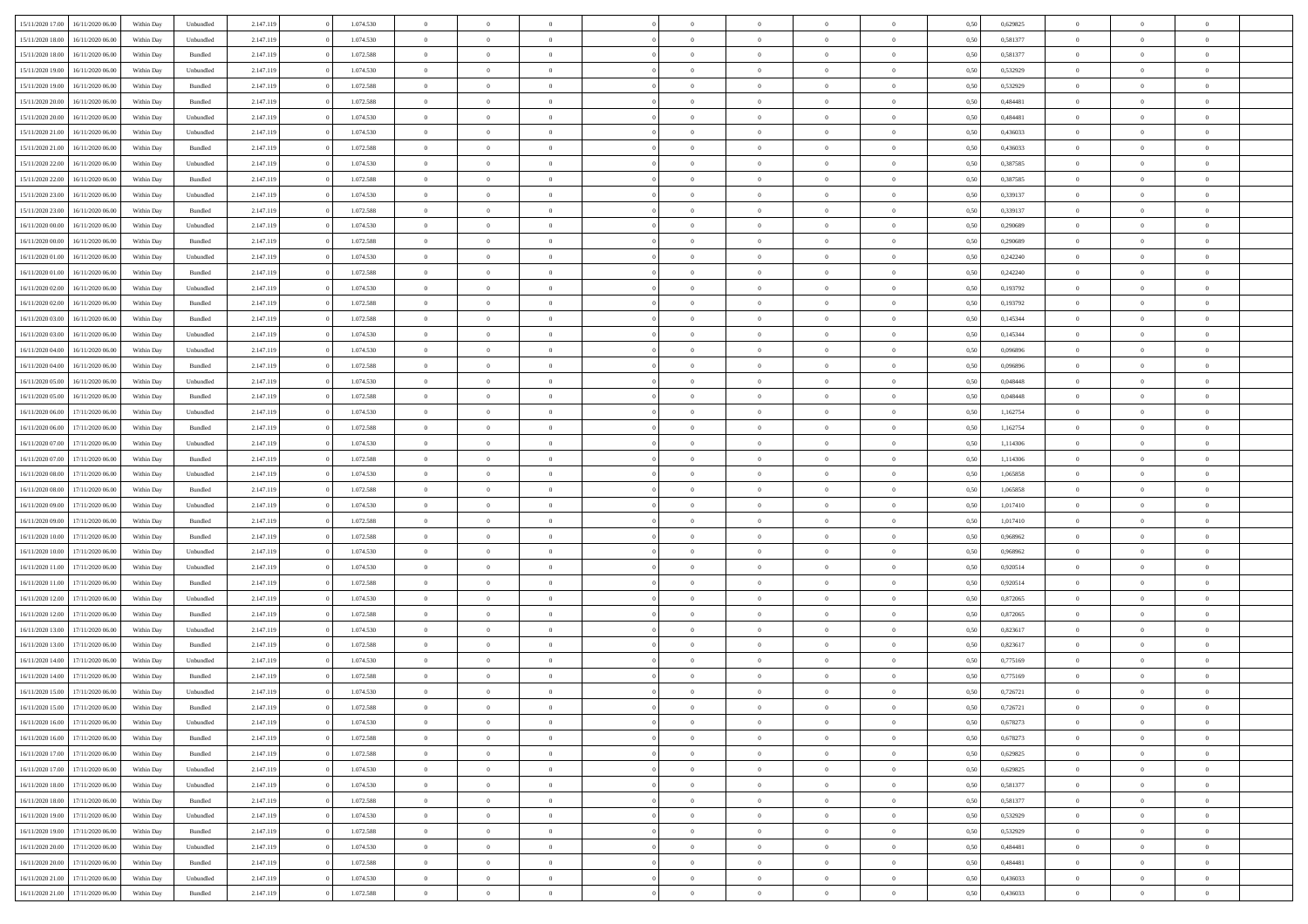| 16/11/2020 22.00 | 17/11/2020 06.00 | Within Dav | Unbundled          | 2.147.119 | 1.074.530 | $\overline{0}$ | $\theta$       | $\Omega$       | $\Omega$       | $\Omega$       | $\overline{0}$ | $\theta$       | 0.50 | 0,387585 | $\theta$       | $\overline{0}$ | $\overline{0}$ |  |
|------------------|------------------|------------|--------------------|-----------|-----------|----------------|----------------|----------------|----------------|----------------|----------------|----------------|------|----------|----------------|----------------|----------------|--|
|                  |                  |            |                    |           |           |                |                |                |                |                |                |                |      |          |                |                |                |  |
| 16/11/2020 22.00 | 17/11/2020 06.00 | Within Day | Bundled            | 2.147.119 | 1.072.588 | $\overline{0}$ | $\theta$       | $\overline{0}$ | $\overline{0}$ | $\bf{0}$       | $\overline{0}$ | $\bf{0}$       | 0,50 | 0,387585 | $\theta$       | $\overline{0}$ | $\overline{0}$ |  |
| 16/11/2020 23:00 | 17/11/2020 06.00 | Within Day | Unbundled          | 2.147.119 | 1.074.530 | $\overline{0}$ | $\bf{0}$       | $\overline{0}$ | $\bf{0}$       | $\bf{0}$       | $\bf{0}$       | $\mathbf{0}$   | 0,50 | 0,339137 | $\overline{0}$ | $\overline{0}$ | $\overline{0}$ |  |
| 16/11/2020 23.00 | 17/11/2020 06:00 | Within Dav | Bundled            | 2.147.119 | 1.072.588 | $\overline{0}$ | $\overline{0}$ | $\overline{0}$ | $\overline{0}$ | $\bf{0}$       | $\overline{0}$ | $\overline{0}$ | 0.50 | 0,339137 | $\theta$       | $\theta$       | $\overline{0}$ |  |
| 17/11/2020 00.00 | 17/11/2020 06.00 | Within Day | Bundled            | 2.147.119 | 1.072.588 | $\overline{0}$ | $\theta$       | $\overline{0}$ | $\overline{0}$ | $\bf{0}$       | $\overline{0}$ | $\bf{0}$       | 0,50 | 0,290689 | $\,$ 0 $\,$    | $\overline{0}$ | $\overline{0}$ |  |
| 17/11/2020 00:00 | 17/11/2020 06.00 | Within Day | Unbundled          | 2.147.119 | 1.074.530 | $\overline{0}$ | $\overline{0}$ | $\overline{0}$ | $\bf{0}$       | $\overline{0}$ | $\overline{0}$ | $\mathbf{0}$   | 0,50 | 0,290689 | $\overline{0}$ | $\overline{0}$ | $\bf{0}$       |  |
|                  |                  |            |                    |           |           |                | $\overline{0}$ |                |                | $\overline{0}$ |                |                |      |          | $\theta$       | $\overline{0}$ | $\overline{0}$ |  |
| 17/11/2020 01:00 | 17/11/2020 06.00 | Within Dav | Unbundled          | 2.147.119 | 1.074.530 | $\overline{0}$ |                | $\overline{0}$ | $\overline{0}$ |                | $\overline{0}$ | $\overline{0}$ | 0.50 | 0,242240 |                |                |                |  |
| 17/11/2020 01:00 | 17/11/2020 06.00 | Within Day | Bundled            | 2.147.119 | 1.072.588 | $\overline{0}$ | $\theta$       | $\overline{0}$ | $\overline{0}$ | $\bf{0}$       | $\overline{0}$ | $\bf{0}$       | 0,50 | 0,242240 | $\theta$       | $\theta$       | $\overline{0}$ |  |
| 17/11/2020 02:00 | 17/11/2020 06.00 | Within Day | Unbundled          | 2.147.119 | 1.074.530 | $\overline{0}$ | $\overline{0}$ | $\overline{0}$ | $\bf{0}$       | $\bf{0}$       | $\bf{0}$       | $\bf{0}$       | 0,50 | 0,193792 | $\,0\,$        | $\overline{0}$ | $\overline{0}$ |  |
| 17/11/2020 02.00 | 17/11/2020 06.00 | Within Dav | Bundled            | 2.147.119 | 1.072.588 | $\overline{0}$ | $\overline{0}$ | $\overline{0}$ | $\overline{0}$ | $\overline{0}$ | $\overline{0}$ | $\overline{0}$ | 0.50 | 0,193792 | $\theta$       | $\overline{0}$ | $\overline{0}$ |  |
| 17/11/2020 03:00 | 17/11/2020 06.00 | Within Day | Unbundled          | 2.147.119 | 1.074.530 | $\overline{0}$ | $\theta$       | $\overline{0}$ | $\overline{0}$ | $\bf{0}$       | $\overline{0}$ | $\bf{0}$       | 0,50 | 0,145344 | $\,$ 0 $\,$    | $\overline{0}$ | $\overline{0}$ |  |
| 17/11/2020 03.00 | 17/11/2020 06.00 | Within Day | Bundled            | 2.147.119 | 1.072.588 | $\overline{0}$ | $\overline{0}$ | $\overline{0}$ | $\bf{0}$       | $\bf{0}$       | $\overline{0}$ | $\mathbf{0}$   | 0,50 | 0,145344 | $\overline{0}$ | $\overline{0}$ | $\bf{0}$       |  |
| 17/11/2020 04:00 | 17/11/2020 06:00 | Within Day | Unbundled          | 2.147.119 | 1.074.530 | $\overline{0}$ | $\overline{0}$ | $\overline{0}$ | $\overline{0}$ | $\bf{0}$       | $\overline{0}$ | $\overline{0}$ | 0.50 | 0.096896 | $\theta$       | $\theta$       | $\overline{0}$ |  |
| 17/11/2020 04:00 | 17/11/2020 06.00 |            |                    | 2.147.119 | 1.072.588 | $\overline{0}$ | $\theta$       | $\overline{0}$ | $\overline{0}$ | $\bf{0}$       | $\overline{0}$ |                |      | 0,096896 | $\theta$       | $\overline{0}$ | $\overline{0}$ |  |
|                  |                  | Within Day | Bundled            |           |           |                |                |                |                |                |                | $\bf{0}$       | 0,50 |          |                |                |                |  |
| 17/11/2020 05:00 | 17/11/2020 06.00 | Within Day | Unbundled          | 2.147.119 | 1.074.530 | $\overline{0}$ | $\overline{0}$ | $\overline{0}$ | $\overline{0}$ | $\overline{0}$ | $\overline{0}$ | $\mathbf{0}$   | 0,50 | 0,048448 | $\overline{0}$ | $\overline{0}$ | $\bf{0}$       |  |
| 17/11/2020 05:00 | 17/11/2020 06.00 | Within Dav | Bundled            | 2.147.119 | 1.072.588 | $\overline{0}$ | $\overline{0}$ | $\overline{0}$ | $\overline{0}$ | $\overline{0}$ | $\overline{0}$ | $\overline{0}$ | 0.50 | 0.048448 | $\theta$       | $\overline{0}$ | $\overline{0}$ |  |
| 17/11/2020 06.00 | 18/11/2020 06.00 | Within Day | Unbundled          | 2.147.119 | 1.074.530 | $\overline{0}$ | $\theta$       | $\overline{0}$ | $\overline{0}$ | $\bf{0}$       | $\overline{0}$ | $\bf{0}$       | 0,50 | 1,162754 | $\,$ 0 $\,$    | $\theta$       | $\overline{0}$ |  |
| 17/11/2020 06:00 | 18/11/2020 06.00 | Within Day | Bundled            | 2.147.119 | 1.072.588 | $\overline{0}$ | $\overline{0}$ | $\overline{0}$ | $\overline{0}$ | $\bf{0}$       | $\overline{0}$ | $\mathbf{0}$   | 0,50 | 1,162754 | $\bf{0}$       | $\overline{0}$ | $\overline{0}$ |  |
| 17/11/2020 07.00 | 18/11/2020 06:00 | Within Day | Bundled            | 2.147.119 | 1.072.588 | $\overline{0}$ | $\overline{0}$ | $\overline{0}$ | $\overline{0}$ | $\overline{0}$ | $\overline{0}$ | $\overline{0}$ | 0.50 | 1,114306 | $\theta$       | $\overline{0}$ | $\overline{0}$ |  |
| 17/11/2020 07.00 | 18/11/2020 06.00 | Within Day | Unbundled          | 2.147.119 | 1.074.530 | $\overline{0}$ | $\theta$       | $\overline{0}$ | $\overline{0}$ | $\bf{0}$       | $\overline{0}$ | $\bf{0}$       | 0,50 | 1,114306 | $\,$ 0 $\,$    | $\overline{0}$ | $\overline{0}$ |  |
|                  |                  |            |                    |           |           |                | $\overline{0}$ |                |                | $\bf{0}$       |                |                |      |          |                | $\overline{0}$ | $\bf{0}$       |  |
| 17/11/2020 08:00 | 18/11/2020 06.00 | Within Day | Unbundled          | 2.147.119 | 1.074.530 | $\overline{0}$ |                | $\overline{0}$ | $\overline{0}$ |                | $\overline{0}$ | $\bf{0}$       | 0,50 | 1,065858 | $\overline{0}$ |                |                |  |
| 17/11/2020 08:00 | 18/11/2020 06:00 | Within Day | Bundled            | 2.147.119 | 1.072.588 | $\overline{0}$ | $\overline{0}$ | $\overline{0}$ | $\overline{0}$ | $\overline{0}$ | $\overline{0}$ | $\overline{0}$ | 0.50 | 1.065858 | $\theta$       | $\overline{0}$ | $\overline{0}$ |  |
| 17/11/2020 09:00 | 18/11/2020 06.00 | Within Day | Unbundled          | 2.147.119 | 1.074.530 | $\overline{0}$ | $\theta$       | $\overline{0}$ | $\overline{0}$ | $\bf{0}$       | $\overline{0}$ | $\,$ 0 $\,$    | 0,50 | 1,017410 | $\,$ 0 $\,$    | $\overline{0}$ | $\overline{0}$ |  |
| 17/11/2020 09:00 | 18/11/2020 06.00 | Within Day | Bundled            | 2.147.119 | 1.072.588 | $\overline{0}$ | $\overline{0}$ | $\overline{0}$ | $\overline{0}$ | $\overline{0}$ | $\overline{0}$ | $\mathbf{0}$   | 0,50 | 1,017410 | $\overline{0}$ | $\overline{0}$ | $\bf{0}$       |  |
| 17/11/2020 10:00 | 18/11/2020 06:00 | Within Dav | Unbundled          | 2.147.119 | 1.074.530 | $\overline{0}$ | $\overline{0}$ | $\overline{0}$ | $\overline{0}$ | $\overline{0}$ | $\overline{0}$ | $\overline{0}$ | 0.50 | 0,968962 | $\theta$       | $\overline{0}$ | $\overline{0}$ |  |
| 17/11/2020 10:00 | 18/11/2020 06.00 | Within Day | Bundled            | 2.147.119 | 1.072.588 | $\overline{0}$ | $\theta$       | $\overline{0}$ | $\overline{0}$ | $\bf{0}$       | $\overline{0}$ | $\bf{0}$       | 0,50 | 0,968962 | $\theta$       | $\theta$       | $\overline{0}$ |  |
| 17/11/2020 11:00 | 18/11/2020 06.00 | Within Day | Unbundled          | 2.147.119 | 1.074.530 | $\overline{0}$ | $\overline{0}$ | $\overline{0}$ | $\overline{0}$ | $\bf{0}$       | $\overline{0}$ | $\bf{0}$       | 0,50 | 0,920514 | $\,0\,$        | $\overline{0}$ | $\overline{0}$ |  |
| 17/11/2020 11:00 | 18/11/2020 06.00 | Within Day | Bundled            | 2.147.119 | 1.072.588 | $\overline{0}$ | $\overline{0}$ | $\overline{0}$ | $\overline{0}$ | $\overline{0}$ | $\overline{0}$ | $\overline{0}$ | 0.50 | 0.920514 | $\theta$       | $\overline{0}$ | $\overline{0}$ |  |
|                  |                  |            |                    |           |           |                |                |                |                |                |                |                |      |          |                |                |                |  |
| 17/11/2020 12:00 | 18/11/2020 06.00 | Within Day | Unbundled          | 2.147.119 | 1.074.530 | $\overline{0}$ | $\theta$       | $\overline{0}$ | $\overline{0}$ | $\bf{0}$       | $\overline{0}$ | $\bf{0}$       | 0,50 | 0,872065 | $\,0\,$        | $\overline{0}$ | $\overline{0}$ |  |
| 17/11/2020 12:00 | 18/11/2020 06.00 | Within Day | Bundled            | 2.147.119 | 1.072.588 | $\overline{0}$ | $\overline{0}$ | $\overline{0}$ | $\overline{0}$ | $\bf{0}$       | $\overline{0}$ | $\bf{0}$       | 0,50 | 0,872065 | $\overline{0}$ | $\overline{0}$ | $\bf{0}$       |  |
| 17/11/2020 13:00 | 18/11/2020 06.00 | Within Day | Unbundled          | 2.147.119 | 1.074.530 | $\overline{0}$ | $\Omega$       | $\overline{0}$ | $\Omega$       | $\Omega$       | $\overline{0}$ | $\overline{0}$ | 0,50 | 0,823617 | $\,0\,$        | $\theta$       | $\theta$       |  |
| 17/11/2020 13:00 | 18/11/2020 06.00 | Within Day | Bundled            | 2.147.119 | 1.072.588 | $\overline{0}$ | $\theta$       | $\overline{0}$ | $\overline{0}$ | $\bf{0}$       | $\overline{0}$ | $\bf{0}$       | 0,50 | 0,823617 | $\,$ 0 $\,$    | $\overline{0}$ | $\overline{0}$ |  |
| 17/11/2020 14:00 | 18/11/2020 06.00 | Within Day | Bundled            | 2.147.119 | 1.072.588 | $\overline{0}$ | $\overline{0}$ | $\overline{0}$ | $\bf{0}$       | $\overline{0}$ | $\overline{0}$ | $\mathbf{0}$   | 0,50 | 0,775169 | $\overline{0}$ | $\overline{0}$ | $\bf{0}$       |  |
| 17/11/2020 14:00 | 18/11/2020 06.00 | Within Day | Unbundled          | 2.147.119 | 1.074.530 | $\overline{0}$ | $\Omega$       | $\Omega$       | $\Omega$       | $\overline{0}$ | $\overline{0}$ | $\overline{0}$ | 0.50 | 0,775169 | $\,0\,$        | $\theta$       | $\theta$       |  |
| 17/11/2020 15:00 | 18/11/2020 06.00 | Within Day | Unbundled          | 2.147.119 | 1.074.530 | $\overline{0}$ | $\theta$       | $\overline{0}$ | $\overline{0}$ | $\bf{0}$       | $\overline{0}$ | $\bf{0}$       | 0,50 | 0,726721 | $\,$ 0 $\,$    | $\overline{0}$ | $\overline{0}$ |  |
| 17/11/2020 15:00 | 18/11/2020 06.00 | Within Day | Bundled            | 2.147.119 | 1.072.588 | $\overline{0}$ | $\overline{0}$ | $\overline{0}$ | $\bf{0}$       | $\bf{0}$       | $\bf{0}$       | $\bf{0}$       | 0,50 | 0,726721 | $\bf{0}$       | $\overline{0}$ | $\bf{0}$       |  |
|                  |                  |            |                    |           |           |                |                |                |                |                |                |                |      |          |                |                |                |  |
| 17/11/2020 16:00 | 18/11/2020 06:00 | Within Day | Unbundled          | 2.147.119 | 1.074.530 | $\overline{0}$ | $\Omega$       | $\Omega$       | $\Omega$       | $\overline{0}$ | $\overline{0}$ | $\overline{0}$ | 0.50 | 0,678273 | $\,$ 0 $\,$    | $\theta$       | $\theta$       |  |
| 17/11/2020 16:00 | 18/11/2020 06.00 | Within Day | Bundled            | 2.147.119 | 1.072.588 | $\overline{0}$ | $\theta$       | $\overline{0}$ | $\overline{0}$ | $\,$ 0         | $\overline{0}$ | $\bf{0}$       | 0,50 | 0,678273 | $\,$ 0 $\,$    | $\overline{0}$ | $\overline{0}$ |  |
| 17/11/2020 17:00 | 18/11/2020 06.00 | Within Day | Unbundled          | 2.147.119 | 1.074.530 | $\overline{0}$ | $\bf{0}$       | $\overline{0}$ | $\bf{0}$       | $\bf{0}$       | $\bf{0}$       | $\bf{0}$       | 0,50 | 0,629825 | $\overline{0}$ | $\overline{0}$ | $\bf{0}$       |  |
| 17/11/2020 17:00 | 18/11/2020 06.00 | Within Day | $\mathbf B$ undled | 2.147.119 | 1.072.588 | $\overline{0}$ | $\Omega$       | $\overline{0}$ | $\Omega$       | $\overline{0}$ | $\overline{0}$ | $\overline{0}$ | 0,50 | 0,629825 | $\,0\,$        | $\theta$       | $\theta$       |  |
| 17/11/2020 18.00 | 18/11/2020 06.00 | Within Day | Unbundled          | 2.147.119 | 1.074.530 | $\overline{0}$ | $\theta$       | $\overline{0}$ | $\overline{0}$ | $\,$ 0         | $\overline{0}$ | $\bf{0}$       | 0,50 | 0,581377 | $\,$ 0 $\,$    | $\overline{0}$ | $\overline{0}$ |  |
| 17/11/2020 18:00 | 18/11/2020 06.00 | Within Day | Bundled            | 2.147.119 | 1.072.588 | $\overline{0}$ | $\overline{0}$ | $\overline{0}$ | $\bf{0}$       | $\bf{0}$       | $\overline{0}$ | $\mathbf{0}$   | 0,50 | 0,581377 | $\overline{0}$ | $\overline{0}$ | $\bf{0}$       |  |
| 17/11/2020 19:00 | 18/11/2020 06:00 | Within Day | Unbundled          | 2.147.119 | 1.074.530 | $\overline{0}$ | $\Omega$       | $\Omega$       | $\Omega$       | $\Omega$       | $\overline{0}$ | $\overline{0}$ | 0.50 | 0,532929 | $\theta$       | $\theta$       | $\theta$       |  |
| 17/11/2020 19:00 | 18/11/2020 06.00 | Within Day | Bundled            | 2.147.119 | 1.072.588 | $\overline{0}$ | $\overline{0}$ | $\overline{0}$ | $\bf{0}$       | $\,$ 0         | $\bf{0}$       | $\bf{0}$       | 0,50 | 0,532929 | $\,0\,$        | $\,$ 0 $\,$    | $\overline{0}$ |  |
| 17/11/2020 20:00 | 18/11/2020 06.00 | Within Day | Unbundled          | 2.147.119 | 1.074.530 |                |                |                |                |                |                |                |      |          |                |                |                |  |
|                  |                  |            |                    |           |           | $\bf{0}$       | $\bf{0}$       |                |                | $\bf{0}$       |                |                | 0,50 | 0,484481 | $\bf{0}$       | $\overline{0}$ |                |  |
| 17/11/2020 20.00 | 18/11/2020 06:00 | Within Day | Bundled            | 2.147.119 | 1.072.588 | $\overline{0}$ | $\overline{0}$ | $\overline{0}$ | $\Omega$       | $\theta$       | $\overline{0}$ | $\overline{0}$ | 0.50 | 0.484481 | $\theta$       | $\theta$       | $\theta$       |  |
| 17/11/2020 21.00 | 18/11/2020 06.00 | Within Day | Bundled            | 2.147.119 | 1.072.588 | $\overline{0}$ | $\,$ 0         | $\overline{0}$ | $\bf{0}$       | $\,$ 0 $\,$    | $\overline{0}$ | $\mathbf{0}$   | 0,50 | 0,436033 | $\,$ 0 $\,$    | $\,$ 0 $\,$    | $\,$ 0         |  |
| 17/11/2020 21:00 | 18/11/2020 06:00 | Within Day | Unbundled          | 2.147.119 | 1.074.530 | $\overline{0}$ | $\overline{0}$ | $\overline{0}$ | $\overline{0}$ | $\overline{0}$ | $\overline{0}$ | $\mathbf{0}$   | 0,50 | 0,436033 | $\overline{0}$ | $\bf{0}$       | $\bf{0}$       |  |
| 17/11/2020 22.00 | 18/11/2020 06:00 | Within Day | Unbundled          | 2.147.119 | 1.074.530 | $\overline{0}$ | $\overline{0}$ | $\overline{0}$ | $\Omega$       | $\overline{0}$ | $\overline{0}$ | $\bf{0}$       | 0,50 | 0,387585 | $\overline{0}$ | $\theta$       | $\overline{0}$ |  |
| 17/11/2020 22.00 | 18/11/2020 06.00 | Within Day | Bundled            | 2.147.119 | 1.072.588 | $\overline{0}$ | $\,$ 0         | $\overline{0}$ | $\overline{0}$ | $\overline{0}$ | $\overline{0}$ | $\bf{0}$       | 0,50 | 0,387585 | $\,$ 0 $\,$    | $\overline{0}$ | $\overline{0}$ |  |
| 17/11/2020 23.00 | 18/11/2020 06:00 | Within Day | Unbundled          | 2.147.119 | 1.074.530 | $\overline{0}$ | $\overline{0}$ | $\overline{0}$ | $\overline{0}$ | $\overline{0}$ | $\overline{0}$ | $\mathbf{0}$   | 0,50 | 0,339137 | $\overline{0}$ | $\bf{0}$       | $\bf{0}$       |  |
|                  |                  |            | Bundled            |           | 1.072.588 | $\overline{0}$ | $\overline{0}$ | $\overline{0}$ | $\Omega$       | $\overline{0}$ | $\overline{0}$ |                | 0.50 |          | $\overline{0}$ | $\theta$       | $\overline{0}$ |  |
| 17/11/2020 23.00 | 18/11/2020 06:00 | Within Day |                    | 2.147.119 |           |                |                |                |                |                |                | $\bf{0}$       |      | 0,339137 |                |                |                |  |
| 18/11/2020 00:00 | 18/11/2020 06.00 | Within Day | Unbundled          | 2.147.119 | 1.074.530 | $\overline{0}$ | $\,$ 0         | $\overline{0}$ | $\overline{0}$ | $\bf{0}$       | $\overline{0}$ | $\bf{0}$       | 0,50 | 0,290689 | $\,$ 0 $\,$    | $\overline{0}$ | $\overline{0}$ |  |
| 18/11/2020 00:00 | 18/11/2020 06:00 | Within Day | Bundled            | 2.147.119 | 1.072.588 | $\overline{0}$ | $\bf{0}$       | $\overline{0}$ | $\overline{0}$ | $\overline{0}$ | $\overline{0}$ | $\mathbf{0}$   | 0,50 | 0,290689 | $\overline{0}$ | $\overline{0}$ | $\bf{0}$       |  |
| 18/11/2020 01:00 | 18/11/2020 06:00 | Within Day | Unbundled          | 2.147.119 | 1.074.530 | $\overline{0}$ | $\overline{0}$ | $\overline{0}$ | $\Omega$       | $\overline{0}$ | $\overline{0}$ | $\bf{0}$       | 0.50 | 0,242240 | $\overline{0}$ | $\theta$       | $\overline{0}$ |  |
| 18/11/2020 01:00 | 18/11/2020 06.00 | Within Day | Bundled            | 2.147.119 | 1.072.588 | $\overline{0}$ | $\bf{0}$       | $\overline{0}$ | $\overline{0}$ | $\bf{0}$       | $\overline{0}$ | $\mathbf{0}$   | 0,50 | 0,242240 | $\,$ 0 $\,$    | $\,$ 0 $\,$    | $\bf{0}$       |  |
| 18/11/2020 02.00 | 18/11/2020 06.00 | Within Day | Unbundled          | 2.147.119 | 1.074.530 | $\overline{0}$ | $\overline{0}$ | $\overline{0}$ | $\overline{0}$ | $\bf{0}$       | $\overline{0}$ | $\mathbf{0}$   | 0,50 | 0,193792 | $\overline{0}$ | $\bf{0}$       | $\bf{0}$       |  |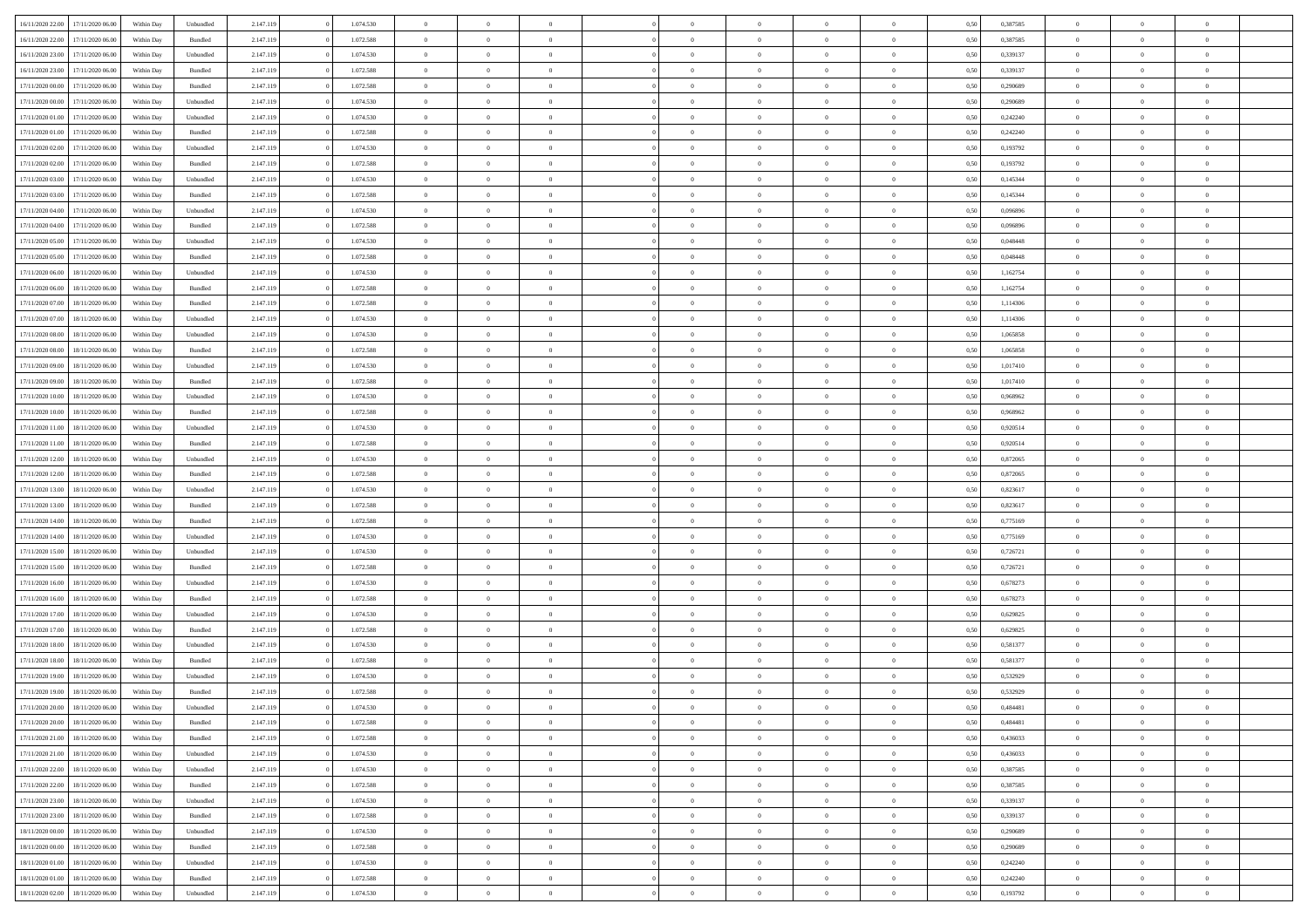| 18/11/2020 02.00 | 18/11/2020 06:00 | Within Dav | Bundled            | 2.147.119 | 1.072.588 | $\overline{0}$ | $\theta$       | $\Omega$       | $\Omega$       | $\Omega$       | $\theta$       | $\theta$       | 0.50 | 0,193792 | $\theta$       | $\theta$       | $\overline{0}$ |  |
|------------------|------------------|------------|--------------------|-----------|-----------|----------------|----------------|----------------|----------------|----------------|----------------|----------------|------|----------|----------------|----------------|----------------|--|
|                  |                  |            |                    |           |           |                |                |                |                |                |                |                |      |          |                |                |                |  |
| 18/11/2020 03:00 | 18/11/2020 06.00 | Within Day | Unbundled          | 2.147.119 | 1.074.530 | $\overline{0}$ | $\theta$       | $\overline{0}$ | $\overline{0}$ | $\bf{0}$       | $\overline{0}$ | $\bf{0}$       | 0,50 | 0,145344 | $\theta$       | $\overline{0}$ | $\overline{0}$ |  |
| 18/11/2020 03:00 | 18/11/2020 06.00 | Within Day | Bundled            | 2.147.119 | 1.072.588 | $\overline{0}$ | $\bf{0}$       | $\overline{0}$ | $\overline{0}$ | $\bf{0}$       | $\overline{0}$ | $\mathbf{0}$   | 0,50 | 0,145344 | $\bf{0}$       | $\overline{0}$ | $\overline{0}$ |  |
| 18/11/2020 04:00 | 18/11/2020 06:00 | Within Dav | Bundled            | 2.147.119 | 1.072.588 | $\overline{0}$ | $\overline{0}$ | $\overline{0}$ | $\overline{0}$ | $\bf{0}$       | $\overline{0}$ | $\overline{0}$ | 0.50 | 0.096896 | $\theta$       | $\theta$       | $\overline{0}$ |  |
| 18/11/2020 04:00 | 18/11/2020 06.00 | Within Day | Unbundled          | 2.147.119 | 1.074.530 | $\overline{0}$ | $\theta$       | $\overline{0}$ | $\overline{0}$ | $\bf{0}$       | $\overline{0}$ | $\bf{0}$       | 0,50 | 0,096896 | $\theta$       | $\overline{0}$ | $\overline{0}$ |  |
| 18/11/2020 05:00 | 18/11/2020 06.00 | Within Day | Unbundled          | 2.147.119 | 1.074.530 | $\overline{0}$ | $\overline{0}$ | $\overline{0}$ | $\overline{0}$ | $\overline{0}$ | $\overline{0}$ | $\mathbf{0}$   | 0,50 | 0,048448 | $\overline{0}$ | $\overline{0}$ | $\bf{0}$       |  |
| 18/11/2020 05:00 | 18/11/2020 06:00 | Within Dav | Bundled            | 2.147.119 | 1.072.588 | $\overline{0}$ | $\overline{0}$ | $\overline{0}$ | $\overline{0}$ | $\overline{0}$ | $\overline{0}$ | $\overline{0}$ | 0.50 | 0.048448 | $\theta$       | $\overline{0}$ | $\overline{0}$ |  |
| 18/11/2020 06.00 | 19/11/2020 06.00 | Within Day | Unbundled          | 2.147.119 | 1.074.530 | $\overline{0}$ | $\theta$       | $\overline{0}$ | $\overline{0}$ | $\bf{0}$       | $\overline{0}$ | $\bf{0}$       | 0,50 | 1,162754 | $\theta$       | $\theta$       | $\overline{0}$ |  |
| 18/11/2020 06:00 | 19/11/2020 06.00 | Within Day | Bundled            | 2.147.119 | 1.072.588 | $\overline{0}$ | $\overline{0}$ | $\overline{0}$ | $\overline{0}$ | $\bf{0}$       | $\overline{0}$ | $\bf{0}$       | 0,50 | 1,162754 | $\,0\,$        | $\overline{0}$ | $\overline{0}$ |  |
| 18/11/2020 07:00 | 19/11/2020 06:00 | Within Dav | Unbundled          | 2.147.119 | 1.074.530 | $\overline{0}$ | $\overline{0}$ | $\overline{0}$ | $\overline{0}$ | $\overline{0}$ | $\overline{0}$ | $\overline{0}$ | 0.50 | 1,114306 | $\theta$       | $\overline{0}$ | $\overline{0}$ |  |
|                  |                  |            |                    |           |           |                |                |                |                |                |                |                |      |          |                |                |                |  |
| 18/11/2020 07:00 | 19/11/2020 06.00 | Within Day | Bundled            | 2.147.119 | 1.072.588 | $\overline{0}$ | $\theta$       | $\overline{0}$ | $\overline{0}$ | $\bf{0}$       | $\overline{0}$ | $\bf{0}$       | 0,50 | 1,114306 | $\,$ 0 $\,$    | $\overline{0}$ | $\overline{0}$ |  |
| 18/11/2020 08:00 | 19/11/2020 06.00 | Within Day | Unbundled          | 2.147.119 | 1.074.530 | $\overline{0}$ | $\overline{0}$ | $\overline{0}$ | $\overline{0}$ | $\bf{0}$       | $\overline{0}$ | $\mathbf{0}$   | 0,50 | 1,065858 | $\overline{0}$ | $\overline{0}$ | $\bf{0}$       |  |
| 18/11/2020 08:00 | 19/11/2020 06:00 | Within Day | Bundled            | 2.147.119 | 1.072.588 | $\overline{0}$ | $\overline{0}$ | $\overline{0}$ | $\overline{0}$ | $\bf{0}$       | $\overline{0}$ | $\overline{0}$ | 0.50 | 1,065858 | $\theta$       | $\theta$       | $\overline{0}$ |  |
| 18/11/2020 09:00 | 19/11/2020 06.00 | Within Day | Unbundled          | 2.147.119 | 1.074.530 | $\overline{0}$ | $\theta$       | $\overline{0}$ | $\overline{0}$ | $\bf{0}$       | $\overline{0}$ | $\bf{0}$       | 0,50 | 1,017410 | $\theta$       | $\overline{0}$ | $\overline{0}$ |  |
| 18/11/2020 09:00 | 19/11/2020 06.00 | Within Day | Bundled            | 2.147.119 | 1.072.588 | $\overline{0}$ | $\overline{0}$ | $\overline{0}$ | $\bf{0}$       | $\overline{0}$ | $\overline{0}$ | $\mathbf{0}$   | 0,50 | 1,017410 | $\overline{0}$ | $\overline{0}$ | $\bf{0}$       |  |
| 18/11/2020 10:00 | 19/11/2020 06:00 | Within Dav | Unbundled          | 2.147.119 | 1.074.530 | $\overline{0}$ | $\overline{0}$ | $\overline{0}$ | $\overline{0}$ | $\overline{0}$ | $\overline{0}$ | $\overline{0}$ | 0.50 | 0.968962 | $\theta$       | $\overline{0}$ | $\overline{0}$ |  |
| 18/11/2020 10:00 | 19/11/2020 06.00 | Within Day | Bundled            | 2.147.119 | 1.072.588 | $\overline{0}$ | $\theta$       | $\overline{0}$ | $\overline{0}$ | $\bf{0}$       | $\overline{0}$ | $\bf{0}$       | 0,50 | 0,968962 | $\theta$       | $\theta$       | $\overline{0}$ |  |
| 18/11/2020 11:00 | 19/11/2020 06.00 | Within Day | Bundled            | 2.147.119 | 1.072.588 | $\overline{0}$ | $\overline{0}$ | $\overline{0}$ | $\bf{0}$       | $\bf{0}$       | $\bf{0}$       | $\bf{0}$       | 0,50 | 0,920514 | $\bf{0}$       | $\overline{0}$ | $\overline{0}$ |  |
| 18/11/2020 11:00 | 19/11/2020 06:00 | Within Day | Unbundled          | 2.147.119 | 1.074.530 | $\overline{0}$ | $\overline{0}$ | $\overline{0}$ | $\overline{0}$ | $\overline{0}$ | $\overline{0}$ | $\overline{0}$ | 0.50 | 0.920514 | $\theta$       | $\overline{0}$ | $\overline{0}$ |  |
| 18/11/2020 12:00 | 19/11/2020 06.00 | Within Day | Unbundled          | 2.147.119 | 1.074.530 | $\overline{0}$ | $\theta$       | $\overline{0}$ | $\overline{0}$ | $\bf{0}$       | $\overline{0}$ | $\bf{0}$       | 0,50 | 0,872065 | $\,$ 0 $\,$    | $\overline{0}$ | $\overline{0}$ |  |
|                  |                  |            |                    |           |           |                |                |                |                |                |                |                |      |          |                |                |                |  |
| 18/11/2020 12:00 | 19/11/2020 06.00 | Within Day | Bundled            | 2.147.119 | 1.072.588 | $\overline{0}$ | $\overline{0}$ | $\overline{0}$ | $\bf{0}$       | $\bf{0}$       | $\bf{0}$       | $\bf{0}$       | 0,50 | 0,872065 | $\bf{0}$       | $\overline{0}$ | $\overline{0}$ |  |
| 18/11/2020 13:00 | 19/11/2020 06:00 | Within Day | Unbundled          | 2.147.119 | 1.074.530 | $\overline{0}$ | $\overline{0}$ | $\overline{0}$ | $\overline{0}$ | $\bf{0}$       | $\overline{0}$ | $\overline{0}$ | 0.50 | 0.823617 | $\theta$       | $\overline{0}$ | $\overline{0}$ |  |
| 18/11/2020 13:00 | 19/11/2020 06.00 | Within Day | Bundled            | 2.147.119 | 1.072.588 | $\overline{0}$ | $\theta$       | $\overline{0}$ | $\overline{0}$ | $\bf{0}$       | $\overline{0}$ | $\bf{0}$       | 0,50 | 0,823617 | $\,$ 0 $\,$    | $\overline{0}$ | $\overline{0}$ |  |
| 18/11/2020 14:00 | 19/11/2020 06.00 | Within Day | Unbundled          | 2.147.119 | 1.074.530 | $\overline{0}$ | $\overline{0}$ | $\overline{0}$ | $\bf{0}$       | $\overline{0}$ | $\overline{0}$ | $\mathbf{0}$   | 0,50 | 0,775169 | $\overline{0}$ | $\overline{0}$ | $\bf{0}$       |  |
| 18/11/2020 14:00 | 19/11/2020 06:00 | Within Dav | Bundled            | 2.147.119 | 1.072.588 | $\overline{0}$ | $\overline{0}$ | $\overline{0}$ | $\overline{0}$ | $\overline{0}$ | $\overline{0}$ | $\overline{0}$ | 0.50 | 0,775169 | $\theta$       | $\overline{0}$ | $\overline{0}$ |  |
| 18/11/2020 15:00 | 19/11/2020 06.00 | Within Day | Unbundled          | 2.147.119 | 1.074.530 | $\overline{0}$ | $\theta$       | $\overline{0}$ | $\overline{0}$ | $\bf{0}$       | $\overline{0}$ | $\bf{0}$       | 0,50 | 0,726721 | $\theta$       | $\theta$       | $\overline{0}$ |  |
| 18/11/2020 15:00 | 19/11/2020 06.00 | Within Day | Bundled            | 2.147.119 | 1.072.588 | $\overline{0}$ | $\overline{0}$ | $\overline{0}$ | $\bf{0}$       | $\bf{0}$       | $\bf{0}$       | $\bf{0}$       | 0,50 | 0,726721 | $\,0\,$        | $\overline{0}$ | $\overline{0}$ |  |
| 18/11/2020 16:00 | 19/11/2020 06:00 | Within Day | Unbundled          | 2.147.119 | 1.074.530 | $\overline{0}$ | $\overline{0}$ | $\overline{0}$ | $\overline{0}$ | $\overline{0}$ | $\overline{0}$ | $\overline{0}$ | 0.50 | 0,678273 | $\theta$       | $\overline{0}$ | $\overline{0}$ |  |
| 18/11/2020 16:00 | 19/11/2020 06.00 | Within Day | Bundled            | 2.147.119 | 1.072.588 | $\overline{0}$ | $\theta$       | $\overline{0}$ | $\overline{0}$ | $\bf{0}$       | $\overline{0}$ | $\bf{0}$       | 0,50 | 0,678273 | $\,$ 0 $\,$    | $\overline{0}$ | $\overline{0}$ |  |
| 18/11/2020 17.00 | 19/11/2020 06.00 | Within Day | Unbundled          | 2.147.119 | 1.074.530 | $\overline{0}$ | $\overline{0}$ | $\overline{0}$ | $\bf{0}$       | $\bf{0}$       | $\bf{0}$       | $\bf{0}$       | 0,50 | 0,629825 | $\overline{0}$ | $\overline{0}$ | $\bf{0}$       |  |
| 18/11/2020 17:00 | 19/11/2020 06.00 |            |                    | 2.147.119 | 1.072.588 | $\overline{0}$ | $\Omega$       | $\overline{0}$ | $\Omega$       | $\Omega$       | $\overline{0}$ | $\overline{0}$ | 0,50 | 0,629825 | $\,0\,$        | $\theta$       | $\theta$       |  |
|                  |                  | Within Day | Bundled            |           |           | $\overline{0}$ | $\theta$       | $\overline{0}$ | $\overline{0}$ | $\bf{0}$       | $\overline{0}$ |                |      |          | $\theta$       | $\overline{0}$ | $\overline{0}$ |  |
| 18/11/2020 18:00 | 19/11/2020 06.00 | Within Day | Bundled            | 2.147.119 | 1.072.588 |                |                |                |                |                |                | $\bf{0}$       | 0,50 | 0,581377 |                |                |                |  |
| 18/11/2020 18:00 | 19/11/2020 06.00 | Within Day | Unbundled          | 2.147.119 | 1.074.530 | $\overline{0}$ | $\overline{0}$ | $\overline{0}$ | $\bf{0}$       | $\overline{0}$ | $\overline{0}$ | $\mathbf{0}$   | 0,50 | 0,581377 | $\overline{0}$ | $\overline{0}$ | $\bf{0}$       |  |
| 18/11/2020 19:00 | 19/11/2020 06.00 | Within Day | Unbundled          | 2.147.119 | 1.074.530 | $\overline{0}$ | $\Omega$       | $\Omega$       | $\Omega$       | $\overline{0}$ | $\overline{0}$ | $\overline{0}$ | 0.50 | 0,532929 | $\,0\,$        | $\theta$       | $\theta$       |  |
| 18/11/2020 19:00 | 19/11/2020 06.00 | Within Day | Bundled            | 2.147.119 | 1.072.588 | $\overline{0}$ | $\theta$       | $\overline{0}$ | $\overline{0}$ | $\bf{0}$       | $\overline{0}$ | $\bf{0}$       | 0,50 | 0,532929 | $\,$ 0 $\,$    | $\overline{0}$ | $\overline{0}$ |  |
| 18/11/2020 20:00 | 19/11/2020 06.00 | Within Day | Unbundled          | 2.147.119 | 1.074.530 | $\overline{0}$ | $\overline{0}$ | $\overline{0}$ | $\overline{0}$ | $\bf{0}$       | $\overline{0}$ | $\bf{0}$       | 0,50 | 0,484481 | $\bf{0}$       | $\overline{0}$ | $\bf{0}$       |  |
| 18/11/2020 20:00 | 19/11/2020 06:00 | Within Day | Bundled            | 2.147.119 | 1.072.588 | $\overline{0}$ | $\Omega$       | $\Omega$       | $\Omega$       | $\overline{0}$ | $\overline{0}$ | $\overline{0}$ | 0.50 | 0,484481 | $\,0\,$        | $\theta$       | $\theta$       |  |
| 18/11/2020 21.00 | 19/11/2020 06.00 | Within Day | Unbundled          | 2.147.119 | 1.074.530 | $\overline{0}$ | $\theta$       | $\overline{0}$ | $\overline{0}$ | $\,$ 0         | $\overline{0}$ | $\bf{0}$       | 0,50 | 0,436033 | $\,$ 0 $\,$    | $\overline{0}$ | $\overline{0}$ |  |
| 18/11/2020 21.00 | 19/11/2020 06.00 | Within Day | Bundled            | 2.147.119 | 1.072.588 | $\overline{0}$ | $\bf{0}$       | $\overline{0}$ | $\overline{0}$ | $\bf{0}$       | $\overline{0}$ | $\bf{0}$       | 0,50 | 0,436033 | $\overline{0}$ | $\overline{0}$ | $\bf{0}$       |  |
| 18/11/2020 22.00 | 19/11/2020 06.00 | Within Day | Unbundled          | 2.147.119 | 1.074.530 | $\overline{0}$ | $\Omega$       | $\overline{0}$ | $\Omega$       | $\overline{0}$ | $\overline{0}$ | $\overline{0}$ | 0,50 | 0,387585 | $\,0\,$        | $\theta$       | $\theta$       |  |
| 18/11/2020 22.00 | 19/11/2020 06.00 | Within Day | Bundled            | 2.147.119 | 1.072.588 | $\overline{0}$ | $\theta$       | $\overline{0}$ | $\overline{0}$ | $\,$ 0         | $\overline{0}$ | $\bf{0}$       | 0,50 | 0,387585 | $\,$ 0 $\,$    | $\overline{0}$ | $\overline{0}$ |  |
| 18/11/2020 23.00 | 19/11/2020 06.00 | Within Day | Unbundled          | 2.147.119 | 1.074.530 | $\overline{0}$ | $\overline{0}$ | $\overline{0}$ | $\overline{0}$ | $\bf{0}$       | $\overline{0}$ | $\mathbf{0}$   | 0,50 | 0,339137 | $\overline{0}$ | $\overline{0}$ | $\bf{0}$       |  |
| 18/11/2020 23.00 | 19/11/2020 06.00 | Within Day | Bundled            | 2.147.119 | 1.072.588 | $\overline{0}$ | $\Omega$       | $\Omega$       | $\Omega$       | $\Omega$       | $\Omega$       | $\overline{0}$ | 0.50 | 0,339137 | $\theta$       | $\theta$       | $\theta$       |  |
| 19/11/2020 00:00 | 19/11/2020 06.00 | Within Day | Unbundled          | 2.147.119 | 1.074.530 | $\overline{0}$ | $\overline{0}$ | $\overline{0}$ | $\bf{0}$       | $\,$ 0         | $\overline{0}$ | $\bf{0}$       | 0,50 | 0,290689 | $\,0\,$        | $\,$ 0 $\,$    | $\overline{0}$ |  |
|                  |                  |            |                    |           |           |                |                |                |                |                |                |                |      |          |                |                |                |  |
| 19/11/2020 00:00 | 19/11/2020 06.00 | Within Day | $\mathbf B$ undled | 2.147.119 | 1.072.588 | $\bf{0}$       | $\bf{0}$       |                |                | $\bf{0}$       |                |                | 0,50 | 0,290689 | $\bf{0}$       | $\overline{0}$ |                |  |
| 19/11/2020 01:00 | 19/11/2020 06:00 | Within Day | Bundled            | 2.147.119 | 1.072.588 | $\overline{0}$ | $\overline{0}$ | $\overline{0}$ | $\Omega$       | $\theta$       | $\overline{0}$ | $\overline{0}$ | 0,50 | 0,242240 | $\theta$       | $\theta$       | $\theta$       |  |
| 19/11/2020 01:00 | 19/11/2020 06.00 | Within Day | Unbundled          | 2.147.119 | 1.074.530 | $\overline{0}$ | $\,$ 0         | $\overline{0}$ | $\overline{0}$ | $\,$ 0 $\,$    | $\overline{0}$ | $\mathbf{0}$   | 0,50 | 0,242240 | $\,$ 0 $\,$    | $\,$ 0 $\,$    | $\,$ 0         |  |
| 19/11/2020 02.00 | 19/11/2020 06.00 | Within Day | Bundled            | 2.147.119 | 1.072.588 | $\overline{0}$ | $\overline{0}$ | $\overline{0}$ | $\overline{0}$ | $\overline{0}$ | $\overline{0}$ | $\mathbf{0}$   | 0,50 | 0,193792 | $\overline{0}$ | $\bf{0}$       | $\bf{0}$       |  |
| 19/11/2020 02:00 | 19/11/2020 06.00 | Within Day | Unbundled          | 2.147.119 | 1.074.530 | $\overline{0}$ | $\overline{0}$ | $\overline{0}$ | $\Omega$       | $\overline{0}$ | $\overline{0}$ | $\bf{0}$       | 0,50 | 0,193792 | $\overline{0}$ | $\theta$       | $\overline{0}$ |  |
| 19/11/2020 03:00 | 19/11/2020 06.00 | Within Day | Bundled            | 2.147.119 | 1.072.588 | $\overline{0}$ | $\,$ 0         | $\overline{0}$ | $\overline{0}$ | $\,$ 0 $\,$    | $\overline{0}$ | $\bf{0}$       | 0,50 | 0,145344 | $\,$ 0 $\,$    | $\overline{0}$ | $\overline{0}$ |  |
| 19/11/2020 03:00 | 19/11/2020 06.00 | Within Day | Unbundled          | 2.147.119 | 1.074.530 | $\overline{0}$ | $\overline{0}$ | $\overline{0}$ | $\overline{0}$ | $\overline{0}$ | $\overline{0}$ | $\mathbf{0}$   | 0,50 | 0,145344 | $\overline{0}$ | $\bf{0}$       | $\bf{0}$       |  |
| 19/11/2020 04.00 | 19/11/2020 06.00 | Within Day | Unbundled          | 2.147.119 | 1.074.530 | $\overline{0}$ | $\overline{0}$ | $\overline{0}$ | $\Omega$       | $\overline{0}$ | $\overline{0}$ | $\bf{0}$       | 0.50 | 0.096896 | $\overline{0}$ | $\theta$       | $\overline{0}$ |  |
| 19/11/2020 04:00 | 19/11/2020 06.00 | Within Day | Bundled            | 2.147.119 | 1.072.588 | $\overline{0}$ | $\,$ 0         | $\overline{0}$ | $\bf{0}$       | $\bf{0}$       | $\bf{0}$       | $\bf{0}$       | 0,50 | 0,096896 | $\,$ 0 $\,$    | $\overline{0}$ | $\overline{0}$ |  |
| 19/11/2020 05:00 | 19/11/2020 06.00 | Within Day | Bundled            | 2.147.119 | 1.072.588 | $\overline{0}$ | $\bf{0}$       | $\overline{0}$ | $\overline{0}$ | $\overline{0}$ | $\bf{0}$       | $\mathbf{0}$   | 0,50 | 0,048448 | $\overline{0}$ | $\overline{0}$ | $\bf{0}$       |  |
|                  |                  |            |                    |           | 1.074.530 | $\overline{0}$ | $\overline{0}$ | $\overline{0}$ | $\Omega$       | $\overline{0}$ | $\overline{0}$ |                | 0.50 | 0.048448 | $\overline{0}$ | $\theta$       | $\overline{0}$ |  |
| 19/11/2020 05:00 | 19/11/2020 06.00 | Within Day | Unbundled          | 2.147.119 |           |                |                |                |                |                |                | $\bf{0}$       |      |          |                |                |                |  |
| 19/11/2020 06.00 | 20/11/2020 06.00 | Within Day | Unbundled          | 2.147.119 | 1.074.530 | $\overline{0}$ | $\bf{0}$       | $\overline{0}$ | $\overline{0}$ | $\bf{0}$       | $\bf{0}$       | $\mathbf{0}$   | 0,50 | 1,162754 | $\,$ 0 $\,$    | $\,$ 0 $\,$    | $\bf{0}$       |  |
| 19/11/2020 06:00 | 20/11/2020 06.00 | Within Day | Bundled            | 2.147.119 | 1.072.588 | $\overline{0}$ | $\overline{0}$ | $\overline{0}$ | $\overline{0}$ | $\bf{0}$       | $\bf{0}$       | $\mathbf{0}$   | 0,50 | 1,162754 | $\overline{0}$ | $\bf{0}$       | $\bf{0}$       |  |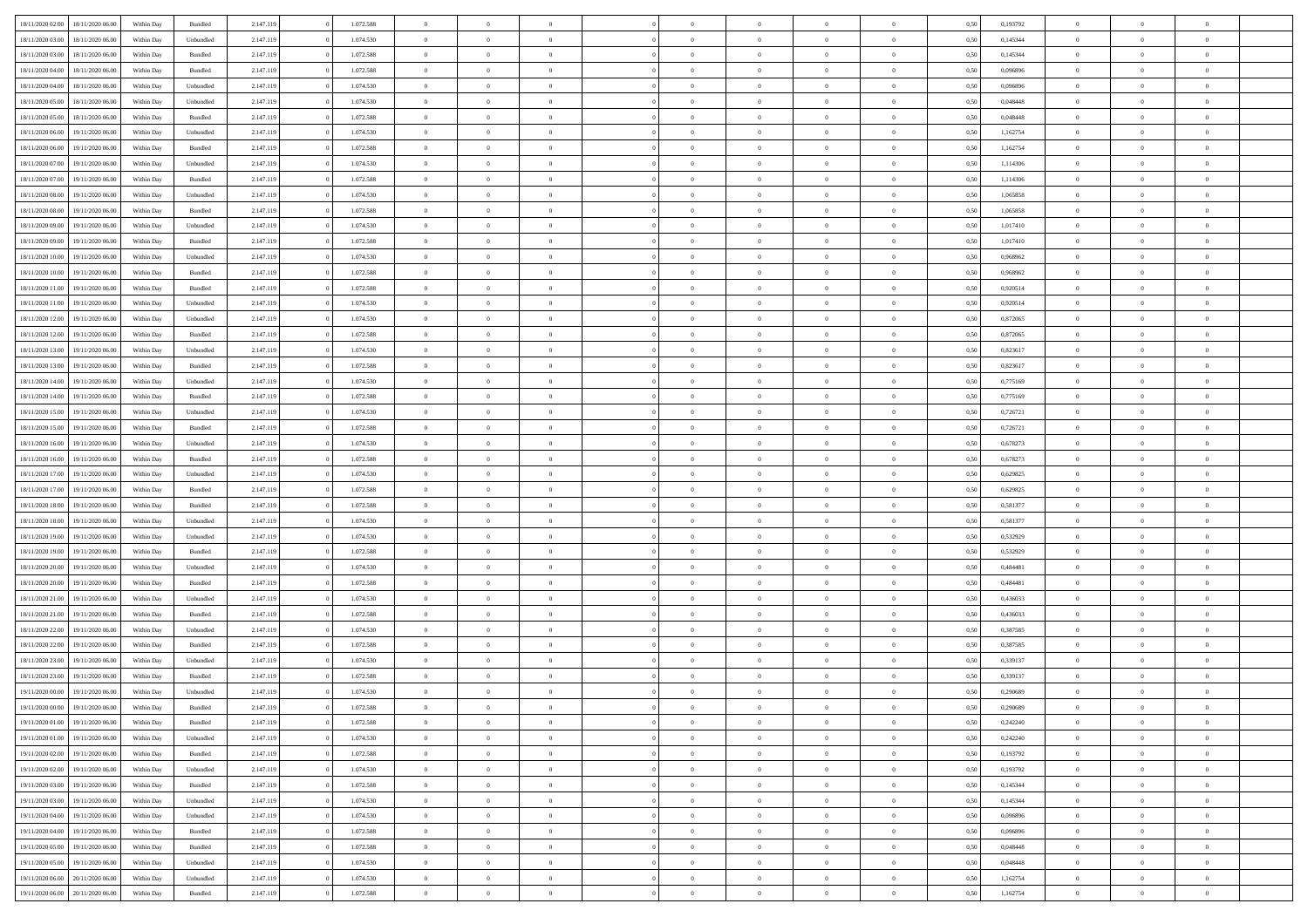| 19/11/2020 07:00 20/11/2020 06:00 | Within Dav | Unbundled         | 2.147.119 | 1.074.530 |  |  |  |  | 1,114306 |  |  |
|-----------------------------------|------------|-------------------|-----------|-----------|--|--|--|--|----------|--|--|
| 19/11/2020 07:00 20/11/2020 06:00 | Within Day | Bundled           | 2.147.119 | 1.072.588 |  |  |  |  | 1,114306 |  |  |
| 19/11/2020 08:00 20/11/2020 06:00 | Within Day | <b>H</b> phundled | 2.147.119 | .074.530  |  |  |  |  | 1,065858 |  |  |
| 19/11/2020 08:00 20/11/2020 06:00 | Within Day | Bundled           | 2.147.119 | .072.588  |  |  |  |  | 1,065858 |  |  |

(\*) GCV used for the purpose of the conversion does not corresponding to the actual GCV of the Gas Day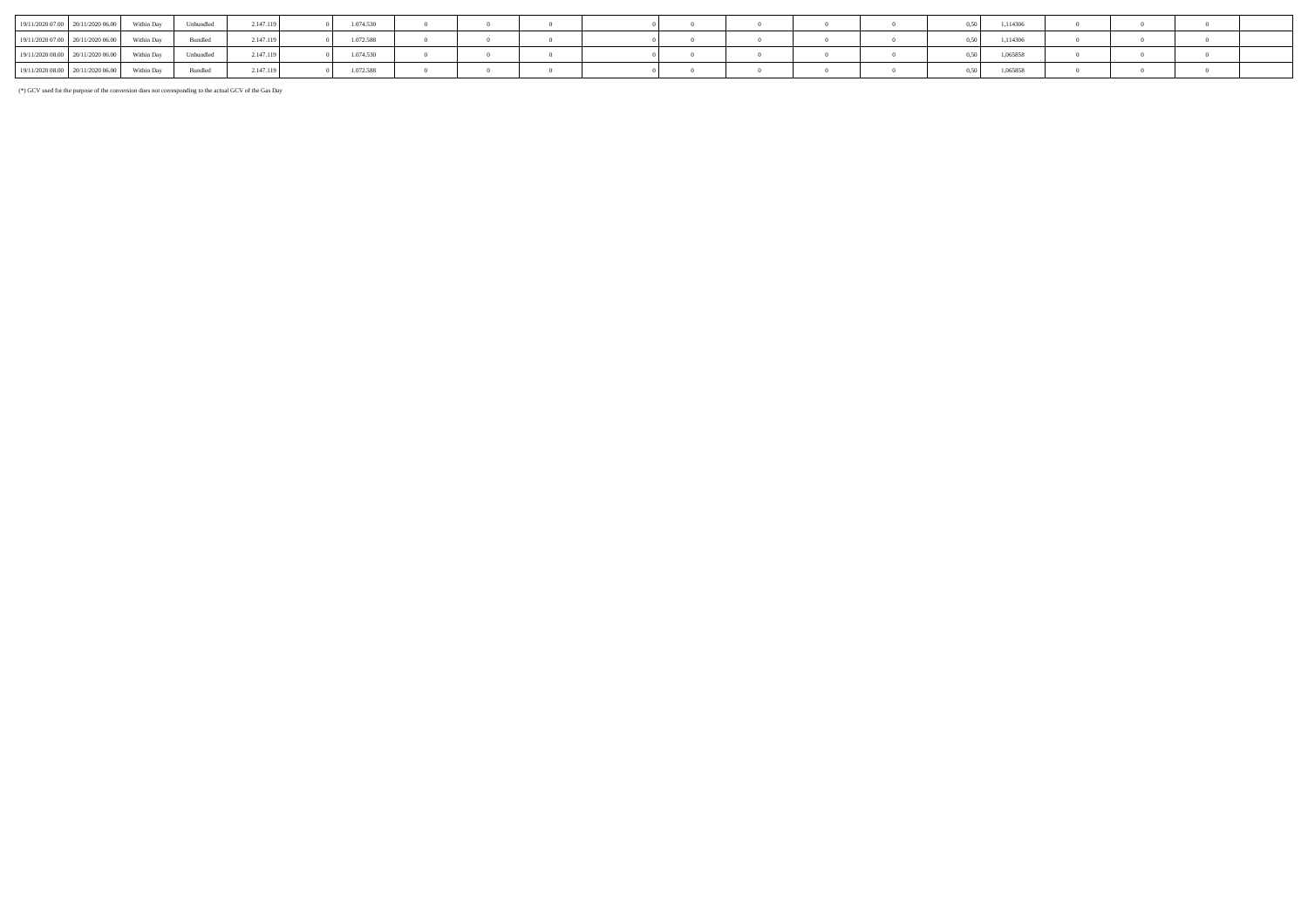## **SNAM RETE GAS**

**Transportation capacity at Entry Point interconnected with foreign pipelines**

**Update to 19/11/2020 of offered and assigned capacity in auction day-ahead and within-day**

**Thermal Year 2020/2021**

(Values in Scm/day (15° C; 1,01325 bar); Prices in c/Scm)

**Entry Point**

**GORIZIA**

|                  | Timeframe        |                     |               |              |                      |           | <b>Offered capacity</b> |                | <b>Assigned capacity</b> | Day-Ahead               |                         | <b>Total Prices</b>              |                                  |                                           |                     |                         | <b>SRG Prices</b>                |                                |                          |             |
|------------------|------------------|---------------------|---------------|--------------|----------------------|-----------|-------------------------|----------------|--------------------------|-------------------------|-------------------------|----------------------------------|----------------------------------|-------------------------------------------|---------------------|-------------------------|----------------------------------|--------------------------------|--------------------------|-------------|
|                  |                  | <b>Auction type</b> | Offered       | Transportati | Assigned<br>capacity |           |                         |                |                          | Interrupted<br>Capacity |                         |                                  |                                  |                                           | <b>Split factor</b> |                         |                                  |                                | <b>Auction</b>           | <b>Note</b> |
| From             | To               |                     | capacity type | on capacity  | (before<br>auction)  | Firm      | Interruptible           | Firm           | Interruptible            | Interruptible           | Reserve price -<br>Firm | <b>Auction premium</b><br>- Firm | Reserve price -<br>Interruptible | <b>Auction premiun</b><br>- Interruptible |                     | Reserve price -<br>Firm | <b>Auction</b><br>premium - Firm | Reserve price<br>Interruptible | premium<br>Interruptible |             |
| 01/11/2020 06:00 | 02/11/2020 06.00 | Day Ahead           | Bundled       | 4.800.000    |                      | 2.397.828 | $\overline{0}$          | 26.827         | $\overline{0}$           |                         | 1,391742                | $\theta$                         | $\overline{0}$                   | $\mathbf{0}$                              | 0,50                | 0,005201                | $\overline{0}$                   | 0,005201                       | $\bf{0}$                 |             |
| 01/11/2020 06.00 | 02/11/2020 06.00 | Day Ahead           | Unbundled     | 4.800.000    |                      | 2.402.170 | $\overline{0}$          | $\overline{0}$ | $\overline{0}$           |                         | $\overline{0}$          | $\theta$                         | $\overline{0}$                   | $\mathbf{0}$                              | 0,50                | 0,005201                | $\overline{0}$                   | 0,005201                       | $\overline{0}$           |             |
| 02/11/2020 06.00 | 03/11/2020 06.00 | Day Ahead           | Bundled       | 4.800.000    |                      | 2.397.828 | $\overline{0}$          | 26.827         | $\Omega$                 |                         | 1,391742                |                                  | $\Omega$                         | $\theta$                                  | 0,50                | 0,005201                | $\overline{0}$                   | 0,005201                       | $\theta$                 |             |
| 02/11/2020 06.00 | 03/11/2020 06.00 | Day Ahead           | Unbundled     | 4.800.000    |                      | 2.402.170 | $\overline{0}$          | $\Omega$       | $\overline{0}$           |                         | $\Omega$                | $\theta$                         | $\theta$                         | $\theta$                                  | 0,50                | 0,005201                | $\overline{0}$                   | 0,005201                       | $\theta$                 |             |
| 03/11/2020 06.00 | 04/11/2020 06.00 | Day Ahead           | Unbundled     | 4.800.000    |                      | 2.402.170 | $\overline{0}$          | $\overline{0}$ | $\overline{0}$           |                         | $\overline{0}$          | $\theta$                         | $\overline{0}$                   | $\mathbf{0}$                              | 0,50                | 0,005201                | $\overline{0}$                   | 0,005201                       | $\bf{0}$                 |             |
| 03/11/2020 06.00 | 04/11/2020 06:00 | Day Ahead           | Bundled       | 4.800,000    |                      | 2.397.828 | $\overline{0}$          | $\theta$       | $\theta$                 |                         | $\Omega$                | $\theta$                         | $\overline{0}$                   | $\theta$                                  | 0.50                | 0.005201                | $\overline{0}$                   | 0.005201                       | $\Omega$                 |             |
| 04/11/2020 06.00 | 05/11/2020 06.00 | Day Ahead           | Bundled       | 4.800,000    |                      | 2.397.828 | $\overline{0}$          | $\theta$       | $\Omega$                 |                         | $\Omega$                | $\sqrt{2}$                       | $\theta$                         | $\theta$                                  | 0.50                | 0,005201                | $\overline{0}$                   | 0.005201                       | $\Omega$                 |             |
| 04/11/2020 06.00 | 05/11/2020 06.00 | Day Ahead           | Unbundled     | 4.800.000    |                      | 2.402.170 | $\overline{0}$          | $\theta$       | $\Omega$                 |                         | $\Omega$                | $\theta$                         | $\overline{0}$                   | $\Omega$                                  | 0,50                | 0,005201                | $\overline{0}$                   | 0,005201                       | $\Omega$                 |             |
| 05/11/2020 06.00 | 06/11/2020 06:00 | Day Ahead           | Unbundled     | 4.800,000    |                      | 2.402.170 | $\overline{0}$          | $\Omega$       | $\Omega$                 |                         | $\Omega$                | $\sqrt{2}$                       | $\Omega$                         | $\Omega$                                  | 0.50                | 0.005201                | $\overline{0}$                   | 0,005201                       | $\theta$                 |             |
| 05/11/2020 06:00 | 06/11/2020 06.00 | Day Ahead           | Bundled       | 4.800.000    |                      | 2.397.828 | $\theta$                | $\Omega$       | $\Omega$                 |                         | $\Omega$                |                                  | $\Omega$                         | $\theta$                                  | 0,50                | 0,005201                | $\Omega$                         | 0,005201                       | $\Omega$                 |             |
| 06/11/2020 06:00 | 07/11/2020 06.00 | Day Ahead           | Unbundled     | 4.800,000    |                      | 2.402.170 | $\overline{0}$          | $\Omega$       | $\Omega$                 |                         | $\Omega$                | $\theta$                         | $\theta$                         | $\theta$                                  | 0,50                | 0.005201                | $\overline{0}$                   | 0.005201                       | $\theta$                 |             |
| 06/11/2020 06.00 | 07/11/2020 06.00 | Day Ahead           | Bundled       | 4.800,000    |                      | 2.397.828 | $\overline{0}$          | $\overline{0}$ | $\overline{0}$           |                         | $\overline{0}$          | $\overline{0}$                   | $\overline{0}$                   | $\overline{0}$                            | 0,50                | 0,005201                | $\overline{0}$                   | 0,005201                       | $\bf{0}$                 |             |
| 07/11/2020 06:00 | 08/11/2020 06:00 | Day Ahead           | Bundled       | 4.800,000    |                      | 2.397.828 | $\overline{0}$          | $\overline{0}$ | $\overline{0}$           |                         | $\Omega$                |                                  | $\overline{0}$                   | $\mathbf{0}$                              | 0.50                | 0.005201                | $\overline{0}$                   | 0.005201                       | $\Omega$                 |             |
| 07/11/2020 06.00 | 08/11/2020 06.00 | Day Ahead           | Unbundled     | 4.800,000    |                      | 2.402.170 | $\overline{0}$          | $\overline{0}$ | $\overline{0}$           |                         | $\Omega$                | $\theta$                         | $\overline{0}$                   | $\overline{0}$                            | 0.50                | 0,005201                | $\overline{0}$                   | 0,005201                       | $\Omega$                 |             |
| 08/11/2020 06.00 | 09/11/2020 06.00 | Day Ahead           | Bundled       | 4.800.000    |                      | 2.397.828 | $\overline{0}$          | $\overline{0}$ | $\overline{0}$           |                         | $\theta$                | $\theta$                         | $\overline{0}$                   | $\mathbf{0}$                              | 0,50                | 0,005201                | $\overline{0}$                   | 0,005201                       | $\bf{0}$                 |             |
| 08/11/2020 06:00 | 09/11/2020 06:00 | Day Ahead           | Unbundled     | 4.800,000    |                      | 2.402.170 | $\overline{0}$          | $\Omega$       | $\Omega$                 |                         | $\Omega$                |                                  | $\theta$                         | $\theta$                                  | 0.50                | 0.005201                | $\Omega$                         | 0.005201                       | $\Omega$                 |             |
| 09/11/2020 06.00 | 10/11/2020 06.00 | Day Ahead           | Bundled       | 4.800.000    |                      | 2.397.828 | $\overline{0}$          | $\Omega$       | $\Omega$                 |                         | $\Omega$                | $\sqrt{2}$                       | $\theta$                         | $\theta$                                  | 0,50                | 0,005201                | $\overline{0}$                   | 0,005201                       | $\theta$                 |             |
| 09/11/2020 06:00 | 10/11/2020 06:00 | Day Ahead           | Unbundled     | 4.800.000    |                      | 2.402.170 | $\overline{0}$          | $\theta$       | $\overline{0}$           |                         | $\Omega$                | $\theta$                         | $\overline{0}$                   | $\mathbf{0}$                              | 0,50                | 0,005201                | $\overline{0}$                   | 0,005201                       | $\Omega$                 |             |
| 10/11/2020 06:00 | 11/11/2020 06:00 | Day Ahead           | Unbundled     | 4.800,000    |                      | 2.402.170 | $\overline{0}$          | $\theta$       | $\overline{0}$           |                         | $\overline{0}$          | $\theta$                         | $\overline{0}$                   | $\overline{0}$                            | 0.50                | 0.005201                | $\,$ 0 $\,$                      | 0.005201                       | $\Omega$                 |             |
| 10/11/2020 06.00 | 11/11/2020 06.00 | Day Ahead           | Bundled       | 4.800.000    |                      | 2.397.828 | $\overline{0}$          | $\overline{0}$ | $\overline{0}$           |                         | $\Omega$                | $\theta$                         | $\overline{0}$                   | $\overline{0}$                            | 0,50                | 0,005201                | $\overline{0}$                   | 0,005201                       | $\Omega$                 |             |
| 11/11/2020 06:00 | 12/11/2020 06:00 | Day Ahead           | Unbundled     | 4.800,000    |                      | 2.402.170 | $\overline{0}$          | $\Omega$       | $\Omega$                 |                         | $\Omega$                | $\theta$                         | $\theta$                         | $\theta$                                  | 0,50                | 0.005201                | $\overline{0}$                   | 0.005201                       | $\theta$                 |             |
| 11/11/2020 06:00 | 12/11/2020 06:00 | Day Ahead           | Bundled       | 4.800.000    |                      | 2.397.828 | $\overline{0}$          | $\theta$       | $\Omega$                 |                         | $\Omega$                | $\theta$                         | $\overline{0}$                   | $\Omega$                                  | 0,50                | 0,005201                | $\overline{0}$                   | 0,005201                       | $\Omega$                 |             |
| 12/11/2020 06.00 | 13/11/2020 06.00 | Day Ahead           | Bundled       | 4.800.000    |                      | 2.397.828 | $\overline{0}$          | $\overline{0}$ | $\overline{0}$           |                         | $\theta$                |                                  | $\overline{0}$                   | $\mathbf{0}$                              | 0.50                | 0,005201                | $\overline{0}$                   | 0,005201                       | $\bf{0}$                 |             |
| 12/11/2020 06.00 | 13/11/2020 06.00 | Day Ahead           | Unbundled     | 4.800.000    |                      | 2.402.170 | $\overline{0}$          | $\theta$       | $\overline{0}$           |                         | $\Omega$                | $\theta$                         | $\theta$                         | $\overline{0}$                            | 0,50                | 0,005201                | $\overline{0}$                   | 0,005201                       | $\Omega$                 |             |
| 13/11/2020 06:00 | 14/11/2020 06.00 | Day Ahead           | Bundled       | 4.800.000    |                      | 2.397.828 | $\overline{0}$          | $\overline{0}$ | $\overline{0}$           |                         | $\overline{0}$          | $\theta$                         | $\overline{0}$                   | $\mathbf{0}$                              | 0,50                | 0,005201                | $\bf{0}$                         | 0,005201                       | $\bf{0}$                 |             |
| 13/11/2020 06:00 | 14/11/2020 06.00 | Day Ahead           | Unbundled     | 4.800.000    |                      | 2.402.170 | $\overline{0}$          | $\overline{0}$ | $\overline{0}$           |                         | $\Omega$                |                                  | $\overline{0}$                   | $\mathbf{0}$                              | 0,50                | 0,005201                | $\overline{0}$                   | 0,005201                       | $\Omega$                 |             |
| 14/11/2020 06.00 | 15/11/2020 06.00 | Day Ahead           | Unbundled     | 4.800.000    |                      | 2.402.170 | $\overline{0}$          | $\overline{0}$ | $\theta$                 |                         | $\Omega$                | $\theta$                         | $\overline{0}$                   | $\overline{0}$                            | 0,50                | 0,005201                | $\,$ 0 $\,$                      | 0,005201                       | $\Omega$                 |             |
| 14/11/2020 06:00 | 15/11/2020 06.00 | Day Ahead           | Bundled       | 4.800.000    |                      | 2.397.828 | $\overline{0}$          | $\theta$       | $\Omega$                 |                         | $\Omega$                | $\theta$                         | $\overline{0}$                   | $\Omega$                                  | 0,50                | 0,005201                | $\overline{0}$                   | 0,005201                       | $\Omega$                 |             |
| 15/11/2020 06:00 | 16/11/2020 06.00 | Day Ahead           | Unbundled     | 4.800,000    |                      | 2.402.170 | $\overline{0}$          | $\Omega$       | $\Omega$                 |                         | $\Omega$                | $\sqrt{2}$                       | $\Omega$                         | $\theta$                                  | 0.50                | 0.005201                | $\overline{0}$                   | 0.005201                       | $\theta$                 |             |
| 15/11/2020 06.00 | 16/11/2020 06.00 | Day Ahead           | Bundled       | 4.800.000    |                      | 2.397.828 | $\overline{0}$          | $\overline{0}$ | $\overline{0}$           |                         | $\Omega$                | $\sim$                           | $\overline{0}$                   | $\mathbf{0}$                              | 0,50                | 0,005201                | $\overline{0}$                   | 0,005201                       | $\bf{0}$                 |             |
| 16/11/2020 06:00 | 17/11/2020 06.00 | Day Ahead           | Bundled       | 4.800,000    |                      | 2.397.828 | $\overline{0}$          | $\Omega$       | $\Omega$                 |                         | $\Omega$                | $\theta$                         | $\overline{0}$                   | $\overline{0}$                            | 0,50                | 0,005201                | $\overline{0}$                   | 0,005201                       | $\theta$                 |             |
| 16/11/2020 06.00 | 17/11/2020 06.00 | Day Ahead           | Unbundled     | 4.800,000    |                      | 2.402.170 | $\overline{0}$          | $\Omega$       | $\overline{0}$           |                         | $\Omega$                | $\theta$                         | $\overline{0}$                   | $\overline{0}$                            | 0.50                | 0.005201                | $\overline{0}$                   | 0.005201                       | $\Omega$                 |             |
| 17/11/2020 06:00 | 18/11/2020 06:00 | Day Ahead           | Unbundled     | 4.800.000    |                      | 2.402.170 | $\overline{0}$          | $\Omega$       | $\Omega$                 |                         | $\Omega$                |                                  | $\Omega$                         | $\theta$                                  | 0.50                | 0,005201                | $\overline{0}$                   | 0,005201                       | $\Omega$                 |             |
| 17/11/2020 06.00 | 18/11/2020 06.00 | Day Ahead           | Bundled       | 4.800,000    |                      | 2.397.828 | $\overline{0}$          | $\overline{0}$ | $\overline{0}$           |                         | $\Omega$                | $\theta$                         | $\overline{0}$                   | $\overline{0}$                            | 0.50                | 0.005201                | $\overline{0}$                   | 0.005201                       | $\Omega$                 |             |
| 18/11/2020 06.00 | 19/11/2020 06.00 | Day Ahead           | Unbundled     | 4.800.000    |                      | 2.402.170 | $\overline{0}$          | $\overline{0}$ | $\overline{0}$           |                         | $\Omega$                | $\theta$                         | $\overline{0}$                   | $\bf{0}$                                  | 0,50                | 0,005201                | $\overline{0}$                   | 0,005201                       | $\overline{0}$           |             |
| 18/11/2020 06.00 | 19/11/2020 06.00 | Day Ahead           | Bundled       | 4.800.000    |                      | 2.397.828 | $\overline{0}$          | $\Omega$       | $\Omega$                 |                         |                         |                                  | $\Omega$                         | $\theta$                                  | 0,50                | 0,005201                | $\overline{0}$                   | 0,005201                       | $\Omega$                 |             |
| 19/11/2020 06.00 | 20/11/2020 06:00 | Day Ahead           | Bundled       | 4.800.000    |                      | 2.397.828 | $\overline{0}$          | $\overline{0}$ | $\Omega$                 |                         | $\Omega$                |                                  | $\Omega$                         | $\Omega$                                  | 0,50                | 0,005201                | $\overline{0}$                   | 0,005201                       | $\Omega$                 |             |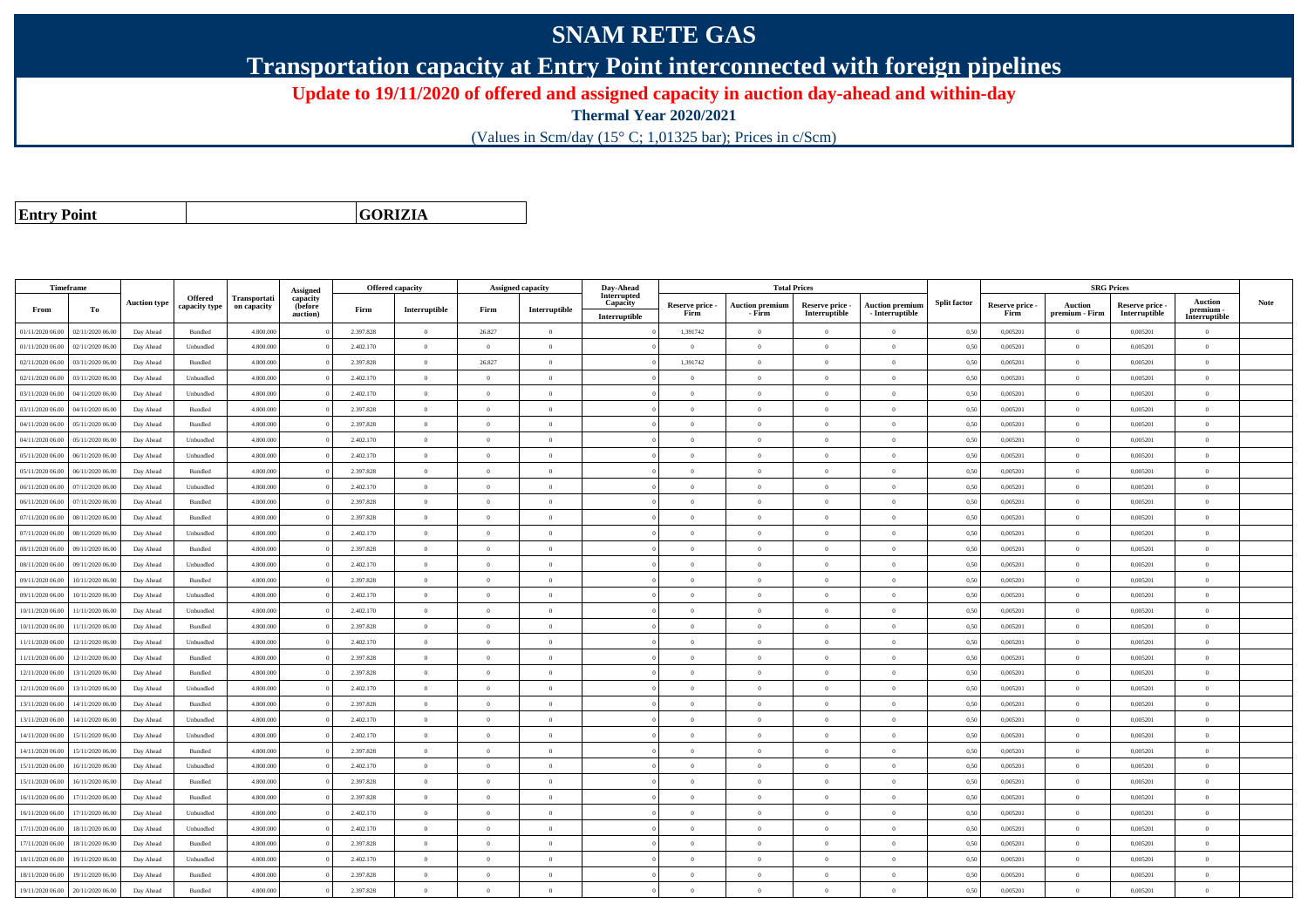|                                      |            |                    |           |        |           | $\overline{0}$ | $\theta$       |                | $\overline{0}$ | $\theta$       |                | $\theta$       |      |          | $\theta$       |                | $\overline{0}$ |  |
|--------------------------------------|------------|--------------------|-----------|--------|-----------|----------------|----------------|----------------|----------------|----------------|----------------|----------------|------|----------|----------------|----------------|----------------|--|
| 19/11/2020 06:00 20/11/2020 06:00    | Day Ahead  | Unbundled          | 4.800.000 |        | 2.402.170 |                |                |                |                |                |                |                | 0,50 | 0,005201 |                | 0,005201       |                |  |
| 01/11/2020 06:00<br>02/11/2020 06.00 | Within Day | Unbundled          | 4.800.00  | 26.827 | 2.402.169 | $\bf{0}$       | $\bf{0}$       | $\bf{0}$       | $\bf{0}$       | $\overline{0}$ | $\bf{0}$       | $\bf{0}$       | 0,50 | 0,520119 | $\,$ 0 $\,$    | $\bf{0}$       | $\overline{0}$ |  |
| 01/11/2020 06:00<br>02/11/2020 06.00 | Within Day | Bundled            | 4.800,000 | 26.827 | 2.371.001 | $\overline{0}$ | $\bf{0}$       | $\overline{0}$ | $\overline{0}$ | $\overline{0}$ | $\overline{0}$ | $\bf{0}$       | 0.50 | 0,520119 | $\overline{0}$ | $\overline{0}$ | $\bf{0}$       |  |
| 01/11/2020 07:00<br>02/11/2020 06.00 | Within Day | Unbundled          | 4.800.000 | 26.827 | 2.302.079 | $\overline{0}$ | $\overline{0}$ | $\overline{0}$ | $\overline{0}$ | $\theta$       | $\overline{0}$ | $\bf{0}$       | 0,50 | 0,520119 | $\,$ 0 $\,$    | $\,$ 0 $\,$    | $\overline{0}$ |  |
| 01/11/2020 07:00<br>02/11/2020 06.00 | Within Day | Bundled            | 4.800.000 | 26.827 | 2.272.209 | $\bf{0}$       | $\overline{0}$ | $\bf{0}$       | $\overline{0}$ | $\bf{0}$       | $\overline{0}$ | $\bf{0}$       | 0,50 | 0,520119 | $\,$ 0 $\,$    | $\bf{0}$       | $\overline{0}$ |  |
|                                      |            |                    |           |        |           |                |                |                |                |                |                |                |      |          |                |                |                |  |
| 01/11/2020 08:00<br>02/11/2020 06.00 | Within Day | Bundled            | 4.800,000 | 26.827 | 2.173.418 | $\overline{0}$ | $\bf{0}$       | $\overline{0}$ | $\bf{0}$       | $\overline{0}$ | $\overline{0}$ | $\bf{0}$       | 0.50 | 0.520119 | $\bf{0}$       | $\theta$       | $\overline{0}$ |  |
| 01/11/2020 08:00<br>02/11/2020 06.00 | Within Day | Unbundled          | 4.800.000 | 26.827 | 2.201.988 | $\overline{0}$ | $\bf{0}$       | $\overline{0}$ | $\overline{0}$ | $\overline{0}$ | $\overline{0}$ | $\bf{0}$       | 0,50 | 0,520119 | $\,$ 0 $\,$    | $\bf{0}$       | $\overline{0}$ |  |
| 01/11/2020 09:00<br>02/11/2020 06.00 | Within Day | Unbundled          | 4.800.000 | 26.827 | 2.101.898 | $\bf{0}$       | $\bf{0}$       | $\bf{0}$       | $\bf{0}$       | $\overline{0}$ | $\overline{0}$ | $\bf{0}$       | 0,50 | 0,520119 | $\,$ 0 $\,$    | $\bf{0}$       | $\overline{0}$ |  |
| 01/11/2020 09:00<br>02/11/2020 06:00 | Within Day | Bundled            | 4.800,000 | 26.827 | 2.074.626 | $\overline{0}$ | $\bf{0}$       | $\overline{0}$ | $\bf{0}$       | $\overline{0}$ | $\overline{0}$ | $\bf{0}$       | 0.50 | 0.520119 | $\bf{0}$       | $\overline{0}$ | $\bf{0}$       |  |
| 01/11/2020 11:00<br>02/11/2020 06.00 | Within Day | Unbundled          | 4.800.000 | 26.827 | 1.901.717 | $\overline{0}$ | $\bf{0}$       | $\overline{0}$ | $\overline{0}$ | $\overline{0}$ | $\overline{0}$ | $\bf{0}$       | 0,50 | 0,520119 | $\,$ 0 $\,$    | $\bf{0}$       | $\overline{0}$ |  |
| 01/11/2020 11:00<br>02/11/2020 06.00 | Within Day | Bundled            | 4.800.000 | 26.827 | 1.877.042 | $\bf{0}$       | $\bf{0}$       | $\bf{0}$       | $\bf{0}$       | $\overline{0}$ | $\overline{0}$ | $\bf{0}$       | 0,50 | 0,520119 | $\,$ 0 $\,$    | $\bf{0}$       | $\overline{0}$ |  |
| 01/11/2020 12:00<br>02/11/2020 06.00 | Within Day | Unbundled          | 4.800,000 | 26.827 | 1.801.627 | $\overline{0}$ | $\bf{0}$       | $\overline{0}$ | $\overline{0}$ | $\overline{0}$ | $\overline{0}$ | $\bf{0}$       | 0.50 | 0,520119 | $\overline{0}$ | $\overline{0}$ | $\,$ 0         |  |
|                                      |            |                    |           |        |           |                |                |                |                |                |                |                |      |          |                |                |                |  |
| 01/11/2020 12:00<br>02/11/2020 06.00 | Within Day | Bundled            | 4.800.000 | 26.827 | 1.778.251 | $\overline{0}$ | $\bf{0}$       | $\overline{0}$ | $\overline{0}$ | $\theta$       | $\overline{0}$ | $\bf{0}$       | 0,50 | 0,520119 | $\,$ 0 $\,$    | $\,$ 0 $\,$    | $\overline{0}$ |  |
| 01/11/2020 13:00<br>02/11/2020 06.00 | Within Day | Unbundled          | 4.800.000 | 26.827 | 1.701.536 | $\bf{0}$       | $\bf{0}$       | $\bf{0}$       | $\bf{0}$       | $\bf{0}$       | $\overline{0}$ | $\bf{0}$       | 0,50 | 0,520119 | $\,$ 0 $\,$    | $\bf{0}$       | $\overline{0}$ |  |
| 01/11/2020 13:00<br>02/11/2020 06.00 | Within Day | Bundled            | 4.800,000 | 26.827 | 1.679.459 | $\overline{0}$ | $\bf{0}$       | $\overline{0}$ | $\bf{0}$       | $\overline{0}$ | $\overline{0}$ | $\bf{0}$       | 0.50 | 0.520119 | $\bf{0}$       | $\theta$       | $\overline{0}$ |  |
| 01/11/2020 14:00<br>02/11/2020 06.00 | Within Day | Unbundled          | 4.800.000 | 26.827 | 1.601.446 | $\overline{0}$ | $\bf{0}$       | $\overline{0}$ | $\overline{0}$ | $\overline{0}$ | $\overline{0}$ | $\bf{0}$       | 0,50 | 0,520119 | $\,$ 0 $\,$    | $\theta$       | $\overline{0}$ |  |
| 01/11/2020 14:00<br>02/11/2020 06.00 | Within Day | Bundled            | 4.800.000 | 26.827 | 1.580.667 | $\bf{0}$       | $\bf{0}$       | $\bf{0}$       | $\bf{0}$       | $\overline{0}$ | $\overline{0}$ | $\bf{0}$       | 0,50 | 0,520119 | $\,$ 0 $\,$    | $\bf{0}$       | $\overline{0}$ |  |
| 01/11/2020 15:00<br>02/11/2020 06:00 | Within Day | Unbundled          | 4.800,000 | 26.827 | 1.501.356 | $\overline{0}$ | $\bf{0}$       | $\overline{0}$ | $\bf{0}$       | $\overline{0}$ | $\overline{0}$ | $\bf{0}$       | 0.50 | 0.520119 | $\bf{0}$       | $\overline{0}$ | $\bf{0}$       |  |
| 01/11/2020 15:00<br>02/11/2020 06.00 | Within Day | Bundled            | 4.800.000 | 26.827 | 1.481.875 | $\bf{0}$       | $\bf{0}$       | $\overline{0}$ | $\overline{0}$ | $\overline{0}$ | $\overline{0}$ | $\bf{0}$       | 0,50 | 0,520119 | $\,$ 0 $\,$    | $\bf{0}$       | $\overline{0}$ |  |
|                                      |            |                    |           |        |           |                |                |                |                |                |                |                |      |          |                |                |                |  |
| 01/11/2020 16.00<br>02/11/2020 06.00 | Within Day | Bundled            | 4.800.00  | 26.827 | 1.383.084 | $\bf{0}$       | $\bf{0}$       | $\bf{0}$       | $\bf{0}$       | $\overline{0}$ | $\overline{0}$ | $\bf{0}$       | 0,50 | 0,520119 | $\,$ 0 $\,$    | $\bf{0}$       | $\overline{0}$ |  |
| 01/11/2020 16.00<br>02/11/2020 06.00 | Within Day | Unbundled          | 4.800,000 | 26.827 | 1.401.265 | $\overline{0}$ | $\bf{0}$       | $\overline{0}$ | $\overline{0}$ | $\overline{0}$ | $\overline{0}$ | $\bf{0}$       | 0.50 | 0,520119 | $\overline{0}$ | $\,$ 0 $\,$    | $\,$ 0         |  |
| 01/11/2020 17.00<br>02/11/2020 06:00 | Within Day | Unbundled          | 4.800.000 | 26.827 | 1.301.175 | $\overline{0}$ | $\overline{0}$ | $\overline{0}$ | $\overline{0}$ | $\theta$       | $\overline{0}$ | $\bf{0}$       | 0,50 | 0,520119 | $\,$ 0 $\,$    | $\,$ 0 $\,$    | $\overline{0}$ |  |
| 01/11/2020 17:00<br>02/11/2020 06.00 | Within Day | Bundled            | 4.800.000 | 26.827 | 1.284.292 | $\bf{0}$       | $\bf{0}$       | $\bf{0}$       | $\bf{0}$       | $\overline{0}$ | $\overline{0}$ | $\bf{0}$       | 0,50 | 0,520119 | $\,$ 0 $\,$    | $\bf{0}$       | $\overline{0}$ |  |
| 01/11/2020 18:00<br>02/11/2020 06.00 | Within Day | Unbundled          | 4.800,000 | 26.827 | 1.201.084 | $\overline{0}$ | $\overline{0}$ | $\overline{0}$ | $\overline{0}$ | $\overline{0}$ | $\overline{0}$ | $\bf{0}$       | 0.50 | 0.520119 | $\bf{0}$       | $\overline{0}$ | $\overline{0}$ |  |
| 01/11/2020 18:00<br>02/11/2020 06.00 | Within Day | Bundled            | 4.800.000 | 26.827 | 1.185.500 | $\overline{0}$ | 10.060         | $\overline{0}$ | 1,407609       | $\overline{0}$ | $\overline{0}$ | $\bf{0}$       | 0,50 | 0,520119 | $\,$ 0 $\,$    | $\theta$       | $\overline{0}$ |  |
| 02/11/2020 06.00                     | Within Day | Unbundled          | 4.800.000 | 36.886 | 1.100.994 | $\bf{0}$       | $\theta$       | $\bf{0}$       | $\overline{0}$ | $\overline{0}$ | $\overline{0}$ | $\bf{0}$       | 0,50 | 0,520119 | $\,$ 0 $\,$    | $\bf{0}$       | $\overline{0}$ |  |
| 01/11/2020 19:00                     |            |                    |           |        |           |                |                |                |                |                |                |                |      |          |                |                |                |  |
| 01/11/2020 19:00<br>02/11/2020 06:00 | Within Day | Bundled            | 4.800,000 | 36,886 | 1.077.487 | $\overline{0}$ | $\bf{0}$       | $\overline{0}$ | $\bf{0}$       | $\bf{0}$       | $\overline{0}$ | $\bf{0}$       | 0.50 | 0.520119 | $\bf{0}$       | $\overline{0}$ | $\bf{0}$       |  |
| 01/11/2020 20.00<br>02/11/2020 06.00 | Within Day | Unbundled          | 4.800.000 | 36.886 | 1.000.904 | $\overline{0}$ | $\bf{0}$       | $\overline{0}$ | $\overline{0}$ | $\overline{0}$ | $\overline{0}$ | $\bf{0}$       | 0,50 | 0,520119 | $\,$ 0 $\,$    | $\bf{0}$       | $\overline{0}$ |  |
| 01/11/2020 20.00<br>02/11/2020 06.00 | Within Day | Bundled            | 4.800.00  | 36.886 | 979.533   | $\bf{0}$       | $\bf{0}$       | $\bf{0}$       | $\bf{0}$       | $\overline{0}$ | $\bf{0}$       | $\bf{0}$       | 0,50 | 0,520119 | $\,$ 0 $\,$    | $\bf{0}$       | $\overline{0}$ |  |
| 01/11/2020 21.00<br>02/11/2020 06.00 | Within Day | Unbundled          | 4.800,000 | 36,886 | 900.813   | $\overline{0}$ | $\bf{0}$       | $\overline{0}$ | $\overline{0}$ | $\overline{0}$ | $\overline{0}$ | $\bf{0}$       | 0.50 | 0,520119 | $\overline{0}$ | $\,$ 0 $\,$    | $\,$ 0         |  |
| 01/11/2020 21.00<br>02/11/2020 06.00 | Within Day | Bundled            | 4.800.000 | 36,886 | 881,580   | $\overline{0}$ | $\overline{0}$ | $\overline{0}$ | $\overline{0}$ | $\overline{0}$ | $\overline{0}$ | $\bf{0}$       | 0.50 | 0.520119 | $\theta$       | $\theta$       | $\overline{0}$ |  |
| 01/11/2020 22.00<br>02/11/2020 06.00 | Within Day | Unbundled          | 4.800.000 | 36.886 | 800.723   | $\bf{0}$       | $\bf{0}$       | $\bf{0}$       | $\bf{0}$       | $\overline{0}$ | $\overline{0}$ | $\bf{0}$       | 0,50 | 0,520119 | $\,$ 0 $\,$    | $\bf{0}$       | $\overline{0}$ |  |
| 01/11/2020 22.00<br>02/11/2020 06.00 |            | Bundled            | 4.800,000 | 36,886 | 783.627   | $\overline{0}$ | $\bf{0}$       | $\overline{0}$ | $\bf{0}$       | $\overline{0}$ | $\overline{0}$ | $\bf{0}$       | 0.50 | 0.520119 | $\bf{0}$       | $\bf{0}$       | $\overline{0}$ |  |
|                                      | Within Day |                    |           |        |           |                |                |                |                |                |                |                |      |          |                |                |                |  |
| 01/11/2020 23:00<br>02/11/2020 06.00 | Within Day | Bundled            | 4.800.000 | 36,886 | 685.673   | $\overline{0}$ | $\overline{0}$ | $\overline{0}$ | $\overline{0}$ | $\overline{0}$ | $\overline{0}$ | $\bf{0}$       | 0.50 | 0,520120 | $\theta$       | $\theta$       | $\overline{0}$ |  |
| 01/11/2020 23.00<br>02/11/2020 06.00 | Within Day | Unbundled          | 4.800.000 | 36.886 | 700.632   | $\bf{0}$       | $\bf{0}$       | $\bf{0}$       | $\bf{0}$       | $\overline{0}$ | $\overline{0}$ | $\bf{0}$       | 0,50 | 0,520120 | $\,$ 0 $\,$    | $\bf{0}$       | $\overline{0}$ |  |
| 02/11/2020 00:00<br>02/11/2020 06:00 | Within Day | Unbundled          | 4.800,000 | 36,886 | 600.542   | $\overline{0}$ | $\bf{0}$       | $\overline{0}$ | $\bf{0}$       | $\bf{0}$       | $\overline{0}$ | $\bf{0}$       | 0.50 | 0.520120 | $\bf{0}$       | $\overline{0}$ | $\bf{0}$       |  |
| 02/11/2020 00:00<br>02/11/2020 06.00 | Within Day | Bundled            | 4.800.000 | 36,886 | 587.720   | $\overline{0}$ | $\overline{0}$ | $\overline{0}$ | $\overline{0}$ | $\overline{0}$ | $\overline{0}$ | $\bf{0}$       | 0.50 | 0,520120 | $\theta$       | $\theta$       | $\overline{0}$ |  |
| 02/11/2020 01:00<br>02/11/2020 06.00 | Within Day | Unbundled          | 4.800.000 | 36.886 | 500.452   | $\bf{0}$       | $\bf{0}$       | $\bf{0}$       | $\bf{0}$       | $\overline{0}$ | $\bf{0}$       | $\bf{0}$       | 0,50 | 0,520118 | $\,$ 0 $\,$    | $\bf{0}$       | $\overline{0}$ |  |
| 02/11/2020 01:00<br>02/11/2020 06.00 | Within Day | Bundled            | 4.800,000 | 36,886 | 489,766   | $\overline{0}$ | $\bf{0}$       | $\overline{0}$ | $\overline{0}$ | $\overline{0}$ | $\overline{0}$ | $\bf{0}$       | 0.50 | 0,520118 | $\overline{0}$ | $\,$ 0 $\,$    | $\,$ 0         |  |
| 02/11/2020 02:00<br>02/11/2020 06:00 | Within Day | Unbundled          | 4.800.000 | 36,886 | 400.361   | $\overline{0}$ | $\overline{0}$ | $\overline{0}$ | $\overline{0}$ | $\overline{0}$ | $\overline{0}$ | $\bf{0}$       | 0.5( | 0,520118 | $\theta$       | $\theta$       | $\overline{0}$ |  |
| 02/11/2020 02.00<br>02/11/2020 06.00 | Within Day | Bundled            | 4.800.000 | 36.886 | 391.813   | $\bf{0}$       | $\bf{0}$       | $\bf{0}$       | $\overline{0}$ | $\overline{0}$ | $\overline{0}$ | $\bf{0}$       | 0,50 | 0,520118 | $\,$ 0 $\,$    | $\bf{0}$       | $\overline{0}$ |  |
|                                      |            |                    |           |        |           |                |                |                |                |                |                |                |      |          |                |                |                |  |
| 02/11/2020 03:00<br>02/11/2020 06.00 | Within Day | Unbundled          | 4.800,000 | 36,886 | 300.271   | $\overline{0}$ | $\overline{0}$ | $\overline{0}$ | $\bf{0}$       | $\overline{0}$ | $\overline{0}$ | $\bf{0}$       | 0.50 | 0.520118 | $\bf{0}$       | $\theta$       | $\overline{0}$ |  |
| 02/11/2020 03:00<br>02/11/2020 06.00 | Within Dav | Bundled            | 4.800.000 | 36,886 | 293.860   | $\overline{0}$ | $\overline{0}$ | $\overline{0}$ | $\overline{0}$ | $\theta$       | $\overline{0}$ | $\overline{0}$ | 0.5( | 0,520118 | $\theta$       | $\theta$       | $\overline{0}$ |  |
| 02/11/2020 04:00<br>02/11/2020 06.00 | Within Day | Unbundled          | 4.800.000 | 36.886 | 200.180   | $\bf{0}$       | $\bf{0}$       | $\bf{0}$       | $\bf{0}$       | $\overline{0}$ | $\overline{0}$ | $\bf{0}$       | 0,50 | 0,520118 | $\overline{0}$ | $\bf{0}$       | $\overline{0}$ |  |
| 02/11/2020 04:00 02/11/2020 06:00    | Within Day | $\mathbf B$ undled | 4.800.000 | 36.886 | 195,906   | $\bf{0}$       | $\bf{0}$       |                | $\overline{0}$ | $\bf{0}$       |                | $\bf{0}$       | 0,50 | 0,520118 | $\bf{0}$       | $\bf{0}$       |                |  |
| 02/11/2020 05:00 02/11/2020 06:00    | Within Day | Unbundled          | 4.800.000 | 36.886 | 100.090   | $\overline{0}$ | $\overline{0}$ | $\overline{0}$ | $\theta$       | $\overline{0}$ | $\overline{0}$ | $\bf{0}$       | 0,50 | 0,520118 | $\theta$       | $\overline{0}$ | $\overline{0}$ |  |
| 02/11/2020 05:00<br>02/11/2020 06.00 | Within Day | Bundled            | 4.800.000 | 36.886 | 97.953    | $\overline{0}$ | $\bf{0}$       | $\overline{0}$ | $\overline{0}$ | $\bf{0}$       | $\overline{0}$ | $\bf{0}$       | 0,50 | 0,520118 | $\bf{0}$       | $\overline{0}$ | $\bf{0}$       |  |
| 02/11/2020 06:00 03/11/2020 06:00    | Within Day | Bundled            | 4.800.000 | 26.827 | 2.371.001 | $\overline{0}$ | $\overline{0}$ | $\overline{0}$ | $\overline{0}$ | $\mathbf{0}$   | $\overline{0}$ | $\,$ 0 $\,$    | 0.50 | 0,520119 | $\overline{0}$ | $\bf{0}$       | $\,$ 0 $\,$    |  |
|                                      |            |                    |           |        |           |                |                |                |                |                |                |                |      |          |                |                |                |  |
| 02/11/2020 06:00 03/11/2020 06:00    | Within Day | Unbundled          | 4.800.000 | 26,827 | 2.402.169 | $\overline{0}$ | $\overline{0}$ | $\overline{0}$ | $\overline{0}$ | $\overline{0}$ | $\overline{0}$ | $\bf{0}$       | 0,50 | 0,520119 | $\overline{0}$ | $\theta$       | $\overline{0}$ |  |
| 02/11/2020 07:00<br>03/11/2020 06:00 | Within Day | Unbundled          | 4.800.000 | 26.827 | 2.302.079 | $\overline{0}$ | $\bf{0}$       | $\overline{0}$ | $\overline{0}$ | $\overline{0}$ | $\overline{0}$ | $\bf{0}$       | 0,50 | 0,520119 | $\bf{0}$       | $\overline{0}$ | $\overline{0}$ |  |
| 02/11/2020 07:00 03/11/2020 06:00    | Within Day | Bundled            | 4.800.000 | 26.827 | 2.272.209 | $\overline{0}$ | $\bf{0}$       | $\overline{0}$ | $\overline{0}$ | $\bf{0}$       | $\overline{0}$ | $\bf{0}$       | 0.50 | 0.520119 | $\,$ 0 $\,$    | $\overline{0}$ | $\,$ 0         |  |
| 02/11/2020 08:00<br>03/11/2020 06:00 | Within Dav | Unbundled          | 4.800.000 | 26.827 | 2.201.988 | $\overline{0}$ | $\overline{0}$ | $\overline{0}$ | $\overline{0}$ | $\overline{0}$ | $\overline{0}$ | $\bf{0}$       | 0,50 | 0,520119 | $\overline{0}$ | $\theta$       | $\overline{0}$ |  |
| 02/11/2020 08:00<br>03/11/2020 06:00 | Within Day | Bundled            | 4.800.000 | 26.827 | 2.173.418 | $\overline{0}$ | $\overline{0}$ | $\overline{0}$ | $\overline{0}$ | $\overline{0}$ | $\overline{0}$ | $\bf{0}$       | 0,50 | 0,520119 | $\bf{0}$       | $\overline{0}$ | $\overline{0}$ |  |
| 02/11/2020 09:00 03/11/2020 06:00    | Within Day | Unbundled          | 4.800.000 | 26.827 | 2.101.898 | $\overline{0}$ | $\overline{0}$ | $\overline{0}$ | $\overline{0}$ | $\overline{0}$ | $\overline{0}$ | $\bf{0}$       | 0.50 | 0.520119 | $\mathbf{0}$   | $\bf{0}$       | $\,$ 0         |  |
| 02/11/2020 09:00 03/11/2020 06:00    | Within Dav | Bundled            | 4.800.000 | 26.827 | 2.074.626 | $\overline{0}$ | $\overline{0}$ | $\overline{0}$ | $\overline{0}$ | $\overline{0}$ | $\overline{0}$ | $\bf{0}$       | 0,50 | 0,520119 | $\overline{0}$ | $\theta$       | $\overline{0}$ |  |
|                                      |            |                    |           |        |           |                |                |                |                |                |                |                |      |          |                |                |                |  |
| 02/11/2020 10:00<br>03/11/2020 06.00 | Within Day | Unbundled          | 4.800.000 | 26.827 | 2.001.808 | $\overline{0}$ | $\bf{0}$       | $\overline{0}$ | $\bf{0}$       | $\overline{0}$ | $\overline{0}$ | $\bf{0}$       | 0,50 | 0,520119 | $\bf{0}$       | $\bf{0}$       | $\overline{0}$ |  |
| 02/11/2020 10:00 03/11/2020 06:00    | Within Day | Bundled            | 4.800.000 | 26.827 | 1.975.834 | $\,$ 0 $\,$    | $\bf{0}$       | $\overline{0}$ | $\overline{0}$ | $\,$ 0 $\,$    | $\overline{0}$ | $\,$ 0 $\,$    | 0,50 | 0,520119 | $\overline{0}$ | $\,$ 0 $\,$    | $\,$ 0 $\,$    |  |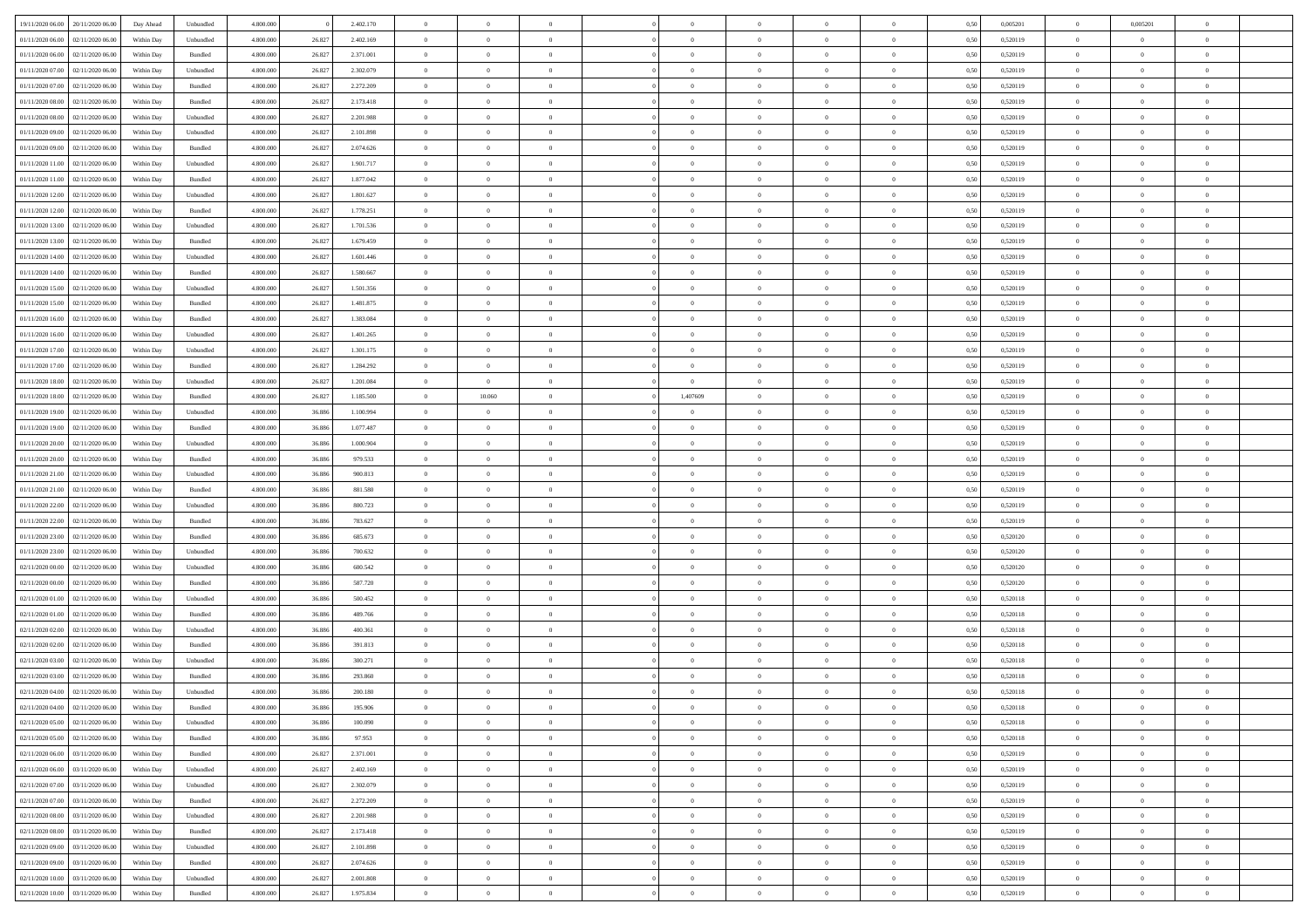| 02/11/2020 11:00 03/11/2020 06:00       | Within Day | Unbundled         | 4.800.000 | 26.827 | 1.901.717 | $\overline{0}$ | $\theta$       |                | $\overline{0}$ | $\theta$       |                | $\theta$       | 0,50 | 0,520119 | $\theta$       | $\theta$       | $\overline{0}$ |  |
|-----------------------------------------|------------|-------------------|-----------|--------|-----------|----------------|----------------|----------------|----------------|----------------|----------------|----------------|------|----------|----------------|----------------|----------------|--|
| 02/11/2020 11:00<br>03/11/2020 06.00    | Within Day | Bundled           | 4.800.00  | 26.827 | 1.877.042 | $\bf{0}$       | $\bf{0}$       | $\bf{0}$       | $\bf{0}$       | $\overline{0}$ | $\overline{0}$ | $\bf{0}$       | 0,50 | 0,520119 | $\,$ 0 $\,$    | $\bf{0}$       | $\overline{0}$ |  |
| 02/11/2020 12:00<br>03/11/2020 06.00    | Within Day | Unbundled         | 4.800,000 | 26.827 | 1.801.627 | $\overline{0}$ | $\bf{0}$       | $\overline{0}$ | $\overline{0}$ | $\overline{0}$ | $\overline{0}$ | $\bf{0}$       | 0.50 | 0,520119 | $\overline{0}$ | $\overline{0}$ | $\bf{0}$       |  |
| 02/11/2020 12:00<br>03/11/2020 06:00    | Within Day | Bundled           | 4.800.000 | 26.827 | 1.778.251 | $\overline{0}$ | $\overline{0}$ | $\overline{0}$ | $\overline{0}$ | $\theta$       | $\overline{0}$ | $\bf{0}$       | 0,50 | 0,520119 | $\,$ 0 $\,$    | $\,$ 0 $\,$    | $\overline{0}$ |  |
|                                         |            |                   |           |        |           |                |                |                |                |                |                |                |      |          |                |                |                |  |
| 02/11/2020 13:00<br>03/11/2020 06.00    | Within Day | Bundled           | 4.800.000 | 26.827 | 1.679.459 | $\bf{0}$       | $\overline{0}$ | $\bf{0}$       | $\overline{0}$ | $\bf{0}$       | $\overline{0}$ | $\bf{0}$       | 0,50 | 0,520119 | $\,$ 0 $\,$    | $\bf{0}$       | $\overline{0}$ |  |
| $02/11/2020\ 13.00$<br>03/11/2020 06:00 | Within Day | Unbundled         | 4.800,000 | 26.827 | 1.701.536 | $\overline{0}$ | $\bf{0}$       | $\overline{0}$ | $\bf{0}$       | $\overline{0}$ | $\overline{0}$ | $\bf{0}$       | 0.50 | 0.520119 | $\bf{0}$       | $\overline{0}$ | $\overline{0}$ |  |
| 02/11/2020 14:00<br>03/11/2020 06.00    | Within Day | Unbundled         | 4.800.000 | 26.827 | 1.601.446 | $\bf{0}$       | $\bf{0}$       | $\overline{0}$ | $\overline{0}$ | $\overline{0}$ | $\overline{0}$ | $\bf{0}$       | 0,50 | 0,520119 | $\,$ 0 $\,$    | $\bf{0}$       | $\overline{0}$ |  |
| 02/11/2020 14:00<br>03/11/2020 06.00    | Within Day | Bundled           | 4.800.000 | 26.827 | 1.580.667 | $\bf{0}$       | $\bf{0}$       | $\bf{0}$       | $\bf{0}$       | $\overline{0}$ | $\overline{0}$ | $\bf{0}$       | 0,50 | 0,520119 | $\,$ 0 $\,$    | $\bf{0}$       | $\overline{0}$ |  |
| 02/11/2020 15:00<br>03/11/2020 06:00    | Within Day | Unbundled         | 4.800,000 | 26.827 | 1.501.356 | $\overline{0}$ | $\bf{0}$       | $\overline{0}$ | $\bf{0}$       | $\overline{0}$ | $\overline{0}$ | $\bf{0}$       | 0.50 | 0.520119 | $\bf{0}$       | $\overline{0}$ | $\bf{0}$       |  |
| 02/11/2020 15:00<br>03/11/2020 06:00    | Within Day | Bundled           | 4.800.000 | 26.827 | 1.481.875 | $\bf{0}$       | $\bf{0}$       | $\overline{0}$ | $\overline{0}$ | $\overline{0}$ | $\overline{0}$ | $\bf{0}$       | 0,50 | 0,520119 | $\,$ 0 $\,$    | $\bf{0}$       | $\overline{0}$ |  |
|                                         |            |                   |           |        |           |                |                |                |                |                |                |                |      |          |                |                |                |  |
| 02/11/2020 16.00<br>03/11/2020 06.00    | Within Day | Unbundled         | 4.800.000 | 26.827 | 1.401.265 | $\bf{0}$       | $\bf{0}$       | $\bf{0}$       | $\bf{0}$       | $\overline{0}$ | $\overline{0}$ | $\bf{0}$       | 0,50 | 0,520119 | $\,$ 0 $\,$    | $\bf{0}$       | $\overline{0}$ |  |
| 02/11/2020 16:00<br>03/11/2020 06.00    | Within Day | Bundled           | 4.800.000 | 26.827 | 1.383.084 | $\overline{0}$ | $\bf{0}$       | $\overline{0}$ | $\overline{0}$ | $\overline{0}$ | $\overline{0}$ | $\bf{0}$       | 0.50 | 0,520119 | $\overline{0}$ | $\overline{0}$ | $\,$ 0         |  |
| 02/11/2020 17.00<br>03/11/2020 06:00    | Within Day | Unbundled         | 4.800.000 | 26.827 | 1.301.175 | $\overline{0}$ | $\bf{0}$       | $\overline{0}$ | $\overline{0}$ | $\theta$       | $\overline{0}$ | $\bf{0}$       | 0,50 | 0,520119 | $\,$ 0 $\,$    | $\,$ 0 $\,$    | $\overline{0}$ |  |
| 02/11/2020 17.00<br>03/11/2020 06.00    | Within Day | Bundled           | 4.800.000 | 26.827 | 1.284.292 | $\bf{0}$       | $\bf{0}$       | $\bf{0}$       | $\bf{0}$       | $\bf{0}$       | $\overline{0}$ | $\bf{0}$       | 0,50 | 0,520119 | $\,$ 0 $\,$    | $\bf{0}$       | $\overline{0}$ |  |
| 02/11/2020 18:00<br>03/11/2020 06:00    | Within Day | Unbundled         | 4.800,000 | 26.827 | 1.201.084 | $\overline{0}$ | $\bf{0}$       | $\overline{0}$ | $\bf{0}$       | $\overline{0}$ | $\overline{0}$ | $\bf{0}$       | 0.50 | 0.520119 | $\bf{0}$       | $\theta$       | $\overline{0}$ |  |
| 02/11/2020 18:00<br>03/11/2020 06:00    | Within Day | Bundled           | 4.800.000 | 26.827 | 1.185.500 | $\bf{0}$       | $\bf{0}$       | $\overline{0}$ | $\overline{0}$ | $\overline{0}$ | $\overline{0}$ | $\bf{0}$       | 0,50 | 0,520119 | $\,$ 0 $\,$    | $\theta$       | $\overline{0}$ |  |
|                                         |            |                   |           |        |           |                |                |                |                |                |                |                |      |          |                |                |                |  |
| 02/11/2020 19:00<br>03/11/2020 06.00    | Within Day | Unbundled         | 4.800.000 | 26.827 | 1.100.994 | $\bf{0}$       | $\bf{0}$       | $\bf{0}$       | $\overline{0}$ | $\overline{0}$ | $\overline{0}$ | $\bf{0}$       | 0,50 | 0,520119 | $\,$ 0 $\,$    | $\bf{0}$       | $\overline{0}$ |  |
| 02/11/2020 19:00<br>03/11/2020 06:00    | Within Day | Bundled           | 4.800,000 | 26.827 | 1.086.709 | $\overline{0}$ | $\overline{0}$ | $\overline{0}$ | $\overline{0}$ | $\bf{0}$       | $\overline{0}$ | $\bf{0}$       | 0.50 | 0.520119 | $\bf{0}$       | $\overline{0}$ | $\bf{0}$       |  |
| 02/11/2020 20:00<br>03/11/2020 06.00    | Within Day | Bundled           | 4.800.000 | 26.827 | 987.917   | $\bf{0}$       | 12.109         | $\overline{0}$ | 1,407609       | $\overline{0}$ | $\overline{0}$ | $\bf{0}$       | 0,50 | 0,520119 | $\,$ 0 $\,$    | $\bf{0}$       | $\overline{0}$ |  |
| 02/11/2020 20:00<br>03/11/2020 06.00    | Within Day | Unbundled         | 4.800.00  | 26.827 | 1.000.904 | $\bf{0}$       | $\bf{0}$       | $\bf{0}$       | $\bf{0}$       | $\overline{0}$ | $\overline{0}$ | $\bf{0}$       | 0,50 | 0,520119 | $\,$ 0 $\,$    | $\bf{0}$       | $\overline{0}$ |  |
| 02/11/2020 21:00<br>03/11/2020 06.00    | Within Day | Unbundled         | 4.800,000 | 38,936 | 900.813   | $\overline{0}$ | $\bf{0}$       | $\overline{0}$ | $\overline{0}$ | $\overline{0}$ | $\overline{0}$ | $\bf{0}$       | 0.50 | 0,520119 | $\bf{0}$       | $\overline{0}$ | $\,$ 0         |  |
| 02/11/2020 21.00<br>03/11/2020 06:00    | Within Day | Bundled           | 4.800.000 | 38.936 | 878.227   | $\overline{0}$ | $\overline{0}$ | $\overline{0}$ | $\overline{0}$ | $\overline{0}$ | $\overline{0}$ | $\bf{0}$       | 0,50 | 0,520119 | $\,$ 0 $\,$    | $\,$ 0 $\,$    | $\overline{0}$ |  |
|                                         |            |                   |           |        |           |                |                |                |                |                |                |                |      |          |                |                |                |  |
| 02/11/2020 22.00<br>03/11/2020 06.00    | Within Day | Unbundled         | 4.800.000 | 38.936 | 800.723   | $\bf{0}$       | $\bf{0}$       | $\bf{0}$       | $\bf{0}$       | $\overline{0}$ | $\overline{0}$ | $\bf{0}$       | 0,50 | 0,520119 | $\,$ 0 $\,$    | $\bf{0}$       | $\overline{0}$ |  |
| 02/11/2020 22.00<br>03/11/2020 06:00    | Within Day | Bundled           | 4.800,000 | 38,936 | 780,646   | $\overline{0}$ | $\bf{0}$       | $\overline{0}$ | $\bf{0}$       | $\overline{0}$ | $\overline{0}$ | $\bf{0}$       | 0.50 | 0.520119 | $\bf{0}$       | $\overline{0}$ | $\overline{0}$ |  |
| 02/11/2020 23.00<br>03/11/2020 06.00    | Within Day | Unbundled         | 4.800.000 | 38.936 | 700.632   | $\bf{0}$       | $\bf{0}$       | $\overline{0}$ | $\overline{0}$ | $\overline{0}$ | $\overline{0}$ | $\bf{0}$       | 0,50 | 0,520120 | $\,$ 0 $\,$    | $\theta$       | $\overline{0}$ |  |
| 02/11/2020 23.00<br>03/11/2020 06.00    | Within Day | Bundled           | 4.800.000 | 38.936 | 683.065   | $\bf{0}$       | $\bf{0}$       | $\bf{0}$       | $\bf{0}$       | $\overline{0}$ | $\overline{0}$ | $\bf{0}$       | 0,50 | 0,520120 | $\,$ 0 $\,$    | $\bf{0}$       | $\overline{0}$ |  |
| 03/11/2020 00:00<br>03/11/2020 06:00    | Within Day | Unbundled         | 4.800,000 | 38,936 | 600.542   | $\overline{0}$ | $\overline{0}$ | $\overline{0}$ | $\bf{0}$       | $\overline{0}$ | $\overline{0}$ | $\bf{0}$       | 0.50 | 0.520120 | $\bf{0}$       | $\overline{0}$ | $\bf{0}$       |  |
| 03/11/2020 00:00<br>03/11/2020 06:00    | Within Day | Bundled           | 4.800.000 | 38.936 | 585.484   | $\bf{0}$       | 4.658          | $\overline{0}$ | 1,407610       | $\overline{0}$ | $\overline{0}$ | $\bf{0}$       | 0,50 | 0,520120 | $\,$ 0 $\,$    | $\bf{0}$       | $\overline{0}$ |  |
|                                         |            |                   |           |        |           |                |                |                |                |                |                |                |      |          |                |                |                |  |
| 03/11/2020 01:00<br>03/11/2020 06.00    | Within Day | Unbundled         | 4.800.00  | 43.594 | 500.452   | $\bf{0}$       | $\bf{0}$       | $\bf{0}$       | $\bf{0}$       | $\overline{0}$ | $\overline{0}$ | $\bf{0}$       | 0,50 | 0,520118 | $\,$ 0 $\,$    | $\bf{0}$       | $\overline{0}$ |  |
| 03/11/2020 01:00<br>03/11/2020 06.00    | Within Day | Bundled           | 4.800,000 | 43.594 | 484.022   | $\overline{0}$ | $\bf{0}$       | $\overline{0}$ | $\bf{0}$       | $\bf{0}$       | $\overline{0}$ | $\bf{0}$       | 0.50 | 0,520118 | $\overline{0}$ | $\overline{0}$ | $\,$ 0         |  |
| 03/11/2020 02.00<br>03/11/2020 06.00    | Within Day | Unbundled         | 4.800.000 | 43.594 | 400.361   | $\overline{0}$ | $\overline{0}$ | $\overline{0}$ | $\overline{0}$ | $\overline{0}$ | $\overline{0}$ | $\bf{0}$       | 0.50 | 0,520118 | $\theta$       | $\theta$       | $\overline{0}$ |  |
| 03/11/2020 02.00<br>03/11/2020 06.00    | Within Day | Bundled           | 4.800.000 | 43.594 | 387.218   | $\bf{0}$       | $\bf{0}$       | $\bf{0}$       | $\bf{0}$       | $\overline{0}$ | $\overline{0}$ | $\bf{0}$       | 0,50 | 0,520118 | $\,$ 0 $\,$    | $\bf{0}$       | $\overline{0}$ |  |
| 03/11/2020 03:00<br>03/11/2020 06:00    | Within Day | Bundled           | 4.800,000 | 43.594 | 290.413   | $\overline{0}$ | $\bf{0}$       | $\overline{0}$ | $\bf{0}$       | $\overline{0}$ | $\overline{0}$ | $\bf{0}$       | 0.50 | 0.520118 | $\bf{0}$       | $\bf{0}$       | $\overline{0}$ |  |
| 03/11/2020 03:00<br>03/11/2020 06:00    | Within Day | Unbundled         | 4.800.000 | 43.594 | 300.271   | $\overline{0}$ | $\overline{0}$ | $\overline{0}$ | $\overline{0}$ | $\overline{0}$ | $\overline{0}$ | $\bf{0}$       | 0.50 | 0,520118 | $\theta$       | $\theta$       | $\overline{0}$ |  |
| 03/11/2020 04:00<br>03/11/2020 06.00    | Within Day | Unbundled         | 4.800.000 | 43.594 | 200.180   | $\bf{0}$       | $\bf{0}$       | $\bf{0}$       | $\bf{0}$       | $\overline{0}$ | $\overline{0}$ | $\bf{0}$       | 0,50 | 0,520118 | $\,$ 0 $\,$    | $\bf{0}$       | $\overline{0}$ |  |
|                                         |            |                   |           |        |           |                |                |                |                |                |                |                |      |          |                |                |                |  |
| 03/11/2020 04:00<br>03/11/2020 06:00    | Within Day | Bundled           | 4.800,000 | 43.594 | 193.609   | $\overline{0}$ | $\bf{0}$       | $\overline{0}$ | $\bf{0}$       | $\bf{0}$       | $\overline{0}$ | $\bf{0}$       | 0.50 | 0.520118 | $\bf{0}$       | $\overline{0}$ | $\bf{0}$       |  |
| 03/11/2020 05:00<br>03/11/2020 06:00    | Within Day | Unbundled         | 4.800.000 | 43.594 | 100,090   | $\overline{0}$ | $\overline{0}$ | $\overline{0}$ | $\overline{0}$ | $\overline{0}$ | $\overline{0}$ | $\bf{0}$       | 0.50 | 0,520118 | $\theta$       | $\theta$       | $\overline{0}$ |  |
| 03/11/2020 05:00<br>03/11/2020 06.00    | Within Day | Bundled           | 4.800.00  | 43.594 | 96.804    | $\bf{0}$       | $\bf{0}$       | $\bf{0}$       | $\bf{0}$       | $\overline{0}$ | $\bf{0}$       | $\bf{0}$       | 0,50 | 0,520118 | $\,$ 0 $\,$    | $\bf{0}$       | $\overline{0}$ |  |
| 03/11/2020 06:00<br>04/11/2020 06.00    | Within Day | Unbundled         | 4.800,000 |        | 2.402.169 | $\overline{0}$ | $\bf{0}$       | $\overline{0}$ | $\overline{0}$ | $\bf{0}$       | $\overline{0}$ | $\bf{0}$       | 0.50 | 0,520119 | $\overline{0}$ | $\overline{0}$ | $\,$ 0         |  |
| 03/11/2020 06:00<br>04/11/2020 06.00    | Within Day | Bundled           | 4.800.000 |        | 2.397.828 | $\overline{0}$ | $\overline{0}$ | $\overline{0}$ | $\overline{0}$ | $\overline{0}$ | $\overline{0}$ | $\bf{0}$       | 0.5( | 0,520119 | $\theta$       | $\theta$       | $\overline{0}$ |  |
| 03/11/2020 07:00<br>04/11/2020 06.00    | Within Day | Unbundled         | 4.800.000 |        | 2.302.079 | $\bf{0}$       | $\bf{0}$       | $\bf{0}$       | $\bf{0}$       | $\overline{0}$ | $\overline{0}$ | $\bf{0}$       | 0,50 | 0,520119 | $\,$ 0 $\,$    | $\bf{0}$       | $\overline{0}$ |  |
| 03/11/2020 07.00<br>04/11/2020 06.00    | Within Day | Bundled           | 4.800,000 |        | 2.297.918 | $\overline{0}$ | $\bf{0}$       | $\overline{0}$ | $\bf{0}$       | $\overline{0}$ | $\overline{0}$ | $\bf{0}$       | 0.50 | 0.520119 | $\bf{0}$       | $\theta$       | $\overline{0}$ |  |
| 03/11/2020 08:00<br>04/11/2020 06.00    | Within Dav | Unbundled         | 4.800.000 |        | 2.201.988 | $\overline{0}$ | $\overline{0}$ | $\overline{0}$ | $\overline{0}$ | $\theta$       | $\overline{0}$ | $\overline{0}$ | 0.50 | 0,520119 | $\theta$       | $\theta$       | $\overline{0}$ |  |
|                                         |            |                   |           |        |           |                |                |                |                |                |                |                |      |          |                |                |                |  |
| $03/11/2020\;08.00$<br>04/11/2020 06.00 | Within Day | Bundled           | 4.800.000 |        | 2.198.009 | $\bf{0}$       | $\bf{0}$       | $\bf{0}$       | $\bf{0}$       | $\overline{0}$ | $\overline{0}$ | $\bf{0}$       | 0,50 | 0,520119 | $\overline{0}$ | $\bf{0}$       | $\overline{0}$ |  |
| 03/11/2020 09:00 04/11/2020 06:00       | Within Day | ${\sf Unbundred}$ | 4.800.000 |        | 2.101.898 | $\bf{0}$       | $\bf{0}$       |                | $\overline{0}$ | $\bf{0}$       |                | $\bf{0}$       | 0,50 | 0,520119 | $\bf{0}$       | $\bf{0}$       |                |  |
| 03/11/2020 09:00 04/11/2020 06:00       | Within Day | Bundled           | 4.800.000 |        | 2.098.099 | $\overline{0}$ | $\overline{0}$ | $\overline{0}$ | $\overline{0}$ | $\overline{0}$ | $\overline{0}$ | $\bf{0}$       | 0,50 | 0,520119 | $\theta$       | $\overline{0}$ | $\overline{0}$ |  |
| 03/11/2020 10:00<br>04/11/2020 06.00    | Within Day | Bundled           | 4.800.000 |        | 1.998.190 | $\overline{0}$ | $\bf{0}$       | $\overline{0}$ | $\overline{0}$ | $\bf{0}$       | $\overline{0}$ | $\bf{0}$       | 0,50 | 0,520119 | $\bf{0}$       | $\overline{0}$ | $\bf{0}$       |  |
| 03/11/2020 10:00 04/11/2020 06:00       | Within Day | Unbundled         | 4.800.000 |        | 2.001.808 | $\overline{0}$ | $\bf{0}$       | $\overline{0}$ | $\overline{0}$ | $\mathbf{0}$   | $\overline{0}$ | $\,$ 0 $\,$    | 0.50 | 0,520119 | $\overline{0}$ | $\bf{0}$       | $\,$ 0 $\,$    |  |
| 03/11/2020 11:00 04/11/2020 06:00       | Within Day | Unbundled         | 4.800.000 |        | 1.901.717 | $\overline{0}$ | $\overline{0}$ | $\overline{0}$ | $\overline{0}$ | $\overline{0}$ | $\overline{0}$ | $\bf{0}$       | 0,50 | 0,520119 | $\overline{0}$ | $\theta$       | $\overline{0}$ |  |
|                                         |            |                   |           |        |           |                |                |                |                |                |                |                |      |          |                |                |                |  |
| 03/11/2020 11:00<br>04/11/2020 06.00    | Within Day | Bundled           | 4.800.000 |        | 1.898.280 | $\overline{0}$ | $\bf{0}$       | $\overline{0}$ | $\bf{0}$       | $\overline{0}$ | $\overline{0}$ | $\bf{0}$       | 0,50 | 0,520119 | $\bf{0}$       | $\bf{0}$       | $\overline{0}$ |  |
| 03/11/2020 12:00<br>04/11/2020 06:00    | Within Day | Unbundled         | 4.800.000 |        | 1.801.627 | $\overline{0}$ | $\bf{0}$       | $\overline{0}$ | $\overline{0}$ | $\bf{0}$       | $\overline{0}$ | $\bf{0}$       | 0.50 | 0.520119 | $\,$ 0 $\,$    | $\theta$       | $\,$ 0         |  |
| 03/11/2020 12:00 04/11/2020 06:00       | Within Day | Bundled           | 4.800.000 |        | 1.798.371 | $\overline{0}$ | $\overline{0}$ | $\overline{0}$ | $\overline{0}$ | $\overline{0}$ | $\overline{0}$ | $\bf{0}$       | 0,50 | 0,520119 | $\overline{0}$ | $\theta$       | $\overline{0}$ |  |
| 03/11/2020 13:00<br>04/11/2020 06.00    | Within Day | Unbundled         | 4.800.000 |        | 1.701.536 | $\overline{0}$ | $\overline{0}$ | $\overline{0}$ | $\overline{0}$ | $\overline{0}$ | $\overline{0}$ | $\bf{0}$       | 0,50 | 0,520119 | $\bf{0}$       | $\,$ 0 $\,$    | $\,$ 0         |  |
| 03/11/2020 13:00<br>04/11/2020 06:00    | Within Day | Bundled           | 4.800.000 |        | 1.698.461 | $\overline{0}$ | $\overline{0}$ | $\overline{0}$ | $\overline{0}$ | $\overline{0}$ | $\overline{0}$ | $\bf{0}$       | 0.50 | 0.520119 | $\overline{0}$ | $\,$ 0 $\,$    | $\,$ 0         |  |
| 03/11/2020 14:00 04/11/2020 06:00       | Within Day | Unbundled         | 4.800.000 |        | 1.601.446 | $\overline{0}$ | $\overline{0}$ | $\overline{0}$ | $\overline{0}$ | $\overline{0}$ | $\overline{0}$ | $\bf{0}$       | 0,50 | 0,520119 | $\overline{0}$ | $\theta$       | $\overline{0}$ |  |
|                                         |            |                   |           |        |           |                |                |                |                |                |                |                |      |          |                |                |                |  |
| 03/11/2020 14:00<br>04/11/2020 06.00    | Within Day | Bundled           | 4.800.000 |        | 1.598.552 | $\overline{0}$ | $\bf{0}$       | $\overline{0}$ | $\bf{0}$       | $\overline{0}$ | $\bf{0}$       | $\bf{0}$       | 0,50 | 0,520119 | $\bf{0}$       | $\bf{0}$       | $\overline{0}$ |  |
| 03/11/2020 15:00 04/11/2020 06:00       | Within Day | Unbundled         | 4.800.000 |        | 1.501.356 | $\,$ 0 $\,$    | $\bf{0}$       | $\overline{0}$ | $\overline{0}$ | $\,$ 0 $\,$    | $\overline{0}$ | $\bf{0}$       | 0,50 | 0,520119 | $\overline{0}$ | $\,$ 0 $\,$    | $\,$ 0 $\,$    |  |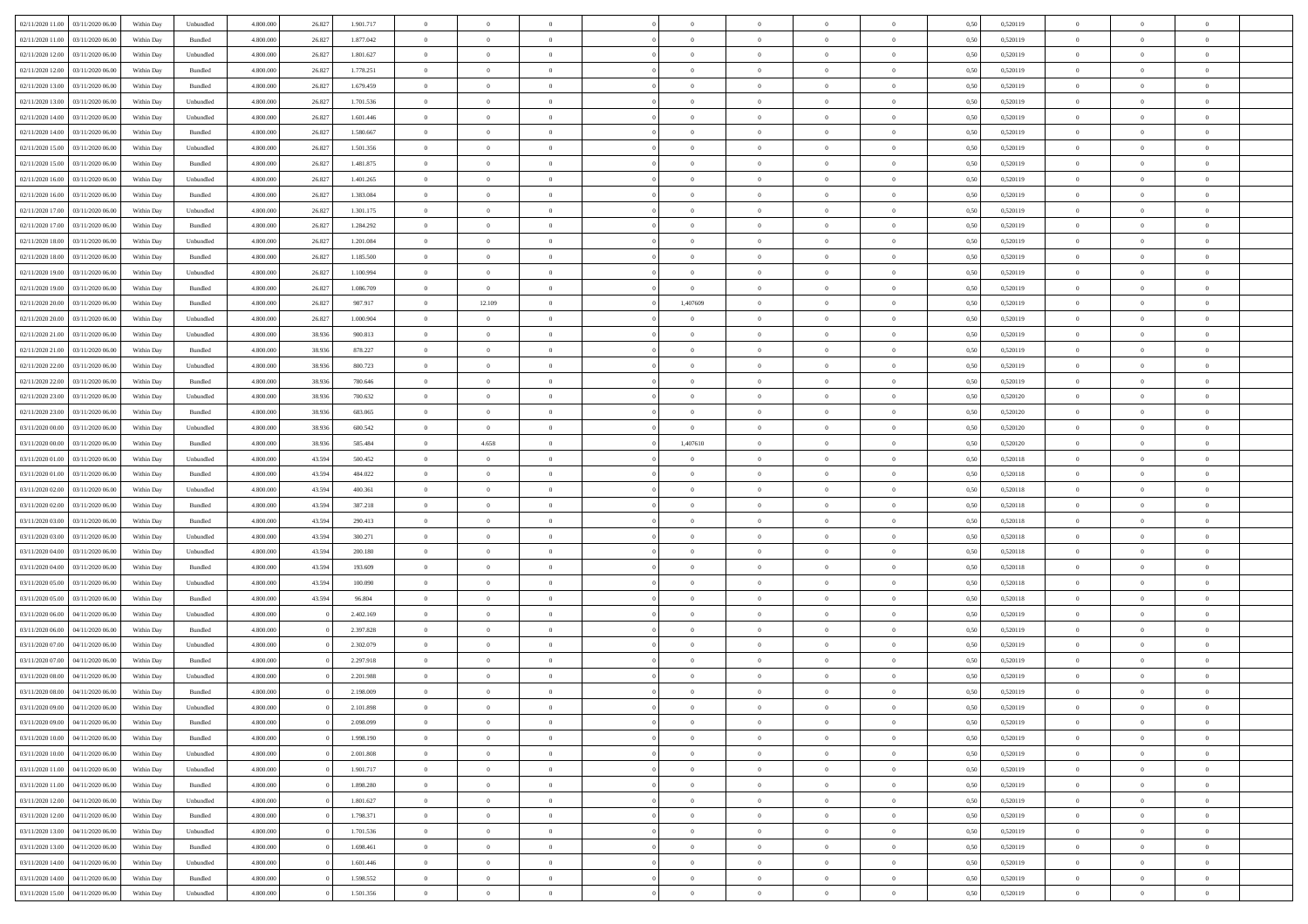|                  |                  |            |                    |           |           | $\overline{0}$ | $\Omega$       |                |                | $\Omega$       | $\Omega$       | $\theta$       |      |          | $\theta$       |                | $\theta$       |  |
|------------------|------------------|------------|--------------------|-----------|-----------|----------------|----------------|----------------|----------------|----------------|----------------|----------------|------|----------|----------------|----------------|----------------|--|
| 03/11/2020 15:00 | 04/11/2020 06.00 | Within Dav | Bundled            | 4.800.000 | 1.498.642 |                |                |                | $\Omega$       |                |                |                | 0.50 | 0,520119 |                | $\theta$       |                |  |
| 03/11/2020 16:00 | 04/11/2020 06.00 | Within Day | Unbundled          | 4.800.000 | 1.401.265 | $\overline{0}$ | $\theta$       | $\overline{0}$ | $\overline{0}$ | $\bf{0}$       | $\overline{0}$ | $\bf{0}$       | 0,50 | 0,520119 | $\theta$       | $\theta$       | $\overline{0}$ |  |
| 03/11/2020 16:00 | 04/11/2020 06.00 | Within Day | Bundled            | 4.800.000 | 1.398.733 | $\overline{0}$ | $\overline{0}$ | $\overline{0}$ | $\bf{0}$       | $\bf{0}$       | $\bf{0}$       | $\bf{0}$       | 0,50 | 0,520119 | $\bf{0}$       | $\overline{0}$ | $\overline{0}$ |  |
| 03/11/2020 17:00 | 04/11/2020 06.00 | Within Dav | Bundled            | 4.800.000 | 1.298.823 | $\overline{0}$ | $\overline{0}$ | $\overline{0}$ | $\overline{0}$ | $\bf{0}$       | $\overline{0}$ | $\overline{0}$ | 0.50 | 0.520119 | $\theta$       | $\theta$       | $\overline{0}$ |  |
| 03/11/2020 17.00 | 04/11/2020 06.00 | Within Day | Unbundled          | 4.800.000 | 1.301.175 | $\overline{0}$ | $\theta$       | $\overline{0}$ | $\overline{0}$ | $\bf{0}$       | $\overline{0}$ | $\bf{0}$       | 0,50 | 0,520119 | $\theta$       | $\theta$       | $\overline{0}$ |  |
|                  |                  |            |                    |           |           |                |                |                |                |                |                |                |      |          |                |                |                |  |
| 03/11/2020 18.00 | 04/11/2020 06.00 | Within Day | Unbundled          | 4.800.000 | 1.201.084 | $\overline{0}$ | $\bf{0}$       | $\overline{0}$ | $\overline{0}$ | $\overline{0}$ | $\overline{0}$ | $\mathbf{0}$   | 0,50 | 0,520119 | $\overline{0}$ | $\overline{0}$ | $\bf{0}$       |  |
| 03/11/2020 18:00 | 04/11/2020 06.00 | Within Dav | Bundled            | 4.800.000 | 1.198.914 | $\overline{0}$ | $\overline{0}$ | $\overline{0}$ | $\overline{0}$ | $\overline{0}$ | $\overline{0}$ | $\overline{0}$ | 0.50 | 0,520119 | $\theta$       | $\overline{0}$ | $\overline{0}$ |  |
| 03/11/2020 19:00 | 04/11/2020 06.00 | Within Day | Unbundled          | 4.800.000 | 1.100.994 | $\overline{0}$ | $\theta$       | $\overline{0}$ | $\overline{0}$ | $\bf{0}$       | $\overline{0}$ | $\bf{0}$       | 0,50 | 0,520119 | $\theta$       | $\theta$       | $\overline{0}$ |  |
| 03/11/2020 19:00 | 04/11/2020 06.00 | Within Day | Bundled            | 4.800.000 | 1.099.004 | $\overline{0}$ | $\overline{0}$ | $\overline{0}$ | $\overline{0}$ | $\bf{0}$       | $\overline{0}$ | $\bf{0}$       | 0,50 | 0,520119 | $\,0\,$        | $\overline{0}$ | $\overline{0}$ |  |
| 03/11/2020 20.00 | 04/11/2020 06.00 | Within Dav | Unbundled          | 4.800.000 | 1.000.904 | $\overline{0}$ | $\overline{0}$ | $\overline{0}$ | $\overline{0}$ | $\overline{0}$ | $\overline{0}$ | $\overline{0}$ | 0.50 | 0,520119 | $\theta$       | $\overline{0}$ | $\overline{0}$ |  |
| 03/11/2020 20.00 | 04/11/2020 06.00 | Within Day | Bundled            | 4.800.000 | 999.095   | $\overline{0}$ | $\theta$       | $\overline{0}$ | $\overline{0}$ | $\bf{0}$       | $\overline{0}$ | $\bf{0}$       | 0,50 | 0,520119 | $\,$ 0 $\,$    | $\theta$       | $\overline{0}$ |  |
| 03/11/2020 21.00 | 04/11/2020 06.00 | Within Day | Unbundled          | 4.800.000 | 900.813   | $\overline{0}$ | $\overline{0}$ | $\overline{0}$ | $\overline{0}$ | $\bf{0}$       | $\overline{0}$ | $\bf{0}$       | 0,50 | 0,520119 | $\overline{0}$ | $\overline{0}$ | $\overline{0}$ |  |
|                  |                  |            |                    |           |           |                |                |                |                |                |                |                |      |          | $\theta$       |                |                |  |
| 03/11/2020 21:00 | 04/11/2020 06.00 | Within Day | Bundled            | 4.800.000 | 899.185   | $\overline{0}$ | $\overline{0}$ | $\overline{0}$ | $\overline{0}$ | $\bf{0}$       | $\overline{0}$ | $\overline{0}$ | 0.50 | 0.520119 |                | $\theta$       | $\overline{0}$ |  |
| 03/11/2020 22.00 | 04/11/2020 06.00 | Within Day | Unbundled          | 4.800.000 | 800.723   | $\overline{0}$ | $\theta$       | $\overline{0}$ | $\overline{0}$ | $\bf{0}$       | $\overline{0}$ | $\bf{0}$       | 0,50 | 0,520119 | $\theta$       | $\theta$       | $\overline{0}$ |  |
| 03/11/2020 22.00 | 04/11/2020 06.00 | Within Day | Bundled            | 4.800.000 | 799.276   | $\overline{0}$ | $\bf{0}$       | $\overline{0}$ | $\overline{0}$ | $\overline{0}$ | $\overline{0}$ | $\mathbf{0}$   | 0,50 | 0,520119 | $\overline{0}$ | $\overline{0}$ | $\bf{0}$       |  |
| 03/11/2020 23.00 | 04/11/2020 06.00 | Within Dav | Unbundled          | 4.800.000 | 700.632   | $\overline{0}$ | $\overline{0}$ | $\overline{0}$ | $\overline{0}$ | $\overline{0}$ | $\overline{0}$ | $\overline{0}$ | 0.50 | 0,520120 | $\theta$       | $\overline{0}$ | $\overline{0}$ |  |
| 03/11/2020 23.00 | 04/11/2020 06.00 | Within Day | Bundled            | 4.800.000 | 699.366   | $\overline{0}$ | $\theta$       | $\overline{0}$ | $\overline{0}$ | $\bf{0}$       | $\overline{0}$ | $\bf{0}$       | 0,50 | 0,520120 | $\,$ 0 $\,$    | $\theta$       | $\overline{0}$ |  |
| 04/11/2020 00:00 | 04/11/2020 06.00 | Within Day | Bundled            | 4.800.000 | 599.457   | $\overline{0}$ | $\overline{0}$ | $\overline{0}$ | $\overline{0}$ | $\bf{0}$       | $\overline{0}$ | $\bf{0}$       | 0,50 | 0,520120 | $\,0\,$        | $\overline{0}$ | $\overline{0}$ |  |
| 04/11/2020 00.00 | 04/11/2020 06.00 | Within Day | Unbundled          | 4.800.000 | 600.542   | $\overline{0}$ | $\overline{0}$ | $\overline{0}$ | $\overline{0}$ | $\overline{0}$ | $\overline{0}$ | $\overline{0}$ | 0.50 | 0,520120 | $\theta$       | $\overline{0}$ | $\overline{0}$ |  |
|                  |                  |            |                    |           |           |                |                |                |                |                |                |                |      |          |                |                |                |  |
| 04/11/2020 01:00 | 04/11/2020 06.00 | Within Day | Unbundled          | 4.800.000 | 500.452   | $\overline{0}$ | $\theta$       | $\overline{0}$ | $\overline{0}$ | $\bf{0}$       | $\overline{0}$ | $\bf{0}$       | 0,50 | 0,520118 | $\,$ 0 $\,$    | $\theta$       | $\overline{0}$ |  |
| 04/11/2020 01.00 | 04/11/2020 06.00 | Within Day | Bundled            | 4.800.000 | 499.547   | $\overline{0}$ | $\overline{0}$ | $\overline{0}$ | $\overline{0}$ | $\bf{0}$       | $\overline{0}$ | $\bf{0}$       | 0,50 | 0,520118 | $\,0\,$        | $\overline{0}$ | $\overline{0}$ |  |
| 04/11/2020 02.00 | 04/11/2020 06.00 | Within Day | Unbundled          | 4.800.000 | 400.361   | $\overline{0}$ | $\overline{0}$ | $\overline{0}$ | $\overline{0}$ | $\bf{0}$       | $\overline{0}$ | $\overline{0}$ | 0.50 | 0.520118 | $\theta$       | $\theta$       | $\overline{0}$ |  |
| 04/11/2020 02.00 | 04/11/2020 06.00 | Within Day | Bundled            | 4.800.000 | 399.638   | $\overline{0}$ | $\theta$       | $\overline{0}$ | $\overline{0}$ | $\bf{0}$       | $\overline{0}$ | $\bf{0}$       | 0,50 | 0,520118 | $\,$ 0 $\,$    | $\overline{0}$ | $\overline{0}$ |  |
| 04/11/2020 03.00 | 04/11/2020 06.00 | Within Day | Unbundled          | 4.800.000 | 300.271   | $\overline{0}$ | $\bf{0}$       | $\overline{0}$ | $\bf{0}$       | $\overline{0}$ | $\overline{0}$ | $\mathbf{0}$   | 0,50 | 0,520118 | $\overline{0}$ | $\overline{0}$ | $\bf{0}$       |  |
| 04/11/2020 03.00 | 04/11/2020 06.00 | Within Dav | Bundled            | 4.800.000 | 299.728   | $\overline{0}$ | $\overline{0}$ | $\overline{0}$ | $\overline{0}$ | $\overline{0}$ | $\overline{0}$ | $\overline{0}$ | 0.50 | 0,520118 | $\theta$       | $\overline{0}$ | $\overline{0}$ |  |
|                  |                  |            |                    |           |           | $\overline{0}$ | $\theta$       | $\overline{0}$ |                | $\bf{0}$       | $\overline{0}$ |                |      |          | $\theta$       | $\theta$       | $\overline{0}$ |  |
| 04/11/2020 04.00 | 04/11/2020 06.00 | Within Day | Unbundled          | 4.800.000 | 200.180   |                |                |                | $\overline{0}$ |                |                | $\bf{0}$       | 0,50 | 0,520118 |                |                |                |  |
| 04/11/2020 04:00 | 04/11/2020 06.00 | Within Day | Bundled            | 4.800.000 | 199.819   | $\overline{0}$ | $\overline{0}$ | $\overline{0}$ | $\bf{0}$       | $\bf{0}$       | $\bf{0}$       | $\bf{0}$       | 0,50 | 0,520118 | $\,0\,$        | $\overline{0}$ | $\overline{0}$ |  |
| 04/11/2020 05.00 | 04/11/2020 06.00 | Within Day | Unbundled          | 4.800.000 | 100.090   | $\overline{0}$ | $\overline{0}$ | $\overline{0}$ | $\overline{0}$ | $\overline{0}$ | $\overline{0}$ | $\overline{0}$ | 0.50 | 0,520118 | $\theta$       | $\overline{0}$ | $\overline{0}$ |  |
| 04/11/2020 05.00 | 04/11/2020 06.00 | Within Day | Bundled            | 4.800.000 | 99.909    | $\overline{0}$ | $\theta$       | $\overline{0}$ | $\overline{0}$ | $\bf{0}$       | $\overline{0}$ | $\bf{0}$       | 0,50 | 0,520118 | $\,$ 0 $\,$    | $\overline{0}$ | $\overline{0}$ |  |
| 04/11/2020 06.00 | 05/11/2020 06.00 | Within Day | Unbundled          | 4.800.000 | 2.402.169 | $\overline{0}$ | $\overline{0}$ | $\overline{0}$ | $\bf{0}$       | $\bf{0}$       | $\bf{0}$       | $\bf{0}$       | 0,50 | 0,520119 | $\overline{0}$ | $\overline{0}$ | $\overline{0}$ |  |
| 04/11/2020 06.00 | 05/11/2020 06.00 | Within Day | Bundled            | 4.800,000 | 2.397.828 | $\overline{0}$ | $\Omega$       | $\overline{0}$ | $\Omega$       | $\Omega$       | $\overline{0}$ | $\overline{0}$ | 0,50 | 0,520119 | $\,0\,$        | $\theta$       | $\theta$       |  |
| 04/11/2020 07.00 | 05/11/2020 06.00 | Within Day | Bundled            | 4.800.000 | 2.297.918 | $\overline{0}$ | $\theta$       | $\overline{0}$ | $\overline{0}$ | $\bf{0}$       | $\overline{0}$ | $\bf{0}$       | 0,50 | 0,520119 | $\,$ 0 $\,$    | $\theta$       | $\overline{0}$ |  |
|                  |                  |            |                    |           |           |                |                |                |                |                |                |                |      |          |                |                |                |  |
| 04/11/2020 07.00 | 05/11/2020 06.00 | Within Day | Unbundled          | 4.800.000 | 2.302.079 | $\overline{0}$ | $\overline{0}$ | $\overline{0}$ | $\bf{0}$       | $\bf{0}$       | $\overline{0}$ | $\mathbf{0}$   | 0,50 | 0,520119 | $\overline{0}$ | $\overline{0}$ | $\bf{0}$       |  |
| 04/11/2020 08:00 | 05/11/2020 06.00 | Within Day | Unbundled          | 4.800,000 | 2.201.988 | $\overline{0}$ | $\Omega$       | $\Omega$       | $\Omega$       | $\bf{0}$       | $\overline{0}$ | $\overline{0}$ | 0.50 | 0,520119 | $\,0\,$        | $\theta$       | $\theta$       |  |
| 04/11/2020 08.00 | 05/11/2020 06.00 | Within Day | Bundled            | 4.800.000 | 2.198.009 | $\overline{0}$ | $\theta$       | $\overline{0}$ | $\overline{0}$ | $\bf{0}$       | $\overline{0}$ | $\bf{0}$       | 0,50 | 0,520119 | $\,$ 0 $\,$    | $\theta$       | $\overline{0}$ |  |
| 04/11/2020 09:00 | 05/11/2020 06.00 | Within Day | Unbundled          | 4.800.000 | 2.101.898 | $\overline{0}$ | $\overline{0}$ | $\overline{0}$ | $\bf{0}$       | $\bf{0}$       | $\bf{0}$       | $\bf{0}$       | 0,50 | 0,520119 | $\,0\,$        | $\overline{0}$ | $\overline{0}$ |  |
| 04/11/2020 09:00 | 05/11/2020 06:00 | Within Day | Bundled            | 4.800,000 | 2.098.099 | $\overline{0}$ | $\Omega$       | $\overline{0}$ | $\Omega$       | $\overline{0}$ | $\overline{0}$ | $\overline{0}$ | 0.50 | 0,520119 | $\,0\,$        | $\theta$       | $\theta$       |  |
| 04/11/2020 10:00 | 05/11/2020 06.00 | Within Day | Unbundled          | 4.800.000 | 2.001.808 | $\overline{0}$ | $\theta$       | $\overline{0}$ | $\overline{0}$ | $\,$ 0         | $\overline{0}$ | $\bf{0}$       | 0,50 | 0,520119 | $\,$ 0 $\,$    | $\overline{0}$ | $\overline{0}$ |  |
| 04/11/2020 10.00 | 05/11/2020 06.00 | Within Day | Bundled            | 4.800.000 | 1.998.190 | $\overline{0}$ | $\overline{0}$ | $\overline{0}$ | $\bf{0}$       | $\bf{0}$       | $\bf{0}$       | $\bf{0}$       | 0,50 | 0,520119 | $\overline{0}$ | $\overline{0}$ | $\overline{0}$ |  |
|                  |                  |            |                    |           |           |                |                |                |                |                |                |                |      |          |                |                |                |  |
| 04/11/2020 11:00 | 05/11/2020 06.00 | Within Day | Unbundled          | 4.800,000 | 1.901.717 | $\overline{0}$ | $\Omega$       | $\overline{0}$ | $\Omega$       | $\overline{0}$ | $\overline{0}$ | $\overline{0}$ | 0,50 | 0,520119 | $\,0\,$        | $\theta$       | $\theta$       |  |
| 04/11/2020 11:00 | 05/11/2020 06.00 | Within Day | Bundled            | 4.800.000 | 1.898.280 | $\overline{0}$ | $\theta$       | $\overline{0}$ | $\overline{0}$ | $\,$ 0         | $\overline{0}$ | $\bf{0}$       | 0,50 | 0,520119 | $\,$ 0 $\,$    | $\overline{0}$ | $\overline{0}$ |  |
| 04/11/2020 12.00 | 05/11/2020 06.00 | Within Day | Unbundled          | 4.800.000 | 1.801.627 | $\overline{0}$ | $\overline{0}$ | $\overline{0}$ | $\bf{0}$       | $\bf{0}$       | $\bf{0}$       | $\mathbf{0}$   | 0,50 | 0,520119 | $\overline{0}$ | $\overline{0}$ | $\bf{0}$       |  |
| 04/11/2020 12:00 | 05/11/2020 06.00 | Within Day | Bundled            | 4.800,000 | 1.798.371 | $\overline{0}$ | $\Omega$       | $\Omega$       | $\Omega$       | $\Omega$       | $\Omega$       | $\overline{0}$ | 0.50 | 0,520119 | $\theta$       | $\theta$       | $\theta$       |  |
| 04/11/2020 13.00 | 05/11/2020 06.00 | Within Day | Unbundled          | 4.800.000 | 1.701.536 | $\overline{0}$ | $\,$ 0 $\,$    | $\overline{0}$ | $\bf{0}$       | $\,$ 0         | $\bf{0}$       | $\bf{0}$       | 0,50 | 0,520119 | $\,0\,$        | $\overline{0}$ | $\overline{0}$ |  |
| 04/11/2020 13:00 | 05/11/2020 06.00 | Within Day | $\mathbf B$ undled | 4.800.000 | 1.698.461 | $\bf{0}$       | $\bf{0}$       |                |                | $\bf{0}$       |                |                | 0,50 | 0,520119 | $\bf{0}$       | $\overline{0}$ |                |  |
| 04/11/2020 14:00 | 05/11/2020 06:00 | Within Day | Bundled            | 4.800.000 | 1.598.552 | $\overline{0}$ | $\overline{0}$ | $\overline{0}$ | $\Omega$       | $\overline{0}$ | $\overline{0}$ | $\overline{0}$ | 0,50 | 0,520119 | $\theta$       | $\theta$       | $\theta$       |  |
| 04/11/2020 14:00 | 05/11/2020 06.00 |            | Unbundled          | 4.800.000 | 1.601.446 | $\overline{0}$ | $\,$ 0         | $\overline{0}$ |                | $\,$ 0 $\,$    | $\overline{0}$ |                |      | 0,520119 | $\,$ 0 $\,$    | $\,$ 0 $\,$    | $\,$ 0         |  |
|                  |                  | Within Day |                    |           |           |                |                |                | $\overline{0}$ |                |                | $\mathbf{0}$   | 0,50 |          |                |                |                |  |
| 04/11/2020 15:00 | 05/11/2020 06.00 | Within Day | Unbundled          | 4.800.000 | 1.501.356 | $\overline{0}$ | $\overline{0}$ | $\overline{0}$ | $\overline{0}$ | $\overline{0}$ | $\overline{0}$ | $\mathbf{0}$   | 0,50 | 0,520119 | $\overline{0}$ | $\bf{0}$       | $\bf{0}$       |  |
| 04/11/2020 15:00 | 05/11/2020 06.00 | Within Day | $\mathbf B$ undled | 4.800,000 | 1.498.642 | $\overline{0}$ | $\overline{0}$ | $\overline{0}$ | $\Omega$       | $\overline{0}$ | $\overline{0}$ | $\overline{0}$ | 0,50 | 0,520119 | $\overline{0}$ | $\theta$       | $\overline{0}$ |  |
| 04/11/2020 16.00 | 05/11/2020 06.00 | Within Day | Unbundled          | 4.800.000 | 1.401.265 | $\overline{0}$ | $\,$ 0         | $\overline{0}$ | $\overline{0}$ | $\,$ 0 $\,$    | $\overline{0}$ | $\mathbf{0}$   | 0,50 | 0,520119 | $\,$ 0 $\,$    | $\overline{0}$ | $\overline{0}$ |  |
| 04/11/2020 16.00 | 05/11/2020 06.00 | Within Day | Bundled            | 4.800.000 | 1.398.733 | $\overline{0}$ | $\overline{0}$ | $\overline{0}$ | $\overline{0}$ | $\overline{0}$ | $\overline{0}$ | $\mathbf{0}$   | 0,50 | 0,520119 | $\overline{0}$ | $\overline{0}$ | $\bf{0}$       |  |
| 04/11/2020 17.00 | 05/11/2020 06.00 | Within Day | Unbundled          | 4.800,000 | 1.301.175 | $\overline{0}$ | $\overline{0}$ | $\overline{0}$ | $\Omega$       | $\overline{0}$ | $\overline{0}$ | $\bf{0}$       | 0.50 | 0,520119 | $\overline{0}$ | $\theta$       | $\overline{0}$ |  |
| 04/11/2020 17.00 | 05/11/2020 06.00 | Within Day | Bundled            | 4.800.000 | 1.298.823 | $\overline{0}$ | $\,$ 0         | $\overline{0}$ | $\overline{0}$ | $\bf{0}$       | $\overline{0}$ | $\bf{0}$       | 0,50 | 0,520119 | $\,$ 0 $\,$    | $\overline{0}$ | $\overline{0}$ |  |
|                  |                  |            |                    |           |           |                | $\bf{0}$       |                |                |                |                |                |      |          |                | $\overline{0}$ | $\bf{0}$       |  |
| 04/11/2020 18:00 | 05/11/2020 06.00 | Within Day | Unbundled          | 4.800.000 | 1.201.084 | $\overline{0}$ |                | $\overline{0}$ | $\overline{0}$ | $\overline{0}$ | $\overline{0}$ | $\mathbf{0}$   | 0,50 | 0,520119 | $\overline{0}$ |                |                |  |
| 04/11/2020 18.00 | 05/11/2020 06.00 | Within Day | Bundled            | 4.800,000 | 1.198.914 | $\overline{0}$ | $\overline{0}$ | $\overline{0}$ | $\Omega$       | $\overline{0}$ | $\overline{0}$ | $\overline{0}$ | 0.50 | 0,520119 | $\overline{0}$ | $\theta$       | $\overline{0}$ |  |
| 04/11/2020 19.00 | 05/11/2020 06.00 | Within Day | Unbundled          | 4.800.000 | 1.100.994 | $\overline{0}$ | $\bf{0}$       | $\overline{0}$ | $\overline{0}$ | $\bf{0}$       | $\bf{0}$       | $\bf{0}$       | 0,50 | 0,520119 | $\,$ 0 $\,$    | $\,$ 0 $\,$    | $\bf{0}$       |  |
| 04/11/2020 19:00 | 05/11/2020 06.00 | Within Day | Bundled            | 4.800.000 | 1.099.004 | $\overline{0}$ | $\bf{0}$       | $\overline{0}$ | $\bf{0}$       | $\bf{0}$       | $\bf{0}$       | $\bf{0}$       | 0,50 | 0,520119 | $\overline{0}$ | $\overline{0}$ | $\bf{0}$       |  |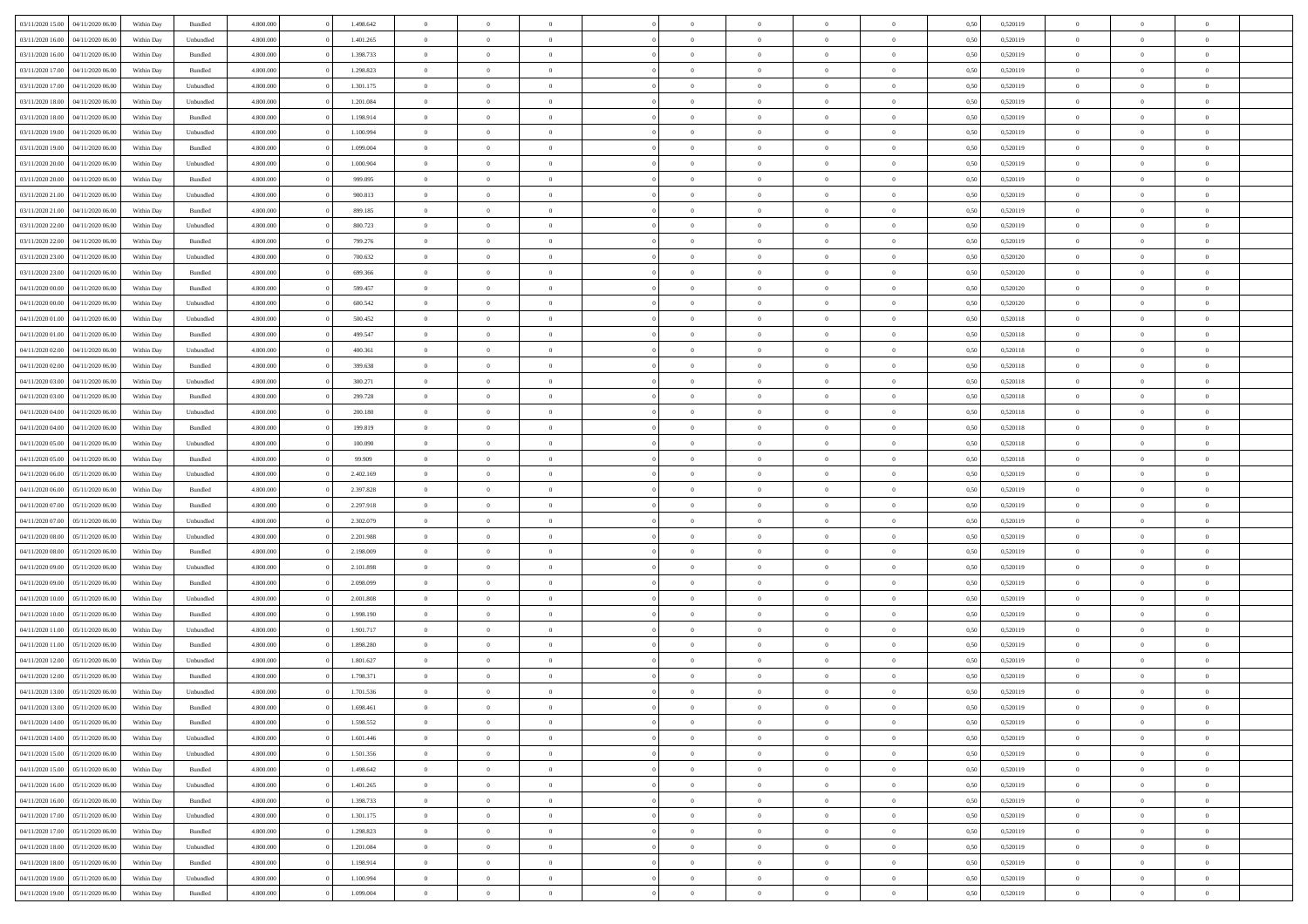| 04/11/2020 20.00 05/11/2020 06.00    | Within Day | Unbundled          | 4.800.000 | 1.000.904 | $\overline{0}$ | $\overline{0}$ | $\Omega$       | $\Omega$       | $\Omega$       |                | $\overline{0}$ | 0,50 | 0,520119 | $\mathbf{0}$   | $\Omega$       | $\Omega$       |  |
|--------------------------------------|------------|--------------------|-----------|-----------|----------------|----------------|----------------|----------------|----------------|----------------|----------------|------|----------|----------------|----------------|----------------|--|
| 04/11/2020 20:00<br>05/11/2020 06.00 | Within Day | $\mathbf B$ undled | 4.800.000 | 999.095   | $\bf{0}$       | $\overline{0}$ | $\overline{0}$ | $\theta$       | $\overline{0}$ | $\overline{0}$ | $\,$ 0         | 0,50 | 0,520119 | $\theta$       | $\theta$       | $\bf{0}$       |  |
| 04/11/2020 21:00<br>05/11/2020 06:00 | Within Day | Bundled            | 4.800.000 | 899.185   | $\overline{0}$ | $\overline{0}$ | $\overline{0}$ | $\bf{0}$       | $\bf{0}$       | $\overline{0}$ | $\mathbf{0}$   | 0,50 | 0,520119 | $\bf{0}$       | $\bf{0}$       | $\bf{0}$       |  |
| 04/11/2020 21.00<br>05/11/2020 06:00 | Within Day | Unbundled          | 4.800.000 | 900.813   | $\overline{0}$ | $\overline{0}$ | $\overline{0}$ | $\overline{0}$ | $\overline{0}$ | $\Omega$       | $\overline{0}$ | 0.50 | 0.520119 | $\mathbf{0}$   | $\overline{0}$ | $\bf{0}$       |  |
| 04/11/2020 22.00<br>05/11/2020 06.00 | Within Day | Unbundled          | 4.800.000 | 800.723   | $\bf{0}$       | $\overline{0}$ | $\overline{0}$ | $\theta$       | $\overline{0}$ | $\overline{0}$ | $\bf{0}$       | 0,50 | 0,520119 | $\theta$       | $\theta$       | $\overline{0}$ |  |
| 04/11/2020 22.00<br>05/11/2020 06:00 | Within Day | Bundled            | 4.800.000 | 799.276   | $\overline{0}$ | $\overline{0}$ | $\overline{0}$ | $\bf{0}$       | $\overline{0}$ | $\overline{0}$ | $\overline{0}$ | 0,50 | 0,520119 | $\overline{0}$ | $\overline{0}$ | $\overline{0}$ |  |
|                                      |            |                    |           |           |                |                |                |                |                |                |                |      |          | $\mathbf{0}$   |                |                |  |
| 04/11/2020 23:00<br>05/11/2020 06:00 | Within Day | Unbundled          | 4.800.000 | 700.632   | $\overline{0}$ | $\overline{0}$ | $\overline{0}$ | $\overline{0}$ | $\overline{0}$ | $\overline{0}$ | $\overline{0}$ | 0.50 | 0,520120 |                | $\overline{0}$ | $\overline{0}$ |  |
| 04/11/2020 23.00<br>05/11/2020 06.00 | Within Day | Bundled            | 4.800.000 | 699.366   | $\bf{0}$       | $\overline{0}$ | $\overline{0}$ | $\theta$       | $\overline{0}$ | $\overline{0}$ | $\bf{0}$       | 0,50 | 0,520120 | $\theta$       | $\theta$       | $\bf{0}$       |  |
| 05/11/2020 00:00<br>05/11/2020 06.00 | Within Day | Unbundled          | 4.800.000 | 600.542   | $\overline{0}$ | $\overline{0}$ | $\overline{0}$ | $\bf{0}$       | $\bf{0}$       | $\overline{0}$ | $\bf{0}$       | 0,50 | 0,520120 | $\bf{0}$       | $\bf{0}$       | $\bf{0}$       |  |
| 05/11/2020 00:00<br>05/11/2020 06:00 | Within Day | Bundled            | 4.800.000 | 599.457   | $\overline{0}$ | $\overline{0}$ | $\overline{0}$ | $\overline{0}$ | $\overline{0}$ | $\overline{0}$ | $\overline{0}$ | 0.50 | 0,520120 | $\overline{0}$ | $\overline{0}$ | $\overline{0}$ |  |
| 05/11/2020 01:00<br>05/11/2020 06:00 | Within Day | Unbundled          | 4.800.000 | 500.452   | $\bf{0}$       | $\overline{0}$ | $\overline{0}$ | $\overline{0}$ | $\overline{0}$ | $\overline{0}$ | $\,$ 0         | 0,50 | 0,520118 | $\theta$       | $\theta$       | $\bf{0}$       |  |
| 05/11/2020 01:00<br>05/11/2020 06:00 | Within Day | Bundled            | 4.800.000 | 499.547   | $\overline{0}$ | $\overline{0}$ | $\overline{0}$ | $\bf{0}$       | $\bf{0}$       | $\overline{0}$ | $\mathbf{0}$   | 0,50 | 0,520118 | $\bf{0}$       | $\bf{0}$       | $\bf{0}$       |  |
| 05/11/2020 02:00<br>05/11/2020 06:00 | Within Day | Unbundled          | 4.800.000 | 400.361   | $\overline{0}$ | $\overline{0}$ | $\overline{0}$ | $\overline{0}$ | $\overline{0}$ | $\overline{0}$ | $\overline{0}$ | 0.50 | 0.520118 | $\mathbf{0}$   | $\overline{0}$ | $\bf{0}$       |  |
| 05/11/2020 02.00<br>05/11/2020 06.00 | Within Day | Bundled            | 4.800.000 | 399.638   | $\bf{0}$       | $\overline{0}$ | $\overline{0}$ | $\theta$       | $\overline{0}$ | $\overline{0}$ | $\,$ 0         | 0,50 | 0,520118 | $\theta$       | $\theta$       | $\overline{0}$ |  |
|                                      |            |                    |           |           |                |                |                |                |                |                |                |      |          | $\overline{0}$ | $\bf{0}$       |                |  |
| 05/11/2020 03:00<br>05/11/2020 06:00 | Within Day | Unbundled          | 4.800.000 | 300.271   | $\overline{0}$ | $\overline{0}$ | $\overline{0}$ | $\bf{0}$       | $\overline{0}$ | $\overline{0}$ | $\overline{0}$ | 0,50 | 0,520118 |                |                | $\overline{0}$ |  |
| 05/11/2020 03:00<br>05/11/2020 06:00 | Within Day | Bundled            | 4.800.000 | 299.728   | $\overline{0}$ | $\overline{0}$ | $\overline{0}$ | $\overline{0}$ | $\overline{0}$ | $\overline{0}$ | $\mathbf{0}$   | 0.50 | 0,520118 | $\overline{0}$ | $\overline{0}$ | $\overline{0}$ |  |
| 05/11/2020 04:00<br>05/11/2020 06.00 | Within Day | Bundled            | 4.800.000 | 199.819   | $\bf{0}$       | $\overline{0}$ | $\overline{0}$ | $\overline{0}$ | $\overline{0}$ | $\overline{0}$ | $\bf{0}$       | 0,50 | 0,520118 | $\theta$       | $\theta$       | $\bf{0}$       |  |
| 05/11/2020 04:00<br>05/11/2020 06.00 | Within Day | Unbundled          | 4.800.000 | 200.180   | $\overline{0}$ | $\overline{0}$ | $\overline{0}$ | $\bf{0}$       | $\bf{0}$       | $\overline{0}$ | $\mathbf{0}$   | 0,50 | 0,520118 | $\bf{0}$       | $\bf{0}$       | $\bf{0}$       |  |
| 05/11/2020 05:00<br>05/11/2020 06:00 | Within Day | Unbundled          | 4.800.000 | 100,090   | $\overline{0}$ | $\overline{0}$ | $\overline{0}$ | $\overline{0}$ | $\overline{0}$ | $\overline{0}$ | $\overline{0}$ | 0.50 | 0,520118 | $\overline{0}$ | $\overline{0}$ | $\overline{0}$ |  |
| 05/11/2020 05:00<br>05/11/2020 06.00 | Within Day | Bundled            | 4.800.000 | 99.909    | $\bf{0}$       | $\overline{0}$ | $\overline{0}$ | $\theta$       | $\overline{0}$ | $\overline{0}$ | $\,$ 0         | 0,50 | 0,520118 | $\theta$       | $\theta$       | $\bf{0}$       |  |
| 05/11/2020 06.00<br>06/11/2020 06.00 | Within Day | Unbundled          | 4.800.000 | 2.402.169 | $\overline{0}$ | $\overline{0}$ | $\overline{0}$ | $\bf{0}$       | $\bf{0}$       | $\overline{0}$ | $\mathbf{0}$   | 0,50 | 0,520119 | $\bf{0}$       | $\bf{0}$       | $\bf{0}$       |  |
| 05/11/2020 06:00<br>06/11/2020 06:00 | Within Day | Bundled            | 4.800.000 | 2.397.828 | $\overline{0}$ | $\overline{0}$ | $\overline{0}$ | $\overline{0}$ | $\overline{0}$ | $\overline{0}$ | $\overline{0}$ | 0.50 | 0.520119 | $\overline{0}$ | $\overline{0}$ | $\bf{0}$       |  |
| 05/11/2020 07:00<br>06/11/2020 06.00 | Within Day | Unbundled          | 4.800.000 | 2.302.079 | $\bf{0}$       | $\overline{0}$ | $\overline{0}$ | $\theta$       | $\overline{0}$ | $\overline{0}$ | $\,$ 0         | 0,50 | 0,520119 | $\mathbf{0}$   | $\theta$       | $\bf{0}$       |  |
|                                      |            |                    |           |           |                |                |                |                |                |                |                |      |          |                |                |                |  |
| 05/11/2020 07.00<br>06/11/2020 06.00 | Within Day | Bundled            | 4.800.000 | 2.297.918 | $\overline{0}$ | $\overline{0}$ | $\overline{0}$ | $\bf{0}$       | $\overline{0}$ | $\overline{0}$ | $\overline{0}$ | 0,50 | 0,520119 | $\overline{0}$ | $\overline{0}$ | $\overline{0}$ |  |
| 05/11/2020 08:00<br>06/11/2020 06:00 | Within Day | Unbundled          | 4.800.000 | 2.201.988 | $\overline{0}$ | $\overline{0}$ | $\overline{0}$ | $\overline{0}$ | $\overline{0}$ | $\overline{0}$ | $\overline{0}$ | 0.50 | 0.520119 | $\overline{0}$ | $\overline{0}$ | $\overline{0}$ |  |
| 05/11/2020 08:00<br>06/11/2020 06.00 | Within Day | Bundled            | 4.800.000 | 2.198.009 | $\bf{0}$       | $\overline{0}$ | $\bf{0}$       | $\overline{0}$ | $\overline{0}$ | $\overline{0}$ | $\bf{0}$       | 0,50 | 0,520119 | $\theta$       | $\theta$       | $\bf{0}$       |  |
| 05/11/2020 09:00<br>06/11/2020 06.00 | Within Day | Unbundled          | 4.800.000 | 2.101.898 | $\overline{0}$ | $\overline{0}$ | $\bf{0}$       | $\bf{0}$       | $\bf{0}$       | $\overline{0}$ | $\bf{0}$       | 0,50 | 0,520119 | $\bf{0}$       | $\bf{0}$       | $\bf{0}$       |  |
| 05/11/2020 09:00<br>06/11/2020 06:00 | Within Day | Bundled            | 4.800.000 | 2.098.099 | $\overline{0}$ | $\overline{0}$ | $\overline{0}$ | $\overline{0}$ | $\overline{0}$ | $\overline{0}$ | $\overline{0}$ | 0.50 | 0,520119 | $\overline{0}$ | $\overline{0}$ | $\bf{0}$       |  |
| 05/11/2020 10:00<br>06/11/2020 06.00 | Within Day | Unbundled          | 4.800.000 | 2.001.808 | $\bf{0}$       | $\overline{0}$ | $\overline{0}$ | $\overline{0}$ | $\overline{0}$ | $\overline{0}$ | $\,$ 0         | 0,50 | 0,520119 | $\theta$       | $\theta$       | $\bf{0}$       |  |
| 05/11/2020 10:00<br>06/11/2020 06.00 | Within Day | Bundled            | 4.800.000 | 1.998.190 | $\overline{0}$ | $\overline{0}$ | $\overline{0}$ | $\bf{0}$       | $\bf{0}$       | $\overline{0}$ | $\mathbf{0}$   | 0,50 | 0,520119 | $\overline{0}$ | $\bf{0}$       | $\bf{0}$       |  |
| 05/11/2020 11:00<br>06/11/2020 06.00 | Within Day | Bundled            | 4.800,000 | 1.898.280 | $\overline{0}$ | $\overline{0}$ | $\overline{0}$ | $\overline{0}$ | $\overline{0}$ | $\Omega$       | $\overline{0}$ | 0,50 | 0,520119 | $\bf{0}$       | $\Omega$       | $\Omega$       |  |
| 05/11/2020 11:00<br>06/11/2020 06.00 | Within Day | Unbundled          | 4.800.000 | 1.901.717 | $\bf{0}$       | $\overline{0}$ | $\overline{0}$ | $\theta$       | $\overline{0}$ | $\overline{0}$ | $\,$ 0         | 0,50 | 0,520119 | $\theta$       | $\theta$       | $\bf{0}$       |  |
| 05/11/2020 12:00<br>06/11/2020 06.00 | Within Day | Unbundled          | 4.800.000 | 1.801.627 | $\overline{0}$ | $\overline{0}$ | $\overline{0}$ | $\bf{0}$       | $\overline{0}$ | $\overline{0}$ | $\overline{0}$ | 0,50 | 0,520119 | $\overline{0}$ | $\bf{0}$       | $\overline{0}$ |  |
|                                      |            |                    |           |           |                |                |                |                |                |                |                |      |          |                |                |                |  |
| 05/11/2020 12:00<br>06/11/2020 06.00 | Within Day | Bundled            | 4.800,000 | 1.798.371 | $\overline{0}$ | $\overline{0}$ | $\overline{0}$ | $\overline{0}$ | $\overline{0}$ | $\Omega$       | $\overline{0}$ | 0.50 | 0,520119 | $\overline{0}$ | $\Omega$       | $\Omega$       |  |
| 05/11/2020 13:00<br>06/11/2020 06.00 | Within Day | Unbundled          | 4.800.000 | 1.701.536 | $\bf{0}$       | $\overline{0}$ | $\overline{0}$ | $\overline{0}$ | $\overline{0}$ | $\overline{0}$ | $\bf{0}$       | 0,50 | 0,520119 | $\theta$       | $\theta$       | $\bf{0}$       |  |
| 05/11/2020 13:00<br>06/11/2020 06.00 | Within Day | Bundled            | 4.800.000 | 1.698.461 | $\overline{0}$ | $\overline{0}$ | $\overline{0}$ | $\bf{0}$       | $\bf{0}$       | $\overline{0}$ | $\bf{0}$       | 0,50 | 0,520119 | $\bf{0}$       | $\bf{0}$       | $\bf{0}$       |  |
| 05/11/2020 14:00<br>06/11/2020 06.00 | Within Day | Unbundled          | 4.800,000 | 1.601.446 | $\overline{0}$ | $\overline{0}$ | $\Omega$       | $\overline{0}$ | $\overline{0}$ | $\Omega$       | $\theta$       | 0.50 | 0,520119 | $\overline{0}$ | $\Omega$       | $\Omega$       |  |
| 05/11/2020 14:00<br>06/11/2020 06.00 | Within Day | Bundled            | 4.800.000 | 1.598.552 | $\bf{0}$       | $\overline{0}$ | $\overline{0}$ | $\overline{0}$ | $\overline{0}$ | $\overline{0}$ | $\,$ 0         | 0,50 | 0,520119 | $\theta$       | $\theta$       | $\bf{0}$       |  |
| 05/11/2020 15:00<br>06/11/2020 06.00 | Within Day | Unbundled          | 4.800.000 | 1.501.356 | $\overline{0}$ | $\overline{0}$ | $\overline{0}$ | $\bf{0}$       | $\bf{0}$       | $\overline{0}$ | $\mathbf{0}$   | 0,50 | 0,520119 | $\overline{0}$ | $\bf{0}$       | $\bf{0}$       |  |
| 05/11/2020 15:00<br>06/11/2020 06.00 | Within Day | Bundled            | 4.800,000 | 1.498.642 | $\overline{0}$ | $\overline{0}$ | $\overline{0}$ | $\overline{0}$ | $\overline{0}$ | $\Omega$       | $\overline{0}$ | 0,50 | 0,520119 | $\overline{0}$ | $\Omega$       | $\Omega$       |  |
| 05/11/2020 16:00<br>06/11/2020 06.00 | Within Day | Unbundled          | 4.800.000 | 1.401.265 | $\bf{0}$       | $\overline{0}$ | $\overline{0}$ | $\overline{0}$ | $\overline{0}$ | $\overline{0}$ | $\,$ 0         | 0,50 | 0,520119 | $\,$ 0 $\,$    | $\theta$       | $\bf{0}$       |  |
| 05/11/2020 16.00<br>06/11/2020 06.00 | Within Day | Bundled            | 4.800.000 | 1.398.733 | $\overline{0}$ | $\overline{0}$ | $\overline{0}$ | $\bf{0}$       | $\overline{0}$ | $\overline{0}$ | $\overline{0}$ | 0,50 | 0,520119 | $\overline{0}$ | $\bf{0}$       | $\bf{0}$       |  |
|                                      |            |                    |           |           |                |                |                |                |                |                |                |      |          |                |                |                |  |
| 05/11/2020 17:00<br>06/11/2020 06.00 | Within Day | Unbundled          | 4.800,000 | 1.301.175 | $\overline{0}$ | $\Omega$       | $\Omega$       | $\Omega$       | $\overline{0}$ | $\Omega$       | $\overline{0}$ | 0.50 | 0,520119 | $\overline{0}$ | $\Omega$       | $\Omega$       |  |
| 05/11/2020 17.00<br>06/11/2020 06:00 | Within Day | Bundled            | 4.800.000 | 1.298.823 | $\bf{0}$       | $\overline{0}$ | $\overline{0}$ | $\bf{0}$       | $\bf{0}$       | $\overline{0}$ | $\,$ 0         | 0,50 | 0,520119 | $\bf{0}$       | $\,$ 0         | $\,$ 0         |  |
| 05/11/2020 18:00 06/11/2020 06:00    | Within Day | Bundled            | 4.800.000 | 1.198.914 | $\bf{0}$       | $\bf{0}$       |                | $\bf{0}$       |                |                |                | 0,50 | 0,520119 | $\bf{0}$       | $\bf{0}$       |                |  |
| 05/11/2020 18:00 06/11/2020 06:00    | Within Day | Unbundled          | 4.800.000 | 1.201.084 | $\overline{0}$ | $\overline{0}$ | $\theta$       | $\overline{0}$ | $\overline{0}$ | $\overline{0}$ | $\mathbf{0}$   | 0,50 | 0,520119 | $\overline{0}$ | $\overline{0}$ | $\theta$       |  |
| 05/11/2020 19:00<br>06/11/2020 06:00 | Within Day | Unbundled          | 4.800.000 | 1.100.994 | $\overline{0}$ | $\overline{0}$ | $\overline{0}$ | $\bf{0}$       | $\overline{0}$ | $\overline{0}$ | $\mathbf{0}$   | 0,50 | 0,520119 | $\,$ 0 $\,$    | $\overline{0}$ | $\,$ 0 $\,$    |  |
| 05/11/2020 19:00 06/11/2020 06:00    | Within Day | Bundled            | 4.800.000 | 1.099.004 | $\overline{0}$ | $\overline{0}$ | $\overline{0}$ | $\bf{0}$       | $\overline{0}$ | $\overline{0}$ | $\overline{0}$ | 0,50 | 0,520119 | $\overline{0}$ | $\overline{0}$ | $\overline{0}$ |  |
| 05/11/2020 20:00<br>06/11/2020 06:00 | Within Day | Unbundled          | 4.800.000 | 1.000.904 | $\overline{0}$ | $\overline{0}$ | $\overline{0}$ | $\overline{0}$ | $\bf{0}$       | $\overline{0}$ | $\bf{0}$       | 0,50 | 0,520119 | $\overline{0}$ | $\overline{0}$ | $\overline{0}$ |  |
| 05/11/2020 20:00<br>06/11/2020 06:00 | Within Day | Bundled            | 4.800.000 | 999.095   | $\overline{0}$ | $\overline{0}$ | $\overline{0}$ | $\overline{0}$ | $\overline{0}$ | $\overline{0}$ | $\mathbf{0}$   | 0,50 | 0,520119 | $\,$ 0 $\,$    | $\theta$       | $\bf{0}$       |  |
| 05/11/2020 21:00   06/11/2020 06:00  | Within Day | Unbundled          | 4.800.000 | 900.813   | $\overline{0}$ | $\overline{0}$ | $\overline{0}$ | $\bf{0}$       | $\overline{0}$ | $\overline{0}$ | $\overline{0}$ | 0,50 | 0,520119 | $\overline{0}$ | $\overline{0}$ | $\overline{0}$ |  |
|                                      |            |                    |           |           |                |                |                |                |                |                |                |      |          |                |                |                |  |
| 05/11/2020 21.00<br>06/11/2020 06.00 | Within Day | Bundled            | 4.800.000 | 899.185   | $\overline{0}$ | $\overline{0}$ | $\overline{0}$ | $\overline{0}$ | $\overline{0}$ | $\overline{0}$ | $\overline{0}$ | 0,50 | 0,520119 | $\overline{0}$ | $\overline{0}$ | $\overline{0}$ |  |
| 05/11/2020 22.00<br>06/11/2020 06:00 | Within Day | Unbundled          | 4.800.000 | 800.723   | $\overline{0}$ | $\overline{0}$ | $\overline{0}$ | $\bf{0}$       | $\bf{0}$       | $\overline{0}$ | $\,$ 0 $\,$    | 0,50 | 0,520119 | $\,$ 0 $\,$    | $\theta$       | $\,$ 0         |  |
| 05/11/2020 22.00<br>06/11/2020 06.00 | Within Day | Bundled            | 4.800.000 | 799.276   | $\overline{0}$ | $\overline{0}$ | $\overline{0}$ | $\bf{0}$       | $\overline{0}$ | $\overline{0}$ | $\overline{0}$ | 0,50 | 0,520119 | $\bf{0}$       | $\bf{0}$       | $\overline{0}$ |  |
| 05/11/2020 23.00<br>06/11/2020 06:00 | Within Day | Unbundled          | 4.800.000 | 700,632   | $\overline{0}$ | $\overline{0}$ | $\overline{0}$ | $\overline{0}$ | $\overline{0}$ | $\overline{0}$ | $\overline{0}$ | 0,50 | 0,520120 | $\overline{0}$ | $\overline{0}$ | $\overline{0}$ |  |
| 05/11/2020 23.00<br>06/11/2020 06:00 | Within Day | Bundled            | 4.800.000 | 699.366   | $\overline{0}$ | $\overline{0}$ | $\overline{0}$ | $\bf{0}$       | $\bf{0}$       | $\bf{0}$       | $\,$ 0 $\,$    | 0,50 | 0,520120 | $\,$ 0 $\,$    | $\,0\,$        | $\,$ 0         |  |
| 06/11/2020 00:00   06/11/2020 06:00  | Within Day | Unbundled          | 4.800.000 | 600.542   | $\overline{0}$ | $\overline{0}$ | $\overline{0}$ | $\bf{0}$       | $\bf{0}$       | $\overline{0}$ | $\bf{0}$       | 0,50 | 0,520120 | $\bf{0}$       | $\bf{0}$       | $\overline{0}$ |  |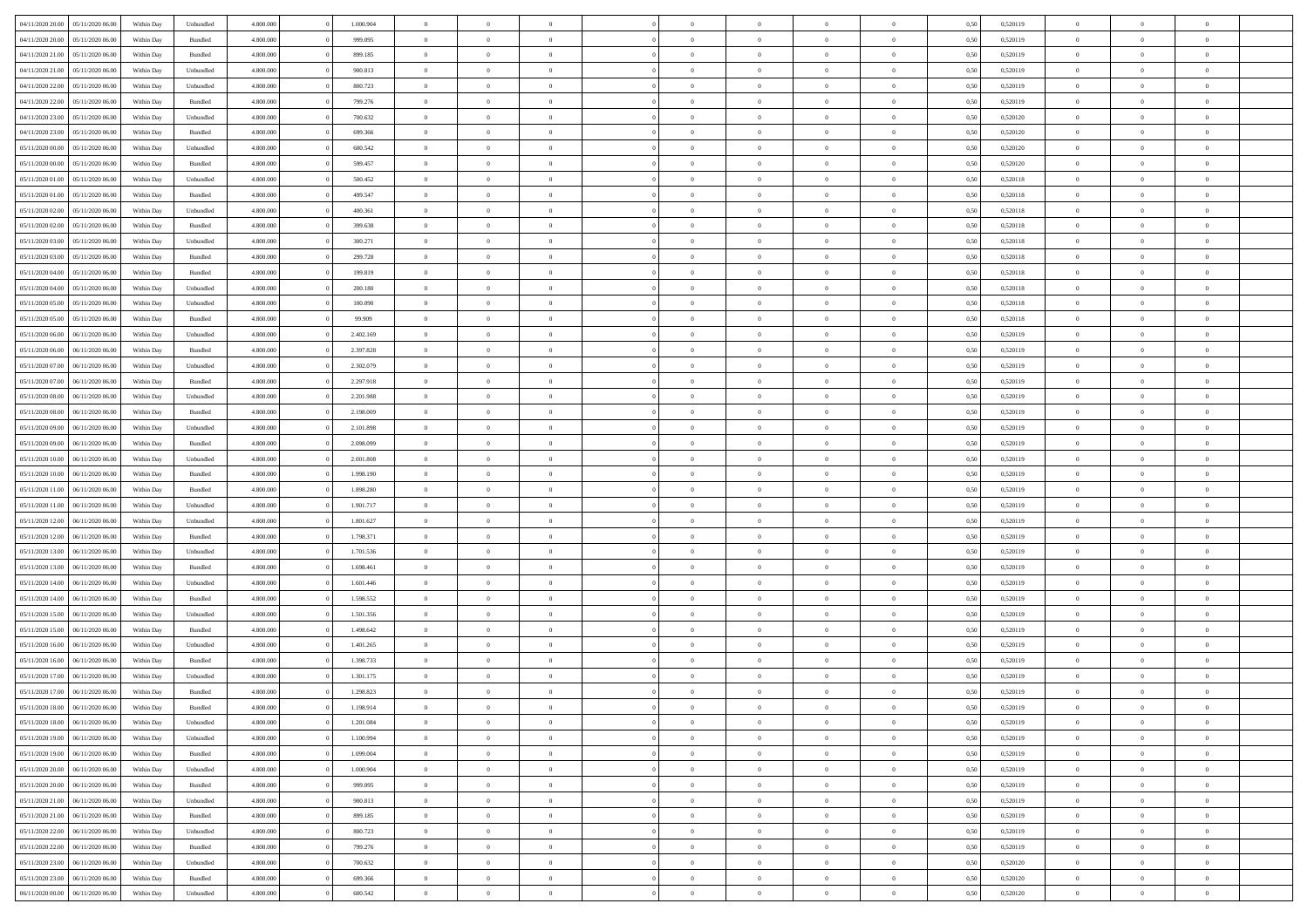| 06/11/2020 00:00 06/11/2020 06:00    | Within Day | Bundled   | 4.800.000 | 599.457   | $\overline{0}$ | $\overline{0}$ | $\Omega$       | $\Omega$       | $\Omega$       |                | $\overline{0}$ | 0,50 | 0,520120 | $\mathbf{0}$   | $\Omega$       | $\Omega$       |  |
|--------------------------------------|------------|-----------|-----------|-----------|----------------|----------------|----------------|----------------|----------------|----------------|----------------|------|----------|----------------|----------------|----------------|--|
| 06/11/2020 01:00<br>06/11/2020 06.00 | Within Day | Bundled   | 4.800.000 | 499.547   | $\bf{0}$       | $\overline{0}$ | $\theta$       | $\theta$       | $\overline{0}$ | $\overline{0}$ | $\,$ 0         | 0,50 | 0,520118 | $\mathbf{0}$   | $\theta$       | $\bf{0}$       |  |
| 06/11/2020 01:00<br>06/11/2020 06.00 | Within Day | Unbundled | 4.800.000 | 500.452   | $\overline{0}$ | $\overline{0}$ | $\overline{0}$ | $\bf{0}$       | $\bf{0}$       | $\overline{0}$ | $\mathbf{0}$   | 0,50 | 0,520118 | $\bf{0}$       | $\bf{0}$       | $\bf{0}$       |  |
| 06/11/2020 02:00<br>06/11/2020 06:00 | Within Day | Unbundled | 4.800.000 | 400.361   | $\overline{0}$ | $\overline{0}$ | $\overline{0}$ | $\overline{0}$ | $\overline{0}$ | $\Omega$       | $\overline{0}$ | 0.50 | 0.520118 | $\mathbf{0}$   | $\overline{0}$ | $\bf{0}$       |  |
| 06/11/2020 02.00<br>06/11/2020 06.00 | Within Day | Bundled   | 4.800.000 | 399.638   | $\bf{0}$       | $\overline{0}$ | $\theta$       | $\theta$       | $\overline{0}$ | $\overline{0}$ | $\bf{0}$       | 0,50 | 0,520118 | $\mathbf{0}$   | $\theta$       | $\overline{0}$ |  |
| 06/11/2020 03:00<br>06/11/2020 06.00 | Within Day | Unbundled | 4.800.000 | 300.271   | $\overline{0}$ | $\overline{0}$ | $\overline{0}$ | $\bf{0}$       | $\overline{0}$ | $\overline{0}$ | $\overline{0}$ | 0,50 | 0,520118 | $\overline{0}$ | $\bf{0}$       | $\overline{0}$ |  |
| 06/11/2020 03:00<br>06/11/2020 06:00 | Within Day | Bundled   | 4.800.000 | 299.728   | $\overline{0}$ | $\overline{0}$ | $\overline{0}$ | $\overline{0}$ | $\overline{0}$ | $\overline{0}$ | $\mathbf{0}$   | 0.50 | 0,520118 | $\mathbf{0}$   | $\overline{0}$ | $\overline{0}$ |  |
|                                      |            |           |           |           |                |                |                |                |                |                |                |      |          |                |                |                |  |
| 06/11/2020 04:00<br>06/11/2020 06.00 | Within Day | Unbundled | 4.800.000 | 200.180   | $\bf{0}$       | $\overline{0}$ | $\overline{0}$ | $\theta$       | $\overline{0}$ | $\overline{0}$ | $\bf{0}$       | 0,50 | 0,520118 | $\theta$       | $\theta$       | $\bf{0}$       |  |
| 06/11/2020 04:00<br>06/11/2020 06.00 | Within Day | Bundled   | 4.800.000 | 199.819   | $\overline{0}$ | $\overline{0}$ | $\bf{0}$       | $\bf{0}$       | $\bf{0}$       | $\overline{0}$ | $\bf{0}$       | 0,50 | 0,520118 | $\bf{0}$       | $\bf{0}$       | $\bf{0}$       |  |
| 06/11/2020 05:00<br>06/11/2020 06:00 | Within Day | Unbundled | 4.800.000 | 100.090   | $\overline{0}$ | $\overline{0}$ | $\overline{0}$ | $\overline{0}$ | $\overline{0}$ | $\overline{0}$ | $\overline{0}$ | 0.50 | 0,520118 | $\overline{0}$ | $\overline{0}$ | $\overline{0}$ |  |
| 06/11/2020 05:00<br>06/11/2020 06.00 | Within Day | Bundled   | 4.800.000 | 99.909    | $\bf{0}$       | $\overline{0}$ | $\overline{0}$ | $\overline{0}$ | $\overline{0}$ | $\overline{0}$ | $\,$ 0         | 0,50 | 0,520118 | $\mathbf{0}$   | $\theta$       | $\bf{0}$       |  |
| 06/11/2020 06.00<br>07/11/2020 06.00 | Within Day | Unbundled | 4.800.000 | 2.402.169 | $\overline{0}$ | $\overline{0}$ | $\overline{0}$ | $\bf{0}$       | $\bf{0}$       | $\overline{0}$ | $\mathbf{0}$   | 0,50 | 0,520119 | $\bf{0}$       | $\bf{0}$       | $\bf{0}$       |  |
| 06/11/2020 06:00<br>07/11/2020 06:00 | Within Day | Bundled   | 4.800.000 | 2.397.828 | $\overline{0}$ | $\overline{0}$ | $\overline{0}$ | $\overline{0}$ | $\overline{0}$ | $\overline{0}$ | $\overline{0}$ | 0.50 | 0.520119 | $\mathbf{0}$   | $\overline{0}$ | $\bf{0}$       |  |
| 06/11/2020 07:00<br>07/11/2020 06.00 | Within Day | Unbundled | 4.800.000 | 2.302.079 | $\bf{0}$       | $\overline{0}$ | $\theta$       | $\theta$       | $\overline{0}$ | $\overline{0}$ | $\,$ 0         | 0,50 | 0,520119 | $\theta$       | $\theta$       | $\overline{0}$ |  |
| 06/11/2020 07:00<br>07/11/2020 06.00 | Within Day | Bundled   | 4.800.000 | 2.297.918 | $\overline{0}$ | $\overline{0}$ | $\overline{0}$ | $\bf{0}$       | $\overline{0}$ | $\overline{0}$ | $\overline{0}$ | 0,50 | 0,520119 | $\overline{0}$ | $\bf{0}$       | $\overline{0}$ |  |
| 06/11/2020 08:00<br>07/11/2020 06:00 | Within Day | Bundled   | 4.800.000 | 2.198.009 | $\overline{0}$ | $\overline{0}$ | $\overline{0}$ | $\overline{0}$ | $\overline{0}$ | $\overline{0}$ | $\mathbf{0}$   | 0.50 | 0,520119 | $\overline{0}$ | $\overline{0}$ | $\overline{0}$ |  |
|                                      |            |           |           |           |                |                |                |                |                |                |                |      |          |                |                |                |  |
| 06/11/2020 08:00<br>07/11/2020 06.00 | Within Day | Unbundled | 4.800.000 | 2.201.988 | $\bf{0}$       | $\overline{0}$ | $\overline{0}$ | $\overline{0}$ | $\overline{0}$ | $\overline{0}$ | $\bf{0}$       | 0,50 | 0,520119 | $\theta$       | $\theta$       | $\bf{0}$       |  |
| 06/11/2020 09:00<br>07/11/2020 06.00 | Within Day | Unbundled | 4.800.000 | 2.101.898 | $\overline{0}$ | $\overline{0}$ | $\overline{0}$ | $\bf{0}$       | $\bf{0}$       | $\overline{0}$ | $\mathbf{0}$   | 0,50 | 0,520119 | $\bf{0}$       | $\bf{0}$       | $\bf{0}$       |  |
| 06/11/2020 09:00<br>07/11/2020 06:00 | Within Day | Bundled   | 4.800.000 | 2.098.099 | $\overline{0}$ | $\overline{0}$ | $\overline{0}$ | $\overline{0}$ | $\overline{0}$ | $\overline{0}$ | $\overline{0}$ | 0.50 | 0,520119 | $\overline{0}$ | $\overline{0}$ | $\overline{0}$ |  |
| 06/11/2020 10:00<br>07/11/2020 06.00 | Within Day | Unbundled | 4.800.000 | 2.001.808 | $\bf{0}$       | $\overline{0}$ | $\overline{0}$ | $\theta$       | $\overline{0}$ | $\overline{0}$ | $\,$ 0         | 0,50 | 0,520119 | $\theta$       | $\theta$       | $\bf{0}$       |  |
| 06/11/2020 10:00<br>07/11/2020 06.00 | Within Day | Bundled   | 4.800.000 | 1.998.190 | $\overline{0}$ | $\overline{0}$ | $\overline{0}$ | $\bf{0}$       | $\bf{0}$       | $\overline{0}$ | $\mathbf{0}$   | 0,50 | 0,520119 | $\bf{0}$       | $\bf{0}$       | $\bf{0}$       |  |
| 06/11/2020 11:00<br>07/11/2020 06:00 | Within Day | Unbundled | 4.800.000 | 1.901.717 | $\overline{0}$ | $\overline{0}$ | $\overline{0}$ | $\overline{0}$ | $\overline{0}$ | $\overline{0}$ | $\overline{0}$ | 0.50 | 0.520119 | $\overline{0}$ | $\overline{0}$ | $\bf{0}$       |  |
| 06/11/2020 11:00<br>07/11/2020 06.00 | Within Day | Bundled   | 4.800.000 | 1.898.280 | $\bf{0}$       | $\overline{0}$ | $\overline{0}$ | $\theta$       | $\overline{0}$ | $\overline{0}$ | $\,$ 0         | 0,50 | 0,520119 | $\mathbf{0}$   | $\theta$       | $\bf{0}$       |  |
| 06/11/2020 12:00<br>07/11/2020 06.00 | Within Day | Unbundled | 4.800.000 | 1.801.627 | $\overline{0}$ | $\overline{0}$ | $\overline{0}$ | $\bf{0}$       | $\overline{0}$ | $\overline{0}$ | $\overline{0}$ | 0,50 | 0,520119 | $\overline{0}$ | $\bf{0}$       | $\overline{0}$ |  |
| 06/11/2020 12:00<br>07/11/2020 06:00 | Within Day | Bundled   | 4.800.000 | 1.798.371 | $\overline{0}$ | $\overline{0}$ | $\overline{0}$ | $\overline{0}$ | $\overline{0}$ | $\overline{0}$ | $\overline{0}$ | 0.50 | 0.520119 | $\overline{0}$ | $\overline{0}$ | $\overline{0}$ |  |
|                                      |            |           |           |           |                |                |                |                |                |                |                |      |          |                |                |                |  |
| 06/11/2020 13:00<br>07/11/2020 06.00 | Within Day | Unbundled | 4.800.000 | 1.701.536 | $\bf{0}$       | $\overline{0}$ | $\overline{0}$ | $\overline{0}$ | $\overline{0}$ | $\overline{0}$ | $\bf{0}$       | 0,50 | 0,520119 | $\theta$       | $\theta$       | $\bf{0}$       |  |
| 06/11/2020 13:00<br>07/11/2020 06.00 | Within Day | Bundled   | 4.800.000 | 1.698.461 | $\overline{0}$ | $\overline{0}$ | $\overline{0}$ | $\bf{0}$       | $\bf{0}$       | $\overline{0}$ | $\bf{0}$       | 0,50 | 0,520119 | $\bf{0}$       | $\bf{0}$       | $\bf{0}$       |  |
| 06/11/2020 14:00<br>07/11/2020 06:00 | Within Day | Unbundled | 4.800.000 | 1.601.446 | $\overline{0}$ | $\overline{0}$ | $\overline{0}$ | $\overline{0}$ | $\overline{0}$ | $\overline{0}$ | $\overline{0}$ | 0.50 | 0,520119 | $\overline{0}$ | $\overline{0}$ | $\bf{0}$       |  |
| 06/11/2020 14:00<br>07/11/2020 06:00 | Within Day | Bundled   | 4.800.000 | 1.598.552 | $\bf{0}$       | $\overline{0}$ | $\overline{0}$ | $\overline{0}$ | $\overline{0}$ | $\overline{0}$ | $\,$ 0         | 0,50 | 0,520119 | $\theta$       | $\theta$       | $\bf{0}$       |  |
| 06/11/2020 15:00<br>07/11/2020 06.00 | Within Day | Bundled   | 4.800.000 | 1.498.642 | $\overline{0}$ | $\overline{0}$ | $\overline{0}$ | $\bf{0}$       | $\bf{0}$       | $\overline{0}$ | $\mathbf{0}$   | 0,50 | 0,520119 | $\overline{0}$ | $\bf{0}$       | $\bf{0}$       |  |
| 06/11/2020 15:00<br>07/11/2020 06.00 | Within Day | Unbundled | 4.800.000 | 1.501.356 | $\overline{0}$ | $\overline{0}$ | $\overline{0}$ | $\overline{0}$ | $\overline{0}$ | $\Omega$       | $\overline{0}$ | 0,50 | 0,520119 | $\bf{0}$       | $\Omega$       | $\Omega$       |  |
| 06/11/2020 16:00<br>07/11/2020 06.00 | Within Day | Unbundled | 4.800.000 | 1.401.265 | $\bf{0}$       | $\overline{0}$ | $\overline{0}$ | $\theta$       | $\overline{0}$ | $\overline{0}$ | $\,$ 0         | 0,50 | 0,520119 | $\theta$       | $\theta$       | $\bf{0}$       |  |
| 06/11/2020 16:00<br>07/11/2020 06.00 | Within Day | Bundled   | 4.800.000 | 1.398.733 | $\overline{0}$ | $\overline{0}$ | $\overline{0}$ | $\bf{0}$       | $\overline{0}$ | $\overline{0}$ | $\overline{0}$ | 0,50 | 0,520119 | $\overline{0}$ | $\bf{0}$       | $\overline{0}$ |  |
| 06/11/2020 17:00<br>07/11/2020 06.00 | Within Day | Unbundled | 4.800,000 | 1.301.175 | $\overline{0}$ | $\overline{0}$ | $\Omega$       | $\overline{0}$ | $\overline{0}$ | $\Omega$       | $\overline{0}$ | 0.50 | 0,520119 | $\overline{0}$ | $\Omega$       | $\Omega$       |  |
| 06/11/2020 17:00<br>07/11/2020 06.00 | Within Day | Bundled   | 4.800.000 | 1.298.823 | $\bf{0}$       | $\overline{0}$ | $\bf{0}$       | $\overline{0}$ | $\overline{0}$ | $\overline{0}$ | $\bf{0}$       | 0,50 | 0,520119 | $\theta$       | $\theta$       | $\bf{0}$       |  |
|                                      |            |           |           |           |                |                |                |                |                |                |                |      |          |                |                |                |  |
| 06/11/2020 18:00<br>07/11/2020 06.00 | Within Day | Unbundled | 4.800.000 | 1.201.084 | $\overline{0}$ | $\overline{0}$ | $\bf{0}$       | $\bf{0}$       | $\bf{0}$       | $\overline{0}$ | $\bf{0}$       | 0,50 | 0,520119 | $\bf{0}$       | $\bf{0}$       | $\bf{0}$       |  |
| 06/11/2020 18:00<br>07/11/2020 06.00 | Within Day | Bundled   | 4.800,000 | 1.198.914 | $\overline{0}$ | $\overline{0}$ | $\Omega$       | $\overline{0}$ | $\overline{0}$ | $\Omega$       | $\theta$       | 0.50 | 0,520119 | $\overline{0}$ | $\Omega$       | $\Omega$       |  |
| 06/11/2020 19:00<br>07/11/2020 06.00 | Within Day | Unbundled | 4.800.000 | 1.100.994 | $\bf{0}$       | $\overline{0}$ | $\bf{0}$       | $\overline{0}$ | $\overline{0}$ | $\overline{0}$ | $\,$ 0         | 0,50 | 0,520119 | $\theta$       | $\theta$       | $\bf{0}$       |  |
| 06/11/2020 19:00<br>07/11/2020 06.00 | Within Day | Bundled   | 4.800.000 | 1.099.004 | $\overline{0}$ | $\overline{0}$ | $\overline{0}$ | $\bf{0}$       | $\bf{0}$       | $\overline{0}$ | $\mathbf{0}$   | 0,50 | 0,520119 | $\overline{0}$ | $\bf{0}$       | $\bf{0}$       |  |
| 06/11/2020 20:00<br>07/11/2020 06.00 | Within Day | Unbundled | 4.800,000 | 1.000.904 | $\overline{0}$ | $\overline{0}$ | $\overline{0}$ | $\overline{0}$ | $\overline{0}$ | $\Omega$       | $\overline{0}$ | 0,50 | 0,520119 | $\overline{0}$ | $\Omega$       | $\Omega$       |  |
| 06/11/2020 20:00<br>07/11/2020 06.00 | Within Day | Bundled   | 4.800.000 | 999.095   | $\bf{0}$       | $\overline{0}$ | $\overline{0}$ | $\overline{0}$ | $\overline{0}$ | $\overline{0}$ | $\,$ 0         | 0,50 | 0,520119 | $\,$ 0 $\,$    | $\theta$       | $\bf{0}$       |  |
| 06/11/2020 21:00<br>07/11/2020 06.00 | Within Day | Unbundled | 4.800.000 | 900.813   | $\overline{0}$ | $\overline{0}$ | $\bf{0}$       | $\bf{0}$       | $\overline{0}$ | $\overline{0}$ | $\overline{0}$ | 0,50 | 0,520119 | $\overline{0}$ | $\bf{0}$       | $\bf{0}$       |  |
| 06/11/2020 21:00<br>07/11/2020 06.00 | Within Day | Bundled   | 4.800,000 | 899.185   | $\overline{0}$ | $\theta$       | $\Omega$       | $\overline{0}$ | $\overline{0}$ | $\Omega$       | $\overline{0}$ | 0.50 | 0,520119 | $\overline{0}$ | $\Omega$       | $\Omega$       |  |
| 06/11/2020 22.00<br>07/11/2020 06:00 | Within Day | Bundled   | 4.800.000 | 799.276   | $\bf{0}$       | $\overline{0}$ | $\bf{0}$       | $\bf{0}$       | $\bf{0}$       | $\overline{0}$ | $\,$ 0         | 0,50 | 0,520119 | $\bf{0}$       | $\,$ 0         | $\,$ 0         |  |
|                                      |            |           |           |           |                |                |                |                |                |                |                |      |          |                |                |                |  |
| 06/11/2020 22.00 07/11/2020 06.00    | Within Day | Unbundled | 4.800.000 | 800.723   | $\bf{0}$       | $\bf{0}$       |                | $\bf{0}$       |                |                |                | 0,50 | 0,520119 | $\bf{0}$       | $\bf{0}$       |                |  |
| 06/11/2020 23.00 07/11/2020 06.00    | Within Day | Unbundled | 4.800.000 | 700,632   | $\overline{0}$ | $\overline{0}$ | $\theta$       | $\overline{0}$ | $\overline{0}$ | $\overline{0}$ | $\mathbf{0}$   | 0.50 | 0,520120 | $\overline{0}$ | $\overline{0}$ | $\theta$       |  |
| 06/11/2020 23.00 07/11/2020 06.00    | Within Day | Bundled   | 4.800.000 | 699.366   | $\overline{0}$ | $\overline{0}$ | $\overline{0}$ | $\bf{0}$       | $\overline{0}$ | $\overline{0}$ | $\mathbf{0}$   | 0,50 | 0,520120 | $\,$ 0 $\,$    | $\overline{0}$ | $\,$ 0 $\,$    |  |
| 07/11/2020 00:00 07/11/2020 06:00    | Within Day | Unbundled | 4.800.000 | 600.542   | $\overline{0}$ | $\overline{0}$ | $\overline{0}$ | $\bf{0}$       | $\overline{0}$ | $\overline{0}$ | $\overline{0}$ | 0,50 | 0,520120 | $\overline{0}$ | $\overline{0}$ | $\overline{0}$ |  |
| 07/11/2020 00:00<br>07/11/2020 06.00 | Within Day | Bundled   | 4.800.000 | 599.457   | $\overline{0}$ | $\overline{0}$ | $\overline{0}$ | $\overline{0}$ | $\bf{0}$       | $\overline{0}$ | $\overline{0}$ | 0,50 | 0,520120 | $\overline{0}$ | $\overline{0}$ | $\overline{0}$ |  |
| 07/11/2020 01.00 07/11/2020 06.00    | Within Day | Unbundled | 4.800.000 | 500.452   | $\overline{0}$ | $\overline{0}$ | $\overline{0}$ | $\overline{0}$ | $\overline{0}$ | $\overline{0}$ | $\mathbf{0}$   | 0,50 | 0,520118 | $\,$ 0 $\,$    | $\theta$       | $\overline{0}$ |  |
| 07/11/2020 01:00 07/11/2020 06:00    | Within Day | Bundled   | 4.800.000 | 499.547   | $\overline{0}$ | $\overline{0}$ | $\overline{0}$ | $\overline{0}$ | $\overline{0}$ | $\overline{0}$ | $\overline{0}$ | 0,50 | 0,520118 | $\overline{0}$ | $\overline{0}$ | $\overline{0}$ |  |
| 07/11/2020 02.00<br>07/11/2020 06.00 | Within Day | Unbundled | 4.800.000 | 400,361   | $\overline{0}$ | $\overline{0}$ | $\overline{0}$ | $\overline{0}$ | $\overline{0}$ | $\overline{0}$ | $\overline{0}$ | 0.50 | 0,520118 | $\overline{0}$ | $\overline{0}$ | $\overline{0}$ |  |
| 07/11/2020 02.00<br>07/11/2020 06:00 | Within Day | Bundled   | 4.800.000 | 399.638   | $\overline{0}$ | $\overline{0}$ | $\overline{0}$ | $\bf{0}$       | $\bf{0}$       | $\overline{0}$ | $\,$ 0 $\,$    | 0,50 | 0,520118 | $\,$ 0 $\,$    | $\theta$       | $\,$ 0         |  |
|                                      |            |           |           |           |                |                |                |                |                |                |                |      |          |                |                |                |  |
| 07/11/2020 06:00<br>07/11/2020 03:00 | Within Day | Unbundled | 4.800.000 | 300.271   | $\overline{0}$ | $\overline{0}$ | $\overline{0}$ | $\bf{0}$       | $\overline{0}$ | $\overline{0}$ | $\overline{0}$ | 0,50 | 0,520118 | $\bf{0}$       | $\bf{0}$       | $\overline{0}$ |  |
| 07/11/2020 03:00<br>07/11/2020 06.00 | Within Day | Bundled   | 4.800,000 | 299.728   | $\overline{0}$ | $\overline{0}$ | $\overline{0}$ | $\overline{0}$ | $\overline{0}$ | $\overline{0}$ | $\overline{0}$ | 0,50 | 0,520118 | $\overline{0}$ | $\overline{0}$ | $\overline{0}$ |  |
| 07/11/2020 04:00<br>07/11/2020 06:00 | Within Day | Unbundled | 4.800.000 | 200.180   | $\overline{0}$ | $\overline{0}$ | $\overline{0}$ | $\bf{0}$       | $\bf{0}$       | $\bf{0}$       | $\,$ 0 $\,$    | 0,50 | 0,520118 | $\,0\,$        | $\,0\,$        | $\,$ 0         |  |
| 07/11/2020 04:00 07/11/2020 06:00    | Within Day | Bundled   | 4.800.000 | 199.819   | $\overline{0}$ | $\overline{0}$ | $\overline{0}$ | $\bf{0}$       | $\bf{0}$       | $\overline{0}$ | $\bf{0}$       | 0,50 | 0,520118 | $\bf{0}$       | $\bf{0}$       | $\overline{0}$ |  |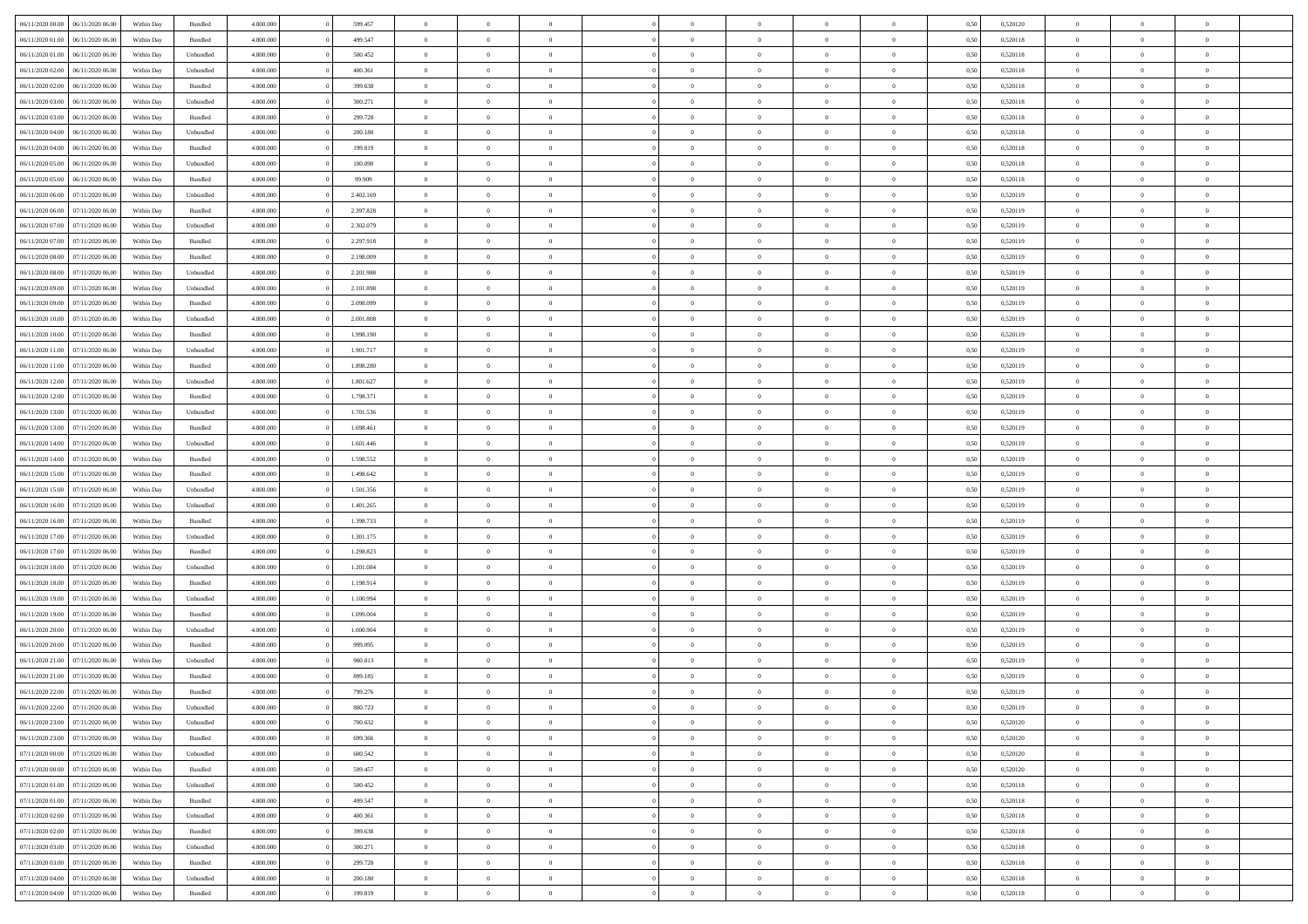| 07/11/2020 05:00 | 07/11/2020 06.00 | Within Dav | Bundled   | 4.800.000 | 99.909    | $\overline{0}$ | $\Omega$       |                | $\Omega$       | $\Omega$       | $\Omega$       | $\theta$       | 0.50 | 0,520118 | $\theta$       | $\theta$       | $\theta$       |  |
|------------------|------------------|------------|-----------|-----------|-----------|----------------|----------------|----------------|----------------|----------------|----------------|----------------|------|----------|----------------|----------------|----------------|--|
|                  |                  |            |           |           |           |                |                |                |                |                |                |                |      |          |                |                |                |  |
| 07/11/2020 05.00 | 07/11/2020 06.00 | Within Day | Unbundled | 4.800.000 | 100.090   | $\overline{0}$ | $\theta$       | $\overline{0}$ | $\overline{0}$ | $\bf{0}$       | $\overline{0}$ | $\overline{0}$ | 0,50 | 0,520118 | $\theta$       | $\theta$       | $\overline{0}$ |  |
| 07/11/2020 06.00 | 08/11/2020 06.00 | Within Day | Unbundled | 4.800.000 | 2.402.169 | $\overline{0}$ | $\overline{0}$ | $\overline{0}$ | $\overline{0}$ | $\bf{0}$       | $\overline{0}$ | $\bf{0}$       | 0,50 | 0,520119 | $\overline{0}$ | $\overline{0}$ | $\overline{0}$ |  |
| 07/11/2020 06.00 | 08/11/2020 06:00 | Within Dav | Bundled   | 4.800.000 | 2.397.828 | $\overline{0}$ | $\overline{0}$ | $\overline{0}$ | $\overline{0}$ | $\bf{0}$       | $\overline{0}$ | $\overline{0}$ | 0.50 | 0.520119 | $\theta$       | $\theta$       | $\overline{0}$ |  |
| 07/11/2020 07.00 | 08/11/2020 06.00 | Within Day | Unbundled | 4.800.000 | 2.302.079 | $\overline{0}$ | $\theta$       | $\overline{0}$ | $\overline{0}$ | $\bf{0}$       | $\overline{0}$ | $\bf{0}$       | 0,50 | 0,520119 | $\theta$       | $\theta$       | $\overline{0}$ |  |
| 07/11/2020 07.00 | 08/11/2020 06.00 | Within Day | Bundled   | 4.800.000 | 2.297.918 | $\overline{0}$ | $\bf{0}$       | $\overline{0}$ | $\overline{0}$ | $\overline{0}$ | $\overline{0}$ | $\mathbf{0}$   | 0,50 | 0,520119 | $\overline{0}$ | $\overline{0}$ | $\bf{0}$       |  |
|                  |                  |            |           |           |           |                |                |                |                |                |                |                |      |          |                |                |                |  |
| 07/11/2020 08:00 | 08/11/2020 06:00 | Within Dav | Unbundled | 4.800.000 | 2.201.988 | $\overline{0}$ | $\overline{0}$ | $\overline{0}$ | $\overline{0}$ | $\overline{0}$ | $\overline{0}$ | $\overline{0}$ | 0.50 | 0,520119 | $\theta$       | $\theta$       | $\overline{0}$ |  |
| 07/11/2020 08:00 | 08/11/2020 06.00 | Within Day | Bundled   | 4.800.000 | 2.198.009 | $\overline{0}$ | $\theta$       | $\overline{0}$ | $\overline{0}$ | $\bf{0}$       | $\overline{0}$ | $\bf{0}$       | 0,50 | 0,520119 | $\theta$       | $\theta$       | $\overline{0}$ |  |
| 07/11/2020 09:00 | 08/11/2020 06.00 | Within Day | Unbundled | 4.800.000 | 2.101.898 | $\overline{0}$ | $\overline{0}$ | $\overline{0}$ | $\overline{0}$ | $\bf{0}$       | $\overline{0}$ | $\bf{0}$       | 0,50 | 0,520119 | $\,0\,$        | $\overline{0}$ | $\overline{0}$ |  |
| 07/11/2020 09:00 | 08/11/2020 06:00 | Within Dav | Bundled   | 4.800.000 | 2.098.099 | $\overline{0}$ | $\overline{0}$ | $\overline{0}$ | $\overline{0}$ | $\overline{0}$ | $\overline{0}$ | $\overline{0}$ | 0.50 | 0,520119 | $\theta$       | $\overline{0}$ | $\overline{0}$ |  |
| 07/11/2020 10:00 | 08/11/2020 06.00 | Within Day | Unbundled | 4.800.000 | 2.001.808 | $\overline{0}$ | $\theta$       | $\overline{0}$ | $\overline{0}$ | $\bf{0}$       | $\overline{0}$ | $\bf{0}$       | 0,50 | 0,520119 | $\,$ 0 $\,$    | $\theta$       | $\overline{0}$ |  |
| 07/11/2020 10.00 | 08/11/2020 06.00 | Within Day | Bundled   | 4.800.000 | 1.998.190 | $\overline{0}$ | $\overline{0}$ | $\overline{0}$ | $\overline{0}$ | $\bf{0}$       | $\overline{0}$ | $\bf{0}$       | 0,50 | 0,520119 | $\overline{0}$ | $\overline{0}$ | $\overline{0}$ |  |
| 07/11/2020 11:00 | 08/11/2020 06:00 | Within Day | Unbundled | 4.800.000 | 1.901.717 | $\overline{0}$ | $\overline{0}$ | $\overline{0}$ | $\overline{0}$ | $\bf{0}$       | $\overline{0}$ | $\overline{0}$ | 0.50 | 0.520119 | $\theta$       | $\theta$       | $\overline{0}$ |  |
|                  |                  |            |           |           |           | $\overline{0}$ | $\theta$       | $\overline{0}$ |                | $\bf{0}$       | $\overline{0}$ | $\overline{0}$ |      |          | $\theta$       | $\theta$       | $\overline{0}$ |  |
| 07/11/2020 11:00 | 08/11/2020 06.00 | Within Day | Bundled   | 4.800.000 | 1.898.280 |                |                |                | $\overline{0}$ |                |                |                | 0,50 | 0,520119 |                |                |                |  |
| 07/11/2020 12.00 | 08/11/2020 06.00 | Within Day | Bundled   | 4.800.000 | 1.798.371 | $\overline{0}$ | $\bf{0}$       | $\overline{0}$ | $\overline{0}$ | $\overline{0}$ | $\overline{0}$ | $\mathbf{0}$   | 0,50 | 0,520119 | $\overline{0}$ | $\overline{0}$ | $\bf{0}$       |  |
| 07/11/2020 12:00 | 08/11/2020 06:00 | Within Dav | Unbundled | 4.800.000 | 1.801.627 | $\overline{0}$ | $\overline{0}$ | $\overline{0}$ | $\overline{0}$ | $\overline{0}$ | $\overline{0}$ | $\overline{0}$ | 0.50 | 0,520119 | $\theta$       | $\overline{0}$ | $\overline{0}$ |  |
| 07/11/2020 13:00 | 08/11/2020 06.00 | Within Day | Unbundled | 4.800.000 | 1.701.536 | $\overline{0}$ | $\theta$       | $\overline{0}$ | $\overline{0}$ | $\bf{0}$       | $\overline{0}$ | $\bf{0}$       | 0,50 | 0,520119 | $\theta$       | $\theta$       | $\overline{0}$ |  |
| 07/11/2020 13:00 | 08/11/2020 06.00 | Within Day | Bundled   | 4.800.000 | 1.698.461 | $\overline{0}$ | $\overline{0}$ | $\overline{0}$ | $\overline{0}$ | $\bf{0}$       | $\overline{0}$ | $\bf{0}$       | 0,50 | 0,520119 | $\,0\,$        | $\overline{0}$ | $\overline{0}$ |  |
| 07/11/2020 14:00 | 08/11/2020 06:00 | Within Day | Unbundled | 4.800.000 | 1.601.446 | $\overline{0}$ | $\overline{0}$ | $\overline{0}$ | $\overline{0}$ | $\overline{0}$ | $\overline{0}$ | $\overline{0}$ | 0.50 | 0,520119 | $\theta$       | $\overline{0}$ | $\overline{0}$ |  |
| 07/11/2020 14:00 | 08/11/2020 06.00 | Within Day | Bundled   | 4.800.000 | 1.598.552 | $\overline{0}$ | $\theta$       | $\overline{0}$ | $\overline{0}$ | $\bf{0}$       | $\overline{0}$ | $\bf{0}$       | 0,50 | 0,520119 | $\,$ 0 $\,$    | $\theta$       | $\overline{0}$ |  |
|                  |                  |            |           |           |           |                | $\overline{0}$ |                |                | $\bf{0}$       |                |                |      |          | $\,0\,$        | $\overline{0}$ | $\overline{0}$ |  |
| 07/11/2020 15.00 | 08/11/2020 06.00 | Within Day | Unbundled | 4.800.000 | 1.501.356 | $\overline{0}$ |                | $\overline{0}$ | $\overline{0}$ |                | $\overline{0}$ | $\bf{0}$       | 0,50 | 0,520119 |                |                |                |  |
| 07/11/2020 15:00 | 08/11/2020 06:00 | Within Day | Bundled   | 4.800.000 | 1.498.642 | $\overline{0}$ | $\overline{0}$ | $\overline{0}$ | $\overline{0}$ | $\bf{0}$       | $\overline{0}$ | $\overline{0}$ | 0.50 | 0.520119 | $\theta$       | $\theta$       | $\overline{0}$ |  |
| 07/11/2020 16.00 | 08/11/2020 06.00 | Within Day | Unbundled | 4.800.000 | 1.401.265 | $\overline{0}$ | $\theta$       | $\overline{0}$ | $\overline{0}$ | $\bf{0}$       | $\overline{0}$ | $\bf{0}$       | 0,50 | 0,520119 | $\,$ 0 $\,$    | $\overline{0}$ | $\overline{0}$ |  |
| 07/11/2020 16.00 | 08/11/2020 06.00 | Within Day | Bundled   | 4.800.000 | 1.398.733 | $\overline{0}$ | $\bf{0}$       | $\overline{0}$ | $\overline{0}$ | $\overline{0}$ | $\overline{0}$ | $\mathbf{0}$   | 0,50 | 0,520119 | $\bf{0}$       | $\overline{0}$ | $\bf{0}$       |  |
| 07/11/2020 17:00 | 08/11/2020 06:00 | Within Dav | Unbundled | 4.800.000 | 1.301.175 | $\overline{0}$ | $\overline{0}$ | $\overline{0}$ | $\overline{0}$ | $\overline{0}$ | $\overline{0}$ | $\overline{0}$ | 0.50 | 0,520119 | $\theta$       | $\theta$       | $\overline{0}$ |  |
| 07/11/2020 17.00 | 08/11/2020 06.00 | Within Day | Bundled   | 4.800.000 | 1.298.823 | $\overline{0}$ | $\theta$       | $\overline{0}$ | $\overline{0}$ | $\bf{0}$       | $\overline{0}$ | $\bf{0}$       | 0,50 | 0,520119 | $\theta$       | $\theta$       | $\overline{0}$ |  |
| 07/11/2020 18.00 | 08/11/2020 06.00 | Within Day | Unbundled | 4.800.000 | 1.201.084 | $\overline{0}$ | $\overline{0}$ | $\overline{0}$ | $\overline{0}$ | $\bf{0}$       | $\overline{0}$ | $\bf{0}$       | 0,50 | 0,520119 | $\,0\,$        | $\overline{0}$ | $\overline{0}$ |  |
| 07/11/2020 18.00 | 08/11/2020 06:00 | Within Day | Bundled   | 4.800.000 | 1.198.914 | $\overline{0}$ | $\overline{0}$ | $\overline{0}$ | $\overline{0}$ | $\overline{0}$ | $\overline{0}$ | $\overline{0}$ | 0.50 | 0,520119 | $\theta$       | $\overline{0}$ | $\overline{0}$ |  |
|                  |                  |            |           |           |           |                |                |                |                |                |                |                |      |          |                |                |                |  |
| 07/11/2020 19:00 | 08/11/2020 06.00 | Within Day | Bundled   | 4.800.000 | 1.099.004 | $\overline{0}$ | $\theta$       | $\overline{0}$ | $\overline{0}$ | $\bf{0}$       | $\overline{0}$ | $\bf{0}$       | 0,50 | 0,520119 | $\,$ 0 $\,$    | $\theta$       | $\overline{0}$ |  |
| 07/11/2020 19.00 | 08/11/2020 06.00 | Within Day | Unbundled | 4.800.000 | 1.100.994 | $\overline{0}$ | $\overline{0}$ | $\overline{0}$ | $\bf{0}$       | $\bf{0}$       | $\bf{0}$       | $\bf{0}$       | 0,50 | 0,520119 | $\bf{0}$       | $\overline{0}$ | $\overline{0}$ |  |
| 07/11/2020 20:00 | 08/11/2020 06.00 | Within Day | Unbundled | 4.800.000 | 1.000.904 | $\overline{0}$ | $\Omega$       | $\Omega$       | $\Omega$       | $\Omega$       | $\Omega$       | $\overline{0}$ | 0,50 | 0,520119 | $\,0\,$        | $\theta$       | $\theta$       |  |
| 07/11/2020 20.00 | 08/11/2020 06.00 | Within Day | Bundled   | 4.800.000 | 999.095   | $\overline{0}$ | $\theta$       | $\overline{0}$ | $\overline{0}$ | $\bf{0}$       | $\overline{0}$ | $\bf{0}$       | 0,50 | 0,520119 | $\theta$       | $\theta$       | $\overline{0}$ |  |
| 07/11/2020 21.00 | 08/11/2020 06.00 | Within Day | Unbundled | 4.800.000 | 900.813   | $\overline{0}$ | $\bf{0}$       | $\overline{0}$ | $\bf{0}$       | $\bf{0}$       | $\overline{0}$ | $\mathbf{0}$   | 0,50 | 0,520119 | $\bf{0}$       | $\overline{0}$ | $\bf{0}$       |  |
| 07/11/2020 21:00 | 08/11/2020 06.00 | Within Day | Bundled   | 4.800,000 | 899.185   | $\overline{0}$ | $\Omega$       | $\Omega$       | $\Omega$       | $\bf{0}$       | $\overline{0}$ | $\overline{0}$ | 0.50 | 0,520119 | $\,0\,$        | $\theta$       | $\theta$       |  |
| 07/11/2020 22.00 | 08/11/2020 06.00 | Within Day | Unbundled | 4.800.000 | 800.723   | $\overline{0}$ | $\theta$       | $\overline{0}$ | $\overline{0}$ | $\bf{0}$       | $\overline{0}$ | $\bf{0}$       | 0,50 | 0,520119 | $\,$ 0 $\,$    | $\theta$       | $\overline{0}$ |  |
| 07/11/2020 22.00 | 08/11/2020 06.00 | Within Day | Bundled   | 4.800.000 | 799.276   | $\overline{0}$ | $\overline{0}$ | $\overline{0}$ | $\bf{0}$       | $\bf{0}$       | $\bf{0}$       | $\bf{0}$       | 0,50 | 0,520119 | $\bf{0}$       | $\overline{0}$ | $\overline{0}$ |  |
|                  |                  |            |           |           |           |                |                |                |                |                |                |                |      |          |                |                |                |  |
| 07/11/2020 23:00 | 08/11/2020 06:00 | Within Day | Unbundled | 4.800,000 | 700,632   | $\overline{0}$ | $\Omega$       | $\Omega$       | $\Omega$       | $\Omega$       | $\theta$       | $\overline{0}$ | 0.50 | 0,520120 | $\theta$       | $\theta$       | $\theta$       |  |
| 07/11/2020 23.00 | 08/11/2020 06.00 | Within Day | Bundled   | 4.800.000 | 699.366   | $\overline{0}$ | $\theta$       | $\overline{0}$ | $\overline{0}$ | $\bf{0}$       | $\overline{0}$ | $\bf{0}$       | 0,50 | 0,520120 | $\,$ 0 $\,$    | $\overline{0}$ | $\overline{0}$ |  |
| 08/11/2020 00.00 | 08/11/2020 06.00 | Within Day | Unbundled | 4.800.000 | 600.542   | $\overline{0}$ | $\overline{0}$ | $\overline{0}$ | $\bf{0}$       | $\bf{0}$       | $\bf{0}$       | $\bf{0}$       | 0,50 | 0,520120 | $\bf{0}$       | $\overline{0}$ | $\overline{0}$ |  |
| 08/11/2020 00:00 | 08/11/2020 06.00 | Within Day | Bundled   | 4.800,000 | 599.457   | $\overline{0}$ | $\Omega$       | $\Omega$       | $\Omega$       | $\Omega$       | $\overline{0}$ | $\overline{0}$ | 0.50 | 0,520120 | $\,0\,$        | $\theta$       | $\theta$       |  |
| 08/11/2020 01:00 | 08/11/2020 06.00 | Within Day | Unbundled | 4.800.000 | 500.452   | $\overline{0}$ | $\theta$       | $\overline{0}$ | $\overline{0}$ | $\bf{0}$       | $\overline{0}$ | $\bf{0}$       | 0,50 | 0,520118 | $\,$ 0 $\,$    | $\theta$       | $\overline{0}$ |  |
| 08/11/2020 01.00 | 08/11/2020 06.00 | Within Day | Bundled   | 4.800.000 | 499.547   | $\overline{0}$ | $\overline{0}$ | $\overline{0}$ | $\bf{0}$       | $\bf{0}$       | $\bf{0}$       | $\mathbf{0}$   | 0,50 | 0,520118 | $\bf{0}$       | $\overline{0}$ | $\bf{0}$       |  |
| 08/11/2020 02.00 | 08/11/2020 06.00 | Within Day | Bundled   | 4.800,000 | 399,638   | $\overline{0}$ | $\Omega$       | $\Omega$       | $\Omega$       | $\Omega$       | $\Omega$       | $\overline{0}$ | 0.50 | 0,520118 | $\theta$       | $\theta$       | $\theta$       |  |
| 08/11/2020 02.00 | 08/11/2020 06.00 | Within Day | Unbundled | 4.800.000 | 400.361   | $\overline{0}$ | $\overline{0}$ | $\overline{0}$ | $\bf{0}$       | $\,$ 0         | $\bf{0}$       | $\bf{0}$       | 0,50 | 0,520118 | $\,0\,$        | $\overline{0}$ | $\overline{0}$ |  |
|                  |                  |            |           |           |           |                |                |                |                |                |                |                |      |          |                |                |                |  |
| 08/11/2020 03:00 | 08/11/2020 06.00 | Within Day | Unbundled | 4.800.000 | 300.271   | $\bf{0}$       | $\bf{0}$       |                |                | $\bf{0}$       |                |                | 0,50 | 0,520118 | $\bf{0}$       | $\overline{0}$ |                |  |
| 08/11/2020 03:00 | 08/11/2020 06:00 | Within Day | Bundled   | 4.800.000 | 299.728   | $\overline{0}$ | $\overline{0}$ | $\overline{0}$ | $\Omega$       | $\overline{0}$ | $\overline{0}$ | $\overline{0}$ | 0,50 | 0,520118 | $\theta$       | $\theta$       | $\theta$       |  |
| 08/11/2020 04:00 | 08/11/2020 06.00 | Within Day | Unbundled | 4.800.000 | 200.180   | $\overline{0}$ | $\,$ 0         | $\overline{0}$ | $\bf{0}$       | $\,$ 0 $\,$    | $\overline{0}$ | $\mathbf{0}$   | 0,50 | 0,520118 | $\,$ 0 $\,$    | $\,$ 0 $\,$    | $\,$ 0         |  |
| 08/11/2020 04:00 | 08/11/2020 06.00 | Within Day | Bundled   | 4.800.000 | 199.819   | $\overline{0}$ | $\overline{0}$ | $\overline{0}$ | $\overline{0}$ | $\overline{0}$ | $\overline{0}$ | $\mathbf{0}$   | 0,50 | 0,520118 | $\overline{0}$ | $\bf{0}$       | $\bf{0}$       |  |
| 08/11/2020 05:00 | 08/11/2020 06.00 | Within Day | Unbundled | 4.800.000 | 100,090   | $\overline{0}$ | $\overline{0}$ | $\overline{0}$ | $\Omega$       | $\overline{0}$ | $\overline{0}$ | $\overline{0}$ | 0,50 | 0,520118 | $\overline{0}$ | $\theta$       | $\overline{0}$ |  |
| 08/11/2020 05.00 | 08/11/2020 06.00 | Within Day | Bundled   | 4.800.000 | 99.909    | $\overline{0}$ | $\,$ 0         | $\overline{0}$ | $\overline{0}$ | $\,$ 0 $\,$    | $\overline{0}$ | $\mathbf{0}$   | 0,50 | 0,520118 | $\,$ 0 $\,$    | $\overline{0}$ | $\overline{0}$ |  |
| 08/11/2020 06.00 | 09/11/2020 06.00 | Within Day | Unbundled | 4.800.000 | 2.402.169 | $\overline{0}$ | $\overline{0}$ | $\overline{0}$ | $\overline{0}$ | $\overline{0}$ | $\overline{0}$ | $\mathbf{0}$   | 0,50 | 0,520119 | $\overline{0}$ | $\overline{0}$ | $\bf{0}$       |  |
|                  |                  |            |           |           |           |                |                |                |                |                |                |                |      |          |                |                |                |  |
| 08/11/2020 06.00 | 09/11/2020 06.00 | Within Day | Bundled   | 4.800,000 | 2.397.828 | $\overline{0}$ | $\overline{0}$ | $\overline{0}$ | $\overline{0}$ | $\overline{0}$ | $\overline{0}$ | $\bf{0}$       | 0.50 | 0,520119 | $\overline{0}$ | $\theta$       | $\overline{0}$ |  |
| 08/11/2020 07:00 | 09/11/2020 06.00 | Within Day | Unbundled | 4.800.000 | 2.302.079 | $\overline{0}$ | $\,$ 0         | $\overline{0}$ | $\bf{0}$       | $\bf{0}$       | $\bf{0}$       | $\bf{0}$       | 0,50 | 0,520119 | $\,$ 0 $\,$    | $\overline{0}$ | $\overline{0}$ |  |
| 08/11/2020 07.00 | 09/11/2020 06.00 | Within Day | Bundled   | 4.800.000 | 2.297.918 | $\overline{0}$ | $\bf{0}$       | $\overline{0}$ | $\overline{0}$ | $\overline{0}$ | $\overline{0}$ | $\mathbf{0}$   | 0,50 | 0,520119 | $\overline{0}$ | $\overline{0}$ | $\bf{0}$       |  |
| 08/11/2020 08:00 | 09/11/2020 06.00 | Within Day | Unbundled | 4.800,000 | 2.201.988 | $\overline{0}$ | $\overline{0}$ | $\overline{0}$ | $\Omega$       | $\overline{0}$ | $\overline{0}$ | $\overline{0}$ | 0.50 | 0,520119 | $\overline{0}$ | $\overline{0}$ | $\overline{0}$ |  |
| 08/11/2020 08:00 | 09/11/2020 06.00 | Within Day | Bundled   | 4.800.000 | 2.198.009 | $\overline{0}$ | $\bf{0}$       | $\overline{0}$ | $\overline{0}$ | $\bf{0}$       | $\bf{0}$       | $\mathbf{0}$   | 0,50 | 0,520119 | $\,$ 0 $\,$    | $\,$ 0 $\,$    | $\bf{0}$       |  |
| 08/11/2020 11:00 | 09/11/2020 06.00 | Within Day | Bundled   | 4.800.000 | 1.898.280 | $\overline{0}$ | $\bf{0}$       | $\overline{0}$ | $\bf{0}$       | $\bf{0}$       | $\bf{0}$       | $\bf{0}$       | 0,50 | 0,520119 | $\overline{0}$ | $\overline{0}$ | $\bf{0}$       |  |
|                  |                  |            |           |           |           |                |                |                |                |                |                |                |      |          |                |                |                |  |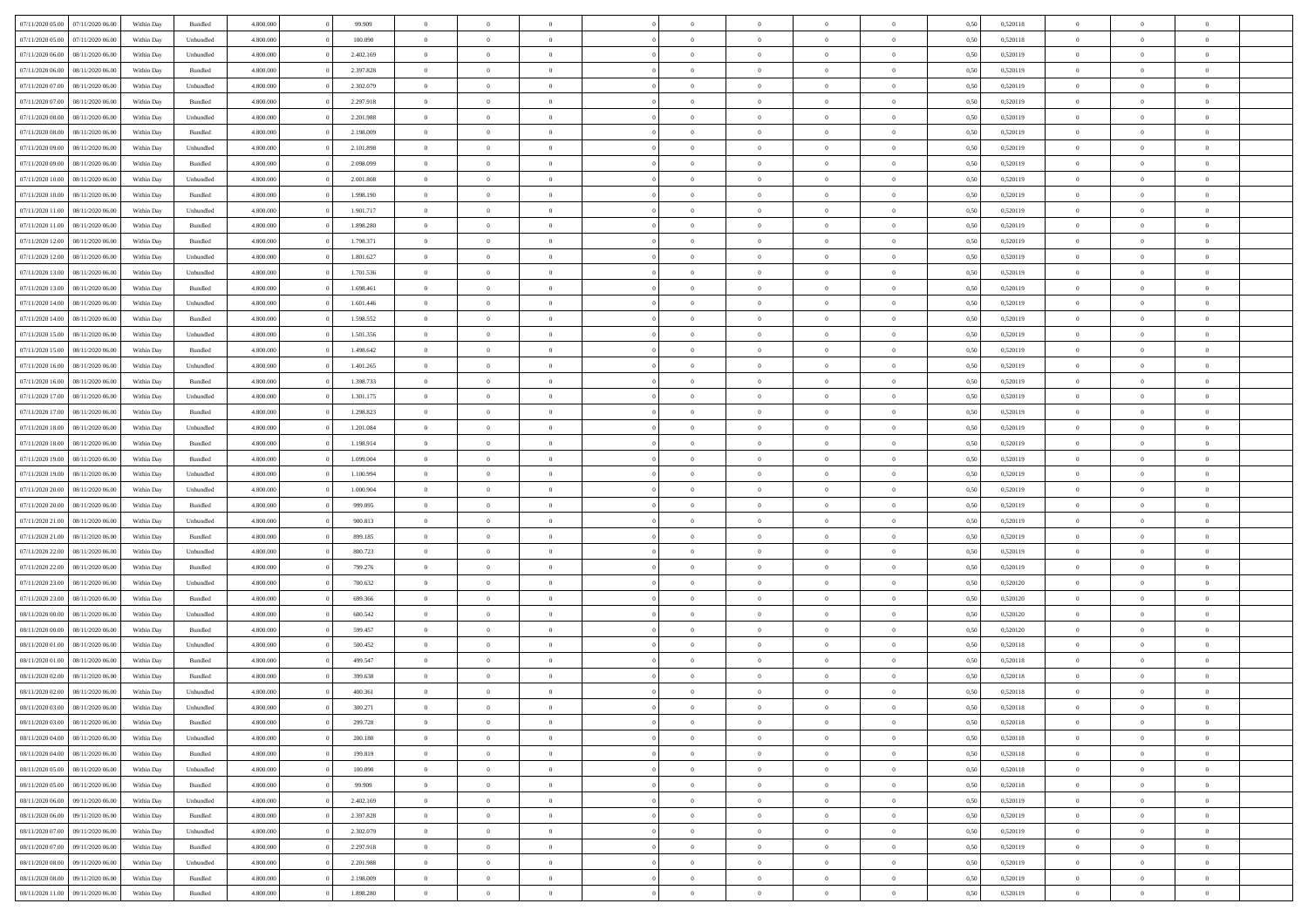| 08/11/2020 11:00 | 09/11/2020 06:00 | Within Dav | Unbundled          | 4.800.000 | 1.901.717 | $\overline{0}$ | $\Omega$       |                | $\Omega$       | $\Omega$       | $\Omega$       | $\theta$       | 0.50 | 0,520119 | $\theta$       | $\theta$       | $\theta$       |  |
|------------------|------------------|------------|--------------------|-----------|-----------|----------------|----------------|----------------|----------------|----------------|----------------|----------------|------|----------|----------------|----------------|----------------|--|
|                  |                  |            |                    |           |           |                |                |                |                |                |                |                |      |          |                |                |                |  |
| 08/11/2020 12:00 | 09/11/2020 06.00 | Within Day | Unbundled          | 4.800.000 | 1.801.627 | $\overline{0}$ | $\theta$       | $\overline{0}$ | $\overline{0}$ | $\bf{0}$       | $\overline{0}$ | $\bf{0}$       | 0,50 | 0,520119 | $\theta$       | $\theta$       | $\overline{0}$ |  |
| 08/11/2020 12:00 | 09/11/2020 06.00 | Within Day | Bundled            | 4.800.000 | 1.798.371 | $\overline{0}$ | $\overline{0}$ | $\overline{0}$ | $\bf{0}$       | $\bf{0}$       | $\bf{0}$       | $\bf{0}$       | 0,50 | 0,520119 | $\bf{0}$       | $\overline{0}$ | $\overline{0}$ |  |
| 08/11/2020 13:00 | 09/11/2020 06:00 | Within Dav | Unbundled          | 4.800.000 | 1.701.536 | $\overline{0}$ | $\overline{0}$ | $\overline{0}$ | $\overline{0}$ | $\bf{0}$       | $\overline{0}$ | $\overline{0}$ | 0.50 | 0.520119 | $\theta$       | $\theta$       | $\overline{0}$ |  |
| 08/11/2020 13:00 | 09/11/2020 06.00 | Within Day | Bundled            | 4.800.000 | 1.698.461 | $\overline{0}$ | $\theta$       | $\overline{0}$ | $\overline{0}$ | $\bf{0}$       | $\overline{0}$ | $\bf{0}$       | 0,50 | 0,520119 | $\theta$       | $\theta$       | $\overline{0}$ |  |
|                  |                  |            |                    |           |           |                |                |                |                |                |                |                |      |          |                |                |                |  |
| 08/11/2020 14:00 | 09/11/2020 06.00 | Within Day | Unbundled          | 4.800.000 | 1.601.446 | $\overline{0}$ | $\bf{0}$       | $\overline{0}$ | $\bf{0}$       | $\overline{0}$ | $\overline{0}$ | $\mathbf{0}$   | 0,50 | 0,520119 | $\overline{0}$ | $\overline{0}$ | $\bf{0}$       |  |
| 08/11/2020 14:00 | 09/11/2020 06:00 | Within Dav | Bundled            | 4.800.000 | 1.598.552 | $\overline{0}$ | $\overline{0}$ | $\overline{0}$ | $\overline{0}$ | $\overline{0}$ | $\overline{0}$ | $\overline{0}$ | 0.50 | 0,520119 | $\theta$       | $\overline{0}$ | $\overline{0}$ |  |
| 08/11/2020 15:00 | 09/11/2020 06.00 | Within Day | Unbundled          | 4.800.000 | 1.501.356 | $\overline{0}$ | $\theta$       | $\overline{0}$ | $\overline{0}$ | $\bf{0}$       | $\overline{0}$ | $\bf{0}$       | 0,50 | 0,520119 | $\theta$       | $\theta$       | $\overline{0}$ |  |
| 08/11/2020 15:00 | 09/11/2020 06.00 | Within Day | Bundled            | 4.800.000 | 1.498.642 | $\overline{0}$ | $\overline{0}$ | $\overline{0}$ | $\bf{0}$       | $\bf{0}$       | $\bf{0}$       | $\bf{0}$       | 0,50 | 0,520119 | $\,0\,$        | $\overline{0}$ | $\overline{0}$ |  |
| 08/11/2020 16:00 | 09/11/2020 06:00 | Within Dav | Unbundled          | 4.800.000 | 1.401.265 | $\overline{0}$ | $\overline{0}$ | $\overline{0}$ | $\overline{0}$ | $\overline{0}$ | $\overline{0}$ | $\overline{0}$ | 0.50 | 0,520119 | $\theta$       | $\overline{0}$ | $\overline{0}$ |  |
| 08/11/2020 16:00 | 09/11/2020 06.00 | Within Day | Bundled            | 4.800.000 | 1.398.733 | $\overline{0}$ | $\theta$       | $\overline{0}$ | $\overline{0}$ | $\bf{0}$       | $\overline{0}$ | $\bf{0}$       | 0,50 | 0,520119 | $\,$ 0 $\,$    | $\theta$       | $\overline{0}$ |  |
|                  |                  |            |                    |           |           |                |                |                |                |                |                |                |      |          |                |                |                |  |
| 08/11/2020 17.00 | 09/11/2020 06.00 | Within Day | Unbundled          | 4.800.000 | 1.301.175 | $\overline{0}$ | $\overline{0}$ | $\overline{0}$ | $\overline{0}$ | $\bf{0}$       | $\overline{0}$ | $\bf{0}$       | 0,50 | 0,520119 | $\overline{0}$ | $\overline{0}$ | $\overline{0}$ |  |
| 08/11/2020 17:00 | 09/11/2020 06:00 | Within Day | Bundled            | 4.800.000 | 1.298.823 | $\overline{0}$ | $\overline{0}$ | $\overline{0}$ | $\overline{0}$ | $\bf{0}$       | $\overline{0}$ | $\overline{0}$ | 0.50 | 0.520119 | $\theta$       | $\theta$       | $\overline{0}$ |  |
| 08/11/2020 18:00 | 09/11/2020 06.00 | Within Day | Bundled            | 4.800.000 | 1.198.914 | $\overline{0}$ | $\theta$       | $\overline{0}$ | $\overline{0}$ | $\bf{0}$       | $\overline{0}$ | $\bf{0}$       | 0,50 | 0,520119 | $\theta$       | $\theta$       | $\overline{0}$ |  |
| 08/11/2020 18.00 | 09/11/2020 06.00 | Within Day | Unbundled          | 4.800.000 | 1.201.084 | $\overline{0}$ | $\bf{0}$       | $\overline{0}$ | $\overline{0}$ | $\overline{0}$ | $\overline{0}$ | $\mathbf{0}$   | 0,50 | 0,520119 | $\overline{0}$ | $\overline{0}$ | $\bf{0}$       |  |
| 08/11/2020 19:00 | 09/11/2020 06:00 | Within Day | Unbundled          | 4.800.000 | 1.100.994 | $\overline{0}$ | $\overline{0}$ | $\overline{0}$ | $\overline{0}$ | $\overline{0}$ | $\overline{0}$ | $\overline{0}$ | 0.50 | 0,520119 | $\theta$       | $\overline{0}$ | $\overline{0}$ |  |
| 08/11/2020 19:00 | 09/11/2020 06.00 | Within Day | Bundled            | 4.800.000 | 1.099.004 | $\overline{0}$ | $\theta$       | $\overline{0}$ | $\overline{0}$ | $\bf{0}$       | $\overline{0}$ | $\bf{0}$       | 0,50 | 0,520119 | $\,$ 0 $\,$    | $\theta$       | $\overline{0}$ |  |
| 08/11/2020 20.00 | 09/11/2020 06.00 | Within Day | Unbundled          | 4.800.000 | 1.000.904 | $\overline{0}$ | $\overline{0}$ | $\overline{0}$ | $\overline{0}$ | $\bf{0}$       | $\overline{0}$ | $\bf{0}$       | 0,50 | 0,520119 | $\,0\,$        | $\overline{0}$ | $\overline{0}$ |  |
| 08/11/2020 20:00 | 09/11/2020 06:00 | Within Day | Bundled            | 4.800.000 | 999,095   | $\overline{0}$ | $\overline{0}$ | $\overline{0}$ | $\overline{0}$ | $\overline{0}$ | $\overline{0}$ | $\overline{0}$ | 0.50 | 0,520119 | $\theta$       | $\overline{0}$ | $\overline{0}$ |  |
|                  |                  |            |                    |           |           |                |                |                |                |                |                |                |      |          |                |                |                |  |
| 08/11/2020 21.00 | 09/11/2020 06.00 | Within Day | Unbundled          | 4.800.000 | 900.813   | $\overline{0}$ | $\theta$       | $\overline{0}$ | $\overline{0}$ | $\bf{0}$       | $\overline{0}$ | $\bf{0}$       | 0,50 | 0,520119 | $\,$ 0 $\,$    | $\theta$       | $\overline{0}$ |  |
| 08/11/2020 21.00 | 09/11/2020 06.00 | Within Day | Bundled            | 4.800.000 | 899.185   | $\overline{0}$ | $\overline{0}$ | $\overline{0}$ | $\overline{0}$ | $\bf{0}$       | $\overline{0}$ | $\bf{0}$       | 0,50 | 0,520119 | $\bf{0}$       | $\overline{0}$ | $\overline{0}$ |  |
| 08/11/2020 22.00 | 09/11/2020 06:00 | Within Day | Unbundled          | 4.800.000 | 800.723   | $\overline{0}$ | $\overline{0}$ | $\overline{0}$ | $\overline{0}$ | $\bf{0}$       | $\overline{0}$ | $\overline{0}$ | 0.50 | 0.520119 | $\theta$       | $\theta$       | $\overline{0}$ |  |
| 08/11/2020 22.00 | 09/11/2020 06.00 | Within Day | Bundled            | 4.800.000 | 799.276   | $\overline{0}$ | $\theta$       | $\overline{0}$ | $\overline{0}$ | $\bf{0}$       | $\overline{0}$ | $\bf{0}$       | 0,50 | 0,520119 | $\,$ 0 $\,$    | $\overline{0}$ | $\overline{0}$ |  |
| 08/11/2020 23.00 | 09/11/2020 06.00 | Within Day | Unbundled          | 4.800.000 | 700.632   | $\overline{0}$ | $\bf{0}$       | $\overline{0}$ | $\overline{0}$ | $\overline{0}$ | $\overline{0}$ | $\mathbf{0}$   | 0,50 | 0,520120 | $\overline{0}$ | $\overline{0}$ | $\bf{0}$       |  |
| 08/11/2020 23.00 | 09/11/2020 06:00 | Within Dav | Bundled            | 4.800.000 | 699.366   | $\overline{0}$ | $\overline{0}$ | $\overline{0}$ | $\overline{0}$ | $\overline{0}$ | $\overline{0}$ | $\overline{0}$ | 0.50 | 0,520120 | $\theta$       | $\theta$       | $\overline{0}$ |  |
| 09/11/2020 00.00 | 09/11/2020 06.00 | Within Day | Unbundled          | 4.800.000 | 600.542   | $\overline{0}$ | $\theta$       | $\overline{0}$ | $\overline{0}$ | $\bf{0}$       | $\overline{0}$ | $\bf{0}$       | 0,50 | 0,520120 | $\theta$       | $\theta$       | $\overline{0}$ |  |
|                  |                  |            |                    |           |           |                |                |                |                |                |                |                |      |          |                |                |                |  |
| 09/11/2020 00:00 | 09/11/2020 06.00 | Within Day | Bundled            | 4.800.000 | 599.457   | $\overline{0}$ | $\overline{0}$ | $\overline{0}$ | $\overline{0}$ | $\bf{0}$       | $\overline{0}$ | $\bf{0}$       | 0,50 | 0,520120 | $\,0\,$        | $\overline{0}$ | $\overline{0}$ |  |
| 09/11/2020 01:00 | 09/11/2020 06:00 | Within Day | Bundled            | 4.800.000 | 499.547   | $\overline{0}$ | $\overline{0}$ | $\overline{0}$ | $\overline{0}$ | $\overline{0}$ | $\overline{0}$ | $\overline{0}$ | 0.50 | 0,520118 | $\theta$       | $\overline{0}$ | $\overline{0}$ |  |
| 09/11/2020 01.00 | 09/11/2020 06.00 | Within Day | Unbundled          | 4.800.000 | 500.452   | $\overline{0}$ | $\theta$       | $\overline{0}$ | $\overline{0}$ | $\bf{0}$       | $\overline{0}$ | $\bf{0}$       | 0,50 | 0,520118 | $\,$ 0 $\,$    | $\overline{0}$ | $\overline{0}$ |  |
| 09/11/2020 02.00 | 09/11/2020 06.00 | Within Day | Unbundled          | 4.800.000 | 400.361   | $\overline{0}$ | $\overline{0}$ | $\overline{0}$ | $\overline{0}$ | $\bf{0}$       | $\overline{0}$ | $\bf{0}$       | 0,50 | 0,520118 | $\bf{0}$       | $\overline{0}$ | $\overline{0}$ |  |
| 09/11/2020 02.00 | 09/11/2020 06.00 | Within Day | Bundled            | 4.800,000 | 399,638   | $\overline{0}$ | $\Omega$       | $\overline{0}$ | $\Omega$       | $\Omega$       | $\overline{0}$ | $\overline{0}$ | 0,50 | 0,520118 | $\,0\,$        | $\theta$       | $\theta$       |  |
| 09/11/2020 03.00 | 09/11/2020 06.00 | Within Day | Unbundled          | 4.800.000 | 300.271   | $\overline{0}$ | $\theta$       | $\overline{0}$ | $\overline{0}$ | $\bf{0}$       | $\overline{0}$ | $\bf{0}$       | 0,50 | 0,520118 | $\,$ 0 $\,$    | $\theta$       | $\overline{0}$ |  |
| 09/11/2020 03.00 | 09/11/2020 06.00 | Within Day | Bundled            | 4.800.000 | 299.728   | $\overline{0}$ | $\overline{0}$ | $\overline{0}$ | $\bf{0}$       | $\bf{0}$       | $\overline{0}$ | $\mathbf{0}$   | 0,50 | 0,520118 | $\bf{0}$       | $\overline{0}$ | $\bf{0}$       |  |
|                  |                  |            |                    |           |           |                |                |                |                |                |                |                |      |          |                |                |                |  |
| 09/11/2020 04.00 | 09/11/2020 06.00 | Within Day | Unbundled          | 4.800,000 | 200.180   | $\overline{0}$ | $\Omega$       | $\Omega$       | $\Omega$       | $\bf{0}$       | $\overline{0}$ | $\overline{0}$ | 0.50 | 0,520118 | $\,0\,$        | $\theta$       | $\theta$       |  |
| 09/11/2020 04:00 | 09/11/2020 06.00 | Within Day | Bundled            | 4.800.000 | 199.819   | $\overline{0}$ | $\theta$       | $\overline{0}$ | $\overline{0}$ | $\bf{0}$       | $\overline{0}$ | $\bf{0}$       | 0,50 | 0,520118 | $\,$ 0 $\,$    | $\theta$       | $\overline{0}$ |  |
| 09/11/2020 05:00 | 09/11/2020 06.00 | Within Day | Unbundled          | 4.800.000 | 100.090   | $\overline{0}$ | $\overline{0}$ | $\overline{0}$ | $\bf{0}$       | $\bf{0}$       | $\bf{0}$       | $\bf{0}$       | 0,50 | 0,520118 | $\,0\,$        | $\overline{0}$ | $\overline{0}$ |  |
| 09/11/2020 05.00 | 09/11/2020 06:00 | Within Day | Bundled            | 4.800,000 | 99,909    | $\overline{0}$ | $\Omega$       | $\Omega$       | $\Omega$       | $\theta$       | $\overline{0}$ | $\overline{0}$ | 0.50 | 0,520118 | $\,0\,$        | $\theta$       | $\theta$       |  |
| 09/11/2020 06.00 | 10/11/2020 06.00 | Within Day | Unbundled          | 4.800.000 | 2.402.169 | $\overline{0}$ | $\theta$       | $\overline{0}$ | $\overline{0}$ | $\,$ 0         | $\overline{0}$ | $\bf{0}$       | 0,50 | 0,520119 | $\,$ 0 $\,$    | $\overline{0}$ | $\overline{0}$ |  |
| 09/11/2020 06.00 | 10/11/2020 06.00 | Within Day | Bundled            | 4.800.000 | 2.397.828 | $\overline{0}$ | $\overline{0}$ | $\overline{0}$ | $\bf{0}$       | $\bf{0}$       | $\bf{0}$       | $\bf{0}$       | 0,50 | 0,520119 | $\bf{0}$       | $\overline{0}$ | $\overline{0}$ |  |
|                  |                  |            |                    |           |           |                |                |                |                |                |                |                |      |          |                |                |                |  |
| 09/11/2020 07.00 | 10/11/2020 06.00 | Within Day | Unbundled          | 4.800,000 | 2.302.079 | $\overline{0}$ | $\Omega$       | $\overline{0}$ | $\Omega$       | $\overline{0}$ | $\overline{0}$ | $\overline{0}$ | 0,50 | 0,520119 | $\,0\,$        | $\theta$       | $\theta$       |  |
| 09/11/2020 07.00 | 10/11/2020 06.00 | Within Day | Bundled            | 4.800.000 | 2.297.918 | $\overline{0}$ | $\theta$       | $\overline{0}$ | $\overline{0}$ | $\,$ 0         | $\overline{0}$ | $\bf{0}$       | 0,50 | 0,520119 | $\,$ 0 $\,$    | $\overline{0}$ | $\overline{0}$ |  |
| 09/11/2020 08.00 | 10/11/2020 06.00 | Within Day | Bundled            | 4.800.000 | 2.198.009 | $\overline{0}$ | $\overline{0}$ | $\overline{0}$ | $\bf{0}$       | $\bf{0}$       | $\bf{0}$       | $\mathbf{0}$   | 0,50 | 0,520119 | $\bf{0}$       | $\overline{0}$ | $\bf{0}$       |  |
| 09/11/2020 08:00 | 10/11/2020 06:00 | Within Day | Unbundled          | 4.800,000 | 2.201.988 | $\overline{0}$ | $\Omega$       | $\Omega$       | $\Omega$       | $\Omega$       | $\Omega$       | $\overline{0}$ | 0.50 | 0,520119 | $\theta$       | $\theta$       | $\theta$       |  |
| 09/11/2020 09:00 | 10/11/2020 06.00 | Within Day | Unbundled          | 4.800.000 | 2.101.898 | $\bf{0}$       | $\overline{0}$ | $\overline{0}$ | $\bf{0}$       | $\,$ 0         | $\bf{0}$       | $\bf{0}$       | 0,50 | 0,520119 | $\,0\,$        | $\overline{0}$ | $\overline{0}$ |  |
| 09/11/2020 09:00 | 10/11/2020 06.00 | Within Day | Bundled            | 4.800.000 | 2.098.099 | $\bf{0}$       | $\bf{0}$       |                |                | $\bf{0}$       |                |                | 0,50 | 0,520119 | $\bf{0}$       | $\overline{0}$ |                |  |
| 09/11/2020 10:00 | 10/11/2020 06:00 | Within Day | Unbundled          | 4.800.000 | 2.001.808 | $\overline{0}$ | $\overline{0}$ | $\overline{0}$ | $\Omega$       | $\overline{0}$ | $\overline{0}$ | $\overline{0}$ | 0,50 | 0,520119 | $\theta$       | $\theta$       | $\theta$       |  |
| 09/11/2020 10:00 | 10/11/2020 06.00 | Within Day | Bundled            | 4.800.000 | 1.998.190 | $\overline{0}$ | $\,$ 0         | $\overline{0}$ | $\bf{0}$       | $\,$ 0 $\,$    | $\overline{0}$ | $\mathbf{0}$   | 0,50 | 0,520119 | $\,$ 0 $\,$    | $\,$ 0 $\,$    | $\,$ 0         |  |
| 09/11/2020 11:00 | 10/11/2020 06:00 | Within Day | Unbundled          | 4.800.000 | 1.901.717 | $\overline{0}$ | $\overline{0}$ | $\overline{0}$ | $\overline{0}$ | $\overline{0}$ | $\overline{0}$ | $\mathbf{0}$   | 0,50 | 0,520119 | $\overline{0}$ | $\bf{0}$       | $\bf{0}$       |  |
|                  |                  |            |                    |           |           |                |                |                |                |                |                |                |      |          |                |                |                |  |
| 09/11/2020 11:00 | 10/11/2020 06:00 | Within Day | $\mathbf B$ undled | 4.800,000 | 1.898.280 | $\overline{0}$ | $\overline{0}$ | $\overline{0}$ | $\Omega$       | $\overline{0}$ | $\overline{0}$ | $\overline{0}$ | 0,50 | 0,520119 | $\overline{0}$ | $\theta$       | $\overline{0}$ |  |
| 09/11/2020 12.00 | 10/11/2020 06.00 | Within Day | Unbundled          | 4.800.000 | 1.801.627 | $\overline{0}$ | $\,$ 0         | $\overline{0}$ | $\overline{0}$ | $\,$ 0 $\,$    | $\overline{0}$ | $\mathbf{0}$   | 0,50 | 0,520119 | $\,$ 0 $\,$    | $\overline{0}$ | $\overline{0}$ |  |
| 09/11/2020 12:00 | 10/11/2020 06:00 | Within Day | Bundled            | 4.800.000 | 1.798.371 | $\overline{0}$ | $\overline{0}$ | $\overline{0}$ | $\overline{0}$ | $\overline{0}$ | $\overline{0}$ | $\mathbf{0}$   | 0,50 | 0,520119 | $\overline{0}$ | $\overline{0}$ | $\bf{0}$       |  |
| 09/11/2020 13:00 | 10/11/2020 06:00 | Within Day | Unbundled          | 4.800,000 | 1.701.536 | $\overline{0}$ | $\overline{0}$ | $\overline{0}$ | $\Omega$       | $\overline{0}$ | $\overline{0}$ | $\bf{0}$       | 0.50 | 0,520119 | $\overline{0}$ | $\theta$       | $\overline{0}$ |  |
| 09/11/2020 13:00 | 10/11/2020 06.00 | Within Day | Bundled            | 4.800.000 | 1.698.461 | $\overline{0}$ | $\,$ 0         | $\overline{0}$ | $\bf{0}$       | $\bf{0}$       | $\bf{0}$       | $\bf{0}$       | 0,50 | 0,520119 | $\,$ 0 $\,$    | $\overline{0}$ | $\overline{0}$ |  |
| 09/11/2020 14:00 | 10/11/2020 06:00 | Within Day | Unbundled          | 4.800.000 | 1.601.446 | $\overline{0}$ | $\bf{0}$       | $\overline{0}$ | $\overline{0}$ | $\overline{0}$ | $\overline{0}$ | $\mathbf{0}$   | 0,50 | 0,520119 | $\overline{0}$ | $\overline{0}$ | $\bf{0}$       |  |
| 09/11/2020 14:00 | 10/11/2020 06:00 | Within Day | Bundled            | 4.800,000 | 1.598.552 | $\overline{0}$ | $\overline{0}$ | $\overline{0}$ | $\Omega$       | $\overline{0}$ | $\overline{0}$ | $\overline{0}$ | 0.50 | 0,520119 | $\overline{0}$ | $\theta$       | $\overline{0}$ |  |
|                  |                  |            |                    |           |           |                | $\bf{0}$       |                |                |                |                |                |      |          | $\,$ 0 $\,$    | $\,$ 0 $\,$    |                |  |
| 09/11/2020 15.00 | 10/11/2020 06.00 | Within Day | Bundled            | 4.800.000 | 1.498.642 | $\overline{0}$ |                | $\overline{0}$ | $\bf{0}$       | $\bf{0}$       | $\overline{0}$ | $\mathbf{0}$   | 0,50 | 0,520119 |                |                | $\bf{0}$       |  |
| 09/11/2020 15.00 | 10/11/2020 06.00 | Within Day | Unbundled          | 4.800.000 | 1.501.356 | $\overline{0}$ | $\overline{0}$ | $\overline{0}$ | $\overline{0}$ | $\bf{0}$       | $\overline{0}$ | $\mathbf{0}$   | 0,50 | 0,520119 | $\overline{0}$ | $\bf{0}$       | $\bf{0}$       |  |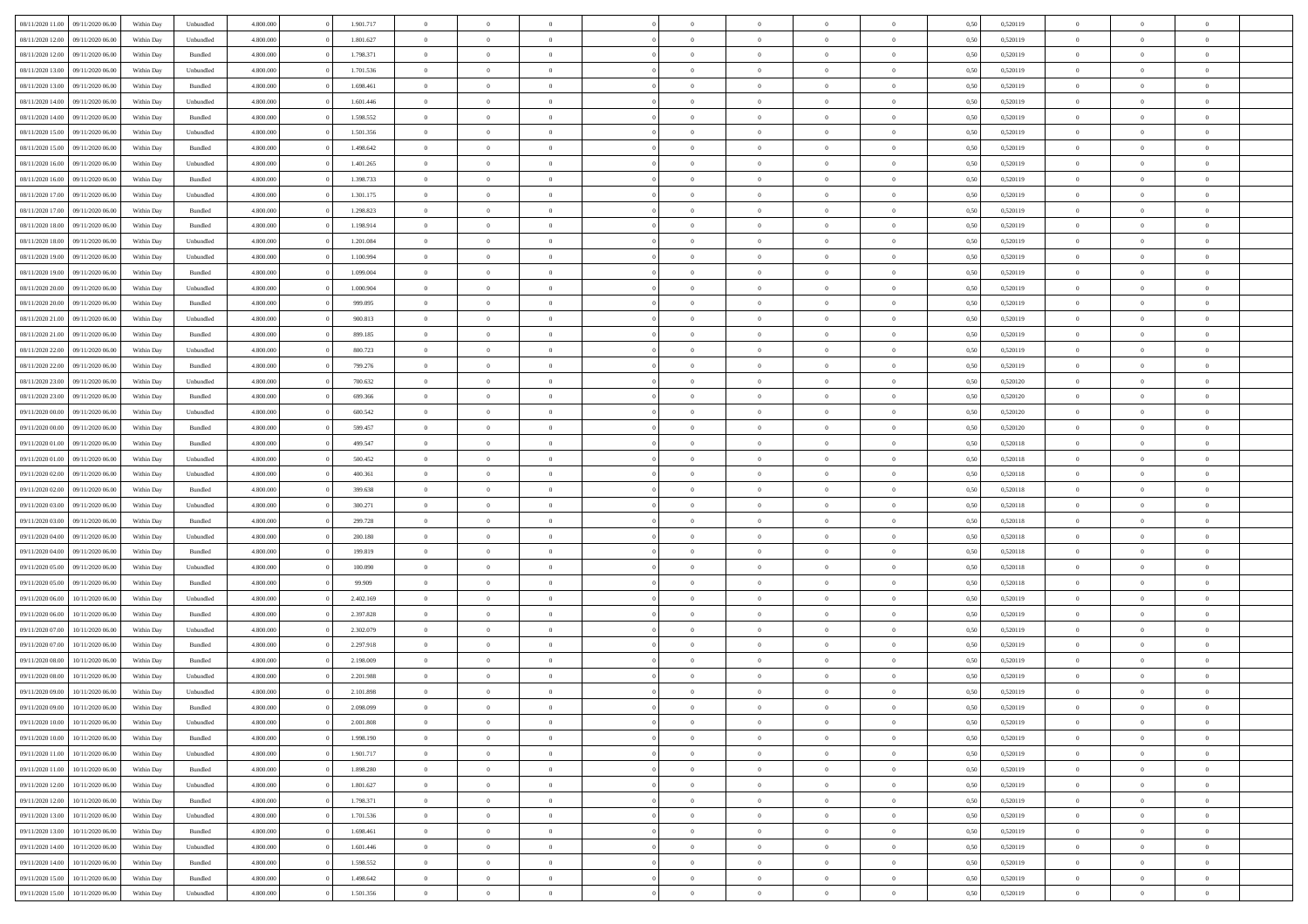| 09/11/2020 16:00 | 10/11/2020 06:00 | Within Dav | Unbundled | 4.800.000 | 1.401.265 | $\overline{0}$ | $\Omega$       |                | $\Omega$       | $\Omega$       | $\Omega$       | $\theta$       | 0.50 | 0,520119 | $\theta$       | $\theta$       | $\theta$       |  |
|------------------|------------------|------------|-----------|-----------|-----------|----------------|----------------|----------------|----------------|----------------|----------------|----------------|------|----------|----------------|----------------|----------------|--|
|                  |                  |            |           |           |           |                |                |                |                |                |                |                |      |          |                |                |                |  |
| 09/11/2020 16.00 | 10/11/2020 06.00 | Within Day | Bundled   | 4.800.000 | 1.398.733 | $\overline{0}$ | $\theta$       | $\overline{0}$ | $\overline{0}$ | $\bf{0}$       | $\overline{0}$ | $\bf{0}$       | 0,50 | 0,520119 | $\theta$       | $\theta$       | $\overline{0}$ |  |
| 09/11/2020 17.00 | 10/11/2020 06.00 | Within Day | Unbundled | 4.800.000 | 1.301.175 | $\overline{0}$ | $\overline{0}$ | $\overline{0}$ | $\overline{0}$ | $\bf{0}$       | $\overline{0}$ | $\bf{0}$       | 0,50 | 0,520119 | $\bf{0}$       | $\overline{0}$ | $\overline{0}$ |  |
| 09/11/2020 17:00 | 10/11/2020 06:00 | Within Dav | Bundled   | 4.800.000 | 1.298.823 | $\overline{0}$ | $\overline{0}$ | $\overline{0}$ | $\overline{0}$ | $\bf{0}$       | $\overline{0}$ | $\overline{0}$ | 0.50 | 0.520119 | $\theta$       | $\theta$       | $\overline{0}$ |  |
| 09/11/2020 18.00 | 10/11/2020 06.00 | Within Day | Unbundled | 4.800.000 | 1.201.084 | $\overline{0}$ | $\theta$       | $\overline{0}$ | $\overline{0}$ | $\bf{0}$       | $\overline{0}$ | $\bf{0}$       | 0,50 | 0,520119 | $\theta$       | $\theta$       | $\overline{0}$ |  |
| 09/11/2020 18.00 | 10/11/2020 06.00 | Within Day | Bundled   | 4.800.000 | 1.198.914 | $\overline{0}$ | $\bf{0}$       | $\overline{0}$ | $\overline{0}$ | $\overline{0}$ | $\overline{0}$ | $\mathbf{0}$   | 0,50 | 0,520119 | $\overline{0}$ | $\overline{0}$ | $\bf{0}$       |  |
|                  |                  |            |           |           |           |                |                |                |                | $\overline{0}$ |                |                |      |          | $\theta$       | $\overline{0}$ | $\overline{0}$ |  |
| 09/11/2020 19:00 | 10/11/2020 06:00 | Within Dav | Unbundled | 4.800.000 | 1.100.994 | $\overline{0}$ | $\overline{0}$ | $\overline{0}$ | $\overline{0}$ |                | $\overline{0}$ | $\overline{0}$ | 0.50 | 0,520119 |                |                |                |  |
| 09/11/2020 19:00 | 10/11/2020 06.00 | Within Day | Bundled   | 4.800.000 | 1.099.004 | $\overline{0}$ | $\theta$       | $\overline{0}$ | $\overline{0}$ | $\bf{0}$       | $\overline{0}$ | $\bf{0}$       | 0,50 | 0,520119 | $\theta$       | $\theta$       | $\overline{0}$ |  |
| 09/11/2020 20.00 | 10/11/2020 06.00 | Within Day | Unbundled | 4.800.000 | 1.000.904 | $\overline{0}$ | $\overline{0}$ | $\overline{0}$ | $\overline{0}$ | $\bf{0}$       | $\overline{0}$ | $\bf{0}$       | 0,50 | 0,520119 | $\,0\,$        | $\overline{0}$ | $\overline{0}$ |  |
| 09/11/2020 20.00 | 10/11/2020 06.00 | Within Dav | Bundled   | 4.800.000 | 999.095   | $\overline{0}$ | $\overline{0}$ | $\overline{0}$ | $\overline{0}$ | $\overline{0}$ | $\overline{0}$ | $\overline{0}$ | 0.50 | 0,520119 | $\theta$       | $\overline{0}$ | $\overline{0}$ |  |
| 09/11/2020 21.00 | 10/11/2020 06.00 | Within Day | Unbundled | 4.800.000 | 900.813   | $\overline{0}$ | $\theta$       | $\overline{0}$ | $\overline{0}$ | $\bf{0}$       | $\overline{0}$ | $\bf{0}$       | 0,50 | 0,520119 | $\,$ 0 $\,$    | $\theta$       | $\overline{0}$ |  |
| 09/11/2020 21:00 | 10/11/2020 06.00 | Within Day | Bundled   | 4.800.000 | 899.185   | $\overline{0}$ | $\overline{0}$ | $\overline{0}$ | $\overline{0}$ | $\bf{0}$       | $\overline{0}$ | $\bf{0}$       | 0,50 | 0,520119 | $\overline{0}$ | $\overline{0}$ | $\overline{0}$ |  |
| 09/11/2020 22.00 | 10/11/2020 06:00 | Within Day | Bundled   | 4.800.000 | 799.276   | $\overline{0}$ | $\overline{0}$ | $\overline{0}$ | $\overline{0}$ | $\bf{0}$       | $\overline{0}$ | $\overline{0}$ | 0.50 | 0.520119 | $\theta$       | $\theta$       | $\overline{0}$ |  |
|                  |                  |            |           |           |           |                |                |                |                |                |                |                |      |          |                |                |                |  |
| 09/11/2020 22.00 | 10/11/2020 06.00 | Within Day | Unbundled | 4.800.000 | 800.723   | $\overline{0}$ | $\theta$       | $\overline{0}$ | $\overline{0}$ | $\bf{0}$       | $\overline{0}$ | $\bf{0}$       | 0,50 | 0,520119 | $\theta$       | $\theta$       | $\overline{0}$ |  |
| 09/11/2020 23.00 | 10/11/2020 06.00 | Within Day | Unbundled | 4.800.000 | 700.632   | $\overline{0}$ | $\bf{0}$       | $\overline{0}$ | $\overline{0}$ | $\overline{0}$ | $\overline{0}$ | $\mathbf{0}$   | 0,50 | 0,520120 | $\overline{0}$ | $\overline{0}$ | $\bf{0}$       |  |
| 09/11/2020 23.00 | 10/11/2020 06:00 | Within Dav | Bundled   | 4.800.000 | 699.366   | $\overline{0}$ | $\overline{0}$ | $\overline{0}$ | $\overline{0}$ | $\overline{0}$ | $\overline{0}$ | $\overline{0}$ | 0.50 | 0,520120 | $\theta$       | $\overline{0}$ | $\overline{0}$ |  |
| 10/11/2020 00:00 | 10/11/2020 06.00 | Within Day | Unbundled | 4.800.000 | 600.542   | $\overline{0}$ | $\theta$       | $\overline{0}$ | $\overline{0}$ | $\bf{0}$       | $\overline{0}$ | $\bf{0}$       | 0,50 | 0,520120 | $\,$ 0 $\,$    | $\theta$       | $\overline{0}$ |  |
| 10/11/2020 00:00 | 10/11/2020 06.00 | Within Day | Bundled   | 4.800.000 | 599.457   | $\overline{0}$ | $\overline{0}$ | $\overline{0}$ | $\bf{0}$       | $\bf{0}$       | $\bf{0}$       | $\bf{0}$       | 0,50 | 0,520120 | $\bf{0}$       | $\overline{0}$ | $\overline{0}$ |  |
| 10/11/2020 01:00 | 10/11/2020 06:00 | Within Day | Unbundled | 4.800.000 | 500,452   | $\overline{0}$ | $\overline{0}$ | $\overline{0}$ | $\overline{0}$ | $\overline{0}$ | $\overline{0}$ | $\overline{0}$ | 0.50 | 0,520118 | $\theta$       | $\overline{0}$ | $\overline{0}$ |  |
| 10/11/2020 01:00 | 10/11/2020 06.00 | Within Day | Bundled   | 4.800.000 | 499.547   | $\overline{0}$ | $\theta$       | $\overline{0}$ | $\overline{0}$ | $\bf{0}$       | $\overline{0}$ | $\bf{0}$       | 0,50 | 0,520118 | $\,$ 0 $\,$    | $\theta$       | $\overline{0}$ |  |
|                  |                  |            |           |           |           |                |                |                |                |                |                |                |      |          |                |                |                |  |
| 10/11/2020 02.00 | 10/11/2020 06.00 | Within Day | Unbundled | 4.800.000 | 400.361   | $\overline{0}$ | $\overline{0}$ | $\overline{0}$ | $\bf{0}$       | $\bf{0}$       | $\bf{0}$       | $\bf{0}$       | 0,50 | 0,520118 | $\,0\,$        | $\overline{0}$ | $\overline{0}$ |  |
| 10/11/2020 02:00 | 10/11/2020 06:00 | Within Day | Bundled   | 4.800.000 | 399,638   | $\overline{0}$ | $\overline{0}$ | $\overline{0}$ | $\overline{0}$ | $\bf{0}$       | $\overline{0}$ | $\overline{0}$ | 0.50 | 0.520118 | $\theta$       | $\theta$       | $\overline{0}$ |  |
| 10/11/2020 03:00 | 10/11/2020 06.00 | Within Day | Unbundled | 4.800.000 | 300.271   | $\overline{0}$ | $\theta$       | $\overline{0}$ | $\overline{0}$ | $\bf{0}$       | $\overline{0}$ | $\bf{0}$       | 0,50 | 0,520118 | $\,$ 0 $\,$    | $\overline{0}$ | $\overline{0}$ |  |
| 10/11/2020 03:00 | 10/11/2020 06.00 | Within Day | Bundled   | 4.800.000 | 299.728   | $\overline{0}$ | $\bf{0}$       | $\overline{0}$ | $\bf{0}$       | $\overline{0}$ | $\overline{0}$ | $\mathbf{0}$   | 0,50 | 0,520118 | $\overline{0}$ | $\overline{0}$ | $\bf{0}$       |  |
| 10/11/2020 04:00 | 10/11/2020 06:00 | Within Day | Unbundled | 4.800.000 | 200.180   | $\overline{0}$ | $\overline{0}$ | $\overline{0}$ | $\overline{0}$ | $\overline{0}$ | $\overline{0}$ | $\overline{0}$ | 0.50 | 0,520118 | $\theta$       | $\overline{0}$ | $\overline{0}$ |  |
| 10/11/2020 04:00 | 10/11/2020 06.00 | Within Day | Bundled   | 4.800.000 | 199.819   | $\overline{0}$ | $\theta$       | $\overline{0}$ | $\overline{0}$ | $\bf{0}$       | $\overline{0}$ | $\bf{0}$       | 0,50 | 0,520118 | $\theta$       | $\theta$       | $\overline{0}$ |  |
|                  |                  |            |           |           |           |                |                |                |                |                |                |                |      |          |                |                |                |  |
| 10/11/2020 05:00 | 10/11/2020 06.00 | Within Day | Bundled   | 4.800.000 | 99.909    | $\overline{0}$ | $\overline{0}$ | $\overline{0}$ | $\bf{0}$       | $\bf{0}$       | $\bf{0}$       | $\bf{0}$       | 0,50 | 0,520118 | $\,0\,$        | $\overline{0}$ | $\overline{0}$ |  |
| 10/11/2020 05:00 | 10/11/2020 06:00 | Within Day | Unbundled | 4.800.000 | 100.090   | $\overline{0}$ | $\overline{0}$ | $\overline{0}$ | $\overline{0}$ | $\overline{0}$ | $\overline{0}$ | $\overline{0}$ | 0.50 | 0,520118 | $\theta$       | $\overline{0}$ | $\overline{0}$ |  |
| 10/11/2020 06:00 | 11/11/2020 06.00 | Within Day | Unbundled | 4.800.000 | 2.402.169 | $\overline{0}$ | $\theta$       | $\overline{0}$ | $\overline{0}$ | $\bf{0}$       | $\overline{0}$ | $\bf{0}$       | 0,50 | 0,520119 | $\,$ 0 $\,$    | $\overline{0}$ | $\overline{0}$ |  |
| 10/11/2020 06.00 | 11/11/2020 06.00 | Within Day | Bundled   | 4.800.000 | 2.397.828 | $\overline{0}$ | $\overline{0}$ | $\overline{0}$ | $\bf{0}$       | $\bf{0}$       | $\bf{0}$       | $\bf{0}$       | 0,50 | 0,520119 | $\overline{0}$ | $\overline{0}$ | $\overline{0}$ |  |
| 10/11/2020 07:00 | 11/11/2020 06.00 | Within Day | Unbundled | 4.800.000 | 2.302.079 | $\overline{0}$ | $\Omega$       | $\overline{0}$ | $\Omega$       | $\Omega$       | $\overline{0}$ | $\overline{0}$ | 0,50 | 0,520119 | $\,0\,$        | $\theta$       | $\theta$       |  |
| 10/11/2020 07:00 | 11/11/2020 06.00 | Within Day | Bundled   | 4.800.000 | 2.297.918 | $\overline{0}$ | $\theta$       | $\overline{0}$ | $\overline{0}$ | $\bf{0}$       | $\overline{0}$ | $\bf{0}$       | 0,50 | 0,520119 | $\,$ 0 $\,$    | $\theta$       | $\overline{0}$ |  |
| 10/11/2020 08:00 | 11/11/2020 06.00 | Within Day | Unbundled | 4.800.000 | 2.201.988 | $\overline{0}$ | $\overline{0}$ | $\overline{0}$ | $\bf{0}$       | $\bf{0}$       | $\overline{0}$ | $\mathbf{0}$   | 0,50 | 0,520119 | $\overline{0}$ | $\overline{0}$ | $\bf{0}$       |  |
|                  |                  |            |           | 4.800,000 |           | $\overline{0}$ | $\Omega$       | $\Omega$       | $\Omega$       | $\bf{0}$       |                |                |      |          |                | $\theta$       | $\theta$       |  |
| 10/11/2020 08:00 | 11/11/2020 06.00 | Within Day | Bundled   |           | 2.198.009 |                |                |                |                |                | $\overline{0}$ | $\overline{0}$ | 0.50 | 0,520119 | $\,0\,$        |                |                |  |
| 10/11/2020 09:00 | 11/11/2020 06.00 | Within Day | Unbundled | 4.800.000 | 2.101.898 | $\overline{0}$ | $\theta$       | $\overline{0}$ | $\overline{0}$ | $\bf{0}$       | $\overline{0}$ | $\bf{0}$       | 0,50 | 0,520119 | $\,$ 0 $\,$    | $\theta$       | $\overline{0}$ |  |
| 10/11/2020 09:00 | 11/11/2020 06.00 | Within Day | Bundled   | 4.800.000 | 2.098.099 | $\overline{0}$ | $\overline{0}$ | $\overline{0}$ | $\bf{0}$       | $\bf{0}$       | $\bf{0}$       | $\bf{0}$       | 0,50 | 0,520119 | $\bf{0}$       | $\overline{0}$ | $\overline{0}$ |  |
| 10/11/2020 10:00 | 11/11/2020 06.00 | Within Day | Unbundled | 4.800,000 | 2.001.808 | $\overline{0}$ | $\Omega$       | $\Omega$       | $\Omega$       | $\theta$       | $\overline{0}$ | $\overline{0}$ | 0.50 | 0,520119 | $\,0\,$        | $\theta$       | $\theta$       |  |
| 10/11/2020 10:00 | 11/11/2020 06.00 | Within Day | Bundled   | 4.800.000 | 1.998.190 | $\overline{0}$ | $\theta$       | $\overline{0}$ | $\overline{0}$ | $\,$ 0         | $\overline{0}$ | $\bf{0}$       | 0,50 | 0,520119 | $\,$ 0 $\,$    | $\overline{0}$ | $\overline{0}$ |  |
| 10/11/2020 11:00 | 11/11/2020 06.00 | Within Day | Unbundled | 4.800.000 | 1.901.717 | $\overline{0}$ | $\overline{0}$ | $\overline{0}$ | $\overline{0}$ | $\bf{0}$       | $\overline{0}$ | $\bf{0}$       | 0,50 | 0,520119 | $\overline{0}$ | $\overline{0}$ | $\overline{0}$ |  |
| 10/11/2020 11:00 | 11/11/2020 06.00 | Within Day | Bundled   | 4.800,000 | 1.898.280 | $\overline{0}$ | $\Omega$       | $\overline{0}$ | $\Omega$       | $\overline{0}$ | $\overline{0}$ | $\overline{0}$ | 0,50 | 0,520119 | $\,0\,$        | $\theta$       | $\theta$       |  |
| 10/11/2020 12:00 | 11/11/2020 06.00 | Within Day | Bundled   | 4.800.000 | 1.798.371 | $\overline{0}$ | $\theta$       | $\overline{0}$ | $\overline{0}$ | $\,$ 0         | $\overline{0}$ | $\bf{0}$       | 0,50 | 0,520119 | $\,$ 0 $\,$    | $\overline{0}$ | $\overline{0}$ |  |
|                  |                  |            |           |           |           |                |                |                |                |                |                |                |      |          |                |                |                |  |
| 10/11/2020 12:00 | 11/11/2020 06.00 | Within Day | Unbundled | 4.800.000 | 1.801.627 | $\overline{0}$ | $\overline{0}$ | $\overline{0}$ | $\overline{0}$ | $\bf{0}$       | $\overline{0}$ | $\mathbf{0}$   | 0,50 | 0,520119 | $\overline{0}$ | $\overline{0}$ | $\bf{0}$       |  |
| 10/11/2020 13:00 | 11/11/2020 06.00 | Within Day | Unbundled | 4.800,000 | 1.701.536 | $\overline{0}$ | $\Omega$       | $\Omega$       | $\Omega$       | $\Omega$       | $\Omega$       | $\overline{0}$ | 0.50 | 0,520119 | $\theta$       | $\theta$       | $\theta$       |  |
| 10/11/2020 13:00 | 11/11/2020 06.00 | Within Day | Bundled   | 4.800.000 | 1.698.461 | $\overline{0}$ | $\,$ 0 $\,$    | $\overline{0}$ | $\bf{0}$       | $\,$ 0         | $\overline{0}$ | $\bf{0}$       | 0,50 | 0,520119 | $\,0\,$        | $\overline{0}$ | $\overline{0}$ |  |
| 10/11/2020 14:00 | 11/11/2020 06.00 | Within Day | Unbundled | 4.800.000 | 1.601.446 | $\bf{0}$       | $\bf{0}$       |                |                | $\bf{0}$       |                |                | 0,50 | 0,520119 | $\bf{0}$       | $\overline{0}$ |                |  |
| 10/11/2020 14:00 | 11/11/2020 06.00 | Within Day | Bundled   | 4.800.000 | 1.598.552 | $\overline{0}$ | $\overline{0}$ | $\overline{0}$ | $\Omega$       | $\theta$       | $\overline{0}$ | $\overline{0}$ | 0,50 | 0,520119 | $\theta$       | $\theta$       | $\theta$       |  |
| 10/11/2020 15:00 | 11/11/2020 06.00 | Within Day | Unbundled | 4.800.000 | 1.501.356 | $\overline{0}$ | $\,$ 0         | $\overline{0}$ | $\overline{0}$ | $\,$ 0 $\,$    | $\overline{0}$ | $\mathbf{0}$   | 0,50 | 0,520119 | $\,$ 0 $\,$    | $\,$ 0 $\,$    | $\,$ 0         |  |
| 10/11/2020 15.00 | 11/11/2020 06.00 | Within Day | Bundled   | 4.800.000 | 1.498.642 | $\overline{0}$ | $\overline{0}$ | $\overline{0}$ | $\overline{0}$ | $\overline{0}$ | $\overline{0}$ | $\mathbf{0}$   | 0,50 | 0,520119 | $\overline{0}$ | $\bf{0}$       | $\bf{0}$       |  |
|                  |                  |            |           |           |           |                |                |                |                |                |                |                |      |          |                |                |                |  |
| 10/11/2020 16:00 | 11/11/2020 06.00 | Within Day | Unbundled | 4.800,000 | 1.401.265 | $\overline{0}$ | $\overline{0}$ | $\overline{0}$ | $\Omega$       | $\overline{0}$ | $\overline{0}$ | $\overline{0}$ | 0,50 | 0,520119 | $\overline{0}$ | $\overline{0}$ | $\overline{0}$ |  |
| 10/11/2020 16:00 | 11/11/2020 06.00 | Within Day | Bundled   | 4.800.000 | 1.398.733 | $\overline{0}$ | $\,$ 0         | $\overline{0}$ | $\overline{0}$ | $\,$ 0 $\,$    | $\overline{0}$ | $\mathbf{0}$   | 0,50 | 0,520119 | $\,$ 0 $\,$    | $\overline{0}$ | $\overline{0}$ |  |
| 10/11/2020 17.00 | 11/11/2020 06.00 | Within Day | Unbundled | 4.800.000 | 1.301.175 | $\overline{0}$ | $\overline{0}$ | $\overline{0}$ | $\overline{0}$ | $\overline{0}$ | $\overline{0}$ | $\mathbf{0}$   | 0,50 | 0,520119 | $\overline{0}$ | $\overline{0}$ | $\bf{0}$       |  |
| 10/11/2020 17:00 | 11/11/2020 06.00 | Within Day | Bundled   | 4.800.000 | 1.298.823 | $\overline{0}$ | $\overline{0}$ | $\overline{0}$ | $\Omega$       | $\overline{0}$ | $\overline{0}$ | $\bf{0}$       | 0.50 | 0,520119 | $\overline{0}$ | $\theta$       | $\overline{0}$ |  |
| 10/11/2020 18:00 | 11/11/2020 06.00 | Within Day | Unbundled | 4.800.000 | 1.201.084 | $\overline{0}$ | $\,$ 0         | $\overline{0}$ | $\overline{0}$ | $\bf{0}$       | $\overline{0}$ | $\bf{0}$       | 0,50 | 0,520119 | $\,$ 0 $\,$    | $\overline{0}$ | $\overline{0}$ |  |
| 10/11/2020 18:00 | 11/11/2020 06.00 | Within Day | Bundled   | 4.800.000 | 1.198.914 | $\overline{0}$ | $\bf{0}$       | $\overline{0}$ | $\overline{0}$ | $\overline{0}$ | $\overline{0}$ | $\mathbf{0}$   | 0,50 | 0,520119 | $\overline{0}$ | $\overline{0}$ | $\bf{0}$       |  |
|                  |                  |            | Bundled   | 4.800,000 | 1.099.004 | $\overline{0}$ | $\overline{0}$ | $\overline{0}$ | $\Omega$       | $\overline{0}$ | $\overline{0}$ |                | 0.50 |          | $\overline{0}$ | $\theta$       | $\overline{0}$ |  |
| 10/11/2020 19:00 | 11/11/2020 06.00 | Within Day |           |           |           |                |                |                |                |                |                | $\bf{0}$       |      | 0,520119 |                |                |                |  |
| 10/11/2020 19:00 | 11/11/2020 06.00 | Within Day | Unbundled | 4.800.000 | 1.100.994 | $\overline{0}$ | $\bf{0}$       | $\overline{0}$ | $\bf{0}$       | $\bf{0}$       | $\overline{0}$ | $\mathbf{0}$   | 0,50 | 0,520119 | $\,$ 0 $\,$    | $\,$ 0 $\,$    | $\bf{0}$       |  |
| 10/11/2020 20:00 | 11/11/2020 06.00 | Within Day | Unbundled | 4.800.000 | 1.000.904 | $\overline{0}$ | $\overline{0}$ | $\overline{0}$ | $\overline{0}$ | $\bf{0}$       | $\overline{0}$ | $\mathbf{0}$   | 0,50 | 0,520119 | $\overline{0}$ | $\bf{0}$       | $\bf{0}$       |  |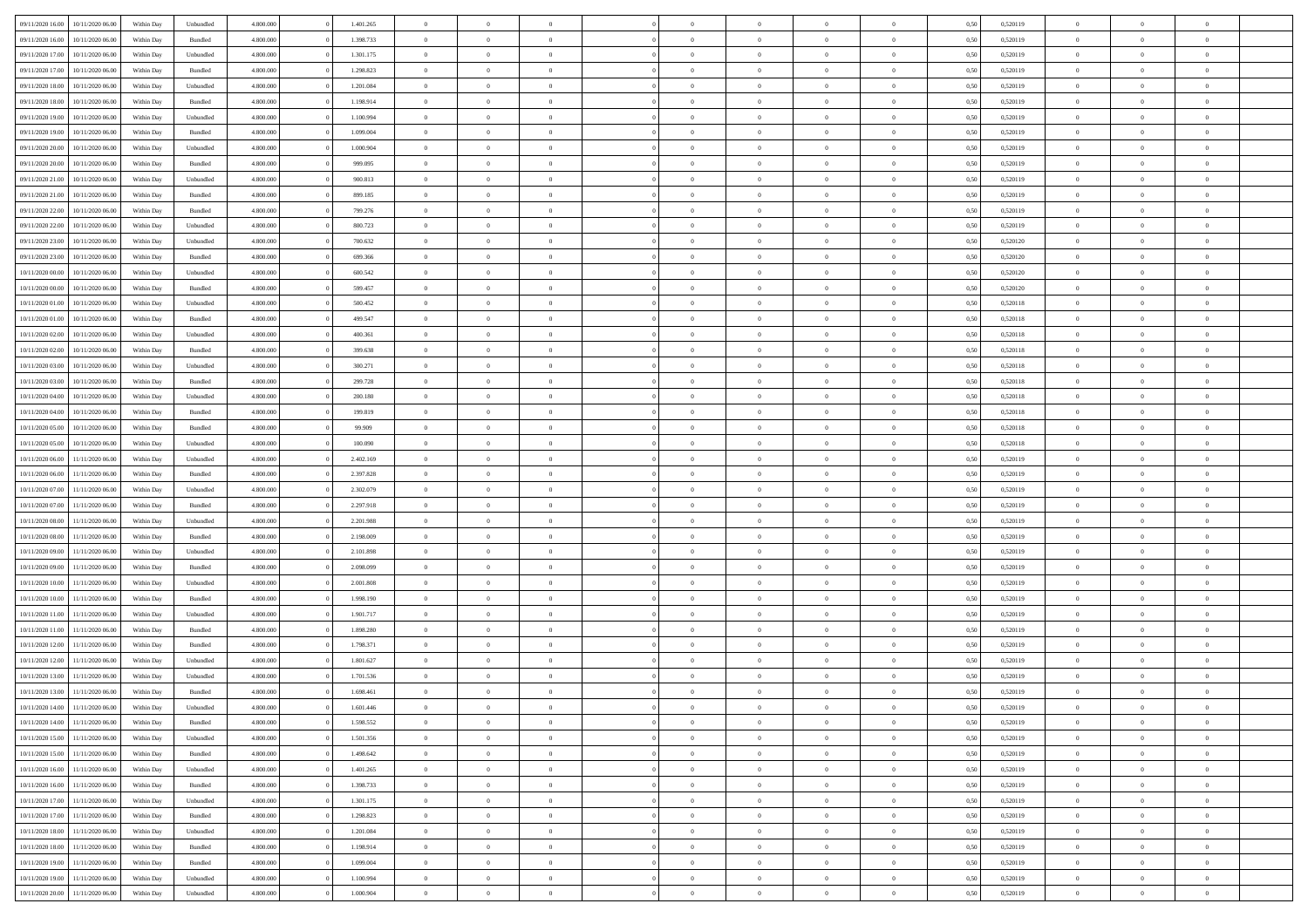| 10/11/2020 20:00 | 11/11/2020 06:00 | Within Dav | Bundled            | 4.800.000 | 999.095   | $\overline{0}$ | $\Omega$       |                | $\Omega$       | $\Omega$       | $\Omega$       | $\theta$       | 0.50 | 0,520119 | $\theta$       | $\theta$       | $\theta$       |  |
|------------------|------------------|------------|--------------------|-----------|-----------|----------------|----------------|----------------|----------------|----------------|----------------|----------------|------|----------|----------------|----------------|----------------|--|
|                  |                  |            |                    |           |           |                |                |                |                |                |                |                |      |          |                |                |                |  |
| 10/11/2020 21.00 | 11/11/2020 06.00 | Within Day | Unbundled          | 4.800.000 | 900.813   | $\overline{0}$ | $\theta$       | $\overline{0}$ | $\overline{0}$ | $\bf{0}$       | $\overline{0}$ | $\bf{0}$       | 0,50 | 0,520119 | $\theta$       | $\theta$       | $\overline{0}$ |  |
| 10/11/2020 21:00 | 11/11/2020 06.00 | Within Day | Bundled            | 4.800.000 | 899.185   | $\overline{0}$ | $\overline{0}$ | $\overline{0}$ | $\bf{0}$       | $\bf{0}$       | $\bf{0}$       | $\bf{0}$       | 0,50 | 0,520119 | $\bf{0}$       | $\overline{0}$ | $\overline{0}$ |  |
| 10/11/2020 22.00 | 11/11/2020 06:00 | Within Dav | Unbundled          | 4.800.000 | 800.723   | $\overline{0}$ | $\overline{0}$ | $\overline{0}$ | $\overline{0}$ | $\bf{0}$       | $\overline{0}$ | $\overline{0}$ | 0.50 | 0.520119 | $\theta$       | $\theta$       | $\overline{0}$ |  |
| 10/11/2020 22.00 | 11/11/2020 06.00 | Within Day | Bundled            | 4.800.000 | 799.276   | $\overline{0}$ | $\theta$       | $\overline{0}$ | $\overline{0}$ | $\bf{0}$       | $\overline{0}$ | $\bf{0}$       | 0,50 | 0,520119 | $\theta$       | $\theta$       | $\overline{0}$ |  |
| 10/11/2020 23.00 | 11/11/2020 06.00 | Within Day | Unbundled          | 4.800.000 | 700.632   | $\overline{0}$ | $\bf{0}$       | $\overline{0}$ | $\bf{0}$       | $\overline{0}$ | $\overline{0}$ | $\mathbf{0}$   | 0,50 | 0,520120 | $\bf{0}$       | $\overline{0}$ | $\bf{0}$       |  |
|                  |                  |            |                    |           |           |                |                |                |                |                |                |                |      |          |                |                |                |  |
| 10/11/2020 23.00 | 11/11/2020 06.00 | Within Dav | Bundled            | 4.800.000 | 699.366   | $\overline{0}$ | $\overline{0}$ | $\overline{0}$ | $\overline{0}$ | $\overline{0}$ | $\overline{0}$ | $\overline{0}$ | 0.50 | 0,520120 | $\theta$       | $\overline{0}$ | $\overline{0}$ |  |
| 11/11/2020 00.00 | 11/11/2020 06.00 | Within Day | Unbundled          | 4.800.000 | 600.542   | $\overline{0}$ | $\theta$       | $\overline{0}$ | $\overline{0}$ | $\bf{0}$       | $\overline{0}$ | $\bf{0}$       | 0,50 | 0,520120 | $\theta$       | $\theta$       | $\overline{0}$ |  |
| 11/11/2020 00:00 | 11/11/2020 06.00 | Within Day | Bundled            | 4.800.000 | 599.457   | $\overline{0}$ | $\overline{0}$ | $\overline{0}$ | $\bf{0}$       | $\bf{0}$       | $\bf{0}$       | $\bf{0}$       | 0,50 | 0,520120 | $\,0\,$        | $\overline{0}$ | $\overline{0}$ |  |
| 11/11/2020 01:00 | 11/11/2020 06.00 | Within Dav | Unbundled          | 4.800.000 | 500,452   | $\overline{0}$ | $\overline{0}$ | $\overline{0}$ | $\overline{0}$ | $\overline{0}$ | $\overline{0}$ | $\overline{0}$ | 0.50 | 0,520118 | $\theta$       | $\overline{0}$ | $\overline{0}$ |  |
| 11/11/2020 01:00 | 11/11/2020 06.00 | Within Day | Bundled            | 4.800.000 | 499.547   | $\overline{0}$ | $\theta$       | $\overline{0}$ | $\overline{0}$ | $\bf{0}$       | $\overline{0}$ | $\bf{0}$       | 0,50 | 0,520118 | $\,$ 0 $\,$    | $\theta$       | $\overline{0}$ |  |
| 11/11/2020 02.00 | 11/11/2020 06.00 | Within Day | Bundled            | 4.800.000 | 399.638   | $\overline{0}$ | $\overline{0}$ | $\overline{0}$ | $\bf{0}$       | $\bf{0}$       | $\bf{0}$       | $\bf{0}$       | 0,50 | 0,520118 | $\overline{0}$ | $\overline{0}$ | $\overline{0}$ |  |
| 11/11/2020 02.00 | 11/11/2020 06:00 | Within Day | Unbundled          | 4.800.000 | 400.361   | $\overline{0}$ | $\overline{0}$ | $\overline{0}$ | $\overline{0}$ | $\bf{0}$       | $\overline{0}$ | $\overline{0}$ | 0.50 | 0.520118 | $\theta$       | $\theta$       | $\overline{0}$ |  |
|                  |                  |            |                    |           |           | $\overline{0}$ | $\theta$       | $\overline{0}$ |                | $\bf{0}$       | $\overline{0}$ |                |      |          | $\theta$       | $\theta$       | $\overline{0}$ |  |
| 11/11/2020 03:00 | 11/11/2020 06.00 | Within Day | Unbundled          | 4.800.000 | 300.271   |                |                |                | $\overline{0}$ |                |                | $\bf{0}$       | 0,50 | 0,520118 |                |                |                |  |
| 11/11/2020 03:00 | 11/11/2020 06.00 | Within Day | Bundled            | 4.800.000 | 299.728   | $\overline{0}$ | $\bf{0}$       | $\overline{0}$ | $\bf{0}$       | $\overline{0}$ | $\overline{0}$ | $\mathbf{0}$   | 0,50 | 0,520118 | $\overline{0}$ | $\overline{0}$ | $\bf{0}$       |  |
| 11/11/2020 04:00 | 11/11/2020 06.00 | Within Dav | Unbundled          | 4.800.000 | 200.180   | $\overline{0}$ | $\overline{0}$ | $\overline{0}$ | $\overline{0}$ | $\overline{0}$ | $\overline{0}$ | $\overline{0}$ | 0.50 | 0,520118 | $\theta$       | $\overline{0}$ | $\overline{0}$ |  |
| 11/11/2020 04:00 | 11/11/2020 06.00 | Within Day | Bundled            | 4.800.000 | 199.819   | $\overline{0}$ | $\theta$       | $\overline{0}$ | $\overline{0}$ | $\bf{0}$       | $\overline{0}$ | $\bf{0}$       | 0,50 | 0,520118 | $\,$ 0 $\,$    | $\theta$       | $\overline{0}$ |  |
| 11/11/2020 05:00 | 11/11/2020 06.00 | Within Day | Unbundled          | 4.800.000 | 100.090   | $\overline{0}$ | $\overline{0}$ | $\overline{0}$ | $\bf{0}$       | $\bf{0}$       | $\bf{0}$       | $\bf{0}$       | 0,50 | 0,520118 | $\,0\,$        | $\overline{0}$ | $\overline{0}$ |  |
| 11/11/2020 05:00 | 11/11/2020 06.00 | Within Day | Bundled            | 4.800.000 | 99.909    | $\overline{0}$ | $\overline{0}$ | $\overline{0}$ | $\overline{0}$ | $\overline{0}$ | $\overline{0}$ | $\overline{0}$ | 0.50 | 0,520118 | $\theta$       | $\overline{0}$ | $\overline{0}$ |  |
| 11/11/2020 06.00 | 12/11/2020 06.00 | Within Day | Unbundled          | 4.800.000 | 2.402.169 | $\overline{0}$ | $\theta$       | $\overline{0}$ | $\overline{0}$ | $\bf{0}$       | $\overline{0}$ | $\bf{0}$       | 0,50 | 0,520119 | $\,$ 0 $\,$    | $\theta$       | $\overline{0}$ |  |
|                  |                  |            |                    |           |           |                |                |                |                |                |                |                |      |          |                |                |                |  |
| 11/11/2020 06:00 | 12/11/2020 06.00 | Within Day | Bundled            | 4.800.000 | 2.397.828 | $\overline{0}$ | $\overline{0}$ | $\overline{0}$ | $\bf{0}$       | $\bf{0}$       | $\bf{0}$       | $\bf{0}$       | 0,50 | 0,520119 | $\bf{0}$       | $\overline{0}$ | $\overline{0}$ |  |
| 11/11/2020 07.00 | 12/11/2020 06:00 | Within Day | Unbundled          | 4.800.000 | 2.302.079 | $\overline{0}$ | $\overline{0}$ | $\overline{0}$ | $\overline{0}$ | $\bf{0}$       | $\overline{0}$ | $\overline{0}$ | 0.50 | 0.520119 | $\theta$       | $\theta$       | $\overline{0}$ |  |
| 11/11/2020 07:00 | 12/11/2020 06.00 | Within Day | Bundled            | 4.800.000 | 2.297.918 | $\overline{0}$ | $\theta$       | $\overline{0}$ | $\overline{0}$ | $\bf{0}$       | $\overline{0}$ | $\bf{0}$       | 0,50 | 0,520119 | $\,$ 0 $\,$    | $\overline{0}$ | $\overline{0}$ |  |
| 11/11/2020 08:00 | 12/11/2020 06.00 | Within Day | Unbundled          | 4.800.000 | 2.201.988 | $\overline{0}$ | $\bf{0}$       | $\overline{0}$ | $\overline{0}$ | $\overline{0}$ | $\overline{0}$ | $\mathbf{0}$   | 0,50 | 0,520119 | $\bf{0}$       | $\overline{0}$ | $\bf{0}$       |  |
| 11/11/2020 08:00 | 12/11/2020 06.00 | Within Dav | Bundled            | 4.800.000 | 2.198.009 | $\overline{0}$ | $\overline{0}$ | $\overline{0}$ | $\overline{0}$ | $\overline{0}$ | $\overline{0}$ | $\overline{0}$ | 0.50 | 0,520119 | $\theta$       | $\overline{0}$ | $\overline{0}$ |  |
| 11/11/2020 09:00 | 12/11/2020 06.00 | Within Day | Bundled            | 4.800.000 | 2.098.099 | $\overline{0}$ | $\theta$       | $\overline{0}$ | $\overline{0}$ | $\bf{0}$       | $\overline{0}$ | $\bf{0}$       | 0,50 | 0,520119 | $\theta$       | $\theta$       | $\overline{0}$ |  |
| 11/11/2020 09:00 | 12/11/2020 06.00 | Within Day | Unbundled          | 4.800.000 | 2.101.898 | $\overline{0}$ | $\overline{0}$ | $\overline{0}$ | $\overline{0}$ | $\bf{0}$       | $\overline{0}$ | $\bf{0}$       | 0,50 | 0,520119 | $\,0\,$        | $\overline{0}$ | $\overline{0}$ |  |
|                  | 12/11/2020 06:00 |            | Unbundled          | 4.800.000 | 2.001.808 | $\overline{0}$ | $\overline{0}$ | $\overline{0}$ | $\overline{0}$ | $\overline{0}$ | $\overline{0}$ | $\overline{0}$ | 0.50 | 0,520119 | $\theta$       | $\overline{0}$ | $\overline{0}$ |  |
| 11/11/2020 10:00 |                  | Within Day |                    |           |           |                |                |                |                |                |                |                |      |          |                |                |                |  |
| 11/11/2020 10:00 | 12/11/2020 06.00 | Within Day | Bundled            | 4.800.000 | 1.998.190 | $\overline{0}$ | $\theta$       | $\overline{0}$ | $\overline{0}$ | $\bf{0}$       | $\overline{0}$ | $\bf{0}$       | 0,50 | 0,520119 | $\,$ 0 $\,$    | $\overline{0}$ | $\overline{0}$ |  |
| 11/11/2020 11:00 | 12/11/2020 06.00 | Within Day | Unbundled          | 4.800.000 | 1.901.717 | $\overline{0}$ | $\overline{0}$ | $\overline{0}$ | $\overline{0}$ | $\bf{0}$       | $\overline{0}$ | $\bf{0}$       | 0,50 | 0,520119 | $\bf{0}$       | $\overline{0}$ | $\overline{0}$ |  |
| 11/11/2020 11:00 | 12/11/2020 06.00 | Within Day | Bundled            | 4.800,000 | 1.898.280 | $\overline{0}$ | $\Omega$       | $\Omega$       | $\Omega$       | $\Omega$       | $\overline{0}$ | $\overline{0}$ | 0,50 | 0,520119 | $\,0\,$        | $\theta$       | $\theta$       |  |
| 11/11/2020 12:00 | 12/11/2020 06.00 | Within Day | Unbundled          | 4.800.000 | 1.801.627 | $\overline{0}$ | $\theta$       | $\overline{0}$ | $\overline{0}$ | $\bf{0}$       | $\overline{0}$ | $\bf{0}$       | 0,50 | 0,520119 | $\,$ 0 $\,$    | $\theta$       | $\overline{0}$ |  |
| 11/11/2020 12:00 | 12/11/2020 06.00 | Within Day | Bundled            | 4.800.000 | 1.798.371 | $\overline{0}$ | $\overline{0}$ | $\overline{0}$ | $\overline{0}$ | $\bf{0}$       | $\overline{0}$ | $\mathbf{0}$   | 0,50 | 0,520119 | $\bf{0}$       | $\overline{0}$ | $\bf{0}$       |  |
| 11/11/2020 13:00 | 12/11/2020 06.00 | Within Day | Unbundled          | 4.800,000 | 1.701.536 | $\overline{0}$ | $\Omega$       | $\Omega$       | $\Omega$       | $\bf{0}$       | $\overline{0}$ | $\overline{0}$ | 0.50 | 0,520119 | $\,0\,$        | $\theta$       | $\theta$       |  |
| 11/11/2020 13:00 | 12/11/2020 06.00 | Within Day | Bundled            | 4.800.000 | 1.698.461 | $\overline{0}$ | $\theta$       | $\overline{0}$ | $\overline{0}$ | $\bf{0}$       | $\overline{0}$ | $\bf{0}$       | 0,50 | 0,520119 | $\,$ 0 $\,$    | $\theta$       | $\overline{0}$ |  |
|                  |                  |            |                    |           |           |                |                |                |                |                |                |                |      |          |                |                |                |  |
| 11/11/2020 14:00 | 12/11/2020 06.00 | Within Day | Unbundled          | 4.800.000 | 1.601.446 | $\overline{0}$ | $\overline{0}$ | $\overline{0}$ | $\overline{0}$ | $\bf{0}$       | $\overline{0}$ | $\bf{0}$       | 0,50 | 0,520119 | $\bf{0}$       | $\overline{0}$ | $\overline{0}$ |  |
| 11/11/2020 14:00 | 12/11/2020 06.00 | Within Day | Bundled            | 4.800,000 | 1.598.552 | $\overline{0}$ | $\Omega$       | $\Omega$       | $\Omega$       | $\theta$       | $\overline{0}$ | $\overline{0}$ | 0.50 | 0,520119 | $\,0\,$        | $\theta$       | $\theta$       |  |
| 11/11/2020 15:00 | 12/11/2020 06.00 | Within Day | Unbundled          | 4.800.000 | 1.501.356 | $\overline{0}$ | $\theta$       | $\overline{0}$ | $\overline{0}$ | $\,$ 0         | $\overline{0}$ | $\bf{0}$       | 0,50 | 0,520119 | $\,$ 0 $\,$    | $\overline{0}$ | $\overline{0}$ |  |
| 11/11/2020 15:00 | 12/11/2020 06.00 | Within Day | Bundled            | 4.800.000 | 1.498.642 | $\overline{0}$ | $\overline{0}$ | $\overline{0}$ | $\overline{0}$ | $\bf{0}$       | $\overline{0}$ | $\bf{0}$       | 0,50 | 0,520119 | $\bf{0}$       | $\overline{0}$ | $\overline{0}$ |  |
| 11/11/2020 16:00 | 12/11/2020 06.00 | Within Day | Bundled            | 4.800,000 | 1.398.733 | $\overline{0}$ | $\Omega$       | $\overline{0}$ | $\Omega$       | $\overline{0}$ | $\overline{0}$ | $\overline{0}$ | 0,50 | 0,520119 | $\,0\,$        | $\theta$       | $\theta$       |  |
| 11/11/2020 16:00 | 12/11/2020 06.00 | Within Day | Unbundled          | 4.800.000 | 1.401.265 | $\overline{0}$ | $\theta$       | $\overline{0}$ | $\overline{0}$ | $\,$ 0         | $\overline{0}$ | $\bf{0}$       | 0,50 | 0,520119 | $\,$ 0 $\,$    | $\overline{0}$ | $\overline{0}$ |  |
| 11/11/2020 17.00 | 12/11/2020 06.00 | Within Day | Unbundled          | 4.800.000 | 1.301.175 | $\overline{0}$ | $\overline{0}$ | $\overline{0}$ | $\overline{0}$ | $\bf{0}$       | $\overline{0}$ | $\mathbf{0}$   | 0,50 | 0,520119 | $\bf{0}$       | $\overline{0}$ | $\bf{0}$       |  |
| 11/11/2020 17.00 | 12/11/2020 06.00 | Within Day | Bundled            | 4.800,000 | 1.298.823 | $\overline{0}$ | $\Omega$       | $\Omega$       | $\Omega$       | $\Omega$       | $\Omega$       | $\overline{0}$ | 0.50 | 0,520119 | $\theta$       | $\theta$       | $\theta$       |  |
|                  |                  |            |                    |           |           |                |                |                |                |                |                |                |      |          |                |                |                |  |
| 11/11/2020 18:00 | 12/11/2020 06.00 | Within Day | Unbundled          | 4.800.000 | 1.201.084 | $\overline{0}$ | $\,$ 0 $\,$    | $\overline{0}$ | $\bf{0}$       | $\,$ 0         | $\overline{0}$ | $\bf{0}$       | 0,50 | 0,520119 | $\,0\,$        | $\overline{0}$ | $\overline{0}$ |  |
| 11/11/2020 18:00 | 12/11/2020 06.00 | Within Day | $\mathbf B$ undled | 4.800.000 | 1.198.914 | $\bf{0}$       | $\bf{0}$       |                |                | $\bf{0}$       |                |                | 0,50 | 0,520119 | $\bf{0}$       | $\overline{0}$ |                |  |
| 11/11/2020 19:00 | 12/11/2020 06.00 | Within Day | Unbundled          | 4.800.000 | 1.100.994 | $\overline{0}$ | $\overline{0}$ | $\overline{0}$ | $\Omega$       | $\overline{0}$ | $\overline{0}$ | $\overline{0}$ | 0,50 | 0,520119 | $\theta$       | $\theta$       | $\theta$       |  |
| 11/11/2020 19:00 | 12/11/2020 06.00 | Within Day | Bundled            | 4.800.000 | 1.099.004 | $\overline{0}$ | $\bf{0}$       | $\overline{0}$ | $\overline{0}$ | $\,$ 0 $\,$    | $\overline{0}$ | $\,$ 0 $\,$    | 0,50 | 0,520119 | $\,$ 0 $\,$    | $\,$ 0 $\,$    | $\,$ 0         |  |
| 11/11/2020 20:00 | 12/11/2020 06.00 | Within Day | Unbundled          | 4.800.000 | 1.000.904 | $\overline{0}$ | $\overline{0}$ | $\overline{0}$ | $\overline{0}$ | $\overline{0}$ | $\overline{0}$ | $\mathbf{0}$   | 0,50 | 0,520119 | $\overline{0}$ | $\bf{0}$       | $\bf{0}$       |  |
| 11/11/2020 20.00 | 12/11/2020 06.00 | Within Day | $\mathbf B$ undled | 4.800.000 | 999.095   | $\overline{0}$ | $\overline{0}$ | $\overline{0}$ | $\Omega$       | $\overline{0}$ | $\overline{0}$ | $\overline{0}$ | 0,50 | 0,520119 | $\overline{0}$ | $\overline{0}$ | $\overline{0}$ |  |
| 11/11/2020 21.00 | 12/11/2020 06.00 | Within Day | Unbundled          | 4.800.000 | 900.813   | $\overline{0}$ | $\,$ 0         | $\overline{0}$ | $\overline{0}$ | $\,$ 0 $\,$    | $\overline{0}$ | $\mathbf{0}$   | 0,50 | 0,520119 | $\,$ 0 $\,$    | $\overline{0}$ | $\overline{0}$ |  |
|                  |                  |            |                    |           |           |                |                |                |                |                |                |                |      |          |                |                |                |  |
| 11/11/2020 21.00 | 12/11/2020 06.00 | Within Day | Bundled            | 4.800.000 | 899.185   | $\overline{0}$ | $\overline{0}$ | $\overline{0}$ | $\overline{0}$ | $\overline{0}$ | $\overline{0}$ | $\mathbf{0}$   | 0,50 | 0,520119 | $\overline{0}$ | $\overline{0}$ | $\bf{0}$       |  |
| 11/11/2020 22.00 | 12/11/2020 06.00 | Within Day | Unbundled          | 4.800,000 | 800.723   | $\overline{0}$ | $\overline{0}$ | $\overline{0}$ | $\overline{0}$ | $\overline{0}$ | $\overline{0}$ | $\bf{0}$       | 0.50 | 0,520119 | $\overline{0}$ | $\theta$       | $\overline{0}$ |  |
| 11/11/2020 22.00 | 12/11/2020 06.00 | Within Day | Bundled            | 4.800.000 | 799.276   | $\overline{0}$ | $\,$ 0         | $\overline{0}$ | $\bf{0}$       | $\bf{0}$       | $\bf{0}$       | $\bf{0}$       | 0,50 | 0,520119 | $\,$ 0 $\,$    | $\overline{0}$ | $\overline{0}$ |  |
| 11/11/2020 23:00 | 12/11/2020 06.00 | Within Day | Bundled            | 4.800.000 | 699.366   | $\overline{0}$ | $\bf{0}$       | $\overline{0}$ | $\overline{0}$ | $\overline{0}$ | $\overline{0}$ | $\mathbf{0}$   | 0,50 | 0,520120 | $\overline{0}$ | $\overline{0}$ | $\bf{0}$       |  |
| 11/11/2020 23.00 | 12/11/2020 06.00 | Within Day | Unbundled          | 4.800,000 | 700.632   | $\overline{0}$ | $\overline{0}$ | $\overline{0}$ | $\Omega$       | $\overline{0}$ | $\overline{0}$ | $\overline{0}$ | 0.50 | 0,520120 | $\overline{0}$ | $\overline{0}$ | $\overline{0}$ |  |
| 12/11/2020 00:00 | 12/11/2020 06.00 | Within Day | Unbundled          | 4.800.000 | 600.542   | $\overline{0}$ | $\bf{0}$       | $\overline{0}$ | $\overline{0}$ | $\bf{0}$       | $\bf{0}$       | $\mathbf{0}$   | 0,50 | 0,520120 | $\,$ 0 $\,$    | $\,$ 0 $\,$    | $\bf{0}$       |  |
| 12/11/2020 00:00 | 12/11/2020 06.00 | Within Day | Bundled            | 4.800.000 | 599.457   | $\overline{0}$ | $\bf{0}$       | $\overline{0}$ | $\bf{0}$       | $\bf{0}$       | $\bf{0}$       | $\bf{0}$       | 0,50 | 0,520120 | $\overline{0}$ | $\overline{0}$ | $\bf{0}$       |  |
|                  |                  |            |                    |           |           |                |                |                |                |                |                |                |      |          |                |                |                |  |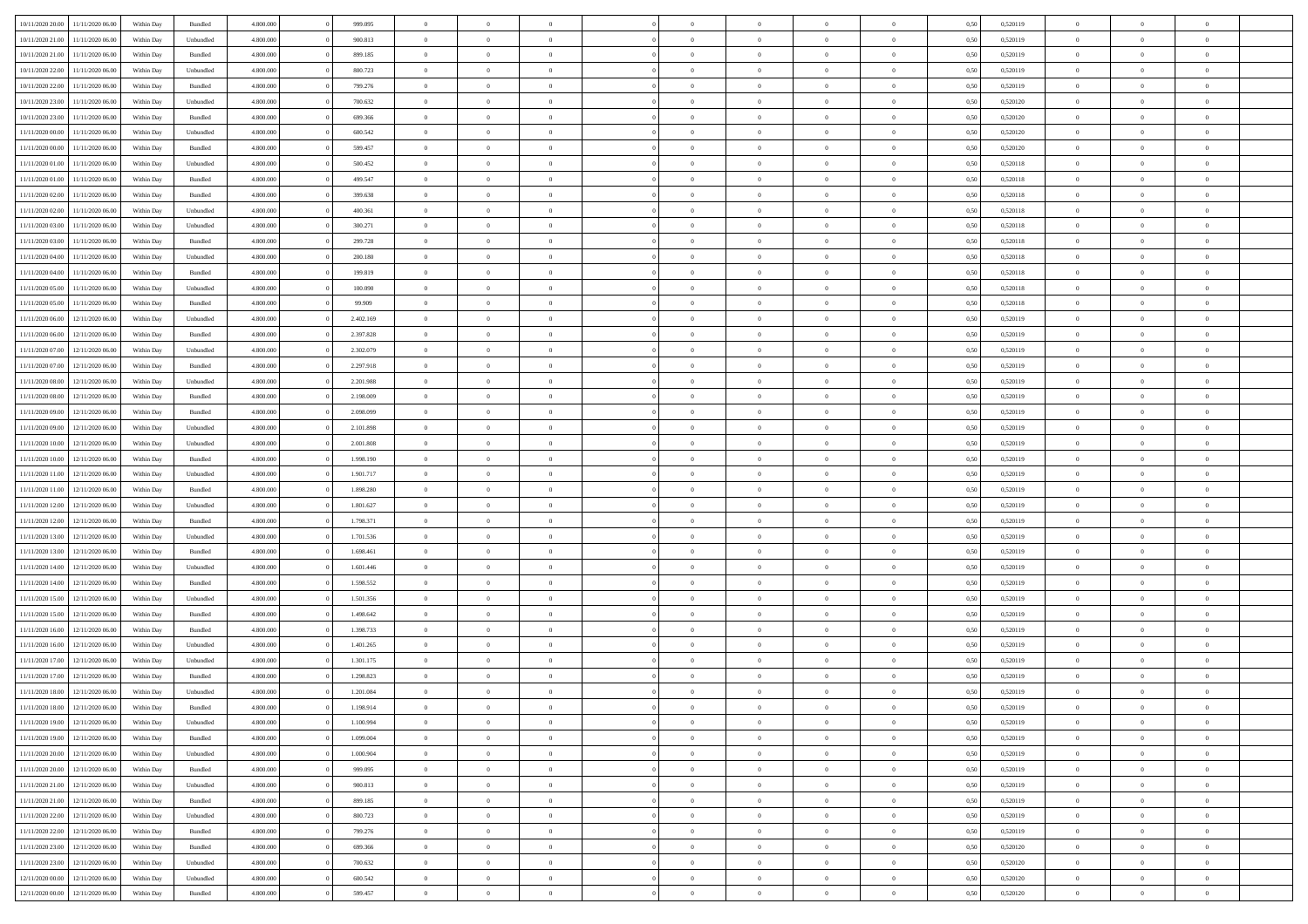|                  | 12/11/2020 06:00 | Within Dav | Unbundled | 4.800.000 | 500.452   | $\overline{0}$ | $\theta$       |                | $\Omega$       | $\Omega$       | $\theta$       | $\theta$       | 0.50 | 0,520118 | $\theta$       | $\overline{0}$ | $\overline{0}$ |  |
|------------------|------------------|------------|-----------|-----------|-----------|----------------|----------------|----------------|----------------|----------------|----------------|----------------|------|----------|----------------|----------------|----------------|--|
| 12/11/2020 01:00 |                  |            |           |           |           |                |                |                |                |                |                |                |      |          |                |                |                |  |
| 12/11/2020 01:00 | 12/11/2020 06.00 | Within Day | Bundled   | 4.800.000 | 499.547   | $\overline{0}$ | $\theta$       | $\overline{0}$ | $\overline{0}$ | $\bf{0}$       | $\overline{0}$ | $\bf{0}$       | 0,50 | 0,520118 | $\theta$       | $\overline{0}$ | $\overline{0}$ |  |
| 12/11/2020 02:00 | 12/11/2020 06.00 | Within Day | Unbundled | 4.800.000 | 400.361   | $\overline{0}$ | $\bf{0}$       | $\overline{0}$ | $\bf{0}$       | $\bf{0}$       | $\bf{0}$       | $\mathbf{0}$   | 0,50 | 0,520118 | $\bf{0}$       | $\overline{0}$ | $\overline{0}$ |  |
| 12/11/2020 02:00 | 12/11/2020 06:00 | Within Dav | Bundled   | 4.800.000 | 399,638   | $\overline{0}$ | $\overline{0}$ | $\overline{0}$ | $\overline{0}$ | $\bf{0}$       | $\overline{0}$ | $\overline{0}$ | 0.50 | 0.520118 | $\theta$       | $\theta$       | $\overline{0}$ |  |
| 12/11/2020 03:00 | 12/11/2020 06.00 | Within Day | Unbundled | 4.800.000 | 300.271   | $\overline{0}$ | $\theta$       | $\overline{0}$ | $\overline{0}$ | $\bf{0}$       | $\overline{0}$ | $\bf{0}$       | 0,50 | 0,520118 | $\theta$       | $\overline{0}$ | $\overline{0}$ |  |
|                  |                  |            |           |           |           |                |                |                |                |                |                |                |      |          |                |                |                |  |
| 12/11/2020 03:00 | 12/11/2020 06.00 | Within Day | Bundled   | 4.800.000 | 299.728   | $\overline{0}$ | $\overline{0}$ | $\overline{0}$ | $\bf{0}$       | $\overline{0}$ | $\overline{0}$ | $\mathbf{0}$   | 0,50 | 0,520118 | $\overline{0}$ | $\overline{0}$ | $\bf{0}$       |  |
| 12/11/2020 04:00 | 12/11/2020 06.00 | Within Dav | Unbundled | 4.800.000 | 200.180   | $\overline{0}$ | $\overline{0}$ | $\overline{0}$ | $\overline{0}$ | $\overline{0}$ | $\overline{0}$ | $\overline{0}$ | 0.50 | 0,520118 | $\theta$       | $\overline{0}$ | $\overline{0}$ |  |
| 12/11/2020 04:00 | 12/11/2020 06.00 | Within Day | Bundled   | 4.800.000 | 199.819   | $\overline{0}$ | $\theta$       | $\overline{0}$ | $\overline{0}$ | $\bf{0}$       | $\overline{0}$ | $\bf{0}$       | 0,50 | 0,520118 | $\theta$       | $\theta$       | $\overline{0}$ |  |
| 12/11/2020 05:00 | 12/11/2020 06.00 | Within Day | Unbundled | 4.800.000 | 100.090   | $\overline{0}$ | $\overline{0}$ | $\overline{0}$ | $\bf{0}$       | $\bf{0}$       | $\bf{0}$       | $\bf{0}$       | 0,50 | 0,520118 | $\,0\,$        | $\overline{0}$ | $\overline{0}$ |  |
| 12/11/2020 05:00 | 12/11/2020 06:00 | Within Dav | Bundled   | 4.800.000 | 99.909    | $\overline{0}$ | $\overline{0}$ | $\overline{0}$ | $\overline{0}$ | $\overline{0}$ | $\overline{0}$ | $\overline{0}$ | 0.50 | 0,520118 | $\theta$       | $\overline{0}$ | $\overline{0}$ |  |
| 12/11/2020 06:00 | 13/11/2020 06.00 | Within Day | Bundled   | 4.800.000 | 2.397.828 | $\overline{0}$ | $\theta$       | $\overline{0}$ | $\overline{0}$ | $\bf{0}$       | $\overline{0}$ | $\bf{0}$       | 0,50 | 0,520119 | $\,$ 0 $\,$    | $\overline{0}$ | $\overline{0}$ |  |
| 12/11/2020 06.00 | 13/11/2020 06.00 | Within Day | Unbundled | 4.800.000 | 2.402.169 | $\overline{0}$ | $\overline{0}$ | $\overline{0}$ | $\bf{0}$       | $\bf{0}$       | $\bf{0}$       | $\bf{0}$       | 0,50 | 0,520119 | $\overline{0}$ | $\overline{0}$ | $\bf{0}$       |  |
|                  |                  |            |           |           |           |                |                |                |                |                |                |                |      |          | $\theta$       |                |                |  |
| 12/11/2020 07:00 | 13/11/2020 06:00 | Within Day | Unbundled | 4.800.000 | 2.302.079 | $\overline{0}$ | $\overline{0}$ | $\overline{0}$ | $\overline{0}$ | $\bf{0}$       | $\overline{0}$ | $\overline{0}$ | 0.50 | 0.520119 |                | $\theta$       | $\overline{0}$ |  |
| 12/11/2020 07:00 | 13/11/2020 06.00 | Within Day | Bundled   | 4.800.000 | 2.297.918 | $\overline{0}$ | $\theta$       | $\overline{0}$ | $\overline{0}$ | $\bf{0}$       | $\overline{0}$ | $\bf{0}$       | 0,50 | 0,520119 | $\theta$       | $\overline{0}$ | $\overline{0}$ |  |
| 12/11/2020 08:00 | 13/11/2020 06.00 | Within Day | Unbundled | 4.800.000 | 2.201.988 | $\overline{0}$ | $\overline{0}$ | $\overline{0}$ | $\bf{0}$       | $\overline{0}$ | $\overline{0}$ | $\mathbf{0}$   | 0,50 | 0,520119 | $\bf{0}$       | $\overline{0}$ | $\bf{0}$       |  |
| 12/11/2020 08:00 | 13/11/2020 06:00 | Within Dav | Bundled   | 4.800.000 | 2.198.009 | $\overline{0}$ | $\overline{0}$ | $\overline{0}$ | $\overline{0}$ | $\overline{0}$ | $\overline{0}$ | $\overline{0}$ | 0.50 | 0,520119 | $\theta$       | $\overline{0}$ | $\overline{0}$ |  |
| 12/11/2020 09:00 | 13/11/2020 06.00 | Within Day | Unbundled | 4.800.000 | 2.101.898 | $\overline{0}$ | $\theta$       | $\overline{0}$ | $\overline{0}$ | $\bf{0}$       | $\overline{0}$ | $\bf{0}$       | 0,50 | 0,520119 | $\,$ 0 $\,$    | $\theta$       | $\overline{0}$ |  |
| 12/11/2020 09:00 | 13/11/2020 06.00 | Within Day | Bundled   | 4.800.000 | 2.098.099 | $\overline{0}$ | $\overline{0}$ | $\overline{0}$ | $\bf{0}$       | $\bf{0}$       | $\bf{0}$       | $\bf{0}$       | 0,50 | 0,520119 | $\bf{0}$       | $\overline{0}$ | $\overline{0}$ |  |
| 12/11/2020 10:00 | 13/11/2020 06.00 | Within Day | Unbundled | 4.800.000 | 2.001.808 | $\overline{0}$ | $\overline{0}$ | $\overline{0}$ | $\overline{0}$ | $\overline{0}$ | $\overline{0}$ | $\overline{0}$ | 0.50 | 0,520119 | $\theta$       | $\overline{0}$ | $\overline{0}$ |  |
|                  |                  |            |           |           |           |                |                |                |                |                |                |                |      |          |                |                |                |  |
| 12/11/2020 10:00 | 13/11/2020 06.00 | Within Day | Bundled   | 4.800.000 | 1.998.190 | $\overline{0}$ | $\theta$       | $\overline{0}$ | $\overline{0}$ | $\bf{0}$       | $\overline{0}$ | $\bf{0}$       | 0,50 | 0,520119 | $\,$ 0 $\,$    | $\overline{0}$ | $\overline{0}$ |  |
| 12/11/2020 11:00 | 13/11/2020 06.00 | Within Day | Unbundled | 4.800.000 | 1.901.717 | $\overline{0}$ | $\overline{0}$ | $\overline{0}$ | $\bf{0}$       | $\bf{0}$       | $\bf{0}$       | $\bf{0}$       | 0,50 | 0,520119 | $\bf{0}$       | $\overline{0}$ | $\bf{0}$       |  |
| 12/11/2020 11:00 | 13/11/2020 06:00 | Within Day | Bundled   | 4.800.000 | 1.898.280 | $\overline{0}$ | $\overline{0}$ | $\overline{0}$ | $\overline{0}$ | $\bf{0}$       | $\overline{0}$ | $\overline{0}$ | 0.50 | 0.520119 | $\theta$       | $\overline{0}$ | $\overline{0}$ |  |
| 12/11/2020 12:00 | 13/11/2020 06.00 | Within Day | Unbundled | 4.800.000 | 1.801.627 | $\overline{0}$ | $\theta$       | $\overline{0}$ | $\overline{0}$ | $\bf{0}$       | $\overline{0}$ | $\bf{0}$       | 0,50 | 0,520119 | $\,$ 0 $\,$    | $\overline{0}$ | $\overline{0}$ |  |
| 12/11/2020 12:00 | 13/11/2020 06.00 | Within Day | Bundled   | 4.800.000 | 1.798.371 | $\overline{0}$ | $\overline{0}$ | $\overline{0}$ | $\bf{0}$       | $\overline{0}$ | $\overline{0}$ | $\mathbf{0}$   | 0,50 | 0,520119 | $\bf{0}$       | $\overline{0}$ | $\bf{0}$       |  |
| 12/11/2020 13:00 | 13/11/2020 06:00 | Within Dav | Bundled   | 4.800.000 | 1.698.461 | $\overline{0}$ | $\overline{0}$ | $\overline{0}$ | $\overline{0}$ | $\overline{0}$ | $\overline{0}$ | $\overline{0}$ | 0.50 | 0,520119 | $\theta$       | $\overline{0}$ | $\overline{0}$ |  |
| 12/11/2020 13:00 | 13/11/2020 06.00 |            |           | 4.800.000 | 1.701.536 | $\overline{0}$ | $\theta$       | $\overline{0}$ | $\overline{0}$ | $\bf{0}$       | $\overline{0}$ |                |      | 0,520119 | $\theta$       | $\theta$       | $\overline{0}$ |  |
|                  |                  | Within Day | Unbundled |           |           |                |                |                |                |                |                | $\bf{0}$       | 0,50 |          |                |                |                |  |
| 12/11/2020 14:00 | 13/11/2020 06.00 | Within Day | Unbundled | 4.800.000 | 1.601.446 | $\overline{0}$ | $\overline{0}$ | $\overline{0}$ | $\bf{0}$       | $\bf{0}$       | $\bf{0}$       | $\bf{0}$       | 0,50 | 0,520119 | $\,0\,$        | $\overline{0}$ | $\overline{0}$ |  |
| 12/11/2020 14:00 | 13/11/2020 06:00 | Within Day | Bundled   | 4.800.000 | 1.598.552 | $\overline{0}$ | $\overline{0}$ | $\overline{0}$ | $\overline{0}$ | $\overline{0}$ | $\overline{0}$ | $\overline{0}$ | 0.50 | 0,520119 | $\theta$       | $\overline{0}$ | $\overline{0}$ |  |
| 12/11/2020 15:00 | 13/11/2020 06.00 | Within Day | Unbundled | 4.800.000 | 1.501.356 | $\overline{0}$ | $\theta$       | $\overline{0}$ | $\overline{0}$ | $\bf{0}$       | $\overline{0}$ | $\bf{0}$       | 0,50 | 0,520119 | $\,$ 0 $\,$    | $\overline{0}$ | $\overline{0}$ |  |
| 12/11/2020 15.00 | 13/11/2020 06.00 | Within Day | Bundled   | 4.800.000 | 1.498.642 | $\overline{0}$ | $\overline{0}$ | $\overline{0}$ | $\bf{0}$       | $\bf{0}$       | $\bf{0}$       | $\bf{0}$       | 0,50 | 0,520119 | $\overline{0}$ | $\overline{0}$ | $\bf{0}$       |  |
| 12/11/2020 16:00 | 13/11/2020 06.00 | Within Day | Unbundled | 4.800.000 | 1.401.265 | $\overline{0}$ | $\Omega$       | $\Omega$       | $\Omega$       | $\Omega$       | $\overline{0}$ | $\overline{0}$ | 0,50 | 0,520119 | $\,0\,$        | $\theta$       | $\theta$       |  |
| 12/11/2020 16:00 | 13/11/2020 06.00 | Within Day | Bundled   | 4.800.000 | 1.398.733 | $\overline{0}$ | $\theta$       | $\overline{0}$ | $\overline{0}$ | $\bf{0}$       | $\overline{0}$ | $\bf{0}$       | 0,50 | 0,520119 | $\,$ 0 $\,$    | $\overline{0}$ | $\overline{0}$ |  |
|                  |                  |            |           |           |           |                |                |                |                |                |                |                |      |          |                |                |                |  |
| 12/11/2020 17:00 | 13/11/2020 06.00 | Within Day | Unbundled | 4.800.000 | 1.301.175 | $\overline{0}$ | $\overline{0}$ | $\overline{0}$ | $\bf{0}$       | $\overline{0}$ | $\overline{0}$ | $\mathbf{0}$   | 0,50 | 0,520119 | $\overline{0}$ | $\overline{0}$ | $\bf{0}$       |  |
| 12/11/2020 17:00 | 13/11/2020 06.00 | Within Day | Bundled   | 4.800,000 | 1.298.823 | $\overline{0}$ | $\Omega$       | $\Omega$       | $\Omega$       | $\bf{0}$       | $\overline{0}$ | $\overline{0}$ | 0.50 | 0,520119 | $\,0\,$        | $\theta$       | $\theta$       |  |
| 12/11/2020 18:00 | 13/11/2020 06.00 | Within Day | Unbundled | 4.800.000 | 1.201.084 | $\overline{0}$ | $\theta$       | $\overline{0}$ | $\overline{0}$ | $\bf{0}$       | $\overline{0}$ | $\bf{0}$       | 0,50 | 0,520119 | $\,$ 0 $\,$    | $\overline{0}$ | $\overline{0}$ |  |
| 12/11/2020 18:00 | 13/11/2020 06.00 | Within Day | Bundled   | 4.800.000 | 1.198.914 | $\overline{0}$ | $\overline{0}$ | $\overline{0}$ | $\bf{0}$       | $\bf{0}$       | $\bf{0}$       | $\bf{0}$       | 0,50 | 0,520119 | $\bf{0}$       | $\overline{0}$ | $\bf{0}$       |  |
| 12/11/2020 19:00 | 13/11/2020 06:00 | Within Day | Unbundled | 4.800,000 | 1.100.994 | $\overline{0}$ | $\Omega$       | $\Omega$       | $\Omega$       | $\overline{0}$ | $\overline{0}$ | $\overline{0}$ | 0.50 | 0,520119 | $\,$ 0 $\,$    | $\theta$       | $\theta$       |  |
| 12/11/2020 19:00 | 13/11/2020 06.00 | Within Day | Bundled   | 4.800.000 | 1.099.004 | $\overline{0}$ | $\theta$       | $\overline{0}$ | $\overline{0}$ | $\,$ 0         | $\overline{0}$ | $\bf{0}$       | 0,50 | 0,520119 | $\,$ 0 $\,$    | $\overline{0}$ | $\overline{0}$ |  |
| 12/11/2020 20:00 | 13/11/2020 06.00 | Within Day | Bundled   | 4.800.000 | 999.095   | $\overline{0}$ | $\bf{0}$       | $\overline{0}$ | $\bf{0}$       | $\bf{0}$       | $\bf{0}$       | $\bf{0}$       | 0,50 | 0,520119 | $\overline{0}$ | $\overline{0}$ | $\bf{0}$       |  |
|                  |                  |            |           | 4.800,000 | 1.000.904 | $\overline{0}$ | $\Omega$       | $\overline{0}$ | $\Omega$       | $\overline{0}$ | $\overline{0}$ | $\overline{0}$ |      |          | $\,0\,$        | $\theta$       | $\theta$       |  |
| 12/11/2020 20:00 | 13/11/2020 06.00 | Within Day | Unbundled |           |           |                |                |                |                |                |                |                | 0,50 | 0,520119 |                |                |                |  |
| 12/11/2020 21.00 | 13/11/2020 06.00 | Within Day | Unbundled | 4.800.000 | 900.813   | $\overline{0}$ | $\theta$       | $\overline{0}$ | $\overline{0}$ | $\,$ 0         | $\overline{0}$ | $\bf{0}$       | 0,50 | 0,520119 | $\,$ 0 $\,$    | $\overline{0}$ | $\overline{0}$ |  |
| 12/11/2020 21:00 | 13/11/2020 06.00 | Within Day | Bundled   | 4.800.000 | 899.185   | $\overline{0}$ | $\overline{0}$ | $\overline{0}$ | $\bf{0}$       | $\bf{0}$       | $\bf{0}$       | $\mathbf{0}$   | 0,50 | 0,520119 | $\overline{0}$ | $\overline{0}$ | $\bf{0}$       |  |
| 12/11/2020 22.00 | 13/11/2020 06.00 | Within Day | Unbundled | 4.800,000 | 800,723   | $\overline{0}$ | $\Omega$       | $\Omega$       | $\Omega$       | $\Omega$       | $\Omega$       | $\overline{0}$ | 0.50 | 0,520119 | $\theta$       | $\theta$       | $\theta$       |  |
| 12/11/2020 22.00 | 13/11/2020 06.00 | Within Day | Bundled   | 4.800.000 | 799.276   | $\overline{0}$ | $\overline{0}$ | $\overline{0}$ | $\bf{0}$       | $\,$ 0         | $\bf{0}$       | $\bf{0}$       | 0,50 | 0,520119 | $\,0\,$        | $\,$ 0 $\,$    | $\overline{0}$ |  |
| 12/11/2020 23:00 | 13/11/2020 06.00 | Within Day | Unbundled | 4.800.000 | 700.632   | $\bf{0}$       | $\bf{0}$       |                |                | $\bf{0}$       |                |                | 0,50 | 0,520120 | $\bf{0}$       | $\overline{0}$ |                |  |
| 12/11/2020 23.00 | 13/11/2020 06:00 | Within Day | Bundled   | 4.800.000 | 699,366   | $\overline{0}$ | $\overline{0}$ | $\overline{0}$ | $\Omega$       | $\overline{0}$ | $\overline{0}$ | $\overline{0}$ | 0.50 | 0,520120 | $\theta$       | $\theta$       | $\theta$       |  |
| 13/11/2020 00:00 | 13/11/2020 06.00 | Within Day | Unbundled | 4.800.000 | 600.542   | $\overline{0}$ | $\bf{0}$       | $\overline{0}$ | $\bf{0}$       | $\,$ 0 $\,$    | $\overline{0}$ | $\mathbf{0}$   | 0,50 | 0,520120 | $\,$ 0 $\,$    | $\,$ 0 $\,$    | $\,$ 0         |  |
|                  |                  |            |           |           |           |                |                |                |                |                |                |                |      |          |                |                |                |  |
| 13/11/2020 00:00 | 13/11/2020 06.00 | Within Day | Bundled   | 4.800.000 | 599.457   | $\overline{0}$ | $\overline{0}$ | $\overline{0}$ | $\overline{0}$ | $\overline{0}$ | $\overline{0}$ | $\mathbf{0}$   | 0,50 | 0,520120 | $\overline{0}$ | $\bf{0}$       | $\bf{0}$       |  |
| 13/11/2020 01:00 | 13/11/2020 06.00 | Within Day | Unbundled | 4.800.000 | 500.452   | $\overline{0}$ | $\overline{0}$ | $\overline{0}$ | $\Omega$       | $\overline{0}$ | $\overline{0}$ | $\overline{0}$ | 0,50 | 0,520118 | $\overline{0}$ | $\theta$       | $\overline{0}$ |  |
| 13/11/2020 01:00 | 13/11/2020 06.00 | Within Day | Bundled   | 4.800.000 | 499.547   | $\overline{0}$ | $\,$ 0         | $\overline{0}$ | $\bf{0}$       | $\,$ 0 $\,$    | $\overline{0}$ | $\mathbf{0}$   | 0,50 | 0,520118 | $\,$ 0 $\,$    | $\overline{0}$ | $\overline{0}$ |  |
| 13/11/2020 02.00 | 13/11/2020 06.00 | Within Day | Unbundled | 4.800.000 | 400.361   | $\overline{0}$ | $\overline{0}$ | $\overline{0}$ | $\overline{0}$ | $\overline{0}$ | $\overline{0}$ | $\mathbf{0}$   | 0,50 | 0,520118 | $\overline{0}$ | $\overline{0}$ | $\bf{0}$       |  |
| 13/11/2020 02:00 | 13/11/2020 06.00 | Within Day | Bundled   | 4.800,000 | 399.638   | $\overline{0}$ | $\overline{0}$ | $\overline{0}$ | $\overline{0}$ | $\overline{0}$ | $\overline{0}$ | $\bf{0}$       | 0.50 | 0,520118 | $\overline{0}$ | $\theta$       | $\overline{0}$ |  |
| 13/11/2020 03:00 | 13/11/2020 06.00 | Within Day | Bundled   | 4.800.000 | 299.728   | $\overline{0}$ | $\,$ 0         | $\overline{0}$ | $\bf{0}$       | $\bf{0}$       | $\bf{0}$       | $\bf{0}$       | 0,50 | 0,520118 | $\,$ 0 $\,$    | $\overline{0}$ | $\overline{0}$ |  |
| 13/11/2020 03:00 | 13/11/2020 06.00 | Within Day | Unbundled | 4.800.000 | 300.271   | $\overline{0}$ | $\bf{0}$       | $\overline{0}$ | $\overline{0}$ | $\overline{0}$ | $\overline{0}$ | $\mathbf{0}$   | 0,50 | 0,520118 | $\overline{0}$ | $\overline{0}$ | $\bf{0}$       |  |
|                  |                  |            |           |           |           |                |                |                |                |                |                |                |      |          |                |                |                |  |
| 13/11/2020 04:00 | 13/11/2020 06.00 | Within Day | Unbundled | 4.800,000 | 200.180   | $\overline{0}$ | $\overline{0}$ | $\overline{0}$ | $\Omega$       | $\overline{0}$ | $\overline{0}$ | $\overline{0}$ | 0.50 | 0,520118 | $\overline{0}$ | $\overline{0}$ | $\overline{0}$ |  |
| 13/11/2020 04:00 | 13/11/2020 06.00 | Within Day | Bundled   | 4.800.000 | 199.819   | $\overline{0}$ | $\bf{0}$       | $\overline{0}$ | $\overline{0}$ | $\bf{0}$       | $\bf{0}$       | $\mathbf{0}$   | 0,50 | 0,520118 | $\,$ 0 $\,$    | $\,$ 0 $\,$    | $\bf{0}$       |  |
| 13/11/2020 05:00 | 13/11/2020 06.00 | Within Day | Unbundled | 4.800.000 | 100.090   | $\overline{0}$ | $\bf{0}$       | $\overline{0}$ | $\bf{0}$       | $\bf{0}$       | $\bf{0}$       | $\bf{0}$       | 0,50 | 0,520118 | $\overline{0}$ | $\overline{0}$ | $\bf{0}$       |  |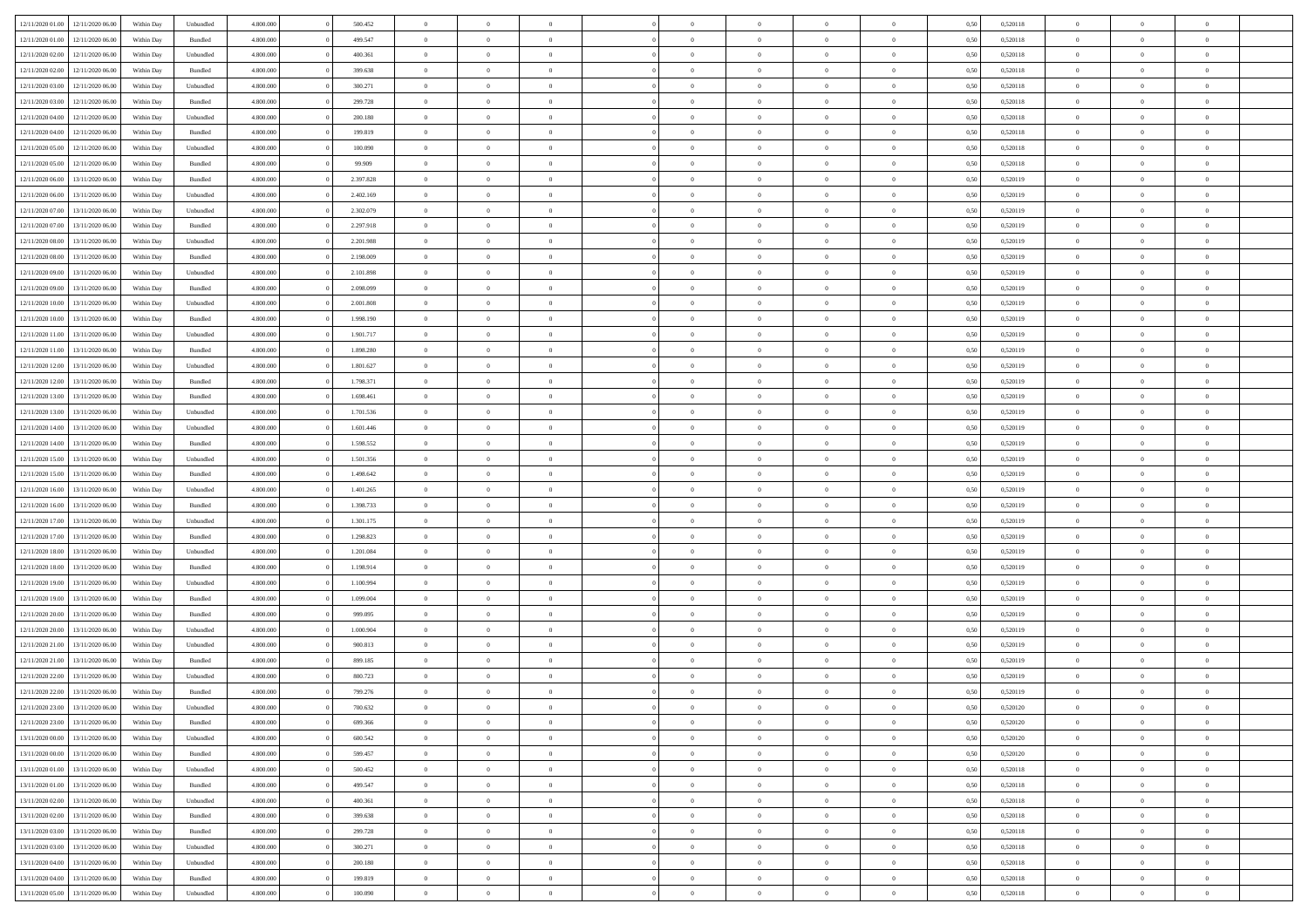| 13/11/2020 05:00 | 13/11/2020 06:00 | Within Dav | Bundled            | 4.800.000 | 99.909    | $\overline{0}$ | $\Omega$       |                | $\Omega$       | $\Omega$       | $\Omega$       | $\theta$       | 0.50 | 0,520118 | $\theta$       | $\theta$       | $\theta$       |  |
|------------------|------------------|------------|--------------------|-----------|-----------|----------------|----------------|----------------|----------------|----------------|----------------|----------------|------|----------|----------------|----------------|----------------|--|
|                  |                  |            |                    |           |           |                |                |                |                |                |                |                |      |          |                |                |                |  |
| 13/11/2020 06.00 | 14/11/2020 06.00 | Within Day | Unbundled          | 4.800.000 | 2.402.169 | $\overline{0}$ | $\theta$       | $\overline{0}$ | $\overline{0}$ | $\bf{0}$       | $\overline{0}$ | $\bf{0}$       | 0,50 | 0,520119 | $\theta$       | $\theta$       | $\overline{0}$ |  |
| 13/11/2020 06:00 | 14/11/2020 06.00 | Within Day | Bundled            | 4.800.000 | 2.397.828 | $\overline{0}$ | $\overline{0}$ | $\overline{0}$ | $\bf{0}$       | $\bf{0}$       | $\bf{0}$       | $\bf{0}$       | 0,50 | 0,520119 | $\bf{0}$       | $\overline{0}$ | $\overline{0}$ |  |
| 13/11/2020 07:00 | 14/11/2020 06:00 | Within Dav | Unbundled          | 4.800.000 | 2.302.079 | $\overline{0}$ | $\overline{0}$ | $\overline{0}$ | $\overline{0}$ | $\bf{0}$       | $\overline{0}$ | $\overline{0}$ | 0.50 | 0.520119 | $\theta$       | $\theta$       | $\overline{0}$ |  |
| 13/11/2020 07.00 | 14/11/2020 06.00 | Within Day | Bundled            | 4.800.000 | 2.297.918 | $\overline{0}$ | $\theta$       | $\overline{0}$ | $\overline{0}$ | $\bf{0}$       | $\overline{0}$ | $\bf{0}$       | 0,50 | 0,520119 | $\theta$       | $\theta$       | $\overline{0}$ |  |
|                  |                  |            |                    |           |           |                |                |                |                |                |                |                |      |          |                |                |                |  |
| 13/11/2020 08:00 | 14/11/2020 06.00 | Within Day | Unbundled          | 4.800.000 | 2.201.988 | $\overline{0}$ | $\bf{0}$       | $\overline{0}$ | $\bf{0}$       | $\overline{0}$ | $\overline{0}$ | $\mathbf{0}$   | 0,50 | 0,520119 | $\overline{0}$ | $\overline{0}$ | $\bf{0}$       |  |
| 13/11/2020 08:00 | 14/11/2020 06.00 | Within Dav | Bundled            | 4.800.000 | 2.198.009 | $\overline{0}$ | $\overline{0}$ | $\overline{0}$ | $\overline{0}$ | $\overline{0}$ | $\overline{0}$ | $\overline{0}$ | 0.50 | 0,520119 | $\theta$       | $\overline{0}$ | $\overline{0}$ |  |
| 13/11/2020 09:00 | 14/11/2020 06.00 | Within Day | Unbundled          | 4.800.000 | 2.101.898 | $\overline{0}$ | $\theta$       | $\overline{0}$ | $\overline{0}$ | $\bf{0}$       | $\overline{0}$ | $\bf{0}$       | 0,50 | 0,520119 | $\theta$       | $\theta$       | $\overline{0}$ |  |
| 13/11/2020 09:00 | 14/11/2020 06.00 | Within Day | Bundled            | 4.800.000 | 2.098.099 | $\overline{0}$ | $\overline{0}$ | $\overline{0}$ | $\bf{0}$       | $\bf{0}$       | $\bf{0}$       | $\bf{0}$       | 0,50 | 0,520119 | $\,0\,$        | $\overline{0}$ | $\overline{0}$ |  |
| 13/11/2020 10:00 | 14/11/2020 06:00 | Within Dav | Bundled            | 4.800.000 | 1.998.190 | $\overline{0}$ | $\overline{0}$ | $\overline{0}$ | $\overline{0}$ | $\overline{0}$ | $\overline{0}$ | $\overline{0}$ | 0.50 | 0,520119 | $\theta$       | $\overline{0}$ | $\overline{0}$ |  |
| 13/11/2020 10:00 | 14/11/2020 06.00 | Within Day | Unbundled          | 4.800.000 | 2.001.808 | $\overline{0}$ | $\theta$       | $\overline{0}$ | $\overline{0}$ | $\bf{0}$       | $\overline{0}$ | $\bf{0}$       | 0,50 | 0,520119 | $\,$ 0 $\,$    | $\theta$       | $\overline{0}$ |  |
|                  |                  |            |                    |           |           |                |                |                |                |                |                |                |      |          |                |                |                |  |
| 13/11/2020 11:00 | 14/11/2020 06.00 | Within Day | Unbundled          | 4.800.000 | 1.901.717 | $\overline{0}$ | $\overline{0}$ | $\overline{0}$ | $\bf{0}$       | $\bf{0}$       | $\bf{0}$       | $\bf{0}$       | 0,50 | 0,520119 | $\overline{0}$ | $\overline{0}$ | $\overline{0}$ |  |
| 13/11/2020 11:00 | 14/11/2020 06:00 | Within Day | Bundled            | 4.800.000 | 1.898.280 | $\overline{0}$ | $\overline{0}$ | $\overline{0}$ | $\overline{0}$ | $\bf{0}$       | $\overline{0}$ | $\overline{0}$ | 0.50 | 0.520119 | $\theta$       | $\theta$       | $\overline{0}$ |  |
| 13/11/2020 12:00 | 14/11/2020 06.00 | Within Day | Unbundled          | 4.800.000 | 1.801.627 | $\overline{0}$ | $\theta$       | $\overline{0}$ | $\overline{0}$ | $\bf{0}$       | $\overline{0}$ | $\bf{0}$       | 0,50 | 0,520119 | $\theta$       | $\theta$       | $\overline{0}$ |  |
| 13/11/2020 12:00 | 14/11/2020 06.00 | Within Day | Bundled            | 4.800.000 | 1.798.371 | $\overline{0}$ | $\overline{0}$ | $\overline{0}$ | $\bf{0}$       | $\overline{0}$ | $\overline{0}$ | $\mathbf{0}$   | 0,50 | 0,520119 | $\overline{0}$ | $\overline{0}$ | $\bf{0}$       |  |
| 13/11/2020 13:00 | 14/11/2020 06.00 | Within Dav | Unbundled          | 4.800.000 | 1.701.536 | $\overline{0}$ | $\overline{0}$ | $\overline{0}$ | $\overline{0}$ | $\overline{0}$ | $\overline{0}$ | $\overline{0}$ | 0.50 | 0,520119 | $\theta$       | $\overline{0}$ | $\overline{0}$ |  |
| 13/11/2020 13:00 | 14/11/2020 06.00 | Within Day | Bundled            | 4.800.000 | 1.698.461 | $\overline{0}$ | $\theta$       | $\overline{0}$ | $\overline{0}$ | $\bf{0}$       | $\overline{0}$ | $\bf{0}$       | 0,50 | 0,520119 | $\,$ 0 $\,$    | $\theta$       | $\overline{0}$ |  |
|                  |                  |            |                    |           |           |                | $\overline{0}$ |                |                | $\bf{0}$       |                |                |      |          | $\,0\,$        | $\overline{0}$ | $\overline{0}$ |  |
| 13/11/2020 14:00 | 14/11/2020 06.00 | Within Day | Unbundled          | 4.800.000 | 1.601.446 | $\overline{0}$ |                | $\overline{0}$ | $\bf{0}$       |                | $\bf{0}$       | $\bf{0}$       | 0,50 | 0,520119 |                |                |                |  |
| 13/11/2020 14:00 | 14/11/2020 06.00 | Within Day | Bundled            | 4.800.000 | 1.598.552 | $\overline{0}$ | $\overline{0}$ | $\overline{0}$ | $\overline{0}$ | $\overline{0}$ | $\overline{0}$ | $\overline{0}$ | 0.50 | 0,520119 | $\theta$       | $\overline{0}$ | $\overline{0}$ |  |
| 13/11/2020 15:00 | 14/11/2020 06.00 | Within Day | Unbundled          | 4.800.000 | 1.501.356 | $\overline{0}$ | $\theta$       | $\overline{0}$ | $\overline{0}$ | $\bf{0}$       | $\overline{0}$ | $\bf{0}$       | 0,50 | 0,520119 | $\,$ 0 $\,$    | $\theta$       | $\overline{0}$ |  |
| 13/11/2020 15:00 | 14/11/2020 06.00 | Within Day | Bundled            | 4.800.000 | 1.498.642 | $\overline{0}$ | $\overline{0}$ | $\overline{0}$ | $\bf{0}$       | $\bf{0}$       | $\bf{0}$       | $\bf{0}$       | 0,50 | 0,520119 | $\bf{0}$       | $\overline{0}$ | $\overline{0}$ |  |
| 13/11/2020 16:00 | 14/11/2020 06:00 | Within Day | Unbundled          | 4.800.000 | 1.401.265 | $\overline{0}$ | $\overline{0}$ | $\overline{0}$ | $\overline{0}$ | $\bf{0}$       | $\overline{0}$ | $\overline{0}$ | 0.50 | 0.520119 | $\theta$       | $\theta$       | $\overline{0}$ |  |
| 13/11/2020 16:00 | 14/11/2020 06.00 | Within Day | Bundled            | 4.800.000 | 1.398.733 | $\overline{0}$ | $\theta$       | $\overline{0}$ | $\overline{0}$ | $\bf{0}$       | $\overline{0}$ | $\bf{0}$       | 0,50 | 0,520119 | $\,$ 0 $\,$    | $\overline{0}$ | $\overline{0}$ |  |
| 13/11/2020 17.00 | 14/11/2020 06.00 | Within Day | Bundled            | 4.800.000 | 1.298.823 | $\overline{0}$ | $\bf{0}$       | $\overline{0}$ | $\bf{0}$       | $\overline{0}$ | $\overline{0}$ | $\mathbf{0}$   | 0,50 | 0,520119 | $\overline{0}$ | $\overline{0}$ | $\bf{0}$       |  |
|                  |                  |            |                    |           |           |                |                |                |                | $\overline{0}$ |                |                |      |          | $\theta$       | $\overline{0}$ | $\overline{0}$ |  |
| 13/11/2020 17:00 | 14/11/2020 06.00 | Within Dav | Unbundled          | 4.800.000 | 1.301.175 | $\overline{0}$ | $\overline{0}$ | $\overline{0}$ | $\overline{0}$ |                | $\overline{0}$ | $\overline{0}$ | 0.50 | 0,520119 |                |                |                |  |
| 13/11/2020 18:00 | 14/11/2020 06.00 | Within Day | Unbundled          | 4.800.000 | 1.201.084 | $\overline{0}$ | $\theta$       | $\overline{0}$ | $\overline{0}$ | $\bf{0}$       | $\overline{0}$ | $\bf{0}$       | 0,50 | 0,520119 | $\theta$       | $\theta$       | $\overline{0}$ |  |
| 13/11/2020 18:00 | 14/11/2020 06.00 | Within Day | Bundled            | 4.800.000 | 1.198.914 | $\overline{0}$ | $\overline{0}$ | $\overline{0}$ | $\bf{0}$       | $\bf{0}$       | $\bf{0}$       | $\bf{0}$       | 0,50 | 0,520119 | $\,0\,$        | $\overline{0}$ | $\overline{0}$ |  |
| 13/11/2020 19:00 | 14/11/2020 06:00 | Within Day | Unbundled          | 4.800.000 | 1.100.994 | $\overline{0}$ | $\overline{0}$ | $\overline{0}$ | $\overline{0}$ | $\overline{0}$ | $\overline{0}$ | $\overline{0}$ | 0.50 | 0,520119 | $\theta$       | $\overline{0}$ | $\overline{0}$ |  |
| 13/11/2020 19:00 | 14/11/2020 06.00 | Within Day | Bundled            | 4.800.000 | 1.099.004 | $\overline{0}$ | $\theta$       | $\overline{0}$ | $\overline{0}$ | $\bf{0}$       | $\overline{0}$ | $\bf{0}$       | 0,50 | 0,520119 | $\,$ 0 $\,$    | $\overline{0}$ | $\overline{0}$ |  |
| 13/11/2020 20.00 | 14/11/2020 06.00 | Within Day | Unbundled          | 4.800.000 | 1.000.904 | $\overline{0}$ | $\overline{0}$ | $\overline{0}$ | $\bf{0}$       | $\bf{0}$       | $\bf{0}$       | $\bf{0}$       | 0,50 | 0,520119 | $\overline{0}$ | $\overline{0}$ | $\overline{0}$ |  |
| 13/11/2020 20:00 | 14/11/2020 06.00 |            |                    | 4.800,000 | 999,095   | $\overline{0}$ | $\Omega$       | $\Omega$       | $\Omega$       | $\Omega$       | $\Omega$       | $\overline{0}$ | 0,50 | 0,520119 | $\,0\,$        | $\theta$       | $\theta$       |  |
|                  |                  | Within Day | Bundled            |           |           |                |                |                |                |                |                |                |      |          |                |                |                |  |
| 13/11/2020 21.00 | 14/11/2020 06.00 | Within Day | Unbundled          | 4.800.000 | 900.813   | $\overline{0}$ | $\theta$       | $\overline{0}$ | $\overline{0}$ | $\bf{0}$       | $\overline{0}$ | $\bf{0}$       | 0,50 | 0,520119 | $\,$ 0 $\,$    | $\theta$       | $\overline{0}$ |  |
| 13/11/2020 21:00 | 14/11/2020 06.00 | Within Day | Bundled            | 4.800.000 | 899.185   | $\overline{0}$ | $\overline{0}$ | $\overline{0}$ | $\bf{0}$       | $\bf{0}$       | $\overline{0}$ | $\mathbf{0}$   | 0,50 | 0,520119 | $\overline{0}$ | $\overline{0}$ | $\bf{0}$       |  |
| 13/11/2020 22.00 | 14/11/2020 06.00 | Within Day | Unbundled          | 4.800,000 | 800.723   | $\overline{0}$ | $\Omega$       | $\Omega$       | $\Omega$       | $\bf{0}$       | $\overline{0}$ | $\overline{0}$ | 0.50 | 0,520119 | $\,0\,$        | $\theta$       | $\theta$       |  |
| 13/11/2020 22.00 | 14/11/2020 06.00 | Within Day | Bundled            | 4.800.000 | 799.276   | $\overline{0}$ | $\theta$       | $\overline{0}$ | $\overline{0}$ | $\bf{0}$       | $\overline{0}$ | $\bf{0}$       | 0,50 | 0,520119 | $\,$ 0 $\,$    | $\theta$       | $\overline{0}$ |  |
| 13/11/2020 23.00 | 14/11/2020 06.00 | Within Day | Unbundled          | 4.800.000 | 700.632   | $\overline{0}$ | $\overline{0}$ | $\overline{0}$ | $\bf{0}$       | $\bf{0}$       | $\bf{0}$       | $\bf{0}$       | 0,50 | 0,520120 | $\bf{0}$       | $\overline{0}$ | $\overline{0}$ |  |
| 13/11/2020 23:00 | 14/11/2020 06:00 | Within Day | Bundled            | 4.800,000 | 699,366   | $\overline{0}$ | $\Omega$       | $\Omega$       | $\Omega$       | $\Omega$       | $\theta$       | $\overline{0}$ | 0.50 | 0,520120 | $\,0\,$        | $\theta$       | $\theta$       |  |
|                  |                  |            |                    |           |           | $\overline{0}$ | $\theta$       | $\overline{0}$ |                | $\bf{0}$       | $\overline{0}$ |                |      |          | $\,$ 0 $\,$    |                | $\overline{0}$ |  |
| 14/11/2020 00.00 | 14/11/2020 06.00 | Within Day | Bundled            | 4.800.000 | 599.457   |                |                |                | $\overline{0}$ |                |                | $\bf{0}$       | 0,50 | 0,520120 |                | $\overline{0}$ |                |  |
| 14/11/2020 00:00 | 14/11/2020 06.00 | Within Day | Unbundled          | 4.800.000 | 600.542   | $\overline{0}$ | $\overline{0}$ | $\overline{0}$ | $\bf{0}$       | $\bf{0}$       | $\bf{0}$       | $\bf{0}$       | 0,50 | 0,520120 | $\overline{0}$ | $\overline{0}$ | $\overline{0}$ |  |
| 14/11/2020 01:00 | 14/11/2020 06.00 | Within Day | Unbundled          | 4.800,000 | 500.452   | $\overline{0}$ | $\Omega$       | $\overline{0}$ | $\Omega$       | $\Omega$       | $\overline{0}$ | $\overline{0}$ | 0,50 | 0,520118 | $\,0\,$        | $\theta$       | $\theta$       |  |
| 14/11/2020 01:00 | 14/11/2020 06.00 | Within Day | Bundled            | 4.800.000 | 499.547   | $\overline{0}$ | $\theta$       | $\overline{0}$ | $\overline{0}$ | $\bf{0}$       | $\overline{0}$ | $\bf{0}$       | 0,50 | 0,520118 | $\,$ 0 $\,$    | $\theta$       | $\overline{0}$ |  |
| 14/11/2020 02.00 | 14/11/2020 06.00 | Within Day | Unbundled          | 4.800.000 | 400.361   | $\overline{0}$ | $\overline{0}$ | $\overline{0}$ | $\bf{0}$       | $\bf{0}$       | $\bf{0}$       | $\mathbf{0}$   | 0,50 | 0,520118 | $\bf{0}$       | $\overline{0}$ | $\bf{0}$       |  |
| 14/11/2020 02.00 | 14/11/2020 06.00 | Within Day | Bundled            | 4.800,000 | 399,638   | $\overline{0}$ | $\Omega$       | $\Omega$       | $\Omega$       | $\Omega$       | $\Omega$       | $\overline{0}$ | 0.50 | 0,520118 | $\theta$       | $\theta$       | $\theta$       |  |
| 14/11/2020 03.00 | 14/11/2020 06.00 | Within Day | Unbundled          | 4.800.000 | 300.271   | $\overline{0}$ | $\overline{0}$ | $\overline{0}$ | $\bf{0}$       | $\,$ 0         | $\bf{0}$       | $\bf{0}$       | 0,50 | 0,520118 | $\,0\,$        | $\overline{0}$ | $\overline{0}$ |  |
|                  |                  |            |                    |           |           |                |                |                |                |                |                |                |      |          |                |                |                |  |
| 14/11/2020 03:00 | 14/11/2020 06.00 | Within Day | $\mathbf B$ undled | 4.800.000 | 299.728   | $\bf{0}$       | $\bf{0}$       |                |                | $\bf{0}$       |                |                | 0,50 | 0,520118 | $\bf{0}$       | $\overline{0}$ |                |  |
| 14/11/2020 04:00 | 14/11/2020 06:00 | Within Day | Unbundled          | 4.800.000 | 200.180   | $\overline{0}$ | $\overline{0}$ | $\overline{0}$ | $\Omega$       | $\theta$       | $\overline{0}$ | $\overline{0}$ | 0,50 | 0,520118 | $\theta$       | $\theta$       | $\Omega$       |  |
| 14/11/2020 04:00 | 14/11/2020 06.00 | Within Day | Bundled            | 4.800.000 | 199.819   | $\overline{0}$ | $\,$ 0         | $\overline{0}$ | $\bf{0}$       | $\,$ 0 $\,$    | $\overline{0}$ | $\mathbf{0}$   | 0,50 | 0,520118 | $\,$ 0 $\,$    | $\,$ 0 $\,$    | $\,$ 0         |  |
| 14/11/2020 05.00 | 14/11/2020 06.00 | Within Day | Unbundled          | 4.800.000 | 100.090   | $\overline{0}$ | $\overline{0}$ | $\overline{0}$ | $\overline{0}$ | $\overline{0}$ | $\overline{0}$ | $\mathbf{0}$   | 0,50 | 0,520118 | $\overline{0}$ | $\bf{0}$       | $\bf{0}$       |  |
| 14/11/2020 05:00 | 14/11/2020 06.00 | Within Day | $\mathbf B$ undled | 4.800,000 | 99.909    | $\overline{0}$ | $\overline{0}$ | $\overline{0}$ | $\Omega$       | $\overline{0}$ | $\overline{0}$ | $\overline{0}$ | 0,50 | 0,520118 | $\overline{0}$ | $\overline{0}$ | $\overline{0}$ |  |
| 14/11/2020 06.00 | 15/11/2020 06.00 | Within Day | Unbundled          | 4.800.000 | 2.402.169 | $\overline{0}$ | $\,$ 0         | $\overline{0}$ | $\overline{0}$ | $\,$ 0 $\,$    | $\overline{0}$ | $\mathbf{0}$   | 0,50 | 0,520119 | $\,$ 0 $\,$    | $\overline{0}$ | $\overline{0}$ |  |
| 14/11/2020 06.00 | 15/11/2020 06.00 | Within Day | Bundled            | 4.800.000 | 2.397.828 | $\overline{0}$ | $\overline{0}$ | $\overline{0}$ | $\overline{0}$ | $\overline{0}$ | $\overline{0}$ | $\mathbf{0}$   | 0,50 | 0,520119 | $\overline{0}$ | $\overline{0}$ | $\bf{0}$       |  |
|                  |                  |            |                    |           |           |                |                |                |                |                |                |                |      |          |                |                |                |  |
| 14/11/2020 07.00 | 15/11/2020 06.00 | Within Day | Bundled            | 4.800,000 | 2.297.918 | $\overline{0}$ | $\overline{0}$ | $\overline{0}$ | $\Omega$       | $\overline{0}$ | $\overline{0}$ | $\bf{0}$       | 0.50 | 0,520119 | $\overline{0}$ | $\theta$       | $\overline{0}$ |  |
| 14/11/2020 07:00 | 15/11/2020 06.00 | Within Day | Unbundled          | 4.800.000 | 2.302.079 | $\overline{0}$ | $\,$ 0         | $\overline{0}$ | $\bf{0}$       | $\bf{0}$       | $\bf{0}$       | $\bf{0}$       | 0,50 | 0,520119 | $\,$ 0 $\,$    | $\overline{0}$ | $\overline{0}$ |  |
| 14/11/2020 08:00 | 15/11/2020 06.00 | Within Day | Unbundled          | 4.800.000 | 2.201.988 | $\overline{0}$ | $\bf{0}$       | $\overline{0}$ | $\overline{0}$ | $\overline{0}$ | $\overline{0}$ | $\mathbf{0}$   | 0,50 | 0,520119 | $\overline{0}$ | $\overline{0}$ | $\bf{0}$       |  |
| 14/11/2020 08:00 | 15/11/2020 06.00 | Within Day | Bundled            | 4.800,000 | 2.198.009 | $\overline{0}$ | $\overline{0}$ | $\overline{0}$ | $\Omega$       | $\overline{0}$ | $\overline{0}$ | $\bf{0}$       | 0.50 | 0,520119 | $\overline{0}$ | $\overline{0}$ | $\overline{0}$ |  |
| 14/11/2020 09:00 | 15/11/2020 06.00 | Within Day | Unbundled          | 4.800.000 | 2.101.898 | $\overline{0}$ | $\bf{0}$       | $\overline{0}$ | $\bf{0}$       | $\bf{0}$       | $\bf{0}$       | $\mathbf{0}$   | 0,50 | 0,520119 | $\,$ 0 $\,$    | $\,$ 0 $\,$    | $\bf{0}$       |  |
| 14/11/2020 09:00 | 15/11/2020 06:00 | Within Day | Bundled            | 4.800.000 | 2.098.099 | $\overline{0}$ | $\overline{0}$ | $\overline{0}$ | $\overline{0}$ | $\bf{0}$       | $\bf{0}$       | $\mathbf{0}$   | 0,50 | 0,520119 | $\overline{0}$ | $\bf{0}$       | $\bf{0}$       |  |
|                  |                  |            |                    |           |           |                |                |                |                |                |                |                |      |          |                |                |                |  |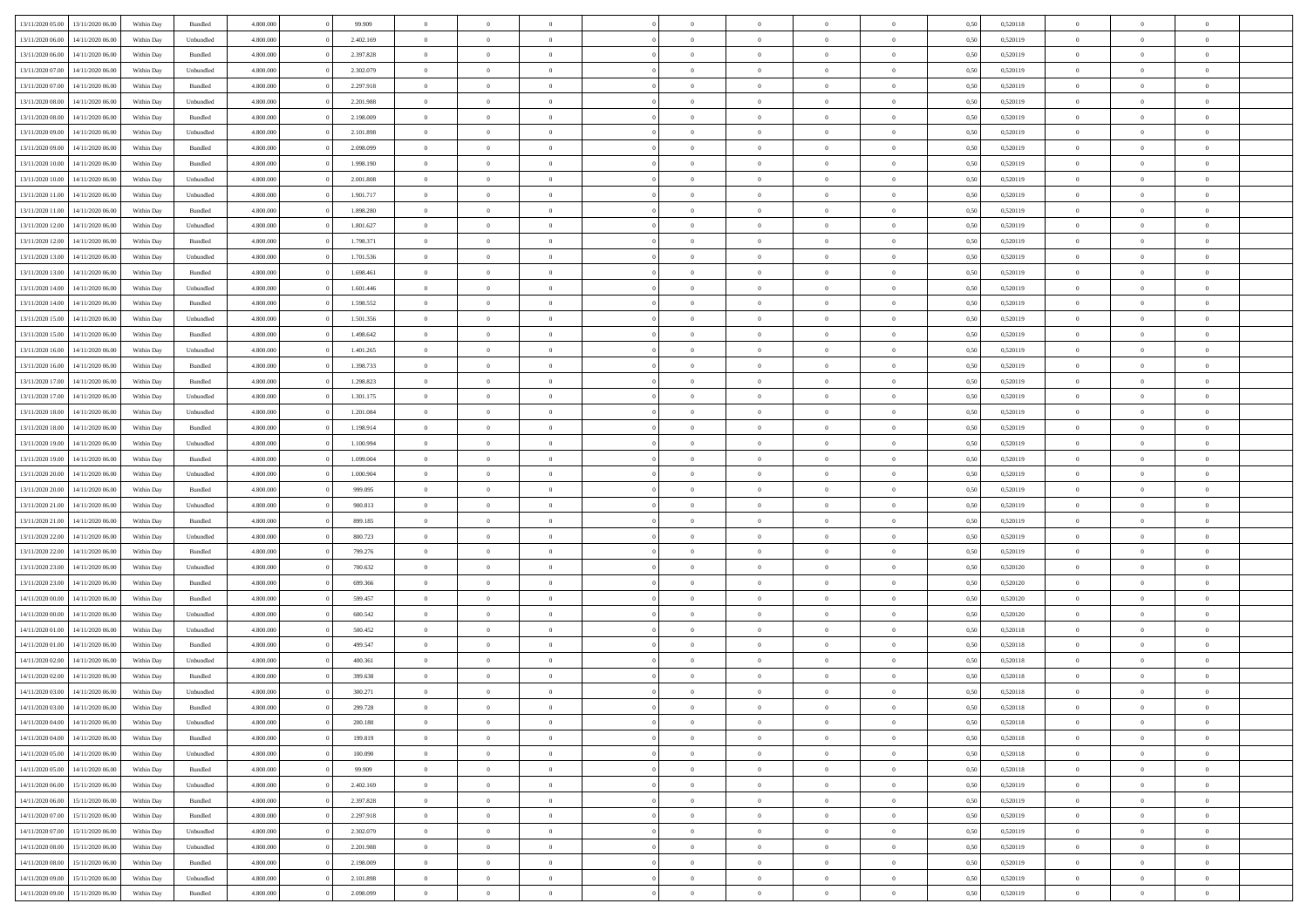|                  | 15/11/2020 06:00 | Within Dav | Unbundled | 4.800.000 | 2.001.808 | $\overline{0}$ | $\Omega$       |                | $\Omega$       | $\Omega$       | $\Omega$       | $\theta$       | 0.50 | 0,520119 | $\theta$       | $\theta$       | $\theta$       |  |
|------------------|------------------|------------|-----------|-----------|-----------|----------------|----------------|----------------|----------------|----------------|----------------|----------------|------|----------|----------------|----------------|----------------|--|
| 14/11/2020 10:00 |                  |            |           |           |           |                |                |                |                |                |                |                |      |          |                |                |                |  |
| 14/11/2020 10:00 | 15/11/2020 06.00 | Within Day | Bundled   | 4.800.000 | 1.998.190 | $\overline{0}$ | $\theta$       | $\overline{0}$ | $\overline{0}$ | $\bf{0}$       | $\overline{0}$ | $\bf{0}$       | 0,50 | 0,520119 | $\theta$       | $\overline{0}$ | $\overline{0}$ |  |
| 14/11/2020 11:00 | 15/11/2020 06.00 | Within Day | Unbundled | 4.800.000 | 1.901.717 | $\overline{0}$ | $\overline{0}$ | $\overline{0}$ | $\bf{0}$       | $\bf{0}$       | $\bf{0}$       | $\bf{0}$       | 0,50 | 0,520119 | $\bf{0}$       | $\overline{0}$ | $\overline{0}$ |  |
| 14/11/2020 11:00 | 15/11/2020 06:00 | Within Dav | Bundled   | 4.800.000 | 1.898.280 | $\overline{0}$ | $\overline{0}$ | $\overline{0}$ | $\overline{0}$ | $\bf{0}$       | $\overline{0}$ | $\overline{0}$ | 0.50 | 0.520119 | $\theta$       | $\theta$       | $\overline{0}$ |  |
| 14/11/2020 12:00 | 15/11/2020 06.00 | Within Day | Unbundled | 4.800.000 | 1.801.627 | $\overline{0}$ | $\theta$       | $\overline{0}$ | $\overline{0}$ | $\bf{0}$       | $\overline{0}$ | $\bf{0}$       | 0,50 | 0,520119 | $\theta$       | $\theta$       | $\overline{0}$ |  |
|                  |                  |            |           |           |           |                |                |                |                |                |                |                |      |          |                |                |                |  |
| 14/11/2020 12:00 | 15/11/2020 06.00 | Within Day | Bundled   | 4.800.000 | 1.798.371 | $\overline{0}$ | $\bf{0}$       | $\overline{0}$ | $\bf{0}$       | $\overline{0}$ | $\overline{0}$ | $\mathbf{0}$   | 0,50 | 0,520119 | $\overline{0}$ | $\overline{0}$ | $\bf{0}$       |  |
| 14/11/2020 13:00 | 15/11/2020 06.00 | Within Dav | Unbundled | 4.800.000 | 1.701.536 | $\overline{0}$ | $\overline{0}$ | $\overline{0}$ | $\overline{0}$ | $\overline{0}$ | $\overline{0}$ | $\overline{0}$ | 0.50 | 0,520119 | $\theta$       | $\overline{0}$ | $\overline{0}$ |  |
| 14/11/2020 13:00 | 15/11/2020 06.00 | Within Day | Bundled   | 4.800.000 | 1.698.461 | $\overline{0}$ | $\theta$       | $\overline{0}$ | $\overline{0}$ | $\bf{0}$       | $\overline{0}$ | $\bf{0}$       | 0,50 | 0,520119 | $\theta$       | $\theta$       | $\overline{0}$ |  |
| 14/11/2020 14:00 | 15/11/2020 06.00 | Within Day | Bundled   | 4.800.000 | 1.598.552 | $\overline{0}$ | $\overline{0}$ | $\overline{0}$ | $\bf{0}$       | $\bf{0}$       | $\bf{0}$       | $\bf{0}$       | 0,50 | 0,520119 | $\,0\,$        | $\overline{0}$ | $\overline{0}$ |  |
| 14/11/2020 14:00 | 15/11/2020 06:00 | Within Dav | Unbundled | 4.800.000 | 1.601.446 | $\overline{0}$ | $\overline{0}$ | $\overline{0}$ | $\overline{0}$ | $\overline{0}$ | $\overline{0}$ | $\overline{0}$ | 0.50 | 0,520119 | $\theta$       | $\overline{0}$ | $\overline{0}$ |  |
| 14/11/2020 15:00 | 15/11/2020 06.00 | Within Day | Unbundled | 4.800.000 | 1.501.356 | $\overline{0}$ | $\theta$       | $\overline{0}$ | $\overline{0}$ | $\bf{0}$       | $\overline{0}$ | $\bf{0}$       | 0,50 | 0,520119 | $\,$ 0 $\,$    | $\theta$       | $\overline{0}$ |  |
|                  |                  |            |           |           |           |                |                |                |                |                |                |                |      |          |                |                |                |  |
| 14/11/2020 15:00 | 15/11/2020 06.00 | Within Day | Bundled   | 4.800.000 | 1.498.642 | $\overline{0}$ | $\overline{0}$ | $\overline{0}$ | $\bf{0}$       | $\bf{0}$       | $\bf{0}$       | $\bf{0}$       | 0,50 | 0,520119 | $\overline{0}$ | $\overline{0}$ | $\overline{0}$ |  |
| 14/11/2020 16:00 | 15/11/2020 06:00 | Within Day | Unbundled | 4.800.000 | 1.401.265 | $\overline{0}$ | $\overline{0}$ | $\overline{0}$ | $\overline{0}$ | $\bf{0}$       | $\overline{0}$ | $\overline{0}$ | 0.50 | 0.520119 | $\theta$       | $\theta$       | $\overline{0}$ |  |
| 14/11/2020 16.00 | 15/11/2020 06.00 | Within Day | Bundled   | 4.800.000 | 1.398.733 | $\overline{0}$ | $\theta$       | $\overline{0}$ | $\overline{0}$ | $\bf{0}$       | $\overline{0}$ | $\bf{0}$       | 0,50 | 0,520119 | $\theta$       | $\theta$       | $\overline{0}$ |  |
| 14/11/2020 17.00 | 15/11/2020 06.00 | Within Day | Unbundled | 4.800.000 | 1.301.175 | $\overline{0}$ | $\bf{0}$       | $\overline{0}$ | $\bf{0}$       | $\overline{0}$ | $\overline{0}$ | $\mathbf{0}$   | 0,50 | 0,520119 | $\overline{0}$ | $\overline{0}$ | $\bf{0}$       |  |
| 14/11/2020 17.00 | 15/11/2020 06:00 | Within Dav | Bundled   | 4.800.000 | 1.298.823 | $\overline{0}$ | $\overline{0}$ | $\overline{0}$ | $\overline{0}$ | $\overline{0}$ | $\overline{0}$ | $\overline{0}$ | 0.50 | 0,520119 | $\theta$       | $\overline{0}$ | $\overline{0}$ |  |
| 14/11/2020 18.00 | 15/11/2020 06.00 | Within Day | Unbundled | 4.800.000 | 1.201.084 | $\overline{0}$ | $\theta$       | $\overline{0}$ | $\overline{0}$ | $\bf{0}$       | $\overline{0}$ | $\bf{0}$       | 0,50 | 0,520119 | $\,$ 0 $\,$    | $\theta$       | $\overline{0}$ |  |
| 14/11/2020 18:00 | 15/11/2020 06.00 | Within Day | Bundled   | 4.800.000 | 1.198.914 | $\overline{0}$ | $\overline{0}$ | $\overline{0}$ | $\bf{0}$       | $\bf{0}$       | $\bf{0}$       | $\bf{0}$       | 0,50 | 0,520119 | $\,0\,$        | $\overline{0}$ | $\overline{0}$ |  |
| 14/11/2020 19:00 | 15/11/2020 06:00 | Within Day | Unbundled | 4.800.000 | 1.100.994 | $\overline{0}$ | $\overline{0}$ | $\overline{0}$ | $\overline{0}$ | $\overline{0}$ | $\overline{0}$ | $\overline{0}$ | 0.50 | 0,520119 | $\theta$       | $\overline{0}$ | $\overline{0}$ |  |
|                  |                  |            |           |           |           |                |                |                |                |                |                |                |      |          |                |                |                |  |
| 14/11/2020 19:00 | 15/11/2020 06.00 | Within Day | Bundled   | 4.800.000 | 1.099.004 | $\overline{0}$ | $\theta$       | $\overline{0}$ | $\overline{0}$ | $\bf{0}$       | $\overline{0}$ | $\bf{0}$       | 0,50 | 0,520119 | $\,$ 0 $\,$    | $\theta$       | $\overline{0}$ |  |
| 14/11/2020 20.00 | 15/11/2020 06.00 | Within Day | Unbundled | 4.800.000 | 1.000.904 | $\overline{0}$ | $\overline{0}$ | $\overline{0}$ | $\bf{0}$       | $\bf{0}$       | $\bf{0}$       | $\bf{0}$       | 0,50 | 0,520119 | $\,0\,$        | $\overline{0}$ | $\overline{0}$ |  |
| 14/11/2020 20.00 | 15/11/2020 06:00 | Within Day | Bundled   | 4.800.000 | 999,095   | $\overline{0}$ | $\overline{0}$ | $\overline{0}$ | $\overline{0}$ | $\bf{0}$       | $\overline{0}$ | $\overline{0}$ | 0.50 | 0.520119 | $\theta$       | $\theta$       | $\overline{0}$ |  |
| 14/11/2020 21.00 | 15/11/2020 06.00 | Within Day | Bundled   | 4.800.000 | 899.185   | $\overline{0}$ | $\theta$       | $\overline{0}$ | $\overline{0}$ | $\bf{0}$       | $\overline{0}$ | $\bf{0}$       | 0,50 | 0,520119 | $\,$ 0 $\,$    | $\overline{0}$ | $\overline{0}$ |  |
| 14/11/2020 21.00 | 15/11/2020 06.00 | Within Day | Unbundled | 4.800.000 | 900.813   | $\overline{0}$ | $\bf{0}$       | $\overline{0}$ | $\bf{0}$       | $\overline{0}$ | $\overline{0}$ | $\mathbf{0}$   | 0,50 | 0,520119 | $\overline{0}$ | $\overline{0}$ | $\bf{0}$       |  |
| 14/11/2020 22.00 | 15/11/2020 06.00 | Within Day | Unbundled | 4.800.000 | 800.723   | $\overline{0}$ | $\overline{0}$ | $\overline{0}$ | $\overline{0}$ | $\overline{0}$ | $\overline{0}$ | $\overline{0}$ | 0.50 | 0,520119 | $\theta$       | $\overline{0}$ | $\overline{0}$ |  |
| 14/11/2020 22.00 | 15/11/2020 06.00 |            |           | 4.800.000 | 799.276   | $\overline{0}$ | $\theta$       | $\overline{0}$ | $\overline{0}$ | $\bf{0}$       | $\overline{0}$ |                |      | 0,520119 | $\theta$       | $\theta$       | $\overline{0}$ |  |
|                  |                  | Within Day | Bundled   |           |           |                |                |                |                |                |                | $\bf{0}$       | 0,50 |          |                |                |                |  |
| 14/11/2020 23.00 | 15/11/2020 06.00 | Within Day | Unbundled | 4.800.000 | 700.632   | $\overline{0}$ | $\overline{0}$ | $\overline{0}$ | $\bf{0}$       | $\bf{0}$       | $\bf{0}$       | $\bf{0}$       | 0,50 | 0,520120 | $\,0\,$        | $\overline{0}$ | $\overline{0}$ |  |
| 14/11/2020 23.00 | 15/11/2020 06:00 | Within Day | Bundled   | 4.800.000 | 699.366   | $\overline{0}$ | $\overline{0}$ | $\overline{0}$ | $\overline{0}$ | $\overline{0}$ | $\overline{0}$ | $\overline{0}$ | 0.50 | 0,520120 | $\theta$       | $\overline{0}$ | $\overline{0}$ |  |
| 15/11/2020 00.00 | 15/11/2020 06.00 | Within Day | Unbundled | 4.800.000 | 600.542   | $\overline{0}$ | $\theta$       | $\overline{0}$ | $\overline{0}$ | $\bf{0}$       | $\overline{0}$ | $\bf{0}$       | 0,50 | 0,520120 | $\,$ 0 $\,$    | $\overline{0}$ | $\overline{0}$ |  |
| 15/11/2020 00:00 | 15/11/2020 06.00 | Within Day | Bundled   | 4.800.000 | 599.457   | $\overline{0}$ | $\overline{0}$ | $\overline{0}$ | $\bf{0}$       | $\bf{0}$       | $\bf{0}$       | $\bf{0}$       | 0,50 | 0,520120 | $\overline{0}$ | $\overline{0}$ | $\overline{0}$ |  |
| 15/11/2020 01:00 | 15/11/2020 06.00 | Within Day | Unbundled | 4.800.000 | 500.452   | $\overline{0}$ | $\Omega$       | $\Omega$       | $\Omega$       | $\Omega$       | $\overline{0}$ | $\overline{0}$ | 0,50 | 0,520118 | $\,0\,$        | $\theta$       | $\theta$       |  |
| 15/11/2020 01:00 | 15/11/2020 06.00 | Within Day | Bundled   | 4.800.000 | 499.547   | $\overline{0}$ | $\theta$       | $\overline{0}$ | $\overline{0}$ | $\bf{0}$       | $\overline{0}$ | $\bf{0}$       | 0,50 | 0,520118 | $\,$ 0 $\,$    | $\theta$       | $\overline{0}$ |  |
|                  |                  |            |           |           |           |                |                |                |                | $\bf{0}$       |                |                |      |          |                | $\overline{0}$ | $\bf{0}$       |  |
| 15/11/2020 02:00 | 15/11/2020 06.00 | Within Day | Unbundled | 4.800.000 | 400.361   | $\overline{0}$ | $\overline{0}$ | $\overline{0}$ | $\bf{0}$       |                | $\overline{0}$ | $\mathbf{0}$   | 0,50 | 0,520118 | $\overline{0}$ |                |                |  |
| 15/11/2020 02.00 | 15/11/2020 06.00 | Within Day | Bundled   | 4.800,000 | 399,638   | $\overline{0}$ | $\Omega$       | $\Omega$       | $\Omega$       | $\bf{0}$       | $\overline{0}$ | $\overline{0}$ | 0.50 | 0,520118 | $\,0\,$        | $\theta$       | $\theta$       |  |
| 15/11/2020 03:00 | 15/11/2020 06.00 | Within Day | Unbundled | 4.800.000 | 300.271   | $\overline{0}$ | $\theta$       | $\overline{0}$ | $\overline{0}$ | $\bf{0}$       | $\overline{0}$ | $\bf{0}$       | 0,50 | 0,520118 | $\,$ 0 $\,$    | $\theta$       | $\overline{0}$ |  |
| 15/11/2020 03:00 | 15/11/2020 06.00 | Within Day | Bundled   | 4.800.000 | 299.728   | $\overline{0}$ | $\overline{0}$ | $\overline{0}$ | $\bf{0}$       | $\bf{0}$       | $\bf{0}$       | $\bf{0}$       | 0,50 | 0,520118 | $\bf{0}$       | $\overline{0}$ | $\overline{0}$ |  |
| 15/11/2020 04:00 | 15/11/2020 06.00 | Within Day | Bundled   | 4.800,000 | 199,819   | $\overline{0}$ | $\Omega$       | $\Omega$       | $\Omega$       | $\theta$       | $\overline{0}$ | $\overline{0}$ | 0.50 | 0,520118 | $\,0\,$        | $\theta$       | $\theta$       |  |
| 15/11/2020 04:00 | 15/11/2020 06.00 | Within Day | Unbundled | 4.800.000 | 200.180   | $\overline{0}$ | $\theta$       | $\overline{0}$ | $\overline{0}$ | $\,$ 0         | $\overline{0}$ | $\bf{0}$       | 0,50 | 0,520118 | $\,$ 0 $\,$    | $\overline{0}$ | $\overline{0}$ |  |
| 15/11/2020 05:00 | 15/11/2020 06.00 | Within Day | Unbundled | 4.800.000 | 100.090   | $\overline{0}$ | $\overline{0}$ | $\overline{0}$ | $\overline{0}$ | $\bf{0}$       | $\overline{0}$ | $\bf{0}$       | 0,50 | 0,520118 | $\overline{0}$ | $\overline{0}$ | $\overline{0}$ |  |
|                  | 15/11/2020 06.00 |            |           | 4.800.000 | 99.909    | $\overline{0}$ | $\Omega$       | $\overline{0}$ | $\Omega$       | $\overline{0}$ | $\overline{0}$ | $\overline{0}$ | 0,50 | 0,520118 | $\,0\,$        | $\theta$       | $\theta$       |  |
| 15/11/2020 05:00 |                  | Within Day | Bundled   |           |           |                | $\theta$       |                |                |                |                |                |      |          |                |                |                |  |
| 15/11/2020 06:00 | 16/11/2020 06.00 | Within Day | Unbundled | 4.800.000 | 2.402.169 | $\overline{0}$ |                | $\overline{0}$ | $\overline{0}$ | $\,$ 0         | $\overline{0}$ | $\bf{0}$       | 0,50 | 0,520119 | $\,$ 0 $\,$    | $\overline{0}$ | $\overline{0}$ |  |
| 15/11/2020 06:00 | 16/11/2020 06.00 | Within Day | Bundled   | 4.800.000 | 2.397.828 | $\overline{0}$ | $\overline{0}$ | $\overline{0}$ | $\overline{0}$ | $\bf{0}$       | $\overline{0}$ | $\mathbf{0}$   | 0,50 | 0,520119 | $\overline{0}$ | $\overline{0}$ | $\bf{0}$       |  |
| 15/11/2020 07:00 | 16/11/2020 06.00 | Within Day | Unbundled | 4.800,000 | 2.302.079 | $\overline{0}$ | $\Omega$       | $\Omega$       | $\Omega$       | $\Omega$       | $\Omega$       | $\overline{0}$ | 0.50 | 0,520119 | $\theta$       | $\theta$       | $\theta$       |  |
| 15/11/2020 07.00 | 16/11/2020 06.00 | Within Day | Bundled   | 4.800.000 | 2.297.918 | $\overline{0}$ | $\,$ 0 $\,$    | $\overline{0}$ | $\bf{0}$       | $\,$ 0         | $\overline{0}$ | $\bf{0}$       | 0,50 | 0,520119 | $\,0\,$        | $\overline{0}$ | $\overline{0}$ |  |
| 15/11/2020 08:00 | 16/11/2020 06.00 | Within Day | Unbundled | 4.800.000 | 2.201.988 | $\bf{0}$       | $\bf{0}$       |                |                |                |                |                | 0,50 | 0,520119 | $\bf{0}$       | $\overline{0}$ |                |  |
| 15/11/2020 08:00 | 16/11/2020 06:00 | Within Day | Bundled   | 4.800.000 | 2.198.009 | $\overline{0}$ | $\overline{0}$ | $\overline{0}$ | $\Omega$       | $\theta$       | $\overline{0}$ | $\overline{0}$ | 0,50 | 0,520119 | $\theta$       | $\theta$       | $\theta$       |  |
| 15/11/2020 11:00 | 16/11/2020 06.00 | Within Day | Unbundled | 4.800.000 | 1.901.717 | $\overline{0}$ | $\,$ 0         | $\overline{0}$ | $\overline{0}$ | $\,$ 0 $\,$    | $\overline{0}$ | $\mathbf{0}$   | 0,50 | 0,520119 | $\,$ 0 $\,$    | $\,$ 0 $\,$    | $\,$ 0         |  |
| 15/11/2020 11:00 | 16/11/2020 06.00 | Within Day | Bundled   | 4.800.000 | 1.898.280 | $\overline{0}$ | $\overline{0}$ | $\overline{0}$ | $\overline{0}$ | $\overline{0}$ | $\overline{0}$ | $\mathbf{0}$   | 0,50 | 0,520119 | $\overline{0}$ | $\bf{0}$       | $\bf{0}$       |  |
|                  |                  |            |           |           |           |                |                |                |                |                |                |                |      |          |                |                |                |  |
| 15/11/2020 12:00 | 16/11/2020 06.00 | Within Day | Unbundled | 4.800,000 | 1.801.627 | $\overline{0}$ | $\overline{0}$ | $\overline{0}$ | $\Omega$       | $\overline{0}$ | $\overline{0}$ | $\overline{0}$ | 0,50 | 0,520119 | $\overline{0}$ | $\overline{0}$ | $\overline{0}$ |  |
| 15/11/2020 12:00 | 16/11/2020 06.00 | Within Day | Bundled   | 4.800.000 | 1.798.371 | $\overline{0}$ | $\,$ 0         | $\overline{0}$ | $\overline{0}$ | $\,$ 0 $\,$    | $\overline{0}$ | $\mathbf{0}$   | 0,50 | 0,520119 | $\,$ 0 $\,$    | $\overline{0}$ | $\overline{0}$ |  |
| 15/11/2020 13:00 | 16/11/2020 06.00 | Within Day | Bundled   | 4.800.000 | 1.698.461 | $\overline{0}$ | $\overline{0}$ | $\overline{0}$ | $\overline{0}$ | $\overline{0}$ | $\overline{0}$ | $\mathbf{0}$   | 0,50 | 0,520119 | $\overline{0}$ | $\overline{0}$ | $\bf{0}$       |  |
| 15/11/2020 13:00 | 16/11/2020 06.00 | Within Day | Unbundled | 4.800,000 | 1.701.536 | $\overline{0}$ | $\overline{0}$ | $\overline{0}$ | $\Omega$       | $\overline{0}$ | $\overline{0}$ | $\bf{0}$       | 0.50 | 0,520119 | $\overline{0}$ | $\theta$       | $\overline{0}$ |  |
| 15/11/2020 14:00 | 16/11/2020 06.00 | Within Day | Unbundled | 4.800.000 | 1.601.446 | $\overline{0}$ | $\,$ 0         | $\overline{0}$ | $\overline{0}$ | $\bf{0}$       | $\overline{0}$ | $\bf{0}$       | 0,50 | 0,520119 | $\,$ 0 $\,$    | $\overline{0}$ | $\overline{0}$ |  |
| 15/11/2020 14:00 | 16/11/2020 06.00 | Within Day | Bundled   | 4.800.000 | 1.598.552 | $\overline{0}$ | $\bf{0}$       | $\overline{0}$ | $\overline{0}$ | $\overline{0}$ | $\overline{0}$ | $\mathbf{0}$   | 0,50 | 0,520119 | $\overline{0}$ | $\overline{0}$ | $\bf{0}$       |  |
| 15/11/2020 15:00 | 16/11/2020 06.00 | Within Day | Unbundled | 4.800,000 | 1.501.356 | $\overline{0}$ | $\overline{0}$ | $\overline{0}$ | $\Omega$       | $\overline{0}$ | $\overline{0}$ | $\bf{0}$       | 0.50 | 0,520119 | $\overline{0}$ | $\overline{0}$ | $\overline{0}$ |  |
|                  |                  |            |           |           |           |                |                |                |                |                |                |                |      |          |                |                |                |  |
| 15/11/2020 15:00 | 16/11/2020 06.00 | Within Day | Bundled   | 4.800.000 | 1.498.642 | $\overline{0}$ | $\bf{0}$       | $\overline{0}$ | $\overline{0}$ | $\bf{0}$       | $\bf{0}$       | $\mathbf{0}$   | 0,50 | 0,520119 | $\,$ 0 $\,$    | $\,$ 0 $\,$    | $\bf{0}$       |  |
| 15/11/2020 16:00 | 16/11/2020 06.00 | Within Day | Bundled   | 4.800.000 | 1.398.733 | $\overline{0}$ | $\overline{0}$ | $\overline{0}$ | $\overline{0}$ | $\bf{0}$       | $\bf{0}$       | $\mathbf{0}$   | 0,50 | 0,520119 | $\overline{0}$ | $\bf{0}$       | $\bf{0}$       |  |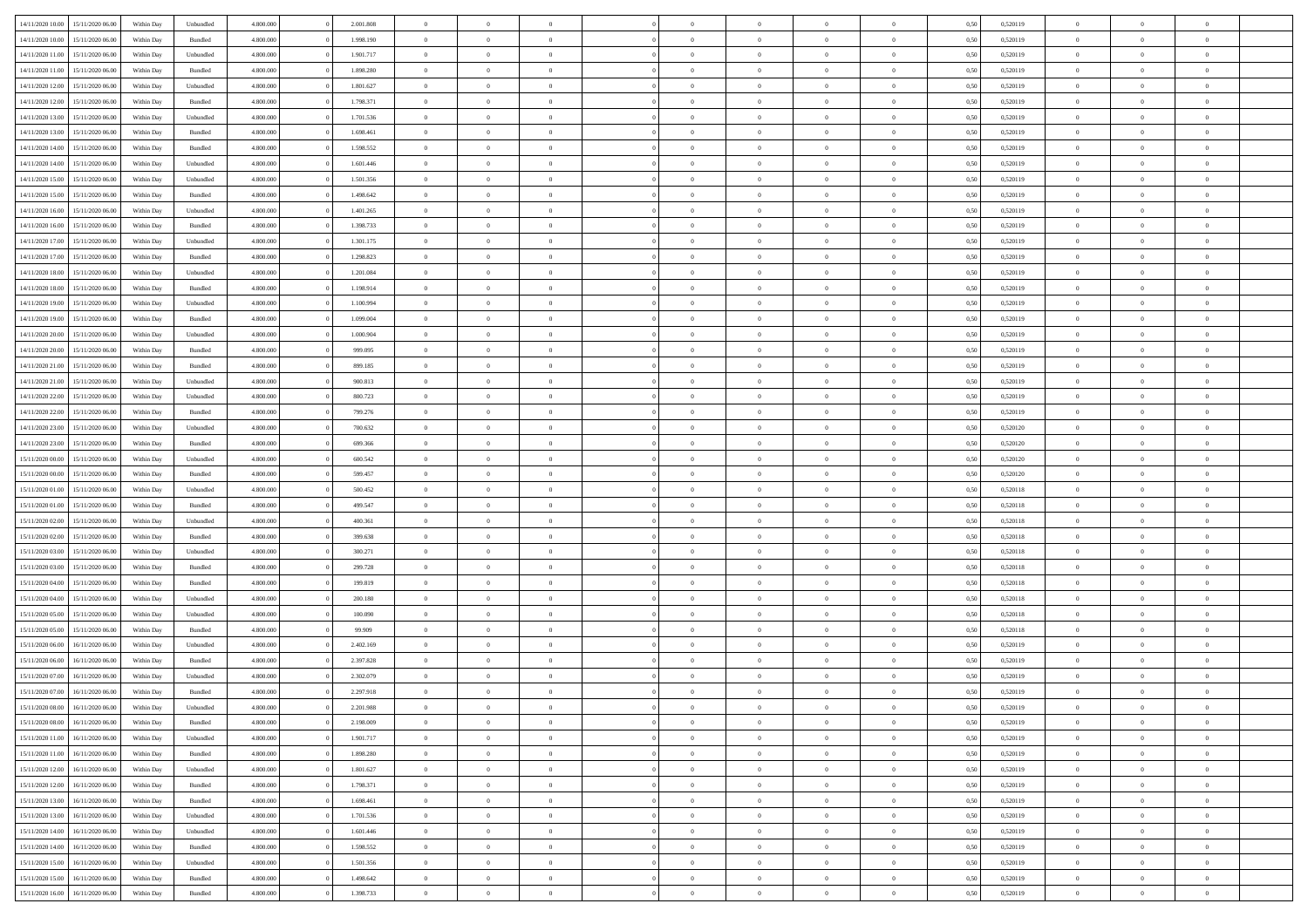| 15/11/2020 16:00 | 16/11/2020 06:00 | Within Dav | Unbundled          | 4.800.000 | 1.401.265 | $\overline{0}$ | $\Omega$       |                | $\Omega$       | $\Omega$       | $\Omega$       | $\theta$       | 0.50 | 0,520119 | $\theta$       | $\theta$       | $\theta$       |  |
|------------------|------------------|------------|--------------------|-----------|-----------|----------------|----------------|----------------|----------------|----------------|----------------|----------------|------|----------|----------------|----------------|----------------|--|
|                  |                  |            |                    |           |           |                |                |                |                |                |                |                |      |          |                |                |                |  |
| 15/11/2020 17.00 | 16/11/2020 06.00 | Within Day | Bundled            | 4.800.000 | 1.298.823 | $\overline{0}$ | $\theta$       | $\overline{0}$ | $\overline{0}$ | $\bf{0}$       | $\overline{0}$ | $\bf{0}$       | 0,50 | 0,520119 | $\theta$       | $\overline{0}$ | $\overline{0}$ |  |
| 15/11/2020 17:00 | 16/11/2020 06.00 | Within Day | Unbundled          | 4.800.000 | 1.301.175 | $\overline{0}$ | $\overline{0}$ | $\overline{0}$ | $\bf{0}$       | $\bf{0}$       | $\bf{0}$       | $\bf{0}$       | 0,50 | 0,520119 | $\bf{0}$       | $\overline{0}$ | $\overline{0}$ |  |
| 15/11/2020 18:00 | 16/11/2020 06:00 | Within Dav | Unbundled          | 4.800.000 | 1.201.084 | $\overline{0}$ | $\overline{0}$ | $\overline{0}$ | $\overline{0}$ | $\bf{0}$       | $\overline{0}$ | $\overline{0}$ | 0.50 | 0.520119 | $\theta$       | $\theta$       | $\overline{0}$ |  |
| 15/11/2020 18:00 | 16/11/2020 06.00 | Within Day | Bundled            | 4.800.000 | 1.198.914 | $\overline{0}$ | $\theta$       | $\overline{0}$ | $\overline{0}$ | $\bf{0}$       | $\overline{0}$ | $\bf{0}$       | 0,50 | 0,520119 | $\theta$       | $\theta$       | $\overline{0}$ |  |
|                  |                  |            |                    |           |           |                |                |                |                |                |                |                |      |          |                |                |                |  |
| 15/11/2020 19:00 | 16/11/2020 06.00 | Within Day | Unbundled          | 4.800.000 | 1.100.994 | $\overline{0}$ | $\bf{0}$       | $\overline{0}$ | $\bf{0}$       | $\overline{0}$ | $\overline{0}$ | $\mathbf{0}$   | 0,50 | 0,520119 | $\bf{0}$       | $\overline{0}$ | $\bf{0}$       |  |
| 15/11/2020 19:00 | 16/11/2020 06:00 | Within Dav | Bundled            | 4.800.000 | 1.099.004 | $\overline{0}$ | $\overline{0}$ | $\overline{0}$ | $\overline{0}$ | $\overline{0}$ | $\overline{0}$ | $\overline{0}$ | 0.50 | 0,520119 | $\theta$       | $\overline{0}$ | $\overline{0}$ |  |
| 15/11/2020 20.00 | 16/11/2020 06.00 | Within Day | Bundled            | 4.800.000 | 999.095   | $\overline{0}$ | $\theta$       | $\overline{0}$ | $\overline{0}$ | $\bf{0}$       | $\overline{0}$ | $\bf{0}$       | 0,50 | 0,520119 | $\theta$       | $\theta$       | $\overline{0}$ |  |
| 15/11/2020 20.00 | 16/11/2020 06.00 | Within Day | Unbundled          | 4.800.000 | 1.000.904 | $\overline{0}$ | $\overline{0}$ | $\overline{0}$ | $\bf{0}$       | $\bf{0}$       | $\bf{0}$       | $\bf{0}$       | 0,50 | 0,520119 | $\,0\,$        | $\overline{0}$ | $\overline{0}$ |  |
| 15/11/2020 21.00 | 16/11/2020 06:00 | Within Dav | Unbundled          | 4.800.000 | 900.813   | $\overline{0}$ | $\overline{0}$ | $\overline{0}$ | $\overline{0}$ | $\overline{0}$ | $\overline{0}$ | $\overline{0}$ | 0.50 | 0,520119 | $\theta$       | $\overline{0}$ | $\overline{0}$ |  |
| 15/11/2020 21.00 | 16/11/2020 06.00 | Within Day | Bundled            | 4.800.000 | 899.185   | $\overline{0}$ | $\theta$       | $\overline{0}$ | $\overline{0}$ | $\bf{0}$       | $\overline{0}$ | $\bf{0}$       | 0,50 | 0,520119 | $\,$ 0 $\,$    | $\theta$       | $\overline{0}$ |  |
|                  |                  |            |                    |           |           |                |                |                |                |                |                |                |      |          |                |                |                |  |
| 15/11/2020 22.00 | 16/11/2020 06.00 | Within Day | Unbundled          | 4.800.000 | 800.723   | $\overline{0}$ | $\overline{0}$ | $\overline{0}$ | $\bf{0}$       | $\bf{0}$       | $\bf{0}$       | $\bf{0}$       | 0,50 | 0,520119 | $\overline{0}$ | $\overline{0}$ | $\overline{0}$ |  |
| 15/11/2020 22.00 | 16/11/2020 06:00 | Within Day | Bundled            | 4.800.000 | 799.276   | $\overline{0}$ | $\overline{0}$ | $\overline{0}$ | $\overline{0}$ | $\bf{0}$       | $\overline{0}$ | $\overline{0}$ | 0.50 | 0.520119 | $\theta$       | $\theta$       | $\overline{0}$ |  |
| 15/11/2020 23.00 | 16/11/2020 06.00 | Within Day | Unbundled          | 4.800.000 | 700.632   | $\overline{0}$ | $\theta$       | $\overline{0}$ | $\overline{0}$ | $\bf{0}$       | $\overline{0}$ | $\bf{0}$       | 0,50 | 0,520120 | $\theta$       | $\theta$       | $\overline{0}$ |  |
| 15/11/2020 23.00 | 16/11/2020 06.00 | Within Day | Bundled            | 4.800.000 | 699.366   | $\overline{0}$ | $\bf{0}$       | $\overline{0}$ | $\bf{0}$       | $\overline{0}$ | $\overline{0}$ | $\mathbf{0}$   | 0,50 | 0,520120 | $\overline{0}$ | $\overline{0}$ | $\bf{0}$       |  |
| 16/11/2020 00:00 | 16/11/2020 06:00 | Within Dav | Unbundled          | 4.800.000 | 600.542   | $\overline{0}$ | $\overline{0}$ | $\overline{0}$ | $\overline{0}$ | $\overline{0}$ | $\overline{0}$ | $\overline{0}$ | 0.50 | 0,520120 | $\theta$       | $\overline{0}$ | $\overline{0}$ |  |
| 16/11/2020 00.00 | 16/11/2020 06.00 | Within Day | Bundled            | 4.800.000 | 599.457   | $\overline{0}$ | $\theta$       | $\overline{0}$ | $\overline{0}$ | $\bf{0}$       | $\overline{0}$ | $\bf{0}$       | 0,50 | 0,520120 | $\,$ 0 $\,$    | $\theta$       | $\overline{0}$ |  |
| 16/11/2020 01:00 | 16/11/2020 06.00 | Within Day | Unbundled          | 4.800.000 | 500.452   | $\overline{0}$ | $\overline{0}$ | $\overline{0}$ | $\bf{0}$       | $\bf{0}$       | $\bf{0}$       | $\bf{0}$       | 0,50 | 0,520118 | $\,0\,$        | $\overline{0}$ | $\overline{0}$ |  |
|                  |                  |            |                    |           |           |                | $\overline{0}$ |                |                | $\overline{0}$ |                |                |      |          | $\theta$       | $\overline{0}$ | $\overline{0}$ |  |
| 16/11/2020 01:00 | 16/11/2020 06:00 | Within Day | Bundled            | 4.800.000 | 499.547   | $\overline{0}$ |                | $\overline{0}$ | $\overline{0}$ |                | $\overline{0}$ | $\overline{0}$ | 0.50 | 0,520118 |                |                |                |  |
| 16/11/2020 02.00 | 16/11/2020 06.00 | Within Day | Unbundled          | 4.800.000 | 400.361   | $\overline{0}$ | $\theta$       | $\overline{0}$ | $\overline{0}$ | $\bf{0}$       | $\overline{0}$ | $\bf{0}$       | 0,50 | 0,520118 | $\,$ 0 $\,$    | $\theta$       | $\overline{0}$ |  |
| 16/11/2020 02.00 | 16/11/2020 06.00 | Within Day | Bundled            | 4.800.000 | 399.638   | $\overline{0}$ | $\overline{0}$ | $\overline{0}$ | $\bf{0}$       | $\bf{0}$       | $\bf{0}$       | $\bf{0}$       | 0,50 | 0,520118 | $\,0\,$        | $\overline{0}$ | $\overline{0}$ |  |
| 16/11/2020 03:00 | 16/11/2020 06:00 | Within Day | Bundled            | 4.800.000 | 299,728   | $\overline{0}$ | $\overline{0}$ | $\overline{0}$ | $\overline{0}$ | $\bf{0}$       | $\overline{0}$ | $\overline{0}$ | 0.50 | 0.520118 | $\theta$       | $\theta$       | $\overline{0}$ |  |
| 16/11/2020 03.00 | 16/11/2020 06.00 | Within Day | Unbundled          | 4.800.000 | 300.271   | $\overline{0}$ | $\theta$       | $\overline{0}$ | $\overline{0}$ | $\bf{0}$       | $\overline{0}$ | $\bf{0}$       | 0,50 | 0,520118 | $\,$ 0 $\,$    | $\overline{0}$ | $\overline{0}$ |  |
| 16/11/2020 04.00 | 16/11/2020 06.00 | Within Day | Unbundled          | 4.800.000 | 200.180   | $\overline{0}$ | $\bf{0}$       | $\overline{0}$ | $\overline{0}$ | $\overline{0}$ | $\overline{0}$ | $\mathbf{0}$   | 0,50 | 0,520118 | $\bf{0}$       | $\overline{0}$ | $\bf{0}$       |  |
| 16/11/2020 04:00 | 16/11/2020 06:00 | Within Dav | Bundled            | 4.800.000 | 199.819   | $\overline{0}$ | $\overline{0}$ | $\overline{0}$ | $\overline{0}$ | $\overline{0}$ | $\overline{0}$ | $\overline{0}$ | 0.50 | 0,520118 | $\theta$       | $\overline{0}$ | $\overline{0}$ |  |
|                  |                  |            |                    |           |           |                |                |                |                |                |                |                |      |          |                |                |                |  |
| 16/11/2020 05:00 | 16/11/2020 06.00 | Within Day | Unbundled          | 4.800.000 | 100.090   | $\overline{0}$ | $\theta$       | $\overline{0}$ | $\overline{0}$ | $\bf{0}$       | $\overline{0}$ | $\bf{0}$       | 0,50 | 0,520118 | $\theta$       | $\theta$       | $\overline{0}$ |  |
| 16/11/2020 05:00 | 16/11/2020 06.00 | Within Day | Bundled            | 4.800.000 | 99.909    | $\overline{0}$ | $\overline{0}$ | $\overline{0}$ | $\overline{0}$ | $\bf{0}$       | $\overline{0}$ | $\bf{0}$       | 0,50 | 0,520118 | $\,0\,$        | $\overline{0}$ | $\overline{0}$ |  |
| 16/11/2020 06:00 | 17/11/2020 06.00 | Within Day | Unbundled          | 4.800.000 | 2.402.169 | $\overline{0}$ | $\overline{0}$ | $\overline{0}$ | $\overline{0}$ | $\overline{0}$ | $\overline{0}$ | $\overline{0}$ | 0.50 | 0,520119 | $\theta$       | $\overline{0}$ | $\overline{0}$ |  |
| 16/11/2020 06.00 | 17/11/2020 06.00 | Within Day | Bundled            | 4.800.000 | 2.397.828 | $\overline{0}$ | $\theta$       | $\overline{0}$ | $\overline{0}$ | $\bf{0}$       | $\overline{0}$ | $\bf{0}$       | 0,50 | 0,520119 | $\,$ 0 $\,$    | $\overline{0}$ | $\overline{0}$ |  |
| 16/11/2020 07.00 | 17/11/2020 06.00 | Within Day | Unbundled          | 4.800.000 | 2.302.079 | $\overline{0}$ | $\overline{0}$ | $\overline{0}$ | $\overline{0}$ | $\bf{0}$       | $\overline{0}$ | $\bf{0}$       | 0,50 | 0,520119 | $\bf{0}$       | $\overline{0}$ | $\overline{0}$ |  |
| 16/11/2020 07:00 | 17/11/2020 06.00 | Within Day | Bundled            | 4.800,000 | 2.297.918 | $\overline{0}$ | $\Omega$       | $\overline{0}$ | $\Omega$       | $\Omega$       | $\overline{0}$ | $\overline{0}$ | 0,50 | 0,520119 | $\,0\,$        | $\theta$       | $\theta$       |  |
|                  |                  |            |                    |           |           | $\overline{0}$ | $\theta$       | $\overline{0}$ | $\overline{0}$ | $\bf{0}$       | $\overline{0}$ |                |      |          | $\,$ 0 $\,$    | $\theta$       | $\overline{0}$ |  |
| 16/11/2020 08:00 | 17/11/2020 06.00 | Within Day | Unbundled          | 4.800.000 | 2.201.988 |                |                |                |                |                |                | $\bf{0}$       | 0,50 | 0,520119 |                |                |                |  |
| 16/11/2020 08:00 | 17/11/2020 06.00 | Within Day | Bundled            | 4.800.000 | 2.198.009 | $\overline{0}$ | $\overline{0}$ | $\overline{0}$ | $\overline{0}$ | $\bf{0}$       | $\overline{0}$ | $\mathbf{0}$   | 0,50 | 0,520119 | $\bf{0}$       | $\overline{0}$ | $\bf{0}$       |  |
| 16/11/2020 09:00 | 17/11/2020 06.00 | Within Day | Unbundled          | 4.800,000 | 2.101.898 | $\overline{0}$ | $\Omega$       | $\Omega$       | $\Omega$       | $\bf{0}$       | $\overline{0}$ | $\overline{0}$ | 0.50 | 0,520119 | $\,0\,$        | $\theta$       | $\theta$       |  |
| 16/11/2020 09:00 | 17/11/2020 06.00 | Within Day | Bundled            | 4.800.000 | 2.098.099 | $\overline{0}$ | $\theta$       | $\overline{0}$ | $\overline{0}$ | $\bf{0}$       | $\overline{0}$ | $\bf{0}$       | 0,50 | 0,520119 | $\,$ 0 $\,$    | $\theta$       | $\overline{0}$ |  |
| 16/11/2020 10:00 | 17/11/2020 06.00 | Within Day | Bundled            | 4.800.000 | 1.998.190 | $\overline{0}$ | $\overline{0}$ | $\overline{0}$ | $\overline{0}$ | $\bf{0}$       | $\overline{0}$ | $\bf{0}$       | 0,50 | 0,520119 | $\,0\,$        | $\overline{0}$ | $\overline{0}$ |  |
| 16/11/2020 10:00 | 17/11/2020 06.00 | Within Day | Unbundled          | 4.800,000 | 2.001.808 | $\overline{0}$ | $\Omega$       | $\Omega$       | $\Omega$       | $\theta$       | $\overline{0}$ | $\overline{0}$ | 0.50 | 0,520119 | $\,0\,$        | $\theta$       | $\theta$       |  |
| 16/11/2020 11:00 | 17/11/2020 06.00 | Within Day | Unbundled          | 4.800.000 | 1.901.717 | $\overline{0}$ | $\theta$       | $\overline{0}$ | $\overline{0}$ | $\bf{0}$       | $\overline{0}$ | $\bf{0}$       | 0,50 | 0,520119 | $\,$ 0 $\,$    | $\overline{0}$ | $\overline{0}$ |  |
|                  |                  |            |                    |           |           |                |                |                |                |                |                |                |      |          |                |                |                |  |
| 16/11/2020 11:00 | 17/11/2020 06.00 | Within Day | Bundled            | 4.800.000 | 1.898.280 | $\overline{0}$ | $\overline{0}$ | $\overline{0}$ | $\overline{0}$ | $\bf{0}$       | $\overline{0}$ | $\bf{0}$       | 0,50 | 0,520119 | $\bf{0}$       | $\overline{0}$ | $\overline{0}$ |  |
| 16/11/2020 12:00 | 17/11/2020 06.00 | Within Day | Unbundled          | 4.800,000 | 1.801.627 | $\overline{0}$ | $\Omega$       | $\overline{0}$ | $\Omega$       | $\overline{0}$ | $\overline{0}$ | $\overline{0}$ | 0,50 | 0,520119 | $\,0\,$        | $\theta$       | $\theta$       |  |
| 16/11/2020 12:00 | 17/11/2020 06.00 | Within Day | Bundled            | 4.800.000 | 1.798.371 | $\overline{0}$ | $\theta$       | $\overline{0}$ | $\overline{0}$ | $\,$ 0         | $\overline{0}$ | $\bf{0}$       | 0,50 | 0,520119 | $\,$ 0 $\,$    | $\overline{0}$ | $\overline{0}$ |  |
| 16/11/2020 13.00 | 17/11/2020 06.00 | Within Day | Unbundled          | 4.800.000 | 1.701.536 | $\overline{0}$ | $\overline{0}$ | $\overline{0}$ | $\overline{0}$ | $\bf{0}$       | $\overline{0}$ | $\mathbf{0}$   | 0,50 | 0,520119 | $\bf{0}$       | $\overline{0}$ | $\bf{0}$       |  |
| 16/11/2020 13:00 | 17/11/2020 06.00 | Within Day | Bundled            | 4.800,000 | 1.698.461 | $\overline{0}$ | $\Omega$       | $\Omega$       | $\Omega$       | $\Omega$       | $\Omega$       | $\overline{0}$ | 0.50 | 0,520119 | $\theta$       | $\theta$       | $\theta$       |  |
| 16/11/2020 14:00 | 17/11/2020 06.00 | Within Day | Unbundled          | 4.800.000 | 1.601.446 | $\overline{0}$ | $\,$ 0 $\,$    | $\overline{0}$ | $\bf{0}$       | $\,$ 0         | $\overline{0}$ | $\bf{0}$       | 0,50 | 0,520119 | $\,0\,$        | $\overline{0}$ | $\overline{0}$ |  |
| 16/11/2020 14:00 | 17/11/2020 06.00 | Within Day | $\mathbf B$ undled | 4.800.000 | 1.598.552 | $\bf{0}$       | $\bf{0}$       |                |                | $\bf{0}$       |                |                | 0,50 | 0,520119 | $\bf{0}$       | $\overline{0}$ |                |  |
|                  |                  |            |                    |           |           |                |                |                |                |                |                |                |      |          |                |                |                |  |
| 16/11/2020 15:00 | 17/11/2020 06.00 | Within Day | Unbundled          | 4.800.000 | 1.501.356 | $\overline{0}$ | $\overline{0}$ | $\overline{0}$ | $\Omega$       | $\theta$       | $\overline{0}$ | $\overline{0}$ | 0,50 | 0,520119 | $\theta$       | $\theta$       | $\theta$       |  |
| 16/11/2020 15:00 | 17/11/2020 06.00 | Within Day | Bundled            | 4.800.000 | 1.498.642 | $\overline{0}$ | $\,$ 0         | $\overline{0}$ | $\overline{0}$ | $\,$ 0 $\,$    | $\overline{0}$ | $\mathbf{0}$   | 0,50 | 0,520119 | $\,$ 0 $\,$    | $\,$ 0 $\,$    | $\,$ 0         |  |
| 16/11/2020 16.00 | 17/11/2020 06.00 | Within Day | Unbundled          | 4.800.000 | 1.401.265 | $\overline{0}$ | $\overline{0}$ | $\overline{0}$ | $\overline{0}$ | $\overline{0}$ | $\overline{0}$ | $\mathbf{0}$   | 0,50 | 0,520119 | $\overline{0}$ | $\bf{0}$       | $\bf{0}$       |  |
| 16/11/2020 16:00 | 17/11/2020 06.00 | Within Day | $\mathbf B$ undled | 4.800,000 | 1.398.733 | $\overline{0}$ | $\overline{0}$ | $\overline{0}$ | $\Omega$       | $\overline{0}$ | $\overline{0}$ | $\overline{0}$ | 0,50 | 0,520119 | $\bf{0}$       | $\theta$       | $\overline{0}$ |  |
| 16/11/2020 17.00 | 17/11/2020 06.00 | Within Day | Bundled            | 4.800.000 | 1.298.823 | $\overline{0}$ | $\,$ 0         | $\overline{0}$ | $\overline{0}$ | $\,$ 0 $\,$    | $\overline{0}$ | $\mathbf{0}$   | 0,50 | 0,520119 | $\,$ 0 $\,$    | $\overline{0}$ | $\overline{0}$ |  |
| 16/11/2020 17.00 | 17/11/2020 06.00 | Within Day | Unbundled          | 4.800.000 | 1.301.175 | $\overline{0}$ | $\overline{0}$ | $\overline{0}$ | $\overline{0}$ | $\overline{0}$ | $\overline{0}$ | $\mathbf{0}$   | 0,50 | 0,520119 | $\overline{0}$ | $\overline{0}$ | $\bf{0}$       |  |
| 16/11/2020 18:00 | 17/11/2020 06.00 | Within Day | Unbundled          | 4.800.000 | 1.201.084 | $\overline{0}$ | $\overline{0}$ | $\overline{0}$ | $\Omega$       | $\overline{0}$ | $\overline{0}$ | $\bf{0}$       | 0.50 | 0,520119 | $\overline{0}$ | $\theta$       | $\overline{0}$ |  |
|                  |                  |            |                    |           |           |                |                |                |                |                |                |                |      |          |                |                |                |  |
| 16/11/2020 18:00 | 17/11/2020 06.00 | Within Day | Bundled            | 4.800.000 | 1.198.914 | $\overline{0}$ | $\,$ 0         | $\overline{0}$ | $\bf{0}$       | $\bf{0}$       | $\bf{0}$       | $\bf{0}$       | 0,50 | 0,520119 | $\,$ 0 $\,$    | $\overline{0}$ | $\overline{0}$ |  |
| 16/11/2020 19:00 | 17/11/2020 06.00 | Within Day | Unbundled          | 4.800.000 | 1.100.994 | $\overline{0}$ | $\bf{0}$       | $\overline{0}$ | $\overline{0}$ | $\overline{0}$ | $\overline{0}$ | $\mathbf{0}$   | 0,50 | 0,520119 | $\overline{0}$ | $\overline{0}$ | $\bf{0}$       |  |
| 16/11/2020 19:00 | 17/11/2020 06.00 | Within Day | Bundled            | 4.800,000 | 1.099.004 | $\overline{0}$ | $\overline{0}$ | $\overline{0}$ | $\Omega$       | $\overline{0}$ | $\overline{0}$ | $\bf{0}$       | 0.50 | 0,520119 | $\overline{0}$ | $\theta$       | $\overline{0}$ |  |
| 16/11/2020 20.00 | 17/11/2020 06.00 | Within Day | Unbundled          | 4.800.000 | 1.000.904 | $\overline{0}$ | $\bf{0}$       | $\overline{0}$ | $\overline{0}$ | $\bf{0}$       | $\bf{0}$       | $\mathbf{0}$   | 0,50 | 0,520119 | $\,$ 0 $\,$    | $\,$ 0 $\,$    | $\bf{0}$       |  |
| 16/11/2020 20.00 | 17/11/2020 06.00 | Within Day | Bundled            | 4.800.000 | 999.095   | $\overline{0}$ | $\overline{0}$ | $\overline{0}$ | $\overline{0}$ | $\bf{0}$       | $\bf{0}$       | $\mathbf{0}$   | 0,50 | 0,520119 | $\overline{0}$ | $\bf{0}$       | $\bf{0}$       |  |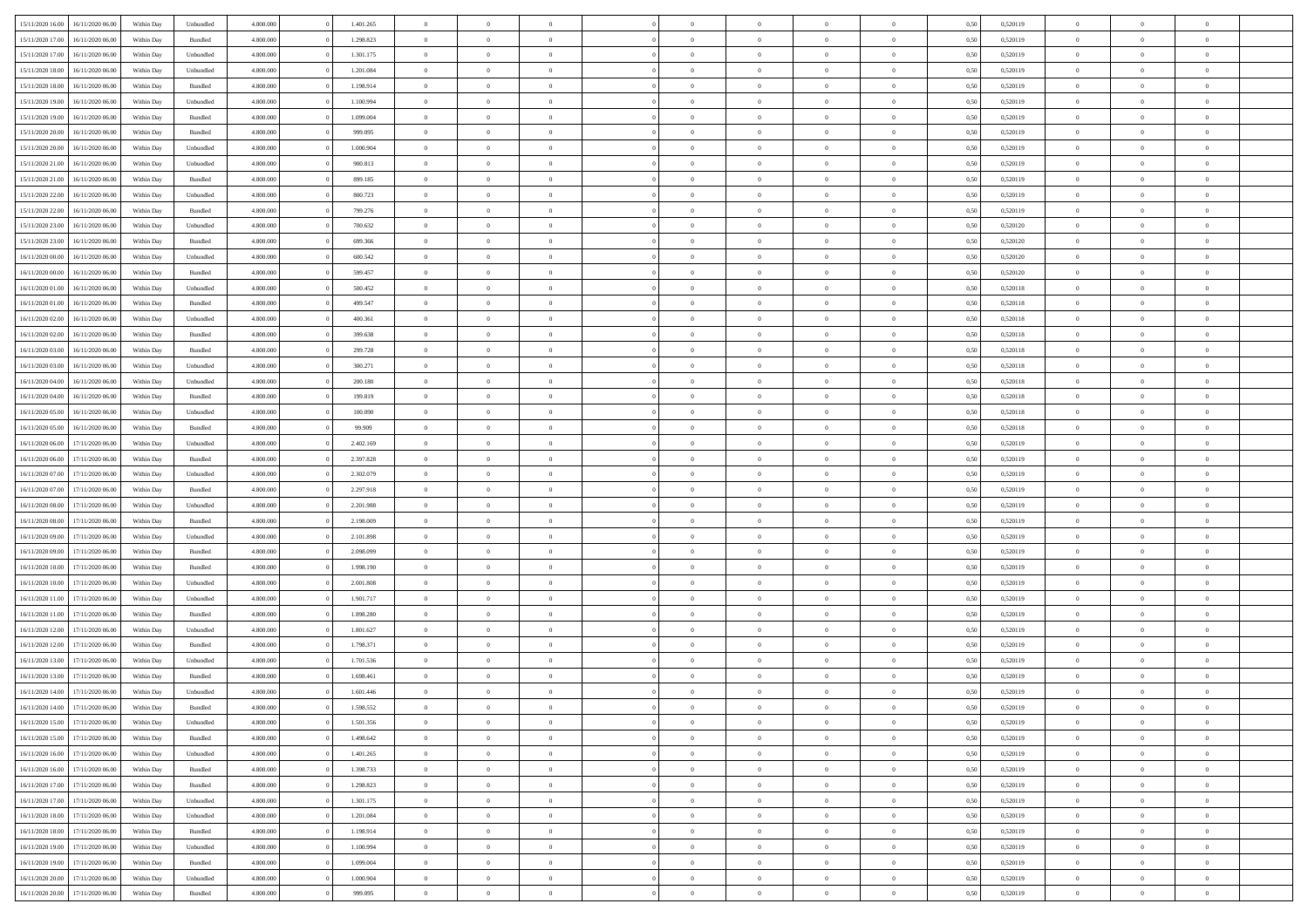| 16/11/2020 21.00 | 17/11/2020 06.00 | Within Dav | Unbundled          | 4.800.000 | 900.813   | $\overline{0}$ | $\Omega$       |                | $\Omega$       | $\Omega$       | $\Omega$       | $\theta$       | 0.50 | 0,520119 | $\theta$       | $\theta$       | $\theta$       |  |
|------------------|------------------|------------|--------------------|-----------|-----------|----------------|----------------|----------------|----------------|----------------|----------------|----------------|------|----------|----------------|----------------|----------------|--|
| 16/11/2020 21.00 | 17/11/2020 06.00 | Within Day | Bundled            | 4.800.000 | 899.185   | $\overline{0}$ | $\theta$       | $\overline{0}$ | $\overline{0}$ | $\bf{0}$       | $\overline{0}$ | $\bf{0}$       | 0,50 | 0,520119 | $\theta$       | $\overline{0}$ | $\overline{0}$ |  |
| 16/11/2020 22:00 | 17/11/2020 06.00 | Within Day | Unbundled          | 4.800.000 | 800.723   | $\overline{0}$ | $\overline{0}$ | $\overline{0}$ | $\bf{0}$       | $\bf{0}$       | $\bf{0}$       | $\bf{0}$       | 0,50 | 0,520119 | $\bf{0}$       | $\overline{0}$ | $\overline{0}$ |  |
| 16/11/2020 22.00 | 17/11/2020 06:00 | Within Dav | Bundled            | 4.800.000 | 799.276   | $\overline{0}$ | $\overline{0}$ | $\overline{0}$ | $\overline{0}$ | $\bf{0}$       | $\overline{0}$ | $\overline{0}$ | 0.50 | 0.520119 | $\theta$       | $\theta$       | $\overline{0}$ |  |
| 16/11/2020 23.00 | 17/11/2020 06.00 | Within Day | Unbundled          | 4.800.000 | 700.632   | $\overline{0}$ | $\theta$       | $\overline{0}$ | $\overline{0}$ | $\bf{0}$       | $\overline{0}$ | $\bf{0}$       | 0,50 | 0,520120 | $\theta$       | $\theta$       | $\overline{0}$ |  |
|                  |                  |            |                    |           |           |                |                |                |                |                |                |                |      |          |                |                |                |  |
| 16/11/2020 23:00 | 17/11/2020 06.00 | Within Day | Bundled            | 4.800.000 | 699.366   | $\overline{0}$ | $\bf{0}$       | $\overline{0}$ | $\bf{0}$       | $\overline{0}$ | $\overline{0}$ | $\mathbf{0}$   | 0,50 | 0,520120 | $\bf{0}$       | $\overline{0}$ | $\bf{0}$       |  |
| 17/11/2020 00:00 | 17/11/2020 06.00 | Within Dav | Bundled            | 4.800.000 | 599,457   | $\overline{0}$ | $\overline{0}$ | $\overline{0}$ | $\overline{0}$ | $\overline{0}$ | $\overline{0}$ | $\overline{0}$ | 0.50 | 0,520120 | $\theta$       | $\overline{0}$ | $\overline{0}$ |  |
| 17/11/2020 00.00 | 17/11/2020 06.00 | Within Day | Unbundled          | 4.800.000 | 600.542   | $\overline{0}$ | $\theta$       | $\overline{0}$ | $\overline{0}$ | $\bf{0}$       | $\overline{0}$ | $\bf{0}$       | 0,50 | 0,520120 | $\theta$       | $\theta$       | $\overline{0}$ |  |
| 17/11/2020 01:00 | 17/11/2020 06.00 | Within Day | Unbundled          | 4.800.000 | 500.452   | $\overline{0}$ | $\overline{0}$ | $\overline{0}$ | $\bf{0}$       | $\bf{0}$       | $\bf{0}$       | $\bf{0}$       | 0,50 | 0,520118 | $\,0\,$        | $\overline{0}$ | $\overline{0}$ |  |
| 17/11/2020 01:00 | 17/11/2020 06.00 | Within Day | Bundled            | 4.800.000 | 499.547   | $\overline{0}$ | $\overline{0}$ | $\overline{0}$ | $\overline{0}$ | $\overline{0}$ | $\overline{0}$ | $\overline{0}$ | 0.50 | 0,520118 | $\theta$       | $\overline{0}$ | $\overline{0}$ |  |
| 17/11/2020 02.00 | 17/11/2020 06.00 | Within Day | Unbundled          | 4.800.000 | 400.361   | $\overline{0}$ | $\theta$       | $\overline{0}$ | $\overline{0}$ | $\bf{0}$       | $\overline{0}$ | $\bf{0}$       | 0,50 | 0,520118 | $\,$ 0 $\,$    | $\theta$       | $\overline{0}$ |  |
|                  | 17/11/2020 06.00 | Within Day | Bundled            | 4.800.000 | 399.638   | $\overline{0}$ | $\overline{0}$ | $\overline{0}$ | $\bf{0}$       | $\bf{0}$       | $\bf{0}$       | $\bf{0}$       | 0,50 | 0,520118 | $\bf{0}$       | $\overline{0}$ | $\overline{0}$ |  |
| 17/11/2020 02.00 |                  |            |                    |           |           |                |                |                |                |                |                |                |      |          |                |                |                |  |
| 17/11/2020 03:00 | 17/11/2020 06:00 | Within Day | Unbundled          | 4.800.000 | 300.271   | $\overline{0}$ | $\overline{0}$ | $\overline{0}$ | $\overline{0}$ | $\bf{0}$       | $\overline{0}$ | $\overline{0}$ | 0.50 | 0.520118 | $\theta$       | $\theta$       | $\overline{0}$ |  |
| 17/11/2020 03.00 | 17/11/2020 06.00 | Within Day | Bundled            | 4.800.000 | 299.728   | $\overline{0}$ | $\theta$       | $\overline{0}$ | $\overline{0}$ | $\bf{0}$       | $\overline{0}$ | $\bf{0}$       | 0,50 | 0,520118 | $\theta$       | $\theta$       | $\overline{0}$ |  |
| 17/11/2020 04:00 | 17/11/2020 06.00 | Within Day | Unbundled          | 4.800.000 | 200.180   | $\overline{0}$ | $\overline{0}$ | $\overline{0}$ | $\bf{0}$       | $\overline{0}$ | $\overline{0}$ | $\mathbf{0}$   | 0,50 | 0,520118 | $\bf{0}$       | $\overline{0}$ | $\bf{0}$       |  |
| 17/11/2020 04.00 | 17/11/2020 06.00 | Within Dav | Bundled            | 4.800.000 | 199,819   | $\overline{0}$ | $\overline{0}$ | $\overline{0}$ | $\overline{0}$ | $\overline{0}$ | $\overline{0}$ | $\overline{0}$ | 0.50 | 0,520118 | $\theta$       | $\overline{0}$ | $\overline{0}$ |  |
| 17/11/2020 05:00 | 17/11/2020 06.00 | Within Day | Unbundled          | 4.800.000 | 100.090   | $\overline{0}$ | $\theta$       | $\overline{0}$ | $\overline{0}$ | $\bf{0}$       | $\overline{0}$ | $\bf{0}$       | 0,50 | 0,520118 | $\,$ 0 $\,$    | $\theta$       | $\overline{0}$ |  |
| 17/11/2020 05:00 | 17/11/2020 06.00 | Within Day | Bundled            | 4.800.000 | 99.909    | $\overline{0}$ | $\overline{0}$ | $\overline{0}$ | $\bf{0}$       | $\bf{0}$       | $\bf{0}$       | $\bf{0}$       | 0,50 | 0,520118 | $\,0\,$        | $\overline{0}$ | $\overline{0}$ |  |
| 17/11/2020 06.00 | 18/11/2020 06:00 |            | Unbundled          | 4.800.000 | 2.402.169 | $\overline{0}$ | $\overline{0}$ | $\overline{0}$ | $\overline{0}$ | $\overline{0}$ | $\overline{0}$ | $\overline{0}$ | 0.50 | 0,520119 | $\theta$       | $\overline{0}$ | $\overline{0}$ |  |
|                  |                  | Within Day |                    |           |           |                |                |                |                |                |                |                |      |          |                |                |                |  |
| 17/11/2020 06.00 | 18/11/2020 06.00 | Within Day | Bundled            | 4.800.000 | 2.397.828 | $\overline{0}$ | $\theta$       | $\overline{0}$ | $\overline{0}$ | $\bf{0}$       | $\overline{0}$ | $\bf{0}$       | 0,50 | 0,520119 | $\,$ 0 $\,$    | $\theta$       | $\overline{0}$ |  |
| 17/11/2020 07:00 | 18/11/2020 06.00 | Within Day | Bundled            | 4.800.000 | 2.297.918 | $\overline{0}$ | $\overline{0}$ | $\overline{0}$ | $\bf{0}$       | $\bf{0}$       | $\overline{0}$ | $\bf{0}$       | 0,50 | 0,520119 | $\,0\,$        | $\overline{0}$ | $\overline{0}$ |  |
| 17/11/2020 07.00 | 18/11/2020 06:00 | Within Day | Unbundled          | 4.800.000 | 2.302.079 | $\overline{0}$ | $\overline{0}$ | $\overline{0}$ | $\overline{0}$ | $\bf{0}$       | $\overline{0}$ | $\overline{0}$ | 0.50 | 0.520119 | $\theta$       | $\theta$       | $\overline{0}$ |  |
| 17/11/2020 08:00 | 18/11/2020 06.00 | Within Day | Unbundled          | 4.800.000 | 2.201.988 | $\overline{0}$ | $\theta$       | $\overline{0}$ | $\overline{0}$ | $\bf{0}$       | $\overline{0}$ | $\bf{0}$       | 0,50 | 0,520119 | $\,$ 0 $\,$    | $\overline{0}$ | $\overline{0}$ |  |
| 17/11/2020 08:00 | 18/11/2020 06.00 | Within Day | Bundled            | 4.800.000 | 2.198.009 | $\overline{0}$ | $\bf{0}$       | $\overline{0}$ | $\overline{0}$ | $\overline{0}$ | $\overline{0}$ | $\mathbf{0}$   | 0,50 | 0,520119 | $\overline{0}$ | $\overline{0}$ | $\bf{0}$       |  |
| 17/11/2020 09:00 | 18/11/2020 06:00 | Within Day | Unbundled          | 4.800.000 | 2.101.898 | $\overline{0}$ | $\overline{0}$ | $\overline{0}$ | $\overline{0}$ | $\overline{0}$ | $\overline{0}$ | $\overline{0}$ | 0.50 | 0,520119 | $\theta$       | $\overline{0}$ | $\overline{0}$ |  |
|                  |                  |            |                    |           |           |                |                |                |                |                |                |                |      |          |                |                |                |  |
| 17/11/2020 09:00 | 18/11/2020 06.00 | Within Day | Bundled            | 4.800.000 | 2.098.099 | $\overline{0}$ | $\theta$       | $\overline{0}$ | $\overline{0}$ | $\bf{0}$       | $\overline{0}$ | $\bf{0}$       | 0,50 | 0,520119 | $\theta$       | $\theta$       | $\overline{0}$ |  |
| 17/11/2020 10:00 | 18/11/2020 06.00 | Within Day | Unbundled          | 4.800.000 | 2.001.808 | $\overline{0}$ | $\overline{0}$ | $\overline{0}$ | $\overline{0}$ | $\bf{0}$       | $\overline{0}$ | $\bf{0}$       | 0,50 | 0,520119 | $\,0\,$        | $\overline{0}$ | $\overline{0}$ |  |
| 17/11/2020 10:00 | 18/11/2020 06:00 | Within Day | Bundled            | 4.800.000 | 1.998.190 | $\overline{0}$ | $\overline{0}$ | $\overline{0}$ | $\overline{0}$ | $\overline{0}$ | $\overline{0}$ | $\overline{0}$ | 0.50 | 0,520119 | $\theta$       | $\overline{0}$ | $\overline{0}$ |  |
| 17/11/2020 11:00 | 18/11/2020 06.00 | Within Day | Unbundled          | 4.800.000 | 1.901.717 | $\overline{0}$ | $\theta$       | $\overline{0}$ | $\overline{0}$ | $\bf{0}$       | $\overline{0}$ | $\bf{0}$       | 0,50 | 0,520119 | $\,$ 0 $\,$    | $\overline{0}$ | $\overline{0}$ |  |
| 17/11/2020 11:00 | 18/11/2020 06.00 | Within Day | Bundled            | 4.800.000 | 1.898.280 | $\overline{0}$ | $\overline{0}$ | $\overline{0}$ | $\overline{0}$ | $\bf{0}$       | $\overline{0}$ | $\bf{0}$       | 0,50 | 0,520119 | $\overline{0}$ | $\overline{0}$ | $\overline{0}$ |  |
| 17/11/2020 12:00 | 18/11/2020 06.00 | Within Day | Unbundled          | 4.800.000 | 1.801.627 | $\overline{0}$ | $\Omega$       | $\overline{0}$ | $\Omega$       | $\Omega$       | $\overline{0}$ | $\overline{0}$ | 0,50 | 0,520119 | $\,0\,$        | $\theta$       | $\theta$       |  |
| 17/11/2020 12:00 | 18/11/2020 06.00 | Within Day | Bundled            | 4.800.000 | 1.798.371 | $\overline{0}$ | $\theta$       | $\overline{0}$ | $\overline{0}$ | $\bf{0}$       | $\overline{0}$ | $\bf{0}$       | 0,50 | 0,520119 | $\,$ 0 $\,$    | $\theta$       | $\overline{0}$ |  |
|                  |                  |            |                    |           |           |                |                |                |                |                |                |                |      |          |                |                |                |  |
| 17/11/2020 13:00 | 18/11/2020 06.00 | Within Day | Unbundled          | 4.800.000 | 1.701.536 | $\overline{0}$ | $\overline{0}$ | $\overline{0}$ | $\overline{0}$ | $\bf{0}$       | $\overline{0}$ | $\mathbf{0}$   | 0,50 | 0,520119 | $\overline{0}$ | $\overline{0}$ | $\bf{0}$       |  |
| 17/11/2020 13:00 | 18/11/2020 06.00 | Within Day | Bundled            | 4.800,000 | 1.698.461 | $\overline{0}$ | $\Omega$       | $\Omega$       | $\Omega$       | $\bf{0}$       | $\overline{0}$ | $\overline{0}$ | 0.50 | 0,520119 | $\,0\,$        | $\theta$       | $\theta$       |  |
| 17/11/2020 14:00 | 18/11/2020 06.00 | Within Day | Bundled            | 4.800.000 | 1.598.552 | $\overline{0}$ | $\theta$       | $\overline{0}$ | $\overline{0}$ | $\bf{0}$       | $\overline{0}$ | $\bf{0}$       | 0,50 | 0,520119 | $\,$ 0 $\,$    | $\theta$       | $\overline{0}$ |  |
| 17/11/2020 14:00 | 18/11/2020 06.00 | Within Day | Unbundled          | 4.800.000 | 1.601.446 | $\overline{0}$ | $\overline{0}$ | $\overline{0}$ | $\overline{0}$ | $\bf{0}$       | $\overline{0}$ | $\bf{0}$       | 0,50 | 0,520119 | $\bf{0}$       | $\overline{0}$ | $\overline{0}$ |  |
| 17/11/2020 15:00 | 18/11/2020 06.00 | Within Day | Unbundled          | 4.800,000 | 1.501.356 | $\overline{0}$ | $\Omega$       | $\Omega$       | $\Omega$       | $\overline{0}$ | $\overline{0}$ | $\overline{0}$ | 0.50 | 0,520119 | $\,0\,$        | $\theta$       | $\theta$       |  |
| 17/11/2020 15:00 | 18/11/2020 06.00 | Within Day | Bundled            | 4.800.000 | 1.498.642 | $\overline{0}$ | $\theta$       | $\overline{0}$ | $\overline{0}$ | $\,$ 0         | $\overline{0}$ | $\bf{0}$       | 0,50 | 0,520119 | $\,$ 0 $\,$    | $\overline{0}$ | $\overline{0}$ |  |
|                  | 18/11/2020 06.00 | Within Day | Unbundled          | 4.800.000 | 1.401.265 | $\overline{0}$ | $\overline{0}$ | $\overline{0}$ | $\bf{0}$       | $\bf{0}$       | $\bf{0}$       | $\bf{0}$       | 0,50 | 0,520119 | $\bf{0}$       | $\overline{0}$ | $\overline{0}$ |  |
| 17/11/2020 16:00 |                  |            |                    |           |           |                |                |                |                |                |                |                |      |          |                |                |                |  |
| 17/11/2020 16:00 | 18/11/2020 06.00 | Within Day | Bundled            | 4.800,000 | 1.398.733 | $\overline{0}$ | $\Omega$       | $\overline{0}$ | $\Omega$       | $\overline{0}$ | $\overline{0}$ | $\overline{0}$ | 0,50 | 0,520119 | $\,0\,$        | $\theta$       | $\theta$       |  |
| 17/11/2020 17.00 | 18/11/2020 06.00 | Within Day | Unbundled          | 4.800.000 | 1.301.175 | $\overline{0}$ | $\theta$       | $\overline{0}$ | $\overline{0}$ | $\,$ 0         | $\overline{0}$ | $\bf{0}$       | 0,50 | 0,520119 | $\,$ 0 $\,$    | $\overline{0}$ | $\overline{0}$ |  |
| 17/11/2020 17:00 | 18/11/2020 06.00 | Within Day | Bundled            | 4.800.000 | 1.298.823 | $\overline{0}$ | $\overline{0}$ | $\overline{0}$ | $\bf{0}$       | $\bf{0}$       | $\bf{0}$       | $\mathbf{0}$   | 0,50 | 0,520119 | $\bf{0}$       | $\overline{0}$ | $\bf{0}$       |  |
| 17/11/2020 18:00 | 18/11/2020 06:00 | Within Day | Unbundled          | 4.800,000 | 1.201.084 | $\overline{0}$ | $\Omega$       | $\Omega$       | $\Omega$       | $\Omega$       | $\Omega$       | $\overline{0}$ | 0.50 | 0,520119 | $\theta$       | $\theta$       | $\theta$       |  |
| 17/11/2020 18:00 | 18/11/2020 06.00 | Within Day | Bundled            | 4.800.000 | 1.198.914 | $\overline{0}$ | $\,$ 0 $\,$    | $\overline{0}$ | $\bf{0}$       | $\,$ 0         | $\bf{0}$       | $\bf{0}$       | 0,50 | 0,520119 | $\,0\,$        | $\overline{0}$ | $\overline{0}$ |  |
| 17/11/2020 19:00 | 18/11/2020 06.00 | Within Day | Unbundled          | 4.800.000 | 1.100.994 | $\bf{0}$       | $\bf{0}$       |                |                |                |                |                | 0,50 | 0,520119 | $\bf{0}$       | $\overline{0}$ |                |  |
| 17/11/2020 19:00 | 18/11/2020 06:00 | Within Day | Bundled            | 4.800.000 | 1.099.004 | $\overline{0}$ | $\overline{0}$ | $\overline{0}$ | $\Omega$       | $\overline{0}$ | $\overline{0}$ | $\overline{0}$ | 0,50 | 0,520119 | $\theta$       | $\theta$       | $\theta$       |  |
|                  |                  |            |                    |           |           |                |                |                |                |                |                |                |      |          |                |                |                |  |
| 17/11/2020 20.00 | 18/11/2020 06.00 | Within Day | Unbundled          | 4.800.000 | 1.000.904 | $\overline{0}$ | $\bf{0}$       | $\overline{0}$ | $\bf{0}$       | $\,$ 0 $\,$    | $\overline{0}$ | $\,$ 0 $\,$    | 0,50 | 0,520119 | $\,$ 0 $\,$    | $\,$ 0 $\,$    | $\,$ 0         |  |
| 17/11/2020 20:00 | 18/11/2020 06:00 | Within Day | Bundled            | 4.800.000 | 999.095   | $\overline{0}$ | $\overline{0}$ | $\overline{0}$ | $\overline{0}$ | $\overline{0}$ | $\overline{0}$ | $\mathbf{0}$   | 0,50 | 0,520119 | $\overline{0}$ | $\bf{0}$       | $\bf{0}$       |  |
| 17/11/2020 21.00 | 18/11/2020 06:00 | Within Day | $\mathbf B$ undled | 4.800.000 | 899.185   | $\overline{0}$ | $\overline{0}$ | $\overline{0}$ | $\Omega$       | $\overline{0}$ | $\overline{0}$ | $\overline{0}$ | 0,50 | 0,520119 | $\overline{0}$ | $\theta$       | $\overline{0}$ |  |
| 17/11/2020 21.00 | 18/11/2020 06.00 | Within Day | Unbundled          | 4.800.000 | 900.813   | $\overline{0}$ | $\,$ 0         | $\overline{0}$ | $\bf{0}$       | $\,$ 0 $\,$    | $\overline{0}$ | $\mathbf{0}$   | 0,50 | 0,520119 | $\,$ 0 $\,$    | $\overline{0}$ | $\overline{0}$ |  |
| 17/11/2020 22.00 | 18/11/2020 06:00 | Within Day | Unbundled          | 4.800.000 | 800.723   | $\overline{0}$ | $\overline{0}$ | $\overline{0}$ | $\overline{0}$ | $\overline{0}$ | $\overline{0}$ | $\mathbf{0}$   | 0,50 | 0,520119 | $\overline{0}$ | $\overline{0}$ | $\bf{0}$       |  |
| 17/11/2020 22.00 | 18/11/2020 06:00 | Within Day | Bundled            | 4.800,000 | 799.276   | $\overline{0}$ | $\overline{0}$ | $\overline{0}$ | $\overline{0}$ | $\overline{0}$ | $\overline{0}$ | $\bf{0}$       | 0.50 | 0,520119 | $\overline{0}$ | $\theta$       | $\overline{0}$ |  |
| 17/11/2020 23.00 | 18/11/2020 06.00 | Within Day | Unbundled          | 4.800.000 | 700.632   | $\overline{0}$ | $\,$ 0         | $\overline{0}$ | $\bf{0}$       | $\bf{0}$       | $\bf{0}$       | $\bf{0}$       | 0,50 | 0,520120 | $\,$ 0 $\,$    | $\overline{0}$ | $\overline{0}$ |  |
|                  |                  |            |                    |           |           |                |                |                |                |                |                |                |      |          |                |                |                |  |
| 17/11/2020 23.00 | 18/11/2020 06:00 | Within Day | Bundled            | 4.800.000 | 699.366   | $\overline{0}$ | $\bf{0}$       | $\overline{0}$ | $\overline{0}$ | $\overline{0}$ | $\overline{0}$ | $\mathbf{0}$   | 0,50 | 0,520120 | $\overline{0}$ | $\overline{0}$ | $\bf{0}$       |  |
| 18/11/2020 00:00 | 18/11/2020 06:00 | Within Day | Unbundled          | 4.800,000 | 600.542   | $\overline{0}$ | $\overline{0}$ | $\overline{0}$ | $\Omega$       | $\overline{0}$ | $\overline{0}$ | $\overline{0}$ | 0.50 | 0,520120 | $\overline{0}$ | $\overline{0}$ | $\overline{0}$ |  |
| 18/11/2020 00:00 | 18/11/2020 06.00 | Within Day | Bundled            | 4.800.000 | 599.457   | $\overline{0}$ | $\bf{0}$       | $\overline{0}$ | $\overline{0}$ | $\bf{0}$       | $\bf{0}$       | $\mathbf{0}$   | 0,50 | 0,520120 | $\,$ 0 $\,$    | $\,$ 0 $\,$    | $\bf{0}$       |  |
| 18/11/2020 01:00 | 18/11/2020 06.00 | Within Day | Unbundled          | 4.800.000 | 500.452   | $\overline{0}$ | $\bf{0}$       | $\overline{0}$ | $\bf{0}$       | $\bf{0}$       | $\bf{0}$       | $\bf{0}$       | 0,50 | 0,520118 | $\overline{0}$ | $\overline{0}$ | $\bf{0}$       |  |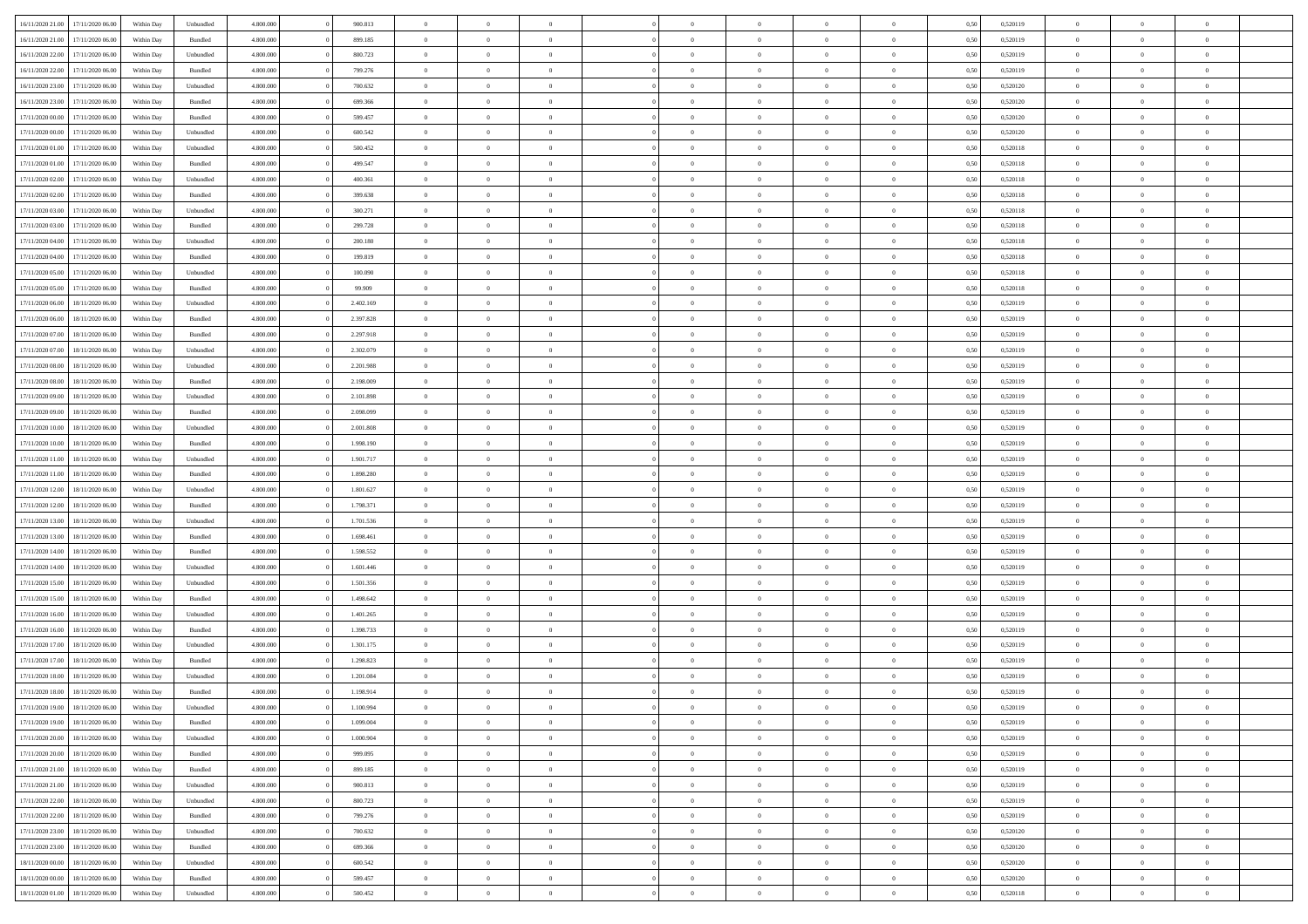| 18/11/2020 01:00 | 18/11/2020 06:00 | Within Dav | Bundled            | 4.800.000 | 499.547   | $\overline{0}$ | $\Omega$       |                | $\Omega$       | $\Omega$       | $\theta$       | $\theta$       | 0.50 | 0,520118 | $\theta$       | $\theta$       | $\overline{0}$ |  |
|------------------|------------------|------------|--------------------|-----------|-----------|----------------|----------------|----------------|----------------|----------------|----------------|----------------|------|----------|----------------|----------------|----------------|--|
|                  |                  |            |                    |           |           |                |                |                |                |                |                |                |      |          |                |                |                |  |
| 18/11/2020 02.00 | 18/11/2020 06.00 | Within Day | Unbundled          | 4.800.000 | 400.361   | $\overline{0}$ | $\theta$       | $\overline{0}$ | $\overline{0}$ | $\bf{0}$       | $\overline{0}$ | $\bf{0}$       | 0,50 | 0,520118 | $\theta$       | $\overline{0}$ | $\overline{0}$ |  |
| 18/11/2020 02:00 | 18/11/2020 06.00 | Within Day | Bundled            | 4.800.000 | 399.638   | $\overline{0}$ | $\bf{0}$       | $\overline{0}$ | $\overline{0}$ | $\bf{0}$       | $\overline{0}$ | $\mathbf{0}$   | 0,50 | 0,520118 | $\bf{0}$       | $\overline{0}$ | $\overline{0}$ |  |
| 18/11/2020 03:00 | 18/11/2020 06:00 | Within Day | Unbundled          | 4.800.000 | 300.271   | $\overline{0}$ | $\overline{0}$ | $\overline{0}$ | $\overline{0}$ | $\bf{0}$       | $\overline{0}$ | $\overline{0}$ | 0.50 | 0.520118 | $\theta$       | $\theta$       | $\overline{0}$ |  |
| 18/11/2020 03:00 | 18/11/2020 06.00 | Within Day | Bundled            | 4.800.000 | 299.728   | $\overline{0}$ | $\theta$       | $\overline{0}$ | $\overline{0}$ | $\bf{0}$       | $\overline{0}$ | $\bf{0}$       | 0,50 | 0,520118 | $\theta$       | $\overline{0}$ | $\overline{0}$ |  |
| 18/11/2020 04:00 | 18/11/2020 06.00 | Within Day | Bundled            | 4.800.000 | 199.819   | $\overline{0}$ | $\overline{0}$ | $\overline{0}$ | $\overline{0}$ | $\overline{0}$ | $\overline{0}$ | $\mathbf{0}$   | 0,50 | 0,520118 | $\overline{0}$ | $\overline{0}$ | $\bf{0}$       |  |
| 18/11/2020 04:00 | 18/11/2020 06:00 | Within Dav | Unbundled          | 4.800.000 | 200.180   | $\overline{0}$ | $\overline{0}$ | $\overline{0}$ | $\overline{0}$ | $\overline{0}$ | $\overline{0}$ | $\overline{0}$ | 0.50 | 0,520118 | $\theta$       | $\overline{0}$ | $\overline{0}$ |  |
|                  |                  |            |                    |           |           |                |                |                |                |                |                |                |      |          |                |                |                |  |
| 18/11/2020 05:00 | 18/11/2020 06.00 | Within Day | Unbundled          | 4.800.000 | 100.090   | $\overline{0}$ | $\theta$       | $\overline{0}$ | $\overline{0}$ | $\bf{0}$       | $\overline{0}$ | $\bf{0}$       | 0,50 | 0,520118 | $\theta$       | $\theta$       | $\overline{0}$ |  |
| 18/11/2020 05:00 | 18/11/2020 06.00 | Within Day | Bundled            | 4.800.000 | 99.909    | $\overline{0}$ | $\overline{0}$ | $\overline{0}$ | $\overline{0}$ | $\bf{0}$       | $\overline{0}$ | $\bf{0}$       | 0,50 | 0,520118 | $\,0\,$        | $\overline{0}$ | $\overline{0}$ |  |
| 18/11/2020 06:00 | 19/11/2020 06.00 | Within Dav | Unbundled          | 4.800.000 | 2.402.169 | $\overline{0}$ | $\overline{0}$ | $\overline{0}$ | $\overline{0}$ | $\overline{0}$ | $\overline{0}$ | $\overline{0}$ | 0.50 | 0,520119 | $\theta$       | $\overline{0}$ | $\overline{0}$ |  |
| 18/11/2020 06:00 | 19/11/2020 06.00 | Within Day | Bundled            | 4.800.000 | 2.397.828 | $\overline{0}$ | $\theta$       | $\overline{0}$ | $\overline{0}$ | $\bf{0}$       | $\overline{0}$ | $\bf{0}$       | 0,50 | 0,520119 | $\,$ 0 $\,$    | $\overline{0}$ | $\overline{0}$ |  |
| 18/11/2020 07.00 | 19/11/2020 06.00 | Within Day | Unbundled          | 4.800.000 | 2.302.079 | $\overline{0}$ | $\overline{0}$ | $\overline{0}$ | $\overline{0}$ | $\bf{0}$       | $\overline{0}$ | $\bf{0}$       | 0,50 | 0,520119 | $\overline{0}$ | $\overline{0}$ | $\bf{0}$       |  |
| 18/11/2020 07:00 | 19/11/2020 06:00 | Within Day | Bundled            | 4.800.000 | 2.297.918 | $\overline{0}$ | $\overline{0}$ | $\overline{0}$ | $\overline{0}$ | $\bf{0}$       | $\overline{0}$ | $\overline{0}$ | 0.50 | 0.520119 | $\theta$       | $\theta$       | $\overline{0}$ |  |
| 18/11/2020 08:00 | 19/11/2020 06.00 | Within Day | Unbundled          | 4.800.000 | 2.201.988 | $\overline{0}$ | $\theta$       | $\overline{0}$ | $\overline{0}$ | $\bf{0}$       | $\overline{0}$ | $\bf{0}$       | 0,50 | 0,520119 | $\theta$       | $\overline{0}$ | $\overline{0}$ |  |
|                  |                  |            |                    |           |           |                |                |                |                |                |                |                |      |          |                |                |                |  |
| 18/11/2020 08:00 | 19/11/2020 06.00 | Within Day | Bundled            | 4.800.000 | 2.198.009 | $\overline{0}$ | $\overline{0}$ | $\overline{0}$ | $\overline{0}$ | $\overline{0}$ | $\overline{0}$ | $\mathbf{0}$   | 0,50 | 0,520119 | $\overline{0}$ | $\overline{0}$ | $\bf{0}$       |  |
| 18/11/2020 09:00 | 19/11/2020 06:00 | Within Dav | Unbundled          | 4.800.000 | 2.101.898 | $\overline{0}$ | $\overline{0}$ | $\overline{0}$ | $\overline{0}$ | $\overline{0}$ | $\overline{0}$ | $\overline{0}$ | 0.50 | 0,520119 | $\theta$       | $\overline{0}$ | $\overline{0}$ |  |
| 18/11/2020 09:00 | 19/11/2020 06.00 | Within Day | Bundled            | 4.800.000 | 2.098.099 | $\overline{0}$ | $\theta$       | $\overline{0}$ | $\overline{0}$ | $\bf{0}$       | $\overline{0}$ | $\bf{0}$       | 0,50 | 0,520119 | $\,$ 0 $\,$    | $\theta$       | $\overline{0}$ |  |
| 18/11/2020 10:00 | 19/11/2020 06.00 | Within Day | Unbundled          | 4.800.000 | 2.001.808 | $\overline{0}$ | $\overline{0}$ | $\overline{0}$ | $\overline{0}$ | $\bf{0}$       | $\overline{0}$ | $\bf{0}$       | 0,50 | 0,520119 | $\bf{0}$       | $\overline{0}$ | $\overline{0}$ |  |
| 18/11/2020 10:00 | 19/11/2020 06:00 | Within Day | Bundled            | 4.800.000 | 1.998.190 | $\overline{0}$ | $\overline{0}$ | $\overline{0}$ | $\overline{0}$ | $\overline{0}$ | $\overline{0}$ | $\overline{0}$ | 0.50 | 0,520119 | $\theta$       | $\overline{0}$ | $\overline{0}$ |  |
| 18/11/2020 11:00 | 19/11/2020 06.00 | Within Day | Bundled            | 4.800.000 | 1.898.280 | $\overline{0}$ | $\theta$       | $\overline{0}$ | $\overline{0}$ | $\bf{0}$       | $\overline{0}$ | $\bf{0}$       | 0,50 | 0,520119 | $\,$ 0 $\,$    | $\overline{0}$ | $\overline{0}$ |  |
| 18/11/2020 11:00 | 19/11/2020 06.00 | Within Day | Unbundled          | 4.800.000 | 1.901.717 | $\overline{0}$ | $\overline{0}$ | $\overline{0}$ | $\overline{0}$ | $\bf{0}$       | $\bf{0}$       | $\bf{0}$       | 0,50 | 0,520119 | $\bf{0}$       | $\overline{0}$ | $\bf{0}$       |  |
|                  | 19/11/2020 06:00 |            | Unbundled          | 4.800.000 | 1.801.627 | $\overline{0}$ | $\overline{0}$ |                |                | $\bf{0}$       | $\overline{0}$ |                | 0.50 | 0.520119 | $\theta$       | $\overline{0}$ | $\overline{0}$ |  |
| 18/11/2020 12:00 |                  | Within Day |                    |           |           |                |                | $\overline{0}$ | $\overline{0}$ |                |                | $\overline{0}$ |      |          |                |                |                |  |
| 18/11/2020 12:00 | 19/11/2020 06.00 | Within Day | Bundled            | 4.800.000 | 1.798.371 | $\overline{0}$ | $\theta$       | $\overline{0}$ | $\overline{0}$ | $\bf{0}$       | $\overline{0}$ | $\bf{0}$       | 0,50 | 0,520119 | $\,$ 0 $\,$    | $\overline{0}$ | $\overline{0}$ |  |
| 18/11/2020 13:00 | 19/11/2020 06.00 | Within Day | Unbundled          | 4.800.000 | 1.701.536 | $\overline{0}$ | $\overline{0}$ | $\overline{0}$ | $\bf{0}$       | $\overline{0}$ | $\overline{0}$ | $\mathbf{0}$   | 0,50 | 0,520119 | $\bf{0}$       | $\overline{0}$ | $\bf{0}$       |  |
| 18/11/2020 13:00 | 19/11/2020 06:00 | Within Dav | Bundled            | 4.800.000 | 1.698.461 | $\overline{0}$ | $\overline{0}$ | $\overline{0}$ | $\overline{0}$ | $\overline{0}$ | $\overline{0}$ | $\overline{0}$ | 0.50 | 0,520119 | $\theta$       | $\overline{0}$ | $\overline{0}$ |  |
| 18/11/2020 14:00 | 19/11/2020 06.00 | Within Day | Unbundled          | 4.800.000 | 1.601.446 | $\overline{0}$ | $\theta$       | $\overline{0}$ | $\overline{0}$ | $\bf{0}$       | $\overline{0}$ | $\bf{0}$       | 0,50 | 0,520119 | $\theta$       | $\theta$       | $\overline{0}$ |  |
| 18/11/2020 14:00 | 19/11/2020 06.00 | Within Day | Bundled            | 4.800.000 | 1.598.552 | $\overline{0}$ | $\overline{0}$ | $\overline{0}$ | $\bf{0}$       | $\bf{0}$       | $\bf{0}$       | $\bf{0}$       | 0,50 | 0,520119 | $\,0\,$        | $\overline{0}$ | $\overline{0}$ |  |
| 18/11/2020 15:00 | 19/11/2020 06:00 | Within Day | Unbundled          | 4.800.000 | 1.501.356 | $\overline{0}$ | $\overline{0}$ | $\overline{0}$ | $\overline{0}$ | $\overline{0}$ | $\overline{0}$ | $\overline{0}$ | 0.50 | 0,520119 | $\theta$       | $\overline{0}$ | $\overline{0}$ |  |
| 18/11/2020 15:00 | 19/11/2020 06.00 |            | Bundled            | 4.800.000 | 1.498.642 | $\overline{0}$ | $\theta$       | $\overline{0}$ | $\overline{0}$ | $\bf{0}$       | $\overline{0}$ |                |      | 0,520119 | $\,$ 0 $\,$    | $\overline{0}$ | $\overline{0}$ |  |
|                  |                  | Within Day |                    |           |           |                |                |                |                |                |                | $\bf{0}$       | 0,50 |          |                |                |                |  |
| 18/11/2020 16.00 | 19/11/2020 06.00 | Within Day | Unbundled          | 4.800.000 | 1.401.265 | $\overline{0}$ | $\overline{0}$ | $\overline{0}$ | $\bf{0}$       | $\bf{0}$       | $\bf{0}$       | $\bf{0}$       | 0,50 | 0,520119 | $\bf{0}$       | $\overline{0}$ | $\bf{0}$       |  |
| 18/11/2020 16:00 | 19/11/2020 06.00 | Within Day | Bundled            | 4.800,000 | 1.398.733 | $\overline{0}$ | $\Omega$       | $\Omega$       | $\Omega$       | $\Omega$       | $\overline{0}$ | $\overline{0}$ | 0,50 | 0,520119 | $\,0\,$        | $\theta$       | $\theta$       |  |
| 18/11/2020 17:00 | 19/11/2020 06.00 | Within Day | Unbundled          | 4.800.000 | 1.301.175 | $\overline{0}$ | $\theta$       | $\overline{0}$ | $\overline{0}$ | $\bf{0}$       | $\overline{0}$ | $\bf{0}$       | 0,50 | 0,520119 | $\,$ 0 $\,$    | $\overline{0}$ | $\overline{0}$ |  |
| 18/11/2020 17.00 | 19/11/2020 06.00 | Within Day | Bundled            | 4.800.000 | 1.298.823 | $\overline{0}$ | $\overline{0}$ | $\overline{0}$ | $\bf{0}$       | $\overline{0}$ | $\overline{0}$ | $\mathbf{0}$   | 0,50 | 0,520119 | $\bf{0}$       | $\overline{0}$ | $\bf{0}$       |  |
| 18/11/2020 18:00 | 19/11/2020 06.00 | Within Day | Bundled            | 4.800,000 | 1.198.914 | $\overline{0}$ | $\Omega$       | $\Omega$       | $\Omega$       | $\bf{0}$       | $\overline{0}$ | $\overline{0}$ | 0.50 | 0,520119 | $\,0\,$        | $\theta$       | $\theta$       |  |
| 18/11/2020 18:00 | 19/11/2020 06.00 | Within Day | Unbundled          | 4.800.000 | 1.201.084 | $\overline{0}$ | $\theta$       | $\overline{0}$ | $\overline{0}$ | $\bf{0}$       | $\overline{0}$ | $\bf{0}$       | 0,50 | 0,520119 | $\,$ 0 $\,$    | $\overline{0}$ | $\overline{0}$ |  |
| 18/11/2020 19:00 | 19/11/2020 06.00 | Within Day | Unbundled          | 4.800.000 | 1.100.994 | $\overline{0}$ | $\overline{0}$ | $\overline{0}$ | $\bf{0}$       | $\bf{0}$       | $\bf{0}$       | $\bf{0}$       | 0,50 | 0,520119 | $\bf{0}$       | $\overline{0}$ | $\overline{0}$ |  |
| 18/11/2020 19:00 | 19/11/2020 06:00 | Within Day | Bundled            | 4.800,000 | 1.099.004 | $\overline{0}$ | $\Omega$       | $\Omega$       | $\Omega$       | $\theta$       | $\overline{0}$ | $\overline{0}$ | 0.50 | 0,520119 | $\,0\,$        | $\theta$       | $\theta$       |  |
|                  |                  |            |                    |           |           | $\overline{0}$ | $\theta$       | $\overline{0}$ |                |                | $\overline{0}$ |                |      |          | $\,$ 0 $\,$    | $\overline{0}$ | $\overline{0}$ |  |
| 18/11/2020 20.00 | 19/11/2020 06.00 | Within Day | Unbundled          | 4.800.000 | 1.000.904 |                |                |                | $\overline{0}$ | $\,$ 0         |                | $\bf{0}$       | 0,50 | 0,520119 |                |                |                |  |
| 18/11/2020 20.00 | 19/11/2020 06.00 | Within Day | Bundled            | 4.800.000 | 999.095   | $\overline{0}$ | $\bf{0}$       | $\overline{0}$ | $\bf{0}$       | $\bf{0}$       | $\bf{0}$       | $\bf{0}$       | 0,50 | 0,520119 | $\bf{0}$       | $\overline{0}$ | $\bf{0}$       |  |
| 18/11/2020 21:00 | 19/11/2020 06.00 | Within Day | Unbundled          | 4.800,000 | 900.813   | $\overline{0}$ | $\Omega$       | $\overline{0}$ | $\Omega$       | $\overline{0}$ | $\overline{0}$ | $\overline{0}$ | 0,50 | 0,520119 | $\,0\,$        | $\theta$       | $\theta$       |  |
| 18/11/2020 21.00 | 19/11/2020 06.00 | Within Day | Bundled            | 4.800.000 | 899.185   | $\overline{0}$ | $\theta$       | $\overline{0}$ | $\overline{0}$ | $\,$ 0         | $\overline{0}$ | $\bf{0}$       | 0,50 | 0,520119 | $\,$ 0 $\,$    | $\overline{0}$ | $\overline{0}$ |  |
| 18/11/2020 22.00 | 19/11/2020 06.00 | Within Day | Unbundled          | 4.800.000 | 800.723   | $\overline{0}$ | $\overline{0}$ | $\overline{0}$ | $\bf{0}$       | $\bf{0}$       | $\bf{0}$       | $\mathbf{0}$   | 0,50 | 0,520119 | $\overline{0}$ | $\overline{0}$ | $\bf{0}$       |  |
| 18/11/2020 22.00 | 19/11/2020 06.00 | Within Day | Bundled            | 4.800,000 | 799.276   | $\overline{0}$ | $\Omega$       | $\Omega$       | $\Omega$       | $\Omega$       | $\Omega$       | $\overline{0}$ | 0.50 | 0,520119 | $\theta$       | $\theta$       | $\theta$       |  |
| 18/11/2020 23.00 | 19/11/2020 06.00 | Within Day | Unbundled          | 4.800.000 | 700.632   | $\overline{0}$ | $\overline{0}$ | $\overline{0}$ | $\bf{0}$       | $\,$ 0         | $\overline{0}$ | $\bf{0}$       | 0,50 | 0,520120 | $\,0\,$        | $\,$ 0 $\,$    | $\overline{0}$ |  |
| 18/11/2020 23:00 | 19/11/2020 06.00 | Within Day | $\mathbf B$ undled | 4.800.000 | 699.366   | $\bf{0}$       | $\bf{0}$       |                |                | $\bf{0}$       |                |                | 0,50 | 0,520120 | $\bf{0}$       | $\overline{0}$ |                |  |
|                  | 19/11/2020 06:00 |            |                    | 4.800.000 | 600,542   | $\overline{0}$ | $\overline{0}$ |                | $\Omega$       | $\overline{0}$ | $\overline{0}$ |                | 0.50 |          | $\theta$       | $\theta$       | $\theta$       |  |
| 19/11/2020 00:00 |                  | Within Day | Unbundled          |           |           |                |                | $\overline{0}$ |                |                |                | $\overline{0}$ |      | 0,520120 |                |                |                |  |
| 19/11/2020 00.00 | 19/11/2020 06.00 | Within Day | Bundled            | 4.800.000 | 599.457   | $\overline{0}$ | $\bf{0}$       | $\overline{0}$ | $\overline{0}$ | $\,$ 0 $\,$    | $\overline{0}$ | $\,$ 0 $\,$    | 0,50 | 0,520120 | $\,$ 0 $\,$    | $\,$ 0 $\,$    | $\,$ 0         |  |
| 19/11/2020 01:00 | 19/11/2020 06.00 | Within Day | Bundled            | 4.800.000 | 499.547   | $\overline{0}$ | $\overline{0}$ | $\overline{0}$ | $\overline{0}$ | $\overline{0}$ | $\overline{0}$ | $\mathbf{0}$   | 0,50 | 0,520118 | $\overline{0}$ | $\bf{0}$       | $\bf{0}$       |  |
| 19/11/2020 01:00 | 19/11/2020 06.00 | Within Day | Unbundled          | 4.800.000 | 500.452   | $\overline{0}$ | $\overline{0}$ | $\overline{0}$ | $\Omega$       | $\overline{0}$ | $\overline{0}$ | $\overline{0}$ | 0,50 | 0,520118 | $\overline{0}$ | $\theta$       | $\overline{0}$ |  |
| 19/11/2020 02.00 | 19/11/2020 06.00 | Within Day | Bundled            | 4.800.000 | 399.638   | $\overline{0}$ | $\,$ 0         | $\overline{0}$ | $\overline{0}$ | $\,$ 0 $\,$    | $\overline{0}$ | $\mathbf{0}$   | 0,50 | 0,520118 | $\,$ 0 $\,$    | $\overline{0}$ | $\overline{0}$ |  |
| 19/11/2020 02.00 | 19/11/2020 06.00 | Within Day | Unbundled          | 4.800.000 | 400.361   | $\overline{0}$ | $\overline{0}$ | $\overline{0}$ | $\overline{0}$ | $\overline{0}$ | $\overline{0}$ | $\mathbf{0}$   | 0,50 | 0,520118 | $\overline{0}$ | $\overline{0}$ | $\bf{0}$       |  |
| 19/11/2020 03:00 | 19/11/2020 06.00 | Within Day | Bundled            | 4.800,000 | 299.728   | $\overline{0}$ | $\overline{0}$ | $\overline{0}$ | $\overline{0}$ | $\overline{0}$ | $\overline{0}$ | $\bf{0}$       | 0.50 | 0,520118 | $\overline{0}$ | $\theta$       | $\overline{0}$ |  |
| 19/11/2020 03:00 | 19/11/2020 06.00 | Within Day | Unbundled          | 4.800.000 | 300.271   | $\overline{0}$ | $\,$ 0         | $\overline{0}$ | $\overline{0}$ | $\bf{0}$       | $\overline{0}$ | $\bf{0}$       | 0,50 | 0,520118 | $\,$ 0 $\,$    | $\overline{0}$ | $\overline{0}$ |  |
|                  |                  |            |                    |           |           |                |                |                |                |                |                |                |      |          |                |                |                |  |
| 19/11/2020 04:00 | 19/11/2020 06.00 | Within Day | Unbundled          | 4.800.000 | 200.180   | $\overline{0}$ | $\bf{0}$       | $\overline{0}$ | $\overline{0}$ | $\overline{0}$ | $\overline{0}$ | $\mathbf{0}$   | 0,50 | 0,520118 | $\overline{0}$ | $\overline{0}$ | $\bf{0}$       |  |
| 19/11/2020 04:00 | 19/11/2020 06.00 | Within Day | Bundled            | 4.800,000 | 199.819   | $\overline{0}$ | $\overline{0}$ | $\overline{0}$ | $\Omega$       | $\overline{0}$ | $\overline{0}$ | $\overline{0}$ | 0.50 | 0,520118 | $\overline{0}$ | $\overline{0}$ | $\overline{0}$ |  |
| 19/11/2020 05:00 | 19/11/2020 06.00 | Within Day | Bundled            | 4.800.000 | 99.909    | $\overline{0}$ | $\bf{0}$       | $\overline{0}$ | $\overline{0}$ | $\bf{0}$       | $\overline{0}$ | $\mathbf{0}$   | 0,50 | 0,520118 | $\,$ 0 $\,$    | $\,$ 0 $\,$    | $\bf{0}$       |  |
| 19/11/2020 05:00 | 19/11/2020 06.00 | Within Day | Unbundled          | 4.800.000 | 100.090   | $\overline{0}$ | $\bf{0}$       | $\overline{0}$ | $\bf{0}$       | $\bf{0}$       | $\overline{0}$ | $\bf{0}$       | 0,50 | 0,520118 | $\overline{0}$ | $\overline{0}$ | $\bf{0}$       |  |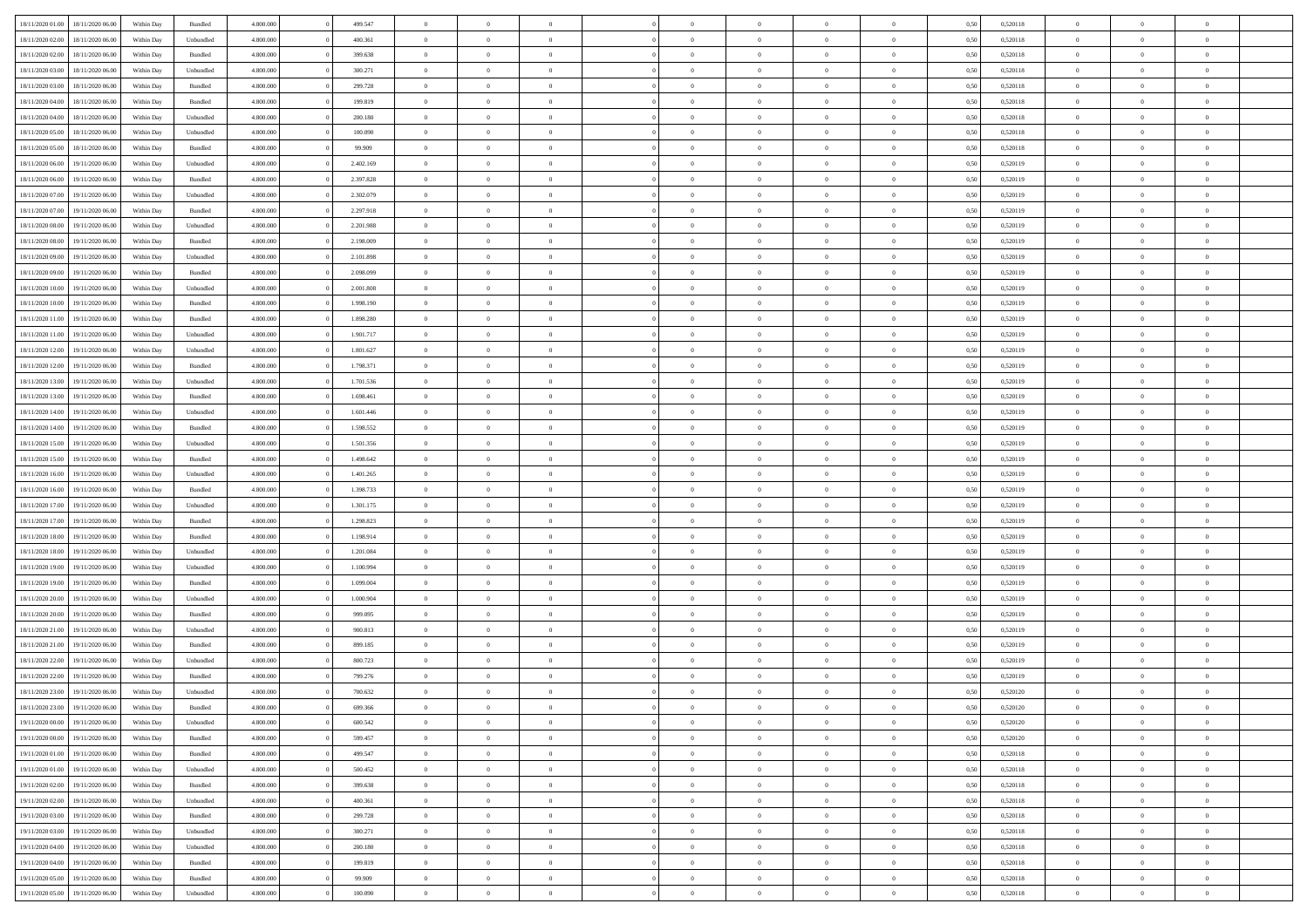|                                   | 19/11/2020 06:00 20/11/2020 06:00 | Within Day | Unbundled | 4.800,000 | 2.402.169 |  |  |  |  | 0.50 | 0,520119 |  |  |
|-----------------------------------|-----------------------------------|------------|-----------|-----------|-----------|--|--|--|--|------|----------|--|--|
|                                   | 19/11/2020 06:00 20/11/2020 06:00 | Within Day | Bundled   | 4.800.000 | 2.397.828 |  |  |  |  | 0.50 | 0,520119 |  |  |
|                                   | 19/11/2020 07:00 20/11/2020 06:00 | Within Day | Unbundled | 4.800.000 | 2.302.079 |  |  |  |  | 0.50 | 0,520119 |  |  |
| 19/11/2020 07:00 20/11/2020 06:00 |                                   | Within Day | Bundled   | 4.800.000 | 2.297.918 |  |  |  |  |      | 0,520119 |  |  |
|                                   | 19/11/2020 08:00 20/11/2020 06:00 | Within Dav | Unbundled | 4.800.000 | 2.201.988 |  |  |  |  | 0.50 | 0,520119 |  |  |
|                                   | 19/11/2020 08:00 20/11/2020 06:00 | Within Dav | Bundled   | 4.800.000 | 2.198.009 |  |  |  |  | 0.50 | 0,520119 |  |  |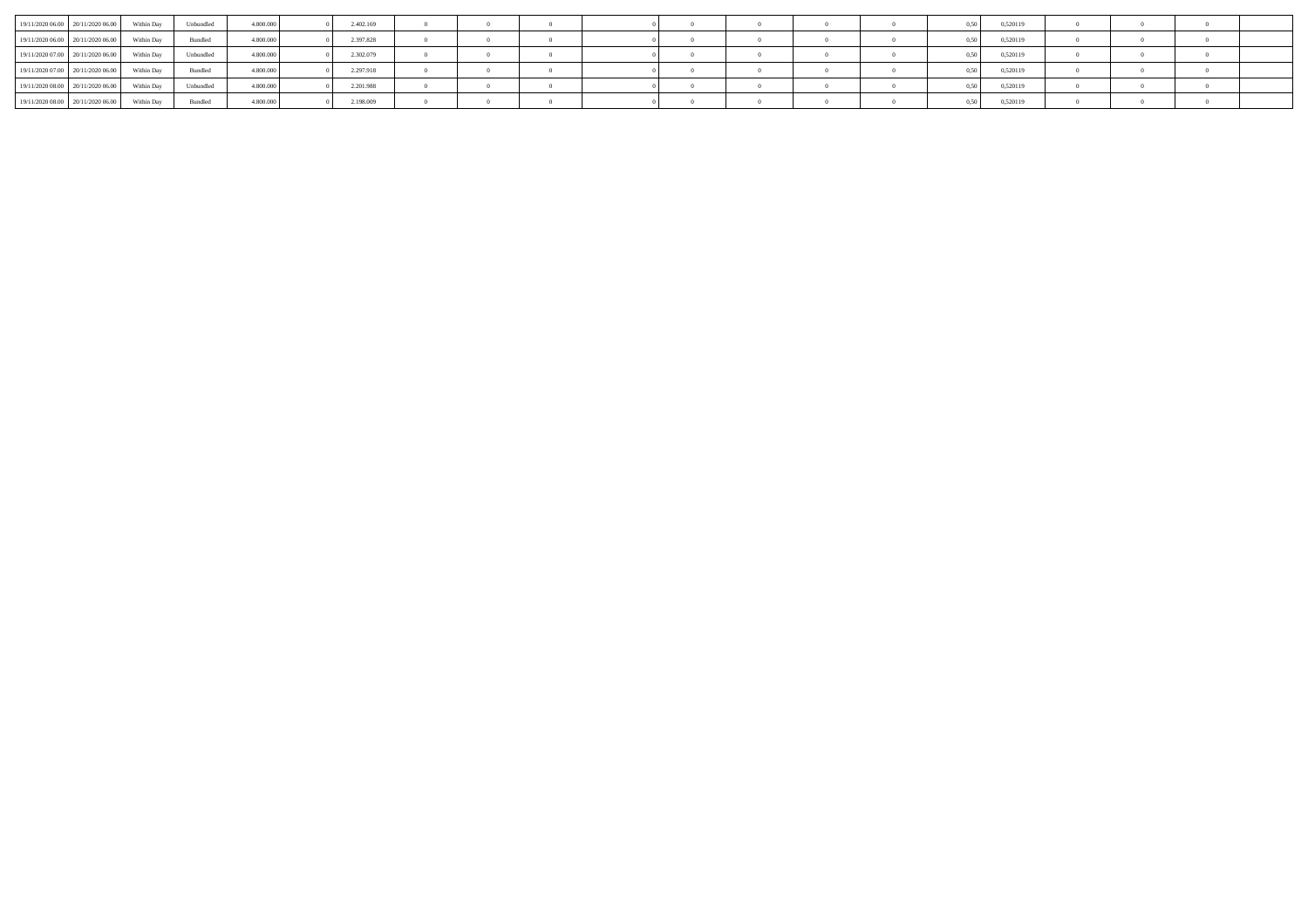## **SNAM RETE GAS**

**Transportation capacity at Entry Point interconnected with foreign pipelines**

**Update to 19/11/2020 of offered and assigned capacity in auction day-ahead and within-day**

**Thermal Year 2020/2021**

(Values in Ncm/day (0° C; 1,01325 bar) - 1 Scm=0,94794378 Ncm; Prices in c/Ncm)

**Entry Point**

**GORIZIA**

|                  | Timeframe        |                     |                          |                                    | Assigned                        |           | <b>Offered capacity</b> |                | <b>Assigned capacity</b> | Day-Ahead                                |                         |                                  | <b>Total Prices</b>              |                                           |                     |                         |                           | <b>SRG Prices</b>                |                                              |      |
|------------------|------------------|---------------------|--------------------------|------------------------------------|---------------------------------|-----------|-------------------------|----------------|--------------------------|------------------------------------------|-------------------------|----------------------------------|----------------------------------|-------------------------------------------|---------------------|-------------------------|---------------------------|----------------------------------|----------------------------------------------|------|
| From             | To               | <b>Auction type</b> | Offered<br>capacity type | <b>Transportati</b><br>on capacity | capacity<br>(before<br>auction) | Firm      | Interruptible           | Firm           | Interruptible            | Interrupted<br>Capacity<br>Interruptible | Reserve price -<br>Firm | <b>Auction premiun</b><br>- Firm | Reserve price -<br>Interruptible | <b>Auction premium</b><br>- Interruptible | <b>Split factor</b> | Reserve price -<br>Firm | Auction<br>premium - Firm | Reserve price -<br>Interruptible | <b>Auction</b><br>premium -<br>Interruptible | Note |
| 01/11/2020 06.00 | 02/11/2020 06.00 | Day Ahead           | Bundled                  | 5.063.591                          |                                 | 2.529.504 | $\overline{0}$          | 28.300         | $\overline{0}$           |                                          | 1,319293                | $\overline{0}$                   | $\overline{0}$                   | $\overline{0}$                            | 0,50                | 0,004930                | $\overline{0}$            | 0,004930                         | $\overline{0}$                               |      |
| 01/11/2020 06.00 | 02/11/2020 06.00 | Day Ahead           | Unbundled                | 5.063.591                          |                                 | 2.534.085 | $\overline{0}$          | $\theta$       | $\Omega$                 |                                          | $\theta$                | $\theta$                         | $\Omega$                         | $\Omega$                                  | 0,50                | 0.004930                | $\Omega$                  | 0.004930                         | $\theta$                                     |      |
| 02/11/2020 06.00 | 03/11/2020 06.00 | Day Ahead           | Bundled                  | 5.063.591                          |                                 | 2.529.504 | $\overline{0}$          | 28.300         | $\theta$                 |                                          | 1,319293                | $\theta$                         | $\overline{0}$                   | $\bf{0}$                                  | 0,50                | 0,004930                | $\overline{0}$            | 0,004930                         | $\overline{0}$                               |      |
| 02/11/2020 06.00 | 03/11/2020 06.00 | Day Ahead           | Unbundled                | 5.063.591                          |                                 | 2.534.085 | $\overline{0}$          | $\overline{0}$ | $\overline{0}$           |                                          | $\theta$                | $\theta$                         | $\overline{0}$                   | $\bf{0}$                                  | 0,50                | 0,004930                | $\mathbf{0}$              | 0,004930                         | $\overline{0}$                               |      |
| 03/11/2020 06:00 | 04/11/2020 06.00 | Day Ahead           | Unbundled                | 5.063.591                          |                                 | 2.534.085 | $\,$ 0 $\,$             | $\overline{0}$ | $\overline{0}$           |                                          | $\overline{0}$          | $\theta$                         | $\overline{0}$                   | $\overline{0}$                            | 0,50                | 0.004930                | $\,$ 0 $\,$               | 0.004930                         | $\theta$                                     |      |
| 03/11/2020 06:00 | 04/11/2020 06.00 | Day Ahead           | Bundled                  | 5.063.591                          |                                 | 2.529.504 | $\overline{0}$          | $\Omega$       | $\Omega$                 |                                          | $\Omega$                | $\Omega$                         | $\Omega$                         | $\bf{0}$                                  | 0,50                | 0,004930                | $\mathbf{0}$              | 0,004930                         | $\theta$                                     |      |
| 04/11/2020 06.00 | 05/11/2020 06.00 | Day Ahead           | Bundled                  | 5.063.591                          |                                 | 2.529.504 | $\overline{0}$          | $\overline{0}$ | $\Omega$                 |                                          | $\Omega$                | $\theta$                         | $\overline{0}$                   | $\theta$                                  | 0.50                | 0.004930                | $\overline{0}$            | 0.004930                         | $\theta$                                     |      |
| 04/11/2020 06.00 | 05/11/2020 06.00 | Day Ahead           | Unbundled                | 5.063.591                          |                                 | 2.534.085 | $\overline{0}$          | $\Omega$       | $\Omega$                 |                                          | $\theta$                | $\theta$                         | $\overline{0}$                   | $\bf{0}$                                  | 0,50                | 0,004930                | $\mathbf{0}$              | 0,004930                         | $\theta$                                     |      |
| 05/11/2020 06:00 | 06/11/2020 06:00 | Day Ahead           | Unbundled                | 5.063.591                          |                                 | 2.534.085 | $\overline{0}$          | $\Omega$       | $\Omega$                 |                                          | $\theta$                | $\theta$                         | $\theta$                         | $\theta$                                  | 0.50                | 0.004930                | $\Omega$                  | 0.004930                         | $\theta$                                     |      |
| 05/11/2020 06.00 | 06/11/2020 06.00 | Day Ahead           | Bundled                  | 5.063.591                          |                                 | 2.529.504 | $\overline{0}$          | $\overline{0}$ | $\Omega$                 |                                          | $\theta$                | $\theta$                         | $\theta$                         | $\bf{0}$                                  | 0,50                | 0,004930                | $\mathbf{0}$              | 0,004930                         | $\overline{0}$                               |      |
| 06/11/2020 06.00 | 07/11/2020 06.00 | Day Ahead           | Unbundled                | 5.063.591                          |                                 | 2.534.085 | $\overline{0}$          | $\overline{0}$ | $\theta$                 |                                          | $\theta$                | $\overline{0}$                   | $\overline{0}$                   | $\bf{0}$                                  | 0,50                | 0.004930                | $\overline{0}$            | 0.004930                         | $\overline{0}$                               |      |
| 06/11/2020 06.00 | 07/11/2020 06.00 | Day Ahead           | Bundled                  | 5.063.591                          |                                 | 2.529.504 | $\overline{0}$          | $\Omega$       | $\Omega$                 |                                          | $\overline{0}$          | $\theta$                         | $\overline{0}$                   | $\overline{0}$                            | 0,50                | 0.004930                | $\mathbf{0}$              | 0.004930                         | $\theta$                                     |      |
| 07/11/2020 06.00 | 08/11/2020 06.0  | Day Ahead           | Bundled                  | 5.063.591                          |                                 | 2.529.504 | $\overline{0}$          | $\overline{0}$ | $\overline{0}$           |                                          | $\theta$                | $\theta$                         | $\overline{0}$                   | $\bf{0}$                                  | 0,50                | 0,004930                | $\theta$                  | 0,004930                         | $\overline{0}$                               |      |
| 07/11/2020 06.00 | 08/11/2020 06.00 | Day Ahead           | Unbundled                | 5.063.591                          |                                 | 2.534.085 | $\overline{0}$          | $\overline{0}$ | $\overline{0}$           |                                          | $\theta$                | $\theta$                         | $\overline{0}$                   | $\bf{0}$                                  | 0,50                | 0,004930                | $\mathbf{0}$              | 0,004930                         | $\overline{0}$                               |      |
| 08/11/2020 06.00 | 09/11/2020 06.00 | Day Ahead           | Bundled                  | 5.063.591                          |                                 | 2.529.504 | $\overline{0}$          | $\Omega$       | $\Omega$                 |                                          | $\theta$                | $\theta$                         | $\overline{0}$                   | $\bf{0}$                                  | 0,50                | 0,004930                | $\mathbf{0}$              | 0,004930                         | $\theta$                                     |      |
| 08/11/2020 06.00 | 09/11/2020 06.00 | Day Ahead           | Unbundled                | 5.063.591                          |                                 | 2.534.085 | $\overline{0}$          | $\Omega$       | $\Omega$                 |                                          | $\Omega$                | $\theta$                         | $\Omega$                         | $\Omega$                                  | 0,50                | 0,004930                | $\mathbf{0}$              | 0,004930                         | $\theta$                                     |      |
| 09/11/2020 06:00 | 10/11/2020 06:00 | Day Ahead           | $\mathbf B$ undled       | 5.063.591                          |                                 | 2.529.504 | $\overline{0}$          | $\overline{0}$ | $\Omega$                 |                                          | $\Omega$                | $\theta$                         | $\overline{0}$                   | $\theta$                                  | 0,50                | 0.004930                | $\overline{0}$            | 0.004930                         | $\theta$                                     |      |
| 09/11/2020 06.00 | 10/11/2020 06:00 | Day Ahead           | Unbundled                | 5.063.591                          |                                 | 2.534.085 | $\overline{0}$          | $\overline{0}$ | $\overline{0}$           |                                          | $\theta$                | $\theta$                         | $\overline{0}$                   | $\bf{0}$                                  | 0,50                | 0,004930                | $\mathbf{0}$              | 0,004930                         | $\overline{0}$                               |      |
| 10/11/2020 06:00 | 11/11/2020 06:00 | Day Ahead           | Unbundled                | 5.063.591                          |                                 | 2.534.085 | $\overline{0}$          | $\Omega$       | $\Omega$                 |                                          | $\theta$                | $\theta$                         | $\theta$                         | $\theta$                                  | 0.50                | 0.004930                | $\Omega$                  | 0.004930                         | $\theta$                                     |      |
| 10/11/2020 06.00 | 11/11/2020 06.00 | Day Ahead           | Bundled                  | 5.063.591                          |                                 | 2.529.504 | $\overline{0}$          | $\overline{0}$ | $\Omega$                 |                                          | $\Omega$                | $\theta$                         | $\Omega$                         | $\theta$                                  | 0.50                | 0.004930                | $\overline{0}$            | 0.004930                         | $\theta$                                     |      |
| 11/11/2020 06:00 | 12/11/2020 06:00 | Day Ahead           | Unbundled                | 5.063.591                          |                                 | 2.534.085 | $\overline{0}$          | $\Omega$       | $\theta$                 |                                          | $\theta$                | $\theta$                         | $\Omega$                         | $\theta$                                  | 0,50                | 0,004930                | $\Omega$                  | 0.004930                         | $\theta$                                     |      |
| 11/11/2020 06:00 | 12/11/2020 06.00 | Day Ahead           | Bundled                  | 5.063.591                          |                                 | 2.529.504 | $\overline{0}$          | $\Omega$       | $\Omega$                 |                                          | $\theta$                | $\theta$                         | $\theta$                         | $\Omega$                                  | 0,50                | 0.004930                | $\mathbf{0}$              | 0.004930                         | $\theta$                                     |      |
| 12/11/2020 06.00 | 13/11/2020 06.00 | Day Ahead           | Bundled                  | 5.063.591                          |                                 | 2.529.504 | $\overline{0}$          | $\overline{0}$ | $\Omega$                 |                                          | $\theta$                | $\mathbf{a}$                     | $\overline{0}$                   | $\bf{0}$                                  | 0,50                | 0,004930                | $\overline{0}$            | 0,004930                         | $\overline{0}$                               |      |
| 12/11/2020 06.00 | 13/11/2020 06.00 | Day Ahead           | Unbundled                | 5.063.591                          |                                 | 2.534.085 | $\overline{0}$          | $\overline{0}$ | $\overline{0}$           |                                          | $\theta$                | $\theta$                         | $\overline{0}$                   | $\overline{0}$                            | 0,50                | 0,004930                | $\mathbf{0}$              | 0,004930                         | $\overline{0}$                               |      |
| 13/11/2020 06.00 | 14/11/2020 06.00 | Day Ahead           | Bundled                  | 5.063.591                          |                                 | 2.529.504 | $\,$ 0 $\,$             | $\overline{0}$ | $\overline{0}$           |                                          | $\overline{0}$          | $\theta$                         | $\overline{0}$                   | $\overline{0}$                            | 0,50                | 0,004930                | $\bf{0}$                  | 0,004930                         | $\overline{0}$                               |      |
| 13/11/2020 06.00 | 14/11/2020 06.0  | Day Ahead           | Unbundled                | 5.063.591                          |                                 | 2.534.085 | $\overline{0}$          | $\overline{0}$ | $\overline{0}$           |                                          | $\theta$                | $\theta$                         | $\theta$                         | $\bf{0}$                                  | 0,50                | 0,004930                | $\overline{0}$            | 0,004930                         | $\overline{0}$                               |      |
| 14/11/2020 06:00 | 15/11/2020 06.00 | Day Ahead           | Unbundled                | 5.063.591                          |                                 | 2.534.085 | $\overline{0}$          | $\Omega$       | $\Omega$                 |                                          | $\theta$                | $\theta$                         | $\Omega$                         | $\theta$                                  | 0,50                | 0.004930                | $\mathbf{0}$              | 0.004930                         | $\theta$                                     |      |
| 14/11/2020 06.00 | 15/11/2020 06.00 | Day Ahead           | Bundled                  | 5.063.591                          |                                 | 2.529.504 | $\overline{0}$          | $\Omega$       | $\Omega$                 |                                          | $\theta$                | $\theta$                         | $\overline{0}$                   | $\bf{0}$                                  | 0,50                | 0,004930                | $\mathbf{0}$              | 0,004930                         | $\overline{0}$                               |      |
| 15/11/2020 06:00 | 16/11/2020 06.00 | Day Ahead           | Unbundled                | 5.063.591                          |                                 | 2.534.085 | $\overline{0}$          | $\Omega$       | $\Omega$                 |                                          | $\Omega$                | $\Omega$                         | $\Omega$                         | $\Omega$                                  | 0,50                | 0,004930                | $\theta$                  | 0,004930                         | $\theta$                                     |      |
| 15/11/2020 06.00 | 16/11/2020 06.00 | Day Ahead           | Bundled                  | 5.063.591                          |                                 | 2.529.504 | $\overline{0}$          | $\overline{0}$ | $\Omega$                 |                                          | $\Omega$                | $\theta$                         | $\overline{0}$                   | $\theta$                                  | 0,50                | 0.004930                | $\overline{0}$            | 0.004930                         | $\theta$                                     |      |
| 16/11/2020 06:00 | 17/11/2020 06.00 | Day Ahead           | Bundled                  | 5.063.591                          |                                 | 2.529.504 | $\overline{0}$          | $\overline{0}$ | $\theta$                 |                                          | $\theta$                | $\theta$                         | $\overline{0}$                   | $\bf{0}$                                  | 0,50                | 0,004930                | $\mathbf{0}$              | 0.004930                         | $\theta$                                     |      |
| 16/11/2020 06:00 | 17/11/2020 06:00 | Day Ahead           | Unbundled                | 5.063.591                          |                                 | 2.534.085 | $\overline{0}$          | $\overline{0}$ | $\overline{0}$           |                                          | $\theta$                | $\overline{0}$                   | $\overline{0}$                   | $\overline{0}$                            | 0.50                | 0.004930                | $\mathbf{0}$              | 0.004930                         | $\overline{0}$                               |      |
| 17/11/2020 06.00 | 18/11/2020 06.00 | Day Ahead           | Unbundled                | 5.063.591                          |                                 | 2.534.085 | $\overline{0}$          | $\overline{0}$ | $\overline{0}$           |                                          | $\theta$                | $\theta$                         | $\overline{0}$                   | $\bf{0}$                                  | 0,50                | 0,004930                | $\mathbf{0}$              | 0,004930                         | $\overline{0}$                               |      |
| 17/11/2020 06.00 | 18/11/2020 06.00 | Day Ahead           | Bundled                  | 5.063.591                          |                                 | 2.529.504 | $\overline{0}$          | $\overline{0}$ | $\overline{0}$           |                                          | $\theta$                | $\theta$                         | $\overline{0}$                   | $\bf{0}$                                  | 0,50                | 0,004930                | $\mathbf{0}$              | 0,004930                         | $\overline{0}$                               |      |
| 18/11/2020 06:00 | 19/11/2020 06.00 | Day Ahead           | Unbundled                | 5.063.591                          |                                 | 2.534.085 | $\overline{0}$          | $\Omega$       | $\Omega$                 |                                          | $\theta$                | $\theta$                         | $\Omega$                         | $\Omega$                                  | 0,50                | 0.004930                | $\mathbf{0}$              | 0.004930                         | $\theta$                                     |      |
| 18/11/2020 06:00 | 19/11/2020 06.0  | Day Ahead           | Bundled                  | 5.063.591                          |                                 | 2.529.504 | $\overline{0}$          | $\overline{0}$ | $\theta$                 |                                          | $\theta$                | $\theta$                         | $\overline{0}$                   | $\bf{0}$                                  | 0,50                | 0,004930                | $\theta$                  | 0,004930                         | $\overline{0}$                               |      |
| 19/11/2020 06:00 | 20/11/2020 06:00 | Day Ahead           | Bundled                  | 5.063.591                          |                                 | 2.529.504 | $\Omega$                | $\Omega$       | $\theta$                 |                                          | $\theta$                | $\theta$                         | $\Omega$                         | $\theta$                                  | 0,50                | 0.004930                | $\Omega$                  | 0.004930                         | $\theta$                                     |      |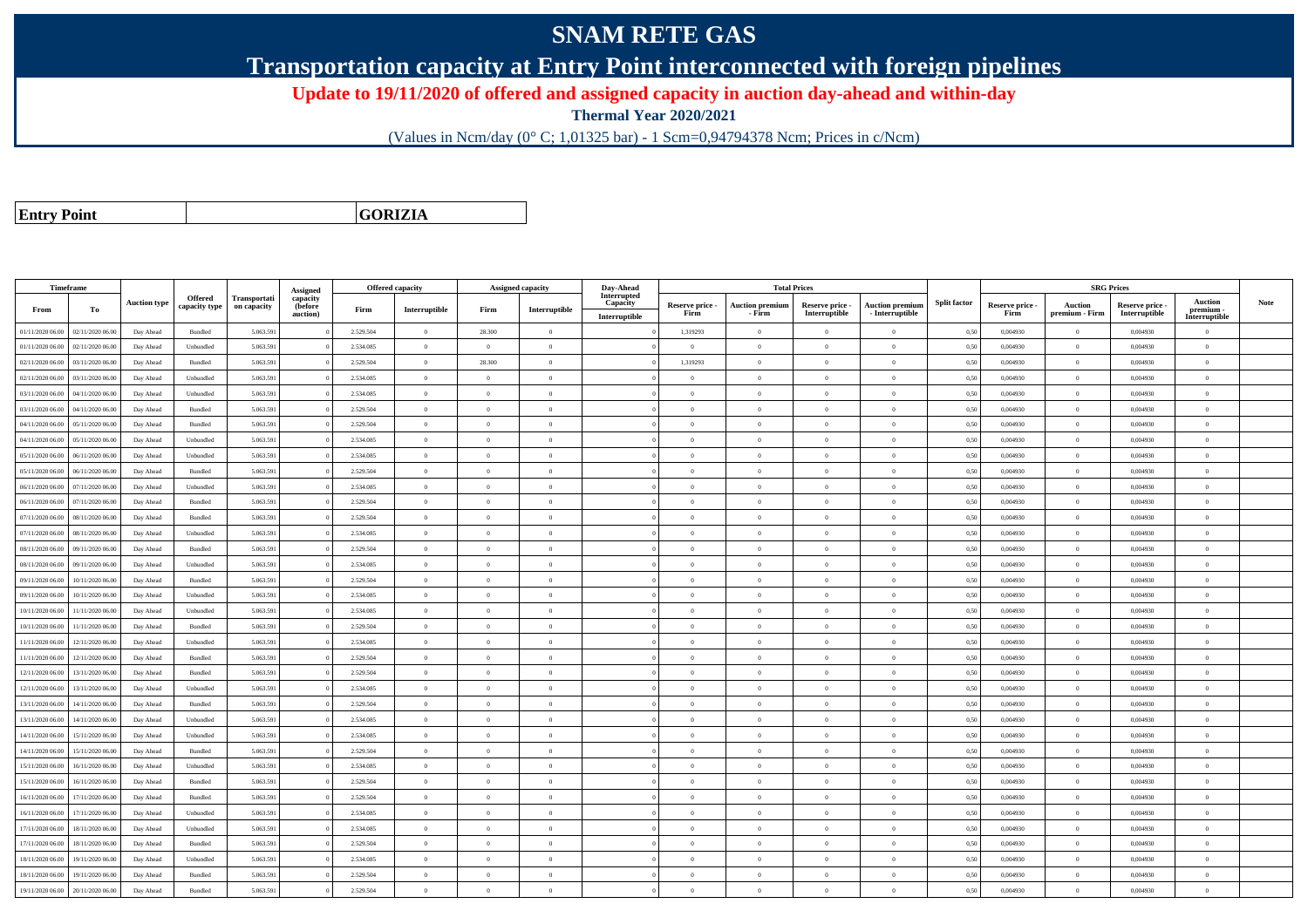| 19/11/2020 06:00 20/11/2020 06:00       | Day Ahead  | Unbundled          | 5.063.591 |        | 2.534.085 | $\overline{0}$ | $\overline{0}$   |                | $\overline{0}$ | $\theta$       |                | $\theta$       | 0,50 | 0,004930 | $\theta$       | 0,004930       | $\overline{0}$ |  |
|-----------------------------------------|------------|--------------------|-----------|--------|-----------|----------------|------------------|----------------|----------------|----------------|----------------|----------------|------|----------|----------------|----------------|----------------|--|
| 01/11/2020 06:00<br>02/11/2020 06.00    | Within Day | Unbundled          | 5.063.59  | 28.300 | 2.534.084 | $\bf{0}$       | $\bf{0}$         | $\bf{0}$       | $\bf{0}$       | $\overline{0}$ | $\overline{0}$ | $\bf{0}$       | 0,50 | 0,493044 | $\,$ 0 $\,$    | $\bf{0}$       | $\overline{0}$ |  |
| 01/11/2020 06:00<br>02/11/2020 06.00    | Within Day | Bundled            | 5.063.591 | 28.300 | 2.501.204 | $\overline{0}$ | $\bf{0}$         | $\overline{0}$ | $\overline{0}$ | $\overline{0}$ | $\overline{0}$ | $\bf{0}$       | 0.50 | 0.493044 | $\bf{0}$       | $\overline{0}$ | $\bf{0}$       |  |
| 01/11/2020 07:00<br>02/11/2020 06.00    | Within Day | Unbundled          | 5.063.591 | 28.300 | 2.428.497 | $\overline{0}$ | $\overline{0}$   | $\overline{0}$ | $\overline{0}$ | $\theta$       | $\overline{0}$ | $\bf{0}$       | 0,50 | 0,493044 | $\,$ 0 $\,$    | $\overline{0}$ | $\overline{0}$ |  |
|                                         |            |                    |           |        |           |                |                  |                |                |                |                |                |      |          |                |                |                |  |
| 01/11/2020 07:00<br>02/11/2020 06.00    | Within Day | Bundled            | 5.063.59  | 28.300 | 2.396.987 | $\bf{0}$       | $\bf{0}$         | $\bf{0}$       | $\overline{0}$ | $\bf{0}$       | $\overline{0}$ | $\bf{0}$       | 0,50 | 0,493044 | $\,$ 0 $\,$    | $\bf{0}$       | $\overline{0}$ |  |
| 01/11/2020 08:00<br>02/11/2020 06.00    | Within Day | Bundled            | 5.063.591 | 28.300 | 2.292.771 | $\overline{0}$ | $\bf{0}$         | $\overline{0}$ | $\bf{0}$       | $\overline{0}$ | $\overline{0}$ | $\bf{0}$       | 0.50 | 0.493044 | $\bf{0}$       | $\overline{0}$ | $\overline{0}$ |  |
| 01/11/2020 08:00<br>02/11/2020 06.00    | Within Day | Unbundled          | 5.063.591 | 28.300 | 2.322.910 | $\overline{0}$ | $\bf{0}$         | $\overline{0}$ | $\overline{0}$ | $\overline{0}$ | $\overline{0}$ | $\bf{0}$       | 0,50 | 0,493044 | $\,$ 0 $\,$    | $\bf{0}$       | $\overline{0}$ |  |
| 01/11/2020 09:00<br>02/11/2020 06.00    | Within Day | Unbundled          | 5.063.59  | 28.300 | 2.217.323 | $\bf{0}$       | $\bf{0}$         | $\bf{0}$       | $\bf{0}$       | $\overline{0}$ | $\overline{0}$ | $\bf{0}$       | 0,50 | 0,493044 | $\,$ 0 $\,$    | $\bf{0}$       | $\overline{0}$ |  |
| 01/11/2020 09:00<br>02/11/2020 06:00    | Within Day | Bundled            | 5.063.591 | 28.300 | 2.188.554 | $\overline{0}$ | $\bf{0}$         | $\overline{0}$ | $\bf{0}$       | $\bf{0}$       | $\overline{0}$ | $\bf{0}$       | 0.50 | 0.493044 | $\bf{0}$       | $\overline{0}$ | $\bf{0}$       |  |
| 01/11/2020 11:00<br>02/11/2020 06.00    | Within Day | Unbundled          | 5.063.591 | 28.300 | 2.006.150 | $\overline{0}$ | $\bf{0}$         | $\overline{0}$ | $\overline{0}$ | $\overline{0}$ | $\overline{0}$ | $\bf{0}$       | 0,50 | 0,493044 | $\,$ 0 $\,$    | $\overline{0}$ | $\overline{0}$ |  |
|                                         |            |                    |           |        |           |                |                  |                |                |                |                |                |      |          |                |                |                |  |
| 01/11/2020 11:00<br>02/11/2020 06.00    | Within Day | Bundled            | 5.063.59  | 28.300 | 1.980.120 | $\bf{0}$       | $\bf{0}$         | $\bf{0}$       | $\bf{0}$       | $\overline{0}$ | $\overline{0}$ | $\bf{0}$       | 0,50 | 0,493044 | $\,$ 0 $\,$    | $\bf{0}$       | $\overline{0}$ |  |
| 01/11/2020 12:00<br>02/11/2020 06.00    | Within Day | Unbundled          | 5.063.591 | 28.300 | 1.900.563 | $\overline{0}$ | $\bf{0}$         | $\overline{0}$ | $\overline{0}$ | $\overline{0}$ | $\overline{0}$ | $\bf{0}$       | 0.50 | 0.493043 | $\overline{0}$ | $\,$ 0 $\,$    | $\,$ 0         |  |
| 01/11/2020 12:00<br>02/11/2020 06.00    | Within Day | Bundled            | 5.063.591 | 28.300 | 1.875.903 | $\overline{0}$ | $\bf{0}$         | $\overline{0}$ | $\overline{0}$ | $\theta$       | $\overline{0}$ | $\bf{0}$       | 0,50 | 0,493043 | $\,$ 0 $\,$    | $\,$ 0 $\,$    | $\overline{0}$ |  |
| 01/11/2020 13:00<br>02/11/2020 06.00    | Within Day | Unbundled          | 5.063.59  | 28.300 | 1.794.976 | $\bf{0}$       | $\bf{0}$         | $\bf{0}$       | $\bf{0}$       | $\bf{0}$       | $\overline{0}$ | $\bf{0}$       | 0,50 | 0,493043 | $\,$ 0 $\,$    | $\bf{0}$       | $\overline{0}$ |  |
| 01/11/2020 13:00<br>02/11/2020 06.00    | Within Day | Bundled            | 5.063.591 | 28.300 | 1.771.686 | $\overline{0}$ | $\bf{0}$         | $\overline{0}$ | $\bf{0}$       | $\overline{0}$ | $\overline{0}$ | $\bf{0}$       | 0.50 | 0.493043 | $\bf{0}$       | $\bf{0}$       | $\overline{0}$ |  |
|                                         |            |                    |           |        |           |                |                  |                |                |                |                |                |      |          |                |                |                |  |
| 01/11/2020 14:00<br>02/11/2020 06.00    | Within Day | Unbundled          | 5.063.591 | 28.300 | 1.689.389 | $\overline{0}$ | $\bf{0}$         | $\overline{0}$ | $\overline{0}$ | $\overline{0}$ | $\overline{0}$ | $\bf{0}$       | 0,50 | 0,493043 | $\,$ 0 $\,$    | $\theta$       | $\overline{0}$ |  |
| 01/11/2020 14:00<br>02/11/2020 06.00    | Within Day | Bundled            | 5.063.59  | 28.300 | 1.667.469 | $\bf{0}$       | $\bf{0}$         | $\bf{0}$       | $\bf{0}$       | $\overline{0}$ | $\overline{0}$ | $\bf{0}$       | 0,50 | 0,493043 | $\,$ 0 $\,$    | $\bf{0}$       | $\overline{0}$ |  |
| 01/11/2020 15:00<br>02/11/2020 06:00    | Within Day | Unbundled          | 5.063.591 | 28.300 | 1.583.803 | $\overline{0}$ | $\bf{0}$         | $\overline{0}$ | $\bf{0}$       | $\overline{0}$ | $\overline{0}$ | $\bf{0}$       | 0.50 | 0.493043 | $\bf{0}$       | $\overline{0}$ | $\bf{0}$       |  |
| 01/11/2020 15:00<br>02/11/2020 06.00    | Within Day | Bundled            | 5.063.591 | 28.300 | 1.563.252 | $\bf{0}$       | $\bf{0}$         | $\overline{0}$ | $\overline{0}$ | $\overline{0}$ | $\overline{0}$ | $\bf{0}$       | 0,50 | 0,493043 | $\,$ 0 $\,$    | $\bf{0}$       | $\overline{0}$ |  |
| 01/11/2020 16.00<br>02/11/2020 06.00    | Within Day | Bundled            | 5.063.59  | 28.300 | 1.459.036 | $\bf{0}$       | $\bf{0}$         | $\bf{0}$       | $\bf{0}$       | $\overline{0}$ | $\overline{0}$ | $\bf{0}$       | 0,50 | 0,493043 | $\,$ 0 $\,$    | $\bf{0}$       | $\overline{0}$ |  |
| 01/11/2020 16.00<br>02/11/2020 06.00    | Within Day | Unbundled          | 5.063.591 | 28.300 | 1.478.215 | $\overline{0}$ | $\bf{0}$         | $\overline{0}$ | $\overline{0}$ | $\overline{0}$ | $\overline{0}$ | $\bf{0}$       | 0.50 | 0.493043 | $\overline{0}$ | $\,$ 0 $\,$    | $\,$ 0         |  |
|                                         |            |                    |           |        |           |                |                  |                |                |                |                |                |      |          |                |                |                |  |
| 01/11/2020 17.00<br>02/11/2020 06:00    | Within Day | Unbundled          | 5.063.591 | 28.300 | 1.372.629 | $\overline{0}$ | $\overline{0}$   | $\overline{0}$ | $\overline{0}$ | $\theta$       | $\overline{0}$ | $\bf{0}$       | 0,50 | 0,493044 | $\,$ 0 $\,$    | $\,$ 0 $\,$    | $\overline{0}$ |  |
| 01/11/2020 17:00<br>02/11/2020 06.00    | Within Day | Bundled            | 5.063.59  | 28.300 | 1.354.819 | $\bf{0}$       | $\bf{0}$         | $\bf{0}$       | $\bf{0}$       | $\overline{0}$ | $\overline{0}$ | $\bf{0}$       | 0,50 | 0,493044 | $\,$ 0 $\,$    | $\bf{0}$       | $\overline{0}$ |  |
| 01/11/2020 18:00<br>02/11/2020 06.00    | Within Day | Unbundled          | 5.063.591 | 28.300 | 1.267.041 | $\overline{0}$ | $\overline{0}$   | $\overline{0}$ | $\overline{0}$ | $\overline{0}$ | $\overline{0}$ | $\bf{0}$       | 0.50 | 0.493044 | $\bf{0}$       | $\overline{0}$ | $\overline{0}$ |  |
| 01/11/2020 18:00<br>02/11/2020 06.00    | Within Day | Bundled            | 5.063.591 | 28.300 | 1.250.602 | $\overline{0}$ | 10.612           | $\overline{0}$ | 1,334334       | $\overline{0}$ | $\overline{0}$ | $\bf{0}$       | 0,50 | 0,493044 | $\,$ 0 $\,$    | $\theta$       | $\overline{0}$ |  |
| 01/11/2020 19:00<br>02/11/2020 06.00    | Within Day | Unbundled          | 5.063.59  | 38.912 | 1.161.455 | $\bf{0}$       | $\theta$         | $\bf{0}$       | $\overline{0}$ | $\overline{0}$ | $\overline{0}$ | $\bf{0}$       | 0,50 | 0,493044 | $\,$ 0 $\,$    | $\bf{0}$       | $\overline{0}$ |  |
| 01/11/2020 19:00<br>02/11/2020 06:00    | Within Day | Bundled            | 5.063.591 | 38.912 | 1.136.657 | $\overline{0}$ | $\bf{0}$         | $\overline{0}$ | $\bf{0}$       | $\bf{0}$       | $\overline{0}$ | $\bf{0}$       | 0.50 | 0.493044 | $\bf{0}$       | $\overline{0}$ | $\bf{0}$       |  |
|                                         |            |                    |           |        |           |                |                  |                |                |                |                |                |      |          |                |                |                |  |
| 01/11/2020 20.00<br>02/11/2020 06.00    | Within Day | Unbundled          | 5.063.591 | 38.912 | 1.055.869 | $\overline{0}$ | $\bf{0}$         | $\overline{0}$ | $\overline{0}$ | $\overline{0}$ | $\overline{0}$ | $\bf{0}$       | 0,50 | 0,493044 | $\,$ 0 $\,$    | $\bf{0}$       | $\overline{0}$ |  |
| 01/11/2020 20.00<br>02/11/2020 06.00    | Within Day | Bundled            | 5.063.59  | 38.912 | 1.033.324 | $\bf{0}$       | $\bf{0}$         | $\bf{0}$       | $\bf{0}$       | $\overline{0}$ | $\overline{0}$ | $\bf{0}$       | 0,50 | 0,493044 | $\,$ 0 $\,$    | $\bf{0}$       | $\overline{0}$ |  |
| 01/11/2020 21.00<br>02/11/2020 06.00    | Within Day | Unbundled          | 5.063.591 | 38.912 | 950.281   | $\overline{0}$ | $\bf{0}$         | $\overline{0}$ | $\overline{0}$ | $\overline{0}$ | $\overline{0}$ | $\bf{0}$       | 0.50 | 0.493044 | $\overline{0}$ | $\,$ 0 $\,$    | $\,$ 0         |  |
| 01/11/2020 21.00<br>02/11/2020 06.00    | Within Day | Bundled            | 5.063.591 | 38.912 | 929.992   | $\overline{0}$ | $\overline{0}$   | $\overline{0}$ | $\overline{0}$ | $\overline{0}$ | $\overline{0}$ | $\bf{0}$       | 0.50 | 0,493044 | $\theta$       | $\theta$       | $\overline{0}$ |  |
| 01/11/2020 22.00<br>02/11/2020 06.00    | Within Day | Unbundled          | 5.063.59  | 38.912 | 844.695   | $\bf{0}$       | $\bf{0}$         | $\bf{0}$       | $\bf{0}$       | $\overline{0}$ | $\overline{0}$ | $\bf{0}$       | 0,50 | 0,493044 | $\,$ 0 $\,$    | $\bf{0}$       | $\overline{0}$ |  |
| 01/11/2020 22.00<br>02/11/2020 06.00    | Within Day | Bundled            | 5.063.591 | 38.912 | 826,660   | $\overline{0}$ | $\bf{0}$         | $\overline{0}$ | $\bf{0}$       | $\overline{0}$ | $\overline{0}$ | $\bf{0}$       | 0.50 | 0.493044 | $\bf{0}$       | $\bf{0}$       | $\overline{0}$ |  |
|                                         |            |                    |           |        |           |                |                  |                |                |                |                |                |      |          |                |                |                |  |
| 01/11/2020 23.00<br>02/11/2020 06.00    | Within Day | Bundled            | 5.063.591 | 38.912 | 723,327   | $\overline{0}$ | $\overline{0}$   | $\overline{0}$ | $\overline{0}$ | $\overline{0}$ | $\overline{0}$ | $\bf{0}$       | 0.50 | 0,493044 | $\theta$       | $\theta$       | $\overline{0}$ |  |
| 01/11/2020 23.00<br>02/11/2020 06.00    | Within Day | Unbundled          | 5.063.59  | 38.912 | 739.107   | $\bf{0}$       | $\bf{0}$         | $\bf{0}$       | $\bf{0}$       | $\overline{0}$ | $\overline{0}$ | $\bf{0}$       | 0,50 | 0,493044 | $\,$ 0 $\,$    | $\bf{0}$       | $\overline{0}$ |  |
| 02/11/2020 00:00<br>02/11/2020 06:00    | Within Day | Unbundled          | 5.063.591 | 38.912 | 633.521   | $\overline{0}$ | $\bf{0}$         | $\overline{0}$ | $\bf{0}$       | $\bf{0}$       | $\overline{0}$ | $\bf{0}$       | 0.50 | 0.493044 | $\bf{0}$       | $\overline{0}$ | $\bf{0}$       |  |
| 02/11/2020 00:00<br>02/11/2020 06:00    | Within Day | Bundled            | 5.063.591 | 38.912 | 619.995   | $\overline{0}$ | $\overline{0}$   | $\overline{0}$ | $\overline{0}$ | $\overline{0}$ | $\overline{0}$ | $\bf{0}$       | 0.50 | 0,493044 | $\theta$       | $\theta$       | $\overline{0}$ |  |
| 02/11/2020 01:00<br>02/11/2020 06.00    | Within Day | Unbundled          | 5.063.59  | 38.912 | 527.934   | $\bf{0}$       | $\bf{0}$         | $\bf{0}$       | $\bf{0}$       | $\overline{0}$ | $\overline{0}$ | $\bf{0}$       | 0,50 | 0,493043 | $\,$ 0 $\,$    | $\bf{0}$       | $\overline{0}$ |  |
| $02/11/2020\ 01.00$<br>02/11/2020 06.00 | Within Day | Bundled            | 5.063.591 | 38.912 | 516.661   | $\overline{0}$ | $\bf{0}$         | $\overline{0}$ | $\overline{0}$ | $\overline{0}$ | $\overline{0}$ | $\bf{0}$       | 0.50 | 0.493043 | $\overline{0}$ | $\,$ 0 $\,$    | $\,$ 0         |  |
|                                         |            |                    |           |        |           |                |                  |                |                |                |                |                |      |          |                |                |                |  |
| 02/11/2020 02:00<br>02/11/2020 06:00    | Within Day | Unbundled          | 5.063.591 | 38.912 | 422.347   | $\overline{0}$ | $\overline{0}$   | $\overline{0}$ | $\overline{0}$ | $\overline{0}$ | $\overline{0}$ | $\bf{0}$       | 0.50 | 0,493043 | $\theta$       | $\theta$       | $\overline{0}$ |  |
| 02/11/2020 02.00<br>02/11/2020 06.00    | Within Day | Bundled            | 5.063.59  | 38.912 | 413.329   | $\bf{0}$       | $\bf{0}$         | $\bf{0}$       | $\overline{0}$ | $\overline{0}$ | $\overline{0}$ | $\bf{0}$       | 0,50 | 0,493043 | $\,$ 0 $\,$    | $\bf{0}$       | $\overline{0}$ |  |
| 02/11/2020 03:00<br>02/11/2020 06.00    | Within Day | Unbundled          | 5.063.591 | 38.912 | 316.760   | $\overline{0}$ | $\bf{0}$         | $\overline{0}$ | $\bf{0}$       | $\overline{0}$ | $\overline{0}$ | $\bf{0}$       | 0.50 | 0.493043 | $\bf{0}$       | $\overline{0}$ | $\overline{0}$ |  |
| 02/11/2020 03:00<br>02/11/2020 06.00    | Within Dav | Bundled            | 5.063.591 | 38.912 | 309,997   | $\overline{0}$ | $\overline{0}$   | $\overline{0}$ | $\overline{0}$ | $\theta$       | $\overline{0}$ | $\overline{0}$ | 0.5( | 0,493043 | $\theta$       | $\theta$       | $\overline{0}$ |  |
| 02/11/2020 04:00<br>02/11/2020 06.00    | Within Day | Unbundled          | 5.063.591 | 38.912 | 211.173   | $\bf{0}$       | $\bf{0}$         | $\bf{0}$       | $\bf{0}$       | $\overline{0}$ | $\overline{0}$ | $\bf{0}$       | 0,50 | 0,493043 | $\,$ 0 $\,$    | $\bf{0}$       | $\overline{0}$ |  |
| 02/11/2020 04:00 02/11/2020 06:00       | Within Day | $\mathbf B$ undled | 5.063.591 | 38.912 | 206 664   | $\bf{0}$       | $\boldsymbol{0}$ |                | $\overline{0}$ | $\bf{0}$       |                | $\bf{0}$       | 0,50 | 0.493043 | $\bf{0}$       | $\bf{0}$       |                |  |
|                                         |            |                    |           |        |           | $\overline{0}$ | $\overline{0}$   |                |                | $\overline{0}$ |                |                |      |          | $\theta$       | $\overline{0}$ | $\overline{0}$ |  |
| 02/11/2020 05:00 02/11/2020 06:00       | Within Day | Unbundled          | 5.063.591 | 38.912 | 105.586   |                |                  | $\overline{0}$ | $\theta$       |                | $\overline{0}$ | $\bf{0}$       | 0,50 | 0,493043 |                |                |                |  |
| 02/11/2020 05:00<br>02/11/2020 06.00    | Within Day | Bundled            | 5.063.59  | 38.912 | 103.332   | $\overline{0}$ | $\bf{0}$         | $\overline{0}$ | $\overline{0}$ | $\bf{0}$       | $\overline{0}$ | $\bf{0}$       | 0,50 | 0,493043 | $\bf{0}$       | $\overline{0}$ | $\bf{0}$       |  |
| 02/11/2020 06:00 03/11/2020 06:00       | Within Day | Bundled            | 5.063.591 | 28.300 | 2.501.204 | $\overline{0}$ | $\overline{0}$   | $\overline{0}$ | $\overline{0}$ | $\mathbf{0}$   | $\overline{0}$ | $\,$ 0 $\,$    | 0.50 | 0.493044 | $\overline{0}$ | $\bf{0}$       | $\,$ 0 $\,$    |  |
| 02/11/2020 06:00 03/11/2020 06:00       | Within Day | Unbundled          | 5.063.591 | 28.300 | 2.534.084 | $\overline{0}$ | $\overline{0}$   | $\overline{0}$ | $\overline{0}$ | $\overline{0}$ | $\overline{0}$ | $\bf{0}$       | 0,50 | 0,493044 | $\overline{0}$ | $\theta$       | $\overline{0}$ |  |
| 02/11/2020 07:00<br>03/11/2020 06:00    | Within Day | Unbundled          | 5.063.591 | 28.300 | 2.428.497 | $\overline{0}$ | $\bf{0}$         | $\overline{0}$ | $\overline{0}$ | $\bf{0}$       | $\overline{0}$ | $\bf{0}$       | 0,50 | 0,493044 | $\bf{0}$       | $\overline{0}$ | $\overline{0}$ |  |
| 02/11/2020 07:00 03/11/2020 06:00       | Within Day | Bundled            | 5.063.591 | 28.300 | 2.396.987 | $\overline{0}$ | $\bf{0}$         | $\overline{0}$ | $\overline{0}$ | $\bf{0}$       | $\overline{0}$ | $\bf{0}$       | 0.50 | 0.493044 | $\,$ 0 $\,$    | $\overline{0}$ | $\,$ 0         |  |
| 02/11/2020 08:00 03/11/2020 06:00       | Within Day | Unbundled          | 5.063.591 | 28.300 | 2.322.910 | $\overline{0}$ | $\overline{0}$   | $\overline{0}$ | $\overline{0}$ | $\overline{0}$ | $\overline{0}$ | $\bf{0}$       | 0.50 | 0,493044 | $\overline{0}$ | $\theta$       | $\overline{0}$ |  |
|                                         |            |                    |           |        |           |                |                  |                |                |                |                |                |      |          |                |                |                |  |
| 02/11/2020 08:00<br>03/11/2020 06:00    | Within Day | Bundled            | 5.063.59  | 28.300 | 2.292.771 | $\overline{0}$ | $\overline{0}$   | $\overline{0}$ | $\overline{0}$ | $\overline{0}$ | $\overline{0}$ | $\bf{0}$       | 0,50 | 0,493044 | $\bf{0}$       | $\overline{0}$ | $\overline{0}$ |  |
| 02/11/2020 09:00 03/11/2020 06:00       | Within Day | Unbundled          | 5.063.591 | 28.300 | 2.217.323 | $\overline{0}$ | $\overline{0}$   | $\overline{0}$ | $\overline{0}$ | $\overline{0}$ | $\overline{0}$ | $\bf{0}$       | 0.50 | 0.493044 | $\mathbf{0}$   | $\bf{0}$       | $\,$ 0         |  |
| 02/11/2020 09:00 03/11/2020 06:00       | Within Dav | Bundled            | 5.063.591 | 28.300 | 2.188.554 | $\overline{0}$ | $\overline{0}$   | $\overline{0}$ | $\overline{0}$ | $\overline{0}$ | $\overline{0}$ | $\bf{0}$       | 0,50 | 0,493044 | $\overline{0}$ | $\theta$       | $\overline{0}$ |  |
| 02/11/2020 10:00<br>03/11/2020 06:00    | Within Day | Unbundled          | 5.063.59  | 28.300 | 2.111.737 | $\overline{0}$ | $\bf{0}$         | $\overline{0}$ | $\overline{0}$ | $\overline{0}$ | $\overline{0}$ | $\bf{0}$       | 0,50 | 0,493044 | $\bf{0}$       | $\bf{0}$       | $\bf{0}$       |  |
| 02/11/2020 10:00 03/11/2020 06:00       | Within Day | Bundled            | 5.063.591 | 28.300 | 2.084.337 | $\,$ 0 $\,$    | $\bf{0}$         | $\overline{0}$ | $\overline{0}$ | $\,$ 0 $\,$    | $\overline{0}$ | $\,$ 0 $\,$    | 0,50 | 0,493044 | $\overline{0}$ | $\,$ 0 $\,$    | $\,$ 0 $\,$    |  |
|                                         |            |                    |           |        |           |                |                  |                |                |                |                |                |      |          |                |                |                |  |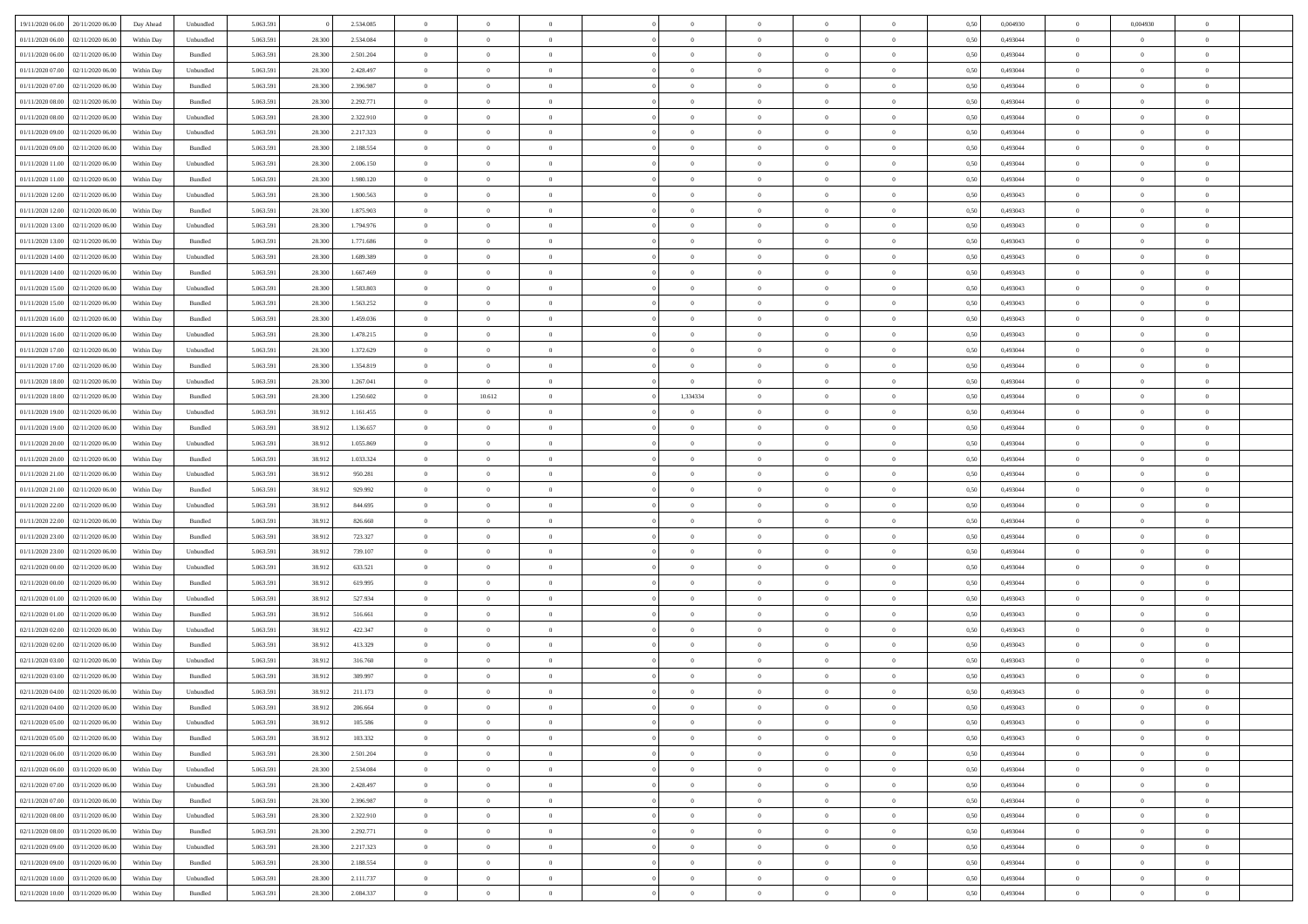| 02/11/2020 11:00 03/11/2020 06:00       |            |                   | 5.063.591 |        |           | $\overline{0}$ | $\overline{0}$   |                | $\overline{0}$ | $\theta$       |                | $\theta$       |      | 0,493044 | $\theta$       | $\theta$       | $\overline{0}$ |  |
|-----------------------------------------|------------|-------------------|-----------|--------|-----------|----------------|------------------|----------------|----------------|----------------|----------------|----------------|------|----------|----------------|----------------|----------------|--|
|                                         | Within Day | Unbundled         |           | 28.300 | 2.006.150 |                |                  |                |                |                |                |                | 0,50 |          |                |                |                |  |
| 02/11/2020 11:00<br>03/11/2020 06.00    | Within Day | Bundled           | 5.063.59  | 28.300 | 1.980.120 | $\bf{0}$       | $\bf{0}$         | $\bf{0}$       | $\bf{0}$       | $\overline{0}$ | $\bf{0}$       | $\bf{0}$       | 0,50 | 0,493044 | $\,$ 0 $\,$    | $\bf{0}$       | $\overline{0}$ |  |
| 02/11/2020 12:00<br>03/11/2020 06.00    | Within Day | Unbundled         | 5.063.591 | 28.300 | 1.900.563 | $\overline{0}$ | $\bf{0}$         | $\overline{0}$ | $\bf{0}$       | $\overline{0}$ | $\overline{0}$ | $\bf{0}$       | 0.50 | 0.493043 | $\overline{0}$ | $\overline{0}$ | $\bf{0}$       |  |
| 02/11/2020 12:00<br>03/11/2020 06:00    | Within Day | Bundled           | 5.063.591 | 28.300 | 1.875.903 | $\overline{0}$ | $\overline{0}$   | $\overline{0}$ | $\overline{0}$ | $\theta$       | $\overline{0}$ | $\bf{0}$       | 0,50 | 0,493043 | $\,$ 0 $\,$    | $\,$ 0 $\,$    | $\overline{0}$ |  |
|                                         |            |                   |           |        |           |                | $\overline{0}$   |                |                |                |                |                |      |          |                |                | $\overline{0}$ |  |
| 02/11/2020 13:00<br>03/11/2020 06.00    | Within Day | Bundled           | 5.063.59  | 28.300 | 1.771.686 | $\bf{0}$       |                  | $\bf{0}$       | $\overline{0}$ | $\bf{0}$       | $\overline{0}$ | $\bf{0}$       | 0,50 | 0,493043 | $\,$ 0 $\,$    | $\bf{0}$       |                |  |
| $02/11/2020\ 13.00$<br>03/11/2020 06:00 | Within Day | Unbundled         | 5.063.591 | 28.300 | 1.794.976 | $\overline{0}$ | $\bf{0}$         | $\overline{0}$ | $\bf{0}$       | $\overline{0}$ | $\overline{0}$ | $\bf{0}$       | 0.50 | 0.493043 | $\bf{0}$       | $\overline{0}$ | $\overline{0}$ |  |
| 02/11/2020 14:00<br>03/11/2020 06.00    | Within Day | Unbundled         | 5.063.591 | 28.300 | 1.689.389 | $\bf{0}$       | $\bf{0}$         | $\overline{0}$ | $\overline{0}$ | $\overline{0}$ | $\overline{0}$ | $\bf{0}$       | 0,50 | 0,493043 | $\,$ 0 $\,$    | $\bf{0}$       | $\overline{0}$ |  |
| 02/11/2020 14:00<br>03/11/2020 06.00    | Within Day | Bundled           | 5.063.59  | 28.300 | 1.667.469 | $\bf{0}$       | $\bf{0}$         | $\bf{0}$       | $\bf{0}$       | $\overline{0}$ | $\overline{0}$ | $\bf{0}$       | 0,50 | 0,493043 | $\,$ 0 $\,$    | $\bf{0}$       | $\overline{0}$ |  |
| 02/11/2020 15:00<br>03/11/2020 06:00    | Within Day | Unbundled         | 5.063.591 | 28.300 | 1.583.803 | $\overline{0}$ | $\bf{0}$         | $\overline{0}$ | $\bf{0}$       | $\overline{0}$ | $\overline{0}$ | $\bf{0}$       | 0.50 | 0.493043 | $\bf{0}$       | $\overline{0}$ | $\overline{0}$ |  |
| 02/11/2020 15:00<br>03/11/2020 06:00    |            |                   | 5.063.591 |        |           |                | $\bf{0}$         | $\overline{0}$ |                | $\overline{0}$ | $\overline{0}$ |                |      |          | $\,$ 0 $\,$    | $\bf{0}$       | $\overline{0}$ |  |
|                                         | Within Day | Bundled           |           | 28.300 | 1.563.252 | $\overline{0}$ |                  |                | $\overline{0}$ |                |                | $\bf{0}$       | 0,50 | 0,493043 |                |                |                |  |
| 02/11/2020 16.00<br>03/11/2020 06.00    | Within Day | Unbundled         | 5.063.59  | 28.300 | 1.478.215 | $\bf{0}$       | $\bf{0}$         | $\bf{0}$       | $\bf{0}$       | $\overline{0}$ | $\overline{0}$ | $\bf{0}$       | 0,50 | 0,493043 | $\,$ 0 $\,$    | $\bf{0}$       | $\overline{0}$ |  |
| 02/11/2020 16:00<br>03/11/2020 06.00    | Within Day | Bundled           | 5.063.591 | 28.300 | 1.459.036 | $\overline{0}$ | $\bf{0}$         | $\overline{0}$ | $\overline{0}$ | $\overline{0}$ | $\overline{0}$ | $\bf{0}$       | 0.50 | 0.493043 | $\bf{0}$       | $\overline{0}$ | $\,$ 0         |  |
| 02/11/2020 17.00<br>03/11/2020 06:00    | Within Day | Unbundled         | 5.063.591 | 28.300 | 1.372.629 | $\overline{0}$ | $\bf{0}$         | $\overline{0}$ | $\overline{0}$ | $\theta$       | $\overline{0}$ | $\bf{0}$       | 0,50 | 0,493044 | $\,$ 0 $\,$    | $\,$ 0 $\,$    | $\overline{0}$ |  |
| 02/11/2020 17.00<br>03/11/2020 06.00    | Within Day | Bundled           | 5.063.59  | 28.300 | 1.354.819 | $\bf{0}$       | $\bf{0}$         | $\bf{0}$       | $\bf{0}$       | $\bf{0}$       | $\overline{0}$ | $\bf{0}$       | 0,50 | 0,493044 | $\,$ 0 $\,$    | $\bf{0}$       | $\overline{0}$ |  |
|                                         |            |                   |           |        |           |                | $\bf{0}$         | $\overline{0}$ |                | $\overline{0}$ | $\overline{0}$ |                | 0.50 | 0.493044 | $\bf{0}$       | $\theta$       | $\overline{0}$ |  |
| 02/11/2020 18:00<br>03/11/2020 06:00    | Within Day | Unbundled         | 5.063.591 | 28.300 | 1.267.041 | $\overline{0}$ |                  |                | $\bf{0}$       |                |                | $\bf{0}$       |      |          |                |                |                |  |
| 02/11/2020 18:00<br>03/11/2020 06:00    | Within Day | Bundled           | 5.063.591 | 28.300 | 1.250.602 | $\bf{0}$       | $\bf{0}$         | $\overline{0}$ | $\overline{0}$ | $\overline{0}$ | $\overline{0}$ | $\bf{0}$       | 0,50 | 0,493044 | $\,$ 0 $\,$    | $\theta$       | $\overline{0}$ |  |
| 02/11/2020 19:00<br>03/11/2020 06.00    | Within Day | Unbundled         | 5.063.59  | 28.300 | 1.161.455 | $\bf{0}$       | $\bf{0}$         | $\bf{0}$       | $\bf{0}$       | $\bf{0}$       | $\overline{0}$ | $\bf{0}$       | 0,50 | 0,493044 | $\,$ 0 $\,$    | $\bf{0}$       | $\overline{0}$ |  |
| 02/11/2020 19:00<br>03/11/2020 06:00    | Within Day | Bundled           | 5.063.591 | 28.300 | 1.146.385 | $\overline{0}$ | $\overline{0}$   | $\overline{0}$ | $\overline{0}$ | $\overline{0}$ | $\overline{0}$ | $\bf{0}$       | 0.50 | 0.493044 | $\bf{0}$       | $\overline{0}$ | $\bf{0}$       |  |
| 02/11/2020 20:00<br>03/11/2020 06.00    | Within Day | Bundled           | 5.063.591 | 28.300 | 1.042.168 | $\bf{0}$       | 12.774           | $\overline{0}$ | 1,334334       | $\overline{0}$ | $\overline{0}$ | $\bf{0}$       | 0,50 | 0,493044 | $\,$ 0 $\,$    | $\bf{0}$       | $\overline{0}$ |  |
| 02/11/2020 20:00<br>03/11/2020 06.00    | Within Day | Unbundled         | 5.063.59  | 28.300 | 1.055.869 | $\bf{0}$       | $\bf{0}$         | $\overline{0}$ | $\bf{0}$       | $\overline{0}$ | $\overline{0}$ | $\bf{0}$       | 0,50 | 0,493044 | $\,$ 0 $\,$    | $\bf{0}$       | $\overline{0}$ |  |
|                                         |            | Unbundled         |           |        | 950.281   |                | $\bf{0}$         | $\overline{0}$ |                | $\bf{0}$       | $\overline{0}$ |                | 0.50 | 0.493044 | $\bf{0}$       | $\overline{0}$ | $\,$ 0         |  |
| 02/11/2020 21:00<br>03/11/2020 06.00    | Within Day |                   | 5.063.591 | 41.074 |           | $\overline{0}$ |                  |                | $\bf{0}$       |                |                | $\bf{0}$       |      |          |                |                |                |  |
| 02/11/2020 21.00<br>03/11/2020 06:00    | Within Day | Bundled           | 5.063.591 | 41.074 | 926.455   | $\overline{0}$ | $\overline{0}$   | $\overline{0}$ | $\overline{0}$ | $\overline{0}$ | $\overline{0}$ | $\bf{0}$       | 0,50 | 0,493044 | $\,$ 0 $\,$    | $\,$ 0 $\,$    | $\overline{0}$ |  |
| 02/11/2020 22.00<br>03/11/2020 06.00    | Within Day | Unbundled         | 5.063.59  | 41.074 | 844.695   | $\bf{0}$       | $\bf{0}$         | $\bf{0}$       | $\bf{0}$       | $\overline{0}$ | $\overline{0}$ | $\bf{0}$       | 0,50 | 0,493044 | $\,$ 0 $\,$    | $\bf{0}$       | $\overline{0}$ |  |
| 02/11/2020 22.00<br>03/11/2020 06:00    | Within Day | Bundled           | 5.063.591 | 41.074 | 823.515   | $\overline{0}$ | $\bf{0}$         | $\overline{0}$ | $\bf{0}$       | $\overline{0}$ | $\overline{0}$ | $\bf{0}$       | 0.50 | 0.493044 | $\bf{0}$       | $\overline{0}$ | $\overline{0}$ |  |
| 02/11/2020 23.00<br>03/11/2020 06.00    | Within Day | Unbundled         | 5.063.591 | 41.074 | 739.107   | $\bf{0}$       | $\bf{0}$         | $\overline{0}$ | $\overline{0}$ | $\overline{0}$ | $\overline{0}$ | $\bf{0}$       | 0,50 | 0,493044 | $\,$ 0 $\,$    | $\theta$       | $\overline{0}$ |  |
| 02/11/2020 23.00<br>03/11/2020 06.00    | Within Day | Bundled           | 5.063.59  | 41.074 | 720.575   | $\bf{0}$       | $\bf{0}$         | $\bf{0}$       | $\bf{0}$       | $\overline{0}$ | $\overline{0}$ | $\bf{0}$       | 0,50 | 0,493044 | $\,$ 0 $\,$    | $\bf{0}$       | $\overline{0}$ |  |
| 03/11/2020 00:00<br>03/11/2020 06:00    | Within Day | Unbundled         | 5.063.591 | 41.074 | 633.521   | $\overline{0}$ | $\overline{0}$   | $\overline{0}$ | $\bf{0}$       | $\overline{0}$ | $\overline{0}$ | $\bf{0}$       | 0.50 | 0.493044 | $\bf{0}$       | $\overline{0}$ | $\bf{0}$       |  |
|                                         |            |                   |           |        |           |                |                  | $\overline{0}$ |                | $\overline{0}$ | $\overline{0}$ |                |      |          | $\,$ 0 $\,$    |                |                |  |
| 03/11/2020 00:00<br>03/11/2020 06:00    | Within Day | Bundled           | 5.063.591 | 41.074 | 617.636   | $\bf{0}$       | 4.914            |                | 1,334335       |                |                | $\bf{0}$       | 0,50 | 0,493044 |                | $\bf{0}$       | $\overline{0}$ |  |
| 03/11/2020 01:00<br>03/11/2020 06.00    | Within Day | Unbundled         | 5.063.59  | 45.988 | 527.934   | $\bf{0}$       | $\bf{0}$         | $\bf{0}$       | $\bf{0}$       | $\overline{0}$ | $\overline{0}$ | $\bf{0}$       | 0,50 | 0,493043 | $\,$ 0 $\,$    | $\bf{0}$       | $\overline{0}$ |  |
| 03/11/2020 01:00<br>03/11/2020 06.00    | Within Day | Bundled           | 5.063.591 | 45,988 | 510.602   | $\overline{0}$ | $\bf{0}$         | $\overline{0}$ | $\bf{0}$       | $\bf{0}$       | $\overline{0}$ | $\bf{0}$       | 0.50 | 0.493043 | $\bf{0}$       | $\overline{0}$ | $\,$ 0         |  |
| 03/11/2020 02.00<br>03/11/2020 06.00    | Within Day | Unbundled         | 5.063.591 | 45,988 | 422.347   | $\overline{0}$ | $\overline{0}$   | $\overline{0}$ | $\overline{0}$ | $\overline{0}$ | $\overline{0}$ | $\bf{0}$       | 0.50 | 0,493043 | $\theta$       | $\theta$       | $\overline{0}$ |  |
| 03/11/2020 02.00<br>03/11/2020 06.00    | Within Day | Bundled           | 5.063.59  | 45.988 | 408.482   | $\bf{0}$       | $\bf{0}$         | $\bf{0}$       | $\bf{0}$       | $\overline{0}$ | $\overline{0}$ | $\bf{0}$       | 0,50 | 0,493043 | $\,$ 0 $\,$    | $\bf{0}$       | $\overline{0}$ |  |
| 03/11/2020 03:00<br>03/11/2020 06:00    | Within Day | Bundled           | 5.063.591 | 45.988 | 306.361   | $\overline{0}$ | $\bf{0}$         | $\overline{0}$ | $\bf{0}$       | $\overline{0}$ | $\overline{0}$ | $\bf{0}$       | 0.50 | 0.493043 | $\bf{0}$       | $\bf{0}$       | $\overline{0}$ |  |
| 03/11/2020 03:00<br>03/11/2020 06:00    | Within Day | Unbundled         | 5.063.591 | 45,988 | 316,760   | $\overline{0}$ | $\overline{0}$   | $\overline{0}$ | $\overline{0}$ | $\overline{0}$ | $\overline{0}$ | $\bf{0}$       | 0.50 | 0,493043 | $\theta$       | $\theta$       | $\overline{0}$ |  |
|                                         |            |                   |           |        |           | $\bf{0}$       | $\bf{0}$         | $\bf{0}$       |                | $\overline{0}$ | $\overline{0}$ |                |      |          | $\,$ 0 $\,$    | $\bf{0}$       | $\overline{0}$ |  |
| 03/11/2020 04:00<br>03/11/2020 06.00    | Within Day | Unbundled         | 5.063.59  | 45.988 | 211.173   |                |                  |                | $\bf{0}$       |                |                | $\bf{0}$       | 0,50 | 0,493043 |                |                |                |  |
| 03/11/2020 04:00<br>03/11/2020 06:00    | Within Day | Bundled           | 5.063.591 | 45.988 | 204.241   | $\overline{0}$ | $\bf{0}$         | $\overline{0}$ | $\bf{0}$       | $\overline{0}$ | $\overline{0}$ | $\bf{0}$       | 0.50 | 0.493043 | $\bf{0}$       | $\overline{0}$ | $\bf{0}$       |  |
| 03/11/2020 05:00<br>03/11/2020 06:00    | Within Day | Unbundled         | 5.063.591 | 45,988 | 105,586   | $\overline{0}$ | $\overline{0}$   | $\overline{0}$ | $\overline{0}$ | $\overline{0}$ | $\overline{0}$ | $\bf{0}$       | 0.50 | 0,493043 | $\theta$       | $\theta$       | $\overline{0}$ |  |
| 03/11/2020 05:00<br>03/11/2020 06.00    | Within Day | Bundled           | 5.063.59  | 45.988 | 102.120   | $\bf{0}$       | $\bf{0}$         | $\bf{0}$       | $\bf{0}$       | $\overline{0}$ | $\overline{0}$ | $\bf{0}$       | 0,50 | 0,493043 | $\,$ 0 $\,$    | $\bf{0}$       | $\overline{0}$ |  |
| 03/11/2020 06:00<br>04/11/2020 06.00    | Within Day | Unbundled         | 5.063.591 |        | 2.534.084 | $\overline{0}$ | $\bf{0}$         | $\overline{0}$ | $\overline{0}$ | $\bf{0}$       | $\overline{0}$ | $\bf{0}$       | 0.50 | 0.493044 | $\bf{0}$       | $\overline{0}$ | $\,$ 0         |  |
| 03/11/2020 06:00<br>04/11/2020 06.00    | Within Day | Bundled           | 5.063.591 |        | 2.529.504 | $\overline{0}$ | $\overline{0}$   | $\overline{0}$ | $\overline{0}$ | $\overline{0}$ | $\overline{0}$ | $\bf{0}$       | 0.50 | 0,493044 | $\theta$       | $\theta$       | $\overline{0}$ |  |
| 03/11/2020 07:00<br>04/11/2020 06.00    | Within Day | Unbundled         | 5.063.59  |        | 2.428.497 | $\bf{0}$       | $\bf{0}$         | $\bf{0}$       | $\bf{0}$       | $\overline{0}$ | $\overline{0}$ | $\bf{0}$       | 0,50 | 0,493044 | $\,$ 0 $\,$    | $\bf{0}$       | $\overline{0}$ |  |
|                                         |            |                   |           |        |           |                |                  |                |                |                |                |                |      |          |                |                |                |  |
| 03/11/2020 07.00<br>04/11/2020 06.00    | Within Day | Bundled           | 5.063.591 |        | 2.424.108 | $\overline{0}$ | $\bf{0}$         | $\overline{0}$ | $\bf{0}$       | $\overline{0}$ | $\overline{0}$ | $\bf{0}$       | 0.50 | 0.493044 | $\bf{0}$       | $\theta$       | $\overline{0}$ |  |
| 03/11/2020 08:00<br>04/11/2020 06.00    | Within Dav | Unbundled         | 5.063.591 |        | 2.322.910 | $\overline{0}$ | $\overline{0}$   | $\overline{0}$ | $\overline{0}$ | $\theta$       | $\overline{0}$ | $\overline{0}$ | 0.50 | 0,493044 | $\theta$       | $\theta$       | $\overline{0}$ |  |
| $03/11/2020\;08.00$<br>04/11/2020 06.00 | Within Day | Bundled           | 5.063.591 |        | 2.318.712 | $\bf{0}$       | $\bf{0}$         | $\bf{0}$       | $\bf{0}$       | $\overline{0}$ | $\overline{0}$ | $\bf{0}$       | 0,50 | 0,493044 | $\,$ 0 $\,$    | $\bf{0}$       | $\overline{0}$ |  |
| 03/11/2020 09:00 04/11/2020 06:00       | Within Day | ${\sf Unbundred}$ | 5.063.591 |        | 2.217.323 | $\bf{0}$       | $\boldsymbol{0}$ |                | $\overline{0}$ | $\bf{0}$       |                | $\bf{0}$       | 0,50 | 0.493044 | $\bf{0}$       | $\bf{0}$       |                |  |
| 03/11/2020 09:00 04/11/2020 06:00       | Within Day | Bundled           | 5.063.591 |        | 2.213.316 | $\overline{0}$ | $\overline{0}$   | $\overline{0}$ | $\overline{0}$ | $\overline{0}$ | $\overline{0}$ | $\bf{0}$       | 0,50 | 0,493044 | $\theta$       | $\overline{0}$ | $\overline{0}$ |  |
| 03/11/2020 10:00<br>04/11/2020 06.00    | Within Day | Bundled           | 5.063.591 |        | 2.107.920 | $\overline{0}$ | $\bf{0}$         | $\overline{0}$ | $\overline{0}$ | $\bf{0}$       | $\overline{0}$ | $\bf{0}$       | 0,50 | 0,493044 | $\bf{0}$       | $\overline{0}$ | $\bf{0}$       |  |
| 03/11/2020 10:00 04/11/2020 06:00       | Within Day | Unbundled         | 5.063.591 |        | 2.111.737 | $\overline{0}$ | $\bf{0}$         | $\overline{0}$ | $\overline{0}$ | $\mathbf{0}$   | $\overline{0}$ | $\,$ 0 $\,$    | 0.50 | 0.493044 | $\overline{0}$ | $\bf{0}$       | $\,$ 0 $\,$    |  |
| 03/11/2020 11:00 04/11/2020 06:00       | Within Day | Unbundled         | 5.063.591 |        | 2.006.150 | $\overline{0}$ | $\overline{0}$   | $\overline{0}$ | $\overline{0}$ | $\overline{0}$ | $\overline{0}$ | $\bf{0}$       | 0,50 | 0,493044 | $\overline{0}$ | $\theta$       | $\overline{0}$ |  |
|                                         |            |                   |           |        |           |                |                  |                |                |                |                |                |      |          |                |                |                |  |
| 03/11/2020 11:00<br>04/11/2020 06.00    | Within Day | Bundled           | 5.063.591 |        | 2.002.524 | $\overline{0}$ | $\bf{0}$         | $\overline{0}$ | $\bf{0}$       | $\overline{0}$ | $\overline{0}$ | $\bf{0}$       | 0,50 | 0,493044 | $\bf{0}$       | $\bf{0}$       | $\overline{0}$ |  |
| 03/11/2020 12:00<br>04/11/2020 06:00    | Within Day | Unbundled         | 5.063.591 |        | 1.900.563 | $\overline{0}$ | $\bf{0}$         | $\overline{0}$ | $\overline{0}$ | $\bf{0}$       | $\overline{0}$ | $\bf{0}$       | 0.50 | 0.493043 | $\,$ 0 $\,$    | $\theta$       | $\,$ 0         |  |
| 03/11/2020 12:00 04/11/2020 06:00       | Within Day | Bundled           | 5.063.591 |        | 1.897.128 | $\overline{0}$ | $\overline{0}$   | $\overline{0}$ | $\overline{0}$ | $\overline{0}$ | $\overline{0}$ | $\bf{0}$       | 0,50 | 0,493043 | $\overline{0}$ | $\theta$       | $\overline{0}$ |  |
| 03/11/2020 13:00<br>04/11/2020 06.00    | Within Day | Unbundled         | 5.063.591 |        | 1.794.976 | $\overline{0}$ | $\overline{0}$   | $\overline{0}$ | $\overline{0}$ | $\overline{0}$ | $\overline{0}$ | $\bf{0}$       | 0,50 | 0,493043 | $\bf{0}$       | $\overline{0}$ | $\,$ 0         |  |
| 03/11/2020 13:00 04/11/2020 06:00       | Within Day | Bundled           | 5.063.591 |        | 1.791.732 | $\overline{0}$ | $\overline{0}$   | $\overline{0}$ | $\overline{0}$ | $\overline{0}$ | $\overline{0}$ | $\bf{0}$       | 0.50 | 0.493043 | $\overline{0}$ | $\,$ 0 $\,$    | $\,$ 0         |  |
| 03/11/2020 14:00 04/11/2020 06:00       | Within Day | Unbundled         | 5.063.591 |        | 1.689.389 | $\overline{0}$ | $\overline{0}$   | $\overline{0}$ | $\overline{0}$ | $\overline{0}$ | $\overline{0}$ | $\bf{0}$       | 0,50 | 0,493043 | $\overline{0}$ | $\theta$       | $\overline{0}$ |  |
|                                         |            |                   |           |        |           |                |                  |                |                |                |                |                |      |          |                |                |                |  |
| 03/11/2020 14:00<br>04/11/2020 06.00    | Within Day | Bundled           | 5.063.591 |        | 1.686.336 | $\overline{0}$ | $\bf{0}$         | $\overline{0}$ | $\overline{0}$ | $\overline{0}$ | $\overline{0}$ | $\bf{0}$       | 0,50 | 0,493043 | $\bf{0}$       | $\overline{0}$ | $\bf{0}$       |  |
| 03/11/2020 15:00 04/11/2020 06:00       | Within Day | ${\sf Unbundred}$ | 5.063.591 |        | 1.583.803 | $\,$ 0 $\,$    | $\bf{0}$         | $\overline{0}$ | $\overline{0}$ | $\,$ 0 $\,$    | $\overline{0}$ | $\,$ 0 $\,$    | 0,50 | 0,493043 | $\,$ 0 $\,$    | $\,$ 0 $\,$    | $\,$ 0 $\,$    |  |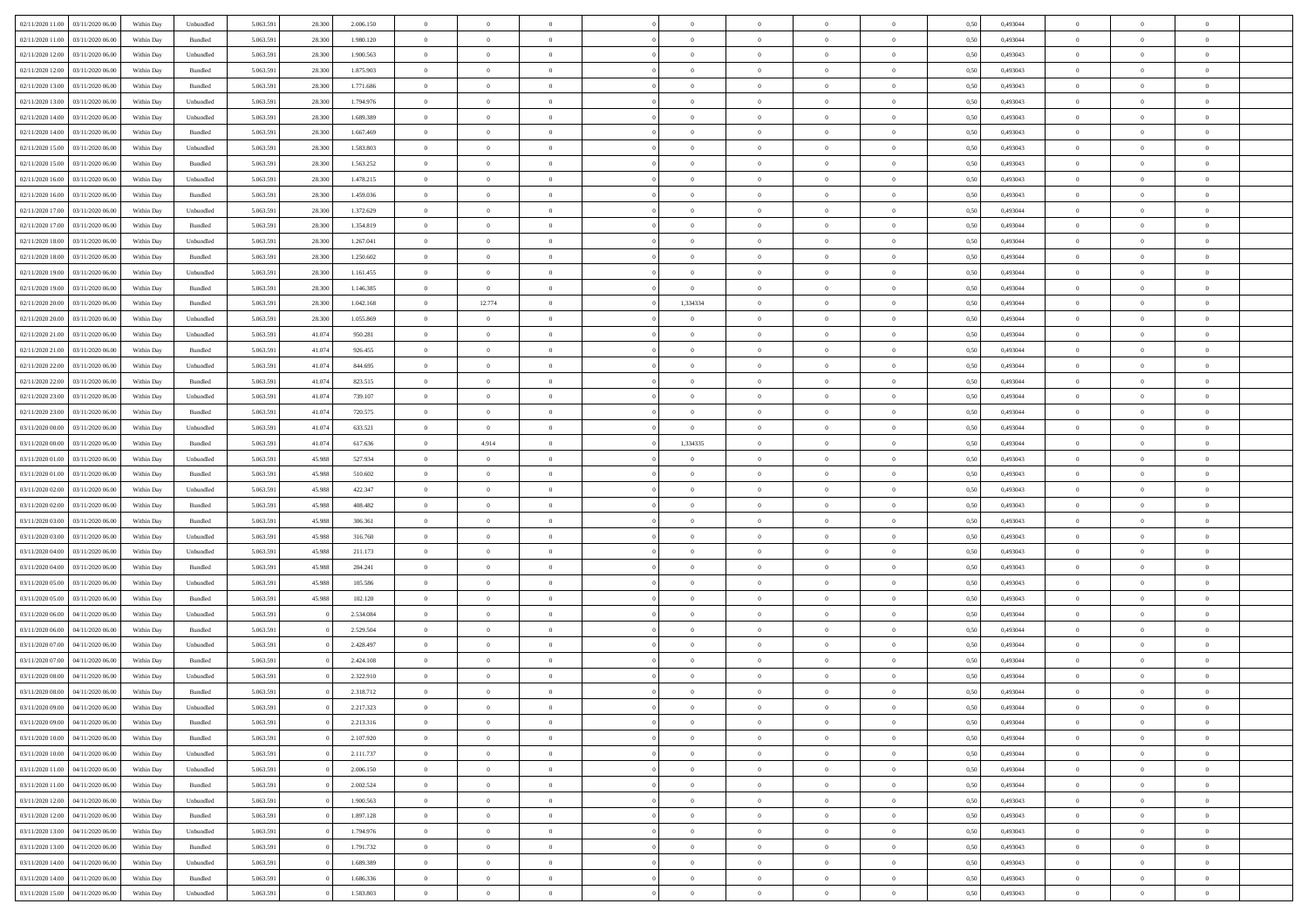| 03/11/2020 15:00 | 04/11/2020 06.00 | Within Dav | Bundled            | 5.063.591 | 1.580.940 | $\overline{0}$ | $\Omega$       |                | $\Omega$       | $\Omega$       | $\Omega$       | $\theta$       | 0.50 | 0,493043 | $\theta$       | $\theta$       | $\theta$       |  |
|------------------|------------------|------------|--------------------|-----------|-----------|----------------|----------------|----------------|----------------|----------------|----------------|----------------|------|----------|----------------|----------------|----------------|--|
|                  |                  |            |                    |           |           |                |                |                |                |                |                |                |      |          |                |                |                |  |
| 03/11/2020 16:00 | 04/11/2020 06.00 | Within Day | Unbundled          | 5.063.591 | 1.478.215 | $\overline{0}$ | $\theta$       | $\overline{0}$ | $\overline{0}$ | $\bf{0}$       | $\overline{0}$ | $\bf{0}$       | 0,50 | 0,493043 | $\theta$       | $\overline{0}$ | $\overline{0}$ |  |
| 03/11/2020 16:00 | 04/11/2020 06.00 | Within Day | Bundled            | 5.063.591 | 1.475.544 | $\overline{0}$ | $\overline{0}$ | $\overline{0}$ | $\overline{0}$ | $\bf{0}$       | $\overline{0}$ | $\bf{0}$       | 0,50 | 0,493043 | $\bf{0}$       | $\overline{0}$ | $\overline{0}$ |  |
| 03/11/2020 17:00 | 04/11/2020 06.00 | Within Dav | Bundled            | 5.063.591 | 1.370.148 | $\overline{0}$ | $\overline{0}$ | $\overline{0}$ | $\overline{0}$ | $\bf{0}$       | $\overline{0}$ | $\overline{0}$ | 0.50 | 0,493044 | $\theta$       | $\theta$       | $\overline{0}$ |  |
| 03/11/2020 17.00 | 04/11/2020 06.00 | Within Day | Unbundled          | 5.063.591 | 1.372.629 | $\overline{0}$ | $\theta$       | $\overline{0}$ | $\overline{0}$ | $\bf{0}$       | $\overline{0}$ | $\bf{0}$       | 0,50 | 0,493044 | $\theta$       | $\theta$       | $\overline{0}$ |  |
| 03/11/2020 18.00 | 04/11/2020 06.00 | Within Day | Unbundled          | 5.063.591 | 1.267.041 | $\overline{0}$ | $\bf{0}$       | $\overline{0}$ | $\overline{0}$ | $\overline{0}$ | $\overline{0}$ | $\mathbf{0}$   | 0,50 | 0,493044 | $\bf{0}$       | $\overline{0}$ | $\bf{0}$       |  |
|                  |                  |            |                    |           |           |                |                |                |                |                |                |                |      |          |                |                |                |  |
| 03/11/2020 18:00 | 04/11/2020 06.00 | Within Dav | Bundled            | 5.063.591 | 1.264.752 | $\overline{0}$ | $\overline{0}$ | $\overline{0}$ | $\overline{0}$ | $\overline{0}$ | $\overline{0}$ | $\overline{0}$ | 0.50 | 0,493044 | $\theta$       | $\overline{0}$ | $\overline{0}$ |  |
| 03/11/2020 19:00 | 04/11/2020 06.00 | Within Day | Unbundled          | 5.063.591 | 1.161.455 | $\overline{0}$ | $\theta$       | $\overline{0}$ | $\overline{0}$ | $\bf{0}$       | $\overline{0}$ | $\bf{0}$       | 0,50 | 0,493044 | $\theta$       | $\theta$       | $\overline{0}$ |  |
| 03/11/2020 19:00 | 04/11/2020 06.00 | Within Day | Bundled            | 5.063.591 | 1.159.356 | $\overline{0}$ | $\overline{0}$ | $\overline{0}$ | $\bf{0}$       | $\bf{0}$       | $\bf{0}$       | $\bf{0}$       | 0,50 | 0,493044 | $\,0\,$        | $\overline{0}$ | $\overline{0}$ |  |
| 03/11/2020 20.00 | 04/11/2020 06.00 | Within Dav | Unbundled          | 5.063.591 | 1.055.869 | $\overline{0}$ | $\overline{0}$ | $\overline{0}$ | $\overline{0}$ | $\overline{0}$ | $\overline{0}$ | $\overline{0}$ | 0.50 | 0,493044 | $\theta$       | $\overline{0}$ | $\overline{0}$ |  |
| 03/11/2020 20.00 | 04/11/2020 06.00 | Within Day | Bundled            | 5.063.591 | 1.053.960 | $\overline{0}$ | $\theta$       | $\overline{0}$ | $\overline{0}$ | $\bf{0}$       | $\overline{0}$ | $\bf{0}$       | 0,50 | 0,493044 | $\,$ 0 $\,$    | $\overline{0}$ | $\overline{0}$ |  |
| 03/11/2020 21.00 | 04/11/2020 06.00 | Within Day | Unbundled          | 5.063.591 | 950.281   | $\overline{0}$ | $\overline{0}$ | $\overline{0}$ | $\bf{0}$       | $\bf{0}$       | $\bf{0}$       | $\bf{0}$       | 0,50 | 0,493044 | $\overline{0}$ | $\overline{0}$ | $\overline{0}$ |  |
| 03/11/2020 21:00 | 04/11/2020 06.00 | Within Day | Bundled            | 5.063.591 | 948.564   | $\overline{0}$ | $\overline{0}$ | $\overline{0}$ | $\overline{0}$ | $\bf{0}$       | $\overline{0}$ | $\overline{0}$ | 0.50 | 0,493044 | $\theta$       | $\theta$       | $\overline{0}$ |  |
|                  |                  |            |                    |           |           |                |                |                |                |                |                |                |      |          |                |                |                |  |
| 03/11/2020 22.00 | 04/11/2020 06.00 | Within Day | Unbundled          | 5.063.591 | 844.695   | $\overline{0}$ | $\theta$       | $\overline{0}$ | $\overline{0}$ | $\bf{0}$       | $\overline{0}$ | $\bf{0}$       | 0,50 | 0,493044 | $\theta$       | $\theta$       | $\overline{0}$ |  |
| 03/11/2020 22.00 | 04/11/2020 06.00 | Within Day | Bundled            | 5.063.591 | 843.168   | $\overline{0}$ | $\bf{0}$       | $\overline{0}$ | $\bf{0}$       | $\overline{0}$ | $\overline{0}$ | $\mathbf{0}$   | 0,50 | 0,493044 | $\overline{0}$ | $\overline{0}$ | $\bf{0}$       |  |
| 03/11/2020 23.00 | 04/11/2020 06.00 | Within Dav | Unbundled          | 5.063.591 | 739.107   | $\overline{0}$ | $\overline{0}$ | $\overline{0}$ | $\overline{0}$ | $\overline{0}$ | $\overline{0}$ | $\overline{0}$ | 0.50 | 0,493044 | $\theta$       | $\overline{0}$ | $\overline{0}$ |  |
| 03/11/2020 23.00 | 04/11/2020 06.00 | Within Day | Bundled            | 5.063.591 | 737.772   | $\overline{0}$ | $\theta$       | $\overline{0}$ | $\overline{0}$ | $\bf{0}$       | $\overline{0}$ | $\bf{0}$       | 0,50 | 0,493044 | $\theta$       | $\theta$       | $\overline{0}$ |  |
| 04/11/2020 00:00 | 04/11/2020 06.00 | Within Day | Bundled            | 5.063.591 | 632.376   | $\overline{0}$ | $\overline{0}$ | $\overline{0}$ | $\overline{0}$ | $\bf{0}$       | $\overline{0}$ | $\bf{0}$       | 0,50 | 0,493044 | $\,0\,$        | $\overline{0}$ | $\overline{0}$ |  |
| 04/11/2020 00.00 | 04/11/2020 06.00 | Within Day | Unbundled          | 5.063.591 | 633.521   | $\overline{0}$ | $\overline{0}$ | $\overline{0}$ | $\overline{0}$ | $\overline{0}$ | $\overline{0}$ | $\overline{0}$ | 0.50 | 0,493044 | $\theta$       | $\overline{0}$ | $\overline{0}$ |  |
|                  |                  |            |                    |           |           |                |                |                |                |                |                |                |      |          |                |                |                |  |
| 04/11/2020 01:00 | 04/11/2020 06.00 | Within Day | Unbundled          | 5.063.591 | 527.934   | $\overline{0}$ | $\theta$       | $\overline{0}$ | $\overline{0}$ | $\bf{0}$       | $\overline{0}$ | $\bf{0}$       | 0,50 | 0,493043 | $\,$ 0 $\,$    | $\theta$       | $\overline{0}$ |  |
| 04/11/2020 01.00 | 04/11/2020 06.00 | Within Day | Bundled            | 5.063.591 | 526.980   | $\overline{0}$ | $\overline{0}$ | $\overline{0}$ | $\overline{0}$ | $\bf{0}$       | $\overline{0}$ | $\bf{0}$       | 0,50 | 0,493043 | $\bf{0}$       | $\overline{0}$ | $\overline{0}$ |  |
| 04/11/2020 02.00 | 04/11/2020 06.00 | Within Day | Unbundled          | 5.063.591 | 422.347   | $\overline{0}$ | $\overline{0}$ | $\overline{0}$ | $\overline{0}$ | $\bf{0}$       | $\overline{0}$ | $\overline{0}$ | 0.50 | 0,493043 | $\theta$       | $\theta$       | $\overline{0}$ |  |
| 04/11/2020 02.00 | 04/11/2020 06.00 | Within Day | Bundled            | 5.063.591 | 421.584   | $\overline{0}$ | $\theta$       | $\overline{0}$ | $\overline{0}$ | $\bf{0}$       | $\overline{0}$ | $\bf{0}$       | 0,50 | 0,493043 | $\,$ 0 $\,$    | $\overline{0}$ | $\overline{0}$ |  |
| 04/11/2020 03.00 | 04/11/2020 06.00 | Within Day | Unbundled          | 5.063.591 | 316.760   | $\overline{0}$ | $\bf{0}$       | $\overline{0}$ | $\overline{0}$ | $\overline{0}$ | $\overline{0}$ | $\mathbf{0}$   | 0,50 | 0,493043 | $\bf{0}$       | $\overline{0}$ | $\bf{0}$       |  |
| 04/11/2020 03.00 | 04/11/2020 06.00 | Within Dav | Bundled            | 5.063.591 | 316.188   | $\overline{0}$ | $\overline{0}$ | $\overline{0}$ | $\overline{0}$ | $\overline{0}$ | $\overline{0}$ | $\overline{0}$ | 0.50 | 0,493043 | $\theta$       | $\overline{0}$ | $\overline{0}$ |  |
| 04/11/2020 04.00 | 04/11/2020 06.00 | Within Day | Unbundled          | 5.063.591 | 211.173   | $\overline{0}$ | $\theta$       | $\overline{0}$ | $\overline{0}$ | $\bf{0}$       | $\overline{0}$ | $\bf{0}$       | 0,50 | 0,493043 | $\theta$       | $\theta$       | $\overline{0}$ |  |
|                  |                  |            |                    |           |           |                |                |                |                |                |                |                |      |          |                |                |                |  |
| 04/11/2020 04:00 | 04/11/2020 06.00 | Within Day | Bundled            | 5.063.591 | 210.792   | $\overline{0}$ | $\overline{0}$ | $\overline{0}$ | $\overline{0}$ | $\bf{0}$       | $\overline{0}$ | $\bf{0}$       | 0,50 | 0,493043 | $\,0\,$        | $\overline{0}$ | $\overline{0}$ |  |
| 04/11/2020 05.00 | 04/11/2020 06.00 | Within Day | Unbundled          | 5.063.591 | 105.586   | $\overline{0}$ | $\overline{0}$ | $\overline{0}$ | $\overline{0}$ | $\overline{0}$ | $\overline{0}$ | $\overline{0}$ | 0.50 | 0,493043 | $\theta$       | $\overline{0}$ | $\overline{0}$ |  |
| 04/11/2020 05.00 | 04/11/2020 06.00 | Within Day | Bundled            | 5.063.591 | 105.395   | $\overline{0}$ | $\theta$       | $\overline{0}$ | $\overline{0}$ | $\bf{0}$       | $\overline{0}$ | $\bf{0}$       | 0,50 | 0,493043 | $\,$ 0 $\,$    | $\overline{0}$ | $\overline{0}$ |  |
| 04/11/2020 06.00 | 05/11/2020 06.00 | Within Day | Unbundled          | 5.063.591 | 2.534.084 | $\overline{0}$ | $\overline{0}$ | $\overline{0}$ | $\overline{0}$ | $\bf{0}$       | $\overline{0}$ | $\bf{0}$       | 0,50 | 0,493044 | $\bf{0}$       | $\overline{0}$ | $\overline{0}$ |  |
| 04/11/2020 06.00 | 05/11/2020 06.00 | Within Day | Bundled            | 5.063.591 | 2.529.504 | $\overline{0}$ | $\Omega$       | $\overline{0}$ | $\Omega$       | $\Omega$       | $\overline{0}$ | $\overline{0}$ | 0,50 | 0,493044 | $\,0\,$        | $\theta$       | $\theta$       |  |
| 04/11/2020 07.00 | 05/11/2020 06.00 | Within Day | Bundled            | 5.063.591 | 2.424.108 | $\overline{0}$ | $\theta$       | $\overline{0}$ | $\overline{0}$ | $\bf{0}$       | $\overline{0}$ | $\bf{0}$       | 0,50 | 0,493044 | $\theta$       | $\theta$       | $\overline{0}$ |  |
|                  |                  |            |                    |           |           |                |                |                |                |                |                |                |      |          |                |                |                |  |
| 04/11/2020 07.00 | 05/11/2020 06.00 | Within Day | Unbundled          | 5.063.591 | 2.428.497 | $\overline{0}$ | $\overline{0}$ | $\overline{0}$ | $\overline{0}$ | $\bf{0}$       | $\overline{0}$ | $\mathbf{0}$   | 0,50 | 0,493044 | $\bf{0}$       | $\overline{0}$ | $\bf{0}$       |  |
| 04/11/2020 08:00 | 05/11/2020 06.00 | Within Day | Unbundled          | 5.063.591 | 2.322.910 | $\overline{0}$ | $\Omega$       | $\Omega$       | $\Omega$       | $\bf{0}$       | $\overline{0}$ | $\overline{0}$ | 0.50 | 0,493044 | $\theta$       | $\theta$       | $\theta$       |  |
| 04/11/2020 08.00 | 05/11/2020 06.00 | Within Day | Bundled            | 5.063.591 | 2.318.712 | $\overline{0}$ | $\theta$       | $\overline{0}$ | $\overline{0}$ | $\bf{0}$       | $\overline{0}$ | $\bf{0}$       | 0,50 | 0,493044 | $\,$ 0 $\,$    | $\theta$       | $\overline{0}$ |  |
| 04/11/2020 09:00 | 05/11/2020 06.00 | Within Day | Unbundled          | 5.063.591 | 2.217.323 | $\overline{0}$ | $\overline{0}$ | $\overline{0}$ | $\overline{0}$ | $\bf{0}$       | $\overline{0}$ | $\bf{0}$       | 0,50 | 0,493044 | $\bf{0}$       | $\overline{0}$ | $\overline{0}$ |  |
| 04/11/2020 09:00 | 05/11/2020 06:00 | Within Day | Bundled            | 5.063.591 | 2.213.316 | $\overline{0}$ | $\Omega$       | $\overline{0}$ | $\Omega$       | $\theta$       | $\overline{0}$ | $\overline{0}$ | 0.50 | 0,493044 | $\theta$       | $\theta$       | $\theta$       |  |
| 04/11/2020 10:00 | 05/11/2020 06.00 | Within Day | Unbundled          | 5.063.591 | 2.111.737 | $\overline{0}$ | $\theta$       | $\overline{0}$ | $\overline{0}$ | $\,$ 0         | $\overline{0}$ | $\bf{0}$       | 0,50 | 0,493044 | $\,$ 0 $\,$    | $\overline{0}$ | $\overline{0}$ |  |
| 04/11/2020 10.00 | 05/11/2020 06.00 | Within Day | Bundled            | 5.063.591 | 2.107.920 | $\overline{0}$ | $\overline{0}$ | $\overline{0}$ | $\bf{0}$       | $\bf{0}$       | $\bf{0}$       | $\bf{0}$       | 0,50 | 0,493044 | $\bf{0}$       | $\overline{0}$ | $\overline{0}$ |  |
|                  |                  |            |                    |           |           | $\overline{0}$ | $\Omega$       | $\overline{0}$ | $\Omega$       | $\overline{0}$ | $\overline{0}$ | $\overline{0}$ |      |          | $\,0\,$        | $\theta$       | $\theta$       |  |
| 04/11/2020 11:00 | 05/11/2020 06.00 | Within Day | Unbundled          | 5.063.591 | 2.006.150 |                |                |                |                |                |                |                | 0,50 | 0,493044 |                |                |                |  |
| 04/11/2020 11:00 | 05/11/2020 06.00 | Within Day | Bundled            | 5.063.591 | 2.002.524 | $\overline{0}$ | $\theta$       | $\overline{0}$ | $\overline{0}$ | $\,$ 0         | $\overline{0}$ | $\bf{0}$       | 0,50 | 0,493044 | $\,$ 0 $\,$    | $\overline{0}$ | $\overline{0}$ |  |
| 04/11/2020 12.00 | 05/11/2020 06.00 | Within Day | Unbundled          | 5.063.591 | 1.900.563 | $\overline{0}$ | $\overline{0}$ | $\overline{0}$ | $\bf{0}$       | $\bf{0}$       | $\bf{0}$       | $\mathbf{0}$   | 0,50 | 0,493043 | $\bf{0}$       | $\overline{0}$ | $\bf{0}$       |  |
| 04/11/2020 12:00 | 05/11/2020 06.00 | Within Day | Bundled            | 5.063.591 | 1.897.128 | $\overline{0}$ | $\Omega$       | $\Omega$       | $\Omega$       | $\Omega$       | $\Omega$       | $\overline{0}$ | 0.50 | 0,493043 | $\theta$       | $\theta$       | $\theta$       |  |
| 04/11/2020 13.00 | 05/11/2020 06.00 | Within Day | Unbundled          | 5.063.591 | 1.794.976 | $\overline{0}$ | $\,$ 0 $\,$    | $\overline{0}$ | $\bf{0}$       | $\,$ 0         | $\bf{0}$       | $\bf{0}$       | 0,50 | 0,493043 | $\,0\,$        | $\overline{0}$ | $\overline{0}$ |  |
| 04/11/2020 13:00 | 05/11/2020 06.00 | Within Day | $\mathbf B$ undled | 5.063.591 | 1.791.732 | $\bf{0}$       | $\bf{0}$       |                |                | $\bf{0}$       |                |                | 0,50 | 0,493043 | $\bf{0}$       | $\overline{0}$ |                |  |
| 04/11/2020 14:00 | 05/11/2020 06:00 | Within Day | Bundled            | 5.063.591 | 1.686.336 | $\overline{0}$ | $\overline{0}$ | $\overline{0}$ | $\Omega$       | $\overline{0}$ | $\overline{0}$ | $\overline{0}$ | 0.50 | 0.493043 | $\theta$       | $\theta$       | $\theta$       |  |
| 04/11/2020 14:00 | 05/11/2020 06.00 | Within Day | Unbundled          | 5.063.591 | 1.689.389 | $\overline{0}$ | $\,$ 0         | $\overline{0}$ | $\bf{0}$       | $\,$ 0 $\,$    | $\overline{0}$ | $\mathbf{0}$   | 0,50 | 0,493043 | $\,$ 0 $\,$    | $\,$ 0 $\,$    | $\,$ 0         |  |
|                  |                  |            |                    |           |           |                |                |                |                |                |                |                |      |          |                |                |                |  |
| 04/11/2020 15:00 | 05/11/2020 06.00 | Within Day | Unbundled          | 5.063.591 | 1.583.803 | $\overline{0}$ | $\overline{0}$ | $\overline{0}$ | $\overline{0}$ | $\overline{0}$ | $\overline{0}$ | $\mathbf{0}$   | 0,50 | 0,493043 | $\overline{0}$ | $\bf{0}$       | $\bf{0}$       |  |
| 04/11/2020 15:00 | 05/11/2020 06.00 | Within Day | $\mathbf B$ undled | 5.063.591 | 1.580.940 | $\overline{0}$ | $\overline{0}$ | $\overline{0}$ | $\Omega$       | $\overline{0}$ | $\overline{0}$ | $\overline{0}$ | 0,50 | 0,493043 | $\overline{0}$ | $\theta$       | $\overline{0}$ |  |
| 04/11/2020 16.00 | 05/11/2020 06.00 | Within Day | Unbundled          | 5.063.591 | 1.478.215 | $\overline{0}$ | $\,$ 0         | $\overline{0}$ | $\overline{0}$ | $\,$ 0 $\,$    | $\overline{0}$ | $\mathbf{0}$   | 0,50 | 0,493043 | $\,$ 0 $\,$    | $\overline{0}$ | $\overline{0}$ |  |
| 04/11/2020 16.00 | 05/11/2020 06.00 | Within Day | Bundled            | 5.063.591 | 1.475.544 | $\overline{0}$ | $\overline{0}$ | $\overline{0}$ | $\overline{0}$ | $\overline{0}$ | $\overline{0}$ | $\mathbf{0}$   | 0,50 | 0,493043 | $\overline{0}$ | $\overline{0}$ | $\bf{0}$       |  |
| 04/11/2020 17.00 | 05/11/2020 06.00 | Within Day | Unbundled          | 5.063.591 | 1.372.629 | $\overline{0}$ | $\overline{0}$ | $\overline{0}$ | $\Omega$       | $\overline{0}$ | $\overline{0}$ | $\bf{0}$       | 0.50 | 0,493044 | $\overline{0}$ | $\theta$       | $\overline{0}$ |  |
| 04/11/2020 17.00 | 05/11/2020 06.00 | Within Day | Bundled            | 5.063.591 | 1.370.148 | $\overline{0}$ | $\,$ 0         | $\overline{0}$ | $\bf{0}$       | $\bf{0}$       | $\bf{0}$       | $\bf{0}$       | 0,50 | 0,493044 | $\,$ 0 $\,$    | $\overline{0}$ | $\overline{0}$ |  |
|                  |                  |            |                    |           |           |                | $\bf{0}$       |                |                |                |                |                |      |          |                | $\overline{0}$ | $\bf{0}$       |  |
| 04/11/2020 18.00 | 05/11/2020 06.00 | Within Day | Unbundled          | 5.063.591 | 1.267.041 | $\overline{0}$ |                | $\overline{0}$ | $\overline{0}$ | $\overline{0}$ | $\overline{0}$ | $\mathbf{0}$   | 0,50 | 0,493044 | $\overline{0}$ |                |                |  |
| 04/11/2020 18.00 | 05/11/2020 06.00 | Within Day | Bundled            | 5.063.591 | 1.264.752 | $\overline{0}$ | $\overline{0}$ | $\overline{0}$ | $\Omega$       | $\overline{0}$ | $\overline{0}$ | $\overline{0}$ | 0.50 | 0,493044 | $\overline{0}$ | $\theta$       | $\overline{0}$ |  |
| 04/11/2020 19.00 | 05/11/2020 06.00 | Within Day | Unbundled          | 5.063.591 | 1.161.455 | $\overline{0}$ | $\bf{0}$       | $\overline{0}$ | $\overline{0}$ | $\bf{0}$       | $\bf{0}$       | $\bf{0}$       | 0,50 | 0,493044 | $\,$ 0 $\,$    | $\,$ 0 $\,$    | $\bf{0}$       |  |
| 04/11/2020 19:00 | 05/11/2020 06.00 | Within Day | Bundled            | 5.063.591 | 1.159.356 | $\overline{0}$ | $\bf{0}$       | $\overline{0}$ | $\bf{0}$       | $\bf{0}$       | $\bf{0}$       | $\bf{0}$       | 0,50 | 0,493044 | $\overline{0}$ | $\overline{0}$ | $\bf{0}$       |  |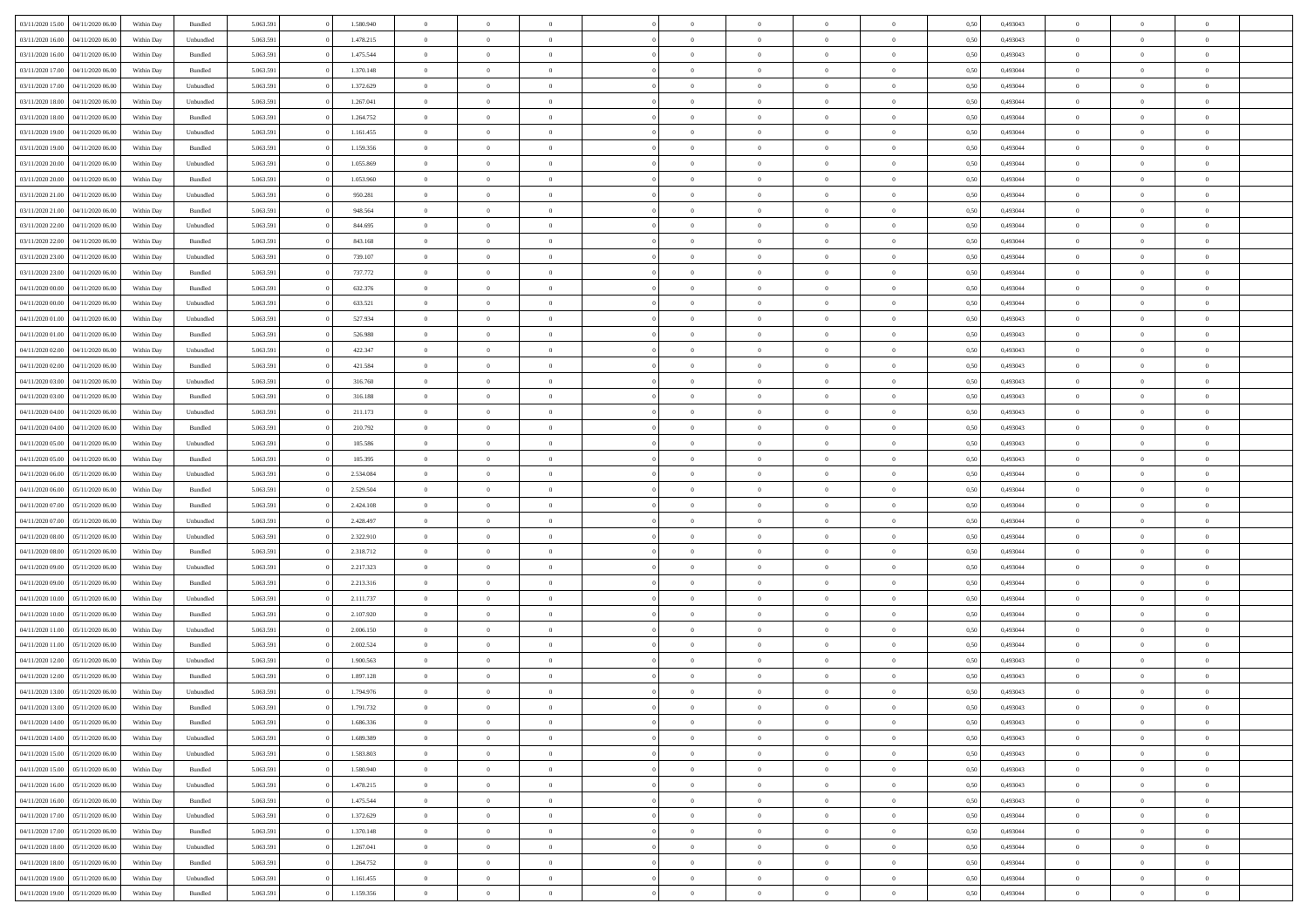| 04/11/2020 20:00 | 05/11/2020 06:00 | Within Dav | Unbundled | 5.063.591 | 1.055.869 | $\overline{0}$ | $\Omega$       |                | $\Omega$       | $\Omega$       | $\Omega$       | $\theta$       | 0,50 | 0,493044 | $\theta$       | $\theta$       | $\theta$       |  |
|------------------|------------------|------------|-----------|-----------|-----------|----------------|----------------|----------------|----------------|----------------|----------------|----------------|------|----------|----------------|----------------|----------------|--|
|                  |                  |            |           |           |           |                |                |                |                |                |                |                |      |          |                |                |                |  |
| 04/11/2020 20.00 | 05/11/2020 06.00 | Within Day | Bundled   | 5.063.591 | 1.053.960 | $\overline{0}$ | $\theta$       | $\overline{0}$ | $\overline{0}$ | $\bf{0}$       | $\overline{0}$ | $\bf{0}$       | 0,50 | 0,493044 | $\theta$       | $\theta$       | $\overline{0}$ |  |
| 04/11/2020 21.00 | 05/11/2020 06.00 | Within Day | Bundled   | 5.063.591 | 948.564   | $\overline{0}$ | $\overline{0}$ | $\overline{0}$ | $\bf{0}$       | $\bf{0}$       | $\bf{0}$       | $\bf{0}$       | 0,50 | 0,493044 | $\bf{0}$       | $\overline{0}$ | $\overline{0}$ |  |
| 04/11/2020 21.00 | 05/11/2020 06:00 | Within Day | Unbundled | 5.063.591 | 950.281   | $\overline{0}$ | $\overline{0}$ | $\overline{0}$ | $\overline{0}$ | $\bf{0}$       | $\overline{0}$ | $\overline{0}$ | 0.50 | 0.493044 | $\theta$       | $\theta$       | $\overline{0}$ |  |
| 04/11/2020 22.00 | 05/11/2020 06.00 | Within Day | Unbundled | 5.063.591 | 844.695   | $\overline{0}$ | $\theta$       | $\overline{0}$ | $\overline{0}$ | $\bf{0}$       | $\overline{0}$ | $\bf{0}$       | 0,50 | 0,493044 | $\theta$       | $\theta$       | $\overline{0}$ |  |
|                  |                  |            |           |           |           |                |                |                |                |                |                |                |      |          |                |                |                |  |
| 04/11/2020 22.00 | 05/11/2020 06.00 | Within Day | Bundled   | 5.063.591 | 843.168   | $\overline{0}$ | $\overline{0}$ | $\overline{0}$ | $\bf{0}$       | $\overline{0}$ | $\overline{0}$ | $\mathbf{0}$   | 0,50 | 0,493044 | $\bf{0}$       | $\overline{0}$ | $\bf{0}$       |  |
| 04/11/2020 23.00 | 05/11/2020 06:00 | Within Dav | Unbundled | 5.063.591 | 739.107   | $\overline{0}$ | $\overline{0}$ | $\overline{0}$ | $\overline{0}$ | $\overline{0}$ | $\overline{0}$ | $\overline{0}$ | 0.50 | 0,493044 | $\theta$       | $\overline{0}$ | $\overline{0}$ |  |
| 04/11/2020 23.00 | 05/11/2020 06.00 | Within Day | Bundled   | 5.063.591 | 737.772   | $\overline{0}$ | $\theta$       | $\overline{0}$ | $\overline{0}$ | $\bf{0}$       | $\overline{0}$ | $\bf{0}$       | 0,50 | 0,493044 | $\theta$       | $\theta$       | $\overline{0}$ |  |
| 05/11/2020 00:00 | 05/11/2020 06.00 | Within Day | Unbundled | 5.063.591 | 633.521   | $\overline{0}$ | $\overline{0}$ | $\overline{0}$ | $\bf{0}$       | $\bf{0}$       | $\bf{0}$       | $\bf{0}$       | 0,50 | 0,493044 | $\,0\,$        | $\overline{0}$ | $\overline{0}$ |  |
| 05/11/2020 00:00 | 05/11/2020 06.00 | Within Dav | Bundled   | 5.063.591 | 632.376   | $\overline{0}$ | $\overline{0}$ | $\overline{0}$ | $\overline{0}$ | $\overline{0}$ | $\overline{0}$ | $\overline{0}$ | 0.50 | 0,493044 | $\theta$       | $\overline{0}$ | $\overline{0}$ |  |
| 05/11/2020 01:00 | 05/11/2020 06.00 | Within Day | Unbundled | 5.063.591 | 527.934   | $\overline{0}$ | $\theta$       | $\overline{0}$ | $\overline{0}$ | $\bf{0}$       | $\overline{0}$ | $\bf{0}$       | 0,50 | 0,493043 | $\,$ 0 $\,$    | $\overline{0}$ | $\overline{0}$ |  |
|                  |                  |            |           |           |           |                |                |                |                |                |                |                |      |          |                |                |                |  |
| 05/11/2020 01.00 | 05/11/2020 06.00 | Within Day | Bundled   | 5.063.591 | 526.980   | $\overline{0}$ | $\overline{0}$ | $\overline{0}$ | $\bf{0}$       | $\bf{0}$       | $\bf{0}$       | $\mathbf{0}$   | 0,50 | 0,493043 | $\overline{0}$ | $\overline{0}$ | $\overline{0}$ |  |
| 05/11/2020 02.00 | 05/11/2020 06:00 | Within Day | Unbundled | 5.063.591 | 422.347   | $\overline{0}$ | $\overline{0}$ | $\overline{0}$ | $\overline{0}$ | $\bf{0}$       | $\overline{0}$ | $\overline{0}$ | 0.50 | 0,493043 | $\theta$       | $\theta$       | $\overline{0}$ |  |
| 05/11/2020 02.00 | 05/11/2020 06.00 | Within Day | Bundled   | 5.063.591 | 421.584   | $\overline{0}$ | $\theta$       | $\overline{0}$ | $\overline{0}$ | $\bf{0}$       | $\overline{0}$ | $\bf{0}$       | 0,50 | 0,493043 | $\theta$       | $\theta$       | $\overline{0}$ |  |
| 05/11/2020 03:00 | 05/11/2020 06.00 | Within Day | Unbundled | 5.063.591 | 316.760   | $\overline{0}$ | $\overline{0}$ | $\overline{0}$ | $\bf{0}$       | $\overline{0}$ | $\overline{0}$ | $\mathbf{0}$   | 0,50 | 0,493043 | $\overline{0}$ | $\overline{0}$ | $\bf{0}$       |  |
| 05/11/2020 03:00 | 05/11/2020 06:00 | Within Day | Bundled   | 5.063.591 | 316.188   | $\overline{0}$ | $\overline{0}$ | $\overline{0}$ | $\overline{0}$ | $\overline{0}$ | $\overline{0}$ | $\overline{0}$ | 0.50 | 0,493043 | $\theta$       | $\overline{0}$ | $\overline{0}$ |  |
| 05/11/2020 04:00 | 05/11/2020 06.00 | Within Day | Bundled   | 5.063.591 | 210.792   | $\overline{0}$ | $\theta$       | $\overline{0}$ | $\overline{0}$ | $\bf{0}$       | $\overline{0}$ | $\bf{0}$       | 0,50 | 0,493043 | $\theta$       | $\theta$       | $\overline{0}$ |  |
| 05/11/2020 04:00 | 05/11/2020 06.00 | Within Day | Unbundled | 5.063.591 | 211.173   | $\overline{0}$ | $\overline{0}$ | $\overline{0}$ | $\bf{0}$       | $\bf{0}$       | $\bf{0}$       | $\mathbf{0}$   | 0,50 | 0,493043 | $\bf{0}$       | $\overline{0}$ | $\overline{0}$ |  |
| 05/11/2020 05:00 | 05/11/2020 06:00 | Within Day | Unbundled | 5.063.591 | 105.586   | $\overline{0}$ | $\overline{0}$ | $\overline{0}$ | $\overline{0}$ | $\overline{0}$ | $\overline{0}$ | $\overline{0}$ | 0.50 | 0,493043 | $\theta$       | $\overline{0}$ | $\overline{0}$ |  |
|                  |                  |            |           |           |           |                |                |                |                |                |                |                |      |          |                |                |                |  |
| 05/11/2020 05:00 | 05/11/2020 06.00 | Within Day | Bundled   | 5.063.591 | 105.395   | $\overline{0}$ | $\theta$       | $\overline{0}$ | $\overline{0}$ | $\bf{0}$       | $\overline{0}$ | $\bf{0}$       | 0,50 | 0,493043 | $\,$ 0 $\,$    | $\theta$       | $\overline{0}$ |  |
| 05/11/2020 06.00 | 06/11/2020 06.00 | Within Day | Unbundled | 5.063.591 | 2.534.084 | $\overline{0}$ | $\overline{0}$ | $\overline{0}$ | $\bf{0}$       | $\bf{0}$       | $\bf{0}$       | $\bf{0}$       | 0,50 | 0,493044 | $\bf{0}$       | $\overline{0}$ | $\overline{0}$ |  |
| 05/11/2020 06.00 | 06/11/2020 06:00 | Within Day | Bundled   | 5.063.591 | 2.529.504 | $\overline{0}$ | $\overline{0}$ | $\overline{0}$ | $\overline{0}$ | $\bf{0}$       | $\overline{0}$ | $\overline{0}$ | 0.50 | 0.493044 | $\theta$       | $\theta$       | $\overline{0}$ |  |
| 05/11/2020 07.00 | 06/11/2020 06.00 | Within Day | Unbundled | 5.063.591 | 2.428.497 | $\overline{0}$ | $\theta$       | $\overline{0}$ | $\overline{0}$ | $\bf{0}$       | $\overline{0}$ | $\bf{0}$       | 0,50 | 0,493044 | $\,$ 0 $\,$    | $\overline{0}$ | $\overline{0}$ |  |
| 05/11/2020 07.00 | 06/11/2020 06.00 | Within Day | Bundled   | 5.063.591 | 2.424.108 | $\overline{0}$ | $\bf{0}$       | $\overline{0}$ | $\overline{0}$ | $\overline{0}$ | $\overline{0}$ | $\mathbf{0}$   | 0,50 | 0,493044 | $\bf{0}$       | $\overline{0}$ | $\bf{0}$       |  |
| 05/11/2020 08:00 | 06/11/2020 06:00 | Within Day | Unbundled | 5.063.591 | 2.322.910 | $\overline{0}$ | $\overline{0}$ | $\overline{0}$ | $\overline{0}$ | $\overline{0}$ | $\overline{0}$ | $\overline{0}$ | 0.50 | 0,493044 | $\theta$       | $\overline{0}$ | $\overline{0}$ |  |
| 05/11/2020 08:00 | 06/11/2020 06.00 | Within Day | Bundled   | 5.063.591 | 2.318.712 | $\overline{0}$ | $\theta$       | $\overline{0}$ | $\overline{0}$ | $\bf{0}$       | $\overline{0}$ | $\bf{0}$       | 0,50 | 0,493044 | $\theta$       | $\theta$       | $\overline{0}$ |  |
|                  |                  |            |           |           |           |                |                |                |                |                |                |                |      |          |                |                |                |  |
| 05/11/2020 09:00 | 06/11/2020 06.00 | Within Day | Unbundled | 5.063.591 | 2.217.323 | $\overline{0}$ | $\overline{0}$ | $\overline{0}$ | $\overline{0}$ | $\bf{0}$       | $\overline{0}$ | $\bf{0}$       | 0,50 | 0,493044 | $\,0\,$        | $\overline{0}$ | $\overline{0}$ |  |
| 05/11/2020 09:00 | 06/11/2020 06:00 | Within Day | Bundled   | 5.063.591 | 2.213.316 | $\overline{0}$ | $\overline{0}$ | $\overline{0}$ | $\overline{0}$ | $\overline{0}$ | $\overline{0}$ | $\overline{0}$ | 0.50 | 0,493044 | $\theta$       | $\overline{0}$ | $\overline{0}$ |  |
| 05/11/2020 10:00 | 06/11/2020 06.00 | Within Day | Unbundled | 5.063.591 | 2.111.737 | $\overline{0}$ | $\theta$       | $\overline{0}$ | $\overline{0}$ | $\bf{0}$       | $\overline{0}$ | $\bf{0}$       | 0,50 | 0,493044 | $\,$ 0 $\,$    | $\overline{0}$ | $\overline{0}$ |  |
| 05/11/2020 10:00 | 06/11/2020 06.00 | Within Day | Bundled   | 5.063.591 | 2.107.920 | $\overline{0}$ | $\overline{0}$ | $\overline{0}$ | $\overline{0}$ | $\bf{0}$       | $\overline{0}$ | $\bf{0}$       | 0,50 | 0,493044 | $\overline{0}$ | $\overline{0}$ | $\overline{0}$ |  |
| 05/11/2020 11:00 | 06/11/2020 06.00 | Within Day | Bundled   | 5.063.591 | 2.002.524 | $\overline{0}$ | $\Omega$       | $\overline{0}$ | $\Omega$       | $\Omega$       | $\overline{0}$ | $\overline{0}$ | 0,50 | 0,493044 | $\,0\,$        | $\theta$       | $\theta$       |  |
| 05/11/2020 11:00 | 06/11/2020 06.00 | Within Day | Unbundled | 5.063.591 | 2.006.150 | $\overline{0}$ | $\theta$       | $\overline{0}$ | $\overline{0}$ | $\bf{0}$       | $\overline{0}$ | $\bf{0}$       | 0,50 | 0,493044 | $\theta$       | $\theta$       | $\overline{0}$ |  |
|                  |                  |            |           |           |           |                |                |                |                | $\bf{0}$       |                |                |      |          |                | $\overline{0}$ | $\bf{0}$       |  |
| 05/11/2020 12:00 | 06/11/2020 06.00 | Within Day | Unbundled | 5.063.591 | 1.900.563 | $\overline{0}$ | $\overline{0}$ | $\overline{0}$ | $\overline{0}$ |                | $\overline{0}$ | $\mathbf{0}$   | 0,50 | 0,493043 | $\overline{0}$ |                |                |  |
| 05/11/2020 12:00 | 06/11/2020 06.00 | Within Day | Bundled   | 5.063.591 | 1.897.128 | $\overline{0}$ | $\Omega$       | $\Omega$       | $\Omega$       | $\bf{0}$       | $\overline{0}$ | $\overline{0}$ | 0.50 | 0,493043 | $\theta$       | $\theta$       | $\theta$       |  |
| 05/11/2020 13:00 | 06/11/2020 06.00 | Within Day | Unbundled | 5.063.591 | 1.794.976 | $\overline{0}$ | $\theta$       | $\overline{0}$ | $\overline{0}$ | $\bf{0}$       | $\overline{0}$ | $\bf{0}$       | 0,50 | 0,493043 | $\,$ 0 $\,$    | $\theta$       | $\overline{0}$ |  |
| 05/11/2020 13:00 | 06/11/2020 06.00 | Within Day | Bundled   | 5.063.591 | 1.791.732 | $\overline{0}$ | $\overline{0}$ | $\overline{0}$ | $\overline{0}$ | $\bf{0}$       | $\overline{0}$ | $\bf{0}$       | 0,50 | 0,493043 | $\bf{0}$       | $\overline{0}$ | $\overline{0}$ |  |
| 05/11/2020 14:00 | 06/11/2020 06:00 | Within Day | Unbundled | 5.063.591 | 1.689.389 | $\overline{0}$ | $\Omega$       | $\overline{0}$ | $\Omega$       | $\overline{0}$ | $\overline{0}$ | $\overline{0}$ | 0.50 | 0,493043 | $\theta$       | $\theta$       | $\theta$       |  |
| 05/11/2020 14:00 | 06/11/2020 06.00 | Within Day | Bundled   | 5.063.591 | 1.686.336 | $\overline{0}$ | $\theta$       | $\overline{0}$ | $\overline{0}$ | $\,$ 0         | $\overline{0}$ | $\bf{0}$       | 0,50 | 0,493043 | $\,$ 0 $\,$    | $\overline{0}$ | $\overline{0}$ |  |
| 05/11/2020 15:00 | 06/11/2020 06.00 | Within Day | Unbundled | 5.063.591 | 1.583.803 | $\overline{0}$ | $\overline{0}$ | $\overline{0}$ | $\overline{0}$ | $\bf{0}$       | $\overline{0}$ | $\bf{0}$       | 0,50 | 0,493043 | $\overline{0}$ | $\overline{0}$ | $\overline{0}$ |  |
|                  |                  |            |           |           | 1.580.940 | $\overline{0}$ | $\Omega$       | $\overline{0}$ | $\Omega$       | $\overline{0}$ | $\overline{0}$ | $\overline{0}$ |      |          | $\,0\,$        | $\theta$       | $\theta$       |  |
| 05/11/2020 15:00 | 06/11/2020 06.00 | Within Day | Bundled   | 5.063.591 |           |                |                |                |                |                |                |                | 0,50 | 0,493043 |                |                |                |  |
| 05/11/2020 16.00 | 06/11/2020 06.00 | Within Day | Unbundled | 5.063.591 | 1.478.215 | $\overline{0}$ | $\theta$       | $\overline{0}$ | $\overline{0}$ | $\,$ 0         | $\overline{0}$ | $\bf{0}$       | 0,50 | 0,493043 | $\,$ 0 $\,$    | $\overline{0}$ | $\overline{0}$ |  |
| 05/11/2020 16:00 | 06/11/2020 06.00 | Within Day | Bundled   | 5.063.591 | 1.475.544 | $\overline{0}$ | $\overline{0}$ | $\overline{0}$ | $\overline{0}$ | $\bf{0}$       | $\overline{0}$ | $\mathbf{0}$   | 0,50 | 0,493043 | $\overline{0}$ | $\overline{0}$ | $\bf{0}$       |  |
| 05/11/2020 17.00 | 06/11/2020 06.00 | Within Day | Unbundled | 5.063.591 | 1.372.629 | $\overline{0}$ | $\Omega$       | $\Omega$       | $\Omega$       | $\Omega$       | $\Omega$       | $\overline{0}$ | 0.50 | 0,493044 | $\theta$       | $\theta$       | $\theta$       |  |
| 05/11/2020 17.00 | 06/11/2020 06.00 | Within Day | Bundled   | 5.063.591 | 1.370.148 | $\overline{0}$ | $\,$ 0 $\,$    | $\overline{0}$ | $\bf{0}$       | $\,$ 0         | $\overline{0}$ | $\bf{0}$       | 0,50 | 0,493044 | $\,0\,$        | $\overline{0}$ | $\overline{0}$ |  |
| 05/11/2020 18:00 | 06/11/2020 06.00 | Within Day | Bundled   | 5.063.591 | 1.264.752 | $\bf{0}$       | $\bf{0}$       |                |                | $\bf{0}$       |                |                | 0,50 | 0,493044 | $\bf{0}$       | $\overline{0}$ |                |  |
| 05/11/2020 18:00 | 06/11/2020 06:00 | Within Day | Unbundled | 5.063.591 | 1.267.041 | $\overline{0}$ | $\overline{0}$ | $\overline{0}$ | $\Omega$       | $\overline{0}$ | $\overline{0}$ | $\overline{0}$ | 0,50 | 0,493044 | $\theta$       | $\theta$       | $\theta$       |  |
| 05/11/2020 19:00 | 06/11/2020 06.00 | Within Day | Unbundled | 5.063.591 | 1.161.455 | $\overline{0}$ | $\bf{0}$       | $\overline{0}$ | $\overline{0}$ | $\,$ 0 $\,$    | $\overline{0}$ | $\mathbf{0}$   | 0,50 | 0,493044 | $\,$ 0 $\,$    | $\,$ 0 $\,$    | $\,$ 0         |  |
| 05/11/2020 19:00 | 06/11/2020 06.00 | Within Day | Bundled   | 5.063.591 | 1.159.356 | $\overline{0}$ | $\overline{0}$ | $\overline{0}$ | $\overline{0}$ | $\overline{0}$ | $\overline{0}$ | $\mathbf{0}$   | 0,50 | 0,493044 | $\overline{0}$ | $\bf{0}$       | $\bf{0}$       |  |
|                  |                  |            |           |           |           |                |                |                |                |                |                |                |      |          |                |                |                |  |
| 05/11/2020 20.00 | 06/11/2020 06.00 | Within Day | Unbundled | 5.063.591 | 1.055.869 | $\overline{0}$ | $\overline{0}$ | $\overline{0}$ | $\Omega$       | $\overline{0}$ | $\overline{0}$ | $\overline{0}$ | 0,50 | 0,493044 | $\overline{0}$ | $\,0\,$        | $\overline{0}$ |  |
| 05/11/2020 20.00 | 06/11/2020 06.00 | Within Day | Bundled   | 5.063.591 | 1.053.960 | $\overline{0}$ | $\,$ 0         | $\overline{0}$ | $\bf{0}$       | $\,$ 0 $\,$    | $\overline{0}$ | $\mathbf{0}$   | 0,50 | 0,493044 | $\,$ 0 $\,$    | $\overline{0}$ | $\,$ 0         |  |
| 05/11/2020 21.00 | 06/11/2020 06.00 | Within Day | Unbundled | 5.063.591 | 950.281   | $\overline{0}$ | $\overline{0}$ | $\overline{0}$ | $\overline{0}$ | $\overline{0}$ | $\overline{0}$ | $\mathbf{0}$   | 0,50 | 0,493044 | $\overline{0}$ | $\overline{0}$ | $\bf{0}$       |  |
| 05/11/2020 21:00 | 06/11/2020 06.00 | Within Day | Bundled   | 5.063.591 | 948.564   | $\overline{0}$ | $\overline{0}$ | $\overline{0}$ | $\overline{0}$ | $\overline{0}$ | $\overline{0}$ | $\overline{0}$ | 0.50 | 0,493044 | $\overline{0}$ | $\theta$       | $\overline{0}$ |  |
| 05/11/2020 22.00 | 06/11/2020 06.00 | Within Day | Unbundled | 5.063.591 | 844.695   | $\overline{0}$ | $\,$ 0         | $\overline{0}$ | $\bf{0}$       | $\bf{0}$       | $\bf{0}$       | $\bf{0}$       | 0,50 | 0,493044 | $\,$ 0 $\,$    | $\overline{0}$ | $\overline{0}$ |  |
| 05/11/2020 22.00 | 06/11/2020 06.00 | Within Day | Bundled   | 5.063.591 | 843.168   | $\overline{0}$ | $\bf{0}$       | $\overline{0}$ | $\overline{0}$ | $\overline{0}$ | $\overline{0}$ | $\mathbf{0}$   | 0,50 | 0,493044 | $\overline{0}$ | $\overline{0}$ | $\bf{0}$       |  |
| 05/11/2020 23.00 | 06/11/2020 06.00 | Within Day | Unbundled | 5.063.591 | 739.107   | $\overline{0}$ | $\overline{0}$ | $\overline{0}$ | $\Omega$       | $\overline{0}$ | $\overline{0}$ | $\overline{0}$ | 0.50 | 0,493044 | $\overline{0}$ | $\overline{0}$ | $\overline{0}$ |  |
|                  |                  |            |           |           |           |                | $\bf{0}$       |                |                |                |                |                |      |          | $\,$ 0 $\,$    | $\,$ 0 $\,$    |                |  |
| 05/11/2020 23.00 | 06/11/2020 06.00 | Within Day | Bundled   | 5.063.591 | 737.772   | $\overline{0}$ |                | $\overline{0}$ | $\bf{0}$       | $\bf{0}$       | $\overline{0}$ | $\mathbf{0}$   | 0,50 | 0,493044 |                |                | $\bf{0}$       |  |
| 06/11/2020 00.00 | 06/11/2020 06.00 | Within Day | Unbundled | 5.063.591 | 633.521   | $\overline{0}$ | $\overline{0}$ | $\overline{0}$ | $\overline{0}$ | $\overline{0}$ | $\overline{0}$ | $\mathbf{0}$   | 0,50 | 0,493044 | $\overline{0}$ | $\bf{0}$       | $\bf{0}$       |  |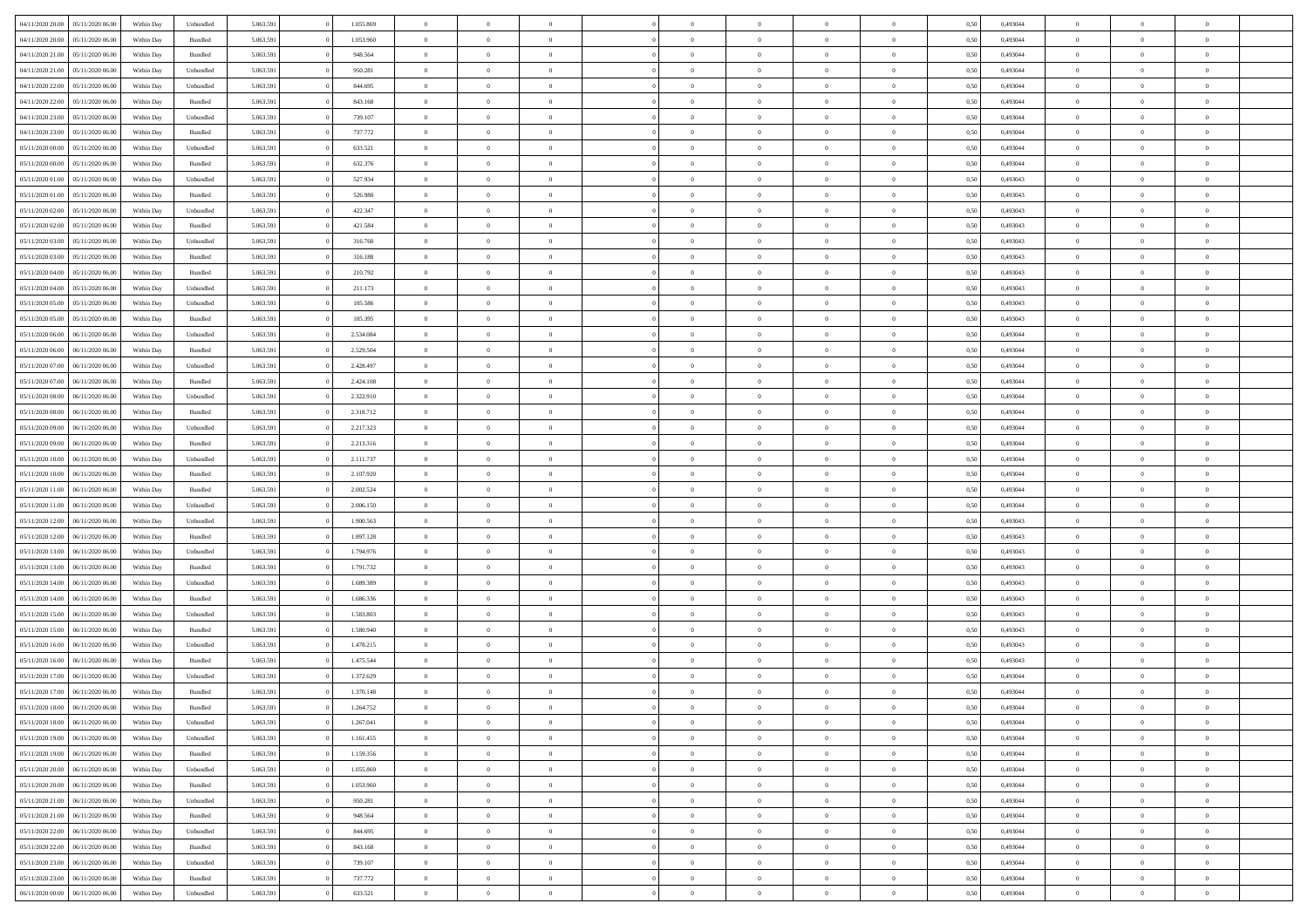| 06/11/2020 00:00 06/11/2020 06:00    | Within Day | Bundled   | 5.063.591 | 632.376   | $\overline{0}$ | $\overline{0}$ | $\Omega$       | $\Omega$       | $\theta$       | $\Omega$       | $\theta$       | 0,50 | 0,493044 | $\theta$       | $\theta$       | $\theta$       |  |
|--------------------------------------|------------|-----------|-----------|-----------|----------------|----------------|----------------|----------------|----------------|----------------|----------------|------|----------|----------------|----------------|----------------|--|
| 06/11/2020 01:00<br>06/11/2020 06.00 | Within Day | Bundled   | 5.063.591 | 526.980   | $\overline{0}$ | $\overline{0}$ | $\overline{0}$ | $\overline{0}$ | $\theta$       | $\overline{0}$ | $\bf{0}$       | 0,50 | 0,493043 | $\theta$       | $\theta$       | $\overline{0}$ |  |
| 06/11/2020 01:00<br>06/11/2020 06.00 | Within Day | Unbundled | 5.063.591 | 527.934   | $\overline{0}$ | $\bf{0}$       | $\overline{0}$ | $\overline{0}$ | $\overline{0}$ | $\overline{0}$ | $\bf{0}$       | 0,50 | 0,493043 | $\bf{0}$       | $\overline{0}$ | $\overline{0}$ |  |
| 06/11/2020 02:00<br>06/11/2020 06:00 | Within Day | Unbundled | 5.063.591 | 422.347   | $\overline{0}$ | $\overline{0}$ | $\overline{0}$ | $\overline{0}$ | $\theta$       | $\overline{0}$ | $\overline{0}$ | 0.50 | 0.493043 | $\theta$       | $\theta$       | $\overline{0}$ |  |
| 06/11/2020 02.00<br>06/11/2020 06.00 | Within Day | Bundled   | 5.063.591 | 421.584   | $\overline{0}$ | $\overline{0}$ | $\overline{0}$ | $\overline{0}$ | $\theta$       | $\overline{0}$ | $\bf{0}$       | 0,50 | 0,493043 | $\theta$       | $\theta$       | $\overline{0}$ |  |
| 06/11/2020 03:00<br>06/11/2020 06.00 | Within Day | Unbundled | 5.063.591 | 316.760   | $\overline{0}$ | $\bf{0}$       | $\overline{0}$ | $\overline{0}$ | $\overline{0}$ | $\overline{0}$ | $\bf{0}$       | 0,50 | 0,493043 | $\bf{0}$       | $\overline{0}$ | $\bf{0}$       |  |
| 06/11/2020 03:00<br>06/11/2020 06:00 | Within Day | Bundled   | 5.063.591 | 316.188   | $\overline{0}$ | $\overline{0}$ | $\overline{0}$ | $\overline{0}$ | $\overline{0}$ | $\overline{0}$ | $\overline{0}$ | 0.5( | 0,493043 | $\theta$       | $\theta$       | $\overline{0}$ |  |
| 06/11/2020 04:00<br>06/11/2020 06.00 | Within Day | Unbundled | 5.063.591 | 211.173   | $\bf{0}$       | $\theta$       | $\overline{0}$ | $\overline{0}$ | $\theta$       | $\overline{0}$ | $\bf{0}$       | 0,50 | 0,493043 | $\theta$       | $\theta$       | $\overline{0}$ |  |
|                                      |            |           |           |           |                |                |                |                |                |                |                |      |          |                |                |                |  |
| 06/11/2020 04:00<br>06/11/2020 06.00 | Within Day | Bundled   | 5.063.591 | 210.792   | $\overline{0}$ | $\bf{0}$       | $\overline{0}$ | $\overline{0}$ | $\overline{0}$ | $\overline{0}$ | $\bf{0}$       | 0,50 | 0,493043 | $\bf{0}$       | $\bf{0}$       | $\overline{0}$ |  |
| 06/11/2020 05:00<br>06/11/2020 06:00 | Within Day | Unbundled | 5.063.591 | 105.586   | $\overline{0}$ | $\overline{0}$ | $\overline{0}$ | $\overline{0}$ | $\overline{0}$ | $\overline{0}$ | $\bf{0}$       | 0.50 | 0,493043 | $\theta$       | $\theta$       | $\overline{0}$ |  |
| 06/11/2020 05:00<br>06/11/2020 06.00 | Within Day | Bundled   | 5.063.591 | 105.395   | $\bf{0}$       | $\overline{0}$ | $\overline{0}$ | $\overline{0}$ | $\theta$       | $\overline{0}$ | $\bf{0}$       | 0,50 | 0,493043 | $\theta$       | $\theta$       | $\overline{0}$ |  |
| 06/11/2020 06.00<br>07/11/2020 06.00 | Within Day | Unbundled | 5.063.591 | 2.534.084 | $\overline{0}$ | $\bf{0}$       | $\overline{0}$ | $\overline{0}$ | $\bf{0}$       | $\overline{0}$ | $\bf{0}$       | 0,50 | 0,493044 | $\bf{0}$       | $\overline{0}$ | $\overline{0}$ |  |
| 06/11/2020 06:00<br>07/11/2020 06:00 | Within Day | Bundled   | 5.063.591 | 2.529.504 | $\overline{0}$ | $\overline{0}$ | $\overline{0}$ | $\overline{0}$ | $\overline{0}$ | $\overline{0}$ | $\overline{0}$ | 0.5( | 0.493044 | $\theta$       | $\theta$       | $\overline{0}$ |  |
| 06/11/2020 07:00<br>07/11/2020 06.00 | Within Day | Unbundled | 5.063.591 | 2.428.497 | $\overline{0}$ | $\overline{0}$ | $\overline{0}$ | $\overline{0}$ | $\theta$       | $\overline{0}$ | $\,$ 0 $\,$    | 0,50 | 0,493044 | $\theta$       | $\theta$       | $\overline{0}$ |  |
| 06/11/2020 07:00<br>07/11/2020 06.00 | Within Day | Bundled   | 5.063.591 | 2.424.108 | $\overline{0}$ | $\bf{0}$       | $\overline{0}$ | $\overline{0}$ | $\bf{0}$       | $\overline{0}$ | $\bf{0}$       | 0,50 | 0,493044 | $\bf{0}$       | $\overline{0}$ | $\bf{0}$       |  |
| 06/11/2020 08:00<br>07/11/2020 06:00 | Within Day | Bundled   | 5.063.591 | 2.318.712 | $\overline{0}$ | $\overline{0}$ | $\overline{0}$ | $\overline{0}$ | $\overline{0}$ | $\overline{0}$ | $\overline{0}$ | 0.5( | 0,493044 | $\theta$       | $\theta$       | $\overline{0}$ |  |
| 06/11/2020 08:00<br>07/11/2020 06.00 | Within Day | Unbundled | 5.063.591 | 2.322.910 | $\bf{0}$       | $\overline{0}$ | $\overline{0}$ | $\overline{0}$ | $\theta$       | $\overline{0}$ | $\bf{0}$       | 0,50 | 0,493044 | $\theta$       | $\theta$       | $\overline{0}$ |  |
| 06/11/2020 09:00<br>07/11/2020 06.00 | Within Day | Unbundled | 5.063.591 | 2.217.323 | $\overline{0}$ | $\bf{0}$       | $\overline{0}$ | $\overline{0}$ | $\overline{0}$ | $\overline{0}$ | $\bf{0}$       | 0,50 | 0,493044 | $\bf{0}$       | $\overline{0}$ | $\overline{0}$ |  |
| 06/11/2020 09:00<br>07/11/2020 06:00 | Within Day | Bundled   | 5.063.591 | 2.213.316 | $\overline{0}$ | $\overline{0}$ | $\overline{0}$ | $\overline{0}$ | $\overline{0}$ | $\overline{0}$ | $\overline{0}$ | 0.50 | 0,493044 | $\theta$       | $\theta$       | $\overline{0}$ |  |
| 06/11/2020 10:00<br>07/11/2020 06.00 | Within Day | Unbundled | 5.063.591 | 2.111.737 | $\bf{0}$       | $\overline{0}$ | $\overline{0}$ | $\overline{0}$ | $\theta$       | $\overline{0}$ | $\bf{0}$       | 0,50 | 0,493044 | $\theta$       | $\theta$       | $\overline{0}$ |  |
| 06/11/2020 10:00<br>07/11/2020 06.00 | Within Day | Bundled   | 5.063.591 | 2.107.920 | $\overline{0}$ | $\bf{0}$       | $\overline{0}$ | $\overline{0}$ | $\overline{0}$ | $\overline{0}$ | $\bf{0}$       | 0,50 | 0,493044 | $\bf{0}$       | $\overline{0}$ | $\overline{0}$ |  |
| 06/11/2020 11:00<br>07/11/2020 06:00 | Within Day | Unbundled | 5.063.591 | 2.006.150 | $\overline{0}$ | $\overline{0}$ | $\overline{0}$ | $\overline{0}$ | $\overline{0}$ | $\overline{0}$ | $\overline{0}$ | 0.5( | 0.493044 | $\theta$       | $\theta$       | $\overline{0}$ |  |
| 06/11/2020 11:00<br>07/11/2020 06.00 | Within Day | Bundled   | 5.063.591 | 2.002.524 | $\bf{0}$       | $\overline{0}$ | $\overline{0}$ | $\overline{0}$ | $\theta$       | $\overline{0}$ | $\bf{0}$       | 0,50 | 0,493044 | $\theta$       | $\theta$       | $\overline{0}$ |  |
| 06/11/2020 12:00<br>07/11/2020 06.00 | Within Day | Unbundled | 5.063.591 | 1.900.563 | $\overline{0}$ | $\bf{0}$       | $\overline{0}$ | $\overline{0}$ | $\overline{0}$ | $\overline{0}$ | $\bf{0}$       | 0,50 | 0,493043 | $\bf{0}$       | $\overline{0}$ | $\bf{0}$       |  |
| 06/11/2020 12:00<br>07/11/2020 06:00 | Within Day | Bundled   | 5.063.591 | 1.897.128 | $\overline{0}$ | $\overline{0}$ | $\overline{0}$ | $\overline{0}$ | $\overline{0}$ | $\overline{0}$ | $\overline{0}$ | 0.5( | 0,493043 | $\theta$       | $\theta$       | $\overline{0}$ |  |
| 06/11/2020 13:00<br>07/11/2020 06.00 | Within Day | Unbundled | 5.063.591 | 1.794.976 | $\bf{0}$       | $\overline{0}$ | $\overline{0}$ | $\overline{0}$ | $\theta$       | $\overline{0}$ | $\bf{0}$       | 0,50 | 0,493043 | $\theta$       | $\theta$       | $\overline{0}$ |  |
| 06/11/2020 13:00<br>07/11/2020 06.00 | Within Day | Bundled   | 5.063.591 | 1.791.732 | $\overline{0}$ | $\bf{0}$       | $\overline{0}$ | $\overline{0}$ | $\overline{0}$ | $\overline{0}$ | $\bf{0}$       | 0,50 | 0,493043 | $\bf{0}$       | $\bf{0}$       | $\overline{0}$ |  |
| 06/11/2020 14:00                     | Within Day | Unbundled | 5.063.591 | 1.689.389 | $\overline{0}$ | $\overline{0}$ | $\overline{0}$ | $\overline{0}$ | $\overline{0}$ | $\overline{0}$ | $\overline{0}$ | 0.5( | 0,493043 | $\theta$       | $\theta$       | $\overline{0}$ |  |
| 07/11/2020 06.00                     |            |           |           |           |                |                |                |                |                |                |                |      |          |                |                |                |  |
| 06/11/2020 14:00<br>07/11/2020 06:00 | Within Day | Bundled   | 5.063.591 | 1.686.336 | $\bf{0}$       | $\overline{0}$ | $\overline{0}$ | $\overline{0}$ | $\theta$       | $\overline{0}$ | $\bf{0}$       | 0,50 | 0,493043 | $\,$ 0 $\,$    | $\theta$       | $\overline{0}$ |  |
| 06/11/2020 15:00<br>07/11/2020 06.00 | Within Day | Bundled   | 5.063.591 | 1.580.940 | $\overline{0}$ | $\bf{0}$       | $\overline{0}$ | $\overline{0}$ | $\bf{0}$       | $\overline{0}$ | $\bf{0}$       | 0,50 | 0,493043 | $\bf{0}$       | $\overline{0}$ | $\overline{0}$ |  |
| 06/11/2020 15:00<br>07/11/2020 06.00 | Within Day | Unbundled | 5.063.591 | 1.583.803 | $\overline{0}$ | $\overline{0}$ | $\Omega$       | $\Omega$       | $\Omega$       | $\theta$       | $\overline{0}$ | 0,50 | 0,493043 | $\,$ 0 $\,$    | $\overline{0}$ | $\theta$       |  |
| 06/11/2020 16:00<br>07/11/2020 06.00 | Within Day | Unbundled | 5.063.591 | 1.478.215 | $\bf{0}$       | $\overline{0}$ | $\overline{0}$ | $\overline{0}$ | $\theta$       | $\overline{0}$ | $\bf{0}$       | 0,50 | 0,493043 | $\theta$       | $\theta$       | $\overline{0}$ |  |
| 06/11/2020 16.00<br>07/11/2020 06.00 | Within Day | Bundled   | 5.063.591 | 1.475.544 | $\overline{0}$ | $\bf{0}$       | $\overline{0}$ | $\overline{0}$ | $\bf{0}$       | $\overline{0}$ | $\bf{0}$       | 0,50 | 0,493043 | $\bf{0}$       | $\overline{0}$ | $\bf{0}$       |  |
| 06/11/2020 17.00<br>07/11/2020 06.00 | Within Day | Unbundled | 5.063.591 | 1.372.629 | $\overline{0}$ | $\overline{0}$ | $\Omega$       | $\Omega$       | $\overline{0}$ | $\Omega$       | $\overline{0}$ | 0.50 | 0,493044 | $\overline{0}$ | $\theta$       | $\theta$       |  |
| 06/11/2020 17.00<br>07/11/2020 06.00 | Within Day | Bundled   | 5.063.591 | 1.370.148 | $\bf{0}$       | $\overline{0}$ | $\overline{0}$ | $\overline{0}$ | $\theta$       | $\overline{0}$ | $\bf{0}$       | 0,50 | 0,493044 | $\theta$       | $\theta$       | $\overline{0}$ |  |
| 06/11/2020 18:00<br>07/11/2020 06.00 | Within Day | Unbundled | 5.063.591 | 1.267.041 | $\overline{0}$ | $\bf{0}$       | $\overline{0}$ | $\overline{0}$ | $\overline{0}$ | $\bf{0}$       | $\bf{0}$       | 0,50 | 0,493044 | $\bf{0}$       | $\overline{0}$ | $\overline{0}$ |  |
| 06/11/2020 18:00<br>07/11/2020 06.00 | Within Day | Bundled   | 5.063.591 | 1.264.752 | $\overline{0}$ | $\overline{0}$ | $\Omega$       | $\Omega$       | $\Omega$       | $\Omega$       | $\overline{0}$ | 0.50 | 0,493044 | $\theta$       | $\Omega$       | $\theta$       |  |
| 06/11/2020 19:00<br>07/11/2020 06.00 | Within Day | Unbundled | 5.063.591 | 1.161.455 | $\bf{0}$       | $\overline{0}$ | $\overline{0}$ | $\overline{0}$ | $\theta$       | $\overline{0}$ | $\bf{0}$       | 0,50 | 0,493044 | $\,$ 0 $\,$    | $\theta$       | $\overline{0}$ |  |
| 06/11/2020 19:00<br>07/11/2020 06.00 | Within Day | Bundled   | 5.063.591 | 1.159.356 | $\overline{0}$ | $\bf{0}$       | $\overline{0}$ | $\overline{0}$ | $\overline{0}$ | $\overline{0}$ | $\bf{0}$       | 0,50 | 0,493044 | $\bf{0}$       | $\overline{0}$ | $\overline{0}$ |  |
| 06/11/2020 20.00<br>07/11/2020 06.00 | Within Day | Unbundled | 5.063.591 | 1.055.869 | $\overline{0}$ | $\overline{0}$ | $\Omega$       | $\Omega$       | $\theta$       | $\theta$       | $\overline{0}$ | 0.50 | 0,493044 | $\,$ 0 $\,$    | $\overline{0}$ | $\theta$       |  |
| 06/11/2020 20.00<br>07/11/2020 06.00 | Within Day | Bundled   | 5.063.59  | 1.053.960 | $\bf{0}$       | $\overline{0}$ | $\overline{0}$ | $\overline{0}$ | $\theta$       | $\overline{0}$ | $\bf{0}$       | 0,50 | 0,493044 | $\theta$       | $\theta$       | $\overline{0}$ |  |
| 06/11/2020 21:00<br>07/11/2020 06.00 | Within Day | Unbundled | 5.063.591 | 950.281   | $\overline{0}$ | $\bf{0}$       | $\overline{0}$ | $\overline{0}$ | $\bf{0}$       | $\overline{0}$ | $\bf{0}$       | 0,50 | 0,493044 | $\overline{0}$ | $\overline{0}$ | $\bf{0}$       |  |
| 06/11/2020 21:00<br>07/11/2020 06.00 | Within Day | Bundled   | 5.063.591 | 948,564   | $\overline{0}$ | $\Omega$       | $\Omega$       | $\Omega$       | $\Omega$       | $\theta$       | $\overline{0}$ | 0.50 | 0.493044 | $\theta$       | $\overline{0}$ | $\theta$       |  |
| 06/11/2020 22.00<br>07/11/2020 06:00 | Within Day | Bundled   | 5.063.591 | 843.168   | $\bf{0}$       | $\bf{0}$       | $\overline{0}$ | $\overline{0}$ | $\bf{0}$       | $\bf{0}$       | $\bf{0}$       | 0,50 | 0,493044 | $\bf{0}$       | $\bf{0}$       | $\overline{0}$ |  |
| 06/11/2020 22.00 07/11/2020 06.00    | Within Day | Unbundled | 5.063.591 | 844.695   |                | $\bf{0}$       |                |                |                |                |                | 0,50 | 0,493044 | $\bf{0}$       | $\bf{0}$       |                |  |
| 06/11/2020 23.00 07/11/2020 06.00    | Within Day | Unbundled | 5.063.591 | 739.107   | $\Omega$       | $\overline{0}$ | $\Omega$       | $\theta$       | $\overline{0}$ | $\theta$       | $\overline{0}$ | 0.50 | 0.493044 | $\theta$       | $\theta$       | $\theta$       |  |
| 06/11/2020 23.00 07/11/2020 06.00    | Within Day | Bundled   | 5.063.591 | 737.772   | $\overline{0}$ | $\overline{0}$ | $\overline{0}$ | $\overline{0}$ | $\,$ 0 $\,$    | $\overline{0}$ | $\,$ 0 $\,$    | 0,50 | 0,493044 | $\,$ 0 $\,$    | $\,$ 0 $\,$    | $\,$ 0         |  |
| 07/11/2020 00:00 07/11/2020 06:00    | Within Day | Unbundled | 5.063.591 | 633.521   | $\overline{0}$ | $\overline{0}$ | $\overline{0}$ | $\overline{0}$ | $\overline{0}$ | $\overline{0}$ | $\bf{0}$       | 0,50 | 0,493044 | $\overline{0}$ | $\bf{0}$       | $\overline{0}$ |  |
| 07/11/2020 00:00<br>07/11/2020 06.00 | Within Day | Bundled   | 5.063.591 | 632.376   | $\overline{0}$ | $\bf{0}$       | $\overline{0}$ | $\overline{0}$ | $\overline{0}$ | $\overline{0}$ | $\bf{0}$       | 0,50 | 0,493044 | $\bf{0}$       | $\theta$       | $\overline{0}$ |  |
| 07/11/2020 01:00 07/11/2020 06:00    | Within Day | Unbundled | 5.063.591 | 527.934   | $\overline{0}$ | $\overline{0}$ | $\overline{0}$ | $\overline{0}$ | $\overline{0}$ | $\overline{0}$ | $\bf{0}$       | 0,50 | 0,493043 | $\,$ 0 $\,$    | $\,$ 0 $\,$    | $\overline{0}$ |  |
| 07/11/2020 01:00 07/11/2020 06:00    | Within Day | Bundled   | 5.063.591 | 526.980   | $\overline{0}$ | $\overline{0}$ | $\overline{0}$ | $\overline{0}$ | $\mathbf{0}$   | $\overline{0}$ | $\mathbf{0}$   | 0,50 | 0,493043 | $\overline{0}$ | $\overline{0}$ | $\overline{0}$ |  |
|                                      |            | Unbundled | 5.063.591 |           | $\overline{0}$ | $\bf{0}$       | $\overline{0}$ | $\overline{0}$ | $\overline{0}$ | $\overline{0}$ |                | 0.50 |          | $\overline{0}$ | $\theta$       | $\overline{0}$ |  |
| 07/11/2020 02.00<br>07/11/2020 06.00 | Within Day |           |           | 422.347   |                |                |                |                |                |                | $\bf{0}$       |      | 0,493043 |                |                |                |  |
| 07/11/2020 02.00<br>07/11/2020 06:00 | Within Day | Bundled   | 5.063.591 | 421.584   | $\overline{0}$ | $\overline{0}$ | $\overline{0}$ | $\overline{0}$ | $\overline{0}$ | $\bf{0}$       | $\bf{0}$       | 0,50 | 0,493043 | $\,$ 0 $\,$    | $\,$ 0 $\,$    | $\overline{0}$ |  |
| 07/11/2020 06:00<br>07/11/2020 03:00 | Within Day | Unbundled | 5.063.591 | 316.760   | $\overline{0}$ | $\bf{0}$       | $\overline{0}$ | $\overline{0}$ | $\overline{0}$ | $\overline{0}$ | $\bf{0}$       | 0,50 | 0,493043 | $\bf{0}$       | $\overline{0}$ | $\bf{0}$       |  |
| 07/11/2020 03:00<br>07/11/2020 06.00 | Within Day | Bundled   | 5.063.591 | 316.188   | $\overline{0}$ | $\overline{0}$ | $\overline{0}$ | $\overline{0}$ | $\overline{0}$ | $\overline{0}$ | $\bf{0}$       | 0.50 | 0,493043 | $\overline{0}$ | $\overline{0}$ | $\overline{0}$ |  |
| 07/11/2020 04:00<br>07/11/2020 06:00 | Within Day | Unbundled | 5.063.591 | 211.173   | $\overline{0}$ | $\,$ 0         | $\overline{0}$ | $\overline{0}$ | $\overline{0}$ | $\bf{0}$       | $\bf{0}$       | 0,50 | 0,493043 | $\,$ 0 $\,$    | $\,$ 0 $\,$    | $\bf{0}$       |  |
| 07/11/2020 04:00 07/11/2020 06:00    | Within Day | Bundled   | 5.063.591 | 210.792   | $\overline{0}$ | $\bf{0}$       | $\overline{0}$ | $\overline{0}$ | $\overline{0}$ | $\overline{0}$ | $\bf{0}$       | 0,50 | 0,493043 | $\bf{0}$       | $\overline{0}$ | $\bf{0}$       |  |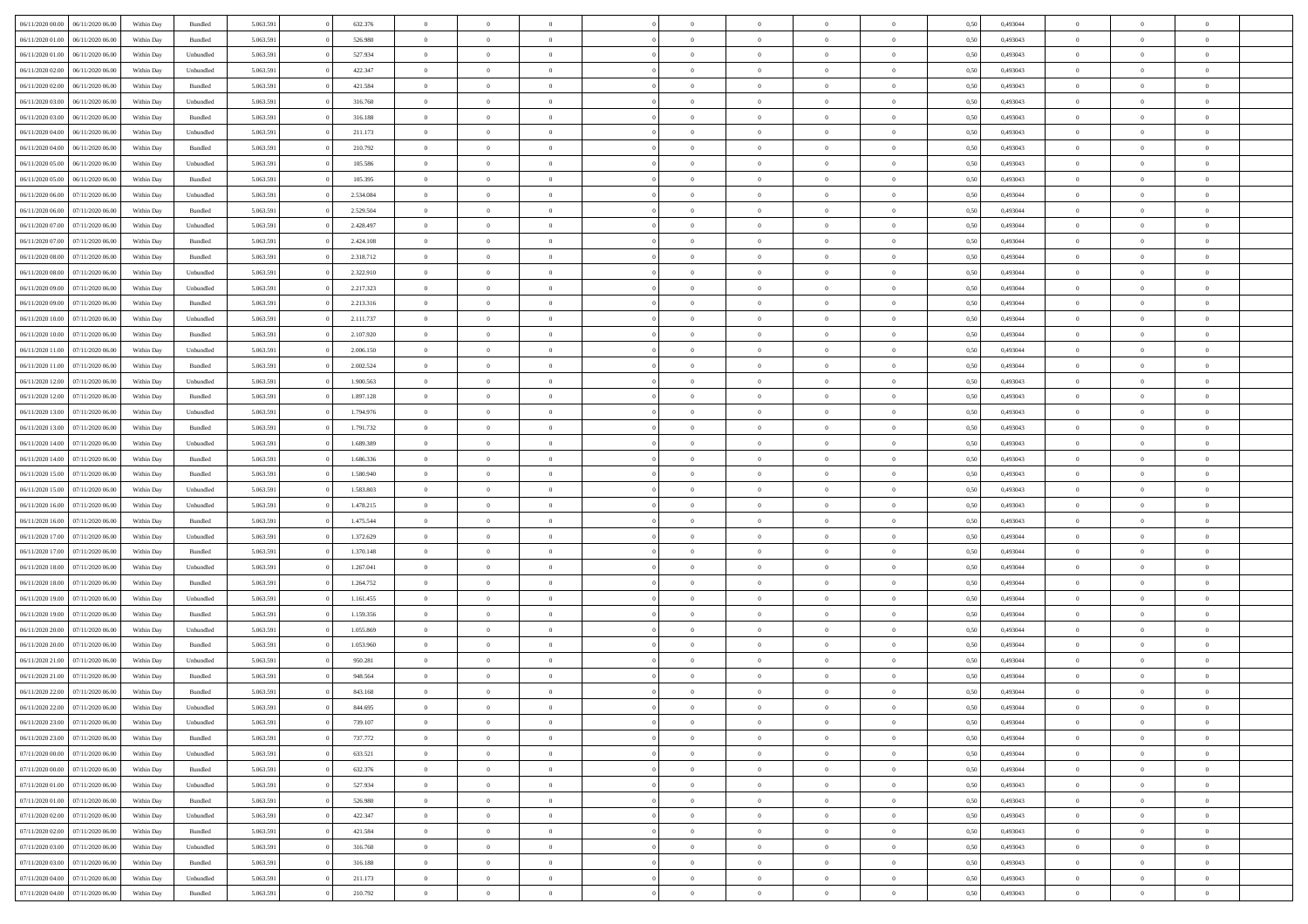| 07/11/2020 05:00 | 07/11/2020 06.00 | Within Dav | Bundled   | 5.063.591 | 105.395   | $\overline{0}$ | $\Omega$       |                | $\Omega$       | $\Omega$       | $\Omega$       | $\theta$       | 0.50 | 0,493043 | $\theta$       | $\theta$       | $\theta$       |  |
|------------------|------------------|------------|-----------|-----------|-----------|----------------|----------------|----------------|----------------|----------------|----------------|----------------|------|----------|----------------|----------------|----------------|--|
|                  |                  |            |           |           |           |                |                |                |                |                |                |                |      |          |                |                |                |  |
| 07/11/2020 05.00 | 07/11/2020 06.00 | Within Day | Unbundled | 5.063.591 | 105.586   | $\overline{0}$ | $\theta$       | $\overline{0}$ | $\overline{0}$ | $\bf{0}$       | $\overline{0}$ | $\overline{0}$ | 0,50 | 0,493043 | $\theta$       | $\theta$       | $\overline{0}$ |  |
| 07/11/2020 06.00 | 08/11/2020 06.00 | Within Day | Unbundled | 5.063.591 | 2.534.084 | $\overline{0}$ | $\overline{0}$ | $\overline{0}$ | $\bf{0}$       | $\bf{0}$       | $\bf{0}$       | $\bf{0}$       | 0,50 | 0,493044 | $\bf{0}$       | $\overline{0}$ | $\overline{0}$ |  |
| 07/11/2020 06.00 | 08/11/2020 06:00 | Within Dav | Bundled   | 5.063.591 | 2.529.504 | $\overline{0}$ | $\overline{0}$ | $\overline{0}$ | $\overline{0}$ | $\bf{0}$       | $\overline{0}$ | $\overline{0}$ | 0.50 | 0.493044 | $\theta$       | $\theta$       | $\overline{0}$ |  |
| 07/11/2020 07.00 | 08/11/2020 06.00 | Within Day | Unbundled | 5.063.591 | 2.428.497 | $\overline{0}$ | $\theta$       | $\overline{0}$ | $\overline{0}$ | $\bf{0}$       | $\overline{0}$ | $\bf{0}$       | 0,50 | 0,493044 | $\theta$       | $\theta$       | $\overline{0}$ |  |
| 07/11/2020 07.00 | 08/11/2020 06.00 | Within Day | Bundled   | 5.063.591 | 2.424.108 | $\overline{0}$ | $\bf{0}$       | $\overline{0}$ | $\bf{0}$       | $\overline{0}$ | $\overline{0}$ | $\mathbf{0}$   | 0,50 | 0,493044 | $\bf{0}$       | $\overline{0}$ | $\bf{0}$       |  |
|                  |                  |            |           |           |           |                |                |                |                |                |                |                |      |          |                |                |                |  |
| 07/11/2020 08:00 | 08/11/2020 06:00 | Within Dav | Unbundled | 5.063.591 | 2.322.910 | $\overline{0}$ | $\overline{0}$ | $\overline{0}$ | $\overline{0}$ | $\overline{0}$ | $\overline{0}$ | $\overline{0}$ | 0.50 | 0,493044 | $\theta$       | $\overline{0}$ | $\overline{0}$ |  |
| 07/11/2020 08:00 | 08/11/2020 06.00 | Within Day | Bundled   | 5.063.591 | 2.318.712 | $\overline{0}$ | $\theta$       | $\overline{0}$ | $\overline{0}$ | $\bf{0}$       | $\overline{0}$ | $\bf{0}$       | 0,50 | 0,493044 | $\theta$       | $\theta$       | $\overline{0}$ |  |
| 07/11/2020 09:00 | 08/11/2020 06.00 | Within Day | Unbundled | 5.063.591 | 2.217.323 | $\overline{0}$ | $\overline{0}$ | $\overline{0}$ | $\bf{0}$       | $\bf{0}$       | $\bf{0}$       | $\bf{0}$       | 0,50 | 0,493044 | $\,0\,$        | $\overline{0}$ | $\overline{0}$ |  |
| 07/11/2020 09:00 | 08/11/2020 06.00 | Within Dav | Bundled   | 5.063.591 | 2.213.316 | $\overline{0}$ | $\overline{0}$ | $\overline{0}$ | $\overline{0}$ | $\overline{0}$ | $\overline{0}$ | $\overline{0}$ | 0.50 | 0,493044 | $\theta$       | $\overline{0}$ | $\overline{0}$ |  |
| 07/11/2020 10:00 | 08/11/2020 06.00 | Within Day | Unbundled | 5.063.591 | 2.111.737 | $\overline{0}$ | $\theta$       | $\overline{0}$ | $\overline{0}$ | $\bf{0}$       | $\overline{0}$ | $\bf{0}$       | 0,50 | 0,493044 | $\theta$       | $\theta$       | $\overline{0}$ |  |
| 07/11/2020 10.00 | 08/11/2020 06.00 | Within Day | Bundled   | 5.063.591 | 2.107.920 | $\overline{0}$ | $\overline{0}$ | $\overline{0}$ | $\bf{0}$       | $\bf{0}$       | $\bf{0}$       | $\bf{0}$       | 0,50 | 0,493044 | $\overline{0}$ | $\overline{0}$ | $\overline{0}$ |  |
| 07/11/2020 11:00 | 08/11/2020 06:00 | Within Day | Unbundled | 5.063.591 | 2.006.150 | $\overline{0}$ | $\overline{0}$ | $\overline{0}$ | $\overline{0}$ | $\bf{0}$       | $\overline{0}$ | $\overline{0}$ | 0.50 | 0,493044 | $\theta$       | $\theta$       | $\overline{0}$ |  |
|                  |                  |            |           |           |           |                |                |                |                |                |                |                |      |          |                |                |                |  |
| 07/11/2020 11:00 | 08/11/2020 06.00 | Within Day | Bundled   | 5.063.591 | 2.002.524 | $\overline{0}$ | $\theta$       | $\overline{0}$ | $\overline{0}$ | $\bf{0}$       | $\overline{0}$ | $\overline{0}$ | 0,50 | 0,493044 | $\theta$       | $\theta$       | $\overline{0}$ |  |
| 07/11/2020 12.00 | 08/11/2020 06.00 | Within Day | Bundled   | 5.063.591 | 1.897.128 | $\overline{0}$ | $\bf{0}$       | $\overline{0}$ | $\bf{0}$       | $\overline{0}$ | $\overline{0}$ | $\mathbf{0}$   | 0,50 | 0,493043 | $\overline{0}$ | $\overline{0}$ | $\bf{0}$       |  |
| 07/11/2020 12:00 | 08/11/2020 06:00 | Within Dav | Unbundled | 5.063.591 | 1.900.563 | $\overline{0}$ | $\overline{0}$ | $\overline{0}$ | $\overline{0}$ | $\overline{0}$ | $\overline{0}$ | $\overline{0}$ | 0.50 | 0,493043 | $\theta$       | $\overline{0}$ | $\overline{0}$ |  |
| 07/11/2020 13:00 | 08/11/2020 06.00 | Within Day | Unbundled | 5.063.591 | 1.794.976 | $\overline{0}$ | $\theta$       | $\overline{0}$ | $\overline{0}$ | $\bf{0}$       | $\overline{0}$ | $\bf{0}$       | 0,50 | 0,493043 | $\theta$       | $\theta$       | $\overline{0}$ |  |
| 07/11/2020 13:00 | 08/11/2020 06.00 | Within Day | Bundled   | 5.063.591 | 1.791.732 | $\overline{0}$ | $\overline{0}$ | $\overline{0}$ | $\bf{0}$       | $\bf{0}$       | $\bf{0}$       | $\bf{0}$       | 0,50 | 0,493043 | $\bf{0}$       | $\overline{0}$ | $\overline{0}$ |  |
| 07/11/2020 14:00 | 08/11/2020 06:00 | Within Day | Unbundled | 5.063.591 | 1.689.389 | $\overline{0}$ | $\overline{0}$ | $\overline{0}$ | $\overline{0}$ | $\overline{0}$ | $\overline{0}$ | $\overline{0}$ | 0.50 | 0,493043 | $\theta$       | $\overline{0}$ | $\overline{0}$ |  |
|                  |                  |            |           |           |           |                |                |                |                |                |                |                |      |          |                |                |                |  |
| 07/11/2020 14:00 | 08/11/2020 06.00 | Within Day | Bundled   | 5.063.591 | 1.686.336 | $\overline{0}$ | $\theta$       | $\overline{0}$ | $\overline{0}$ | $\bf{0}$       | $\overline{0}$ | $\bf{0}$       | 0,50 | 0,493043 | $\theta$       | $\theta$       | $\overline{0}$ |  |
| 07/11/2020 15.00 | 08/11/2020 06.00 | Within Day | Unbundled | 5.063.591 | 1.583.803 | $\overline{0}$ | $\overline{0}$ | $\overline{0}$ | $\bf{0}$       | $\bf{0}$       | $\bf{0}$       | $\bf{0}$       | 0,50 | 0,493043 | $\,0\,$        | $\overline{0}$ | $\overline{0}$ |  |
| 07/11/2020 15:00 | 08/11/2020 06:00 | Within Day | Bundled   | 5.063.591 | 1.580.940 | $\overline{0}$ | $\overline{0}$ | $\overline{0}$ | $\overline{0}$ | $\bf{0}$       | $\overline{0}$ | $\overline{0}$ | 0.50 | 0.493043 | $\theta$       | $\theta$       | $\overline{0}$ |  |
| 07/11/2020 16.00 | 08/11/2020 06.00 | Within Day | Unbundled | 5.063.591 | 1.478.215 | $\overline{0}$ | $\theta$       | $\overline{0}$ | $\overline{0}$ | $\bf{0}$       | $\overline{0}$ | $\bf{0}$       | 0,50 | 0,493043 | $\theta$       | $\overline{0}$ | $\overline{0}$ |  |
| 07/11/2020 16.00 | 08/11/2020 06.00 | Within Day | Bundled   | 5.063.591 | 1.475.544 | $\overline{0}$ | $\bf{0}$       | $\overline{0}$ | $\bf{0}$       | $\overline{0}$ | $\overline{0}$ | $\mathbf{0}$   | 0,50 | 0,493043 | $\overline{0}$ | $\overline{0}$ | $\bf{0}$       |  |
| 07/11/2020 17.00 | 08/11/2020 06:00 | Within Dav | Unbundled | 5.063.591 | 1.372.629 | $\overline{0}$ | $\overline{0}$ | $\overline{0}$ | $\overline{0}$ | $\overline{0}$ | $\overline{0}$ | $\overline{0}$ | 0.50 | 0,493044 | $\theta$       | $\overline{0}$ | $\overline{0}$ |  |
|                  |                  |            |           |           |           |                |                |                |                |                |                |                |      |          |                |                |                |  |
| 07/11/2020 17.00 | 08/11/2020 06.00 | Within Day | Bundled   | 5.063.591 | 1.370.148 | $\overline{0}$ | $\theta$       | $\overline{0}$ | $\overline{0}$ | $\bf{0}$       | $\overline{0}$ | $\bf{0}$       | 0,50 | 0,493044 | $\theta$       | $\theta$       | $\overline{0}$ |  |
| 07/11/2020 18.00 | 08/11/2020 06.00 | Within Day | Unbundled | 5.063.591 | 1.267.041 | $\overline{0}$ | $\overline{0}$ | $\overline{0}$ | $\overline{0}$ | $\bf{0}$       | $\overline{0}$ | $\bf{0}$       | 0,50 | 0,493044 | $\,0\,$        | $\overline{0}$ | $\overline{0}$ |  |
| 07/11/2020 18.00 | 08/11/2020 06:00 | Within Day | Bundled   | 5.063.591 | 1.264.752 | $\overline{0}$ | $\overline{0}$ | $\overline{0}$ | $\overline{0}$ | $\overline{0}$ | $\overline{0}$ | $\overline{0}$ | 0.50 | 0,493044 | $\theta$       | $\overline{0}$ | $\overline{0}$ |  |
| 07/11/2020 19:00 | 08/11/2020 06.00 | Within Day | Bundled   | 5.063.591 | 1.159.356 | $\overline{0}$ | $\theta$       | $\overline{0}$ | $\overline{0}$ | $\bf{0}$       | $\overline{0}$ | $\bf{0}$       | 0,50 | 0,493044 | $\,$ 0 $\,$    | $\theta$       | $\overline{0}$ |  |
| 07/11/2020 19.00 | 08/11/2020 06.00 | Within Day | Unbundled | 5.063.591 | 1.161.455 | $\overline{0}$ | $\overline{0}$ | $\overline{0}$ | $\overline{0}$ | $\bf{0}$       | $\overline{0}$ | $\bf{0}$       | 0,50 | 0,493044 | $\bf{0}$       | $\overline{0}$ | $\overline{0}$ |  |
| 07/11/2020 20:00 | 08/11/2020 06.00 | Within Day | Unbundled | 5.063.591 | 1.055.869 | $\overline{0}$ | $\Omega$       | $\Omega$       | $\Omega$       | $\Omega$       | $\Omega$       | $\overline{0}$ | 0,50 | 0,493044 | $\,0\,$        | $\theta$       | $\theta$       |  |
| 07/11/2020 20.00 | 08/11/2020 06.00 | Within Day | Bundled   | 5.063.591 | 1.053.960 | $\overline{0}$ | $\theta$       | $\overline{0}$ | $\overline{0}$ | $\bf{0}$       | $\overline{0}$ | $\bf{0}$       | 0,50 | 0,493044 | $\theta$       | $\theta$       | $\overline{0}$ |  |
|                  |                  |            |           |           |           |                |                |                |                |                |                |                |      |          |                |                |                |  |
| 07/11/2020 21.00 | 08/11/2020 06.00 | Within Day | Unbundled | 5.063.591 | 950.281   | $\overline{0}$ | $\overline{0}$ | $\overline{0}$ | $\overline{0}$ | $\bf{0}$       | $\overline{0}$ | $\mathbf{0}$   | 0,50 | 0,493044 | $\bf{0}$       | $\overline{0}$ | $\bf{0}$       |  |
| 07/11/2020 21:00 | 08/11/2020 06.00 | Within Day | Bundled   | 5.063.591 | 948,564   | $\overline{0}$ | $\Omega$       | $\Omega$       | $\Omega$       | $\bf{0}$       | $\overline{0}$ | $\overline{0}$ | 0.50 | 0,493044 | $\theta$       | $\theta$       | $\theta$       |  |
| 07/11/2020 22.00 | 08/11/2020 06.00 | Within Day | Unbundled | 5.063.591 | 844.695   | $\overline{0}$ | $\theta$       | $\overline{0}$ | $\overline{0}$ | $\bf{0}$       | $\overline{0}$ | $\bf{0}$       | 0,50 | 0,493044 | $\,$ 0 $\,$    | $\theta$       | $\overline{0}$ |  |
| 07/11/2020 22.00 | 08/11/2020 06.00 | Within Day | Bundled   | 5.063.591 | 843.168   | $\overline{0}$ | $\overline{0}$ | $\overline{0}$ | $\bf{0}$       | $\bf{0}$       | $\bf{0}$       | $\bf{0}$       | 0,50 | 0,493044 | $\bf{0}$       | $\overline{0}$ | $\overline{0}$ |  |
| 07/11/2020 23:00 | 08/11/2020 06:00 | Within Day | Unbundled | 5.063.591 | 739.107   | $\overline{0}$ | $\Omega$       | $\Omega$       | $\Omega$       | $\theta$       | $\theta$       | $\overline{0}$ | 0.50 | 0,493044 | $\theta$       | $\theta$       | $\theta$       |  |
| 07/11/2020 23.00 | 08/11/2020 06.00 | Within Day | Bundled   | 5.063.591 | 737.772   | $\overline{0}$ | $\theta$       | $\overline{0}$ | $\overline{0}$ | $\bf{0}$       | $\overline{0}$ | $\bf{0}$       | 0,50 | 0,493044 | $\,$ 0 $\,$    | $\overline{0}$ | $\overline{0}$ |  |
| 08/11/2020 00.00 | 08/11/2020 06.00 | Within Day | Unbundled | 5.063.591 | 633.521   | $\overline{0}$ | $\overline{0}$ | $\overline{0}$ | $\bf{0}$       | $\bf{0}$       | $\bf{0}$       | $\bf{0}$       | 0,50 | 0,493044 | $\bf{0}$       | $\overline{0}$ | $\overline{0}$ |  |
|                  |                  |            |           |           |           |                |                |                |                |                |                |                |      |          |                |                |                |  |
| 08/11/2020 00:00 | 08/11/2020 06.00 | Within Day | Bundled   | 5.063.591 | 632.376   | $\overline{0}$ | $\Omega$       | $\Omega$       | $\Omega$       | $\Omega$       | $\overline{0}$ | $\overline{0}$ | 0,50 | 0,493044 | $\,0\,$        | $\theta$       | $\theta$       |  |
| 08/11/2020 01:00 | 08/11/2020 06.00 | Within Day | Unbundled | 5.063.591 | 527.934   | $\overline{0}$ | $\theta$       | $\overline{0}$ | $\overline{0}$ | $\bf{0}$       | $\overline{0}$ | $\bf{0}$       | 0,50 | 0,493043 | $\,$ 0 $\,$    | $\overline{0}$ | $\overline{0}$ |  |
| 08/11/2020 01.00 | 08/11/2020 06.00 | Within Day | Bundled   | 5.063.591 | 526.980   | $\overline{0}$ | $\overline{0}$ | $\overline{0}$ | $\bf{0}$       | $\bf{0}$       | $\bf{0}$       | $\mathbf{0}$   | 0,50 | 0,493043 | $\bf{0}$       | $\overline{0}$ | $\bf{0}$       |  |
| 08/11/2020 02.00 | 08/11/2020 06.00 | Within Day | Bundled   | 5.063.591 | 421.584   | $\overline{0}$ | $\Omega$       | $\Omega$       | $\Omega$       | $\Omega$       | $\Omega$       | $\overline{0}$ | 0.50 | 0,493043 | $\theta$       | $\theta$       | $\theta$       |  |
| 08/11/2020 02.00 | 08/11/2020 06.00 | Within Day | Unbundled | 5.063.591 | 422.347   | $\overline{0}$ | $\,$ 0 $\,$    | $\overline{0}$ | $\bf{0}$       | $\,$ 0         | $\bf{0}$       | $\bf{0}$       | 0,50 | 0,493043 | $\,0\,$        | $\,$ 0 $\,$    | $\overline{0}$ |  |
| 08/11/2020 03:00 | 08/11/2020 06.00 | Within Day | Unbundled | 5.063.591 | 316.760   | $\bf{0}$       | $\bf{0}$       |                |                | $\bf{0}$       |                |                | 0,50 | 0,493043 | $\bf{0}$       | $\overline{0}$ |                |  |
| 08/11/2020 03:00 | 08/11/2020 06:00 | Within Day | Bundled   | 5.063.591 | 316,188   | $\overline{0}$ | $\overline{0}$ | $\overline{0}$ | $\Omega$       | $\overline{0}$ | $\overline{0}$ | $\overline{0}$ | 0.50 | 0,493043 | $\theta$       | $\theta$       | $\theta$       |  |
|                  |                  |            |           |           |           |                |                |                |                |                |                |                |      |          |                |                |                |  |
| 08/11/2020 04:00 | 08/11/2020 06.00 | Within Day | Unbundled | 5.063.591 | 211.173   | $\overline{0}$ | $\,$ 0         | $\overline{0}$ | $\bf{0}$       | $\,$ 0 $\,$    | $\overline{0}$ | $\mathbf{0}$   | 0,50 | 0,493043 | $\,$ 0 $\,$    | $\,$ 0 $\,$    | $\,$ 0         |  |
| 08/11/2020 04:00 | 08/11/2020 06.00 | Within Day | Bundled   | 5.063.591 | 210.792   | $\overline{0}$ | $\overline{0}$ | $\overline{0}$ | $\overline{0}$ | $\overline{0}$ | $\overline{0}$ | $\mathbf{0}$   | 0,50 | 0,493043 | $\overline{0}$ | $\bf{0}$       | $\bf{0}$       |  |
| 08/11/2020 05:00 | 08/11/2020 06.00 | Within Day | Unbundled | 5.063.591 | 105.586   | $\overline{0}$ | $\overline{0}$ | $\overline{0}$ | $\Omega$       | $\overline{0}$ | $\overline{0}$ | $\overline{0}$ | 0,50 | 0,493043 | $\overline{0}$ | $\theta$       | $\overline{0}$ |  |
| 08/11/2020 05.00 | 08/11/2020 06.00 | Within Day | Bundled   | 5.063.591 | 105.395   | $\overline{0}$ | $\,$ 0         | $\overline{0}$ | $\overline{0}$ | $\,$ 0 $\,$    | $\overline{0}$ | $\mathbf{0}$   | 0,50 | 0,493043 | $\,$ 0 $\,$    | $\overline{0}$ | $\overline{0}$ |  |
| 08/11/2020 06.00 | 09/11/2020 06.00 | Within Day | Unbundled | 5.063.591 | 2.534.084 | $\overline{0}$ | $\overline{0}$ | $\overline{0}$ | $\overline{0}$ | $\overline{0}$ | $\overline{0}$ | $\mathbf{0}$   | 0,50 | 0,493044 | $\overline{0}$ | $\overline{0}$ | $\bf{0}$       |  |
| 08/11/2020 06.00 | 09/11/2020 06.00 | Within Day | Bundled   | 5.063.591 | 2.529.504 | $\overline{0}$ | $\overline{0}$ | $\overline{0}$ | $\Omega$       | $\overline{0}$ | $\overline{0}$ | $\bf{0}$       | 0.50 | 0,493044 | $\overline{0}$ | $\theta$       | $\overline{0}$ |  |
|                  |                  |            |           |           |           |                | $\,$ 0         |                |                |                |                |                |      |          | $\,$ 0 $\,$    |                |                |  |
| 08/11/2020 07:00 | 09/11/2020 06.00 | Within Day | Unbundled | 5.063.591 | 2.428.497 | $\overline{0}$ |                | $\overline{0}$ | $\bf{0}$       | $\bf{0}$       | $\bf{0}$       | $\bf{0}$       | 0,50 | 0,493044 |                | $\overline{0}$ | $\overline{0}$ |  |
| 08/11/2020 07.00 | 09/11/2020 06.00 | Within Day | Bundled   | 5.063.591 | 2.424.108 | $\overline{0}$ | $\bf{0}$       | $\overline{0}$ | $\overline{0}$ | $\overline{0}$ | $\overline{0}$ | $\mathbf{0}$   | 0,50 | 0,493044 | $\overline{0}$ | $\overline{0}$ | $\bf{0}$       |  |
| 08/11/2020 08:00 | 09/11/2020 06.00 | Within Day | Unbundled | 5.063.591 | 2.322.910 | $\overline{0}$ | $\overline{0}$ | $\overline{0}$ | $\Omega$       | $\overline{0}$ | $\overline{0}$ | $\overline{0}$ | 0.50 | 0,493044 | $\overline{0}$ | $\theta$       | $\overline{0}$ |  |
| 08/11/2020 08:00 | 09/11/2020 06.00 | Within Day | Bundled   | 5.063.591 | 2.318.712 | $\overline{0}$ | $\bf{0}$       | $\overline{0}$ | $\overline{0}$ | $\bf{0}$       | $\bf{0}$       | $\mathbf{0}$   | 0,50 | 0,493044 | $\,$ 0 $\,$    | $\,$ 0 $\,$    | $\bf{0}$       |  |
| 08/11/2020 11:00 | 09/11/2020 06.00 | Within Day | Bundled   | 5.063.591 | 2.002.524 | $\overline{0}$ | $\bf{0}$       | $\overline{0}$ | $\bf{0}$       | $\bf{0}$       | $\bf{0}$       | $\bf{0}$       | 0,50 | 0,493044 | $\overline{0}$ | $\overline{0}$ | $\bf{0}$       |  |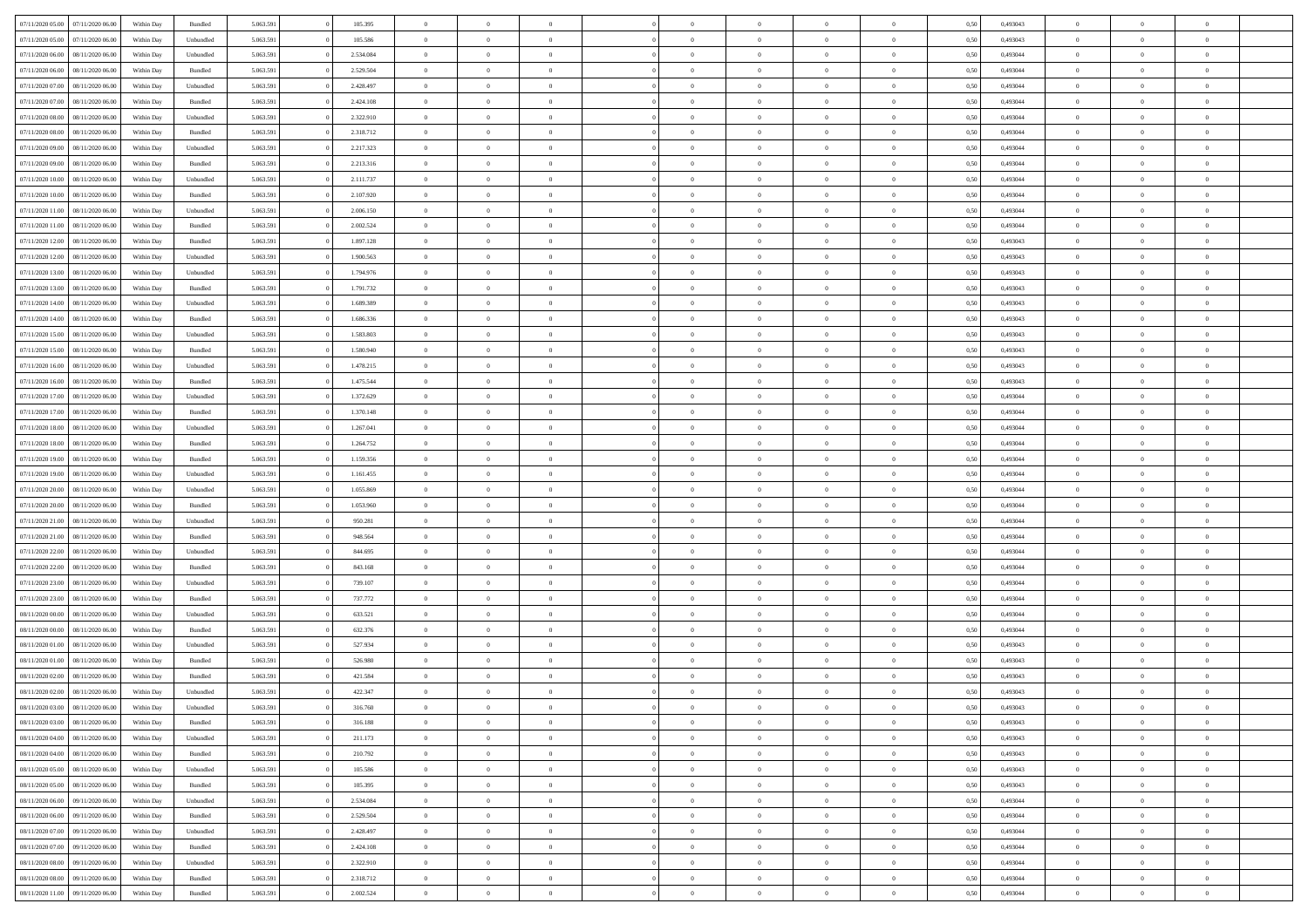| 08/11/2020 11:00 | 09/11/2020 06:00 | Within Dav | Unbundled          | 5.063.591 | 2.006.150 | $\overline{0}$ | $\Omega$       |                | $\Omega$       | $\Omega$       | $\Omega$       | $\theta$       | 0,50 | 0,493044 | $\theta$       | $\theta$       | $\theta$       |  |
|------------------|------------------|------------|--------------------|-----------|-----------|----------------|----------------|----------------|----------------|----------------|----------------|----------------|------|----------|----------------|----------------|----------------|--|
|                  |                  |            |                    |           |           |                |                |                |                |                |                |                |      |          |                |                |                |  |
| 08/11/2020 12:00 | 09/11/2020 06.00 | Within Day | Unbundled          | 5.063.591 | 1.900.563 | $\overline{0}$ | $\theta$       | $\overline{0}$ | $\overline{0}$ | $\bf{0}$       | $\overline{0}$ | $\bf{0}$       | 0,50 | 0,493043 | $\theta$       | $\theta$       | $\overline{0}$ |  |
| 08/11/2020 12:00 | 09/11/2020 06.00 | Within Day | Bundled            | 5.063.591 | 1.897.128 | $\overline{0}$ | $\overline{0}$ | $\overline{0}$ | $\bf{0}$       | $\bf{0}$       | $\bf{0}$       | $\bf{0}$       | 0,50 | 0,493043 | $\bf{0}$       | $\overline{0}$ | $\overline{0}$ |  |
| 08/11/2020 13:00 | 09/11/2020 06:00 | Within Dav | Unbundled          | 5.063.591 | 1.794.976 | $\overline{0}$ | $\overline{0}$ | $\overline{0}$ | $\overline{0}$ | $\bf{0}$       | $\overline{0}$ | $\overline{0}$ | 0.50 | 0,493043 | $\theta$       | $\theta$       | $\overline{0}$ |  |
| 08/11/2020 13:00 | 09/11/2020 06.00 | Within Day | Bundled            | 5.063.591 | 1.791.732 | $\overline{0}$ | $\theta$       | $\overline{0}$ | $\overline{0}$ | $\bf{0}$       | $\overline{0}$ | $\bf{0}$       | 0,50 | 0,493043 | $\theta$       | $\theta$       | $\overline{0}$ |  |
|                  |                  |            |                    |           |           |                |                |                |                |                |                |                |      |          |                |                |                |  |
| 08/11/2020 14:00 | 09/11/2020 06.00 | Within Day | Unbundled          | 5.063.591 | 1.689.389 | $\overline{0}$ | $\bf{0}$       | $\overline{0}$ | $\bf{0}$       | $\overline{0}$ | $\overline{0}$ | $\mathbf{0}$   | 0,50 | 0,493043 | $\bf{0}$       | $\overline{0}$ | $\bf{0}$       |  |
| 08/11/2020 14:00 | 09/11/2020 06:00 | Within Dav | Bundled            | 5.063.591 | 1.686.336 | $\overline{0}$ | $\overline{0}$ | $\overline{0}$ | $\overline{0}$ | $\overline{0}$ | $\overline{0}$ | $\overline{0}$ | 0.50 | 0,493043 | $\theta$       | $\overline{0}$ | $\overline{0}$ |  |
| 08/11/2020 15:00 | 09/11/2020 06.00 | Within Day | Unbundled          | 5.063.591 | 1.583.803 | $\overline{0}$ | $\theta$       | $\overline{0}$ | $\overline{0}$ | $\bf{0}$       | $\overline{0}$ | $\bf{0}$       | 0,50 | 0,493043 | $\theta$       | $\theta$       | $\overline{0}$ |  |
| 08/11/2020 15:00 | 09/11/2020 06.00 | Within Day | Bundled            | 5.063.591 | 1.580.940 | $\overline{0}$ | $\overline{0}$ | $\overline{0}$ | $\bf{0}$       | $\bf{0}$       | $\bf{0}$       | $\bf{0}$       | 0,50 | 0,493043 | $\,0\,$        | $\overline{0}$ | $\overline{0}$ |  |
| 08/11/2020 16:00 | 09/11/2020 06:00 | Within Dav | Unbundled          | 5.063.591 | 1.478.215 | $\overline{0}$ | $\overline{0}$ | $\overline{0}$ | $\overline{0}$ | $\overline{0}$ | $\overline{0}$ | $\overline{0}$ | 0.50 | 0,493043 | $\theta$       | $\overline{0}$ | $\overline{0}$ |  |
| 08/11/2020 16:00 | 09/11/2020 06.00 | Within Day | Bundled            | 5.063.591 | 1.475.544 | $\overline{0}$ | $\theta$       | $\overline{0}$ | $\overline{0}$ | $\bf{0}$       | $\overline{0}$ | $\bf{0}$       | 0,50 | 0,493043 | $\theta$       | $\theta$       | $\overline{0}$ |  |
|                  |                  |            |                    |           |           |                |                |                |                |                |                |                |      |          |                |                |                |  |
| 08/11/2020 17.00 | 09/11/2020 06.00 | Within Day | Unbundled          | 5.063.591 | 1.372.629 | $\overline{0}$ | $\overline{0}$ | $\overline{0}$ | $\overline{0}$ | $\bf{0}$       | $\overline{0}$ | $\bf{0}$       | 0,50 | 0,493044 | $\bf{0}$       | $\overline{0}$ | $\overline{0}$ |  |
| 08/11/2020 17:00 | 09/11/2020 06:00 | Within Day | Bundled            | 5.063.591 | 1.370.148 | $\overline{0}$ | $\overline{0}$ | $\overline{0}$ | $\overline{0}$ | $\bf{0}$       | $\overline{0}$ | $\overline{0}$ | 0.50 | 0,493044 | $\theta$       | $\theta$       | $\overline{0}$ |  |
| 08/11/2020 18:00 | 09/11/2020 06.00 | Within Day | Bundled            | 5.063.591 | 1.264.752 | $\overline{0}$ | $\theta$       | $\overline{0}$ | $\overline{0}$ | $\bf{0}$       | $\overline{0}$ | $\bf{0}$       | 0,50 | 0,493044 | $\theta$       | $\theta$       | $\overline{0}$ |  |
| 08/11/2020 18.00 | 09/11/2020 06.00 | Within Day | Unbundled          | 5.063.591 | 1.267.041 | $\overline{0}$ | $\bf{0}$       | $\overline{0}$ | $\overline{0}$ | $\overline{0}$ | $\overline{0}$ | $\mathbf{0}$   | 0,50 | 0,493044 | $\bf{0}$       | $\overline{0}$ | $\bf{0}$       |  |
| 08/11/2020 19:00 | 09/11/2020 06:00 | Within Day | Unbundled          | 5.063.591 | 1.161.455 | $\overline{0}$ | $\overline{0}$ | $\overline{0}$ | $\overline{0}$ | $\overline{0}$ | $\overline{0}$ | $\overline{0}$ | 0.50 | 0,493044 | $\theta$       | $\overline{0}$ | $\overline{0}$ |  |
| 08/11/2020 19:00 | 09/11/2020 06.00 | Within Day | Bundled            | 5.063.591 | 1.159.356 | $\overline{0}$ | $\theta$       | $\overline{0}$ | $\overline{0}$ | $\bf{0}$       | $\overline{0}$ | $\bf{0}$       | 0,50 | 0,493044 | $\theta$       | $\theta$       | $\overline{0}$ |  |
|                  | 09/11/2020 06.00 | Within Day | Unbundled          | 5.063.591 | 1.055.869 | $\overline{0}$ | $\overline{0}$ | $\overline{0}$ | $\overline{0}$ | $\bf{0}$       | $\overline{0}$ | $\bf{0}$       | 0,50 | 0,493044 | $\,0\,$        | $\overline{0}$ | $\overline{0}$ |  |
| 08/11/2020 20.00 | 09/11/2020 06:00 |            | Bundled            | 5.063.591 | 1.053.960 | $\overline{0}$ | $\overline{0}$ | $\overline{0}$ | $\overline{0}$ | $\overline{0}$ | $\overline{0}$ | $\overline{0}$ | 0.50 | 0,493044 | $\theta$       | $\overline{0}$ | $\overline{0}$ |  |
| 08/11/2020 20:00 |                  | Within Day |                    |           |           |                |                |                |                |                |                |                |      |          |                |                |                |  |
| 08/11/2020 21.00 | 09/11/2020 06.00 | Within Day | Unbundled          | 5.063.591 | 950.281   | $\overline{0}$ | $\theta$       | $\overline{0}$ | $\overline{0}$ | $\bf{0}$       | $\overline{0}$ | $\bf{0}$       | 0,50 | 0,493044 | $\,$ 0 $\,$    | $\theta$       | $\overline{0}$ |  |
| 08/11/2020 21.00 | 09/11/2020 06.00 | Within Day | Bundled            | 5.063.591 | 948.564   | $\overline{0}$ | $\overline{0}$ | $\overline{0}$ | $\overline{0}$ | $\bf{0}$       | $\overline{0}$ | $\bf{0}$       | 0,50 | 0,493044 | $\bf{0}$       | $\overline{0}$ | $\overline{0}$ |  |
| 08/11/2020 22.00 | 09/11/2020 06:00 | Within Day | Unbundled          | 5.063.591 | 844,695   | $\overline{0}$ | $\overline{0}$ | $\overline{0}$ | $\overline{0}$ | $\bf{0}$       | $\overline{0}$ | $\overline{0}$ | 0.50 | 0.493044 | $\theta$       | $\theta$       | $\overline{0}$ |  |
| 08/11/2020 22.00 | 09/11/2020 06.00 | Within Day | Bundled            | 5.063.591 | 843.168   | $\overline{0}$ | $\theta$       | $\overline{0}$ | $\overline{0}$ | $\bf{0}$       | $\overline{0}$ | $\bf{0}$       | 0,50 | 0,493044 | $\,$ 0 $\,$    | $\overline{0}$ | $\overline{0}$ |  |
| 08/11/2020 23.00 | 09/11/2020 06.00 | Within Day | Unbundled          | 5.063.591 | 739.107   | $\overline{0}$ | $\bf{0}$       | $\overline{0}$ | $\overline{0}$ | $\overline{0}$ | $\overline{0}$ | $\mathbf{0}$   | 0,50 | 0,493044 | $\bf{0}$       | $\overline{0}$ | $\bf{0}$       |  |
| 08/11/2020 23.00 | 09/11/2020 06:00 | Within Dav | Bundled            | 5.063.591 | 737.772   | $\overline{0}$ | $\overline{0}$ | $\overline{0}$ | $\overline{0}$ | $\overline{0}$ | $\overline{0}$ | $\overline{0}$ | 0.50 | 0,493044 | $\theta$       | $\overline{0}$ | $\overline{0}$ |  |
| 09/11/2020 00.00 | 09/11/2020 06.00 | Within Day | Unbundled          | 5.063.591 | 633.521   | $\overline{0}$ | $\theta$       | $\overline{0}$ | $\overline{0}$ | $\bf{0}$       | $\overline{0}$ | $\bf{0}$       | 0,50 | 0,493044 | $\theta$       | $\theta$       | $\overline{0}$ |  |
|                  |                  |            |                    |           |           |                |                |                |                |                |                |                |      |          |                |                |                |  |
| 09/11/2020 00:00 | 09/11/2020 06.00 | Within Day | Bundled            | 5.063.591 | 632.376   | $\overline{0}$ | $\overline{0}$ | $\overline{0}$ | $\overline{0}$ | $\bf{0}$       | $\overline{0}$ | $\bf{0}$       | 0,50 | 0,493044 | $\,0\,$        | $\overline{0}$ | $\overline{0}$ |  |
| 09/11/2020 01:00 | 09/11/2020 06:00 | Within Day | Bundled            | 5.063.591 | 526.980   | $\overline{0}$ | $\overline{0}$ | $\overline{0}$ | $\overline{0}$ | $\overline{0}$ | $\overline{0}$ | $\overline{0}$ | 0.50 | 0,493043 | $\theta$       | $\overline{0}$ | $\overline{0}$ |  |
| 09/11/2020 01.00 | 09/11/2020 06.00 | Within Day | Unbundled          | 5.063.591 | 527.934   | $\overline{0}$ | $\theta$       | $\overline{0}$ | $\overline{0}$ | $\bf{0}$       | $\overline{0}$ | $\bf{0}$       | 0,50 | 0,493043 | $\,$ 0 $\,$    | $\overline{0}$ | $\overline{0}$ |  |
| 09/11/2020 02.00 | 09/11/2020 06.00 | Within Day | Unbundled          | 5.063.591 | 422.347   | $\overline{0}$ | $\overline{0}$ | $\overline{0}$ | $\overline{0}$ | $\bf{0}$       | $\overline{0}$ | $\bf{0}$       | 0,50 | 0,493043 | $\bf{0}$       | $\overline{0}$ | $\overline{0}$ |  |
| 09/11/2020 02.00 | 09/11/2020 06.00 | Within Day | Bundled            | 5.063.591 | 421.584   | $\overline{0}$ | $\Omega$       | $\Omega$       | $\Omega$       | $\Omega$       | $\overline{0}$ | $\overline{0}$ | 0,50 | 0,493043 | $\,0\,$        | $\theta$       | $\theta$       |  |
| 09/11/2020 03.00 | 09/11/2020 06.00 | Within Day | Unbundled          | 5.063.591 | 316.760   | $\overline{0}$ | $\theta$       | $\overline{0}$ | $\overline{0}$ | $\bf{0}$       | $\overline{0}$ | $\bf{0}$       | 0,50 | 0,493043 | $\theta$       | $\theta$       | $\overline{0}$ |  |
| 09/11/2020 03.00 | 09/11/2020 06.00 | Within Day | Bundled            | 5.063.591 | 316.188   | $\overline{0}$ | $\overline{0}$ | $\overline{0}$ | $\overline{0}$ | $\bf{0}$       | $\overline{0}$ | $\mathbf{0}$   | 0,50 | 0,493043 | $\overline{0}$ | $\overline{0}$ | $\bf{0}$       |  |
|                  |                  |            |                    |           |           |                |                |                |                |                |                |                |      |          |                |                |                |  |
| 09/11/2020 04.00 | 09/11/2020 06.00 | Within Day | Unbundled          | 5.063.591 | 211.173   | $\overline{0}$ | $\Omega$       | $\Omega$       | $\Omega$       | $\bf{0}$       | $\overline{0}$ | $\overline{0}$ | 0.50 | 0,493043 | $\theta$       | $\theta$       | $\theta$       |  |
| 09/11/2020 04:00 | 09/11/2020 06.00 | Within Day | Bundled            | 5.063.591 | 210.792   | $\overline{0}$ | $\theta$       | $\overline{0}$ | $\overline{0}$ | $\bf{0}$       | $\overline{0}$ | $\bf{0}$       | 0,50 | 0,493043 | $\,$ 0 $\,$    | $\theta$       | $\overline{0}$ |  |
| 09/11/2020 05:00 | 09/11/2020 06.00 | Within Day | Unbundled          | 5.063.591 | 105.586   | $\overline{0}$ | $\overline{0}$ | $\overline{0}$ | $\overline{0}$ | $\bf{0}$       | $\overline{0}$ | $\bf{0}$       | 0,50 | 0,493043 | $\bf{0}$       | $\overline{0}$ | $\overline{0}$ |  |
| 09/11/2020 05.00 | 09/11/2020 06:00 | Within Day | Bundled            | 5.063.591 | 105.395   | $\overline{0}$ | $\Omega$       | $\Omega$       | $\Omega$       | $\theta$       | $\overline{0}$ | $\overline{0}$ | 0.50 | 0,493043 | $\theta$       | $\theta$       | $\theta$       |  |
| 09/11/2020 06.00 | 10/11/2020 06.00 | Within Day | Unbundled          | 5.063.591 | 2.534.084 | $\overline{0}$ | $\theta$       | $\overline{0}$ | $\overline{0}$ | $\bf{0}$       | $\overline{0}$ | $\bf{0}$       | 0,50 | 0,493044 | $\,$ 0 $\,$    | $\overline{0}$ | $\overline{0}$ |  |
| 09/11/2020 06.00 | 10/11/2020 06.00 | Within Day | Bundled            | 5.063.591 | 2.529.504 | $\overline{0}$ | $\overline{0}$ | $\overline{0}$ | $\overline{0}$ | $\bf{0}$       | $\overline{0}$ | $\bf{0}$       | 0,50 | 0,493044 | $\overline{0}$ | $\overline{0}$ | $\overline{0}$ |  |
|                  |                  |            |                    |           |           |                |                |                |                |                |                |                |      |          |                |                |                |  |
| 09/11/2020 07.00 | 10/11/2020 06.00 | Within Day | Unbundled          | 5.063.591 | 2.428.497 | $\overline{0}$ | $\Omega$       | $\overline{0}$ | $\Omega$       | $\Omega$       | $\overline{0}$ | $\overline{0}$ | 0,50 | 0,493044 | $\,0\,$        | $\theta$       | $\theta$       |  |
| 09/11/2020 07.00 | 10/11/2020 06.00 | Within Day | Bundled            | 5.063.591 | 2.424.108 | $\overline{0}$ | $\theta$       | $\overline{0}$ | $\overline{0}$ | $\,$ 0         | $\overline{0}$ | $\bf{0}$       | 0,50 | 0,493044 | $\,$ 0 $\,$    | $\overline{0}$ | $\overline{0}$ |  |
| 09/11/2020 08.00 | 10/11/2020 06.00 | Within Day | Bundled            | 5.063.591 | 2.318.712 | $\overline{0}$ | $\overline{0}$ | $\overline{0}$ | $\overline{0}$ | $\bf{0}$       | $\overline{0}$ | $\mathbf{0}$   | 0,50 | 0,493044 | $\overline{0}$ | $\overline{0}$ | $\bf{0}$       |  |
| 09/11/2020 08:00 | 10/11/2020 06:00 | Within Day | Unbundled          | 5.063.591 | 2.322.910 | $\overline{0}$ | $\Omega$       | $\Omega$       | $\Omega$       | $\Omega$       | $\Omega$       | $\overline{0}$ | 0.50 | 0.493044 | $\theta$       | $\theta$       | $\theta$       |  |
| 09/11/2020 09:00 | 10/11/2020 06.00 | Within Day | Unbundled          | 5.063.591 | 2.217.323 | $\overline{0}$ | $\,$ 0 $\,$    | $\overline{0}$ | $\bf{0}$       | $\,$ 0         | $\overline{0}$ | $\bf{0}$       | 0,50 | 0,493044 | $\,0\,$        | $\overline{0}$ | $\overline{0}$ |  |
| 09/11/2020 09:00 | 10/11/2020 06.00 | Within Day | Bundled            | 5.063.591 | 2.213.316 | $\bf{0}$       | $\bf{0}$       |                |                | $\bf{0}$       |                |                | 0,50 | 0,493044 | $\bf{0}$       | $\overline{0}$ |                |  |
| 09/11/2020 10:00 | 10/11/2020 06:00 | Within Day | Unbundled          | 5.063.591 | 2.111.737 | $\overline{0}$ | $\overline{0}$ | $\overline{0}$ | $\Omega$       | $\overline{0}$ | $\overline{0}$ | $\overline{0}$ | 0,50 | 0,493044 | $\theta$       | $\theta$       | $\theta$       |  |
| 09/11/2020 10:00 | 10/11/2020 06.00 | Within Day | Bundled            | 5.063.591 | 2.107.920 | $\overline{0}$ | $\,$ 0         | $\overline{0}$ | $\overline{0}$ | $\,$ 0 $\,$    | $\overline{0}$ | $\mathbf{0}$   | 0,50 | 0,493044 | $\,$ 0 $\,$    | $\,$ 0 $\,$    | $\,$ 0         |  |
| 09/11/2020 11:00 | 10/11/2020 06:00 | Within Day | Unbundled          | 5.063.591 | 2.006.150 | $\overline{0}$ | $\overline{0}$ | $\overline{0}$ | $\overline{0}$ | $\overline{0}$ | $\overline{0}$ | $\mathbf{0}$   | 0,50 | 0,493044 | $\overline{0}$ | $\bf{0}$       | $\bf{0}$       |  |
|                  |                  |            |                    |           |           |                |                |                |                |                |                |                |      |          |                |                |                |  |
| 09/11/2020 11:00 | 10/11/2020 06:00 | Within Day | $\mathbf B$ undled | 5.063.591 | 2.002.524 | $\overline{0}$ | $\overline{0}$ | $\overline{0}$ | $\Omega$       | $\overline{0}$ | $\overline{0}$ | $\overline{0}$ | 0,50 | 0,493044 | $\overline{0}$ | $\theta$       | $\overline{0}$ |  |
| 09/11/2020 12.00 | 10/11/2020 06.00 | Within Day | Unbundled          | 5.063.591 | 1.900.563 | $\overline{0}$ | $\,$ 0         | $\overline{0}$ | $\overline{0}$ | $\,$ 0 $\,$    | $\overline{0}$ | $\mathbf{0}$   | 0,50 | 0,493043 | $\,$ 0 $\,$    | $\overline{0}$ | $\overline{0}$ |  |
| 09/11/2020 12:00 | 10/11/2020 06:00 | Within Day | Bundled            | 5.063.591 | 1.897.128 | $\overline{0}$ | $\overline{0}$ | $\overline{0}$ | $\overline{0}$ | $\overline{0}$ | $\overline{0}$ | $\mathbf{0}$   | 0,50 | 0,493043 | $\overline{0}$ | $\overline{0}$ | $\bf{0}$       |  |
| 09/11/2020 13:00 | 10/11/2020 06:00 | Within Day | Unbundled          | 5.063.591 | 1.794.976 | $\overline{0}$ | $\overline{0}$ | $\overline{0}$ | $\Omega$       | $\overline{0}$ | $\overline{0}$ | $\bf{0}$       | 0.50 | 0,493043 | $\overline{0}$ | $\theta$       | $\overline{0}$ |  |
| 09/11/2020 13:00 | 10/11/2020 06.00 | Within Day | Bundled            | 5.063.591 | 1.791.732 | $\overline{0}$ | $\,$ 0         | $\overline{0}$ | $\bf{0}$       | $\bf{0}$       | $\bf{0}$       | $\bf{0}$       | 0,50 | 0,493043 | $\,$ 0 $\,$    | $\overline{0}$ | $\overline{0}$ |  |
| 09/11/2020 14:00 | 10/11/2020 06:00 | Within Day | Unbundled          | 5.063.591 | 1.689.389 | $\overline{0}$ | $\bf{0}$       | $\overline{0}$ | $\overline{0}$ | $\overline{0}$ | $\overline{0}$ | $\mathbf{0}$   | 0,50 | 0,493043 | $\overline{0}$ | $\overline{0}$ | $\bf{0}$       |  |
| 09/11/2020 14:00 | 10/11/2020 06:00 | Within Day | Bundled            | 5.063.591 | 1.686.336 | $\overline{0}$ | $\overline{0}$ | $\overline{0}$ | $\Omega$       | $\overline{0}$ | $\overline{0}$ | $\overline{0}$ | 0.50 | 0,493043 | $\overline{0}$ | $\overline{0}$ | $\overline{0}$ |  |
| 09/11/2020 15.00 | 10/11/2020 06.00 | Within Day | Bundled            | 5.063.591 | 1.580.940 | $\overline{0}$ | $\bf{0}$       | $\overline{0}$ | $\bf{0}$       | $\bf{0}$       | $\bf{0}$       | $\mathbf{0}$   | 0,50 | 0,493043 | $\,$ 0 $\,$    | $\,$ 0 $\,$    | $\bf{0}$       |  |
|                  |                  |            |                    |           |           |                |                |                |                |                |                |                |      |          |                |                |                |  |
| 09/11/2020 15.00 | 10/11/2020 06.00 | Within Day | Unbundled          | 5.063.591 | 1.583.803 | $\overline{0}$ | $\overline{0}$ | $\overline{0}$ | $\overline{0}$ | $\overline{0}$ | $\bf{0}$       | $\mathbf{0}$   | 0,50 | 0,493043 | $\overline{0}$ | $\bf{0}$       | $\bf{0}$       |  |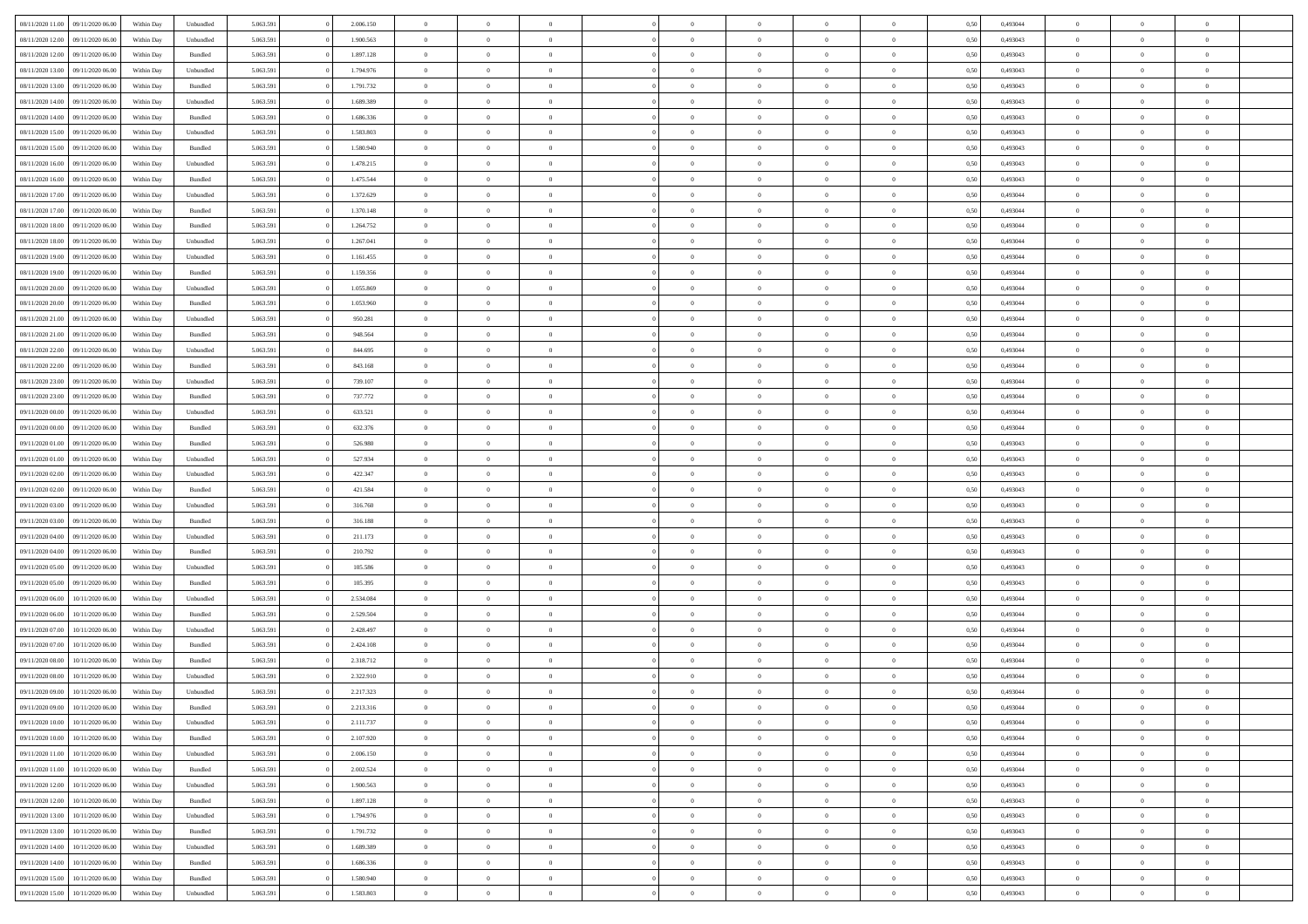| 09/11/2020 16:00 | 10/11/2020 06:00 | Within Dav | Unbundled | 5.063.591 | 1.478.215 | $\overline{0}$ | $\Omega$       |                | $\Omega$       | $\Omega$       | $\Omega$       | $\theta$       | 0,50 | 0,493043 | $\theta$       | $\theta$       | $\theta$       |  |
|------------------|------------------|------------|-----------|-----------|-----------|----------------|----------------|----------------|----------------|----------------|----------------|----------------|------|----------|----------------|----------------|----------------|--|
|                  |                  |            |           |           |           |                |                |                |                |                |                |                |      |          |                |                |                |  |
| 09/11/2020 16.00 | 10/11/2020 06.00 | Within Day | Bundled   | 5.063.591 | 1.475.544 | $\overline{0}$ | $\theta$       | $\overline{0}$ | $\overline{0}$ | $\bf{0}$       | $\overline{0}$ | $\bf{0}$       | 0,50 | 0,493043 | $\theta$       | $\overline{0}$ | $\overline{0}$ |  |
| 09/11/2020 17.00 | 10/11/2020 06.00 | Within Day | Unbundled | 5.063.591 | 1.372.629 | $\overline{0}$ | $\overline{0}$ | $\overline{0}$ | $\bf{0}$       | $\bf{0}$       | $\bf{0}$       | $\bf{0}$       | 0,50 | 0,493044 | $\bf{0}$       | $\overline{0}$ | $\overline{0}$ |  |
| 09/11/2020 17:00 | 10/11/2020 06:00 | Within Dav | Bundled   | 5.063.591 | 1.370.148 | $\overline{0}$ | $\overline{0}$ | $\overline{0}$ | $\overline{0}$ | $\bf{0}$       | $\overline{0}$ | $\overline{0}$ | 0.50 | 0.493044 | $\theta$       | $\theta$       | $\overline{0}$ |  |
| 09/11/2020 18.00 | 10/11/2020 06.00 | Within Day | Unbundled | 5.063.591 | 1.267.041 | $\overline{0}$ | $\theta$       | $\overline{0}$ | $\overline{0}$ | $\bf{0}$       | $\overline{0}$ | $\bf{0}$       | 0,50 | 0,493044 | $\theta$       | $\overline{0}$ | $\overline{0}$ |  |
|                  |                  |            |           |           |           |                |                |                |                |                |                |                |      |          |                |                |                |  |
| 09/11/2020 18:00 | 10/11/2020 06.00 | Within Day | Bundled   | 5.063.591 | 1.264.752 | $\overline{0}$ | $\bf{0}$       | $\overline{0}$ | $\bf{0}$       | $\overline{0}$ | $\overline{0}$ | $\mathbf{0}$   | 0,50 | 0,493044 | $\bf{0}$       | $\overline{0}$ | $\bf{0}$       |  |
| 09/11/2020 19:00 | 10/11/2020 06:00 | Within Dav | Unbundled | 5.063.591 | 1.161.455 | $\overline{0}$ | $\overline{0}$ | $\overline{0}$ | $\overline{0}$ | $\overline{0}$ | $\overline{0}$ | $\overline{0}$ | 0.50 | 0,493044 | $\theta$       | $\overline{0}$ | $\overline{0}$ |  |
| 09/11/2020 19:00 | 10/11/2020 06.00 | Within Day | Bundled   | 5.063.591 | 1.159.356 | $\overline{0}$ | $\theta$       | $\overline{0}$ | $\overline{0}$ | $\bf{0}$       | $\overline{0}$ | $\bf{0}$       | 0,50 | 0,493044 | $\theta$       | $\theta$       | $\overline{0}$ |  |
| 09/11/2020 20.00 | 10/11/2020 06.00 | Within Day | Unbundled | 5.063.591 | 1.055.869 | $\overline{0}$ | $\overline{0}$ | $\overline{0}$ | $\bf{0}$       | $\bf{0}$       | $\bf{0}$       | $\bf{0}$       | 0,50 | 0,493044 | $\,0\,$        | $\overline{0}$ | $\overline{0}$ |  |
| 09/11/2020 20.00 | 10/11/2020 06.00 | Within Dav | Bundled   | 5.063.591 | 1.053.960 | $\overline{0}$ | $\overline{0}$ | $\overline{0}$ | $\overline{0}$ | $\overline{0}$ | $\overline{0}$ | $\overline{0}$ | 0.50 | 0,493044 | $\theta$       | $\overline{0}$ | $\overline{0}$ |  |
| 09/11/2020 21.00 | 10/11/2020 06.00 | Within Day | Unbundled | 5.063.591 | 950.281   | $\overline{0}$ | $\theta$       | $\overline{0}$ | $\overline{0}$ | $\bf{0}$       | $\overline{0}$ | $\bf{0}$       | 0,50 | 0,493044 | $\,$ 0 $\,$    | $\overline{0}$ | $\overline{0}$ |  |
|                  |                  |            |           |           |           |                |                |                |                |                |                |                |      |          |                |                |                |  |
| 09/11/2020 21:00 | 10/11/2020 06.00 | Within Day | Bundled   | 5.063.591 | 948.564   | $\overline{0}$ | $\overline{0}$ | $\overline{0}$ | $\bf{0}$       | $\bf{0}$       | $\bf{0}$       | $\bf{0}$       | 0,50 | 0,493044 | $\overline{0}$ | $\overline{0}$ | $\overline{0}$ |  |
| 09/11/2020 22.00 | 10/11/2020 06:00 | Within Day | Bundled   | 5.063.591 | 843.168   | $\overline{0}$ | $\overline{0}$ | $\overline{0}$ | $\overline{0}$ | $\bf{0}$       | $\overline{0}$ | $\overline{0}$ | 0.50 | 0,493044 | $\theta$       | $\theta$       | $\overline{0}$ |  |
| 09/11/2020 22.00 | 10/11/2020 06.00 | Within Day | Unbundled | 5.063.591 | 844.695   | $\overline{0}$ | $\theta$       | $\overline{0}$ | $\overline{0}$ | $\bf{0}$       | $\overline{0}$ | $\bf{0}$       | 0,50 | 0,493044 | $\theta$       | $\theta$       | $\overline{0}$ |  |
| 09/11/2020 23.00 | 10/11/2020 06.00 | Within Day | Unbundled | 5.063.591 | 739.107   | $\overline{0}$ | $\bf{0}$       | $\overline{0}$ | $\bf{0}$       | $\overline{0}$ | $\overline{0}$ | $\mathbf{0}$   | 0,50 | 0,493044 | $\overline{0}$ | $\overline{0}$ | $\bf{0}$       |  |
| 09/11/2020 23.00 | 10/11/2020 06:00 | Within Dav | Bundled   | 5.063.591 | 737.772   | $\overline{0}$ | $\overline{0}$ | $\overline{0}$ | $\overline{0}$ | $\overline{0}$ | $\overline{0}$ | $\overline{0}$ | 0.50 | 0,493044 | $\theta$       | $\overline{0}$ | $\overline{0}$ |  |
| 10/11/2020 00:00 | 10/11/2020 06.00 | Within Day | Unbundled | 5.063.591 | 633.521   | $\overline{0}$ | $\theta$       | $\overline{0}$ | $\overline{0}$ | $\bf{0}$       | $\overline{0}$ | $\bf{0}$       | 0,50 | 0,493044 | $\theta$       | $\theta$       | $\overline{0}$ |  |
|                  |                  |            |           |           |           |                | $\overline{0}$ |                |                | $\bf{0}$       |                |                |      |          | $\bf{0}$       | $\overline{0}$ | $\overline{0}$ |  |
| 10/11/2020 00:00 | 10/11/2020 06.00 | Within Day | Bundled   | 5.063.591 | 632.376   | $\overline{0}$ |                | $\overline{0}$ | $\overline{0}$ |                | $\overline{0}$ | $\bf{0}$       | 0,50 | 0,493044 |                |                |                |  |
| 10/11/2020 01:00 | 10/11/2020 06:00 | Within Day | Unbundled | 5.063.591 | 527.934   | $\overline{0}$ | $\overline{0}$ | $\overline{0}$ | $\overline{0}$ | $\overline{0}$ | $\overline{0}$ | $\overline{0}$ | 0.50 | 0,493043 | $\theta$       | $\overline{0}$ | $\overline{0}$ |  |
| 10/11/2020 01:00 | 10/11/2020 06.00 | Within Day | Bundled   | 5.063.591 | 526.980   | $\overline{0}$ | $\theta$       | $\overline{0}$ | $\overline{0}$ | $\bf{0}$       | $\overline{0}$ | $\bf{0}$       | 0,50 | 0,493043 | $\,$ 0 $\,$    | $\theta$       | $\overline{0}$ |  |
| 10/11/2020 02.00 | 10/11/2020 06.00 | Within Day | Unbundled | 5.063.591 | 422.347   | $\overline{0}$ | $\overline{0}$ | $\overline{0}$ | $\overline{0}$ | $\bf{0}$       | $\overline{0}$ | $\bf{0}$       | 0,50 | 0,493043 | $\bf{0}$       | $\overline{0}$ | $\overline{0}$ |  |
| 10/11/2020 02:00 | 10/11/2020 06:00 | Within Day | Bundled   | 5.063.591 | 421.584   | $\overline{0}$ | $\overline{0}$ | $\overline{0}$ | $\overline{0}$ | $\bf{0}$       | $\overline{0}$ | $\overline{0}$ | 0.50 | 0,493043 | $\theta$       | $\theta$       | $\overline{0}$ |  |
| 10/11/2020 03:00 | 10/11/2020 06.00 | Within Day | Unbundled | 5.063.591 | 316.760   | $\overline{0}$ | $\theta$       | $\overline{0}$ | $\overline{0}$ | $\bf{0}$       | $\overline{0}$ | $\bf{0}$       | 0,50 | 0,493043 | $\,$ 0 $\,$    | $\overline{0}$ | $\overline{0}$ |  |
| 10/11/2020 03:00 | 10/11/2020 06.00 | Within Day | Bundled   | 5.063.591 | 316.188   | $\overline{0}$ | $\bf{0}$       | $\overline{0}$ | $\overline{0}$ | $\overline{0}$ | $\overline{0}$ | $\mathbf{0}$   | 0,50 | 0,493043 | $\overline{0}$ | $\overline{0}$ | $\bf{0}$       |  |
| 10/11/2020 04:00 | 10/11/2020 06:00 | Within Dav | Unbundled | 5.063.591 | 211.173   | $\overline{0}$ | $\overline{0}$ | $\overline{0}$ | $\overline{0}$ | $\overline{0}$ | $\overline{0}$ | $\overline{0}$ | 0.50 | 0,493043 | $\theta$       | $\overline{0}$ | $\overline{0}$ |  |
|                  |                  |            |           |           |           |                |                |                |                |                |                |                |      |          |                |                |                |  |
| 10/11/2020 04:00 | 10/11/2020 06.00 | Within Day | Bundled   | 5.063.591 | 210.792   | $\overline{0}$ | $\theta$       | $\overline{0}$ | $\overline{0}$ | $\bf{0}$       | $\overline{0}$ | $\bf{0}$       | 0,50 | 0,493043 | $\theta$       | $\theta$       | $\overline{0}$ |  |
| 10/11/2020 05:00 | 10/11/2020 06.00 | Within Day | Bundled   | 5.063.591 | 105.395   | $\overline{0}$ | $\overline{0}$ | $\overline{0}$ | $\overline{0}$ | $\bf{0}$       | $\overline{0}$ | $\bf{0}$       | 0,50 | 0,493043 | $\,0\,$        | $\overline{0}$ | $\overline{0}$ |  |
| 10/11/2020 05:00 | 10/11/2020 06:00 | Within Day | Unbundled | 5.063.591 | 105.586   | $\overline{0}$ | $\overline{0}$ | $\overline{0}$ | $\overline{0}$ | $\overline{0}$ | $\overline{0}$ | $\overline{0}$ | 0.50 | 0,493043 | $\theta$       | $\overline{0}$ | $\overline{0}$ |  |
| 10/11/2020 06:00 | 11/11/2020 06.00 | Within Day | Unbundled | 5.063.591 | 2.534.084 | $\overline{0}$ | $\theta$       | $\overline{0}$ | $\overline{0}$ | $\bf{0}$       | $\overline{0}$ | $\bf{0}$       | 0,50 | 0,493044 | $\,$ 0 $\,$    | $\overline{0}$ | $\overline{0}$ |  |
| 10/11/2020 06.00 | 11/11/2020 06.00 | Within Day | Bundled   | 5.063.591 | 2.529.504 | $\overline{0}$ | $\overline{0}$ | $\overline{0}$ | $\overline{0}$ | $\bf{0}$       | $\overline{0}$ | $\bf{0}$       | 0,50 | 0,493044 | $\overline{0}$ | $\overline{0}$ | $\overline{0}$ |  |
| 10/11/2020 07:00 | 11/11/2020 06.00 | Within Day | Unbundled | 5.063.591 | 2.428.497 | $\overline{0}$ | $\Omega$       | $\overline{0}$ | $\Omega$       | $\Omega$       | $\overline{0}$ | $\overline{0}$ | 0,50 | 0,493044 | $\,0\,$        | $\theta$       | $\theta$       |  |
| 10/11/2020 07:00 | 11/11/2020 06.00 | Within Day | Bundled   | 5.063.591 | 2.424.108 | $\overline{0}$ | $\theta$       | $\overline{0}$ | $\overline{0}$ | $\bf{0}$       | $\overline{0}$ | $\bf{0}$       | 0,50 | 0,493044 | $\theta$       | $\theta$       | $\overline{0}$ |  |
|                  |                  |            |           |           |           |                |                |                |                |                |                |                |      |          |                |                |                |  |
| 10/11/2020 08:00 | 11/11/2020 06.00 | Within Day | Unbundled | 5.063.591 | 2.322.910 | $\overline{0}$ | $\overline{0}$ | $\overline{0}$ | $\overline{0}$ | $\bf{0}$       | $\overline{0}$ | $\mathbf{0}$   | 0,50 | 0,493044 | $\bf{0}$       | $\overline{0}$ | $\bf{0}$       |  |
| 10/11/2020 08:00 | 11/11/2020 06.00 | Within Day | Bundled   | 5.063.591 | 2.318.712 | $\overline{0}$ | $\Omega$       | $\Omega$       | $\Omega$       | $\bf{0}$       | $\overline{0}$ | $\overline{0}$ | 0.50 | 0,493044 | $\theta$       | $\theta$       | $\theta$       |  |
| 10/11/2020 09:00 | 11/11/2020 06.00 | Within Day | Unbundled | 5.063.591 | 2.217.323 | $\overline{0}$ | $\theta$       | $\overline{0}$ | $\overline{0}$ | $\bf{0}$       | $\overline{0}$ | $\bf{0}$       | 0,50 | 0,493044 | $\,$ 0 $\,$    | $\theta$       | $\overline{0}$ |  |
| 10/11/2020 09:00 | 11/11/2020 06.00 | Within Day | Bundled   | 5.063.591 | 2.213.316 | $\overline{0}$ | $\overline{0}$ | $\overline{0}$ | $\overline{0}$ | $\bf{0}$       | $\overline{0}$ | $\bf{0}$       | 0,50 | 0,493044 | $\bf{0}$       | $\overline{0}$ | $\overline{0}$ |  |
| 10/11/2020 10:00 | 11/11/2020 06.00 | Within Day | Unbundled | 5.063.591 | 2.111.737 | $\overline{0}$ | $\Omega$       | $\Omega$       | $\Omega$       | $\theta$       | $\overline{0}$ | $\overline{0}$ | 0.50 | 0,493044 | $\theta$       | $\theta$       | $\theta$       |  |
| 10/11/2020 10:00 | 11/11/2020 06.00 | Within Day | Bundled   | 5.063.591 | 2.107.920 | $\overline{0}$ | $\theta$       | $\overline{0}$ | $\overline{0}$ | $\,$ 0         | $\overline{0}$ | $\bf{0}$       | 0,50 | 0,493044 | $\,$ 0 $\,$    | $\overline{0}$ | $\overline{0}$ |  |
|                  |                  |            |           |           |           |                |                |                |                |                |                |                |      |          |                |                |                |  |
| 10/11/2020 11:00 | 11/11/2020 06.00 | Within Day | Unbundled | 5.063.591 | 2.006.150 | $\overline{0}$ | $\overline{0}$ | $\overline{0}$ | $\overline{0}$ | $\bf{0}$       | $\overline{0}$ | $\bf{0}$       | 0,50 | 0,493044 | $\bf{0}$       | $\overline{0}$ | $\overline{0}$ |  |
| 10/11/2020 11:00 | 11/11/2020 06.00 | Within Day | Bundled   | 5.063.591 | 2.002.524 | $\overline{0}$ | $\Omega$       | $\overline{0}$ | $\Omega$       | $\overline{0}$ | $\overline{0}$ | $\overline{0}$ | 0,50 | 0,493044 | $\,0\,$        | $\theta$       | $\theta$       |  |
| 10/11/2020 12:00 | 11/11/2020 06.00 | Within Day | Bundled   | 5.063.591 | 1.897.128 | $\overline{0}$ | $\theta$       | $\overline{0}$ | $\overline{0}$ | $\,$ 0         | $\overline{0}$ | $\bf{0}$       | 0,50 | 0,493043 | $\,$ 0 $\,$    | $\overline{0}$ | $\overline{0}$ |  |
| 10/11/2020 12:00 | 11/11/2020 06.00 | Within Day | Unbundled | 5.063.591 | 1.900.563 | $\overline{0}$ | $\overline{0}$ | $\overline{0}$ | $\bf{0}$       | $\bf{0}$       | $\bf{0}$       | $\mathbf{0}$   | 0,50 | 0,493043 | $\overline{0}$ | $\overline{0}$ | $\bf{0}$       |  |
| 10/11/2020 13:00 | 11/11/2020 06.00 | Within Day | Unbundled | 5.063.591 | 1.794.976 | $\overline{0}$ | $\Omega$       | $\Omega$       | $\Omega$       | $\Omega$       | $\Omega$       | $\overline{0}$ | 0.50 | 0,493043 | $\theta$       | $\theta$       | $\theta$       |  |
| 10/11/2020 13:00 | 11/11/2020 06.00 | Within Day | Bundled   | 5.063.591 | 1.791.732 | $\overline{0}$ | $\,$ 0 $\,$    | $\overline{0}$ | $\bf{0}$       | $\,$ 0         | $\bf{0}$       | $\bf{0}$       | 0,50 | 0,493043 | $\,0\,$        | $\overline{0}$ | $\overline{0}$ |  |
| 10/11/2020 14:00 | 11/11/2020 06.00 | Within Day | Unbundled | 5.063.591 | 1.689.389 | $\bf{0}$       | $\bf{0}$       |                |                |                |                |                | 0,50 | 0,493043 | $\bf{0}$       | $\overline{0}$ |                |  |
| 10/11/2020 14:00 |                  |            | Bundled   | 5.063.591 | 1.686.336 | $\overline{0}$ | $\overline{0}$ | $\overline{0}$ | $\Omega$       | $\theta$       | $\overline{0}$ | $\overline{0}$ | 0.50 |          | $\theta$       | $\theta$       | $\theta$       |  |
|                  | 11/11/2020 06.00 | Within Day |           |           |           |                |                |                |                |                |                |                |      | 0,493043 |                |                |                |  |
| 10/11/2020 15:00 | 11/11/2020 06.00 | Within Day | Unbundled | 5.063.591 | 1.583.803 | $\overline{0}$ | $\,$ 0         | $\overline{0}$ | $\bf{0}$       | $\,$ 0 $\,$    | $\overline{0}$ | $\mathbf{0}$   | 0,50 | 0,493043 | $\,$ 0 $\,$    | $\,$ 0 $\,$    | $\,$ 0         |  |
| 10/11/2020 15.00 | 11/11/2020 06.00 | Within Day | Bundled   | 5.063.591 | 1.580.940 | $\overline{0}$ | $\overline{0}$ | $\overline{0}$ | $\overline{0}$ | $\overline{0}$ | $\overline{0}$ | $\mathbf{0}$   | 0,50 | 0,493043 | $\overline{0}$ | $\bf{0}$       | $\bf{0}$       |  |
| 10/11/2020 16:00 | 11/11/2020 06.00 | Within Day | Unbundled | 5.063.591 | 1.478.215 | $\overline{0}$ | $\overline{0}$ | $\overline{0}$ | $\Omega$       | $\overline{0}$ | $\overline{0}$ | $\overline{0}$ | 0,50 | 0,493043 | $\overline{0}$ | $\theta$       | $\overline{0}$ |  |
| 10/11/2020 16:00 | 11/11/2020 06.00 | Within Day | Bundled   | 5.063.591 | 1.475.544 | $\overline{0}$ | $\,$ 0         | $\overline{0}$ | $\overline{0}$ | $\,$ 0 $\,$    | $\overline{0}$ | $\mathbf{0}$   | 0,50 | 0,493043 | $\,$ 0 $\,$    | $\overline{0}$ | $\overline{0}$ |  |
| 10/11/2020 17.00 | 11/11/2020 06.00 | Within Day | Unbundled | 5.063.591 | 1.372.629 | $\overline{0}$ | $\overline{0}$ | $\overline{0}$ | $\overline{0}$ | $\overline{0}$ | $\overline{0}$ | $\mathbf{0}$   | 0,50 | 0,493044 | $\overline{0}$ | $\overline{0}$ | $\bf{0}$       |  |
| 10/11/2020 17:00 | 11/11/2020 06.00 | Within Day | Bundled   | 5.063.591 | 1.370.148 | $\overline{0}$ | $\overline{0}$ | $\overline{0}$ | $\Omega$       | $\overline{0}$ | $\overline{0}$ | $\bf{0}$       | 0.50 | 0,493044 | $\overline{0}$ | $\theta$       | $\overline{0}$ |  |
| 10/11/2020 18:00 | 11/11/2020 06.00 | Within Day | Unbundled | 5.063.591 | 1.267.041 | $\overline{0}$ | $\,$ 0         | $\overline{0}$ | $\bf{0}$       | $\bf{0}$       | $\bf{0}$       | $\bf{0}$       | 0,50 | 0,493044 | $\,$ 0 $\,$    | $\overline{0}$ | $\overline{0}$ |  |
|                  |                  |            |           |           |           |                |                |                |                |                |                |                |      |          |                |                |                |  |
| 10/11/2020 18:00 | 11/11/2020 06.00 | Within Day | Bundled   | 5.063.591 | 1.264.752 | $\overline{0}$ | $\bf{0}$       | $\overline{0}$ | $\overline{0}$ | $\overline{0}$ | $\overline{0}$ | $\mathbf{0}$   | 0,50 | 0,493044 | $\overline{0}$ | $\overline{0}$ | $\bf{0}$       |  |
| 10/11/2020 19:00 | 11/11/2020 06.00 | Within Day | Bundled   | 5.063.591 | 1.159.356 | $\overline{0}$ | $\overline{0}$ | $\overline{0}$ | $\Omega$       | $\overline{0}$ | $\overline{0}$ | $\bf{0}$       | 0.50 | 0,493044 | $\overline{0}$ | $\theta$       | $\overline{0}$ |  |
| 10/11/2020 19:00 | 11/11/2020 06.00 | Within Day | Unbundled | 5.063.591 | 1.161.455 | $\overline{0}$ | $\bf{0}$       | $\overline{0}$ | $\overline{0}$ | $\bf{0}$       | $\bf{0}$       | $\mathbf{0}$   | 0,50 | 0,493044 | $\,$ 0 $\,$    | $\,$ 0 $\,$    | $\bf{0}$       |  |
| 10/11/2020 20:00 | 11/11/2020 06.00 | Within Day | Unbundled | 5.063.591 | 1.055.869 | $\overline{0}$ | $\overline{0}$ | $\overline{0}$ | $\overline{0}$ | $\bf{0}$       | $\bf{0}$       | $\mathbf{0}$   | 0,50 | 0,493044 | $\overline{0}$ | $\bf{0}$       | $\bf{0}$       |  |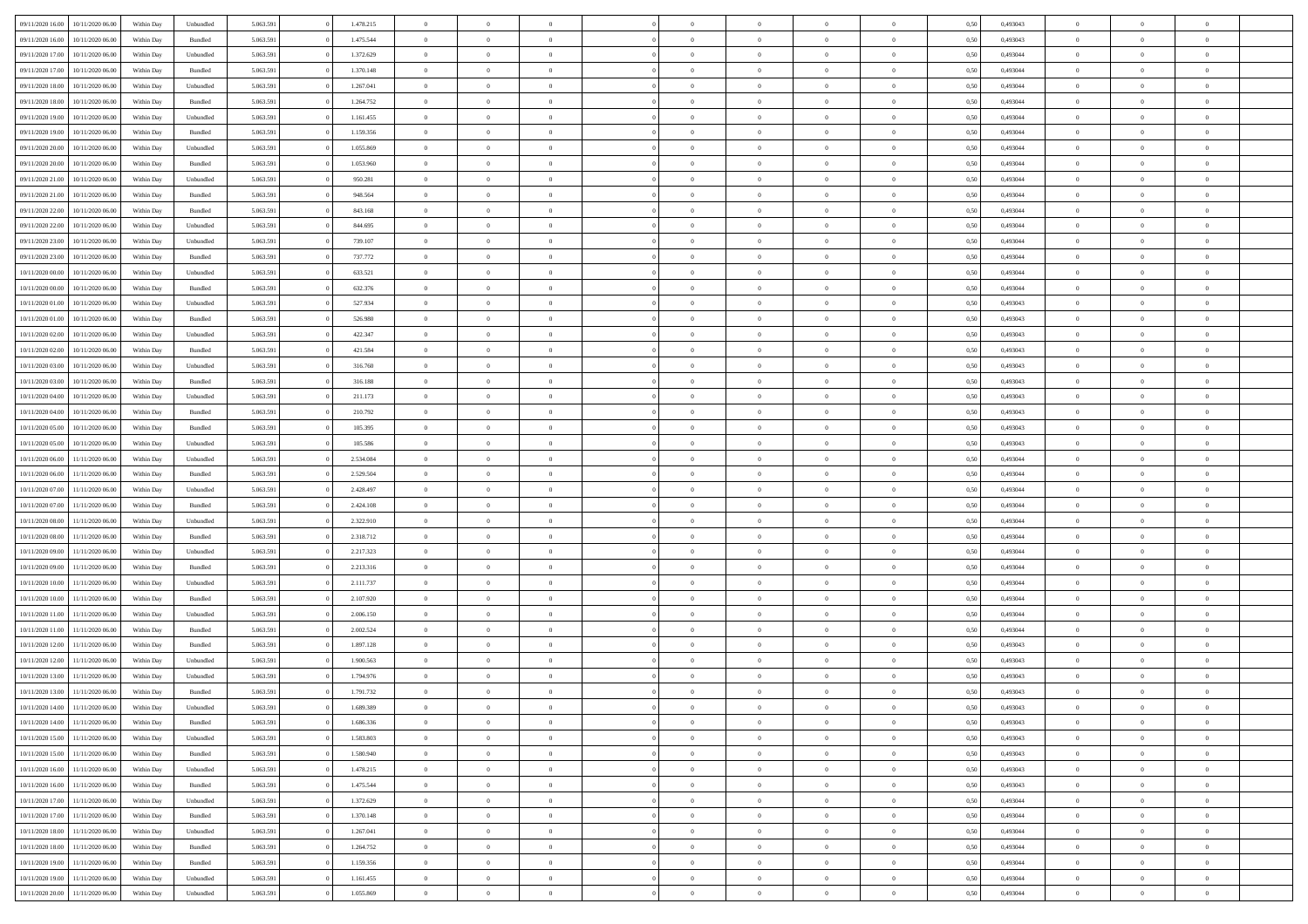| 10/11/2020 20:00 | 11/11/2020 06:00 | Within Dav | Bundled            | 5.063.591 | 1.053.960 | $\overline{0}$ | $\Omega$       |                | $\Omega$       | $\Omega$       | $\Omega$       | $\theta$       | 0,50 | 0,493044 | $\theta$       | $\theta$       | $\theta$       |  |
|------------------|------------------|------------|--------------------|-----------|-----------|----------------|----------------|----------------|----------------|----------------|----------------|----------------|------|----------|----------------|----------------|----------------|--|
|                  |                  |            |                    |           |           |                |                |                |                |                |                |                |      |          |                |                |                |  |
| 10/11/2020 21.00 | 11/11/2020 06.00 | Within Day | Unbundled          | 5.063.591 | 950.281   | $\overline{0}$ | $\theta$       | $\overline{0}$ | $\overline{0}$ | $\bf{0}$       | $\overline{0}$ | $\bf{0}$       | 0,50 | 0,493044 | $\theta$       | $\overline{0}$ | $\overline{0}$ |  |
| 10/11/2020 21:00 | 11/11/2020 06.00 | Within Day | Bundled            | 5.063.591 | 948.564   | $\overline{0}$ | $\overline{0}$ | $\overline{0}$ | $\bf{0}$       | $\bf{0}$       | $\bf{0}$       | $\bf{0}$       | 0,50 | 0,493044 | $\bf{0}$       | $\overline{0}$ | $\overline{0}$ |  |
| 10/11/2020 22.00 | 11/11/2020 06:00 | Within Dav | Unbundled          | 5.063.591 | 844,695   | $\overline{0}$ | $\overline{0}$ | $\overline{0}$ | $\overline{0}$ | $\bf{0}$       | $\overline{0}$ | $\overline{0}$ | 0.50 | 0.493044 | $\theta$       | $\theta$       | $\overline{0}$ |  |
| 10/11/2020 22.00 | 11/11/2020 06.00 | Within Day | Bundled            | 5.063.591 | 843.168   | $\overline{0}$ | $\theta$       | $\overline{0}$ | $\overline{0}$ | $\bf{0}$       | $\overline{0}$ | $\bf{0}$       | 0,50 | 0,493044 | $\theta$       | $\theta$       | $\overline{0}$ |  |
| 10/11/2020 23.00 | 11/11/2020 06.00 | Within Day | Unbundled          | 5.063.591 | 739.107   | $\overline{0}$ | $\bf{0}$       | $\overline{0}$ | $\bf{0}$       | $\overline{0}$ | $\overline{0}$ | $\mathbf{0}$   | 0,50 | 0,493044 | $\bf{0}$       | $\overline{0}$ | $\bf{0}$       |  |
| 10/11/2020 23.00 | 11/11/2020 06.00 | Within Dav | Bundled            | 5.063.591 | 737.772   | $\overline{0}$ | $\overline{0}$ | $\overline{0}$ | $\overline{0}$ | $\overline{0}$ | $\overline{0}$ | $\overline{0}$ | 0.50 | 0,493044 | $\theta$       | $\overline{0}$ | $\overline{0}$ |  |
| 11/11/2020 00.00 | 11/11/2020 06.00 | Within Day | Unbundled          | 5.063.591 | 633.521   | $\overline{0}$ | $\theta$       | $\overline{0}$ | $\overline{0}$ | $\bf{0}$       | $\overline{0}$ | $\bf{0}$       | 0,50 | 0,493044 | $\theta$       | $\theta$       | $\overline{0}$ |  |
| 11/11/2020 00:00 | 11/11/2020 06.00 | Within Day | Bundled            | 5.063.591 | 632.376   | $\overline{0}$ | $\overline{0}$ | $\overline{0}$ | $\bf{0}$       | $\bf{0}$       | $\bf{0}$       | $\bf{0}$       | 0,50 | 0,493044 | $\,0\,$        | $\overline{0}$ | $\overline{0}$ |  |
| 11/11/2020 01:00 | 11/11/2020 06.00 | Within Dav | Unbundled          | 5.063.591 | 527.934   | $\overline{0}$ | $\overline{0}$ | $\overline{0}$ | $\overline{0}$ | $\overline{0}$ | $\overline{0}$ | $\overline{0}$ | 0.50 | 0,493043 | $\theta$       | $\overline{0}$ | $\overline{0}$ |  |
|                  |                  |            |                    |           |           |                |                |                |                |                |                |                |      |          |                |                |                |  |
| 11/11/2020 01:00 | 11/11/2020 06.00 | Within Day | Bundled            | 5.063.591 | 526.980   | $\overline{0}$ | $\theta$       | $\overline{0}$ | $\overline{0}$ | $\bf{0}$       | $\overline{0}$ | $\bf{0}$       | 0,50 | 0,493043 | $\,$ 0 $\,$    | $\overline{0}$ | $\overline{0}$ |  |
| 11/11/2020 02.00 | 11/11/2020 06.00 | Within Day | Bundled            | 5.063.591 | 421.584   | $\overline{0}$ | $\overline{0}$ | $\overline{0}$ | $\bf{0}$       | $\bf{0}$       | $\bf{0}$       | $\bf{0}$       | 0,50 | 0,493043 | $\overline{0}$ | $\overline{0}$ | $\overline{0}$ |  |
| 11/11/2020 02.00 | 11/11/2020 06:00 | Within Day | Unbundled          | 5.063.591 | 422.347   | $\overline{0}$ | $\overline{0}$ | $\overline{0}$ | $\overline{0}$ | $\bf{0}$       | $\overline{0}$ | $\overline{0}$ | 0.50 | 0,493043 | $\theta$       | $\theta$       | $\overline{0}$ |  |
| 11/11/2020 03:00 | 11/11/2020 06.00 | Within Day | Unbundled          | 5.063.591 | 316.760   | $\overline{0}$ | $\theta$       | $\overline{0}$ | $\overline{0}$ | $\bf{0}$       | $\overline{0}$ | $\bf{0}$       | 0,50 | 0,493043 | $\theta$       | $\theta$       | $\overline{0}$ |  |
| 11/11/2020 03:00 | 11/11/2020 06.00 | Within Day | Bundled            | 5.063.591 | 316.188   | $\overline{0}$ | $\bf{0}$       | $\overline{0}$ | $\bf{0}$       | $\overline{0}$ | $\overline{0}$ | $\mathbf{0}$   | 0,50 | 0,493043 | $\overline{0}$ | $\overline{0}$ | $\bf{0}$       |  |
| 11/11/2020 04:00 | 11/11/2020 06.00 | Within Dav | Unbundled          | 5.063.591 | 211.173   | $\overline{0}$ | $\overline{0}$ | $\overline{0}$ | $\overline{0}$ | $\overline{0}$ | $\overline{0}$ | $\overline{0}$ | 0.50 | 0,493043 | $\theta$       | $\overline{0}$ | $\overline{0}$ |  |
| 11/11/2020 04:00 | 11/11/2020 06.00 | Within Day | Bundled            | 5.063.591 | 210.792   | $\overline{0}$ | $\theta$       | $\overline{0}$ | $\overline{0}$ | $\bf{0}$       | $\overline{0}$ | $\bf{0}$       | 0,50 | 0,493043 | $\theta$       | $\theta$       | $\overline{0}$ |  |
| 11/11/2020 05:00 | 11/11/2020 06.00 | Within Day | Unbundled          | 5.063.591 | 105.586   | $\overline{0}$ | $\overline{0}$ | $\overline{0}$ | $\bf{0}$       | $\bf{0}$       | $\bf{0}$       | $\bf{0}$       | 0,50 | 0,493043 | $\bf{0}$       | $\overline{0}$ | $\overline{0}$ |  |
| 11/11/2020 05:00 | 11/11/2020 06.00 | Within Day | Bundled            | 5.063.591 | 105.395   | $\overline{0}$ | $\overline{0}$ | $\overline{0}$ | $\overline{0}$ | $\overline{0}$ | $\overline{0}$ | $\overline{0}$ | 0.50 | 0,493043 | $\theta$       | $\overline{0}$ | $\overline{0}$ |  |
| 11/11/2020 06.00 | 12/11/2020 06.00 | Within Day | Unbundled          | 5.063.591 | 2.534.084 | $\overline{0}$ | $\theta$       | $\overline{0}$ | $\overline{0}$ | $\bf{0}$       | $\overline{0}$ | $\bf{0}$       | 0,50 | 0,493044 | $\,$ 0 $\,$    | $\theta$       | $\overline{0}$ |  |
|                  |                  |            |                    |           |           |                |                |                |                |                |                |                |      |          |                |                |                |  |
| 11/11/2020 06:00 | 12/11/2020 06.00 | Within Day | Bundled            | 5.063.591 | 2.529.504 | $\overline{0}$ | $\overline{0}$ | $\overline{0}$ | $\bf{0}$       | $\bf{0}$       | $\bf{0}$       | $\bf{0}$       | 0,50 | 0,493044 | $\bf{0}$       | $\overline{0}$ | $\overline{0}$ |  |
| 11/11/2020 07.00 | 12/11/2020 06:00 | Within Day | Unbundled          | 5.063.591 | 2.428.497 | $\overline{0}$ | $\overline{0}$ | $\overline{0}$ | $\overline{0}$ | $\bf{0}$       | $\overline{0}$ | $\overline{0}$ | 0.50 | 0.493044 | $\theta$       | $\theta$       | $\overline{0}$ |  |
| 11/11/2020 07:00 | 12/11/2020 06.00 | Within Day | Bundled            | 5.063.591 | 2.424.108 | $\overline{0}$ | $\theta$       | $\overline{0}$ | $\overline{0}$ | $\bf{0}$       | $\overline{0}$ | $\bf{0}$       | 0,50 | 0,493044 | $\,$ 0 $\,$    | $\overline{0}$ | $\overline{0}$ |  |
| 11/11/2020 08:00 | 12/11/2020 06.00 | Within Day | Unbundled          | 5.063.591 | 2.322.910 | $\overline{0}$ | $\bf{0}$       | $\overline{0}$ | $\bf{0}$       | $\overline{0}$ | $\overline{0}$ | $\mathbf{0}$   | 0,50 | 0,493044 | $\bf{0}$       | $\overline{0}$ | $\bf{0}$       |  |
| 11/11/2020 08:00 | 12/11/2020 06.00 | Within Dav | Bundled            | 5.063.591 | 2.318.712 | $\overline{0}$ | $\overline{0}$ | $\overline{0}$ | $\overline{0}$ | $\overline{0}$ | $\overline{0}$ | $\overline{0}$ | 0.50 | 0,493044 | $\theta$       | $\overline{0}$ | $\overline{0}$ |  |
| 11/11/2020 09:00 | 12/11/2020 06.00 | Within Day | Bundled            | 5.063.591 | 2.213.316 | $\overline{0}$ | $\theta$       | $\overline{0}$ | $\overline{0}$ | $\bf{0}$       | $\overline{0}$ | $\bf{0}$       | 0,50 | 0,493044 | $\theta$       | $\theta$       | $\overline{0}$ |  |
| 11/11/2020 09:00 | 12/11/2020 06.00 | Within Day | Unbundled          | 5.063.591 | 2.217.323 | $\overline{0}$ | $\overline{0}$ | $\overline{0}$ | $\bf{0}$       | $\bf{0}$       | $\bf{0}$       | $\bf{0}$       | 0,50 | 0,493044 | $\,0\,$        | $\overline{0}$ | $\overline{0}$ |  |
| 11/11/2020 10:00 | 12/11/2020 06:00 | Within Day | Unbundled          | 5.063.591 | 2.111.737 | $\overline{0}$ | $\overline{0}$ | $\overline{0}$ | $\overline{0}$ | $\overline{0}$ | $\overline{0}$ | $\overline{0}$ | 0.50 | 0,493044 | $\theta$       | $\overline{0}$ | $\overline{0}$ |  |
| 11/11/2020 10:00 | 12/11/2020 06.00 | Within Day | Bundled            | 5.063.591 | 2.107.920 | $\overline{0}$ | $\theta$       | $\overline{0}$ | $\overline{0}$ | $\bf{0}$       | $\overline{0}$ | $\bf{0}$       | 0,50 | 0,493044 | $\,$ 0 $\,$    | $\overline{0}$ | $\overline{0}$ |  |
| 11/11/2020 11:00 | 12/11/2020 06.00 | Within Day | Unbundled          | 5.063.591 | 2.006.150 | $\overline{0}$ | $\overline{0}$ | $\overline{0}$ | $\bf{0}$       | $\bf{0}$       | $\bf{0}$       | $\bf{0}$       | 0,50 | 0,493044 | $\bf{0}$       | $\overline{0}$ | $\overline{0}$ |  |
| 11/11/2020 11:00 | 12/11/2020 06.00 |            |                    | 5.063.591 | 2.002.524 | $\overline{0}$ | $\Omega$       | $\Omega$       | $\Omega$       | $\Omega$       | $\overline{0}$ | $\overline{0}$ | 0,50 | 0,493044 | $\,0\,$        | $\theta$       | $\theta$       |  |
|                  |                  | Within Day | Bundled            |           |           | $\overline{0}$ | $\theta$       |                |                |                |                |                |      |          | $\theta$       |                |                |  |
| 11/11/2020 12:00 | 12/11/2020 06.00 | Within Day | Unbundled          | 5.063.591 | 1.900.563 |                |                | $\overline{0}$ | $\overline{0}$ | $\bf{0}$       | $\overline{0}$ | $\bf{0}$       | 0,50 | 0,493043 |                | $\theta$       | $\overline{0}$ |  |
| 11/11/2020 12:00 | 12/11/2020 06.00 | Within Day | Bundled            | 5.063.591 | 1.897.128 | $\overline{0}$ | $\overline{0}$ | $\overline{0}$ | $\bf{0}$       | $\bf{0}$       | $\overline{0}$ | $\mathbf{0}$   | 0,50 | 0,493043 | $\bf{0}$       | $\overline{0}$ | $\bf{0}$       |  |
| 11/11/2020 13:00 | 12/11/2020 06.00 | Within Day | Unbundled          | 5.063.591 | 1.794.976 | $\overline{0}$ | $\Omega$       | $\Omega$       | $\Omega$       | $\bf{0}$       | $\overline{0}$ | $\overline{0}$ | 0.50 | 0,493043 | $\theta$       | $\theta$       | $\theta$       |  |
| 11/11/2020 13:00 | 12/11/2020 06.00 | Within Day | Bundled            | 5.063.591 | 1.791.732 | $\overline{0}$ | $\theta$       | $\overline{0}$ | $\overline{0}$ | $\bf{0}$       | $\overline{0}$ | $\bf{0}$       | 0,50 | 0,493043 | $\,$ 0 $\,$    | $\theta$       | $\overline{0}$ |  |
| 11/11/2020 14:00 | 12/11/2020 06.00 | Within Day | Unbundled          | 5.063.591 | 1.689.389 | $\overline{0}$ | $\overline{0}$ | $\overline{0}$ | $\bf{0}$       | $\bf{0}$       | $\bf{0}$       | $\bf{0}$       | 0,50 | 0,493043 | $\bf{0}$       | $\overline{0}$ | $\overline{0}$ |  |
| 11/11/2020 14:00 | 12/11/2020 06.00 | Within Day | Bundled            | 5.063.591 | 1.686.336 | $\overline{0}$ | $\Omega$       | $\Omega$       | $\Omega$       | $\theta$       | $\overline{0}$ | $\overline{0}$ | 0.50 | 0,493043 | $\theta$       | $\theta$       | $\theta$       |  |
| 11/11/2020 15:00 | 12/11/2020 06.00 | Within Day | Unbundled          | 5.063.591 | 1.583.803 | $\overline{0}$ | $\theta$       | $\overline{0}$ | $\overline{0}$ | $\,$ 0         | $\overline{0}$ | $\bf{0}$       | 0,50 | 0,493043 | $\,$ 0 $\,$    | $\overline{0}$ | $\overline{0}$ |  |
| 11/11/2020 15:00 | 12/11/2020 06.00 | Within Day | Bundled            | 5.063.591 | 1.580.940 | $\overline{0}$ | $\overline{0}$ | $\overline{0}$ | $\bf{0}$       | $\bf{0}$       | $\bf{0}$       | $\bf{0}$       | 0,50 | 0,493043 | $\bf{0}$       | $\overline{0}$ | $\overline{0}$ |  |
| 11/11/2020 16:00 | 12/11/2020 06.00 | Within Day | Bundled            | 5.063.591 | 1.475.544 | $\overline{0}$ | $\Omega$       | $\overline{0}$ | $\Omega$       | $\overline{0}$ | $\overline{0}$ | $\overline{0}$ | 0,50 | 0,493043 | $\,0\,$        | $\theta$       | $\theta$       |  |
| 11/11/2020 16:00 | 12/11/2020 06.00 | Within Day | Unbundled          | 5.063.591 | 1.478.215 | $\overline{0}$ | $\theta$       | $\overline{0}$ | $\overline{0}$ | $\,$ 0         | $\overline{0}$ | $\bf{0}$       | 0,50 | 0,493043 | $\,$ 0 $\,$    | $\overline{0}$ | $\overline{0}$ |  |
| 11/11/2020 17.00 | 12/11/2020 06.00 | Within Day | Unbundled          | 5.063.591 | 1.372.629 | $\overline{0}$ | $\overline{0}$ | $\overline{0}$ | $\bf{0}$       | $\bf{0}$       | $\bf{0}$       | $\mathbf{0}$   | 0,50 | 0,493044 | $\bf{0}$       | $\overline{0}$ | $\bf{0}$       |  |
| 11/11/2020 17.00 | 12/11/2020 06.00 | Within Day | Bundled            | 5.063.591 | 1.370.148 | $\overline{0}$ | $\Omega$       | $\Omega$       | $\Omega$       | $\Omega$       | $\Omega$       | $\overline{0}$ | 0.50 | 0.493044 | $\theta$       | $\theta$       | $\theta$       |  |
| 11/11/2020 18:00 | 12/11/2020 06.00 | Within Day | Unbundled          | 5.063.591 | 1.267.041 | $\overline{0}$ | $\,$ 0 $\,$    | $\overline{0}$ | $\bf{0}$       | $\,$ 0         | $\bf{0}$       | $\bf{0}$       | 0,50 | 0,493044 | $\,0\,$        | $\overline{0}$ | $\overline{0}$ |  |
|                  |                  |            |                    |           |           |                |                |                |                |                |                |                |      |          |                |                |                |  |
| 11/11/2020 18:00 | 12/11/2020 06.00 | Within Day | $\mathbf B$ undled | 5.063.591 | 1.264.752 | $\bf{0}$       | $\bf{0}$       |                |                |                |                |                | 0,50 | 0,493044 | $\bf{0}$       | $\overline{0}$ |                |  |
| 11/11/2020 19:00 | 12/11/2020 06.00 | Within Day | Unbundled          | 5.063.591 | 1.161.455 | $\overline{0}$ | $\overline{0}$ | $\overline{0}$ | $\Omega$       | $\overline{0}$ | $\overline{0}$ | $\overline{0}$ | 0,50 | 0,493044 | $\theta$       | $\theta$       | $\theta$       |  |
| 11/11/2020 19:00 | 12/11/2020 06.00 | Within Day | Bundled            | 5.063.591 | 1.159.356 | $\overline{0}$ | $\bf{0}$       | $\overline{0}$ | $\bf{0}$       | $\,$ 0 $\,$    | $\overline{0}$ | $\mathbf{0}$   | 0,50 | 0,493044 | $\,$ 0 $\,$    | $\,$ 0 $\,$    | $\,$ 0         |  |
| 11/11/2020 20:00 | 12/11/2020 06.00 | Within Day | Unbundled          | 5.063.591 | 1.055.869 | $\overline{0}$ | $\overline{0}$ | $\overline{0}$ | $\overline{0}$ | $\overline{0}$ | $\overline{0}$ | $\mathbf{0}$   | 0,50 | 0,493044 | $\overline{0}$ | $\bf{0}$       | $\bf{0}$       |  |
| 11/11/2020 20.00 | 12/11/2020 06.00 | Within Day | $\mathbf B$ undled | 5.063.591 | 1.053.960 | $\overline{0}$ | $\overline{0}$ | $\overline{0}$ | $\Omega$       | $\overline{0}$ | $\overline{0}$ | $\overline{0}$ | 0,50 | 0,493044 | $\overline{0}$ | $\overline{0}$ | $\overline{0}$ |  |
| 11/11/2020 21.00 | 12/11/2020 06.00 | Within Day | Unbundled          | 5.063.591 | 950.281   | $\overline{0}$ | $\,$ 0         | $\overline{0}$ | $\overline{0}$ | $\,$ 0 $\,$    | $\overline{0}$ | $\mathbf{0}$   | 0,50 | 0,493044 | $\,$ 0 $\,$    | $\overline{0}$ | $\,$ 0         |  |
| 11/11/2020 21.00 | 12/11/2020 06.00 | Within Day | Bundled            | 5.063.591 | 948.564   | $\overline{0}$ | $\overline{0}$ | $\overline{0}$ | $\overline{0}$ | $\overline{0}$ | $\overline{0}$ | $\mathbf{0}$   | 0,50 | 0,493044 | $\overline{0}$ | $\overline{0}$ | $\bf{0}$       |  |
| 11/11/2020 22.00 | 12/11/2020 06.00 | Within Day | Unbundled          | 5.063.591 | 844.695   | $\overline{0}$ | $\overline{0}$ | $\overline{0}$ | $\overline{0}$ | $\overline{0}$ | $\overline{0}$ | $\bf{0}$       | 0.50 | 0,493044 | $\overline{0}$ | $\theta$       | $\overline{0}$ |  |
| 11/11/2020 22.00 | 12/11/2020 06.00 | Within Day | Bundled            | 5.063.591 | 843.168   | $\overline{0}$ | $\,$ 0         | $\overline{0}$ | $\overline{0}$ | $\bf{0}$       | $\overline{0}$ | $\bf{0}$       | 0,50 | 0,493044 | $\,$ 0 $\,$    | $\overline{0}$ | $\overline{0}$ |  |
| 11/11/2020 23:00 | 12/11/2020 06.00 | Within Day | Bundled            | 5.063.591 | 737.772   | $\overline{0}$ | $\bf{0}$       | $\overline{0}$ | $\overline{0}$ | $\overline{0}$ | $\overline{0}$ | $\mathbf{0}$   | 0,50 | 0,493044 | $\overline{0}$ | $\overline{0}$ | $\bf{0}$       |  |
| 11/11/2020 23.00 | 12/11/2020 06.00 | Within Day | Unbundled          | 5.063.591 | 739.107   | $\overline{0}$ | $\overline{0}$ | $\overline{0}$ | $\Omega$       | $\overline{0}$ | $\overline{0}$ | $\overline{0}$ | 0.50 | 0,493044 | $\overline{0}$ | $\overline{0}$ | $\overline{0}$ |  |
| 12/11/2020 00:00 | 12/11/2020 06.00 |            |                    | 5.063.591 | 633.521   | $\overline{0}$ | $\bf{0}$       |                | $\bf{0}$       | $\bf{0}$       |                |                |      | 0,493044 | $\,$ 0 $\,$    | $\,$ 0 $\,$    | $\bf{0}$       |  |
|                  |                  | Within Day | Unbundled          |           |           |                |                | $\overline{0}$ |                |                | $\overline{0}$ | $\mathbf{0}$   | 0,50 |          |                |                |                |  |
| 12/11/2020 00:00 | 12/11/2020 06.00 | Within Day | Bundled            | 5.063.591 | 632.376   | $\overline{0}$ | $\overline{0}$ | $\overline{0}$ | $\overline{0}$ | $\overline{0}$ | $\overline{0}$ | $\mathbf{0}$   | 0,50 | 0,493044 | $\overline{0}$ | $\bf{0}$       | $\bf{0}$       |  |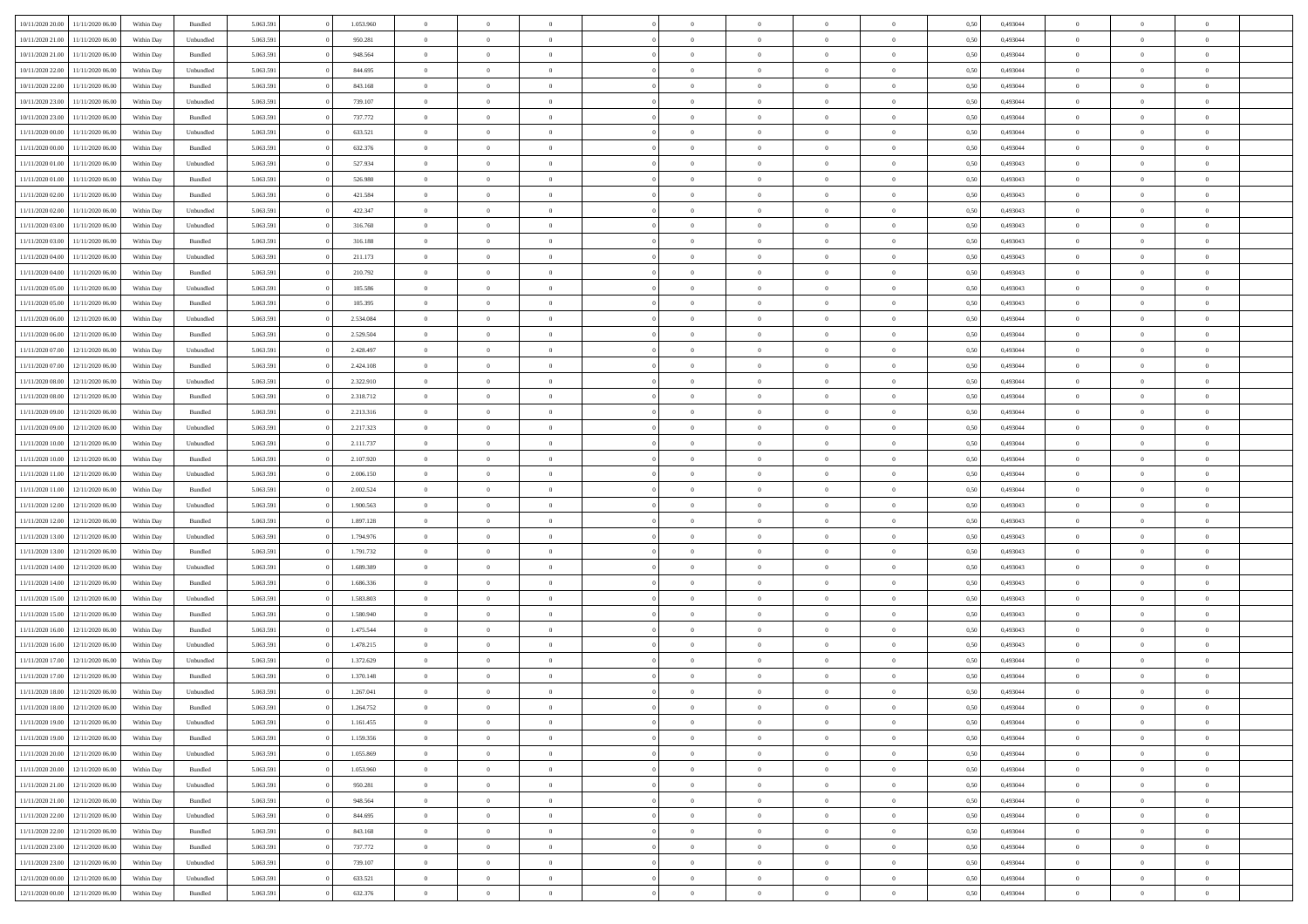| 12/11/2020 01:00 | 12/11/2020 06.00 | Within Dav | Unbundled | 5.063.591 | 527.934   | $\overline{0}$ | $\Omega$       |                | $\Omega$       | $\Omega$       | $\Omega$       | $\theta$       | 0.50 | 0,493043 | $\theta$       | $\theta$       | $\theta$       |  |
|------------------|------------------|------------|-----------|-----------|-----------|----------------|----------------|----------------|----------------|----------------|----------------|----------------|------|----------|----------------|----------------|----------------|--|
|                  |                  |            |           |           |           |                |                |                |                |                |                |                |      |          |                |                |                |  |
| 12/11/2020 01:00 | 12/11/2020 06.00 | Within Day | Bundled   | 5.063.591 | 526.980   | $\overline{0}$ | $\theta$       | $\overline{0}$ | $\overline{0}$ | $\bf{0}$       | $\overline{0}$ | $\bf{0}$       | 0,50 | 0,493043 | $\theta$       | $\overline{0}$ | $\overline{0}$ |  |
| 12/11/2020 02:00 | 12/11/2020 06.00 | Within Day | Unbundled | 5.063.591 | 422.347   | $\overline{0}$ | $\overline{0}$ | $\overline{0}$ | $\bf{0}$       | $\bf{0}$       | $\bf{0}$       | $\bf{0}$       | 0,50 | 0,493043 | $\bf{0}$       | $\overline{0}$ | $\overline{0}$ |  |
| 12/11/2020 02:00 | 12/11/2020 06:00 | Within Day | Bundled   | 5.063.591 | 421.584   | $\overline{0}$ | $\overline{0}$ | $\overline{0}$ | $\overline{0}$ | $\bf{0}$       | $\overline{0}$ | $\overline{0}$ | 0.50 | 0,493043 | $\theta$       | $\theta$       | $\overline{0}$ |  |
| 12/11/2020 03:00 | 12/11/2020 06.00 | Within Day | Unbundled | 5.063.591 | 316.760   | $\overline{0}$ | $\theta$       | $\overline{0}$ | $\overline{0}$ | $\bf{0}$       | $\overline{0}$ | $\bf{0}$       | 0,50 | 0,493043 | $\theta$       | $\theta$       | $\overline{0}$ |  |
|                  |                  |            |           |           |           |                |                |                |                |                |                |                |      |          |                |                |                |  |
| 12/11/2020 03:00 | 12/11/2020 06.00 | Within Day | Bundled   | 5.063.591 | 316.188   | $\overline{0}$ | $\bf{0}$       | $\overline{0}$ | $\bf{0}$       | $\overline{0}$ | $\overline{0}$ | $\mathbf{0}$   | 0,50 | 0,493043 | $\bf{0}$       | $\overline{0}$ | $\bf{0}$       |  |
| 12/11/2020 04:00 | 12/11/2020 06.00 | Within Dav | Unbundled | 5.063.591 | 211.173   | $\overline{0}$ | $\overline{0}$ | $\overline{0}$ | $\overline{0}$ | $\overline{0}$ | $\overline{0}$ | $\overline{0}$ | 0.50 | 0,493043 | $\theta$       | $\overline{0}$ | $\overline{0}$ |  |
| 12/11/2020 04:00 | 12/11/2020 06.00 | Within Day | Bundled   | 5.063.591 | 210.792   | $\overline{0}$ | $\theta$       | $\overline{0}$ | $\overline{0}$ | $\bf{0}$       | $\overline{0}$ | $\bf{0}$       | 0,50 | 0,493043 | $\theta$       | $\theta$       | $\overline{0}$ |  |
| 12/11/2020 05:00 | 12/11/2020 06.00 | Within Day | Unbundled | 5.063.591 | 105.586   | $\overline{0}$ | $\overline{0}$ | $\overline{0}$ | $\bf{0}$       | $\bf{0}$       | $\bf{0}$       | $\bf{0}$       | 0,50 | 0,493043 | $\,0\,$        | $\overline{0}$ | $\overline{0}$ |  |
| 12/11/2020 05:00 | 12/11/2020 06:00 | Within Dav | Bundled   | 5.063.591 | 105.395   | $\overline{0}$ | $\overline{0}$ | $\overline{0}$ | $\overline{0}$ | $\overline{0}$ | $\overline{0}$ | $\overline{0}$ | 0.50 | 0,493043 | $\theta$       | $\overline{0}$ | $\overline{0}$ |  |
| 12/11/2020 06:00 | 13/11/2020 06.00 | Within Day | Bundled   | 5.063.591 | 2.529.504 | $\overline{0}$ | $\theta$       | $\overline{0}$ | $\overline{0}$ | $\bf{0}$       | $\overline{0}$ | $\bf{0}$       | 0,50 | 0,493044 | $\,$ 0 $\,$    | $\overline{0}$ | $\overline{0}$ |  |
|                  |                  |            |           |           |           |                |                |                |                |                |                |                |      |          |                |                |                |  |
| 12/11/2020 06:00 | 13/11/2020 06.00 | Within Day | Unbundled | 5.063.591 | 2.534.084 | $\overline{0}$ | $\overline{0}$ | $\overline{0}$ | $\bf{0}$       | $\bf{0}$       | $\bf{0}$       | $\bf{0}$       | 0,50 | 0,493044 | $\bf{0}$       | $\overline{0}$ | $\overline{0}$ |  |
| 12/11/2020 07.00 | 13/11/2020 06:00 | Within Day | Unbundled | 5.063.591 | 2.428.497 | $\overline{0}$ | $\overline{0}$ | $\overline{0}$ | $\overline{0}$ | $\bf{0}$       | $\overline{0}$ | $\overline{0}$ | 0.50 | 0,493044 | $\theta$       | $\theta$       | $\overline{0}$ |  |
| 12/11/2020 07:00 | 13/11/2020 06.00 | Within Day | Bundled   | 5.063.591 | 2.424.108 | $\overline{0}$ | $\theta$       | $\overline{0}$ | $\overline{0}$ | $\bf{0}$       | $\overline{0}$ | $\bf{0}$       | 0,50 | 0,493044 | $\theta$       | $\theta$       | $\overline{0}$ |  |
| 12/11/2020 08:00 | 13/11/2020 06.00 | Within Day | Unbundled | 5.063.591 | 2.322.910 | $\overline{0}$ | $\bf{0}$       | $\overline{0}$ | $\bf{0}$       | $\overline{0}$ | $\overline{0}$ | $\mathbf{0}$   | 0,50 | 0,493044 | $\bf{0}$       | $\overline{0}$ | $\bf{0}$       |  |
| 12/11/2020 08:00 | 13/11/2020 06:00 | Within Dav | Bundled   | 5.063.591 | 2.318.712 | $\overline{0}$ | $\overline{0}$ | $\overline{0}$ | $\overline{0}$ | $\overline{0}$ | $\overline{0}$ | $\overline{0}$ | 0.50 | 0,493044 | $\theta$       | $\overline{0}$ | $\overline{0}$ |  |
| 12/11/2020 09:00 | 13/11/2020 06.00 | Within Day | Unbundled | 5.063.591 | 2.217.323 | $\overline{0}$ | $\theta$       | $\overline{0}$ | $\overline{0}$ | $\bf{0}$       | $\overline{0}$ | $\bf{0}$       | 0,50 | 0,493044 | $\theta$       | $\theta$       | $\overline{0}$ |  |
| 12/11/2020 09:00 | 13/11/2020 06.00 | Within Day | Bundled   | 5.063.591 | 2.213.316 | $\overline{0}$ | $\overline{0}$ | $\overline{0}$ | $\bf{0}$       | $\bf{0}$       | $\bf{0}$       | $\bf{0}$       | 0,50 | 0,493044 | $\,0\,$        | $\overline{0}$ | $\overline{0}$ |  |
| 12/11/2020 10:00 | 13/11/2020 06.00 | Within Day | Unbundled | 5.063.591 | 2.111.737 | $\overline{0}$ | $\overline{0}$ | $\overline{0}$ | $\overline{0}$ | $\overline{0}$ | $\overline{0}$ | $\overline{0}$ | 0.50 | 0,493044 | $\theta$       | $\overline{0}$ | $\overline{0}$ |  |
|                  |                  |            |           |           |           |                |                |                |                |                |                |                |      |          |                |                |                |  |
| 12/11/2020 10:00 | 13/11/2020 06.00 | Within Day | Bundled   | 5.063.591 | 2.107.920 | $\overline{0}$ | $\theta$       | $\overline{0}$ | $\overline{0}$ | $\bf{0}$       | $\overline{0}$ | $\bf{0}$       | 0,50 | 0,493044 | $\,$ 0 $\,$    | $\theta$       | $\overline{0}$ |  |
| 12/11/2020 11:00 | 13/11/2020 06.00 | Within Day | Unbundled | 5.063.591 | 2.006.150 | $\overline{0}$ | $\overline{0}$ | $\overline{0}$ | $\bf{0}$       | $\bf{0}$       | $\bf{0}$       | $\bf{0}$       | 0,50 | 0,493044 | $\bf{0}$       | $\overline{0}$ | $\overline{0}$ |  |
| 12/11/2020 11:00 | 13/11/2020 06:00 | Within Day | Bundled   | 5.063.591 | 2.002.524 | $\overline{0}$ | $\overline{0}$ | $\overline{0}$ | $\overline{0}$ | $\bf{0}$       | $\overline{0}$ | $\overline{0}$ | 0.50 | 0.493044 | $\theta$       | $\theta$       | $\overline{0}$ |  |
| 12/11/2020 12:00 | 13/11/2020 06.00 | Within Day | Unbundled | 5.063.591 | 1.900.563 | $\overline{0}$ | $\theta$       | $\overline{0}$ | $\overline{0}$ | $\bf{0}$       | $\overline{0}$ | $\bf{0}$       | 0,50 | 0,493043 | $\,$ 0 $\,$    | $\overline{0}$ | $\overline{0}$ |  |
| 12/11/2020 12:00 | 13/11/2020 06.00 | Within Day | Bundled   | 5.063.591 | 1.897.128 | $\overline{0}$ | $\bf{0}$       | $\overline{0}$ | $\bf{0}$       | $\overline{0}$ | $\overline{0}$ | $\mathbf{0}$   | 0,50 | 0,493043 | $\overline{0}$ | $\overline{0}$ | $\bf{0}$       |  |
| 12/11/2020 13:00 | 13/11/2020 06:00 | Within Day | Bundled   | 5.063.591 | 1.791.732 | $\overline{0}$ | $\overline{0}$ | $\overline{0}$ | $\overline{0}$ | $\overline{0}$ | $\overline{0}$ | $\overline{0}$ | 0.50 | 0,493043 | $\theta$       | $\overline{0}$ | $\overline{0}$ |  |
| 12/11/2020 13:00 | 13/11/2020 06.00 |            |           | 5.063.591 | 1.794.976 | $\overline{0}$ | $\theta$       | $\overline{0}$ | $\overline{0}$ | $\bf{0}$       | $\overline{0}$ |                |      | 0,493043 | $\theta$       | $\theta$       | $\overline{0}$ |  |
|                  |                  | Within Day | Unbundled |           |           |                |                |                |                |                |                | $\bf{0}$       | 0,50 |          |                |                |                |  |
| 12/11/2020 14:00 | 13/11/2020 06.00 | Within Day | Unbundled | 5.063.591 | 1.689.389 | $\overline{0}$ | $\overline{0}$ | $\overline{0}$ | $\bf{0}$       | $\bf{0}$       | $\bf{0}$       | $\bf{0}$       | 0,50 | 0,493043 | $\,0\,$        | $\overline{0}$ | $\overline{0}$ |  |
| 12/11/2020 14:00 | 13/11/2020 06:00 | Within Day | Bundled   | 5.063.591 | 1.686.336 | $\overline{0}$ | $\overline{0}$ | $\overline{0}$ | $\overline{0}$ | $\overline{0}$ | $\overline{0}$ | $\overline{0}$ | 0.50 | 0,493043 | $\theta$       | $\overline{0}$ | $\overline{0}$ |  |
| 12/11/2020 15:00 | 13/11/2020 06.00 | Within Day | Unbundled | 5.063.591 | 1.583.803 | $\overline{0}$ | $\theta$       | $\overline{0}$ | $\overline{0}$ | $\bf{0}$       | $\overline{0}$ | $\bf{0}$       | 0,50 | 0,493043 | $\,$ 0 $\,$    | $\overline{0}$ | $\overline{0}$ |  |
| 12/11/2020 15:00 | 13/11/2020 06.00 | Within Day | Bundled   | 5.063.591 | 1.580.940 | $\overline{0}$ | $\overline{0}$ | $\overline{0}$ | $\bf{0}$       | $\bf{0}$       | $\bf{0}$       | $\bf{0}$       | 0,50 | 0,493043 | $\overline{0}$ | $\overline{0}$ | $\overline{0}$ |  |
| 12/11/2020 16:00 | 13/11/2020 06.00 | Within Day | Unbundled | 5.063.591 | 1.478.215 | $\overline{0}$ | $\Omega$       | $\Omega$       | $\Omega$       | $\Omega$       | $\overline{0}$ | $\overline{0}$ | 0,50 | 0,493043 | $\,0\,$        | $\theta$       | $\theta$       |  |
| 12/11/2020 16:00 | 13/11/2020 06.00 | Within Day | Bundled   | 5.063.591 | 1.475.544 | $\overline{0}$ | $\theta$       | $\overline{0}$ | $\overline{0}$ | $\bf{0}$       | $\overline{0}$ | $\bf{0}$       | 0,50 | 0,493043 | $\theta$       | $\theta$       | $\overline{0}$ |  |
|                  |                  |            |           |           |           |                |                |                |                |                |                |                |      |          |                |                |                |  |
| 12/11/2020 17:00 | 13/11/2020 06.00 | Within Day | Unbundled | 5.063.591 | 1.372.629 | $\overline{0}$ | $\overline{0}$ | $\overline{0}$ | $\bf{0}$       | $\bf{0}$       | $\overline{0}$ | $\mathbf{0}$   | 0,50 | 0,493044 | $\bf{0}$       | $\overline{0}$ | $\bf{0}$       |  |
| 12/11/2020 17:00 | 13/11/2020 06.00 | Within Day | Bundled   | 5.063.591 | 1.370.148 | $\overline{0}$ | $\Omega$       | $\Omega$       | $\Omega$       | $\bf{0}$       | $\overline{0}$ | $\overline{0}$ | 0.50 | 0,493044 | $\theta$       | $\theta$       | $\theta$       |  |
| 12/11/2020 18:00 | 13/11/2020 06.00 | Within Day | Unbundled | 5.063.591 | 1.267.041 | $\overline{0}$ | $\theta$       | $\overline{0}$ | $\overline{0}$ | $\bf{0}$       | $\overline{0}$ | $\bf{0}$       | 0,50 | 0,493044 | $\,$ 0 $\,$    | $\theta$       | $\overline{0}$ |  |
| 12/11/2020 18:00 | 13/11/2020 06.00 | Within Day | Bundled   | 5.063.591 | 1.264.752 | $\overline{0}$ | $\overline{0}$ | $\overline{0}$ | $\bf{0}$       | $\bf{0}$       | $\bf{0}$       | $\bf{0}$       | 0,50 | 0,493044 | $\bf{0}$       | $\overline{0}$ | $\overline{0}$ |  |
| 12/11/2020 19:00 | 13/11/2020 06.00 | Within Day | Unbundled | 5.063.591 | 1.161.455 | $\overline{0}$ | $\Omega$       | $\Omega$       | $\Omega$       | $\theta$       | $\overline{0}$ | $\overline{0}$ | 0.50 | 0,493044 | $\theta$       | $\theta$       | $\theta$       |  |
| 12/11/2020 19:00 | 13/11/2020 06.00 | Within Day | Bundled   | 5.063.591 | 1.159.356 | $\overline{0}$ | $\theta$       | $\overline{0}$ | $\overline{0}$ | $\,$ 0         | $\overline{0}$ | $\bf{0}$       | 0,50 | 0,493044 | $\,$ 0 $\,$    | $\overline{0}$ | $\overline{0}$ |  |
| 12/11/2020 20:00 | 13/11/2020 06.00 | Within Day | Bundled   | 5.063.591 | 1.053.960 | $\overline{0}$ | $\overline{0}$ | $\overline{0}$ | $\bf{0}$       | $\bf{0}$       | $\bf{0}$       | $\bf{0}$       | 0,50 | 0,493044 | $\bf{0}$       | $\overline{0}$ | $\overline{0}$ |  |
|                  |                  |            |           |           |           |                |                |                |                |                |                |                |      |          |                |                |                |  |
| 12/11/2020 20:00 | 13/11/2020 06.00 | Within Day | Unbundled | 5.063.591 | 1.055.869 | $\overline{0}$ | $\Omega$       | $\overline{0}$ | $\Omega$       | $\overline{0}$ | $\overline{0}$ | $\overline{0}$ | 0,50 | 0,493044 | $\,0\,$        | $\theta$       | $\theta$       |  |
| 12/11/2020 21.00 | 13/11/2020 06.00 | Within Day | Unbundled | 5.063.591 | 950.281   | $\overline{0}$ | $\theta$       | $\overline{0}$ | $\overline{0}$ | $\,$ 0         | $\overline{0}$ | $\bf{0}$       | 0,50 | 0,493044 | $\,$ 0 $\,$    | $\overline{0}$ | $\overline{0}$ |  |
| 12/11/2020 21:00 | 13/11/2020 06.00 | Within Day | Bundled   | 5.063.591 | 948.564   | $\overline{0}$ | $\overline{0}$ | $\overline{0}$ | $\bf{0}$       | $\bf{0}$       | $\bf{0}$       | $\mathbf{0}$   | 0,50 | 0,493044 | $\bf{0}$       | $\overline{0}$ | $\bf{0}$       |  |
| 12/11/2020 22.00 | 13/11/2020 06.00 | Within Day | Unbundled | 5.063.591 | 844,695   | $\overline{0}$ | $\Omega$       | $\Omega$       | $\Omega$       | $\Omega$       | $\Omega$       | $\overline{0}$ | 0.50 | 0,493044 | $\theta$       | $\theta$       | $\theta$       |  |
| 12/11/2020 22.00 | 13/11/2020 06.00 | Within Day | Bundled   | 5.063.591 | 843.168   | $\overline{0}$ | $\,$ 0 $\,$    | $\overline{0}$ | $\bf{0}$       | $\,$ 0         | $\bf{0}$       | $\bf{0}$       | 0,50 | 0,493044 | $\,0\,$        | $\overline{0}$ | $\overline{0}$ |  |
| 12/11/2020 23:00 | 13/11/2020 06.00 | Within Day | Unbundled | 5.063.591 | 739.107   | $\bf{0}$       | $\bf{0}$       |                |                |                |                |                | 0,50 | 0,493044 | $\bf{0}$       | $\overline{0}$ |                |  |
| 12/11/2020 23.00 | 13/11/2020 06:00 | Within Day | Bundled   | 5.063.591 | 737.772   | $\overline{0}$ | $\overline{0}$ | $\overline{0}$ | $\Omega$       | $\overline{0}$ | $\overline{0}$ | $\overline{0}$ | 0,50 | 0,493044 | $\theta$       | $\theta$       | $\theta$       |  |
| 13/11/2020 00:00 | 13/11/2020 06.00 | Within Day | Unbundled | 5.063.591 | 633.521   | $\overline{0}$ | $\bf{0}$       | $\overline{0}$ | $\bf{0}$       | $\,$ 0 $\,$    | $\overline{0}$ | $\,$ 0 $\,$    | 0,50 | 0,493044 | $\,$ 0 $\,$    | $\,$ 0 $\,$    | $\,$ 0         |  |
|                  |                  |            |           |           |           |                |                |                |                |                |                |                |      |          |                |                |                |  |
| 13/11/2020 00:00 | 13/11/2020 06.00 | Within Day | Bundled   | 5.063.591 | 632.376   | $\overline{0}$ | $\overline{0}$ | $\overline{0}$ | $\overline{0}$ | $\overline{0}$ | $\overline{0}$ | $\mathbf{0}$   | 0,50 | 0,493044 | $\overline{0}$ | $\bf{0}$       | $\bf{0}$       |  |
| 13/11/2020 01:00 | 13/11/2020 06.00 | Within Day | Unbundled | 5.063.591 | 527.934   | $\overline{0}$ | $\overline{0}$ | $\overline{0}$ | $\Omega$       | $\overline{0}$ | $\overline{0}$ | $\overline{0}$ | 0,50 | 0,493043 | $\overline{0}$ | $\,$ 0 $\,$    | $\overline{0}$ |  |
| 13/11/2020 01:00 | 13/11/2020 06.00 | Within Day | Bundled   | 5.063.591 | 526.980   | $\overline{0}$ | $\,$ 0         | $\overline{0}$ | $\bf{0}$       | $\,$ 0 $\,$    | $\overline{0}$ | $\mathbf{0}$   | 0,50 | 0,493043 | $\,$ 0 $\,$    | $\overline{0}$ | $\overline{0}$ |  |
| 13/11/2020 02.00 | 13/11/2020 06.00 | Within Day | Unbundled | 5.063.591 | 422.347   | $\overline{0}$ | $\overline{0}$ | $\overline{0}$ | $\overline{0}$ | $\overline{0}$ | $\overline{0}$ | $\mathbf{0}$   | 0,50 | 0,493043 | $\overline{0}$ | $\overline{0}$ | $\bf{0}$       |  |
| 13/11/2020 02:00 | 13/11/2020 06.00 | Within Day | Bundled   | 5.063.591 | 421.584   | $\overline{0}$ | $\overline{0}$ | $\overline{0}$ | $\overline{0}$ | $\overline{0}$ | $\overline{0}$ | $\bf{0}$       | 0.50 | 0,493043 | $\overline{0}$ | $\theta$       | $\overline{0}$ |  |
| 13/11/2020 03:00 | 13/11/2020 06.00 | Within Day | Bundled   | 5.063.591 | 316.188   | $\overline{0}$ | $\,$ 0         | $\overline{0}$ | $\bf{0}$       | $\bf{0}$       | $\bf{0}$       | $\bf{0}$       | 0,50 | 0,493043 | $\,$ 0 $\,$    | $\overline{0}$ | $\overline{0}$ |  |
| 13/11/2020 03:00 | 13/11/2020 06.00 | Within Day | Unbundled | 5.063.591 | 316.760   | $\overline{0}$ | $\bf{0}$       | $\overline{0}$ | $\overline{0}$ | $\overline{0}$ | $\overline{0}$ | $\mathbf{0}$   | 0,50 | 0,493043 | $\overline{0}$ | $\overline{0}$ | $\bf{0}$       |  |
|                  |                  |            |           |           |           |                |                |                |                |                |                |                |      |          |                |                |                |  |
| 13/11/2020 04:00 | 13/11/2020 06.00 | Within Day | Unbundled | 5.063.591 | 211.173   | $\overline{0}$ | $\overline{0}$ | $\overline{0}$ | $\Omega$       | $\overline{0}$ | $\overline{0}$ | $\overline{0}$ | 0.50 | 0,493043 | $\overline{0}$ | $\overline{0}$ | $\overline{0}$ |  |
| 13/11/2020 04:00 | 13/11/2020 06.00 | Within Day | Bundled   | 5.063.591 | 210.792   | $\overline{0}$ | $\bf{0}$       | $\overline{0}$ | $\bf{0}$       | $\bf{0}$       | $\bf{0}$       | $\mathbf{0}$   | 0,50 | 0,493043 | $\,$ 0 $\,$    | $\,$ 0 $\,$    | $\bf{0}$       |  |
| 13/11/2020 05:00 | 13/11/2020 06.00 | Within Day | Unbundled | 5.063.591 | 105.586   | $\overline{0}$ | $\overline{0}$ | $\overline{0}$ | $\overline{0}$ | $\overline{0}$ | $\bf{0}$       | $\mathbf{0}$   | 0,50 | 0,493043 | $\overline{0}$ | $\bf{0}$       | $\bf{0}$       |  |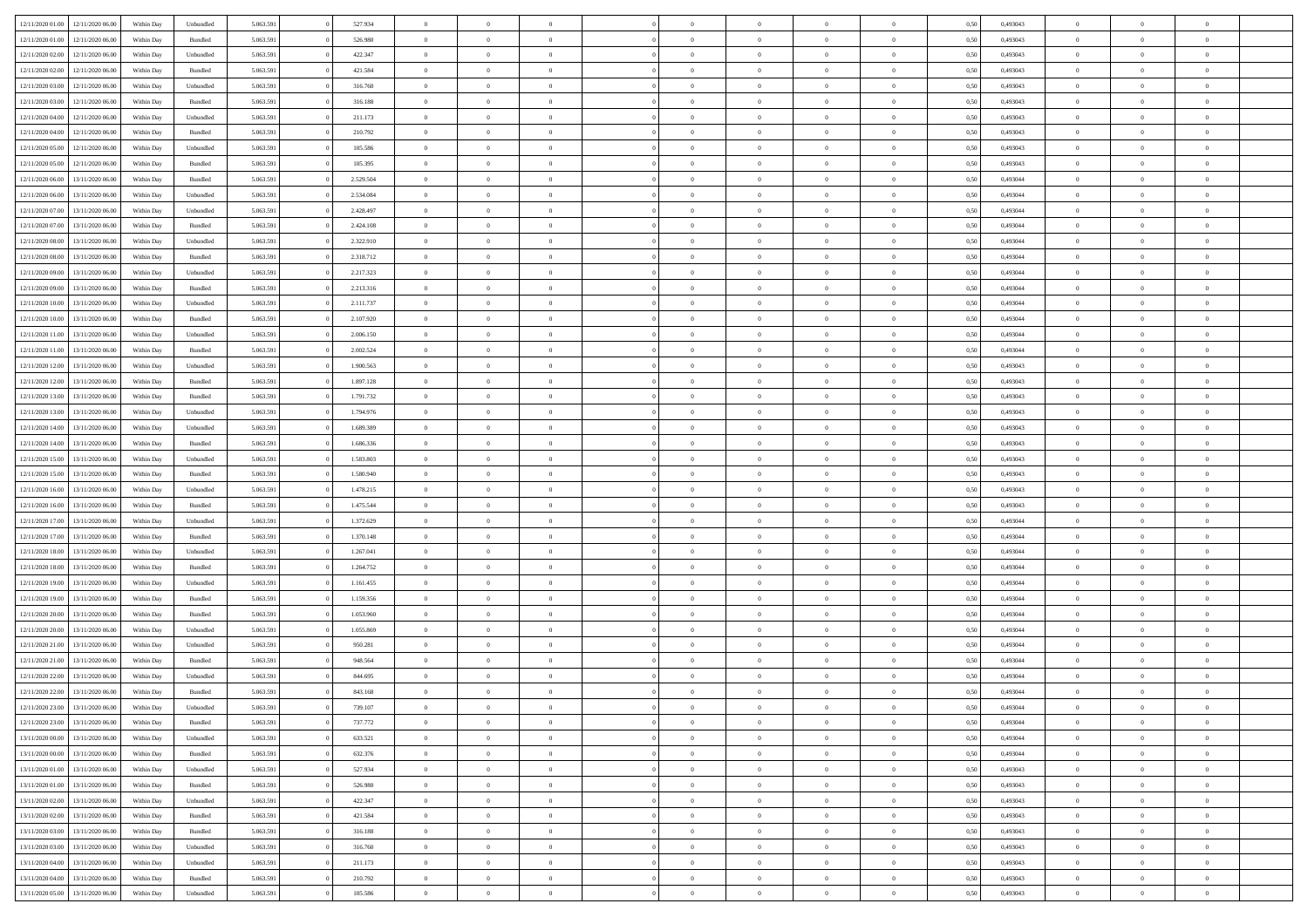| 13/11/2020 05:00 | 13/11/2020 06:00 | Within Dav | Bundled            | 5.063.591 | 105.395   | $\overline{0}$ | $\theta$       |                | $\Omega$       | $\Omega$       | $\Omega$       | $\theta$       | 0.50 | 0,493043 | $\theta$       | $\theta$       | $\theta$       |  |
|------------------|------------------|------------|--------------------|-----------|-----------|----------------|----------------|----------------|----------------|----------------|----------------|----------------|------|----------|----------------|----------------|----------------|--|
|                  |                  |            |                    |           |           |                |                |                |                |                |                |                |      |          |                |                |                |  |
| 13/11/2020 06.00 | 14/11/2020 06.00 | Within Day | Unbundled          | 5.063.591 | 2.534.084 | $\overline{0}$ | $\theta$       | $\overline{0}$ | $\overline{0}$ | $\bf{0}$       | $\overline{0}$ | $\bf{0}$       | 0,50 | 0,493044 | $\theta$       | $\overline{0}$ | $\overline{0}$ |  |
| 13/11/2020 06:00 | 14/11/2020 06.00 | Within Day | Bundled            | 5.063.591 | 2.529.504 | $\overline{0}$ | $\overline{0}$ | $\overline{0}$ | $\bf{0}$       | $\bf{0}$       | $\bf{0}$       | $\bf{0}$       | 0,50 | 0,493044 | $\bf{0}$       | $\overline{0}$ | $\overline{0}$ |  |
| 13/11/2020 07:00 | 14/11/2020 06:00 | Within Dav | Unbundled          | 5.063.591 | 2.428.497 | $\overline{0}$ | $\overline{0}$ | $\overline{0}$ | $\overline{0}$ | $\bf{0}$       | $\overline{0}$ | $\overline{0}$ | 0.50 | 0.493044 | $\theta$       | $\theta$       | $\overline{0}$ |  |
| 13/11/2020 07:00 | 14/11/2020 06.00 | Within Day | Bundled            | 5.063.591 | 2.424.108 | $\overline{0}$ | $\theta$       | $\overline{0}$ | $\overline{0}$ | $\bf{0}$       | $\overline{0}$ | $\bf{0}$       | 0,50 | 0,493044 | $\theta$       | $\theta$       | $\overline{0}$ |  |
| 13/11/2020 08:00 | 14/11/2020 06.00 | Within Day | Unbundled          | 5.063.591 | 2.322.910 | $\overline{0}$ | $\bf{0}$       | $\overline{0}$ | $\bf{0}$       | $\overline{0}$ | $\overline{0}$ | $\mathbf{0}$   | 0,50 | 0,493044 | $\overline{0}$ | $\overline{0}$ | $\bf{0}$       |  |
| 13/11/2020 08:00 | 14/11/2020 06.00 | Within Dav | Bundled            | 5.063.591 | 2.318.712 | $\overline{0}$ | $\overline{0}$ | $\overline{0}$ | $\overline{0}$ | $\overline{0}$ | $\overline{0}$ | $\overline{0}$ | 0.50 | 0,493044 | $\theta$       | $\overline{0}$ | $\overline{0}$ |  |
|                  |                  |            |                    |           |           |                |                |                |                |                |                |                |      |          |                |                |                |  |
| 13/11/2020 09:00 | 14/11/2020 06.00 | Within Day | Unbundled          | 5.063.591 | 2.217.323 | $\overline{0}$ | $\theta$       | $\overline{0}$ | $\overline{0}$ | $\bf{0}$       | $\overline{0}$ | $\bf{0}$       | 0,50 | 0,493044 | $\theta$       | $\theta$       | $\overline{0}$ |  |
| 13/11/2020 09:00 | 14/11/2020 06.00 | Within Day | Bundled            | 5.063.591 | 2.213.316 | $\overline{0}$ | $\overline{0}$ | $\overline{0}$ | $\bf{0}$       | $\bf{0}$       | $\bf{0}$       | $\bf{0}$       | 0,50 | 0,493044 | $\,0\,$        | $\overline{0}$ | $\overline{0}$ |  |
| 13/11/2020 10:00 | 14/11/2020 06.00 | Within Dav | Bundled            | 5.063.591 | 2.107.920 | $\overline{0}$ | $\overline{0}$ | $\overline{0}$ | $\overline{0}$ | $\overline{0}$ | $\overline{0}$ | $\overline{0}$ | 0.50 | 0,493044 | $\theta$       | $\overline{0}$ | $\overline{0}$ |  |
| 13/11/2020 10:00 | 14/11/2020 06.00 | Within Day | Unbundled          | 5.063.591 | 2.111.737 | $\overline{0}$ | $\theta$       | $\overline{0}$ | $\overline{0}$ | $\bf{0}$       | $\overline{0}$ | $\bf{0}$       | 0,50 | 0,493044 | $\,$ 0 $\,$    | $\theta$       | $\overline{0}$ |  |
| 13/11/2020 11:00 | 14/11/2020 06.00 | Within Day | Unbundled          | 5.063.591 | 2.006.150 | $\overline{0}$ | $\overline{0}$ | $\overline{0}$ | $\bf{0}$       | $\bf{0}$       | $\bf{0}$       | $\bf{0}$       | 0,50 | 0,493044 | $\overline{0}$ | $\overline{0}$ | $\overline{0}$ |  |
| 13/11/2020 11:00 | 14/11/2020 06:00 | Within Day | Bundled            | 5.063.591 | 2.002.524 | $\overline{0}$ | $\overline{0}$ | $\overline{0}$ | $\overline{0}$ | $\bf{0}$       | $\overline{0}$ | $\overline{0}$ | 0.50 | 0,493044 | $\theta$       | $\theta$       | $\overline{0}$ |  |
| 13/11/2020 12:00 | 14/11/2020 06.00 | Within Day | Unbundled          | 5.063.591 | 1.900.563 | $\overline{0}$ | $\theta$       | $\overline{0}$ | $\overline{0}$ | $\bf{0}$       | $\overline{0}$ | $\bf{0}$       | 0,50 | 0,493043 | $\theta$       | $\overline{0}$ | $\overline{0}$ |  |
|                  |                  |            |                    |           |           |                |                |                |                |                |                |                |      |          |                |                |                |  |
| 13/11/2020 12:00 | 14/11/2020 06.00 | Within Day | Bundled            | 5.063.591 | 1.897.128 | $\overline{0}$ | $\bf{0}$       | $\overline{0}$ | $\bf{0}$       | $\overline{0}$ | $\overline{0}$ | $\mathbf{0}$   | 0,50 | 0,493043 | $\overline{0}$ | $\overline{0}$ | $\bf{0}$       |  |
| 13/11/2020 13:00 | 14/11/2020 06.00 | Within Dav | Unbundled          | 5.063.591 | 1.794.976 | $\overline{0}$ | $\overline{0}$ | $\overline{0}$ | $\overline{0}$ | $\overline{0}$ | $\overline{0}$ | $\overline{0}$ | 0.50 | 0,493043 | $\theta$       | $\overline{0}$ | $\overline{0}$ |  |
| 13/11/2020 13:00 | 14/11/2020 06.00 | Within Day | Bundled            | 5.063.591 | 1.791.732 | $\overline{0}$ | $\theta$       | $\overline{0}$ | $\overline{0}$ | $\bf{0}$       | $\overline{0}$ | $\bf{0}$       | 0,50 | 0,493043 | $\theta$       | $\theta$       | $\overline{0}$ |  |
| 13/11/2020 14:00 | 14/11/2020 06.00 | Within Day | Unbundled          | 5.063.591 | 1.689.389 | $\overline{0}$ | $\overline{0}$ | $\overline{0}$ | $\bf{0}$       | $\bf{0}$       | $\bf{0}$       | $\bf{0}$       | 0,50 | 0,493043 | $\,0\,$        | $\overline{0}$ | $\overline{0}$ |  |
| 13/11/2020 14:00 | 14/11/2020 06.00 | Within Day | Bundled            | 5.063.591 | 1.686.336 | $\overline{0}$ | $\overline{0}$ | $\overline{0}$ | $\overline{0}$ | $\overline{0}$ | $\overline{0}$ | $\overline{0}$ | 0.50 | 0,493043 | $\theta$       | $\overline{0}$ | $\overline{0}$ |  |
| 13/11/2020 15:00 | 14/11/2020 06.00 | Within Day | Unbundled          | 5.063.591 | 1.583.803 | $\overline{0}$ | $\theta$       | $\overline{0}$ | $\overline{0}$ | $\bf{0}$       | $\overline{0}$ | $\bf{0}$       | 0,50 | 0,493043 | $\theta$       | $\theta$       | $\overline{0}$ |  |
| 13/11/2020 15:00 | 14/11/2020 06.00 | Within Day | Bundled            | 5.063.591 | 1.580.940 | $\overline{0}$ | $\overline{0}$ | $\overline{0}$ | $\bf{0}$       | $\bf{0}$       | $\bf{0}$       | $\bf{0}$       | 0,50 | 0,493043 | $\,0\,$        | $\overline{0}$ | $\overline{0}$ |  |
|                  | 14/11/2020 06:00 |            | Unbundled          | 5.063.591 | 1.478.215 | $\overline{0}$ | $\overline{0}$ |                |                | $\bf{0}$       | $\overline{0}$ |                | 0.50 | 0.493043 | $\theta$       | $\theta$       | $\overline{0}$ |  |
| 13/11/2020 16:00 |                  | Within Day |                    |           |           |                |                | $\overline{0}$ | $\overline{0}$ |                |                | $\overline{0}$ |      |          |                |                |                |  |
| 13/11/2020 16:00 | 14/11/2020 06.00 | Within Day | Bundled            | 5.063.591 | 1.475.544 | $\overline{0}$ | $\theta$       | $\overline{0}$ | $\overline{0}$ | $\bf{0}$       | $\overline{0}$ | $\bf{0}$       | 0,50 | 0,493043 | $\,$ 0 $\,$    | $\overline{0}$ | $\overline{0}$ |  |
| 13/11/2020 17.00 | 14/11/2020 06.00 | Within Day | Bundled            | 5.063.591 | 1.370.148 | $\overline{0}$ | $\bf{0}$       | $\overline{0}$ | $\bf{0}$       | $\overline{0}$ | $\overline{0}$ | $\mathbf{0}$   | 0,50 | 0,493044 | $\overline{0}$ | $\overline{0}$ | $\bf{0}$       |  |
| 13/11/2020 17:00 | 14/11/2020 06.00 | Within Dav | Unbundled          | 5.063.591 | 1.372.629 | $\overline{0}$ | $\overline{0}$ | $\overline{0}$ | $\overline{0}$ | $\overline{0}$ | $\overline{0}$ | $\overline{0}$ | 0.50 | 0,493044 | $\theta$       | $\overline{0}$ | $\overline{0}$ |  |
| 13/11/2020 18:00 | 14/11/2020 06.00 | Within Day | Unbundled          | 5.063.591 | 1.267.041 | $\overline{0}$ | $\theta$       | $\overline{0}$ | $\overline{0}$ | $\bf{0}$       | $\overline{0}$ | $\bf{0}$       | 0,50 | 0,493044 | $\theta$       | $\theta$       | $\overline{0}$ |  |
| 13/11/2020 18:00 | 14/11/2020 06.00 | Within Day | Bundled            | 5.063.591 | 1.264.752 | $\overline{0}$ | $\overline{0}$ | $\overline{0}$ | $\bf{0}$       | $\bf{0}$       | $\bf{0}$       | $\bf{0}$       | 0,50 | 0,493044 | $\,0\,$        | $\overline{0}$ | $\overline{0}$ |  |
| 13/11/2020 19:00 | 14/11/2020 06:00 | Within Day | Unbundled          | 5.063.591 | 1.161.455 | $\overline{0}$ | $\overline{0}$ | $\overline{0}$ | $\overline{0}$ | $\overline{0}$ | $\overline{0}$ | $\overline{0}$ | 0.50 | 0,493044 | $\theta$       | $\overline{0}$ | $\overline{0}$ |  |
|                  |                  |            |                    |           |           | $\overline{0}$ |                |                |                |                |                |                |      |          |                |                |                |  |
| 13/11/2020 19:00 | 14/11/2020 06.00 | Within Day | Bundled            | 5.063.591 | 1.159.356 |                | $\theta$       | $\overline{0}$ | $\overline{0}$ | $\bf{0}$       | $\overline{0}$ | $\bf{0}$       | 0,50 | 0,493044 | $\,$ 0 $\,$    | $\overline{0}$ | $\overline{0}$ |  |
| 13/11/2020 20.00 | 14/11/2020 06.00 | Within Day | Unbundled          | 5.063.591 | 1.055.869 | $\overline{0}$ | $\overline{0}$ | $\overline{0}$ | $\bf{0}$       | $\bf{0}$       | $\bf{0}$       | $\bf{0}$       | 0,50 | 0,493044 | $\overline{0}$ | $\overline{0}$ | $\overline{0}$ |  |
| 13/11/2020 20:00 | 14/11/2020 06.00 | Within Day | Bundled            | 5.063.591 | 1.053.960 | $\overline{0}$ | $\Omega$       | $\Omega$       | $\Omega$       | $\Omega$       | $\Omega$       | $\overline{0}$ | 0,50 | 0,493044 | $\,0\,$        | $\theta$       | $\theta$       |  |
| 13/11/2020 21.00 | 14/11/2020 06.00 | Within Day | Unbundled          | 5.063.591 | 950.281   | $\overline{0}$ | $\theta$       | $\overline{0}$ | $\overline{0}$ | $\bf{0}$       | $\overline{0}$ | $\bf{0}$       | 0,50 | 0,493044 | $\theta$       | $\theta$       | $\overline{0}$ |  |
| 13/11/2020 21:00 | 14/11/2020 06.00 | Within Day | Bundled            | 5.063.591 | 948.564   | $\overline{0}$ | $\overline{0}$ | $\overline{0}$ | $\bf{0}$       | $\bf{0}$       | $\overline{0}$ | $\mathbf{0}$   | 0,50 | 0,493044 | $\overline{0}$ | $\overline{0}$ | $\bf{0}$       |  |
| 13/11/2020 22.00 | 14/11/2020 06.00 | Within Day | Unbundled          | 5.063.591 | 844,695   | $\overline{0}$ | $\Omega$       | $\Omega$       | $\Omega$       | $\bf{0}$       | $\overline{0}$ | $\overline{0}$ | 0.50 | 0,493044 | $\theta$       | $\theta$       | $\theta$       |  |
| 13/11/2020 22.00 | 14/11/2020 06.00 | Within Day | Bundled            | 5.063.591 | 843.168   | $\overline{0}$ | $\theta$       | $\overline{0}$ | $\overline{0}$ | $\bf{0}$       | $\overline{0}$ | $\bf{0}$       | 0,50 | 0,493044 | $\,$ 0 $\,$    | $\theta$       | $\overline{0}$ |  |
| 13/11/2020 23.00 | 14/11/2020 06.00 | Within Day | Unbundled          | 5.063.591 | 739.107   | $\overline{0}$ | $\overline{0}$ | $\overline{0}$ | $\bf{0}$       | $\bf{0}$       | $\bf{0}$       | $\bf{0}$       | 0,50 | 0,493044 | $\bf{0}$       | $\overline{0}$ | $\overline{0}$ |  |
|                  |                  |            |                    |           |           |                | $\Omega$       |                |                | $\Omega$       | $\theta$       |                |      |          |                |                | $\theta$       |  |
| 13/11/2020 23:00 | 14/11/2020 06:00 | Within Day | Bundled            | 5.063.591 | 737.772   | $\overline{0}$ |                | $\Omega$       | $\Omega$       |                |                | $\overline{0}$ | 0.50 | 0,493044 | $\theta$       | $\theta$       |                |  |
| 14/11/2020 00.00 | 14/11/2020 06.00 | Within Day | Bundled            | 5.063.591 | 632.376   | $\overline{0}$ | $\theta$       | $\overline{0}$ | $\overline{0}$ | $\bf{0}$       | $\overline{0}$ | $\bf{0}$       | 0,50 | 0,493044 | $\,$ 0 $\,$    | $\overline{0}$ | $\overline{0}$ |  |
| 14/11/2020 00:00 | 14/11/2020 06.00 | Within Day | Unbundled          | 5.063.591 | 633.521   | $\overline{0}$ | $\overline{0}$ | $\overline{0}$ | $\bf{0}$       | $\bf{0}$       | $\bf{0}$       | $\bf{0}$       | 0,50 | 0,493044 | $\overline{0}$ | $\overline{0}$ | $\overline{0}$ |  |
| 14/11/2020 01:00 | 14/11/2020 06.00 | Within Day | Unbundled          | 5.063.591 | 527.934   | $\overline{0}$ | $\Omega$       | $\Omega$       | $\Omega$       | $\Omega$       | $\overline{0}$ | $\overline{0}$ | 0,50 | 0,493043 | $\,0\,$        | $\theta$       | $\theta$       |  |
| 14/11/2020 01:00 | 14/11/2020 06.00 | Within Day | Bundled            | 5.063.591 | 526.980   | $\overline{0}$ | $\theta$       | $\overline{0}$ | $\overline{0}$ | $\,$ 0         | $\overline{0}$ | $\bf{0}$       | 0,50 | 0,493043 | $\,$ 0 $\,$    | $\overline{0}$ | $\overline{0}$ |  |
| 14/11/2020 02.00 | 14/11/2020 06.00 | Within Day | Unbundled          | 5.063.591 | 422.347   | $\overline{0}$ | $\overline{0}$ | $\overline{0}$ | $\bf{0}$       | $\bf{0}$       | $\bf{0}$       | $\mathbf{0}$   | 0,50 | 0,493043 | $\overline{0}$ | $\overline{0}$ | $\bf{0}$       |  |
| 14/11/2020 02.00 | 14/11/2020 06.00 | Within Day | Bundled            | 5.063.591 | 421.584   | $\overline{0}$ | $\Omega$       | $\Omega$       | $\Omega$       | $\Omega$       | $\Omega$       | $\overline{0}$ | 0.50 | 0,493043 | $\theta$       | $\theta$       | $\theta$       |  |
| 14/11/2020 03.00 | 14/11/2020 06.00 | Within Day | Unbundled          | 5.063.591 | 316.760   | $\overline{0}$ | $\,$ 0 $\,$    | $\overline{0}$ | $\bf{0}$       | $\,$ 0         | $\bf{0}$       | $\bf{0}$       | 0,50 | 0,493043 | $\,0\,$        | $\overline{0}$ | $\overline{0}$ |  |
| 14/11/2020 03:00 | 14/11/2020 06.00 | Within Day | $\mathbf B$ undled | 5.063.591 | 316.188   | $\bf{0}$       | $\bf{0}$       |                |                | $\bf{0}$       |                |                | 0,50 | 0,493043 | $\bf{0}$       | $\overline{0}$ |                |  |
|                  |                  |            |                    |           |           |                |                |                |                |                |                |                |      |          |                |                |                |  |
| 14/11/2020 04:00 | 14/11/2020 06:00 | Within Day | Unbundled          | 5.063.591 | 211.173   | $\overline{0}$ | $\overline{0}$ | $\overline{0}$ | $\Omega$       | $\theta$       | $\overline{0}$ | $\overline{0}$ | 0,50 | 0,493043 | $\theta$       | $\theta$       | $\theta$       |  |
| 14/11/2020 04:00 | 14/11/2020 06.00 | Within Day | Bundled            | 5.063.591 | 210.792   | $\overline{0}$ | $\,$ 0         | $\overline{0}$ | $\bf{0}$       | $\,$ 0 $\,$    | $\overline{0}$ | $\mathbf{0}$   | 0,50 | 0,493043 | $\,$ 0 $\,$    | $\,$ 0 $\,$    | $\,$ 0         |  |
| 14/11/2020 05.00 | 14/11/2020 06.00 | Within Day | Unbundled          | 5.063.591 | 105.586   | $\overline{0}$ | $\overline{0}$ | $\overline{0}$ | $\overline{0}$ | $\overline{0}$ | $\overline{0}$ | $\mathbf{0}$   | 0,50 | 0,493043 | $\overline{0}$ | $\bf{0}$       | $\bf{0}$       |  |
| 14/11/2020 05:00 | 14/11/2020 06.00 | Within Day | $\mathbf B$ undled | 5.063.591 | 105.395   | $\overline{0}$ | $\overline{0}$ | $\overline{0}$ | $\Omega$       | $\overline{0}$ | $\overline{0}$ | $\overline{0}$ | 0,50 | 0,493043 | $\overline{0}$ | $\overline{0}$ | $\overline{0}$ |  |
| 14/11/2020 06.00 | 15/11/2020 06.00 | Within Day | Unbundled          | 5.063.591 | 2.534.084 | $\overline{0}$ | $\,$ 0         | $\overline{0}$ | $\overline{0}$ | $\,$ 0 $\,$    | $\overline{0}$ | $\mathbf{0}$   | 0,50 | 0,493044 | $\,$ 0 $\,$    | $\overline{0}$ | $\overline{0}$ |  |
| 14/11/2020 06.00 | 15/11/2020 06.00 | Within Day | Bundled            | 5.063.591 | 2.529.504 | $\overline{0}$ | $\overline{0}$ | $\overline{0}$ | $\overline{0}$ | $\overline{0}$ | $\overline{0}$ | $\mathbf{0}$   | 0,50 | 0,493044 | $\overline{0}$ | $\overline{0}$ | $\bf{0}$       |  |
| 14/11/2020 07.00 | 15/11/2020 06.00 |            | Bundled            | 5.063.591 | 2.424.108 | $\overline{0}$ | $\overline{0}$ | $\overline{0}$ | $\Omega$       | $\overline{0}$ | $\overline{0}$ | $\bf{0}$       | 0.50 | 0,493044 | $\overline{0}$ | $\theta$       | $\overline{0}$ |  |
|                  |                  | Within Day |                    |           |           |                |                |                |                |                |                |                |      |          |                |                |                |  |
| 14/11/2020 07:00 | 15/11/2020 06.00 | Within Day | Unbundled          | 5.063.591 | 2.428.497 | $\overline{0}$ | $\,$ 0         | $\overline{0}$ | $\bf{0}$       | $\bf{0}$       | $\bf{0}$       | $\bf{0}$       | 0,50 | 0,493044 | $\,$ 0 $\,$    | $\overline{0}$ | $\overline{0}$ |  |
| 14/11/2020 08:00 | 15/11/2020 06.00 | Within Day | Unbundled          | 5.063.591 | 2.322.910 | $\overline{0}$ | $\bf{0}$       | $\overline{0}$ | $\overline{0}$ | $\overline{0}$ | $\overline{0}$ | $\mathbf{0}$   | 0,50 | 0,493044 | $\overline{0}$ | $\overline{0}$ | $\bf{0}$       |  |
| 14/11/2020 08:00 | 15/11/2020 06.00 | Within Day | Bundled            | 5.063.591 | 2.318.712 | $\overline{0}$ | $\overline{0}$ | $\overline{0}$ | $\Omega$       | $\overline{0}$ | $\overline{0}$ | $\overline{0}$ | 0.50 | 0,493044 | $\overline{0}$ | $\,$ 0 $\,$    | $\overline{0}$ |  |
| 14/11/2020 09:00 | 15/11/2020 06.00 | Within Day | Unbundled          | 5.063.591 | 2.217.323 | $\overline{0}$ | $\bf{0}$       | $\overline{0}$ | $\overline{0}$ | $\bf{0}$       | $\bf{0}$       | $\mathbf{0}$   | 0,50 | 0,493044 | $\,$ 0 $\,$    | $\,$ 0 $\,$    | $\bf{0}$       |  |
| 14/11/2020 09:00 | 15/11/2020 06:00 | Within Day | Bundled            | 5.063.591 | 2.213.316 | $\overline{0}$ | $\overline{0}$ | $\overline{0}$ | $\overline{0}$ | $\bf{0}$       | $\bf{0}$       | $\mathbf{0}$   | 0,50 | 0,493044 | $\overline{0}$ | $\bf{0}$       | $\bf{0}$       |  |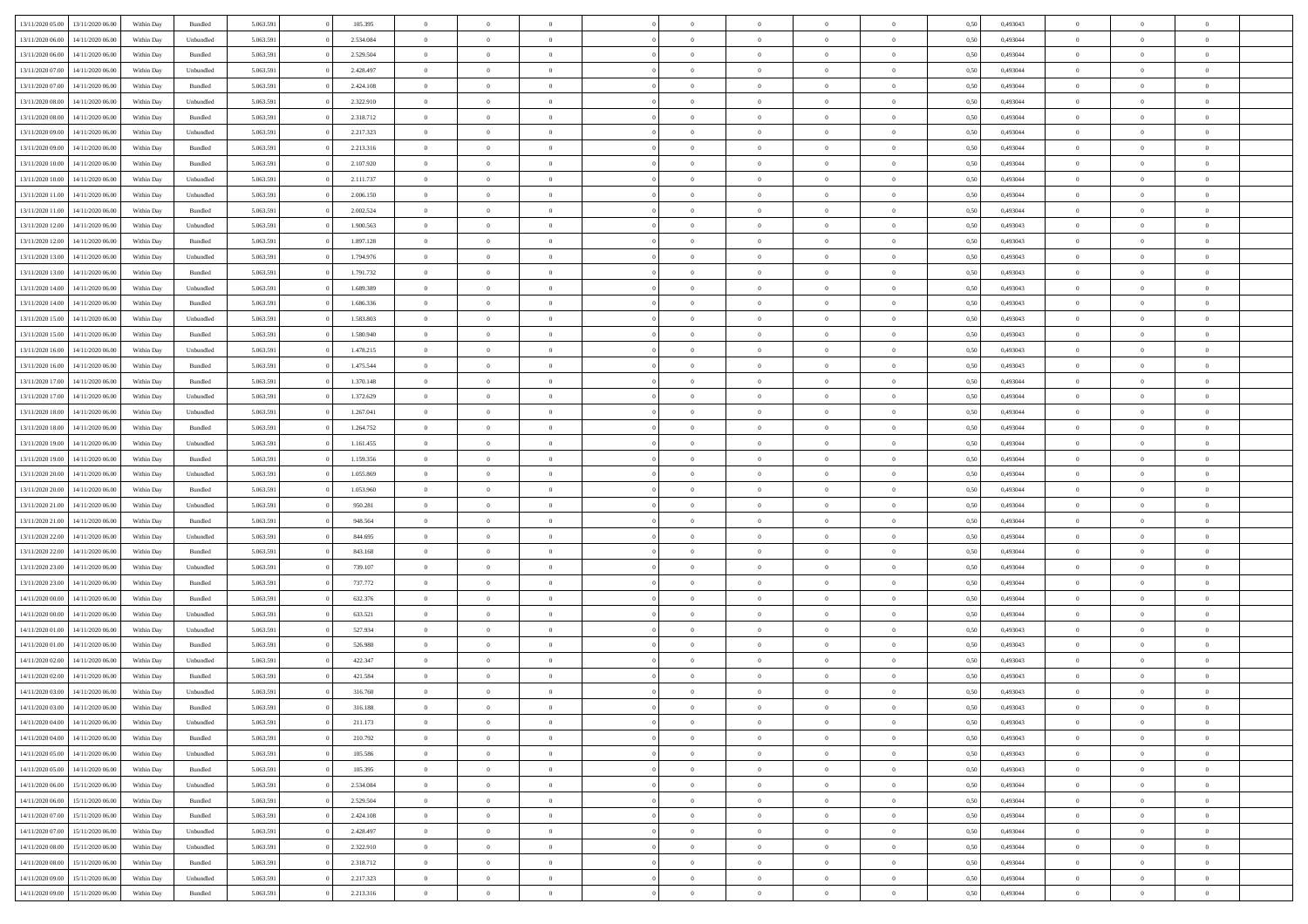| 14/11/2020 10:00 | 15/11/2020 06:00 | Within Dav | Unbundled | 5.063.591 | 2.111.737 | $\overline{0}$ | $\Omega$       |                | $\Omega$       | $\Omega$       | $\Omega$       | $\theta$       | 0,50 | 0,493044 | $\theta$       | $\theta$       | $\theta$       |  |
|------------------|------------------|------------|-----------|-----------|-----------|----------------|----------------|----------------|----------------|----------------|----------------|----------------|------|----------|----------------|----------------|----------------|--|
|                  |                  |            |           |           |           |                |                |                |                |                |                |                |      |          |                |                |                |  |
| 14/11/2020 10:00 | 15/11/2020 06.00 | Within Day | Bundled   | 5.063.591 | 2.107.920 | $\overline{0}$ | $\theta$       | $\overline{0}$ | $\overline{0}$ | $\bf{0}$       | $\overline{0}$ | $\bf{0}$       | 0,50 | 0,493044 | $\theta$       | $\overline{0}$ | $\overline{0}$ |  |
| 14/11/2020 11:00 | 15/11/2020 06.00 | Within Day | Unbundled | 5.063.591 | 2.006.150 | $\overline{0}$ | $\overline{0}$ | $\overline{0}$ | $\bf{0}$       | $\bf{0}$       | $\bf{0}$       | $\bf{0}$       | 0,50 | 0,493044 | $\bf{0}$       | $\overline{0}$ | $\overline{0}$ |  |
| 14/11/2020 11:00 | 15/11/2020 06:00 | Within Dav | Bundled   | 5.063.591 | 2.002.524 | $\overline{0}$ | $\overline{0}$ | $\overline{0}$ | $\overline{0}$ | $\bf{0}$       | $\overline{0}$ | $\overline{0}$ | 0.50 | 0.493044 | $\theta$       | $\theta$       | $\overline{0}$ |  |
| 14/11/2020 12:00 | 15/11/2020 06.00 | Within Day | Unbundled | 5.063.591 | 1.900.563 | $\overline{0}$ | $\theta$       | $\overline{0}$ | $\overline{0}$ | $\bf{0}$       | $\overline{0}$ | $\bf{0}$       | 0,50 | 0,493043 | $\theta$       | $\theta$       | $\overline{0}$ |  |
| 14/11/2020 12:00 | 15/11/2020 06.00 | Within Day | Bundled   | 5.063.591 | 1.897.128 | $\overline{0}$ | $\bf{0}$       | $\overline{0}$ | $\bf{0}$       | $\overline{0}$ | $\overline{0}$ | $\mathbf{0}$   | 0,50 | 0,493043 | $\bf{0}$       | $\overline{0}$ | $\bf{0}$       |  |
|                  |                  |            |           |           |           |                |                |                |                | $\overline{0}$ |                |                |      |          | $\theta$       | $\overline{0}$ | $\overline{0}$ |  |
| 14/11/2020 13:00 | 15/11/2020 06.00 | Within Dav | Unbundled | 5.063.591 | 1.794.976 | $\overline{0}$ | $\overline{0}$ | $\overline{0}$ | $\overline{0}$ |                | $\overline{0}$ | $\overline{0}$ | 0.50 | 0,493043 |                |                |                |  |
| 14/11/2020 13:00 | 15/11/2020 06.00 | Within Day | Bundled   | 5.063.591 | 1.791.732 | $\overline{0}$ | $\theta$       | $\overline{0}$ | $\overline{0}$ | $\bf{0}$       | $\overline{0}$ | $\bf{0}$       | 0,50 | 0,493043 | $\theta$       | $\theta$       | $\overline{0}$ |  |
| 14/11/2020 14:00 | 15/11/2020 06.00 | Within Day | Bundled   | 5.063.591 | 1.686.336 | $\overline{0}$ | $\overline{0}$ | $\overline{0}$ | $\bf{0}$       | $\bf{0}$       | $\bf{0}$       | $\bf{0}$       | 0,50 | 0,493043 | $\,0\,$        | $\overline{0}$ | $\overline{0}$ |  |
| 14/11/2020 14:00 | 15/11/2020 06:00 | Within Day | Unbundled | 5.063.591 | 1.689.389 | $\overline{0}$ | $\overline{0}$ | $\overline{0}$ | $\overline{0}$ | $\overline{0}$ | $\overline{0}$ | $\overline{0}$ | 0.50 | 0,493043 | $\theta$       | $\overline{0}$ | $\overline{0}$ |  |
| 14/11/2020 15:00 | 15/11/2020 06.00 | Within Day | Unbundled | 5.063.591 | 1.583.803 | $\overline{0}$ | $\theta$       | $\overline{0}$ | $\overline{0}$ | $\bf{0}$       | $\overline{0}$ | $\bf{0}$       | 0,50 | 0,493043 | $\,$ 0 $\,$    | $\overline{0}$ | $\overline{0}$ |  |
| 14/11/2020 15:00 | 15/11/2020 06.00 | Within Day | Bundled   | 5.063.591 | 1.580.940 | $\overline{0}$ | $\overline{0}$ | $\overline{0}$ | $\bf{0}$       | $\bf{0}$       | $\bf{0}$       | $\mathbf{0}$   | 0,50 | 0,493043 | $\bf{0}$       | $\overline{0}$ | $\overline{0}$ |  |
| 14/11/2020 16:00 | 15/11/2020 06:00 | Within Day | Unbundled | 5.063.591 | 1.478.215 | $\overline{0}$ | $\overline{0}$ | $\overline{0}$ | $\overline{0}$ | $\bf{0}$       | $\overline{0}$ | $\overline{0}$ | 0.50 | 0,493043 | $\theta$       | $\theta$       | $\overline{0}$ |  |
|                  |                  |            |           |           |           | $\overline{0}$ | $\theta$       | $\overline{0}$ | $\overline{0}$ | $\bf{0}$       | $\overline{0}$ |                |      |          | $\theta$       | $\overline{0}$ | $\overline{0}$ |  |
| 14/11/2020 16.00 | 15/11/2020 06.00 | Within Day | Bundled   | 5.063.591 | 1.475.544 |                |                |                |                |                |                | $\bf{0}$       | 0,50 | 0,493043 |                |                |                |  |
| 14/11/2020 17.00 | 15/11/2020 06.00 | Within Day | Unbundled | 5.063.591 | 1.372.629 | $\overline{0}$ | $\bf{0}$       | $\overline{0}$ | $\bf{0}$       | $\overline{0}$ | $\overline{0}$ | $\mathbf{0}$   | 0,50 | 0,493044 | $\overline{0}$ | $\overline{0}$ | $\bf{0}$       |  |
| 14/11/2020 17.00 | 15/11/2020 06.00 | Within Day | Bundled   | 5.063.591 | 1.370.148 | $\overline{0}$ | $\overline{0}$ | $\overline{0}$ | $\overline{0}$ | $\overline{0}$ | $\overline{0}$ | $\overline{0}$ | 0.50 | 0,493044 | $\theta$       | $\overline{0}$ | $\overline{0}$ |  |
| 14/11/2020 18.00 | 15/11/2020 06.00 | Within Day | Unbundled | 5.063.591 | 1.267.041 | $\overline{0}$ | $\theta$       | $\overline{0}$ | $\overline{0}$ | $\bf{0}$       | $\overline{0}$ | $\bf{0}$       | 0,50 | 0,493044 | $\theta$       | $\theta$       | $\overline{0}$ |  |
| 14/11/2020 18:00 | 15/11/2020 06.00 | Within Day | Bundled   | 5.063.591 | 1.264.752 | $\overline{0}$ | $\overline{0}$ | $\overline{0}$ | $\bf{0}$       | $\bf{0}$       | $\bf{0}$       | $\mathbf{0}$   | 0,50 | 0,493044 | $\,0\,$        | $\overline{0}$ | $\overline{0}$ |  |
| 14/11/2020 19:00 | 15/11/2020 06:00 | Within Day | Unbundled | 5.063.591 | 1.161.455 | $\overline{0}$ | $\overline{0}$ | $\overline{0}$ | $\overline{0}$ | $\overline{0}$ | $\overline{0}$ | $\overline{0}$ | 0.50 | 0,493044 | $\theta$       | $\overline{0}$ | $\overline{0}$ |  |
| 14/11/2020 19:00 | 15/11/2020 06.00 | Within Day | Bundled   | 5.063.591 | 1.159.356 | $\overline{0}$ | $\theta$       | $\overline{0}$ | $\overline{0}$ | $\bf{0}$       | $\overline{0}$ | $\bf{0}$       | 0,50 | 0,493044 | $\,$ 0 $\,$    | $\theta$       | $\overline{0}$ |  |
|                  |                  |            |           |           |           |                |                |                |                |                |                |                |      |          |                |                |                |  |
| 14/11/2020 20.00 | 15/11/2020 06.00 | Within Day | Unbundled | 5.063.591 | 1.055.869 | $\overline{0}$ | $\overline{0}$ | $\overline{0}$ | $\bf{0}$       | $\bf{0}$       | $\bf{0}$       | $\bf{0}$       | 0,50 | 0,493044 | $\overline{0}$ | $\overline{0}$ | $\overline{0}$ |  |
| 14/11/2020 20.00 | 15/11/2020 06:00 | Within Day | Bundled   | 5.063.591 | 1.053.960 | $\overline{0}$ | $\overline{0}$ | $\overline{0}$ | $\overline{0}$ | $\bf{0}$       | $\overline{0}$ | $\overline{0}$ | 0.50 | 0.493044 | $\theta$       | $\theta$       | $\overline{0}$ |  |
| 14/11/2020 21.00 | 15/11/2020 06.00 | Within Day | Bundled   | 5.063.591 | 948.564   | $\overline{0}$ | $\theta$       | $\overline{0}$ | $\overline{0}$ | $\bf{0}$       | $\overline{0}$ | $\bf{0}$       | 0,50 | 0,493044 | $\,$ 0 $\,$    | $\overline{0}$ | $\overline{0}$ |  |
| 14/11/2020 21.00 | 15/11/2020 06.00 | Within Day | Unbundled | 5.063.591 | 950.281   | $\overline{0}$ | $\overline{0}$ | $\overline{0}$ | $\bf{0}$       | $\overline{0}$ | $\overline{0}$ | $\mathbf{0}$   | 0,50 | 0,493044 | $\overline{0}$ | $\overline{0}$ | $\bf{0}$       |  |
| 14/11/2020 22.00 | 15/11/2020 06.00 | Within Day | Unbundled | 5.063.591 | 844.695   | $\overline{0}$ | $\overline{0}$ | $\overline{0}$ | $\overline{0}$ | $\overline{0}$ | $\overline{0}$ | $\overline{0}$ | 0.50 | 0,493044 | $\theta$       | $\overline{0}$ | $\overline{0}$ |  |
| 14/11/2020 22.00 | 15/11/2020 06.00 | Within Day | Bundled   | 5.063.591 | 843.168   | $\overline{0}$ | $\theta$       | $\overline{0}$ | $\overline{0}$ | $\bf{0}$       | $\overline{0}$ | $\bf{0}$       | 0,50 | 0,493044 | $\theta$       | $\theta$       | $\overline{0}$ |  |
| 14/11/2020 23.00 | 15/11/2020 06.00 | Within Day | Unbundled | 5.063.591 | 739.107   | $\overline{0}$ | $\overline{0}$ | $\overline{0}$ | $\bf{0}$       | $\bf{0}$       | $\bf{0}$       | $\bf{0}$       | 0,50 | 0,493044 | $\,0\,$        | $\overline{0}$ | $\overline{0}$ |  |
|                  | 15/11/2020 06:00 |            | Bundled   | 5.063.591 | 737.772   | $\overline{0}$ | $\overline{0}$ | $\overline{0}$ | $\overline{0}$ | $\overline{0}$ | $\overline{0}$ | $\overline{0}$ | 0.50 | 0,493044 | $\theta$       | $\overline{0}$ | $\overline{0}$ |  |
| 14/11/2020 23.00 |                  | Within Day |           |           |           |                |                |                |                |                |                |                |      |          |                |                |                |  |
| 15/11/2020 00.00 | 15/11/2020 06.00 | Within Day | Unbundled | 5.063.591 | 633.521   | $\overline{0}$ | $\theta$       | $\overline{0}$ | $\overline{0}$ | $\bf{0}$       | $\overline{0}$ | $\bf{0}$       | 0,50 | 0,493044 | $\,$ 0 $\,$    | $\overline{0}$ | $\overline{0}$ |  |
| 15/11/2020 00:00 | 15/11/2020 06.00 | Within Day | Bundled   | 5.063.591 | 632.376   | $\overline{0}$ | $\overline{0}$ | $\overline{0}$ | $\bf{0}$       | $\bf{0}$       | $\bf{0}$       | $\bf{0}$       | 0,50 | 0,493044 | $\overline{0}$ | $\overline{0}$ | $\overline{0}$ |  |
| 15/11/2020 01:00 | 15/11/2020 06.00 | Within Day | Unbundled | 5.063.591 | 527.934   | $\overline{0}$ | $\Omega$       | $\overline{0}$ | $\Omega$       | $\Omega$       | $\overline{0}$ | $\overline{0}$ | 0,50 | 0,493043 | $\,0\,$        | $\theta$       | $\theta$       |  |
| 15/11/2020 01:00 | 15/11/2020 06.00 | Within Day | Bundled   | 5.063.591 | 526.980   | $\overline{0}$ | $\theta$       | $\overline{0}$ | $\overline{0}$ | $\bf{0}$       | $\overline{0}$ | $\bf{0}$       | 0,50 | 0,493043 | $\theta$       | $\theta$       | $\overline{0}$ |  |
| 15/11/2020 02:00 | 15/11/2020 06.00 | Within Day | Unbundled | 5.063.591 | 422.347   | $\overline{0}$ | $\overline{0}$ | $\overline{0}$ | $\overline{0}$ | $\bf{0}$       | $\overline{0}$ | $\mathbf{0}$   | 0,50 | 0,493043 | $\bf{0}$       | $\overline{0}$ | $\bf{0}$       |  |
| 15/11/2020 02.00 | 15/11/2020 06.00 | Within Day | Bundled   | 5.063.591 | 421.584   | $\overline{0}$ | $\Omega$       | $\Omega$       | $\Omega$       | $\bf{0}$       | $\overline{0}$ | $\overline{0}$ | 0.50 | 0,493043 | $\theta$       | $\theta$       | $\theta$       |  |
| 15/11/2020 03:00 | 15/11/2020 06.00 | Within Day | Unbundled | 5.063.591 | 316.760   | $\overline{0}$ | $\theta$       | $\overline{0}$ | $\overline{0}$ | $\bf{0}$       | $\overline{0}$ | $\bf{0}$       | 0,50 | 0,493043 | $\,$ 0 $\,$    | $\overline{0}$ | $\overline{0}$ |  |
|                  |                  |            |           |           |           |                |                |                |                |                |                |                |      |          |                |                |                |  |
| 15/11/2020 03:00 | 15/11/2020 06.00 | Within Day | Bundled   | 5.063.591 | 316.188   | $\overline{0}$ | $\overline{0}$ | $\overline{0}$ | $\overline{0}$ | $\bf{0}$       | $\overline{0}$ | $\bf{0}$       | 0,50 | 0,493043 | $\bf{0}$       | $\overline{0}$ | $\overline{0}$ |  |
| 15/11/2020 04:00 | 15/11/2020 06.00 | Within Day | Bundled   | 5.063.591 | 210.792   | $\overline{0}$ | $\Omega$       | $\Omega$       | $\Omega$       | $\overline{0}$ | $\overline{0}$ | $\overline{0}$ | 0.50 | 0,493043 | $\theta$       | $\theta$       | $\theta$       |  |
| 15/11/2020 04:00 | 15/11/2020 06.00 | Within Day | Unbundled | 5.063.591 | 211.173   | $\overline{0}$ | $\theta$       | $\overline{0}$ | $\overline{0}$ | $\,$ 0         | $\overline{0}$ | $\bf{0}$       | 0,50 | 0,493043 | $\,$ 0 $\,$    | $\overline{0}$ | $\overline{0}$ |  |
| 15/11/2020 05:00 | 15/11/2020 06.00 | Within Day | Unbundled | 5.063.591 | 105.586   | $\overline{0}$ | $\overline{0}$ | $\overline{0}$ | $\overline{0}$ | $\bf{0}$       | $\overline{0}$ | $\bf{0}$       | 0,50 | 0,493043 | $\bf{0}$       | $\overline{0}$ | $\overline{0}$ |  |
| 15/11/2020 05:00 | 15/11/2020 06.00 | Within Day | Bundled   | 5.063.591 | 105.395   | $\overline{0}$ | $\Omega$       | $\overline{0}$ | $\Omega$       | $\overline{0}$ | $\overline{0}$ | $\overline{0}$ | 0,50 | 0,493043 | $\,0\,$        | $\theta$       | $\theta$       |  |
| 15/11/2020 06:00 | 16/11/2020 06.00 | Within Day | Unbundled | 5.063.591 | 2.534.084 | $\overline{0}$ | $\theta$       | $\overline{0}$ | $\overline{0}$ | $\,$ 0         | $\overline{0}$ | $\bf{0}$       | 0,50 | 0,493044 | $\,$ 0 $\,$    | $\overline{0}$ | $\overline{0}$ |  |
| 15/11/2020 06:00 | 16/11/2020 06.00 | Within Day | Bundled   | 5.063.591 | 2.529.504 | $\overline{0}$ | $\overline{0}$ | $\overline{0}$ | $\overline{0}$ | $\bf{0}$       | $\overline{0}$ | $\mathbf{0}$   | 0,50 | 0,493044 | $\bf{0}$       | $\overline{0}$ | $\bf{0}$       |  |
|                  | 16/11/2020 06.00 |            | Unbundled | 5.063.591 | 2.428.497 | $\overline{0}$ | $\Omega$       | $\Omega$       | $\Omega$       | $\Omega$       | $\Omega$       | $\overline{0}$ | 0.50 | 0,493044 | $\theta$       | $\theta$       | $\theta$       |  |
| 15/11/2020 07:00 |                  | Within Day |           |           |           |                |                |                |                |                |                |                |      |          |                |                |                |  |
| 15/11/2020 07.00 | 16/11/2020 06.00 | Within Day | Bundled   | 5.063.591 | 2.424.108 | $\overline{0}$ | $\,$ 0 $\,$    | $\overline{0}$ | $\bf{0}$       | $\,$ 0         | $\overline{0}$ | $\bf{0}$       | 0,50 | 0,493044 | $\,0\,$        | $\overline{0}$ | $\overline{0}$ |  |
| 15/11/2020 08:00 | 16/11/2020 06.00 | Within Day | Unbundled | 5.063.591 | 2.322.910 | $\bf{0}$       | $\bf{0}$       |                |                |                |                |                | 0,50 | 0,493044 | $\bf{0}$       | $\overline{0}$ |                |  |
| 15/11/2020 08:00 | 16/11/2020 06:00 | Within Day | Bundled   | 5.063.591 | 2.318.712 | $\overline{0}$ | $\overline{0}$ | $\overline{0}$ | $\Omega$       | $\theta$       | $\overline{0}$ | $\overline{0}$ | 0,50 | 0,493044 | $\theta$       | $\theta$       | $\theta$       |  |
| 15/11/2020 11:00 | 16/11/2020 06.00 | Within Day | Unbundled | 5.063.591 | 2.006.150 | $\overline{0}$ | $\,$ 0         | $\overline{0}$ | $\overline{0}$ | $\,$ 0 $\,$    | $\overline{0}$ | $\mathbf{0}$   | 0,50 | 0,493044 | $\,$ 0 $\,$    | $\,$ 0 $\,$    | $\,$ 0         |  |
| 15/11/2020 11:00 | 16/11/2020 06.00 | Within Day | Bundled   | 5.063.591 | 2.002.524 | $\overline{0}$ | $\overline{0}$ | $\overline{0}$ | $\overline{0}$ | $\overline{0}$ | $\overline{0}$ | $\mathbf{0}$   | 0,50 | 0,493044 | $\overline{0}$ | $\bf{0}$       | $\bf{0}$       |  |
| 15/11/2020 12:00 | 16/11/2020 06.00 | Within Day | Unbundled | 5.063.591 | 1.900.563 | $\overline{0}$ | $\overline{0}$ | $\overline{0}$ | $\Omega$       | $\overline{0}$ | $\overline{0}$ | $\overline{0}$ | 0,50 | 0,493043 | $\overline{0}$ | $\theta$       | $\overline{0}$ |  |
| 15/11/2020 12:00 | 16/11/2020 06.00 | Within Day | Bundled   | 5.063.591 | 1.897.128 | $\overline{0}$ | $\,$ 0         | $\overline{0}$ | $\overline{0}$ | $\,$ 0 $\,$    | $\overline{0}$ | $\mathbf{0}$   | 0,50 | 0,493043 | $\,$ 0 $\,$    | $\overline{0}$ | $\overline{0}$ |  |
|                  |                  |            |           |           |           |                |                |                |                |                |                |                |      |          |                |                |                |  |
| 15/11/2020 13:00 | 16/11/2020 06.00 | Within Day | Bundled   | 5.063.591 | 1.791.732 | $\overline{0}$ | $\overline{0}$ | $\overline{0}$ | $\overline{0}$ | $\overline{0}$ | $\overline{0}$ | $\mathbf{0}$   | 0,50 | 0,493043 | $\overline{0}$ | $\overline{0}$ | $\bf{0}$       |  |
| 15/11/2020 13:00 | 16/11/2020 06.00 | Within Day | Unbundled | 5.063.591 | 1.794.976 | $\overline{0}$ | $\overline{0}$ | $\overline{0}$ | $\Omega$       | $\overline{0}$ | $\overline{0}$ | $\bf{0}$       | 0.50 | 0,493043 | $\overline{0}$ | $\theta$       | $\overline{0}$ |  |
| 15/11/2020 14:00 | 16/11/2020 06.00 | Within Day | Unbundled | 5.063.591 | 1.689.389 | $\overline{0}$ | $\,$ 0         | $\overline{0}$ | $\overline{0}$ | $\bf{0}$       | $\overline{0}$ | $\bf{0}$       | 0,50 | 0,493043 | $\,$ 0 $\,$    | $\overline{0}$ | $\overline{0}$ |  |
| 15/11/2020 14:00 | 16/11/2020 06.00 | Within Day | Bundled   | 5.063.591 | 1.686.336 | $\overline{0}$ | $\bf{0}$       | $\overline{0}$ | $\overline{0}$ | $\overline{0}$ | $\overline{0}$ | $\mathbf{0}$   | 0,50 | 0,493043 | $\overline{0}$ | $\overline{0}$ | $\bf{0}$       |  |
| 15/11/2020 15:00 | 16/11/2020 06.00 | Within Day | Unbundled | 5.063.591 | 1.583.803 | $\overline{0}$ | $\overline{0}$ | $\overline{0}$ | $\Omega$       | $\overline{0}$ | $\overline{0}$ | $\overline{0}$ | 0.50 | 0,493043 | $\overline{0}$ | $\theta$       | $\overline{0}$ |  |
| 15/11/2020 15:00 | 16/11/2020 06.00 | Within Day | Bundled   | 5.063.591 | 1.580.940 | $\overline{0}$ | $\bf{0}$       | $\overline{0}$ | $\overline{0}$ | $\bf{0}$       | $\bf{0}$       | $\mathbf{0}$   | 0,50 | 0,493043 | $\,$ 0 $\,$    | $\,$ 0 $\,$    | $\bf{0}$       |  |
| 15/11/2020 16:00 | 16/11/2020 06.00 | Within Day | Bundled   | 5.063.591 | 1.475.544 | $\overline{0}$ | $\overline{0}$ | $\overline{0}$ | $\overline{0}$ | $\bf{0}$       | $\bf{0}$       | $\mathbf{0}$   | 0,50 | 0,493043 | $\overline{0}$ | $\bf{0}$       | $\bf{0}$       |  |
|                  |                  |            |           |           |           |                |                |                |                |                |                |                |      |          |                |                |                |  |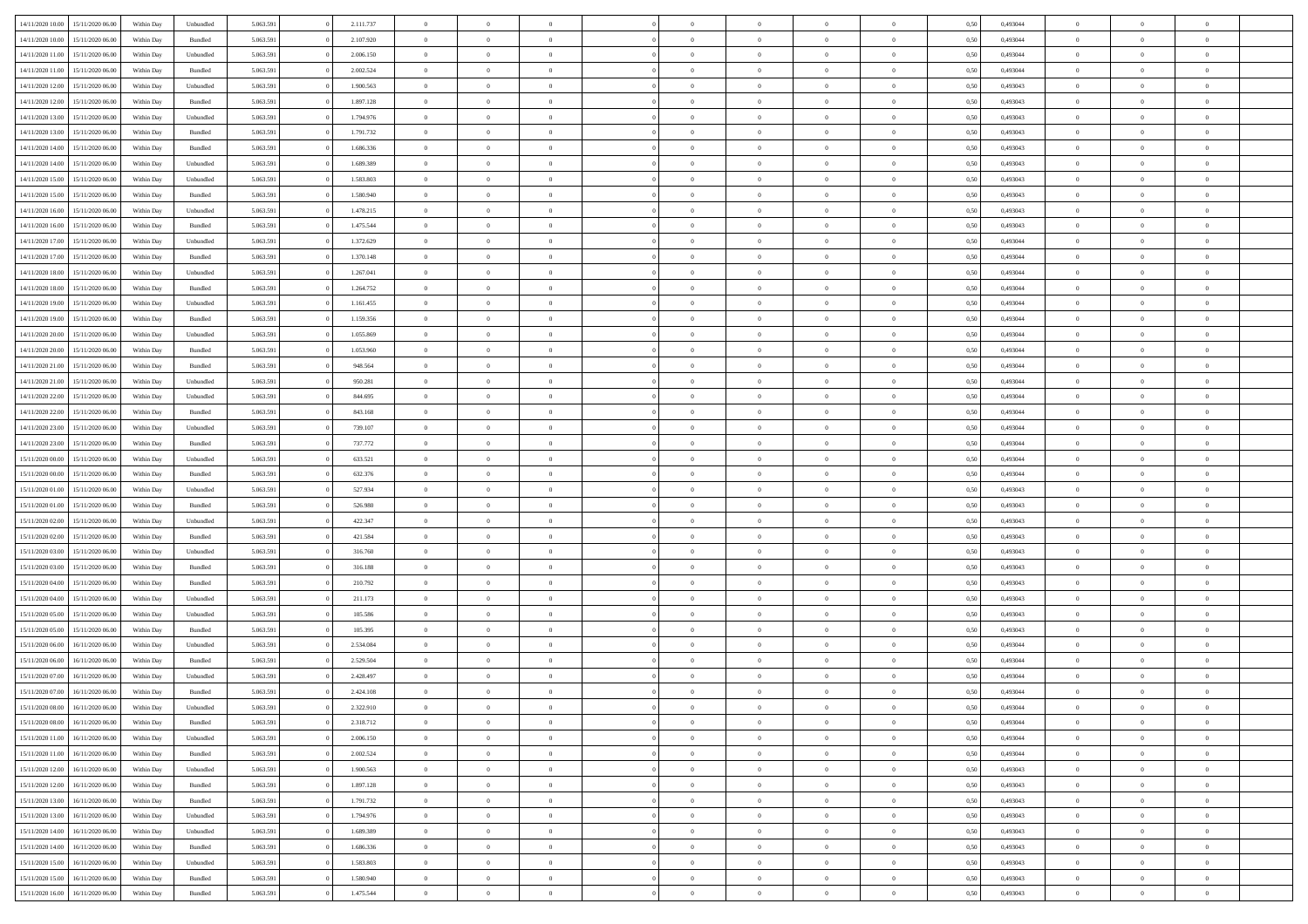| 15/11/2020 16:00 | 16/11/2020 06:00 | Within Dav | Unbundled          | 5.063.591 | 1.478.215 | $\overline{0}$ | $\Omega$       |                | $\Omega$       | $\Omega$       | $\Omega$       | $\theta$       | 0,50 | 0,493043 | $\theta$       | $\theta$       | $\theta$       |  |
|------------------|------------------|------------|--------------------|-----------|-----------|----------------|----------------|----------------|----------------|----------------|----------------|----------------|------|----------|----------------|----------------|----------------|--|
|                  |                  |            |                    |           |           |                |                |                |                |                |                |                |      |          |                |                |                |  |
| 15/11/2020 17.00 | 16/11/2020 06.00 | Within Day | Bundled            | 5.063.591 | 1.370.148 | $\overline{0}$ | $\theta$       | $\overline{0}$ | $\overline{0}$ | $\bf{0}$       | $\overline{0}$ | $\bf{0}$       | 0,50 | 0,493044 | $\theta$       | $\overline{0}$ | $\overline{0}$ |  |
| 15/11/2020 17:00 | 16/11/2020 06.00 | Within Day | Unbundled          | 5.063.591 | 1.372.629 | $\overline{0}$ | $\overline{0}$ | $\overline{0}$ | $\bf{0}$       | $\bf{0}$       | $\bf{0}$       | $\bf{0}$       | 0,50 | 0,493044 | $\bf{0}$       | $\overline{0}$ | $\overline{0}$ |  |
| 15/11/2020 18:00 | 16/11/2020 06:00 | Within Dav | Unbundled          | 5.063.591 | 1.267.041 | $\overline{0}$ | $\overline{0}$ | $\overline{0}$ | $\overline{0}$ | $\bf{0}$       | $\overline{0}$ | $\overline{0}$ | 0.50 | 0.493044 | $\theta$       | $\theta$       | $\overline{0}$ |  |
| 15/11/2020 18:00 | 16/11/2020 06.00 | Within Day | Bundled            | 5.063.591 | 1.264.752 | $\overline{0}$ | $\theta$       | $\overline{0}$ | $\overline{0}$ | $\bf{0}$       | $\overline{0}$ | $\bf{0}$       | 0,50 | 0,493044 | $\theta$       | $\theta$       | $\overline{0}$ |  |
|                  |                  |            |                    |           |           |                |                |                |                |                |                |                |      |          |                |                |                |  |
| 15/11/2020 19:00 | 16/11/2020 06.00 | Within Day | Unbundled          | 5.063.591 | 1.161.455 | $\overline{0}$ | $\bf{0}$       | $\overline{0}$ | $\bf{0}$       | $\overline{0}$ | $\overline{0}$ | $\mathbf{0}$   | 0,50 | 0,493044 | $\overline{0}$ | $\overline{0}$ | $\bf{0}$       |  |
| 15/11/2020 19:00 | 16/11/2020 06:00 | Within Dav | Bundled            | 5.063.591 | 1.159.356 | $\overline{0}$ | $\overline{0}$ | $\overline{0}$ | $\overline{0}$ | $\overline{0}$ | $\overline{0}$ | $\overline{0}$ | 0.50 | 0,493044 | $\theta$       | $\overline{0}$ | $\overline{0}$ |  |
| 15/11/2020 20.00 | 16/11/2020 06.00 | Within Day | Bundled            | 5.063.591 | 1.053.960 | $\overline{0}$ | $\theta$       | $\overline{0}$ | $\overline{0}$ | $\bf{0}$       | $\overline{0}$ | $\bf{0}$       | 0,50 | 0,493044 | $\theta$       | $\theta$       | $\overline{0}$ |  |
| 15/11/2020 20.00 | 16/11/2020 06.00 | Within Day | Unbundled          | 5.063.591 | 1.055.869 | $\overline{0}$ | $\overline{0}$ | $\overline{0}$ | $\bf{0}$       | $\bf{0}$       | $\bf{0}$       | $\bf{0}$       | 0,50 | 0,493044 | $\,0\,$        | $\overline{0}$ | $\overline{0}$ |  |
| 15/11/2020 21.00 | 16/11/2020 06:00 | Within Dav | Unbundled          | 5.063.591 | 950.281   | $\overline{0}$ | $\overline{0}$ | $\overline{0}$ | $\overline{0}$ | $\overline{0}$ | $\overline{0}$ | $\overline{0}$ | 0.50 | 0,493044 | $\theta$       | $\overline{0}$ | $\overline{0}$ |  |
|                  |                  |            |                    |           |           | $\overline{0}$ |                |                |                |                |                |                |      |          |                | $\overline{0}$ |                |  |
| 15/11/2020 21.00 | 16/11/2020 06.00 | Within Day | Bundled            | 5.063.591 | 948.564   |                | $\theta$       | $\overline{0}$ | $\overline{0}$ | $\bf{0}$       | $\overline{0}$ | $\bf{0}$       | 0,50 | 0,493044 | $\,$ 0 $\,$    |                | $\overline{0}$ |  |
| 15/11/2020 22.00 | 16/11/2020 06.00 | Within Day | Unbundled          | 5.063.591 | 844.695   | $\overline{0}$ | $\overline{0}$ | $\overline{0}$ | $\bf{0}$       | $\bf{0}$       | $\bf{0}$       | $\bf{0}$       | 0,50 | 0,493044 | $\overline{0}$ | $\overline{0}$ | $\overline{0}$ |  |
| 15/11/2020 22.00 | 16/11/2020 06:00 | Within Day | Bundled            | 5.063.591 | 843.168   | $\overline{0}$ | $\overline{0}$ | $\overline{0}$ | $\overline{0}$ | $\bf{0}$       | $\overline{0}$ | $\overline{0}$ | 0.50 | 0,493044 | $\theta$       | $\theta$       | $\overline{0}$ |  |
| 15/11/2020 23.00 | 16/11/2020 06.00 | Within Day | Unbundled          | 5.063.591 | 739.107   | $\overline{0}$ | $\theta$       | $\overline{0}$ | $\overline{0}$ | $\bf{0}$       | $\overline{0}$ | $\bf{0}$       | 0,50 | 0,493044 | $\theta$       | $\theta$       | $\overline{0}$ |  |
| 15/11/2020 23.00 | 16/11/2020 06.00 | Within Day | Bundled            | 5.063.591 | 737.772   | $\overline{0}$ | $\bf{0}$       | $\overline{0}$ | $\bf{0}$       | $\overline{0}$ | $\overline{0}$ | $\mathbf{0}$   | 0,50 | 0,493044 | $\overline{0}$ | $\overline{0}$ | $\bf{0}$       |  |
| 16/11/2020 00:00 | 16/11/2020 06:00 | Within Dav | Unbundled          | 5.063.591 | 633.521   | $\overline{0}$ | $\overline{0}$ | $\overline{0}$ | $\overline{0}$ | $\overline{0}$ | $\overline{0}$ | $\overline{0}$ | 0.50 | 0,493044 | $\theta$       | $\overline{0}$ | $\overline{0}$ |  |
|                  |                  |            |                    |           |           |                |                |                |                |                |                |                |      |          |                |                |                |  |
| 16/11/2020 00.00 | 16/11/2020 06.00 | Within Day | Bundled            | 5.063.591 | 632.376   | $\overline{0}$ | $\theta$       | $\overline{0}$ | $\overline{0}$ | $\bf{0}$       | $\overline{0}$ | $\bf{0}$       | 0,50 | 0,493044 | $\theta$       | $\theta$       | $\overline{0}$ |  |
| 16/11/2020 01:00 | 16/11/2020 06.00 | Within Day | Unbundled          | 5.063.591 | 527.934   | $\overline{0}$ | $\overline{0}$ | $\overline{0}$ | $\bf{0}$       | $\bf{0}$       | $\bf{0}$       | $\bf{0}$       | 0,50 | 0,493043 | $\,0\,$        | $\overline{0}$ | $\overline{0}$ |  |
| 16/11/2020 01:00 | 16/11/2020 06:00 | Within Day | Bundled            | 5.063.591 | 526.980   | $\overline{0}$ | $\overline{0}$ | $\overline{0}$ | $\overline{0}$ | $\overline{0}$ | $\overline{0}$ | $\overline{0}$ | 0.50 | 0,493043 | $\theta$       | $\overline{0}$ | $\overline{0}$ |  |
| 16/11/2020 02.00 | 16/11/2020 06.00 | Within Day | Unbundled          | 5.063.591 | 422.347   | $\overline{0}$ | $\theta$       | $\overline{0}$ | $\overline{0}$ | $\bf{0}$       | $\overline{0}$ | $\bf{0}$       | 0,50 | 0,493043 | $\,$ 0 $\,$    | $\theta$       | $\overline{0}$ |  |
| 16/11/2020 02.00 | 16/11/2020 06.00 | Within Day | Bundled            | 5.063.591 | 421.584   | $\overline{0}$ | $\overline{0}$ | $\overline{0}$ | $\overline{0}$ | $\bf{0}$       | $\overline{0}$ | $\bf{0}$       | 0,50 | 0,493043 | $\bf{0}$       | $\overline{0}$ | $\overline{0}$ |  |
| 16/11/2020 03:00 | 16/11/2020 06:00 | Within Day | Bundled            | 5.063.591 | 316.188   | $\overline{0}$ | $\overline{0}$ | $\overline{0}$ | $\overline{0}$ | $\bf{0}$       | $\overline{0}$ | $\overline{0}$ | 0.50 | 0.493043 | $\theta$       | $\theta$       | $\overline{0}$ |  |
|                  |                  |            |                    |           |           | $\overline{0}$ | $\theta$       | $\overline{0}$ | $\overline{0}$ | $\bf{0}$       | $\overline{0}$ |                |      |          | $\,$ 0 $\,$    | $\overline{0}$ | $\overline{0}$ |  |
| 16/11/2020 03.00 | 16/11/2020 06.00 | Within Day | Unbundled          | 5.063.591 | 316.760   |                |                |                |                |                |                | $\bf{0}$       | 0,50 | 0,493043 |                |                |                |  |
| 16/11/2020 04.00 | 16/11/2020 06.00 | Within Day | Unbundled          | 5.063.591 | 211.173   | $\overline{0}$ | $\bf{0}$       | $\overline{0}$ | $\overline{0}$ | $\overline{0}$ | $\overline{0}$ | $\mathbf{0}$   | 0,50 | 0,493043 | $\bf{0}$       | $\overline{0}$ | $\bf{0}$       |  |
| 16/11/2020 04:00 | 16/11/2020 06:00 | Within Day | Bundled            | 5.063.591 | 210.792   | $\overline{0}$ | $\overline{0}$ | $\overline{0}$ | $\overline{0}$ | $\overline{0}$ | $\overline{0}$ | $\overline{0}$ | 0.50 | 0,493043 | $\theta$       | $\overline{0}$ | $\overline{0}$ |  |
| 16/11/2020 05:00 | 16/11/2020 06.00 | Within Day | Unbundled          | 5.063.591 | 105.586   | $\overline{0}$ | $\theta$       | $\overline{0}$ | $\overline{0}$ | $\bf{0}$       | $\overline{0}$ | $\bf{0}$       | 0,50 | 0,493043 | $\theta$       | $\theta$       | $\overline{0}$ |  |
| 16/11/2020 05:00 | 16/11/2020 06.00 | Within Day | Bundled            | 5.063.591 | 105.395   | $\overline{0}$ | $\overline{0}$ | $\overline{0}$ | $\overline{0}$ | $\bf{0}$       | $\overline{0}$ | $\bf{0}$       | 0,50 | 0,493043 | $\,0\,$        | $\overline{0}$ | $\overline{0}$ |  |
| 16/11/2020 06:00 | 17/11/2020 06.00 | Within Day | Unbundled          | 5.063.591 | 2.534.084 | $\overline{0}$ | $\overline{0}$ | $\overline{0}$ | $\overline{0}$ | $\overline{0}$ | $\overline{0}$ | $\overline{0}$ | 0.50 | 0,493044 | $\theta$       | $\overline{0}$ | $\overline{0}$ |  |
| 16/11/2020 06.00 | 17/11/2020 06.00 |            | Bundled            | 5.063.591 | 2.529.504 | $\overline{0}$ | $\theta$       | $\overline{0}$ | $\overline{0}$ | $\bf{0}$       | $\overline{0}$ |                |      | 0,493044 | $\,$ 0 $\,$    | $\overline{0}$ | $\overline{0}$ |  |
|                  |                  | Within Day |                    |           |           |                |                |                |                |                |                | $\bf{0}$       | 0,50 |          |                |                |                |  |
| 16/11/2020 07.00 | 17/11/2020 06.00 | Within Day | Unbundled          | 5.063.591 | 2.428.497 | $\overline{0}$ | $\overline{0}$ | $\overline{0}$ | $\overline{0}$ | $\bf{0}$       | $\overline{0}$ | $\bf{0}$       | 0,50 | 0,493044 | $\bf{0}$       | $\overline{0}$ | $\overline{0}$ |  |
| 16/11/2020 07:00 | 17/11/2020 06.00 | Within Day | Bundled            | 5.063.591 | 2.424.108 | $\overline{0}$ | $\Omega$       | $\overline{0}$ | $\Omega$       | $\Omega$       | $\overline{0}$ | $\overline{0}$ | 0,50 | 0,493044 | $\,0\,$        | $\theta$       | $\theta$       |  |
| 16/11/2020 08:00 | 17/11/2020 06.00 | Within Day | Unbundled          | 5.063.591 | 2.322.910 | $\overline{0}$ | $\theta$       | $\overline{0}$ | $\overline{0}$ | $\bf{0}$       | $\overline{0}$ | $\bf{0}$       | 0,50 | 0,493044 | $\theta$       | $\theta$       | $\overline{0}$ |  |
| 16/11/2020 08:00 | 17/11/2020 06.00 | Within Day | Bundled            | 5.063.591 | 2.318.712 | $\overline{0}$ | $\overline{0}$ | $\overline{0}$ | $\overline{0}$ | $\bf{0}$       | $\overline{0}$ | $\mathbf{0}$   | 0,50 | 0,493044 | $\bf{0}$       | $\overline{0}$ | $\bf{0}$       |  |
| 16/11/2020 09:00 | 17/11/2020 06.00 | Within Day | Unbundled          | 5.063.591 | 2.217.323 | $\overline{0}$ | $\Omega$       | $\Omega$       | $\Omega$       | $\bf{0}$       | $\overline{0}$ | $\overline{0}$ | 0.50 | 0,493044 | $\theta$       | $\theta$       | $\theta$       |  |
| 16/11/2020 09:00 | 17/11/2020 06.00 | Within Day | Bundled            | 5.063.591 | 2.213.316 | $\overline{0}$ | $\theta$       | $\overline{0}$ | $\overline{0}$ | $\bf{0}$       | $\overline{0}$ | $\bf{0}$       | 0,50 | 0,493044 | $\,$ 0 $\,$    | $\theta$       | $\overline{0}$ |  |
|                  |                  |            |                    |           |           |                |                |                |                |                |                |                |      |          |                |                |                |  |
| 16/11/2020 10:00 | 17/11/2020 06.00 | Within Day | Bundled            | 5.063.591 | 2.107.920 | $\overline{0}$ | $\overline{0}$ | $\overline{0}$ | $\overline{0}$ | $\bf{0}$       | $\overline{0}$ | $\bf{0}$       | 0,50 | 0,493044 | $\bf{0}$       | $\overline{0}$ | $\overline{0}$ |  |
| 16/11/2020 10:00 | 17/11/2020 06.00 | Within Day | Unbundled          | 5.063.591 | 2.111.737 | $\overline{0}$ | $\Omega$       | $\overline{0}$ | $\Omega$       | $\theta$       | $\overline{0}$ | $\overline{0}$ | 0.50 | 0,493044 | $\theta$       | $\theta$       | $\theta$       |  |
| 16/11/2020 11:00 | 17/11/2020 06.00 | Within Day | Unbundled          | 5.063.591 | 2.006.150 | $\overline{0}$ | $\theta$       | $\overline{0}$ | $\overline{0}$ | $\,$ 0         | $\overline{0}$ | $\bf{0}$       | 0,50 | 0,493044 | $\,$ 0 $\,$    | $\overline{0}$ | $\overline{0}$ |  |
| 16/11/2020 11:00 | 17/11/2020 06.00 | Within Day | Bundled            | 5.063.591 | 2.002.524 | $\overline{0}$ | $\overline{0}$ | $\overline{0}$ | $\bf{0}$       | $\bf{0}$       | $\bf{0}$       | $\bf{0}$       | 0,50 | 0,493044 | $\overline{0}$ | $\overline{0}$ | $\overline{0}$ |  |
| 16/11/2020 12:00 | 17/11/2020 06.00 | Within Day | Unbundled          | 5.063.591 | 1.900.563 | $\overline{0}$ | $\Omega$       | $\overline{0}$ | $\Omega$       | $\overline{0}$ | $\overline{0}$ | $\overline{0}$ | 0,50 | 0,493043 | $\,0\,$        | $\theta$       | $\theta$       |  |
| 16/11/2020 12:00 | 17/11/2020 06.00 | Within Day | Bundled            | 5.063.591 | 1.897.128 | $\overline{0}$ | $\theta$       | $\overline{0}$ | $\overline{0}$ | $\,$ 0         | $\overline{0}$ | $\bf{0}$       | 0,50 | 0,493043 | $\,$ 0 $\,$    | $\overline{0}$ | $\overline{0}$ |  |
| 16/11/2020 13.00 | 17/11/2020 06.00 | Within Day | Unbundled          | 5.063.591 | 1.794.976 | $\overline{0}$ | $\overline{0}$ | $\overline{0}$ | $\bf{0}$       | $\bf{0}$       | $\bf{0}$       | $\mathbf{0}$   | 0,50 | 0,493043 | $\overline{0}$ | $\overline{0}$ | $\bf{0}$       |  |
|                  |                  |            |                    |           |           |                |                |                |                |                |                |                |      |          |                |                |                |  |
| 16/11/2020 13:00 | 17/11/2020 06.00 | Within Day | Bundled            | 5.063.591 | 1.791.732 | $\overline{0}$ | $\Omega$       | $\Omega$       | $\Omega$       | $\Omega$       | $\Omega$       | $\overline{0}$ | 0.50 | 0,493043 | $\theta$       | $\theta$       | $\theta$       |  |
| 16/11/2020 14:00 | 17/11/2020 06.00 | Within Day | Unbundled          | 5.063.591 | 1.689.389 | $\overline{0}$ | $\,$ 0 $\,$    | $\overline{0}$ | $\bf{0}$       | $\,$ 0         | $\bf{0}$       | $\bf{0}$       | 0,50 | 0,493043 | $\,0\,$        | $\overline{0}$ | $\overline{0}$ |  |
| 16/11/2020 14:00 | 17/11/2020 06.00 | Within Day | $\mathbf B$ undled | 5.063.591 | 1.686.336 | $\bf{0}$       | $\bf{0}$       |                |                | $\bf{0}$       |                |                | 0,50 | 0,493043 | $\bf{0}$       | $\overline{0}$ |                |  |
| 16/11/2020 15:00 | 17/11/2020 06.00 | Within Day | Unbundled          | 5.063.591 | 1.583.803 | $\overline{0}$ | $\overline{0}$ | $\overline{0}$ | $\Omega$       | $\theta$       | $\overline{0}$ | $\overline{0}$ | 0.50 | 0,493043 | $\theta$       | $\theta$       | $\theta$       |  |
| 16/11/2020 15:00 | 17/11/2020 06.00 | Within Day | Bundled            | 5.063.591 | 1.580.940 | $\overline{0}$ | $\,$ 0         | $\overline{0}$ | $\bf{0}$       | $\,$ 0 $\,$    | $\overline{0}$ | $\mathbf{0}$   | 0,50 | 0,493043 | $\,$ 0 $\,$    | $\,$ 0 $\,$    | $\,$ 0         |  |
| 16/11/2020 16.00 | 17/11/2020 06.00 | Within Day | Unbundled          | 5.063.591 | 1.478.215 | $\overline{0}$ | $\overline{0}$ | $\overline{0}$ | $\overline{0}$ | $\overline{0}$ | $\overline{0}$ | $\mathbf{0}$   | 0,50 | 0,493043 | $\overline{0}$ | $\bf{0}$       | $\bf{0}$       |  |
|                  |                  |            |                    |           | 1.475.544 |                | $\overline{0}$ | $\overline{0}$ | $\Omega$       | $\overline{0}$ | $\overline{0}$ |                |      |          | $\overline{0}$ | $\theta$       | $\overline{0}$ |  |
| 16/11/2020 16:00 | 17/11/2020 06.00 | Within Day | $\mathbf B$ undled | 5.063.591 |           | $\overline{0}$ |                |                |                |                |                | $\overline{0}$ | 0,50 | 0,493043 |                |                |                |  |
| 16/11/2020 17.00 | 17/11/2020 06.00 | Within Day | Bundled            | 5.063.591 | 1.370.148 | $\overline{0}$ | $\,$ 0         | $\overline{0}$ | $\overline{0}$ | $\,$ 0 $\,$    | $\overline{0}$ | $\mathbf{0}$   | 0,50 | 0,493044 | $\,$ 0 $\,$    | $\overline{0}$ | $\overline{0}$ |  |
| 16/11/2020 17.00 | 17/11/2020 06.00 | Within Day | Unbundled          | 5.063.591 | 1.372.629 | $\overline{0}$ | $\overline{0}$ | $\overline{0}$ | $\overline{0}$ | $\overline{0}$ | $\overline{0}$ | $\mathbf{0}$   | 0,50 | 0,493044 | $\overline{0}$ | $\overline{0}$ | $\bf{0}$       |  |
| 16/11/2020 18:00 | 17/11/2020 06.00 | Within Day | Unbundled          | 5.063.591 | 1.267.041 | $\overline{0}$ | $\overline{0}$ | $\overline{0}$ | $\Omega$       | $\overline{0}$ | $\overline{0}$ | $\bf{0}$       | 0.50 | 0,493044 | $\overline{0}$ | $\theta$       | $\overline{0}$ |  |
| 16/11/2020 18:00 | 17/11/2020 06.00 | Within Day | Bundled            | 5.063.591 | 1.264.752 | $\overline{0}$ | $\,$ 0         | $\overline{0}$ | $\bf{0}$       | $\bf{0}$       | $\bf{0}$       | $\bf{0}$       | 0,50 | 0,493044 | $\,$ 0 $\,$    | $\overline{0}$ | $\overline{0}$ |  |
| 16/11/2020 19:00 | 17/11/2020 06.00 | Within Day | Unbundled          | 5.063.591 | 1.161.455 | $\overline{0}$ | $\bf{0}$       | $\overline{0}$ | $\overline{0}$ | $\overline{0}$ | $\overline{0}$ | $\mathbf{0}$   | 0,50 | 0,493044 | $\overline{0}$ | $\overline{0}$ | $\bf{0}$       |  |
| 16/11/2020 19:00 | 17/11/2020 06.00 | Within Day | Bundled            | 5.063.591 | 1.159.356 | $\overline{0}$ | $\overline{0}$ | $\overline{0}$ | $\Omega$       | $\overline{0}$ | $\overline{0}$ | $\bf{0}$       | 0.50 | 0,493044 | $\overline{0}$ | $\theta$       | $\overline{0}$ |  |
|                  |                  |            |                    |           |           |                |                |                |                |                |                |                |      |          |                |                |                |  |
| 16/11/2020 20.00 | 17/11/2020 06.00 | Within Day | Unbundled          | 5.063.591 | 1.055.869 | $\overline{0}$ | $\bf{0}$       | $\overline{0}$ | $\overline{0}$ | $\bf{0}$       | $\bf{0}$       | $\mathbf{0}$   | 0,50 | 0,493044 | $\,$ 0 $\,$    | $\,$ 0 $\,$    | $\bf{0}$       |  |
| 16/11/2020 20.00 | 17/11/2020 06.00 | Within Day | Bundled            | 5.063.591 | 1.053.960 | $\overline{0}$ | $\overline{0}$ | $\overline{0}$ | $\overline{0}$ | $\bf{0}$       | $\bf{0}$       | $\mathbf{0}$   | 0,50 | 0,493044 | $\overline{0}$ | $\bf{0}$       | $\bf{0}$       |  |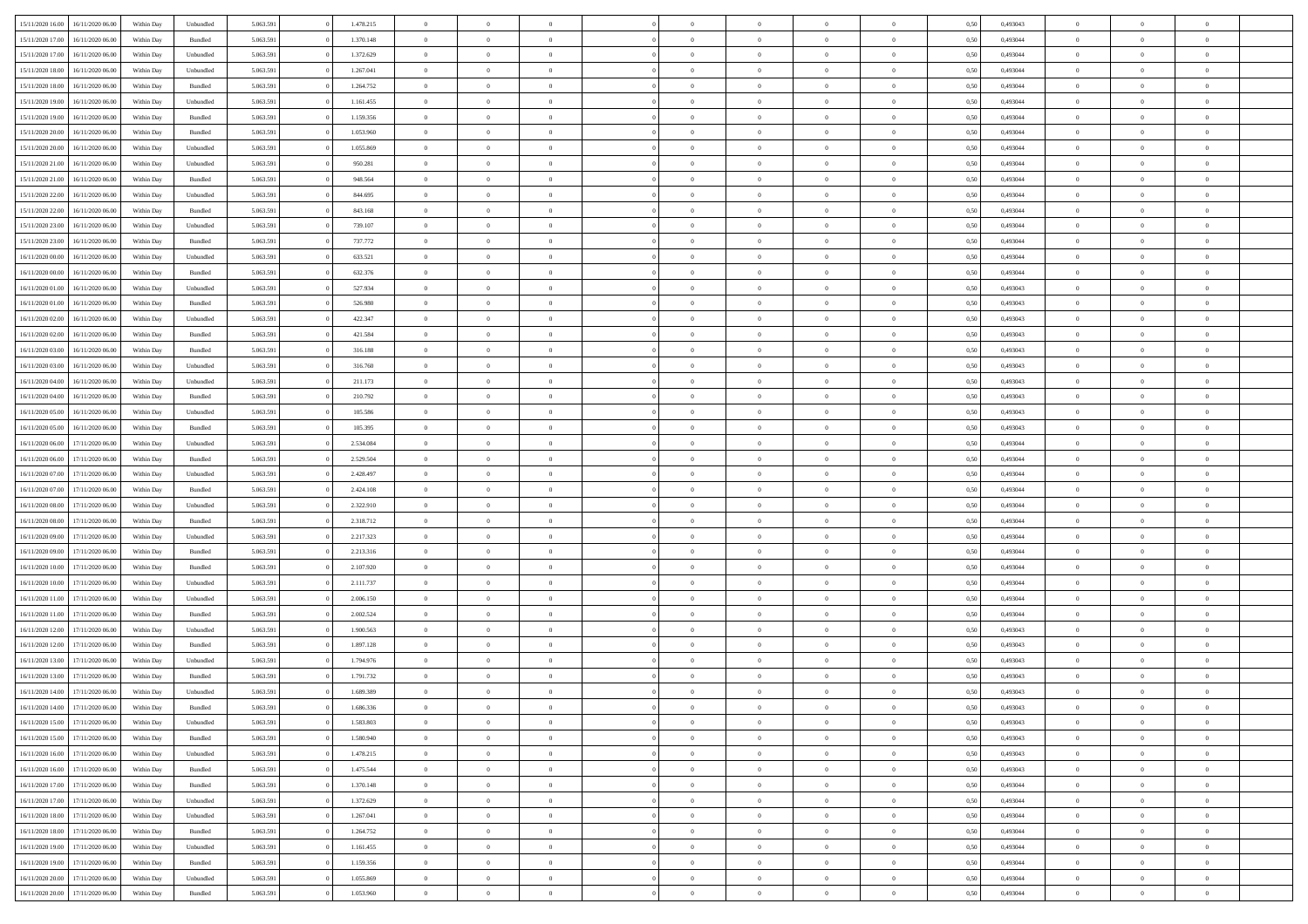|                  |                  | Within Dav | Unbundled          | 5.063.591 | 950.281   | $\overline{0}$ | $\Omega$       |                | $\Omega$       | $\Omega$       | $\Omega$       | $\theta$       | 0,50 | 0,493044 | $\theta$       | $\theta$       | $\theta$       |  |
|------------------|------------------|------------|--------------------|-----------|-----------|----------------|----------------|----------------|----------------|----------------|----------------|----------------|------|----------|----------------|----------------|----------------|--|
| 16/11/2020 21.00 | 17/11/2020 06.00 |            |                    |           |           |                |                |                |                |                |                |                |      |          |                |                |                |  |
| 16/11/2020 21.00 | 17/11/2020 06.00 | Within Day | Bundled            | 5.063.591 | 948.564   | $\overline{0}$ | $\theta$       | $\overline{0}$ | $\overline{0}$ | $\bf{0}$       | $\overline{0}$ | $\bf{0}$       | 0,50 | 0,493044 | $\theta$       | $\overline{0}$ | $\overline{0}$ |  |
| 16/11/2020 22:00 | 17/11/2020 06.00 | Within Day | Unbundled          | 5.063.591 | 844.695   | $\overline{0}$ | $\overline{0}$ | $\overline{0}$ | $\bf{0}$       | $\bf{0}$       | $\bf{0}$       | $\bf{0}$       | 0,50 | 0,493044 | $\bf{0}$       | $\overline{0}$ | $\overline{0}$ |  |
| 16/11/2020 22.00 | 17/11/2020 06:00 | Within Dav | Bundled            | 5.063.591 | 843.168   | $\overline{0}$ | $\overline{0}$ | $\overline{0}$ | $\overline{0}$ | $\bf{0}$       | $\overline{0}$ | $\overline{0}$ | 0.50 | 0.493044 | $\theta$       | $\theta$       | $\overline{0}$ |  |
|                  |                  |            |                    |           |           |                |                |                |                |                |                |                |      |          |                |                |                |  |
| 16/11/2020 23.00 | 17/11/2020 06.00 | Within Day | Unbundled          | 5.063.591 | 739.107   | $\overline{0}$ | $\theta$       | $\overline{0}$ | $\overline{0}$ | $\bf{0}$       | $\overline{0}$ | $\bf{0}$       | 0,50 | 0,493044 | $\theta$       | $\theta$       | $\overline{0}$ |  |
| 16/11/2020 23:00 | 17/11/2020 06.00 | Within Day | Bundled            | 5.063.591 | 737.772   | $\overline{0}$ | $\overline{0}$ | $\overline{0}$ | $\overline{0}$ | $\overline{0}$ | $\overline{0}$ | $\mathbf{0}$   | 0,50 | 0,493044 | $\bf{0}$       | $\overline{0}$ | $\bf{0}$       |  |
| 17/11/2020 00:00 | 17/11/2020 06.00 | Within Dav | Bundled            | 5.063.591 | 632.376   | $\overline{0}$ | $\overline{0}$ | $\overline{0}$ | $\overline{0}$ | $\overline{0}$ | $\overline{0}$ | $\overline{0}$ | 0.50 | 0,493044 | $\theta$       | $\overline{0}$ | $\overline{0}$ |  |
| 17/11/2020 00.00 | 17/11/2020 06.00 | Within Day | Unbundled          | 5.063.591 | 633.521   | $\overline{0}$ | $\theta$       | $\overline{0}$ | $\overline{0}$ | $\bf{0}$       | $\overline{0}$ | $\bf{0}$       | 0,50 | 0,493044 | $\theta$       | $\theta$       | $\overline{0}$ |  |
|                  |                  |            |                    |           |           |                | $\overline{0}$ |                |                | $\bf{0}$       |                |                |      |          | $\,0\,$        | $\overline{0}$ | $\overline{0}$ |  |
| 17/11/2020 01:00 | 17/11/2020 06.00 | Within Day | Unbundled          | 5.063.591 | 527.934   | $\overline{0}$ |                | $\overline{0}$ | $\overline{0}$ |                | $\overline{0}$ | $\bf{0}$       | 0,50 | 0,493043 |                |                |                |  |
| 17/11/2020 01:00 | 17/11/2020 06.00 | Within Day | Bundled            | 5.063.591 | 526.980   | $\overline{0}$ | $\overline{0}$ | $\overline{0}$ | $\overline{0}$ | $\overline{0}$ | $\overline{0}$ | $\overline{0}$ | 0.50 | 0,493043 | $\theta$       | $\overline{0}$ | $\overline{0}$ |  |
| 17/11/2020 02.00 | 17/11/2020 06.00 | Within Day | Unbundled          | 5.063.591 | 422.347   | $\overline{0}$ | $\theta$       | $\overline{0}$ | $\overline{0}$ | $\bf{0}$       | $\overline{0}$ | $\bf{0}$       | 0,50 | 0,493043 | $\,$ 0 $\,$    | $\overline{0}$ | $\overline{0}$ |  |
| 17/11/2020 02:00 | 17/11/2020 06.00 | Within Day | Bundled            | 5.063.591 | 421.584   | $\overline{0}$ | $\overline{0}$ | $\overline{0}$ | $\overline{0}$ | $\bf{0}$       | $\bf{0}$       | $\mathbf{0}$   | 0,50 | 0,493043 | $\overline{0}$ | $\overline{0}$ | $\overline{0}$ |  |
| 17/11/2020 03:00 | 17/11/2020 06:00 | Within Day | Unbundled          | 5.063.591 | 316.760   | $\overline{0}$ | $\overline{0}$ | $\overline{0}$ | $\overline{0}$ | $\bf{0}$       | $\overline{0}$ | $\overline{0}$ | 0.50 | 0,493043 | $\theta$       | $\theta$       | $\overline{0}$ |  |
|                  |                  |            |                    |           |           | $\overline{0}$ | $\theta$       |                |                | $\bf{0}$       |                |                |      |          | $\theta$       | $\overline{0}$ |                |  |
| 17/11/2020 03.00 | 17/11/2020 06.00 | Within Day | Bundled            | 5.063.591 | 316.188   |                |                | $\overline{0}$ | $\overline{0}$ |                | $\overline{0}$ | $\bf{0}$       | 0,50 | 0,493043 |                |                | $\overline{0}$ |  |
| 17/11/2020 04:00 | 17/11/2020 06.00 | Within Day | Unbundled          | 5.063.591 | 211.173   | $\overline{0}$ | $\bf{0}$       | $\overline{0}$ | $\bf{0}$       | $\overline{0}$ | $\overline{0}$ | $\mathbf{0}$   | 0,50 | 0,493043 | $\overline{0}$ | $\overline{0}$ | $\bf{0}$       |  |
| 17/11/2020 04.00 | 17/11/2020 06.00 | Within Dav | Bundled            | 5.063.591 | 210.792   | $\overline{0}$ | $\overline{0}$ | $\overline{0}$ | $\overline{0}$ | $\overline{0}$ | $\overline{0}$ | $\overline{0}$ | 0.50 | 0,493043 | $\theta$       | $\overline{0}$ | $\overline{0}$ |  |
| 17/11/2020 05:00 | 17/11/2020 06.00 | Within Day | Unbundled          | 5.063.591 | 105.586   | $\overline{0}$ | $\theta$       | $\overline{0}$ | $\overline{0}$ | $\bf{0}$       | $\overline{0}$ | $\bf{0}$       | 0,50 | 0,493043 | $\theta$       | $\theta$       | $\overline{0}$ |  |
| 17/11/2020 05:00 | 17/11/2020 06.00 | Within Day | Bundled            | 5.063.591 | 105.395   | $\overline{0}$ | $\overline{0}$ | $\overline{0}$ | $\bf{0}$       | $\bf{0}$       | $\bf{0}$       | $\mathbf{0}$   | 0,50 | 0,493043 | $\,0\,$        | $\overline{0}$ | $\overline{0}$ |  |
|                  |                  |            |                    |           |           |                |                |                |                |                |                |                |      |          |                |                |                |  |
| 17/11/2020 06.00 | 18/11/2020 06:00 | Within Day | Unbundled          | 5.063.591 | 2.534.084 | $\overline{0}$ | $\overline{0}$ | $\overline{0}$ | $\overline{0}$ | $\overline{0}$ | $\overline{0}$ | $\overline{0}$ | 0.50 | 0,493044 | $\theta$       | $\overline{0}$ | $\overline{0}$ |  |
| 17/11/2020 06.00 | 18/11/2020 06.00 | Within Day | Bundled            | 5.063.591 | 2.529.504 | $\overline{0}$ | $\theta$       | $\overline{0}$ | $\overline{0}$ | $\bf{0}$       | $\overline{0}$ | $\bf{0}$       | 0,50 | 0,493044 | $\,$ 0 $\,$    | $\theta$       | $\overline{0}$ |  |
| 17/11/2020 07:00 | 18/11/2020 06.00 | Within Day | Bundled            | 5.063.591 | 2.424.108 | $\overline{0}$ | $\overline{0}$ | $\overline{0}$ | $\bf{0}$       | $\bf{0}$       | $\bf{0}$       | $\bf{0}$       | 0,50 | 0,493044 | $\bf{0}$       | $\overline{0}$ | $\overline{0}$ |  |
| 17/11/2020 07.00 | 18/11/2020 06:00 | Within Day | Unbundled          | 5.063.591 | 2.428.497 | $\overline{0}$ | $\overline{0}$ | $\overline{0}$ | $\overline{0}$ | $\bf{0}$       | $\overline{0}$ | $\overline{0}$ | 0.50 | 0.493044 | $\theta$       | $\theta$       | $\overline{0}$ |  |
| 17/11/2020 08:00 | 18/11/2020 06.00 |            |                    | 5.063.591 | 2.322.910 | $\overline{0}$ | $\theta$       | $\overline{0}$ | $\overline{0}$ | $\bf{0}$       | $\overline{0}$ |                |      | 0,493044 | $\,$ 0 $\,$    | $\overline{0}$ | $\overline{0}$ |  |
|                  |                  | Within Day | Unbundled          |           |           |                |                |                |                |                |                | $\bf{0}$       | 0,50 |          |                |                |                |  |
| 17/11/2020 08:00 | 18/11/2020 06.00 | Within Day | Bundled            | 5.063.591 | 2.318.712 | $\overline{0}$ | $\bf{0}$       | $\overline{0}$ | $\bf{0}$       | $\overline{0}$ | $\overline{0}$ | $\mathbf{0}$   | 0,50 | 0,493044 | $\overline{0}$ | $\overline{0}$ | $\bf{0}$       |  |
| 17/11/2020 09:00 | 18/11/2020 06:00 | Within Day | Unbundled          | 5.063.591 | 2.217.323 | $\overline{0}$ | $\overline{0}$ | $\overline{0}$ | $\overline{0}$ | $\overline{0}$ | $\overline{0}$ | $\overline{0}$ | 0.50 | 0,493044 | $\theta$       | $\overline{0}$ | $\overline{0}$ |  |
| 17/11/2020 09:00 | 18/11/2020 06.00 | Within Day | Bundled            | 5.063.591 | 2.213.316 | $\overline{0}$ | $\theta$       | $\overline{0}$ | $\overline{0}$ | $\bf{0}$       | $\overline{0}$ | $\bf{0}$       | 0,50 | 0,493044 | $\theta$       | $\theta$       | $\overline{0}$ |  |
| 17/11/2020 10:00 | 18/11/2020 06.00 | Within Day | Unbundled          | 5.063.591 | 2.111.737 | $\overline{0}$ | $\overline{0}$ | $\overline{0}$ | $\bf{0}$       | $\bf{0}$       | $\bf{0}$       | $\bf{0}$       | 0,50 | 0,493044 | $\,0\,$        | $\overline{0}$ | $\overline{0}$ |  |
|                  |                  |            |                    |           |           |                | $\overline{0}$ |                |                | $\overline{0}$ |                |                |      |          | $\theta$       | $\overline{0}$ | $\overline{0}$ |  |
| 17/11/2020 10:00 | 18/11/2020 06:00 | Within Day | Bundled            | 5.063.591 | 2.107.920 | $\overline{0}$ |                | $\overline{0}$ | $\overline{0}$ |                | $\overline{0}$ | $\overline{0}$ | 0.50 | 0,493044 |                |                |                |  |
| 17/11/2020 11:00 | 18/11/2020 06.00 | Within Day | Unbundled          | 5.063.591 | 2.006.150 | $\overline{0}$ | $\theta$       | $\overline{0}$ | $\overline{0}$ | $\bf{0}$       | $\overline{0}$ | $\bf{0}$       | 0,50 | 0,493044 | $\,$ 0 $\,$    | $\overline{0}$ | $\overline{0}$ |  |
| 17/11/2020 11:00 | 18/11/2020 06.00 | Within Day | Bundled            | 5.063.591 | 2.002.524 | $\overline{0}$ | $\overline{0}$ | $\overline{0}$ | $\bf{0}$       | $\bf{0}$       | $\bf{0}$       | $\bf{0}$       | 0,50 | 0,493044 | $\overline{0}$ | $\overline{0}$ | $\overline{0}$ |  |
| 17/11/2020 12:00 | 18/11/2020 06.00 | Within Day | Unbundled          | 5.063.591 | 1.900.563 | $\overline{0}$ | $\Omega$       | $\overline{0}$ | $\Omega$       | $\Omega$       | $\overline{0}$ | $\overline{0}$ | 0,50 | 0,493043 | $\,0\,$        | $\theta$       | $\theta$       |  |
| 17/11/2020 12:00 | 18/11/2020 06.00 | Within Day | Bundled            | 5.063.591 | 1.897.128 | $\overline{0}$ | $\theta$       | $\overline{0}$ | $\overline{0}$ | $\bf{0}$       | $\overline{0}$ | $\bf{0}$       | 0,50 | 0,493043 | $\theta$       | $\theta$       | $\overline{0}$ |  |
|                  |                  |            |                    |           |           |                |                |                |                |                |                |                |      |          |                |                |                |  |
| 17/11/2020 13:00 | 18/11/2020 06.00 | Within Day | Unbundled          | 5.063.591 | 1.794.976 | $\overline{0}$ | $\overline{0}$ | $\overline{0}$ | $\bf{0}$       | $\bf{0}$       | $\overline{0}$ | $\mathbf{0}$   | 0,50 | 0,493043 | $\overline{0}$ | $\overline{0}$ | $\bf{0}$       |  |
| 17/11/2020 13:00 | 18/11/2020 06.00 | Within Day | Bundled            | 5.063.591 | 1.791.732 | $\overline{0}$ | $\Omega$       | $\Omega$       | $\Omega$       | $\bf{0}$       | $\overline{0}$ | $\overline{0}$ | 0.50 | 0,493043 | $\theta$       | $\theta$       | $\theta$       |  |
| 17/11/2020 14:00 | 18/11/2020 06.00 | Within Day | Bundled            | 5.063.591 | 1.686.336 | $\overline{0}$ | $\theta$       | $\overline{0}$ | $\overline{0}$ | $\bf{0}$       | $\overline{0}$ | $\bf{0}$       | 0,50 | 0,493043 | $\,$ 0 $\,$    | $\theta$       | $\overline{0}$ |  |
| 17/11/2020 14:00 | 18/11/2020 06.00 | Within Day | Unbundled          | 5.063.591 | 1.689.389 | $\overline{0}$ | $\overline{0}$ | $\overline{0}$ | $\bf{0}$       | $\bf{0}$       | $\bf{0}$       | $\bf{0}$       | 0,50 | 0,493043 | $\bf{0}$       | $\overline{0}$ | $\overline{0}$ |  |
|                  |                  |            |                    |           | 1.583.803 | $\overline{0}$ | $\Omega$       | $\Omega$       | $\Omega$       | $\theta$       | $\overline{0}$ |                |      |          | $\theta$       | $\theta$       | $\theta$       |  |
| 17/11/2020 15:00 | 18/11/2020 06.00 | Within Day | Unbundled          | 5.063.591 |           |                |                |                |                |                |                | $\overline{0}$ | 0.50 | 0,493043 |                |                |                |  |
| 17/11/2020 15:00 | 18/11/2020 06.00 | Within Day | Bundled            | 5.063.591 | 1.580.940 | $\overline{0}$ | $\theta$       | $\overline{0}$ | $\overline{0}$ | $\,$ 0         | $\overline{0}$ | $\bf{0}$       | 0,50 | 0,493043 | $\,$ 0 $\,$    | $\overline{0}$ | $\overline{0}$ |  |
| 17/11/2020 16:00 | 18/11/2020 06.00 | Within Day | Unbundled          | 5.063.591 | 1.478.215 | $\overline{0}$ | $\overline{0}$ | $\overline{0}$ | $\bf{0}$       | $\bf{0}$       | $\bf{0}$       | $\bf{0}$       | 0,50 | 0,493043 | $\bf{0}$       | $\overline{0}$ | $\overline{0}$ |  |
| 17/11/2020 16:00 | 18/11/2020 06.00 | Within Day | Bundled            | 5.063.591 | 1.475.544 | $\overline{0}$ | $\Omega$       | $\overline{0}$ | $\Omega$       | $\overline{0}$ | $\overline{0}$ | $\overline{0}$ | 0,50 | 0,493043 | $\,0\,$        | $\theta$       | $\theta$       |  |
| 17/11/2020 17.00 | 18/11/2020 06.00 | Within Day | Unbundled          | 5.063.591 | 1.372.629 | $\overline{0}$ | $\theta$       | $\overline{0}$ | $\overline{0}$ | $\,$ 0         | $\overline{0}$ | $\bf{0}$       | 0,50 | 0,493044 | $\,$ 0 $\,$    | $\overline{0}$ | $\overline{0}$ |  |
|                  |                  |            |                    |           |           |                |                |                |                |                |                |                |      |          |                |                |                |  |
| 17/11/2020 17:00 | 18/11/2020 06.00 | Within Day | Bundled            | 5.063.591 | 1.370.148 | $\overline{0}$ | $\overline{0}$ | $\overline{0}$ | $\bf{0}$       | $\bf{0}$       | $\bf{0}$       | $\mathbf{0}$   | 0,50 | 0,493044 | $\bf{0}$       | $\overline{0}$ | $\bf{0}$       |  |
| 17/11/2020 18:00 | 18/11/2020 06.00 | Within Day | Unbundled          | 5.063.591 | 1.267.041 | $\overline{0}$ | $\Omega$       | $\Omega$       | $\Omega$       | $\Omega$       | $\Omega$       | $\overline{0}$ | 0.50 | 0,493044 | $\theta$       | $\theta$       | $\theta$       |  |
| 17/11/2020 18:00 | 18/11/2020 06.00 | Within Day | Bundled            | 5.063.591 | 1.264.752 | $\overline{0}$ | $\,$ 0 $\,$    | $\overline{0}$ | $\bf{0}$       | $\,$ 0         | $\bf{0}$       | $\bf{0}$       | 0,50 | 0,493044 | $\,0\,$        | $\overline{0}$ | $\overline{0}$ |  |
| 17/11/2020 19:00 | 18/11/2020 06.00 | Within Day | Unbundled          | 5.063.591 | 1.161.455 | $\bf{0}$       | $\bf{0}$       |                |                |                |                |                | 0,50 | 0,493044 | $\bf{0}$       | $\overline{0}$ |                |  |
| 17/11/2020 19:00 | 18/11/2020 06:00 | Within Day | Bundled            | 5.063.591 | 1.159.356 | $\overline{0}$ | $\overline{0}$ | $\overline{0}$ | $\Omega$       | $\overline{0}$ | $\overline{0}$ | $\overline{0}$ | 0,50 | 0,493044 | $\theta$       | $\theta$       | $\theta$       |  |
|                  |                  |            |                    |           |           |                |                |                |                |                |                |                |      |          |                |                |                |  |
| 17/11/2020 20.00 | 18/11/2020 06.00 | Within Day | Unbundled          | 5.063.591 | 1.055.869 | $\overline{0}$ | $\bf{0}$       | $\overline{0}$ | $\bf{0}$       | $\,$ 0 $\,$    | $\overline{0}$ | $\mathbf{0}$   | 0,50 | 0,493044 | $\,$ 0 $\,$    | $\,$ 0 $\,$    | $\,$ 0         |  |
| 17/11/2020 20:00 | 18/11/2020 06:00 | Within Day | Bundled            | 5.063.591 | 1.053.960 | $\overline{0}$ | $\overline{0}$ | $\overline{0}$ | $\overline{0}$ | $\overline{0}$ | $\overline{0}$ | $\mathbf{0}$   | 0,50 | 0,493044 | $\overline{0}$ | $\bf{0}$       | $\bf{0}$       |  |
| 17/11/2020 21.00 | 18/11/2020 06:00 | Within Day | $\mathbf B$ undled | 5.063.591 | 948.564   | $\overline{0}$ | $\overline{0}$ | $\overline{0}$ | $\Omega$       | $\overline{0}$ | $\overline{0}$ | $\overline{0}$ | 0,50 | 0,493044 | $\overline{0}$ | $\,$ 0 $\,$    | $\overline{0}$ |  |
| 17/11/2020 21.00 | 18/11/2020 06.00 | Within Day | Unbundled          | 5.063.591 | 950.281   | $\overline{0}$ | $\,$ 0         | $\overline{0}$ | $\bf{0}$       | $\,$ 0 $\,$    | $\overline{0}$ | $\mathbf{0}$   | 0,50 | 0,493044 | $\,$ 0 $\,$    | $\overline{0}$ | $\,$ 0         |  |
| 17/11/2020 22.00 | 18/11/2020 06:00 | Within Day | Unbundled          | 5.063.591 | 844.695   | $\overline{0}$ | $\overline{0}$ | $\overline{0}$ | $\overline{0}$ | $\overline{0}$ | $\overline{0}$ | $\mathbf{0}$   | 0,50 | 0,493044 | $\overline{0}$ | $\overline{0}$ | $\bf{0}$       |  |
|                  |                  |            |                    |           |           |                |                |                |                |                |                |                |      |          |                |                |                |  |
| 17/11/2020 22.00 | 18/11/2020 06:00 | Within Day | Bundled            | 5.063.591 | 843.168   | $\overline{0}$ | $\overline{0}$ | $\overline{0}$ | $\overline{0}$ | $\overline{0}$ | $\overline{0}$ | $\bf{0}$       | 0.50 | 0,493044 | $\overline{0}$ | $\theta$       | $\overline{0}$ |  |
| 17/11/2020 23.00 | 18/11/2020 06.00 | Within Day | Unbundled          | 5.063.591 | 739.107   | $\overline{0}$ | $\,$ 0         | $\overline{0}$ | $\bf{0}$       | $\bf{0}$       | $\bf{0}$       | $\bf{0}$       | 0,50 | 0,493044 | $\,$ 0 $\,$    | $\overline{0}$ | $\overline{0}$ |  |
| 17/11/2020 23.00 | 18/11/2020 06:00 | Within Day | Bundled            | 5.063.591 | 737.772   | $\overline{0}$ | $\bf{0}$       | $\overline{0}$ | $\overline{0}$ | $\overline{0}$ | $\overline{0}$ | $\mathbf{0}$   | 0,50 | 0,493044 | $\overline{0}$ | $\overline{0}$ | $\bf{0}$       |  |
| 18/11/2020 00:00 | 18/11/2020 06:00 | Within Day | Unbundled          | 5.063.591 | 633.521   | $\overline{0}$ | $\overline{0}$ | $\overline{0}$ | $\Omega$       | $\overline{0}$ | $\overline{0}$ | $\overline{0}$ | 0.50 | 0,493044 | $\overline{0}$ | $\overline{0}$ | $\overline{0}$ |  |
| 18/11/2020 00:00 | 18/11/2020 06.00 | Within Day | Bundled            | 5.063.591 | 632.376   | $\overline{0}$ | $\bf{0}$       | $\overline{0}$ | $\bf{0}$       | $\bf{0}$       | $\bf{0}$       | $\mathbf{0}$   | 0,50 | 0,493044 | $\,$ 0 $\,$    | $\,$ 0 $\,$    | $\bf{0}$       |  |
|                  |                  |            |                    |           |           |                |                |                |                |                |                |                |      |          |                |                |                |  |
| 18/11/2020 01:00 | 18/11/2020 06.00 | Within Day | Unbundled          | 5.063.591 | 527.934   | $\overline{0}$ | $\overline{0}$ | $\overline{0}$ | $\overline{0}$ | $\overline{0}$ | $\bf{0}$       | $\mathbf{0}$   | 0,50 | 0,493043 | $\overline{0}$ | $\bf{0}$       | $\bf{0}$       |  |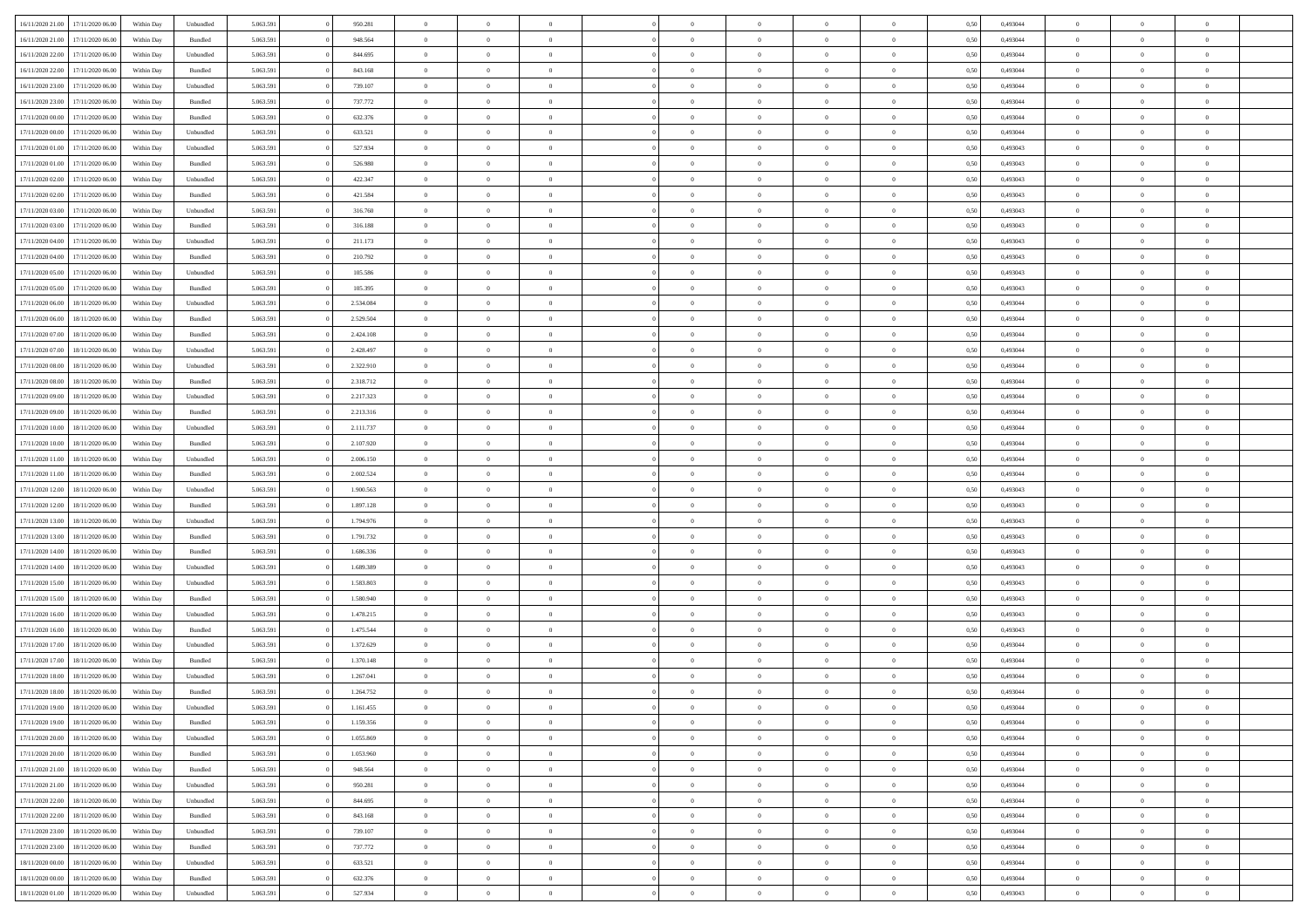| 18/11/2020 01:00 | 18/11/2020 06:00 | Within Dav | Bundled            | 5.063.591 | 526.980   | $\overline{0}$ | $\Omega$       |                | $\Omega$       | $\Omega$       | $\Omega$       | $\theta$       | 0.50 | 0,493043 | $\theta$       | $\theta$       | $\theta$       |  |
|------------------|------------------|------------|--------------------|-----------|-----------|----------------|----------------|----------------|----------------|----------------|----------------|----------------|------|----------|----------------|----------------|----------------|--|
|                  |                  |            |                    |           |           |                |                |                |                |                |                |                |      |          |                |                |                |  |
| 18/11/2020 02.00 | 18/11/2020 06.00 | Within Day | Unbundled          | 5.063.591 | 422.347   | $\overline{0}$ | $\theta$       | $\overline{0}$ | $\overline{0}$ | $\bf{0}$       | $\overline{0}$ | $\bf{0}$       | 0,50 | 0,493043 | $\theta$       | $\theta$       | $\overline{0}$ |  |
| 18/11/2020 02:00 | 18/11/2020 06.00 | Within Day | Bundled            | 5.063.591 | 421.584   | $\overline{0}$ | $\overline{0}$ | $\overline{0}$ | $\bf{0}$       | $\bf{0}$       | $\bf{0}$       | $\bf{0}$       | 0,50 | 0,493043 | $\overline{0}$ | $\overline{0}$ | $\overline{0}$ |  |
| 18/11/2020 03:00 | 18/11/2020 06:00 | Within Dav | Unbundled          | 5.063.591 | 316.760   | $\overline{0}$ | $\overline{0}$ | $\overline{0}$ | $\overline{0}$ | $\bf{0}$       | $\overline{0}$ | $\overline{0}$ | 0.50 | 0,493043 | $\theta$       | $\theta$       | $\overline{0}$ |  |
| 18/11/2020 03:00 | 18/11/2020 06.00 | Within Day | Bundled            | 5.063.591 | 316.188   | $\overline{0}$ | $\theta$       | $\overline{0}$ | $\overline{0}$ | $\bf{0}$       | $\overline{0}$ | $\bf{0}$       | 0,50 | 0,493043 | $\theta$       | $\theta$       | $\overline{0}$ |  |
|                  |                  |            |                    |           |           |                |                |                |                |                |                |                |      |          |                |                |                |  |
| 18/11/2020 04:00 | 18/11/2020 06.00 | Within Day | Bundled            | 5.063.591 | 210.792   | $\overline{0}$ | $\bf{0}$       | $\overline{0}$ | $\bf{0}$       | $\overline{0}$ | $\overline{0}$ | $\mathbf{0}$   | 0,50 | 0,493043 | $\overline{0}$ | $\overline{0}$ | $\bf{0}$       |  |
| 18/11/2020 04:00 | 18/11/2020 06:00 | Within Dav | Unbundled          | 5.063.591 | 211.173   | $\overline{0}$ | $\overline{0}$ | $\overline{0}$ | $\overline{0}$ | $\overline{0}$ | $\overline{0}$ | $\overline{0}$ | 0.50 | 0,493043 | $\theta$       | $\overline{0}$ | $\overline{0}$ |  |
| 18/11/2020 05:00 | 18/11/2020 06.00 | Within Day | Unbundled          | 5.063.591 | 105.586   | $\overline{0}$ | $\theta$       | $\overline{0}$ | $\overline{0}$ | $\bf{0}$       | $\overline{0}$ | $\bf{0}$       | 0,50 | 0,493043 | $\theta$       | $\theta$       | $\overline{0}$ |  |
| 18/11/2020 05:00 | 18/11/2020 06.00 | Within Day | Bundled            | 5.063.591 | 105.395   | $\overline{0}$ | $\overline{0}$ | $\overline{0}$ | $\bf{0}$       | $\bf{0}$       | $\bf{0}$       | $\bf{0}$       | 0,50 | 0,493043 | $\,0\,$        | $\overline{0}$ | $\overline{0}$ |  |
| 18/11/2020 06:00 | 19/11/2020 06.00 | Within Dav | Unbundled          | 5.063.591 | 2.534.084 | $\overline{0}$ | $\overline{0}$ | $\overline{0}$ | $\overline{0}$ | $\overline{0}$ | $\overline{0}$ | $\overline{0}$ | 0.50 | 0,493044 | $\theta$       | $\overline{0}$ | $\overline{0}$ |  |
| 18/11/2020 06:00 | 19/11/2020 06.00 | Within Day | Bundled            | 5.063.591 | 2.529.504 | $\overline{0}$ | $\theta$       | $\overline{0}$ | $\overline{0}$ | $\bf{0}$       | $\overline{0}$ | $\bf{0}$       | 0,50 | 0,493044 | $\theta$       | $\theta$       | $\overline{0}$ |  |
|                  |                  |            |                    |           |           |                |                |                |                |                |                |                |      |          |                |                |                |  |
| 18/11/2020 07.00 | 19/11/2020 06.00 | Within Day | Unbundled          | 5.063.591 | 2.428.497 | $\overline{0}$ | $\overline{0}$ | $\overline{0}$ | $\bf{0}$       | $\bf{0}$       | $\bf{0}$       | $\bf{0}$       | 0,50 | 0,493044 | $\overline{0}$ | $\overline{0}$ | $\overline{0}$ |  |
| 18/11/2020 07:00 | 19/11/2020 06:00 | Within Day | Bundled            | 5.063.591 | 2.424.108 | $\overline{0}$ | $\overline{0}$ | $\overline{0}$ | $\overline{0}$ | $\bf{0}$       | $\overline{0}$ | $\overline{0}$ | 0.50 | 0,493044 | $\theta$       | $\theta$       | $\overline{0}$ |  |
| 18/11/2020 08:00 | 19/11/2020 06.00 | Within Day | Unbundled          | 5.063.591 | 2.322.910 | $\overline{0}$ | $\theta$       | $\overline{0}$ | $\overline{0}$ | $\bf{0}$       | $\overline{0}$ | $\bf{0}$       | 0,50 | 0,493044 | $\theta$       | $\theta$       | $\overline{0}$ |  |
| 18/11/2020 08:00 | 19/11/2020 06.00 | Within Day | Bundled            | 5.063.591 | 2.318.712 | $\overline{0}$ | $\bf{0}$       | $\overline{0}$ | $\bf{0}$       | $\overline{0}$ | $\overline{0}$ | $\mathbf{0}$   | 0,50 | 0,493044 | $\overline{0}$ | $\overline{0}$ | $\bf{0}$       |  |
| 18/11/2020 09:00 | 19/11/2020 06:00 | Within Dav | Unbundled          | 5.063.591 | 2.217.323 | $\overline{0}$ | $\overline{0}$ | $\overline{0}$ | $\overline{0}$ | $\overline{0}$ | $\overline{0}$ | $\overline{0}$ | 0.50 | 0,493044 | $\theta$       | $\overline{0}$ | $\overline{0}$ |  |
| 18/11/2020 09:00 | 19/11/2020 06.00 | Within Day | Bundled            | 5.063.591 | 2.213.316 | $\overline{0}$ | $\theta$       | $\overline{0}$ | $\overline{0}$ | $\bf{0}$       | $\overline{0}$ | $\bf{0}$       | 0,50 | 0,493044 | $\theta$       | $\theta$       | $\overline{0}$ |  |
| 18/11/2020 10:00 | 19/11/2020 06.00 | Within Day | Unbundled          | 5.063.591 | 2.111.737 | $\overline{0}$ | $\overline{0}$ | $\overline{0}$ | $\bf{0}$       | $\bf{0}$       | $\bf{0}$       | $\bf{0}$       | 0,50 | 0,493044 | $\,0\,$        | $\overline{0}$ | $\overline{0}$ |  |
| 18/11/2020 10:00 | 19/11/2020 06:00 | Within Day | Bundled            | 5.063.591 | 2.107.920 | $\overline{0}$ | $\overline{0}$ | $\overline{0}$ | $\overline{0}$ | $\overline{0}$ | $\overline{0}$ | $\overline{0}$ | 0.50 | 0,493044 | $\theta$       | $\overline{0}$ | $\overline{0}$ |  |
|                  |                  |            |                    |           |           |                |                |                |                |                |                |                |      |          |                |                |                |  |
| 18/11/2020 11:00 | 19/11/2020 06.00 | Within Day | Bundled            | 5.063.591 | 2.002.524 | $\overline{0}$ | $\theta$       | $\overline{0}$ | $\overline{0}$ | $\bf{0}$       | $\overline{0}$ | $\bf{0}$       | 0,50 | 0,493044 | $\theta$       | $\theta$       | $\overline{0}$ |  |
| 18/11/2020 11:00 | 19/11/2020 06.00 | Within Day | Unbundled          | 5.063.591 | 2.006.150 | $\overline{0}$ | $\overline{0}$ | $\overline{0}$ | $\bf{0}$       | $\bf{0}$       | $\bf{0}$       | $\bf{0}$       | 0,50 | 0,493044 | $\,0\,$        | $\overline{0}$ | $\overline{0}$ |  |
| 18/11/2020 12:00 | 19/11/2020 06:00 | Within Day | Unbundled          | 5.063.591 | 1.900.563 | $\overline{0}$ | $\overline{0}$ | $\overline{0}$ | $\overline{0}$ | $\bf{0}$       | $\overline{0}$ | $\overline{0}$ | 0.50 | 0.493043 | $\theta$       | $\theta$       | $\overline{0}$ |  |
| 18/11/2020 12:00 | 19/11/2020 06.00 | Within Day | Bundled            | 5.063.591 | 1.897.128 | $\overline{0}$ | $\theta$       | $\overline{0}$ | $\overline{0}$ | $\bf{0}$       | $\overline{0}$ | $\bf{0}$       | 0,50 | 0,493043 | $\theta$       | $\overline{0}$ | $\overline{0}$ |  |
| 18/11/2020 13:00 | 19/11/2020 06.00 | Within Day | Unbundled          | 5.063.591 | 1.794.976 | $\overline{0}$ | $\bf{0}$       | $\overline{0}$ | $\bf{0}$       | $\overline{0}$ | $\overline{0}$ | $\mathbf{0}$   | 0,50 | 0,493043 | $\overline{0}$ | $\overline{0}$ | $\bf{0}$       |  |
| 18/11/2020 13:00 | 19/11/2020 06:00 | Within Day | Bundled            | 5.063.591 | 1.791.732 | $\overline{0}$ | $\overline{0}$ | $\overline{0}$ | $\overline{0}$ | $\overline{0}$ | $\overline{0}$ | $\overline{0}$ | 0.50 | 0,493043 | $\theta$       | $\overline{0}$ | $\overline{0}$ |  |
| 18/11/2020 14:00 | 19/11/2020 06.00 | Within Day | Unbundled          | 5.063.591 | 1.689.389 | $\overline{0}$ | $\theta$       | $\overline{0}$ | $\overline{0}$ | $\bf{0}$       | $\overline{0}$ | $\bf{0}$       | 0,50 | 0,493043 | $\theta$       | $\theta$       | $\overline{0}$ |  |
|                  |                  |            |                    |           |           |                |                |                |                |                |                |                |      |          |                |                |                |  |
| 18/11/2020 14:00 | 19/11/2020 06.00 | Within Day | Bundled            | 5.063.591 | 1.686.336 | $\overline{0}$ | $\overline{0}$ | $\overline{0}$ | $\bf{0}$       | $\bf{0}$       | $\bf{0}$       | $\bf{0}$       | 0,50 | 0,493043 | $\,0\,$        | $\overline{0}$ | $\overline{0}$ |  |
| 18/11/2020 15:00 | 19/11/2020 06:00 | Within Day | Unbundled          | 5.063.591 | 1.583.803 | $\overline{0}$ | $\overline{0}$ | $\overline{0}$ | $\overline{0}$ | $\overline{0}$ | $\overline{0}$ | $\overline{0}$ | 0.50 | 0,493043 | $\theta$       | $\overline{0}$ | $\overline{0}$ |  |
| 18/11/2020 15:00 | 19/11/2020 06.00 | Within Day | Bundled            | 5.063.591 | 1.580.940 | $\overline{0}$ | $\theta$       | $\overline{0}$ | $\overline{0}$ | $\bf{0}$       | $\overline{0}$ | $\bf{0}$       | 0,50 | 0,493043 | $\,$ 0 $\,$    | $\overline{0}$ | $\overline{0}$ |  |
| 18/11/2020 16.00 | 19/11/2020 06.00 | Within Day | Unbundled          | 5.063.591 | 1.478.215 | $\overline{0}$ | $\overline{0}$ | $\overline{0}$ | $\bf{0}$       | $\bf{0}$       | $\bf{0}$       | $\bf{0}$       | 0,50 | 0,493043 | $\overline{0}$ | $\overline{0}$ | $\overline{0}$ |  |
| 18/11/2020 16:00 | 19/11/2020 06.00 | Within Day | Bundled            | 5.063.591 | 1.475.544 | $\overline{0}$ | $\Omega$       | $\Omega$       | $\Omega$       | $\Omega$       | $\overline{0}$ | $\overline{0}$ | 0,50 | 0,493043 | $\,0\,$        | $\theta$       | $\theta$       |  |
| 18/11/2020 17:00 | 19/11/2020 06.00 | Within Day | Unbundled          | 5.063.591 | 1.372.629 | $\overline{0}$ | $\theta$       | $\overline{0}$ | $\overline{0}$ | $\bf{0}$       | $\overline{0}$ | $\bf{0}$       | 0,50 | 0,493044 | $\theta$       | $\theta$       | $\overline{0}$ |  |
| 18/11/2020 17.00 | 19/11/2020 06.00 | Within Day | Bundled            | 5.063.591 | 1.370.148 | $\overline{0}$ | $\overline{0}$ | $\overline{0}$ | $\bf{0}$       | $\bf{0}$       | $\overline{0}$ | $\mathbf{0}$   | 0,50 | 0,493044 | $\overline{0}$ | $\overline{0}$ | $\bf{0}$       |  |
|                  |                  |            |                    |           |           |                |                |                |                |                |                |                |      |          |                |                |                |  |
| 18/11/2020 18:00 | 19/11/2020 06.00 | Within Day | Bundled            | 5.063.591 | 1.264.752 | $\overline{0}$ | $\Omega$       | $\Omega$       | $\Omega$       | $\bf{0}$       | $\overline{0}$ | $\overline{0}$ | 0.50 | 0,493044 | $\theta$       | $\theta$       | $\theta$       |  |
| 18/11/2020 18:00 | 19/11/2020 06.00 | Within Day | Unbundled          | 5.063.591 | 1.267.041 | $\overline{0}$ | $\theta$       | $\overline{0}$ | $\overline{0}$ | $\bf{0}$       | $\overline{0}$ | $\bf{0}$       | 0,50 | 0,493044 | $\,$ 0 $\,$    | $\theta$       | $\overline{0}$ |  |
| 18/11/2020 19:00 | 19/11/2020 06.00 | Within Day | Unbundled          | 5.063.591 | 1.161.455 | $\overline{0}$ | $\overline{0}$ | $\overline{0}$ | $\bf{0}$       | $\bf{0}$       | $\bf{0}$       | $\bf{0}$       | 0,50 | 0,493044 | $\bf{0}$       | $\overline{0}$ | $\overline{0}$ |  |
| 18/11/2020 19:00 | 19/11/2020 06:00 | Within Day | Bundled            | 5.063.591 | 1.159.356 | $\overline{0}$ | $\Omega$       | $\Omega$       | $\Omega$       | $\theta$       | $\overline{0}$ | $\overline{0}$ | 0.50 | 0,493044 | $\theta$       | $\theta$       | $\theta$       |  |
| 18/11/2020 20.00 | 19/11/2020 06.00 | Within Day | Unbundled          | 5.063.591 | 1.055.869 | $\overline{0}$ | $\theta$       | $\overline{0}$ | $\overline{0}$ | $\bf{0}$       | $\overline{0}$ | $\bf{0}$       | 0,50 | 0,493044 | $\,$ 0 $\,$    | $\overline{0}$ | $\overline{0}$ |  |
| 18/11/2020 20.00 | 19/11/2020 06.00 | Within Day | Bundled            | 5.063.591 | 1.053.960 | $\overline{0}$ | $\overline{0}$ | $\overline{0}$ | $\bf{0}$       | $\bf{0}$       | $\bf{0}$       | $\bf{0}$       | 0,50 | 0,493044 | $\overline{0}$ | $\overline{0}$ | $\overline{0}$ |  |
| 18/11/2020 21:00 | 19/11/2020 06.00 |            |                    | 5.063.591 | 950.281   | $\overline{0}$ | $\Omega$       | $\overline{0}$ | $\Omega$       | $\Omega$       | $\overline{0}$ | $\overline{0}$ | 0,50 | 0,493044 | $\,0\,$        | $\theta$       | $\theta$       |  |
|                  |                  | Within Day | Unbundled          |           |           |                |                |                |                |                |                |                |      |          |                |                |                |  |
| 18/11/2020 21.00 | 19/11/2020 06.00 | Within Day | Bundled            | 5.063.591 | 948.564   | $\overline{0}$ | $\theta$       | $\overline{0}$ | $\overline{0}$ | $\,$ 0         | $\overline{0}$ | $\bf{0}$       | 0,50 | 0,493044 | $\,$ 0 $\,$    | $\overline{0}$ | $\overline{0}$ |  |
| 18/11/2020 22.00 | 19/11/2020 06.00 | Within Day | Unbundled          | 5.063.591 | 844.695   | $\overline{0}$ | $\overline{0}$ | $\overline{0}$ | $\bf{0}$       | $\bf{0}$       | $\bf{0}$       | $\mathbf{0}$   | 0,50 | 0,493044 | $\bf{0}$       | $\overline{0}$ | $\bf{0}$       |  |
| 18/11/2020 22.00 | 19/11/2020 06.00 | Within Day | Bundled            | 5.063.591 | 843.168   | $\overline{0}$ | $\Omega$       | $\Omega$       | $\Omega$       | $\Omega$       | $\Omega$       | $\overline{0}$ | 0.50 | 0.493044 | $\theta$       | $\theta$       | $\theta$       |  |
| 18/11/2020 23.00 | 19/11/2020 06.00 | Within Day | Unbundled          | 5.063.591 | 739.107   | $\overline{0}$ | $\,$ 0 $\,$    | $\overline{0}$ | $\bf{0}$       | $\,$ 0         | $\bf{0}$       | $\bf{0}$       | 0,50 | 0,493044 | $\,0\,$        | $\overline{0}$ | $\overline{0}$ |  |
| 18/11/2020 23:00 | 19/11/2020 06.00 | Within Day | $\mathbf B$ undled | 5.063.591 | 737.772   | $\bf{0}$       | $\bf{0}$       |                |                |                |                |                | 0,50 | 0,493044 | $\bf{0}$       | $\overline{0}$ |                |  |
| 19/11/2020 00:00 | 19/11/2020 06:00 | Within Day | Unbundled          | 5.063.591 | 633.521   | $\overline{0}$ | $\overline{0}$ | $\overline{0}$ | $\Omega$       | $\overline{0}$ | $\overline{0}$ | $\overline{0}$ | 0,50 | 0,493044 | $\theta$       | $\theta$       | $\theta$       |  |
| 19/11/2020 00.00 | 19/11/2020 06.00 | Within Day | Bundled            | 5.063.591 | 632.376   | $\overline{0}$ | $\bf{0}$       | $\overline{0}$ | $\bf{0}$       | $\,$ 0 $\,$    | $\overline{0}$ | $\,$ 0 $\,$    | 0,50 | 0,493044 | $\,$ 0 $\,$    | $\,$ 0 $\,$    | $\,$ 0         |  |
| 19/11/2020 01:00 | 19/11/2020 06.00 | Within Day | Bundled            | 5.063.591 | 526.980   | $\overline{0}$ | $\overline{0}$ | $\overline{0}$ | $\overline{0}$ | $\overline{0}$ | $\overline{0}$ | $\mathbf{0}$   | 0,50 | 0,493043 | $\overline{0}$ | $\bf{0}$       | $\bf{0}$       |  |
|                  |                  |            |                    |           |           |                |                |                |                |                |                |                |      |          |                |                |                |  |
| 19/11/2020 01:00 | 19/11/2020 06.00 | Within Day | Unbundled          | 5.063.591 | 527.934   | $\overline{0}$ | $\overline{0}$ | $\overline{0}$ | $\Omega$       | $\overline{0}$ | $\overline{0}$ | $\overline{0}$ | 0,50 | 0,493043 | $\overline{0}$ | $\,$ 0 $\,$    | $\overline{0}$ |  |
| 19/11/2020 02.00 | 19/11/2020 06.00 | Within Day | Bundled            | 5.063.591 | 421.584   | $\overline{0}$ | $\,$ 0         | $\overline{0}$ | $\bf{0}$       | $\,$ 0 $\,$    | $\overline{0}$ | $\mathbf{0}$   | 0,50 | 0,493043 | $\,$ 0 $\,$    | $\overline{0}$ | $\,$ 0         |  |
| 19/11/2020 02.00 | 19/11/2020 06.00 | Within Day | Unbundled          | 5.063.591 | 422.347   | $\overline{0}$ | $\overline{0}$ | $\overline{0}$ | $\overline{0}$ | $\overline{0}$ | $\overline{0}$ | $\mathbf{0}$   | 0,50 | 0,493043 | $\overline{0}$ | $\overline{0}$ | $\overline{0}$ |  |
| 19/11/2020 03:00 | 19/11/2020 06.00 | Within Day | Bundled            | 5.063.591 | 316.188   | $\overline{0}$ | $\overline{0}$ | $\overline{0}$ | $\overline{0}$ | $\overline{0}$ | $\overline{0}$ | $\bf{0}$       | 0.50 | 0,493043 | $\overline{0}$ | $\theta$       | $\overline{0}$ |  |
| 19/11/2020 03:00 | 19/11/2020 06.00 | Within Day | Unbundled          | 5.063.591 | 316.760   | $\overline{0}$ | $\,$ 0         | $\overline{0}$ | $\bf{0}$       | $\bf{0}$       | $\bf{0}$       | $\bf{0}$       | 0,50 | 0,493043 | $\,$ 0 $\,$    | $\overline{0}$ | $\overline{0}$ |  |
| 19/11/2020 04:00 | 19/11/2020 06.00 | Within Day | Unbundled          | 5.063.591 | 211.173   | $\overline{0}$ | $\bf{0}$       | $\overline{0}$ | $\overline{0}$ | $\overline{0}$ | $\overline{0}$ | $\mathbf{0}$   | 0,50 | 0,493043 | $\overline{0}$ | $\overline{0}$ | $\bf{0}$       |  |
| 19/11/2020 04:00 | 19/11/2020 06.00 | Within Day | Bundled            | 5.063.591 | 210.792   | $\overline{0}$ | $\overline{0}$ | $\overline{0}$ | $\Omega$       | $\overline{0}$ | $\overline{0}$ | $\overline{0}$ | 0.50 | 0,493043 | $\overline{0}$ | $\overline{0}$ | $\overline{0}$ |  |
| 19/11/2020 05:00 | 19/11/2020 06.00 | Within Day | Bundled            | 5.063.591 | 105.395   | $\overline{0}$ | $\bf{0}$       | $\overline{0}$ | $\bf{0}$       | $\bf{0}$       | $\bf{0}$       | $\mathbf{0}$   | 0,50 | 0,493043 | $\,$ 0 $\,$    | $\,$ 0 $\,$    | $\bf{0}$       |  |
|                  |                  |            |                    |           |           |                |                |                |                |                |                |                |      |          |                |                |                |  |
| 19/11/2020 05:00 | 19/11/2020 06.00 | Within Day | Unbundled          | 5.063.591 | 105.586   | $\overline{0}$ | $\overline{0}$ | $\overline{0}$ | $\overline{0}$ | $\overline{0}$ | $\bf{0}$       | $\mathbf{0}$   | 0,50 | 0,493043 | $\overline{0}$ | $\bf{0}$       | $\overline{0}$ |  |